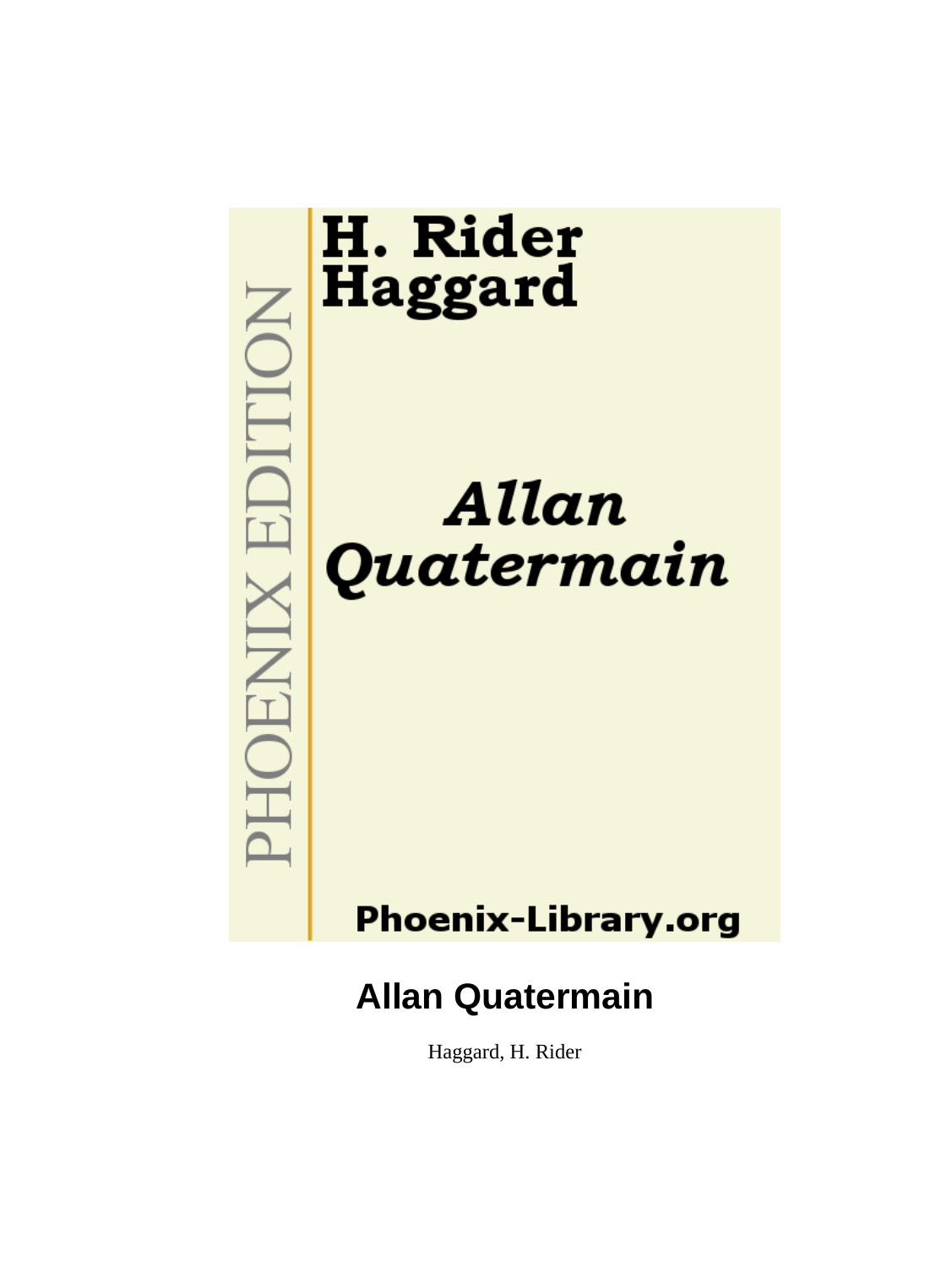[Table Of Content](#page-202-0) [About Phoenix−Edition](#page-204-0) **[Copyright](#page-207-0)**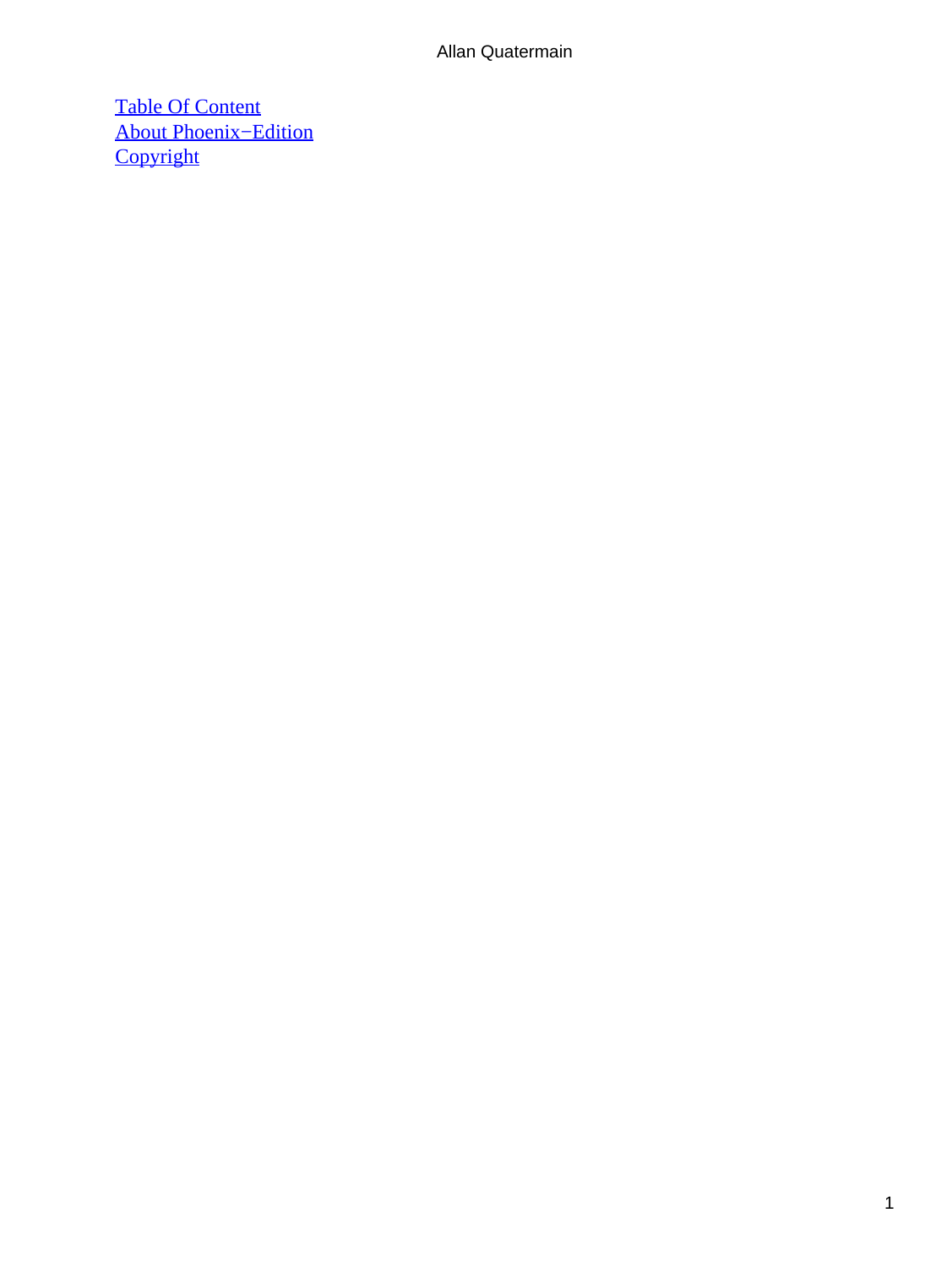by H. Rider Haggard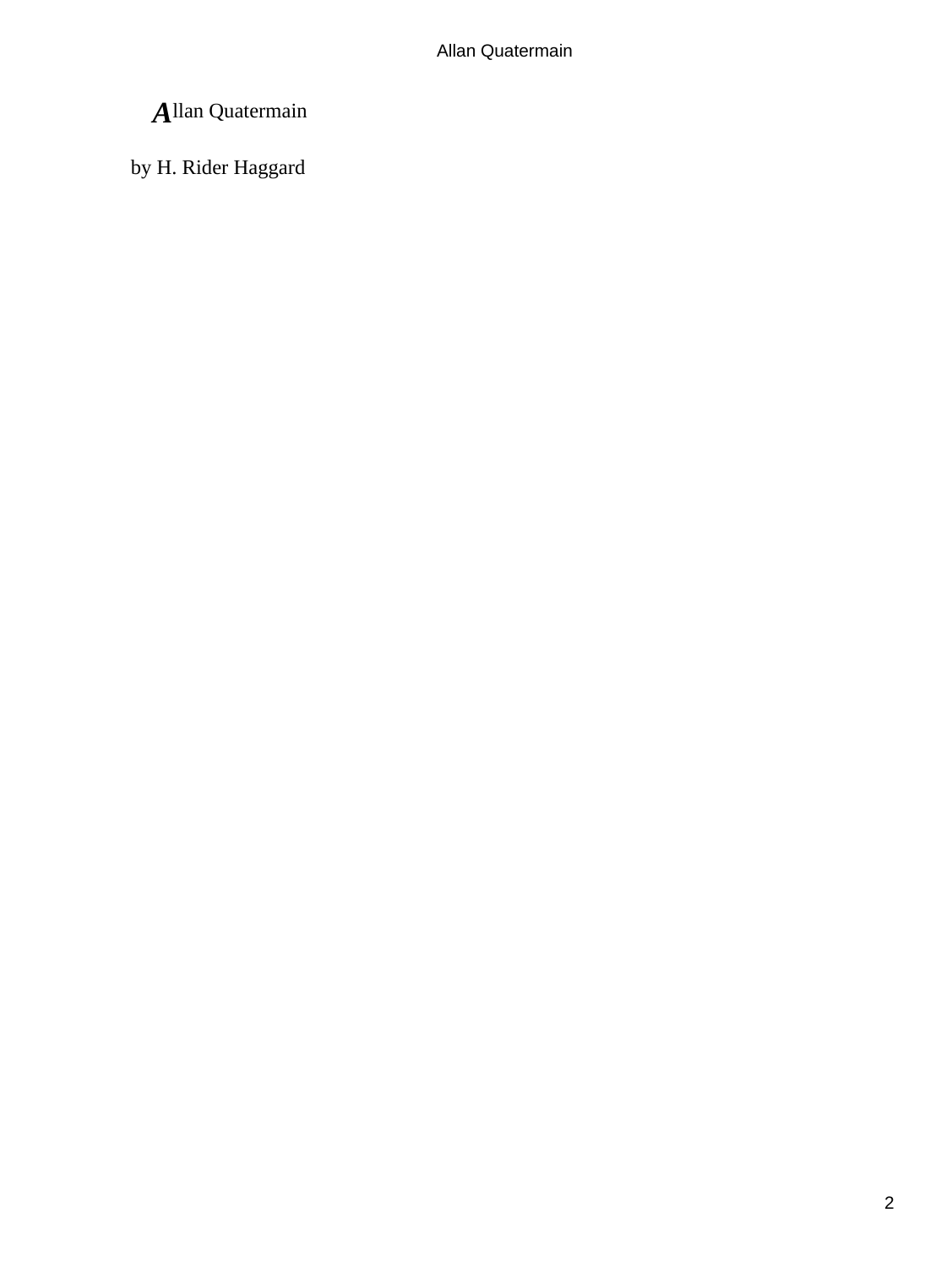### **[INTRODUCTION](#page-202-0)**

*D*ecember 23

 'I have just buried my boy, my poor handsome boy of whom I was so proud, and my heart is broken. It is very hard having only one son to lose him thus, but God's will be done. Who am I that I should complain? The great wheel of Fate rolls on like a Juggernaut, and crushes us all in turn, some soon, some late  $-$  it does not matter when, in the end, it crushes us all. We do not prostrate ourselves before it like the poor Indians; we fly hither and thither – we cry for mercy; but it is of no use, the black Fate thunders on and in its season reduces us to powder.

 'Poor Harry to go so soon! just when his life was opening to him. He was doing so well at the hospital, he had passed his last examination with honours, and I was proud of them, much prouder than he was, I think. And then he must needs go to that smallpox hospital. He wrote to me that he was not afraid of smallpox and wanted to gain the experience; and now the disease has killed him, and I, old and grey and withered, am left to mourn over him, without a chick or child to comfort me. I might have saved him, too – I have money enough for both of us, and much more than enough – King Solomon's Mines provided me with that; but I said, «No, let the boy earn his living, let him labour that he may enjoy rest.» But the rest has come to him before the labour. Oh, my boy, my boy!

 'I am like the man in the Bible who laid up much goods and builded barns – goods for my boy and barns for him to store them in; and now his soul has been required of him, and I am left desolate. I would that it had been my soul and not my boy's!

 'We buried him this afternoon under the shadow of the grey and ancient tower of the church of this village where my house is. It was a dreary December afternoon, and the sky was heavy with snow, but not much was falling. The coffin was put down by the grave, and a few big flakes lit upon it. They looked very white upon the black cloth! There was a little hitch about getting the coffin down into the grave – the necessary ropes had been forgotten: so we drew back from it, and waited in silence watching the big flakes fall gently one by one like heavenly benedictions, and melt in tears on Harry's pall. But that was not all. A robin redbreast came as bold as could be and lit upon the coffin and began to sing. And then I am afraid that I broke down, and so did Sir Henry Curtis, strong man though he is; and as for Captain Good, I saw him turn away too; even in my own distress I could not help noticing it.'

 The above, signed 'Allan Quatermain', is an extract from my diary written two years and more ago. I copy it down here because it seems to me that it is the fittest beginning to the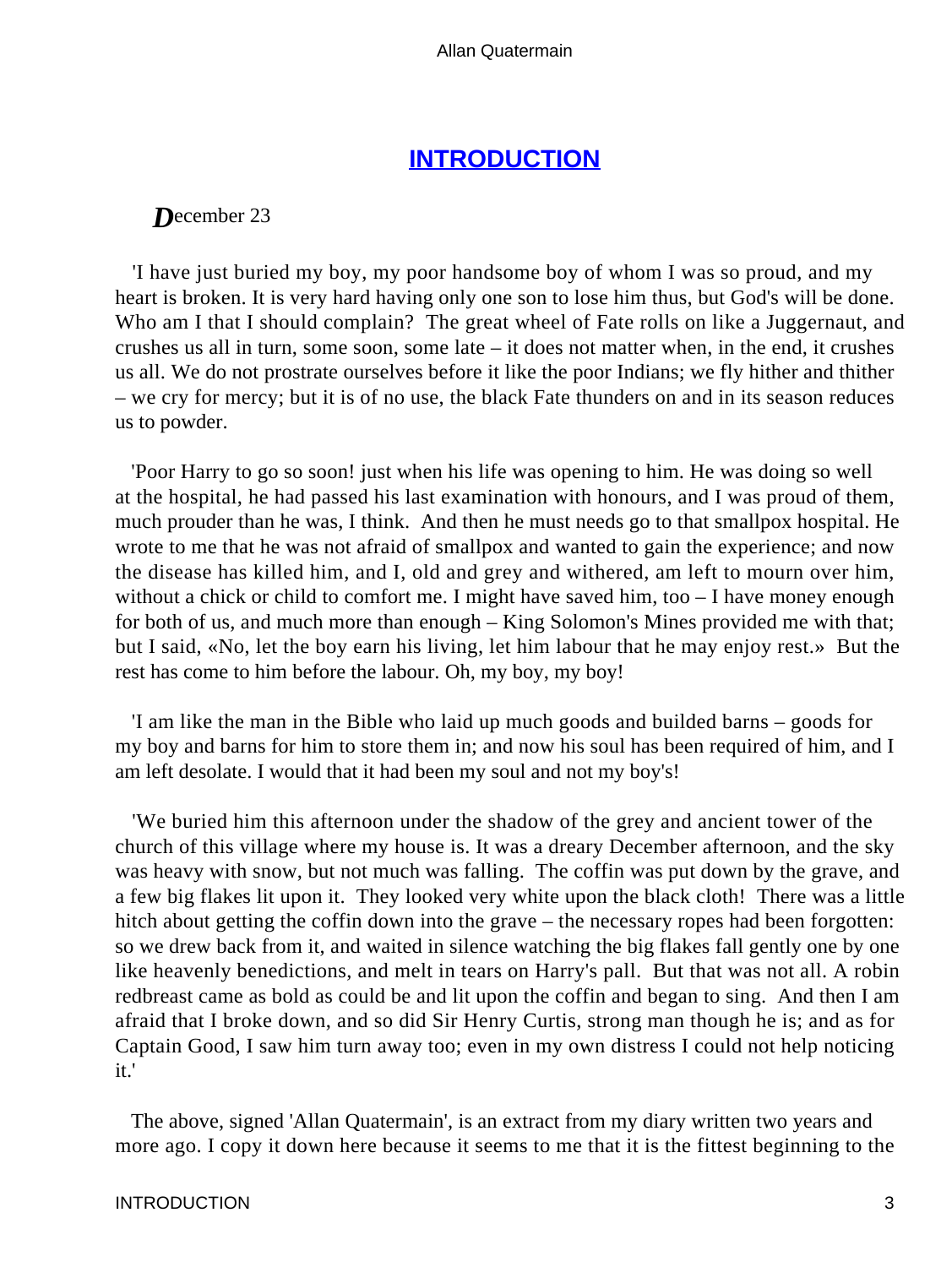history that I am about to write, if it please God to spare me to finish it. If not, well it does not matter. That extract was penned seven thousand miles or so from the spot where I now lie painfully and slowly writing this, with a pretty girl standing by my side fanning the flies from my august countenance. Harry is there and I am here, and yet somehow I cannot help feeling that I am not far off Harry.

When I was in England I used to live in a very fine house – at least I call it a fine house, speaking comparatively, and judging from the standard of the houses I have been accustomed to all my life in Africa – not five hundred yards from the old church where Harry is asleep, and thither I went after the funeral and ate some food; for it is no good starving even if one has just buried all one's earthly hopes. But I could not eat much, and soon I took to walking, or rather limping – being permanently lame from the bite of a lion – up and down, up and down the oak−panelled vestibule; for there is a vestibule in my house in England. On all the four walls of this vestibule were placed pairs of horns – about a hundred pairs altogether, all of which I had shot myself. They are beautiful specimens, as I never keep any horns which are not in every way perfect, unless it may be now and again on account of the associations connected with them. In the centre of the room, however, over the wide fireplace, there was a clear space left on which I had fixed up all my rifles. Some of them I have had for forty years, old muzzle−loaders that nobody would look at nowadays. One was an elephant gun with strips of rimpi, or green hide, lashed round the stock and locks, such as used to be owned by the Dutchmen – a 'roer' they call it. That gun, the Boer I bought it from many years ago told me, had been used by his father at the battle of the Blood River, just after Dingaan swept into Natal and slaughtered six hundred men, women, and children, so that the Boers named the place where they died 'Weenen', or the 'Place of Weeping'; and so it is called to this day, and always will be called. And many an elephant have I shot with that old gun. She always took a handful of black powder and a three−ounce ball, and kicked like the very deuce.

 Well, up and down I walked, staring at the guns and the horns which the guns had brought low; and as I did so there rose up in me a great craving: – I would go away from this place where I lived idly and at ease, back again to the wild land where I had spent my life, where I met my dear wife and poor Harry was born, and so many things, good, bad, and indifferent, had happened to me. The thirst for the wilderness was on me; I could tolerate this place no more; I would go and die as I had lived, among the wild game and the savages. Yes, as I walked, I began to long to see the moonlight gleaming silvery white over the wide veldt and mysterious sea of bush, and watch the lines of game travelling down the ridges to the water. The ruling passion is strong in death, they say, and my heart was dead that night. But, independently of my trouble, no man who has for forty years lived the life I have, can with impunity go coop himself in this prim English country, with its trim hedgerows and cultivated fields, its stiff formal manners, and its well−dressed crowds. He begins to long – ah, how he longs! – for the keen breath of the desert air; he dreams of the sight of Zulu impis breaking on their foes like surf upon the rocks, and his heart rises up in rebellion against the strict limits of the civilized life.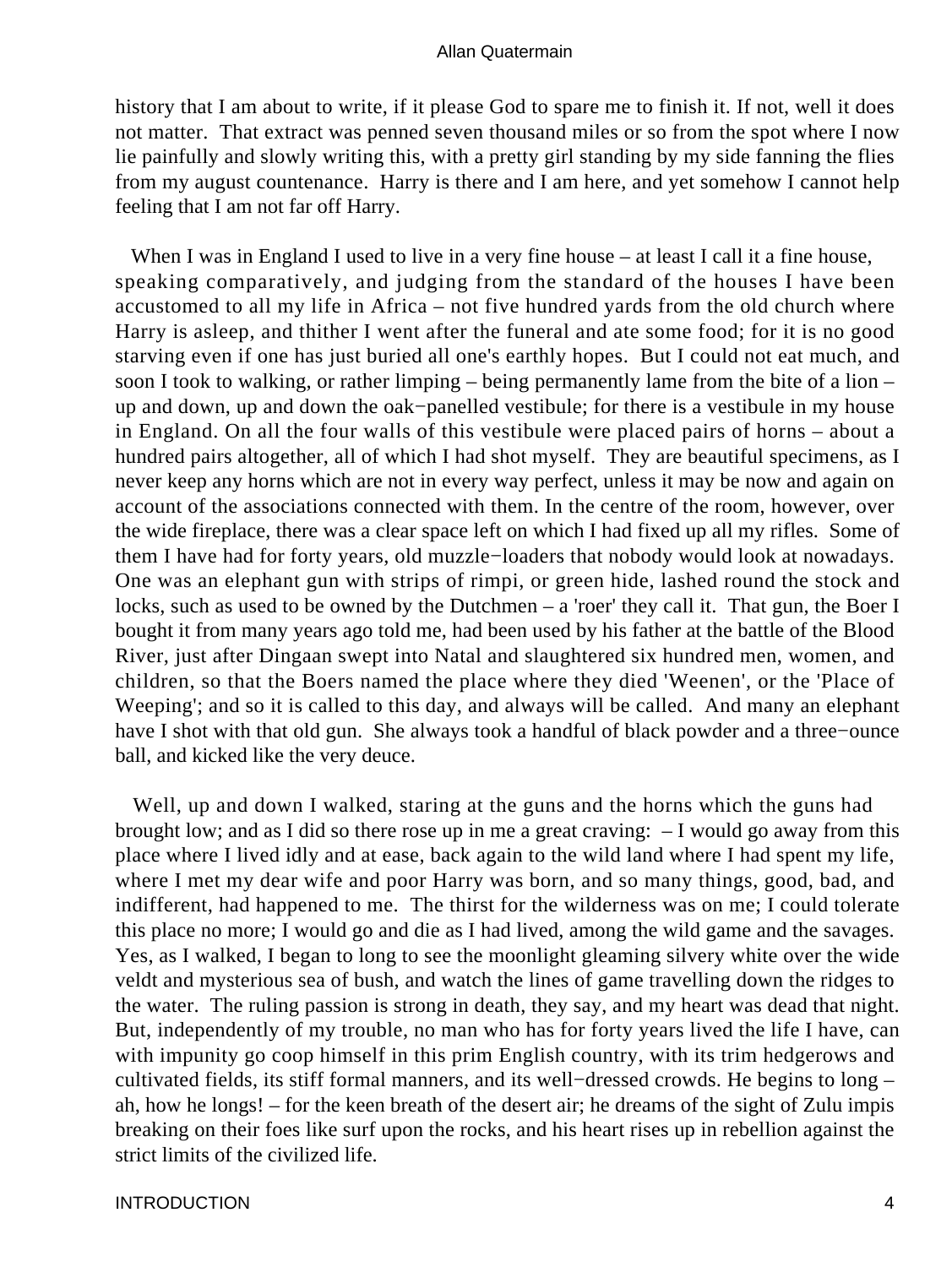Ah! this civilization, what does it all come to? For forty years and more I lived among savages, and studied them and their ways; and now for several years I have lived here in England, and have in my own stupid manner done my best to learn the ways of the children of light; and what have I found? A great gulf fixed? No, only a very little one, that a plain man's thought may spring across. I say that as the savage is, so is the white man, only the latter is more inventive, and possesses the faculty of combination; save and except also that the savage, as I have known him, is to a large extent free from the greed of money, which eats like a cancer into the heart of the white man. It is a depressing conclusion, but in all essentials the savage and the child of civilization are identical. I dare say that the highly civilized lady reading this will smile at an old fool of a hunter's simplicity when she thinks of her black bead−bedecked sister; and so will the superfine cultured idler scientifically eating a dinner at his club, the cost of which would keep a starving family for a week. And yet, my dear young lady, what are those pretty things round your own neck? – they have a strong family resemblance, especially when you wear that **Very** low dress, to the savage woman's beads. Your habit of turning round and round to the sound of horns and tom−toms, your fondness for pigments and powders, the way in which you love to subjugate yourself to the rich warrior who has captured you in marriage, and the quickness with which your taste in feathered head−dresses varies – all these things suggest touches of kinship; and you remember that in the fundamental principles of your nature you are quite identical. As for you, sir, who also laugh, let some man come and strike you in the face whilst you are enjoying that marvellous−looking dish, and we shall soon see how much of the savage there is in YOU.

 There, I might go on for ever, but what is the good? Civilization is only savagery silver−gilt. A vainglory is it, and like a northern light, comes but to fade and leave the sky more dark. Out of the soil of barbarism it has grown like a tree, and, as I believe, into the soil like a tree it will once more, sooner or later, fall again, as the Egyptian civilization fell, as the Hellenic civilization fell, and as the Roman civilization and many others of which the world has now lost count, fell also. Do not let me, however, be understood as decrying our modern institutions, representing as they do the gathered experience of humanity applied for the good of all. Of course they have great advantages – hospitals for instance; but then, remember, we breed the sickly people who fill them. In a savage land they do not exist. Besides, the question will arise: How many of these blessings are due to Christianity as distinct from civilization? And so the balance sways and the story runs – here a gain, there a loss, and Nature's great average struck across the two, whereof the sum total forms one of the factors in that mighty equation in which the result will equal the unknown quantity of her purpose.

 I make no apology for this digression, especially as this is an introduction which all young people and those who never like to think (and it is a bad habit) will naturally skip. It seems to me very desirable that we should sometimes try to understand the limitations of our nature, so that we may not be carried away by the pride of knowledge. Man's cleverness is almost indefinite, and stretches like an elastic band, but human nature is like an iron ring.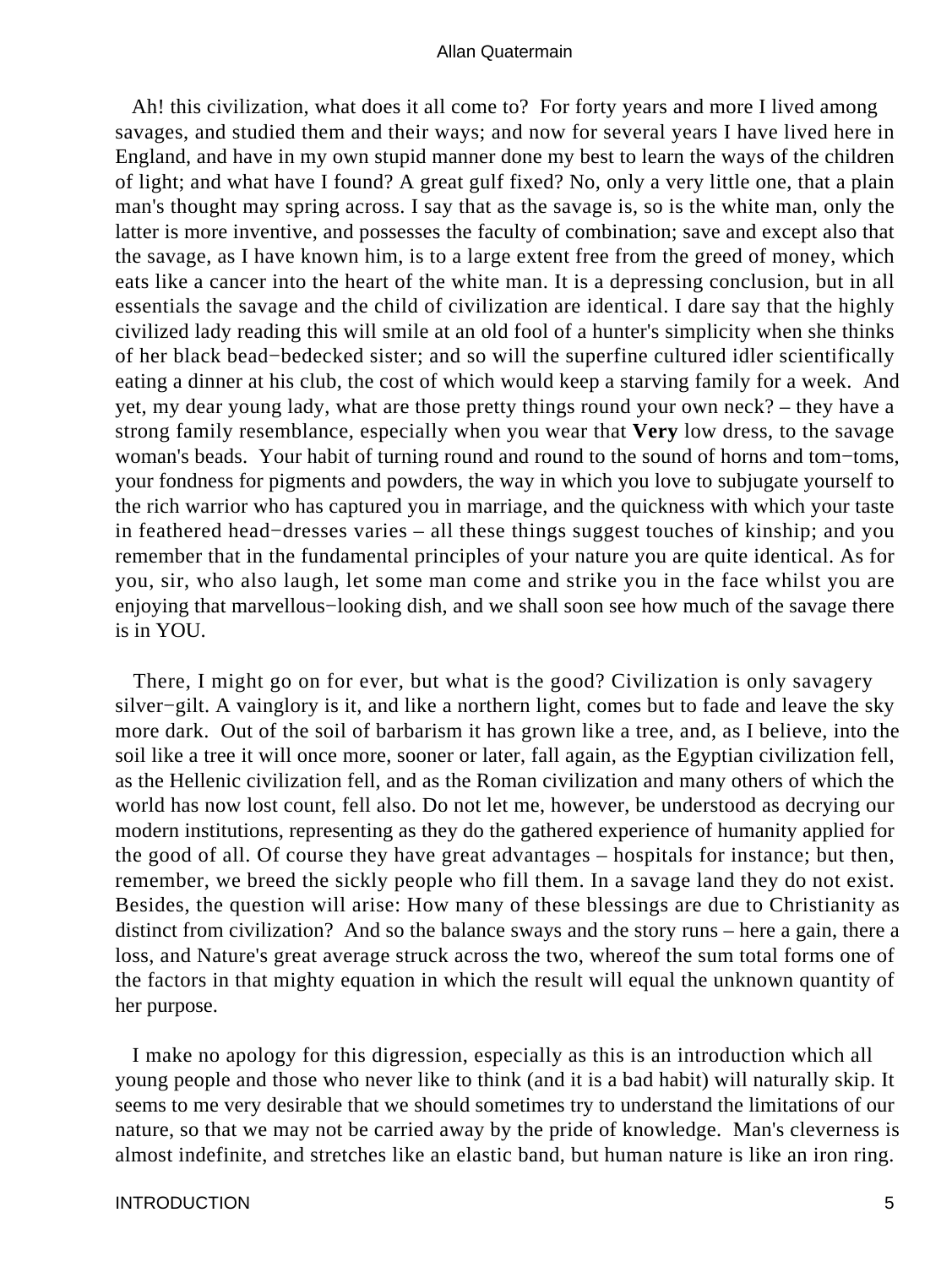You can go round and round it, you can polish it highly, you can even flatten it a little on one side, whereby you will make it bulge out the other, but you will **Never,** while the world endures and man is man, increase its total circumference. It is the one fixed unchangeable thing – fixed as the stars, more enduring than the mountains, as unalterable as the way of the Eternal. Human nature is God's kaleidoscope, and the little bits of coloured glass which represent our passions, hopes, fears, joys, aspirations towards good and evil and what not, are turned in His mighty hand as surely and as certainly as it turns the stars, and continually fall into new patterns and combinations. But the composing elements remain the same, nor will there be one more bit of coloured glass nor one less for ever and ever.

 This being so, supposing for the sake of argument we divide ourselves into twenty parts, nineteen savage and one civilized, we must look to the nineteen savage portions of our nature, if we would really understand ourselves, and not to the twentieth, which, though so insignificant in reality, is spread all over the other nineteen, making them appear quite different from what they really are, as the blacking does a boot, or the veneer a table. It is on the nineteen rough serviceable savage portions that we fall back on emergencies, not on the polished but unsubstantial twentieth. Civilization should wipe away our tears, and yet we weep and cannot be comforted. Warfare is abhorrent to her, and yet we strike out for hearth and home, for honour and fair fame, and can glory in the blow. And so on, through everything.

 So, when the heart is stricken, and the head is humbled in the dust, civilization fails us utterly. Back, back, we creep, and lay us like little children on the great breast of Nature, she that perchance may soothe us and make us forget, or at least rid remembrance of its sting. Who has not in his great grief felt a longing to look upon the outward features of the universal Mother; to lie on the mountains and watch the clouds drive across the sky and hear the rollers break in thunder on the shore, to let his poor struggling life mingle for a while in her life; to feel the slow beat of her eternal heart, and to forget his woes, and let his identity be swallowed in the vast imperceptibly moving energy of her of whom we are, from whom we came, and with whom we shall again be mingled, who gave us birth, and will in a day to come give us our burial also.

 And so in my trouble, as I walked up and down the oak−panelled vestibule of my house there in Yorkshire, I longed once more to throw myself into the arms of Nature. Not the Nature which you know, the Nature that waves in well−kept woods and smiles out in corn−fields, but Nature as she was in the age when creation was complete, undefiled as yet by any human sinks of sweltering humanity. I would go again where the wild game was, back to the land whereof none know the history, back to the savages, whom I love, although some of them are almost as merciless as Political Economy. There, perhaps, I should be able to learn to think of poor Harry lying in the churchyard, without feeling as though my heart would break in two.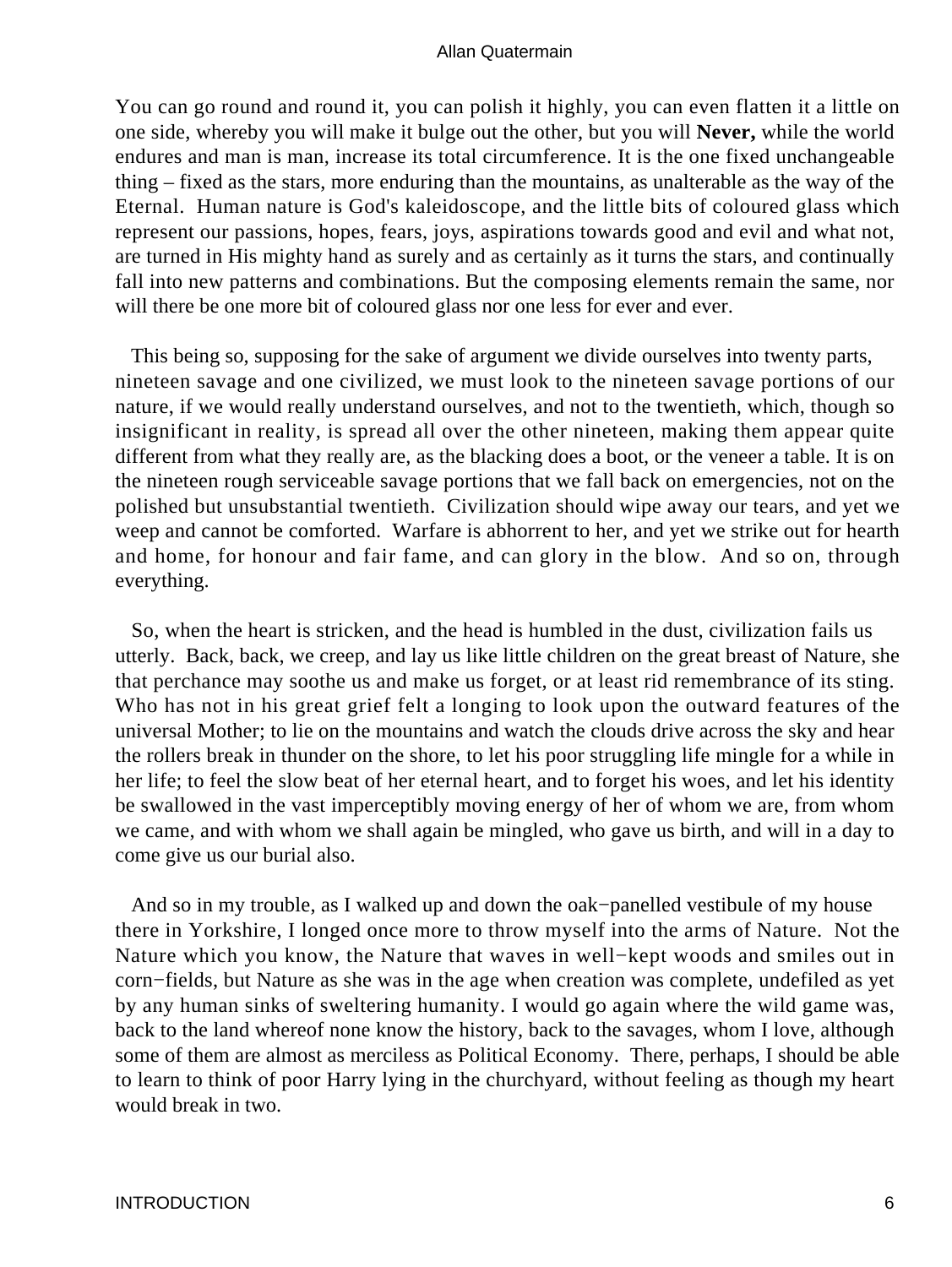And now there is an end of this egotistical talk, and there shall be no more of it. But if you whose eyes may perchance one day fall upon my written thoughts have got so far as this, I ask you to persevere, since what I have to tell you is not without its interest, and it has never been told before, nor will again.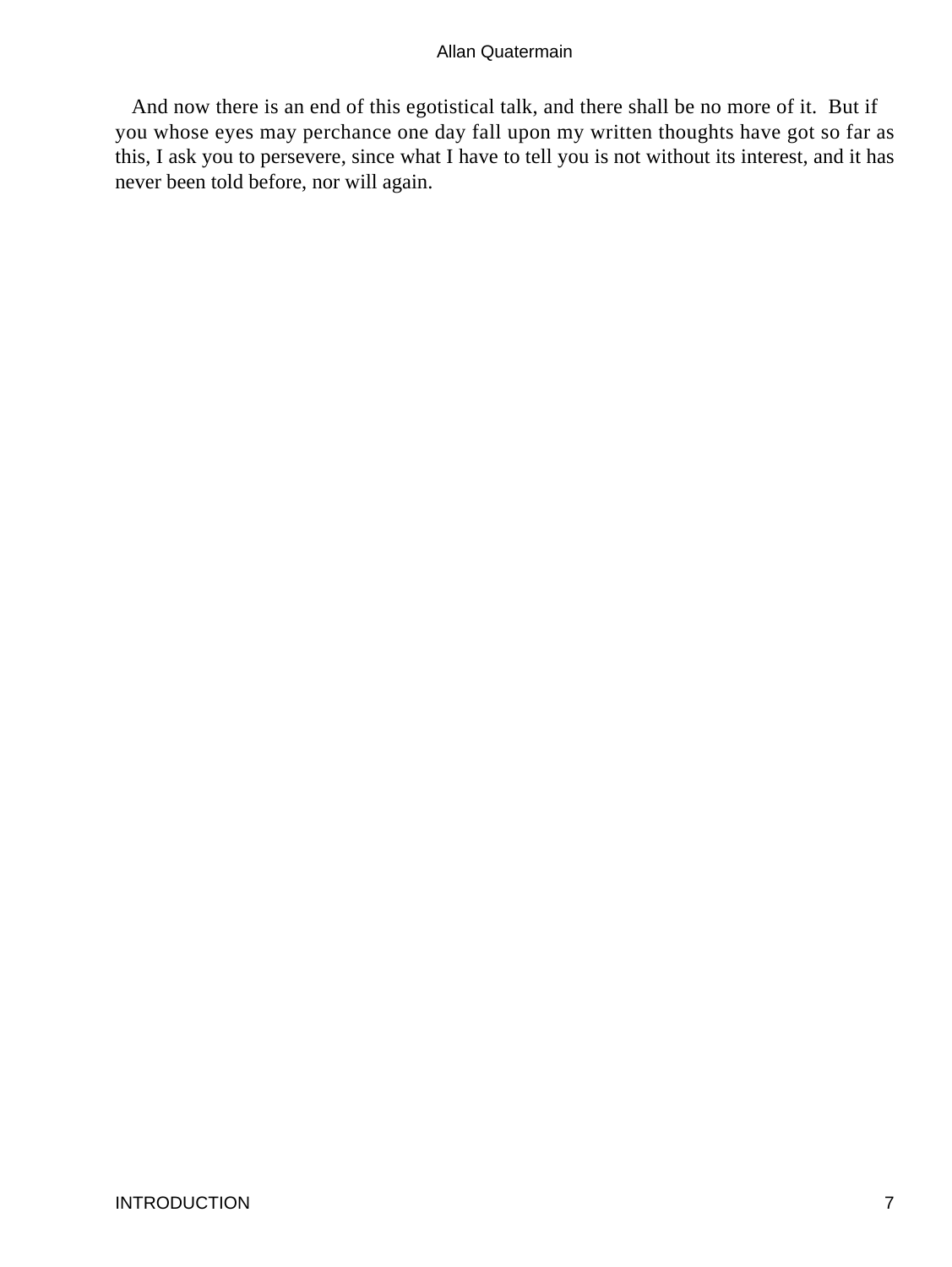### **[CHAPTER I − THE CONSUL'S YARN](#page-202-0)**

*A* week had passed since the funeral of my poor boy Harry, and one evening I was in my room walking up and down and thinking, when there was a ring at the outer door. Going down the steps I opened it myself, and in came my old friends Sir Henry Curtis and Captain John Good, RN. They entered the vestibule and sat themselves down before the wide hearth, where, I remember, a particularly good fire of logs was burning.

 'It is very kind of you to come round,' I said by way of making a remark; 'it must have been heavy walking in the snow.'

 They said nothing, but Sir Henry slowly filled his pipe and lit it with a burning ember. As he leant forward to do so the fire got hold of a gassy bit of pine and flared up brightly, throwing the whole scene into strong relief, and I thought, What a splendid−looking man he is! Calm, powerful face, clear−cut features, large grey eyes, yellow beard and hair – altogether a magnificent specimen of the higher type of humanity. Nor did his form belie his face. I have never seen wider shoulders or a deeper chest. Indeed, Sir Henry's girth is so great that, though he is six feet two high, he does not strike one as a tall man. As I looked at him I could not help thinking what a curious contrast my little dried−up self presented to his grand face and form. Imagine to yourself a small, withered, yellow−faced man of sixty−three, with thin hands, large brown eyes, a head of grizzled hair cut short and standing up like a half−worn scrubbing−brush – total weight in my clothes, nine stone six – and you will get a very fair idea of Allan Quatermain, commonly called Hunter Quatermain, or by the natives Macumazahn' – Anglice, he who keeps a bright look−out at night, or, in vulgar English, a sharp fellow who is not to be taken in.

 Then there was Good, who is not like either of us, being short, dark, stout – **Very** stout – with twinkling black eyes, in one of which an eyeglass is everlastingly fixed. I say stout, but it is a mild term; I regret to state that of late years Good has been running to fat in a most disgraceful way. Sir Henry tells him that it comes from idleness and over−feeding, and Good does not like it at all, though he cannot deny it.

We sat for a while, and then I got a match and lit the lamp that stood ready on the table, for the half−light began to grow dreary, as it is apt to do when one has a short week ago buried the hope of one's life. Next, I opened a cupboard in the wainscoting and got a bottle of whisky and some tumblers and water. I always like to do these things for myself: it is irritating to me to have somebody continually at my elbow, as though I were an eighteen−month−old baby. All this while Curtis and Good had been silent, feeling, I suppose, that they had nothing to say that could do me any good, and content to give me the comfort of their presence and unspoken sympathy; for it was only their second visit since the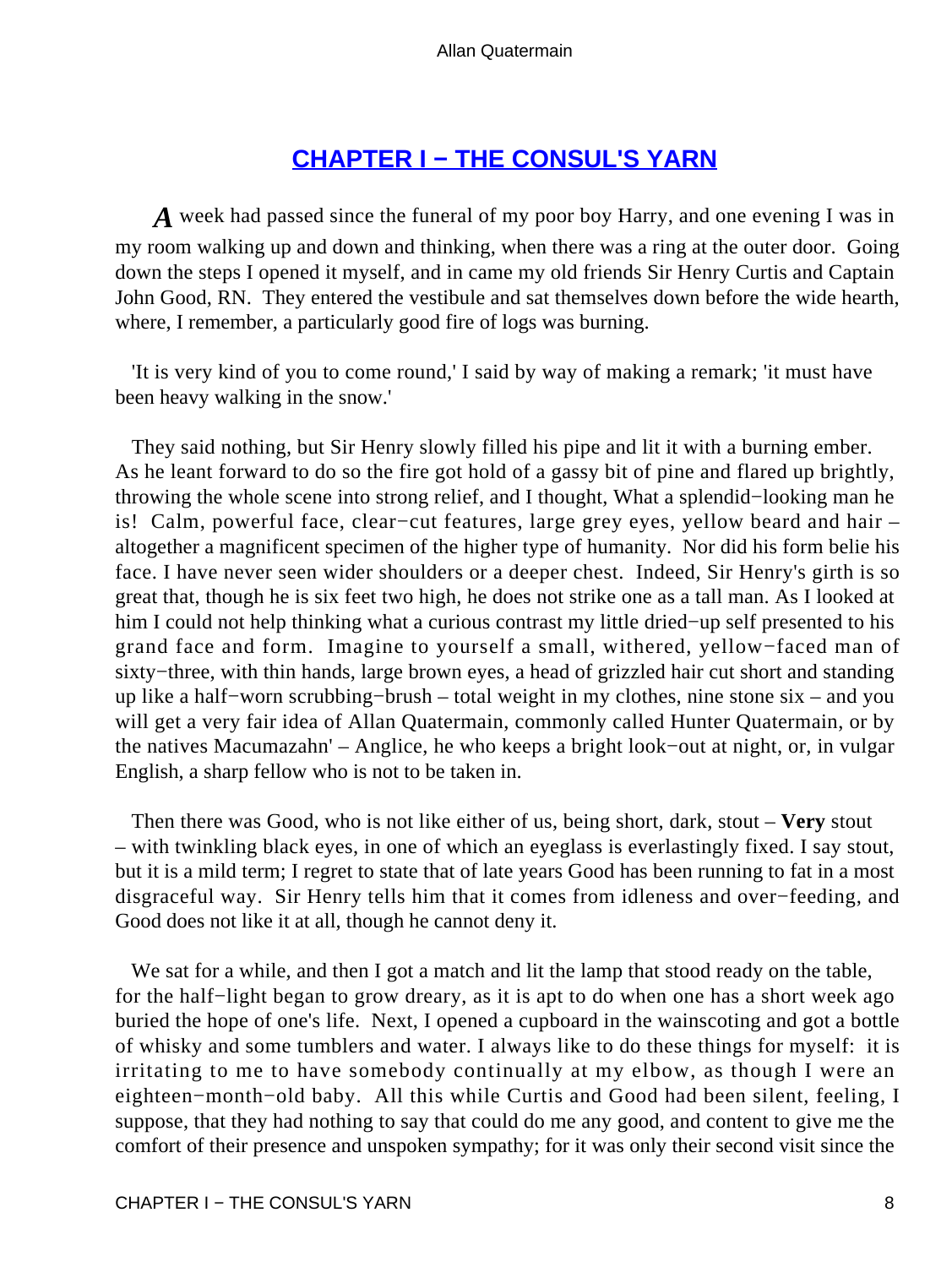funeral. And it is, by the way, from the **Presence** of others that we really derive support in our dark hours of grief, and not from their talk, which often only serves to irritate us. Before a bad storm the game always herd together, but they cease their calling.

 They sat and smoked and drank whisky and water, and I stood by the fire also smoking and looking at them.

 At last I spoke. 'Old friends,' I said, 'how long is it since we got back from Kukuanaland?'

'Three years,' said Good. 'Why do you ask?'

 'I ask because I think that I have had a long enough spell of civilization. I am going back to the veldt.'

 Sir Henry laid his head back in his arm−chair and laughed one of his deep laughs. 'How very odd,' he said, 'eh, Good?'

 Good beamed at me mysteriously through his eyeglass and murmured, 'Yes, odd – very odd.'

'I don't quite understand,' said I, looking from one to the other, for I dislike mysteries.

 'Don't you, old fellow?' said Sir Henry; 'then I will explain. As Good and I were walking up here we had a talk.'

 'If Good was there you probably did,' I put in sarcastically, for Good is a great hand at talking. 'And what may it have been about?'

'What do you think?' asked Sir Henry.

 I shook my head. It was not likely that I should know what Good might be talking about. He talks about so many things.

 'Well, it was about a little plan that I have formed – namely, that if you were willing we should pack up our traps and go off to Africa on another expedition.'

I fairly jumped at his words. 'You don't say so!' I said.

'Yes I do, though, and so does Good; don't you, Good?'

'Rather,' said that gentleman.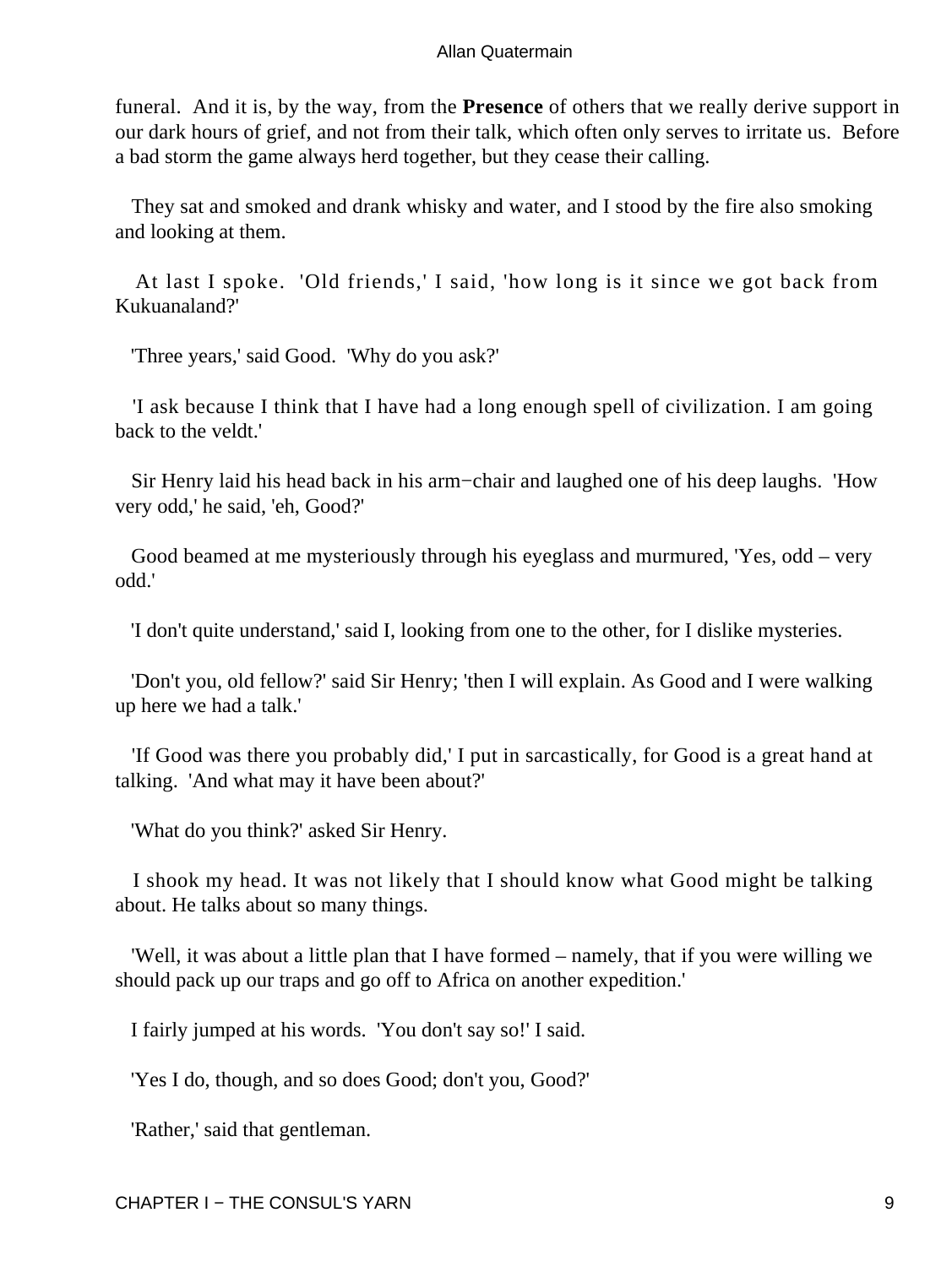'Listen, old fellow,' went on Sir Henry, with considerable animation of manner. 'I'm tired of it too, dead−tired of doing nothing more except play the squire in a country that is sick of squires. For a year or more I have been getting as restless as an old elephant who scents danger. I am always dreaming of Kukuanaland and Gagool and King Solomon's Mines. I can assure you I have become the victim of an almost unaccountable craving. I am sick of shooting pheasants and partridges, and want to have a go at some large game again. There, you know the feeling – when one has once tasted brandy and water, milk becomes insipid to the palate. That year we spent together up in Kukuanaland seems to me worth all the other years of my life put together. I dare say that I am a fool for my pains, but I can't help it; I long to go, and, what is more, I mean to go.' He paused, and then went on again. 'And, after all, why should I not go? I have no wife or parent, no chick or child to keep me. If anything happens to me the baronetcy will go to my brother George and his boy, as it would ultimately do in any case. I am of no importance to any one.'

 'Ah!' I said, 'I thought you would come to that sooner or later. And now, Good, what is your reason for wanting to trek; have you got one?'

 'I have,' said Good, solemnly. 'I never do anything without a reason; and it isn't a lady – at least, if it is, it's several.'

I looked at him again. Good is so overpoweringly frivolous. 'What is it?' I said.

 'Well, if you really want to know, though I'd rather not speak of a delicate and strictly personal matter, I'll tell you: I'm getting too fat.'

 'Shut up, Good!' said Sir Henry. 'And now, Quatermain, tell us, where do you propose going to?'

I lit my pipe, which had gone out, before answering.

'Have you people ever heard of Mt Kenia?' I asked.

'Don't know the place,' said Good.

'Did you ever hear of the Island of Lamu?' I asked again.

'No. Stop, though – isn't it a place about 300 miles north of Zanzibar?'

 'Yes. Now listen. What I have to propose is this. That we go to Lamu and thence make our way about 250 miles inland to Mt Kenia; from Mt Kenia on inland to Mt Lekakisera, another 200 miles, or thereabouts, beyond which no white man has to the best of my belief ever been; and then, if we get so far, right on into the unknown interior. What do you say to that, my hearties?'

CHAPTER I − THE CONSUL'S YARN 10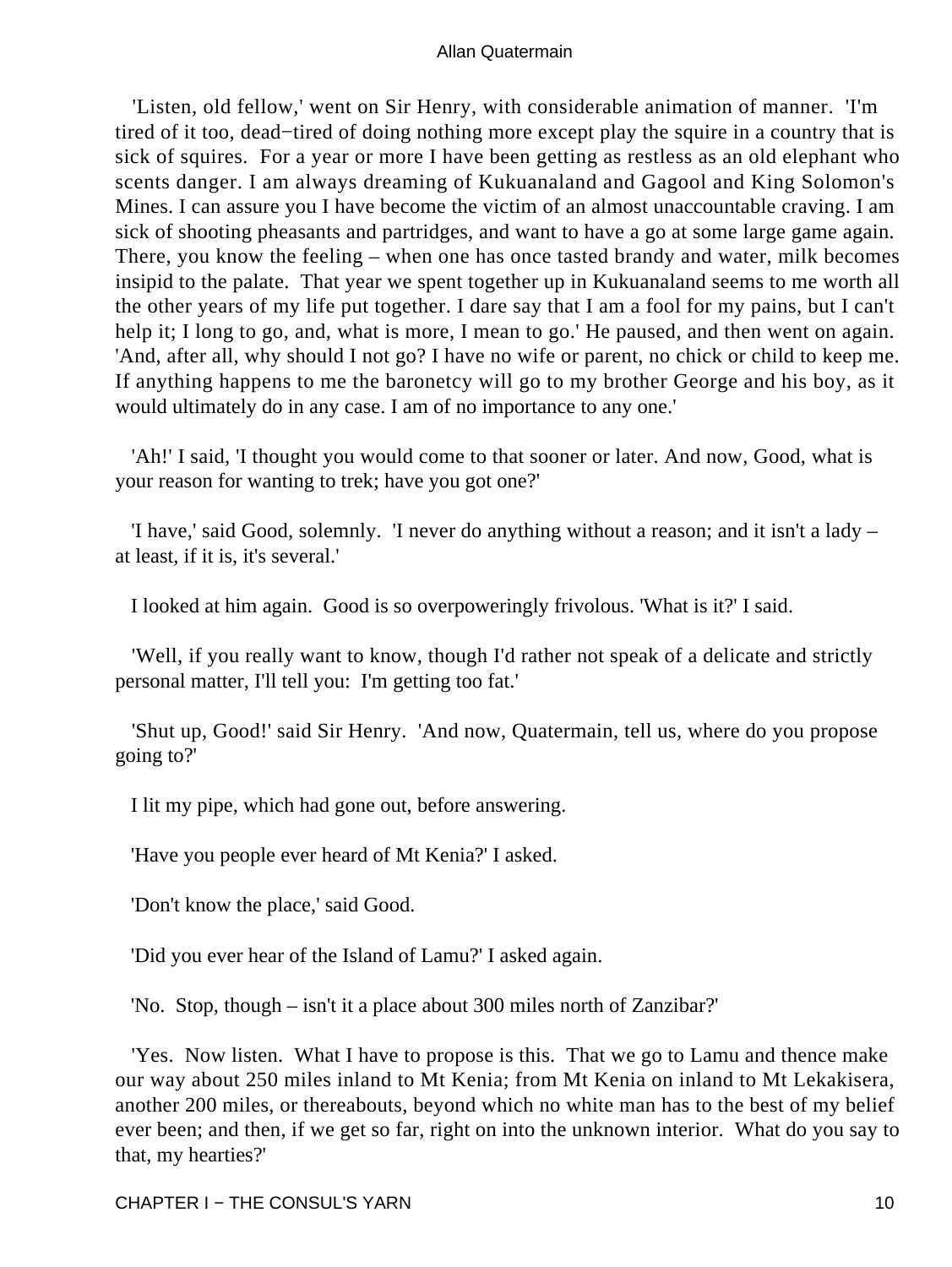'It's a big order,' said Sir Henry, reflectively.

 'You are right,' I answered, 'it is; but I take it that we are all three of us in search of a big order. We want a change of scene, and we are likely to get one – a thorough change. All my life I have longed to visit those parts, and I mean to do it before I die. My poor boy's death has broken the last link between me and civilization, and I'm off to my native wilds. And now I'll tell you another thing, and that is, that for years and years I have heard rumours of a great white race which is supposed to have its home somewhere up in this direction, and I have a mind to see if there is any truth in them. If you fellows like to come, well and good; if not, I'll go alone.'

 'I'm your man, though I don't believe in your white race,' said Sir Henry Curtis, rising and placing his arm upon my shoulder.

 'Ditto,' remarked Good. 'I'll go into training at once. By all means let's go to Mt Kenia and the other place with an unpronounceable name, and look for a white race that does not exist. It's all one to me.'

'When do you propose to start?' asked Sir Henry.

 'This day month,' I answered, 'by the British India steamboat; and don't you be so certain that things have no existence because you do not happen to have heard of them. Remember King Solomon's mines!'

 Some fourteen weeks or so had passed since the date of this conversation, and this history goes on its way in very different surroundings.

 After much deliberation and inquiry we came to the conclusion that our best starting−point for Mt Kenia would be from the neighbourhood of the mouth of the Tana River, and not from Mombassa, a place over 100 miles nearer Zanzibar. This conclusion we arrived at from information given to us by a German trader whom we met upon the steamer at Aden. I think that he was the dirtiest German I ever knew; but he was a good fellow, and gave us a great deal of valuable information. 'Lamu,' said he, 'you goes to Lamu – oh ze beautiful place!' and he turned up his fat face and beamed with mild rapture. 'One year and a half I live there and never change my shirt – never at all.'

 And so it came to pass that on arriving at the island we disembarked with all our goods and chattels, and, not knowing where to go, marched boldly up to the house of Her Majesty's Consul, where we were most hospitably received.

 Lamu is a very curious place, but the things which stand out most clearly in my memory in connection with it are its exceeding dirtiness and its smells. These last are simply awful. Just below the Consulate is the beach, or rather a mud bank that is called a beach. It is left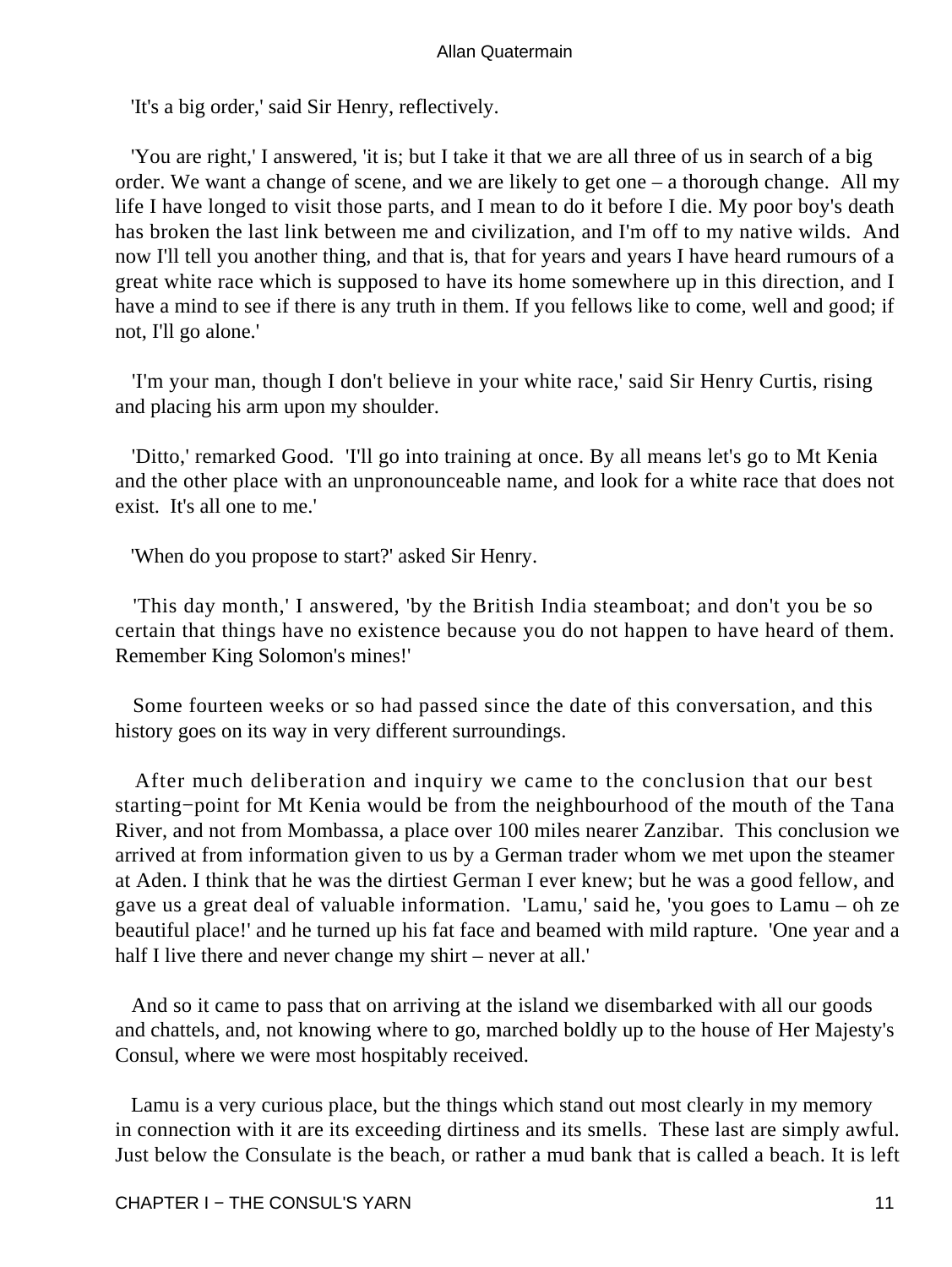quite bare at low tide, and serves as a repository for all the filth, offal, and refuse of the town. Here it is, too, that the women come to bury coconuts in the mud, leaving them there till the outer husk is quite rotten, when they dig them up again and use the fibres to make mats with, and for various other purposes. As this process has been going on for generations, the condition of the shore can be better imagined than described. I have smelt many evil odours in the course of my life, but the concentrated essence of stench which arose from that beach at Lamu as we sat in the moonlit night – not under, but ON our friend the Consul's hospitable roof – and sniffed it, makes the remembrance of them very poor and faint. No wonder people get fever at Lamu. And yet the place was not without a certain quaintness and charm of its own, though possibly – indeed probably – it was one which would quickly pall.

 'Well, where are you gentlemen steering for?' asked our friend the hospitable Consul, as we smoked our pipes after dinner.

 'We propose to go to Mt Kenia and then on to Mt Lekakisera,' answered Sir Henry. 'Quatermain has got hold of some yarn about there being a white race up in the unknown territories beyond.'

The Consul looked interested, and answered that he had heard something of that, too.

'What have you heard?' I asked.

 'Oh, not much. All I know about it is that a year or so ago I got a letter from Mackenzie, the Scotch missionary, whose station, «The Highlands», is placed at the highest navigable point of the Tana River, in which he said something about it.'

'Have you the letter?' I asked.

 'No, I destroyed it; but I remember that he said that a man had arrived at his station who declared that two months' journey beyond Mt Lekakisera, which no white man has yet visited – at least, so far as I know – he found a lake called Laga, and that then he went off to the north−east, a month's journey, over desert and thorn veldt and great mountains, till he came to a country where the people are white and live in stone houses. Here he was hospitably entertained for a while, till at last the priests of the country set it about that he was a devil, and the people drove him away, and he journeyed for eight months and reached Mackenzie's place, as I heard, dying. That's all I know; and if you ask me, I believe that it is a lie; but if you want to find out more about it, you had better go up the Tana to Mackenzie's place and ask him for information.'

Sir Henry and I looked at each other. Here was something tangible.

'I think that we will go to Mr Mackenzie's,' I said.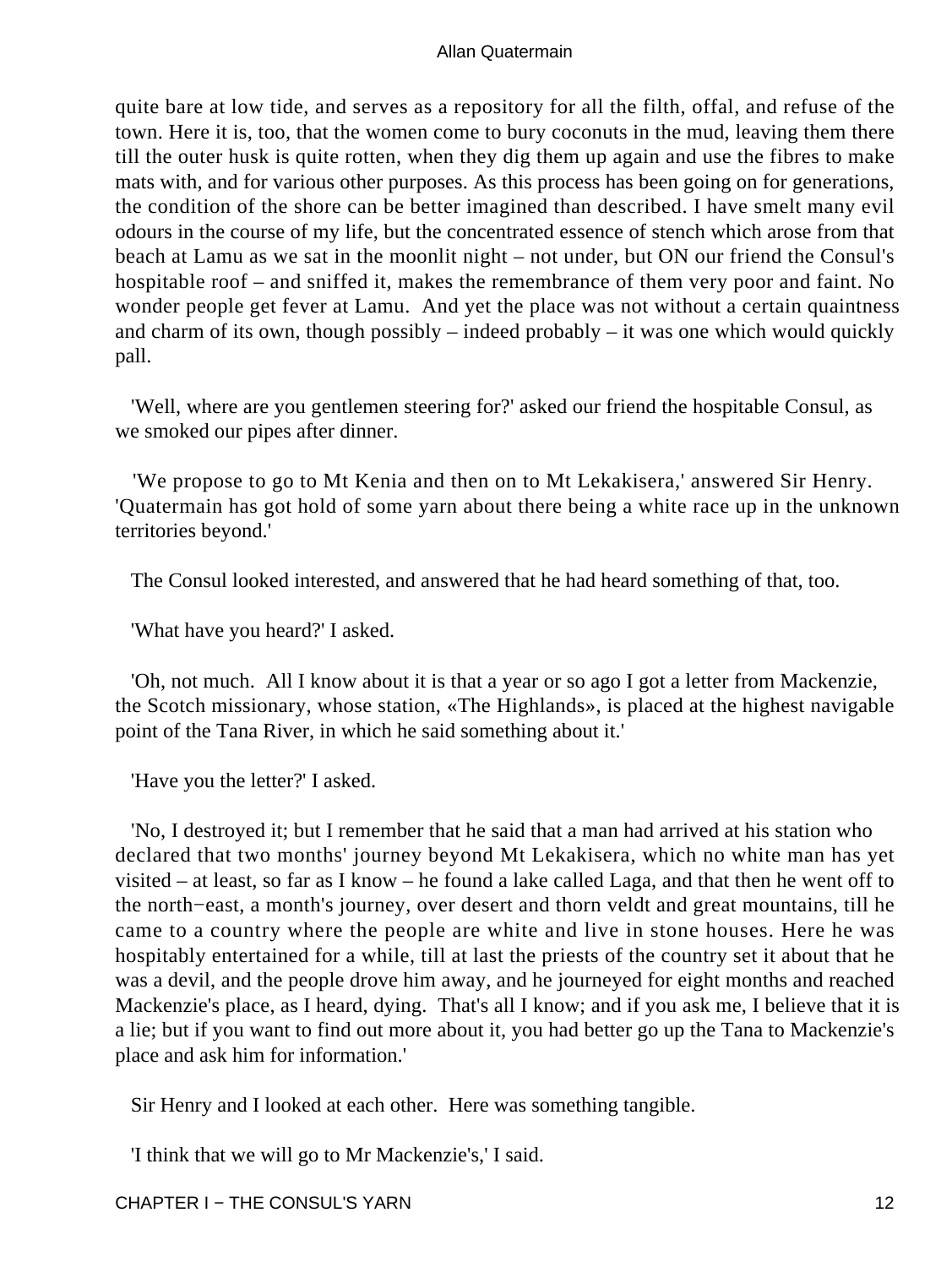'Well,' answered the Consul, 'that is your best way, but I warn you that you are likely to have a rough journey, for I hear that the Masai are about, and, as you know, they are not pleasant customers. Your best plan will be to choose a few picked men for personal servants and hunters, and to hire bearers from village to village. It will give you an infinity of trouble, but perhaps on the whole it will prove a cheaper and more advantageous course than engaging a caravan, and you will be less liable to desertion.'

 Fortunately there were at Lamu at this time a part of Wakwafi Askari (soldiers). The Wakwafi, who are a cross between the Masai and the Wataveta, are a fine manly race, possessing many of the good qualities of the Zulu, and a great capacity for civilization. They are also great hunters. As it happened, these particular men had recently been on a long trip with an Englishman named Jutson, who had started from Mombasa, a port about 150 miles below Lamu, and journeyed right rough Kilimanjaro, one of the highest known mountains in Africa. Poor fellow, he had died of fever when on his return journey, and within a day's march of Mombasa. It does seem hard that he should have gone off thus when within a few hours of safety, and after having survived so many perils, but so it was. His hunters buried him, and then came on to Lamu in a dhow. Our friend the Consul suggested to us that we had better try and hire these men, and accordingly on the following morning we started to interview the party, accompanied by an interpreter.

 In due course we found them in a mud hut on the outskirts of the town. Three of the men were sitting outside the hut, and fine frank−looking fellows they were, having a more or less civilized appearance. To them we cautiously opened the object of our visit, at first with very scant success. They declared that they could not entertain any such idea, that they were worn and weary with long travelling, and that their hearts were sore at the loss of their master. They meant to go back to their homes and rest awhile. This did not sound very promising, so by way of effecting a diversion I asked where the remainder of them were. I was told there were six, and I saw but three. One of the men said they slept in the hut, and were yet resting after their labours – 'sleep weighed down their eyelids, and sorrow made their hearts as lead: it was best to sleep, for with sleep came forgetfulness. But the men should be awakened.'

 Presently they came out of the hut, yawning – the first two men being evidently of the same race and style as those already before us; but the appearance of the third and last nearly made me jump out of my skin. He was a very tall, broad man, quite six foot three, I should say, but gaunt, with lean, wiry−looking limbs. My first glance at him told me that he was no Wakwafi: he was a pure bred Zulu. He came out with his thin aristocratic−looking hand placed before his face to hide a yawn, so I could only see that he was a 'Keshla' or ringed man, \*{Among the Zulus a man assumes the ring, which is made of a species of black gum twisted in with the hair, and polished a brilliant black, when he has reached a certain dignity and age, or is the husband of a sufficient number of wives. Till he is in a position to wear a ring he is looked on as a boy, though he may be thirty−five years of age, or even more. – A. Q.} and that he had a great three−cornered hole in his forehead. In another second he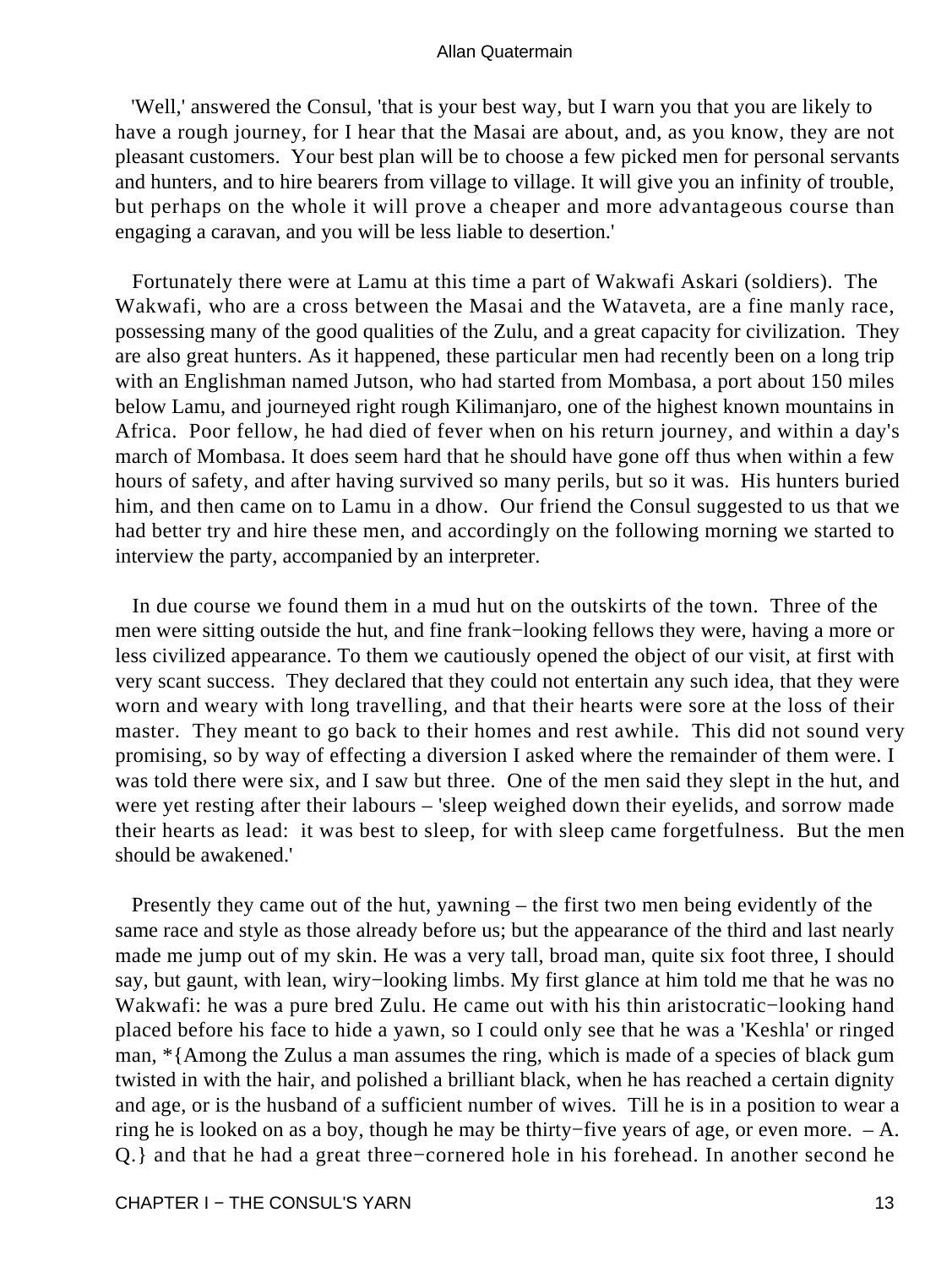removed his hand, revealing a powerful−looking Zulu face, with a humorous mouth, a short woolly beard, tinged with grey, and a pair of brown eyes keen as a hawk's. I knew my man at once, although I had not seen him for twelve years. 'How do you do, Umslopogaas?' I said quietly in Zulu.

 The tall man (who among his own people was commonly known as the 'Woodpecker', and also as the 'Slaughterer') started, and almost let the long−handled battleaxe he held in his hand fall in his astonishment. Next second he had recognized me, and was saluting me in an outburst of sonorous language which made his companions the Wakwafi stare.

 'Koos' (chief), he began, 'Koos−y−Pagete! Koos−y−umcool! (Chief from of old – mighty chief) Koos! Baba! (father) Macumazahn, old hunter, slayer of elephants, eater up of lions, clever one! watchful one! brave one! quick one! whose shot never misses, who strikes straight home, who grasps a hand and holds it to the death (i.e. is a true friend) Koos! Baba! Wise is the voice of our people that says, «Mountain never meets with mountain, but at daybreak or at even man shall meet again with man.» Behold! a messenger came up from Natal, «Macumazahn is dead!» cried he. «The land knows Macumazahn no more.» That is years ago. And now, behold, now in this strange place of stinks I find Macumazahn, my friend. There is no room for doubt. The brush of the old jackal has gone a little grey; but is not his eye as keen, and are not his teeth as sharp? Ha! ha! Macumazahn, mindest thou how thou didst plant the ball in the eye of the charging buffalo – mindest thou – '

 I had let him run on thus because I saw that his enthusiasm was producing a marked effect upon the minds of the five Wakwafi, who appeared to understand something of his talk; but now I thought it time to put a stop to it, for there is nothing that I hate so much as this Zulu system of extravagant praising – 'bongering' as they call it. 'Silence!' I said. 'Has all thy noisy talk been stopped up since last I saw thee that it breaks out thus, and sweeps us away? What doest thou here with these men – thou whom I left a chief in Zululand? How is it that thou art far from thine own place, and gathered together with strangers?'

 Umslopogaas leant himself upon the head of his long battleaxe (which was nothing else but a pole−axe, with a beautiful handle of rhinoceros horn), and his grim face grew sad.

 'My Father,' he answered, 'I have a word to tell thee, but I cannot speak it before these low people (umfagozana),' and he glanced at the Wakwafi Askari; 'it is for thine own ear. My Father, this will I say,' and here his face grew stern again, 'a woman betrayed me to the death, and covered my name with shame – ay, my own wife, a round−faced girl, betrayed me; but I escaped from death; ay, I broke from the very hands of those who came to slay me. I struck but three blows with this mine axe Inkosikaas – surely my Father will remember it – one to the right, one to the left, and one in front, and yet I left three men dead. And then I fled, and, as my Father knows, even now that I am old my feet are as the feet of the Sassaby, \*{One of the fleetest of the African antelopes.  $-A$ . Q.} and there breathes not the man who, by running, can touch me again when once I have bounded from his side. On I sped, and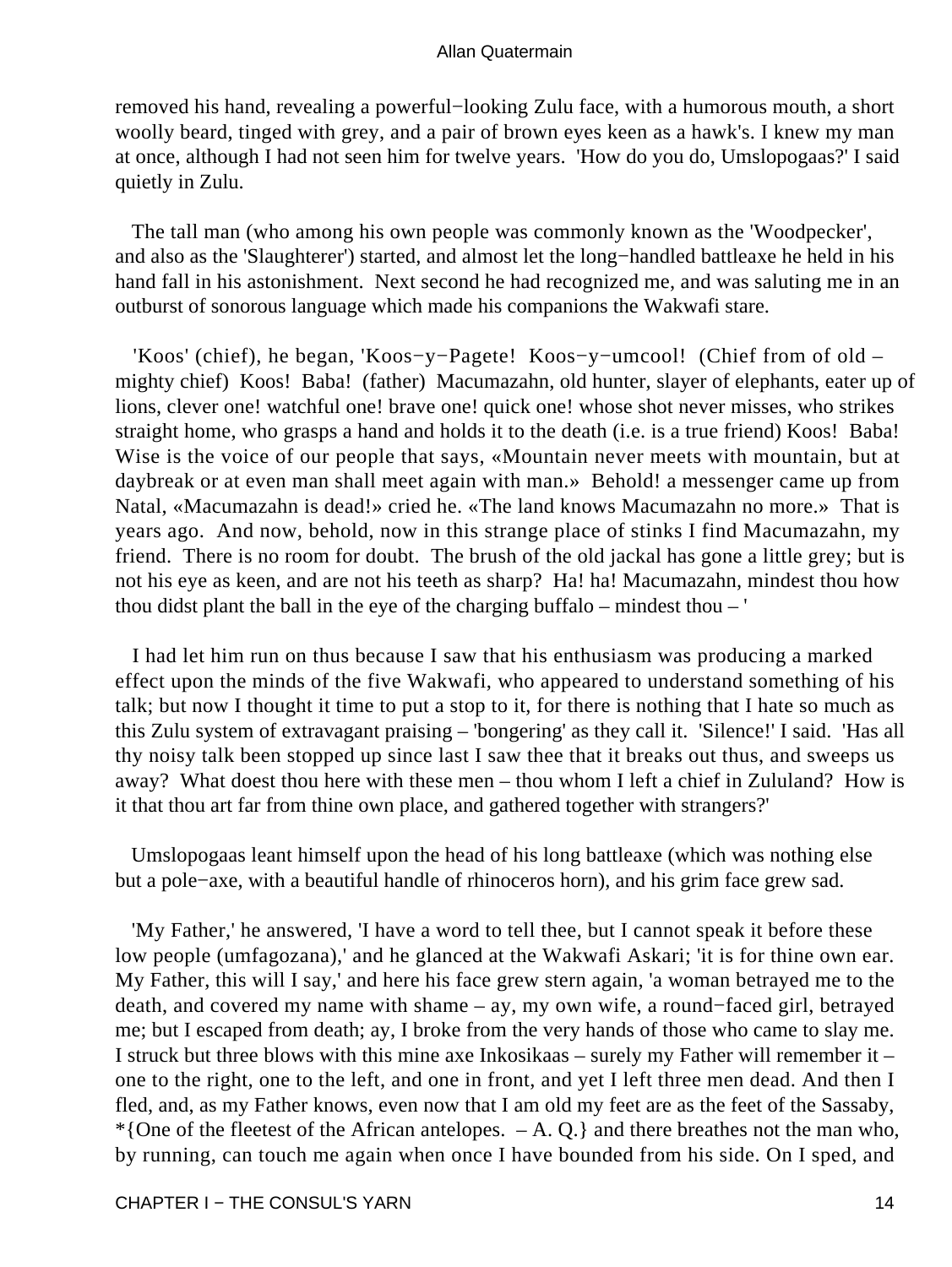after me came the messengers of death, and their voice was as the voice of dogs that hunt. From my own kraal I flew, and, as I passed, she who had betrayed me was drawing water from the spring. I fleeted by her like the shadow of Death, and as I went I smote with mine axe, and lo! her head fell: it fell into the water pan. Then I fled north. Day after day I journeyed on; for three moons I journeyed, resting not, stopping not, but running on towards forgetfulness, till I met the party of the white hunter who is now dead, and am come hither with his servants. And nought have I brought with me. I who was high−born, ay, of the blood of Chaka, the great king – a chief, and a captain of the regiment of the Nkomabakosi – am a wanderer in strange places, a man without a kraal. Nought have I brought save this mine axe; of all my belongings this remains alone. They have divided my cattle; they have taken my wives; and my children know my face no more. Yet with this axe' – and he swung the formidable weapon round his head, making the air hiss as he clove it – 'will I cut another path to fortune. I have spoken.'

 I shook my head at him. 'Umslopogaas,' I said, 'I know thee from of old. Ever ambitious, ever plotting to be great, I fear me that thou hast overreached thyself at last. Years ago, when thou wouldst have plotted against Cetywayo, son of Panda, I warned thee, and thou didst listen. But now, when I was not by thee to stay thy hand, thou hast dug a pit for thine own feet to fall in. Is it not so? But what is done is done. Who can make the dead tree green, or gaze again upon last year's light? Who can recall the spoken word, or bring back the spirit of the fallen? That which Time swallows comes not up again. Let it be forgotten!

 'And now, behold, Umslopogaas, I know thee for a great warrior and a brave man, faithful to the death. Even in Zululand, where all the men are brave, they called thee the «Slaughterer», and at night told stories round the fire of thy strength and deeds. Hear me now. Thou seest this great man, my friend' – and I pointed to Sir Henry; 'he also is a warrior as great as thou, and, strong as thou art, he could throw thee over his shoulder. Incubu is his name. And thou seest this one also; him with the round stomach, the shining eye, and the pleasant face. Bougwan (glass eye) is his name, and a good man is he and a true, being of a curious tribe who pass their life upon the water, and live in floating kraals.

 'Now, we three whom thou seest would travel inland, past Dongo Egere, the great white mountain (Mt Kenia), and far into the unknown beyond. We know not what we shall find there; we go to hunt and seek adventures, and new places, being tired of sitting still, with the same old things around us. Wilt thou come with us? To thee shall be given command of all our servants; but what shall befall thee, that I know not. Once before we three journeyed thus, in search of adventure, and we took with us a man such as thou – one Umbopa; and, behold, we left him the king of a great country, with twenty Impis (regiments), each of 3,000 plumed warriors, waiting on his word. How it shall go with thee, I know not; mayhap death awaits thee and us. Wilt thou throw thyself to Fortune and come, or fearest thou, Umslopogaas?'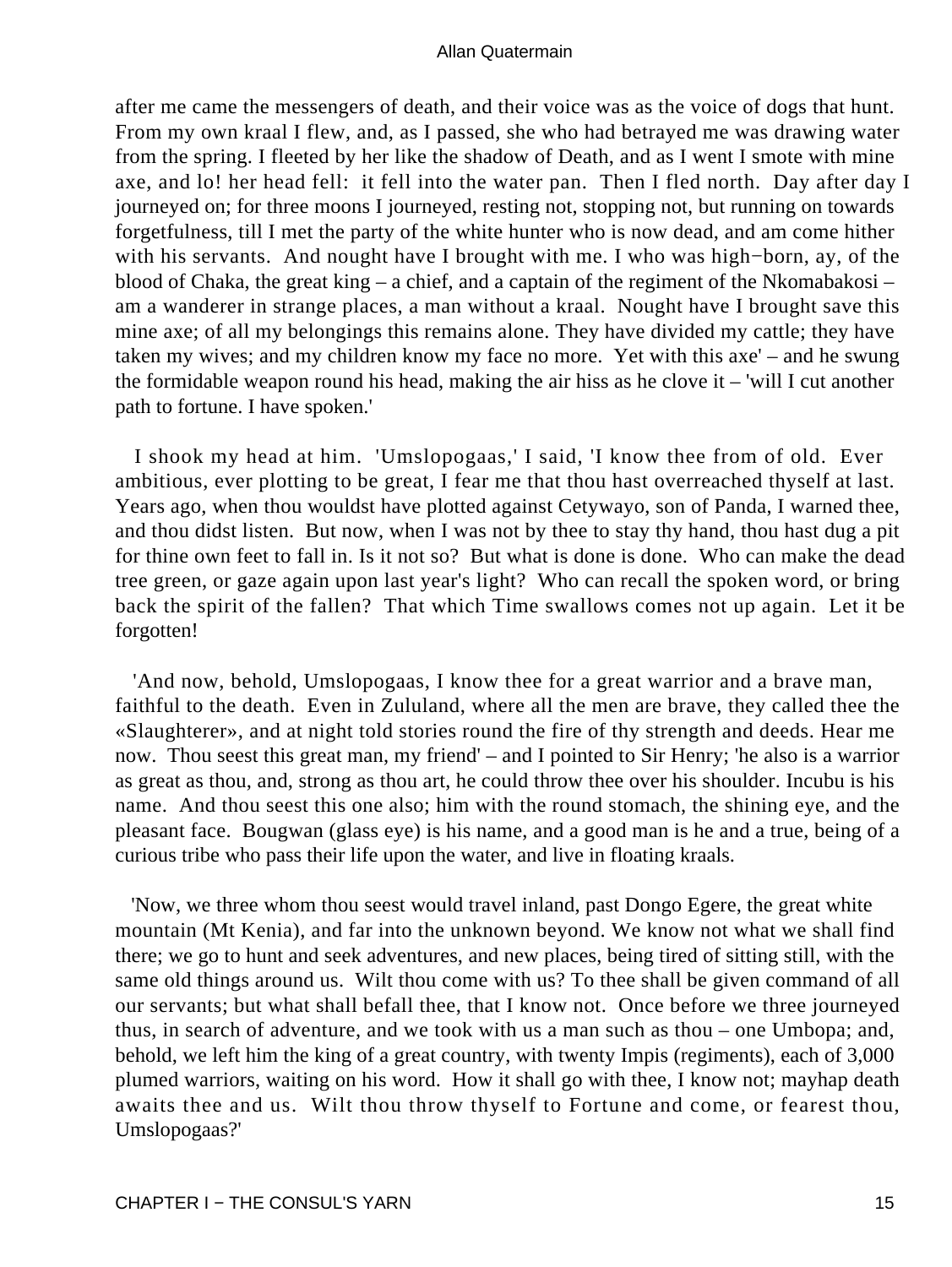The great man smiled. 'Thou art not altogether right, Macumazahn,' he said; 'I have plotted in my time, but it was not ambition that led me to my fall; but, shame on me that I should have to say it, a fair woman's face. Let it pass. So we are going to see something like the old times again, Macumazahn, when we fought and hunted in Zululand? Ay, I will come. Come life, come death, what care I, so that the blows fall fast and the blood runs red? I grow old, I grow old, and I have not fought enough! And yet am I a warrior among warriors; see my scars' – and he pointed to countless cicatrices, stabs and cuts, that marked the skin of his chest and legs and arms. 'See the hole in my head; the brains gushed out therefrom, yet did I slay him who smote, and live. Knowest thou how many men I have slain, in fair hand−to−hand combat, Macumazahn? See, here is the tale of them' – and he pointed to long rows of notches cut in the rhinoceros−horn handle of his axe. 'Number them, Macumazahn – one hundred and three – and I have never counted but those whom I have ripped open, \*{Alluding to the Zulu custom of opening the stomach of a dead foe. They have a superstition that, if this is not done, as the body of their enemy swells up so will the bodies of those who killed him swell up.  $-A$ . Q.} nor have I reckoned those whom another man had struck.'

 'Be silent,' I said, for I saw that he was getting the blood−fever on him; 'be silent; well art thou called the «Slaughterer». We would not hear of thy deeds of blood. Remember, if thou comest with us, we fight not save in self−defence. Listen, we need servants. These men,' and I pointed to the Wakwafi, who had retired a little way during our 'indaba' (talk), 'say they will not come.'

 'Will not come!' shouted Umslopogaas; 'where is the dog who says he will not come when my Father orders? Here, thou' – and with a single bound he sprang upon the Wakwafi with whom I had first spoken, and, seizing him by the arm, dragged him towards us. Thou dog!' he said, giving the terrified man a shake, 'didst thou say that thou wouldst not go with my Father? Say it once more and I will choke thee' – and his long fingers closed round his throat as he said it – 'thee, and those with thee. Hast thou forgotten how I served thy brother?'

'Nay, we will come with the white man,' gasped the man.

 'White man!' went on Umslopogaas, in simulated fury, which a very little provocation would have made real enough; 'of whom speakest thou, insolent dog?'

'Nay, we will go with the great chief.'

 'So!' said Umslopogaas, in a quiet voice, as he suddenly released his hold, so that the man fell backward. 'I thought you would.'

 'That man Umslopogaas seems to have a curious **Moral** ascendency over his companions,' Good afterwards remarked thoughtfully.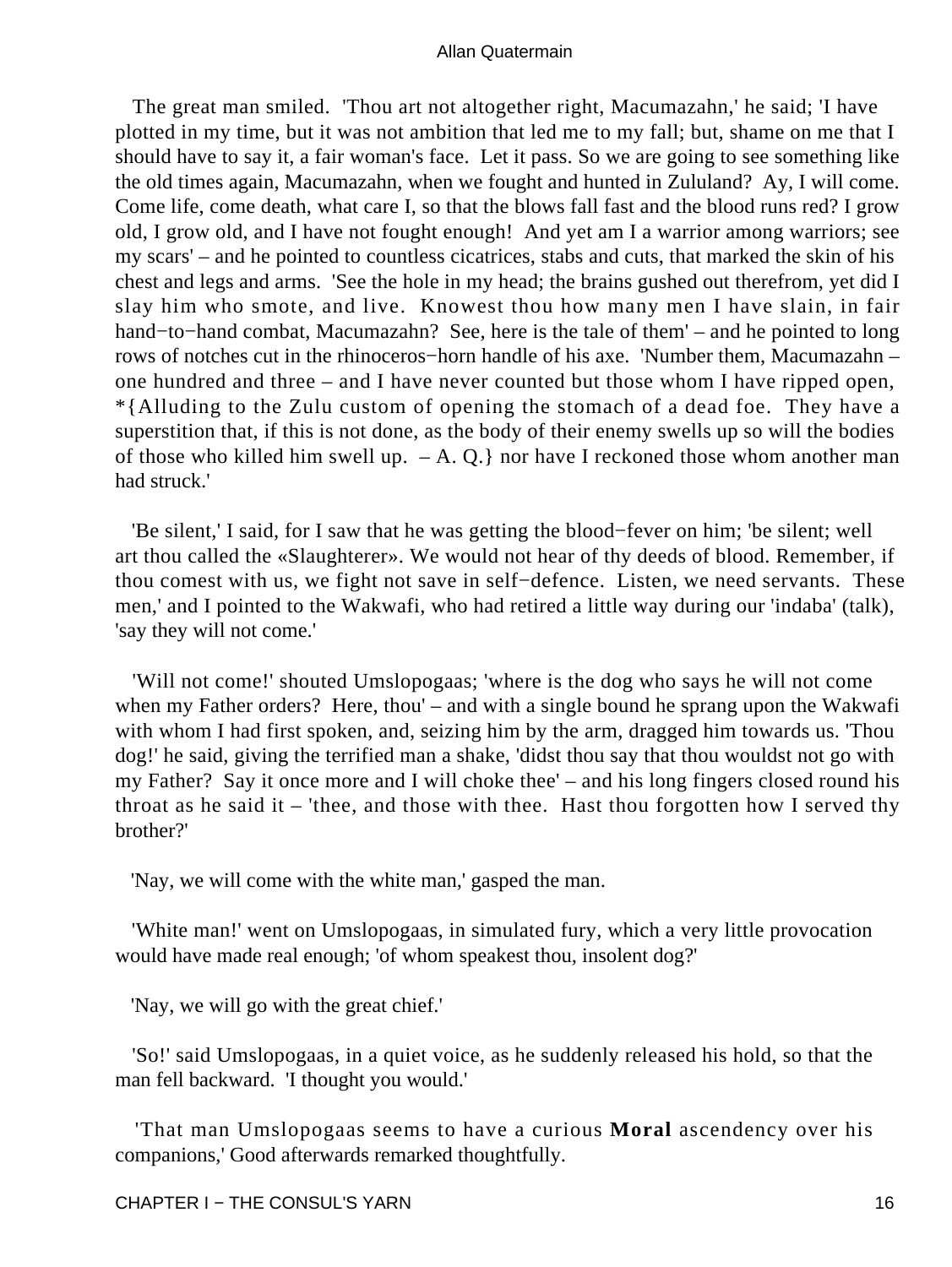### **[CHAPTER Ii − THE Black HAND](#page-202-0)**

*I*n due course we left Lamu, and ten days afterwards we found ourselves at a spot called Charra, on the Tana River, having gone through many adventures which need not be recorded here. Amongst other things we visited a ruined city, of which there are many on this coast, and which must once, to judge from their extent and the numerous remains of mosques and stone houses, have been very populous places. These ruined cities are immeasurably ancient, having, I believe, been places of wealth and importance as far back as the Old Testament times, when they were centres of trade with India and elsewhere. But their glory has departed now – the slave trade has finished them – and where wealthy merchants from all parts of the then civilized world stood and bargained in the crowded market−places, the lion holds his court at night, and instead of the chattering of slaves and the eager voices of the bidders, his awful note goes echoing down the ruined corridors. At this particular place we discovered on a mound, covered up with rank growth and rubbish, two of the most beautiful stone doorways that it is possible to conceive. The carving on them was simply exquisite, and I only regret that we had no means of getting them away. No doubt they had once been the entrances to a palace, of which, however, no traces were now to be seen, though probably its ruins lay under the rising mound.

 Gone! quite gone! the way that everything must go. Like the nobles and the ladies who lived within their gates, these cities have had their day, and now they are as Babylon and Nineveh, and as London and Paris will one day be. Nothing may endure. That is the inexorable law. Men and women, empires and cities, thrones, principalities, and powers, mountains, rivers, and unfathomed seas, worlds, spaces, and universes, all have their day, and all must go. In this ruined and forgotten place the moralist may behold a symbol of the universal destiny. For this system of ours allows no room for standing still – nothing can loiter on the road and check the progress of things upwards towards Life, or the rush of things downwards towards Death. The stern policeman Fate moves us and them on, on, uphill and downhill and across the level; there is no resting−place for the weary feet, till at last the abyss swallows us, and from the shores of the Transitory we are hurled into the sea of the Eternal.

 At Charra we had a violent quarrel with the headman of the bearers we had hired to go as far as this, and who now wished to extort large extra payment from us. In the result he threatened to set the Masai – about whom more anon – on to us. That night he, with all our hired bearers, ran away, stealing most of the goods which had been entrusted to them to carry. Luckily, however, they had not happened to steal our rifles, ammunition, and personal effects; not because of any delicacy of feeling on their part, but owing to the fact that they chanced to be in the charge of the five Wakwafis. After that, it was clear to us that we had had enough of caravans and of bearers. Indeed, we had not much left for a caravan to carry.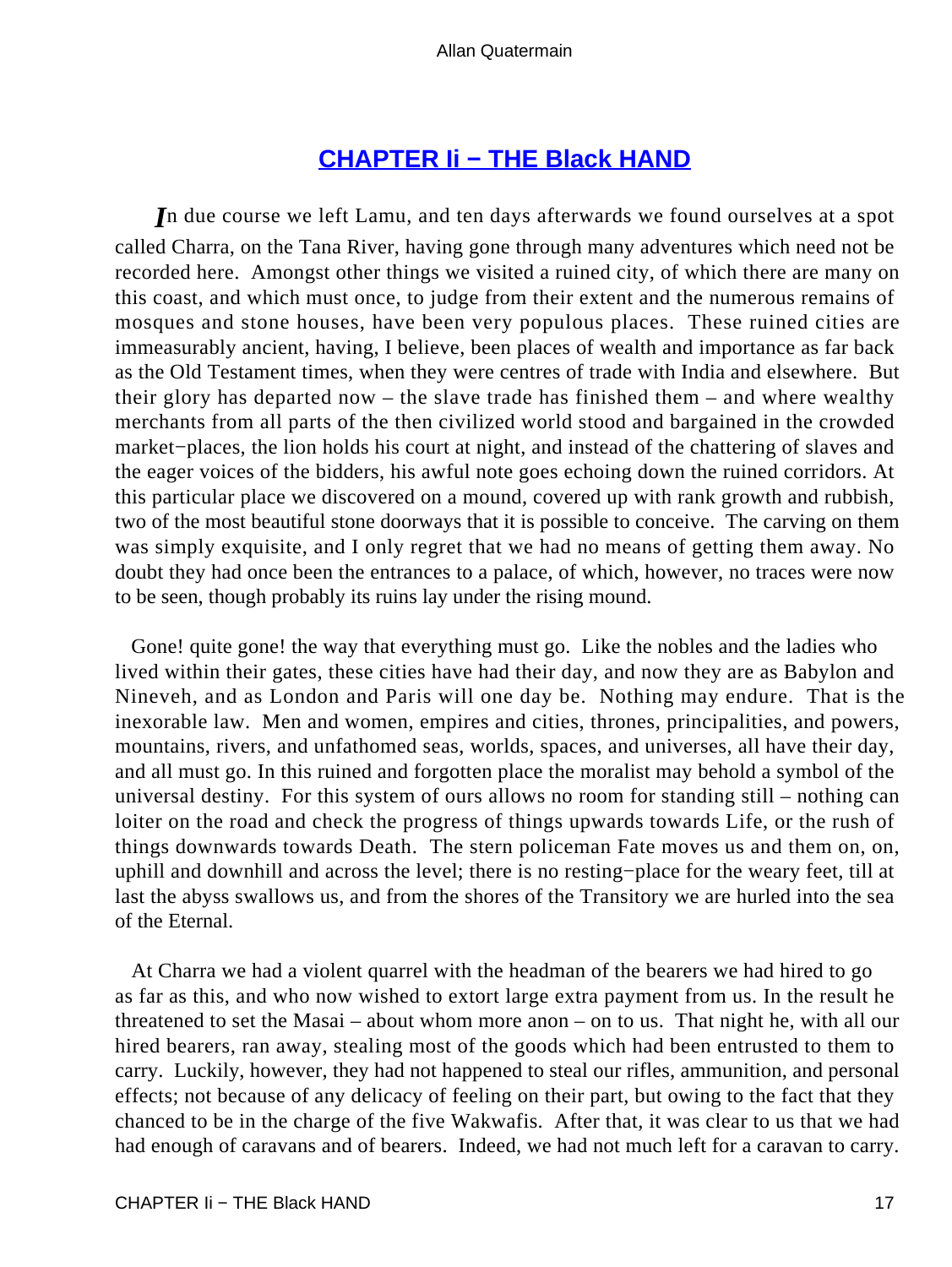And yet, how were we to get on?

 It was Good who solved the question. 'Here is water,' he said, pointing to the Tana River; 'and yesterday I saw a party of natives hunting hippopotami in canoes. I understand that Mr Mackenzie's mission station is on the Tana River. Why not get into canoes and paddle up to it?'

 This brilliant suggestion was, needless to say, received with acclamation; and I instantly set to work to buy suitable canoes from the surrounding natives. I succeeded after a delay of three days in obtaining two large ones, each hollowed out of a single log of some light wood, and capable of holding six people and baggage. For these two canoes we had to pay nearly all our remaining cloth, and also many other articles.

 On the day following our purchase of the two canoes we effected a start. In the first canoe were Good, Sir Henry, and three of our Wakwafi followers; in the second myself, Umslopogaas, and the other two Wakwafis. As our course lay upstream, we had to keep four paddles at work in each canoe, which meant that the whole lot of us, except Good, had to row away like galley−slaves; and very exhausting work it was. I say, except Good, for, of course, the moment that Good got into a boat his foot was on his native heath, and he took command of the party. And certainly he worked us. On shore Good is a gentle, mild−mannered man, and given to jocosity; but, as we found to our cost, Good in a boat was a perfect demon. To begin with, he knew all about it, and we didn't. On all nautical subjects, from the torpedo fittings of a man−of−war down to the best way of handling the paddle of an African canoe, he was a perfect mine of information, which, to say the least of it, we were not. Also his ideas of discipline were of the sternest, and, in short, he came the royal naval officer over us pretty considerably, and paid us out amply for all the chaff we were wont to treat him to on land; but, on the other hand, I am bound to say that he managed the boats admirably.

 After the first day Good succeeded, with the help of some cloth and a couple of poles, in rigging up a sail in each canoe, which lightened our labours not a little. But the current ran very strong against us, and at the best we were not able to make more than twenty miles a day. Our plan was to start at dawn, and paddle along till about half−past ten, by which time the sun got too hot to allow of further exertion. Then we moored our canoes to the bank, and ate our frugal meal; after which we ate or otherwise amused ourselves till about three o'clock, when we again started, and rowed till within an hour of sundown, when we called a halt for the night. On landing in the evening, Good would at once set to work, with the help of the Askari, to build a little 'scherm', or small enclosure, fenced with thorn bushes, and to light a fire. I, with Sir Henry and Umslopogaas, would go out to shoot something for the pot. Generally this was an easy task, for all sorts of game abounded on the banks of the Tana. One night Sir Henry shot a young cow−giraffe, of which the marrow−bones were excellent; on another I got a couple of waterbuck right and left; and once, to his own intense satisfaction, Umslopogaas (who, like most Zulus, was a vile shot with a rifle) managed to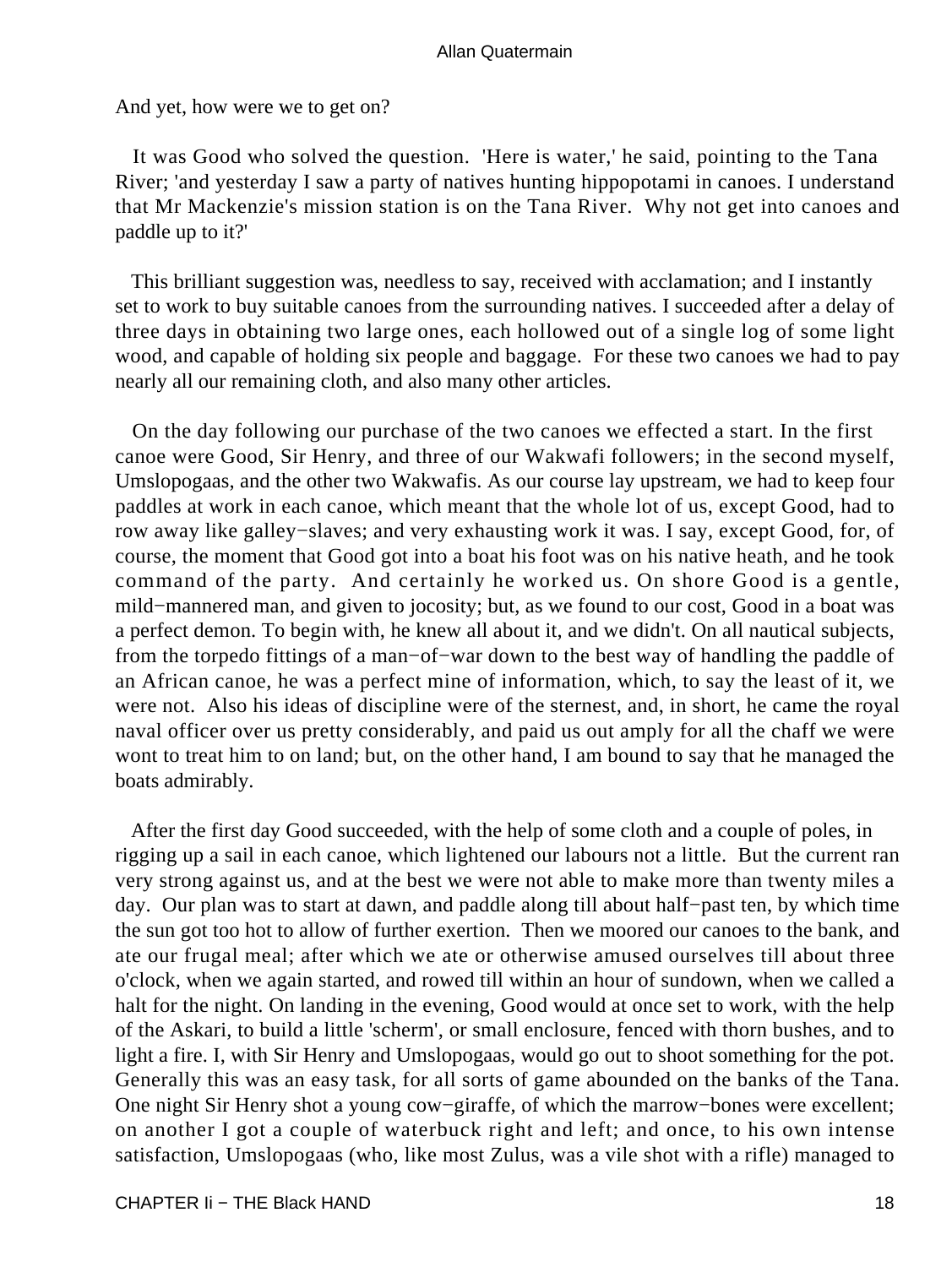kill a fine fat eland with a Martini I had lent him. Sometimes we varied our food by shooting some guinea−fowl, or bush−bustard (paau) – both of which were numerous – with a shot−gun, or by catching a supply of beautiful yellow fish, with which the waters of the Tana swarmed, and which form, I believe, one of the chief food−supplies of the crocodiles.

 Three days after our start an ominous incident occurred. We were just drawing in to the bank to make our camp as usual for the night, when we caught sight of a figure standing on a little knoll not forty yards away, and intensely watching our approach. One glance was sufficient – although I was personally unacquainted with the tribe – to tell me that he was a Masai Elmoran, or young warrior. Indeed, had I had any doubts, they would have quickly been dispelled by the terrified ejaculation of 'MASAI!' that burst simultaneously from the lips of our Wakwafi followers, who are, as I think I have said, themselves bastard Masai.

 And what a figure he presented as he stood there in his savage war−gear! Accustomed as I have been to savages all my life, I do not think that I have ever before seen anything quite so ferocious or awe−inspiring. To begin with, the man was enormously tall, quite as tall as Umslopogaas, I should say, and beautifully, though somewhat slightly, shaped; but with the face of a devil. In his right hand he held a spear about five and a half feet long, the blade being two and a half feet in length, by nearly three inches in width, and having an iron spike at the end of the handle that measured more than a foot. On his left arm was a large and well−made elliptical shield of buffalo hide, on which were painted strange heraldic−looking devices. On his shoulders was a huge cape of hawk's feathers, and round his neck was a 'naibere', or strip of cotton, about seventeen feet long, by one and a half broad, with a stripe of colour running down the middle of it. The tanned goatskin robe, which formed his ordinary attire in times of peace, was tied lightly round his waist, so as to serve the purposes of a belt, and through it were stuck, on the right and left sides respectively, his short pear−shaped sime, or sword, which is made of a single piece of steel, and carried in a wooden sheath, and an enormous knobkerrie. But perhaps the most remarkable feature of his attire consisted of a headdress of ostrich−feathers, which was fixed on the chin, and passed in front of the ears to the forehead, and, being shaped like an ellipse, completely framed the face, so that the diabolical countenance appeared to project from a sort of feather fire−screen. Round the ankles he wore black fringes of hair, and, projecting from the upper portion of the calves, to which they were attached, were long spurs like spikes, from which flowed down tufts of the beautiful black and waving hair of the Colobus monkey. Such was the elaborate array of the Masai Elmoran who stood watching the approach of our two canoes, but it is one which, to be appreciated, must be seen; only those who see it do not often live to describe it. Of course I could not make out all these details of his full dress on the occasion of this my first introduction, being, indeed, amply taken up with the consideration of the general effect, but I had plenty of subsequent opportunities of becoming acquainted with the items that went to make it up.

 Whilst we were hesitating what to do, the Masai warrior drew himself up in a dignified fashion, shook his huge spear at us, and, turning, vanished on the further side of the slope.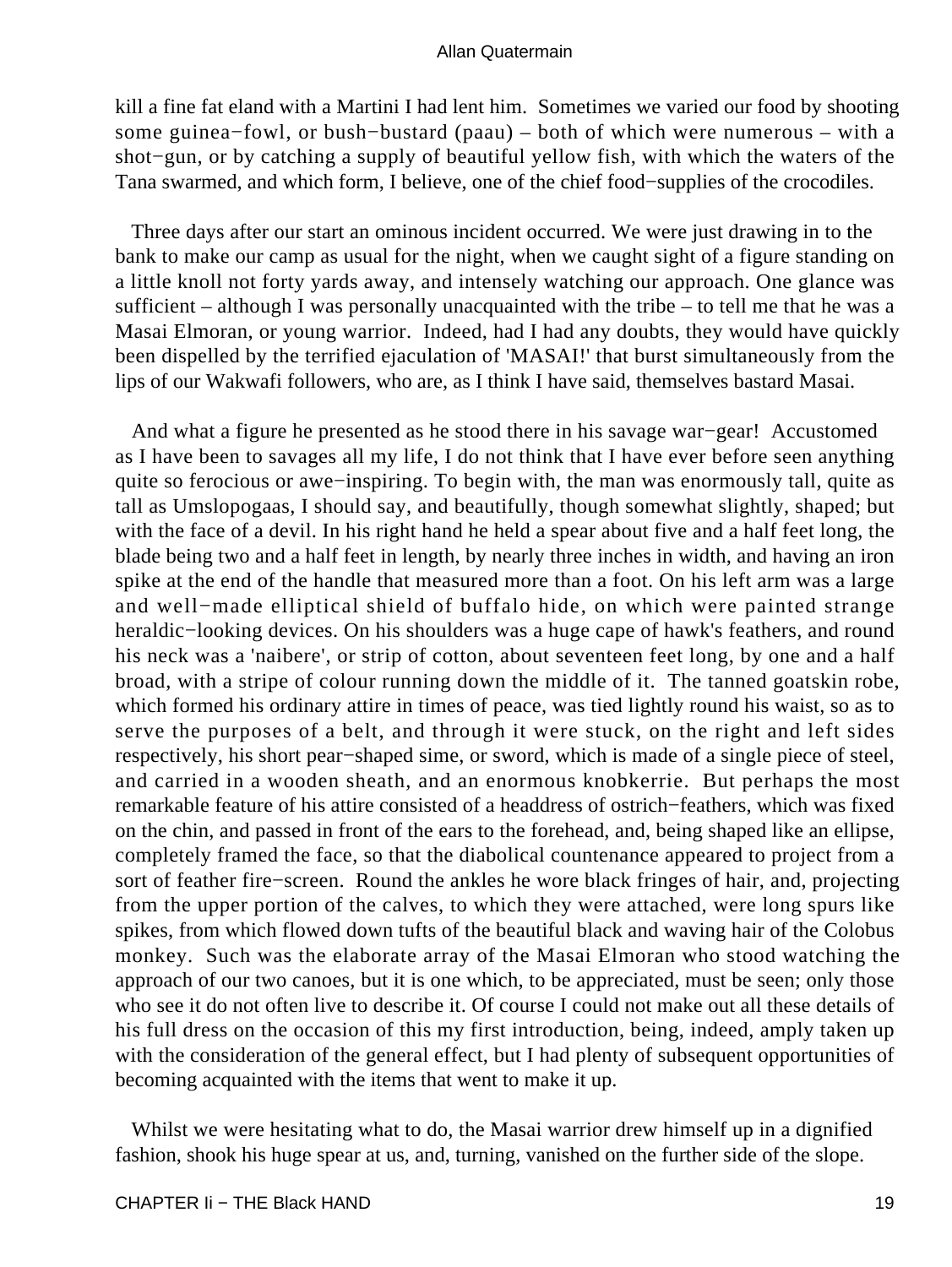'Hulloa!' holloaed Sir Henry from the other boat; 'our friend the caravan leader has been as good as his word, and set the Masai after us. Do you think it will be safe to go ashore?'

 I did not think it would be at all safe; but, on the other hand, we had no means of cooking in the canoes, and nothing that we could eat raw, so it was difficult to know what to do. At last Umslopogaas simplified matters by volunteering to go and reconnoitre, which he did, creeping off into the bush like a snake, while we hung off in the stream waiting for him. In half an hour he returned, and told us that there was not a Masai to be seen anywhere about, but that he had discovered a spot where they had recently been encamped, and that from various indications he judged that they must have moved on an hour or so before; the man we saw having, no doubt, been left to report upon our movements.

 Thereupon we landed; and, having posted a sentry, proceeded to cook and eat our evening meal. This done, we took the situation into our serious consideration. Of course, it was possible that the apparition of the Masai warrior had nothing to do with us, that he was merely one of a band bent upon some marauding and murdering expedition against another tribe. But when we recalled the threat of the caravan leader, and reflected on the ominous way in which the warrior had shaken his spear at us, this did not appear very probable. On the contrary, what did seem probable was that the part was after us and awaiting a favourable opportunity to attack us. This being so, there were two things that we could do  $$ one of which was to go on, and the other to go back. The latter idea was, however, rejected at once, it being obvious that we should encounter as many dangers in retreat as in advance; and, besides, we had made up our minds to journey onwards at any price. Under these circumstances, however, we did not consider it safe to sleep ashore, so we got into our canoes, and, paddling out into the middle of the stream, which was not very wide here, managed to anchor them by means of big stones fastened to ropes made of coconut−fibre, of which there were several fathoms in each canoe.

 Here the mosquitoes nearly ate us up alive, and this, combined with anxiety as to our position, effectually prevented me from sleeping as the others were doing, notwithstanding the attacks of the aforesaid Tana mosquitoes. And so I lay awake, smoking and reflecting on many things, but, being of a practical turn of mind, chiefly on how we were to give those Masai villains the slip. It was a beautiful moonlight night, and, notwithstanding the mosquitoes, and the great risk we were running from fever from sleeping in such a spot, and forgetting that I had the cramp very badly in my right leg from squatting in a constrained position in the canoe, and that the Wakwafi who was sleeping beside me smelt horribly, I really began to enjoy myself. The moonbeams played upon the surface of the running water that speeded unceasingly past us towards the sea, like men's lives towards the grave, till it glittered like a wide sheet of silver, that is in the open where the trees threw no shadows. Near the banks, however, it was very dark, and the night wind sighed sadly in the reeds. To our left, on the further side of the river, was a little sandy bay which was clear of trees, and here I could make out the forms of numerous antelopes advancing to the water, till suddenly there came an ominous roar, whereupon they all made off hurriedly. Then after a pause I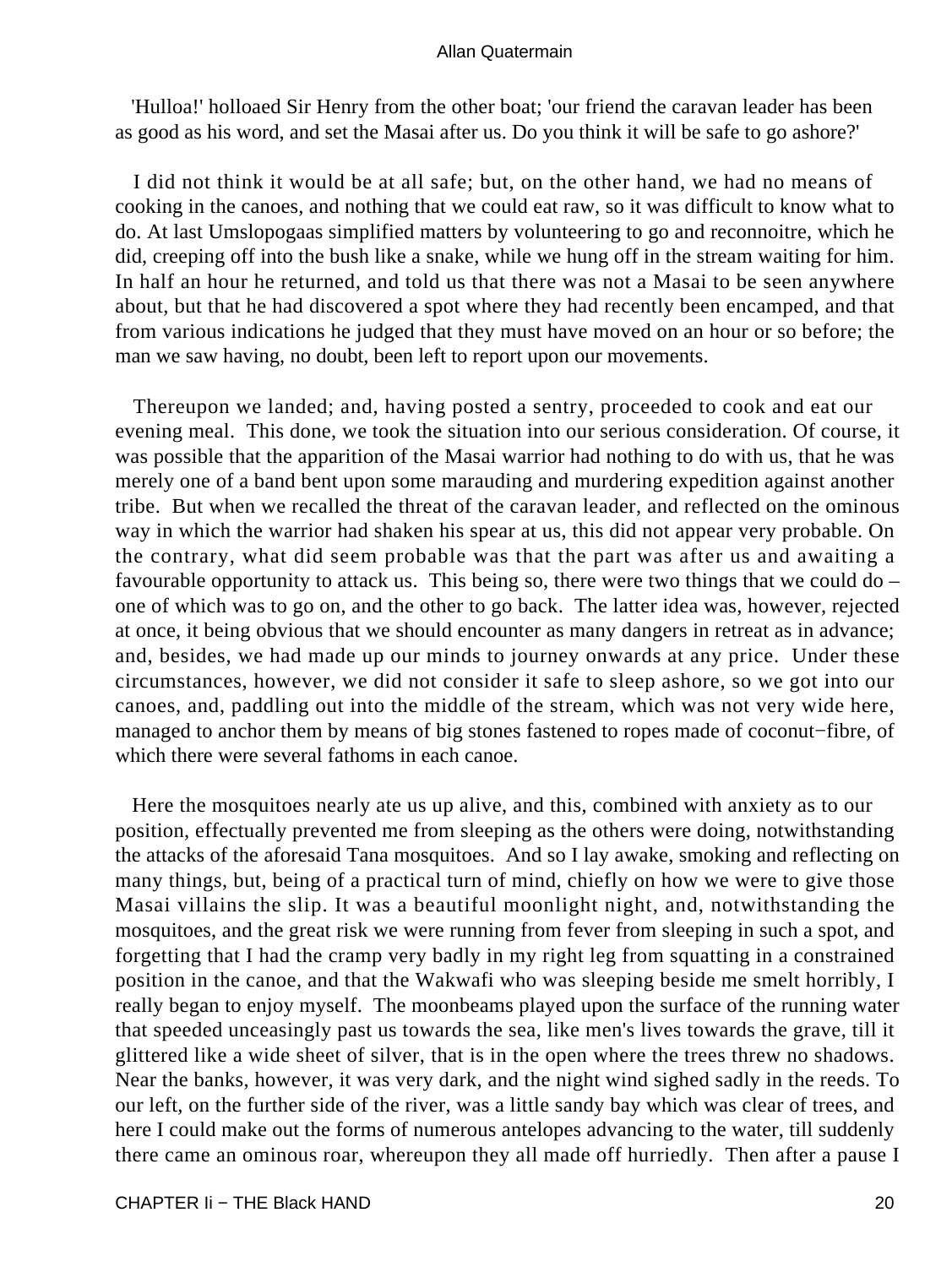caught sight of the massive form of His Majesty the Lion, coming down to drink his fill after meat. Presently he moved on, then came a crashing of the reeds about fifty yards above us, and a few minutes later a huge black mass rose out of the water, about twenty yards from me, and snorted. It was the head of a hippopotamus. Down it went without a sound, only to rise again within five yards of where I sat. This was decidedly too near to be comfortable, more especially as the hippopotamus was evidently animated by intense curiosity to know what on earth our canoes were. He opened his great mouth, to yawn, I suppose, and gave me an excellent view of his ivories; and I could not help reflecting how easily he could crunch up our frail canoe with a single bite. Indeed, I had half a mind to give him a ball from my eight−bore, but on reflection determined to let him alone unless he actually charged the boat. Presently he sank again as noiselessly as before, and I saw no more of him. Just then, on looking towards the bank on our right, I fancied that I caught sight of a dark figure flitting between the tree trunks. I have very keen sight, and I was almost sure that I saw something, but whether it was bird, beast, or man I could not say. At the moment, however, a dark cloud passed over the moon, and I saw no more of it. Just then, too, although all the other sounds of the forest had ceased, a species of horned owl with which I was well acquainted began to hoot with great persistency. After that, save for the rustling of trees and reeds when the wind caught them, there was complete silence.

 But somehow, in the most unaccountable way, I had suddenly become nervous. There was no particular reason why I should be, beyond the ordinary reasons which surround the Central African traveller, and yet I undoubtedly was. If there is one thing more than another of which I have the most complete and entire scorn and disbelief, it is of presentiments, and yet here I was all of a sudden filled with and possessed by a most undoubted presentiment of approaching evil. I would not give way to it, however, although I felt the cold perspiration stand out upon my forehead. I would not arouse the others. Worse and worse I grew, my pulse fluttered like a dying man's, my nerves thrilled with the horrible sense of impotent terror which anybody who is subject to nightmare will be familiar with, but still my will triumphed over my fears, and I lay quiet (for I was half sitting, half lying, in the bow of the canoe), only turning my face so as to command a view of Umslopogaas and the two Wakwafi who were sleeping alongside of and beyond me.

 In the distance I heard a hippopotamus splash faintly, then the owl hooted again in a kind of unnatural screaming note, \*{No doubt this owl was a wingless bird. I afterwards learnt that the hooting of an owl is a favourite signal among the Masai tribes. – A. Q.} and the wind began to moan plaintively through the trees, making a heart−chilling music. Above was the black bosom of the cloud, and beneath me swept the black flood of the water, and I felt as though I and Death were utterly alone between them. It was very desolate.

 Suddenly my blood seemed to freeze in my veins, and my heart to stand still. Was it fancy, or were we moving? I turned my eyes to look for the other canoe which should be alongside of us. I could not see it, but instead I saw a lean and clutching black hand lifting itself above the gunwale of the little boat. Surely it was a nightmare! At the same instant a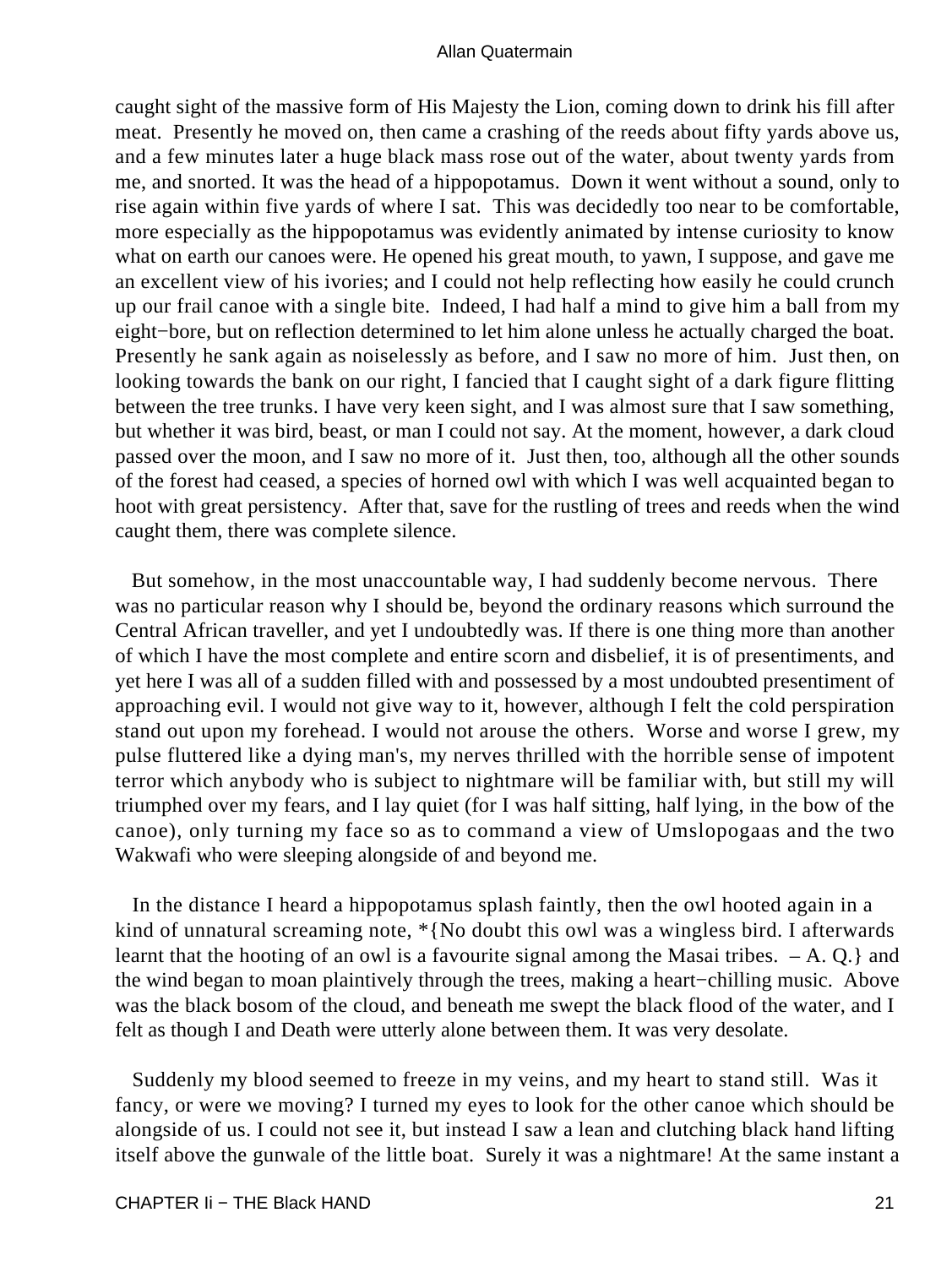dim but devilish−looking face appeared to rise out of the water, and then came a lurch of the canoe, the quick flash of a knife, and an awful yell from the Wakwafi who was sleeping by my side (the same poor fellow whose odour had been annoying me), and something warm spurted into my face. In an instant the spell was broken; I knew that it was no nightmare, but that we were attacked by swimming Masai. Snatching at the first weapon that came to hand, which happened to be Umslopogaas' battleaxe, I struck with all my force in the direction in which I had seen the flash of the knife. The blow fell upon a man's arm, and, catching it against the thick wooden gunwale of the canoe, completely severed it from the body just above the wrist. As for its owner, he uttered no sound or cry. Like a ghost he came, and like a ghost he went, leaving behind him a bloody hand still gripping a great knife, or rather a short sword, that was buried in the heart of our poor servant.

 Instantly there arose a hubbub and confusion, and I fancied, rightly or wrongly, that I made out several dark heads gliding away towards the right−hand bank, whither we were rapidly drifting, for the rope by which we were moored had been severed with a knife. As soon as I had realized this fact, I also realized that the scheme had been to cut the boat loose so that it should drift on to the right bank (as it would have done with the natural swing of the current), where no doubt a party of Masai were waiting to dig their shovel−headed spears into us. Seizing one paddle myself, I told Umslopogaas to take another (for the remaining Askari was too frightened and bewildered to be of any use), and together we rowed vigorously out towards the middle of the stream; and not an instant too soon, for in another minute we should have been aground, and then there would have been an end of us.

 As soon as we were well out, we set to work to paddle the canoe upstream again to where the other was moored; and very hard and dangerous work it was in the dark, and with nothing but the notes of Good's stentorian shouts, which he kept firing off at intervals like a fog−horn, to guide us. But at last we fetched up, and were thankful to find that they had not been molested at all. No doubt the owner of the same hand that severed our rope should have severed theirs also, but was led away from his purpose by an irresistible inclination to murder when he got the chance, which, while it cost us a man and him his hand, undoubtedly saved all the rest of us from massacre. Had it not been for that ghastly apparition over the side of the boat – an apparition that I shall never forget till my dying hour – the canoe would undoubtedly have drifted ashore before I realized what had happened, and this history would never have been written by me.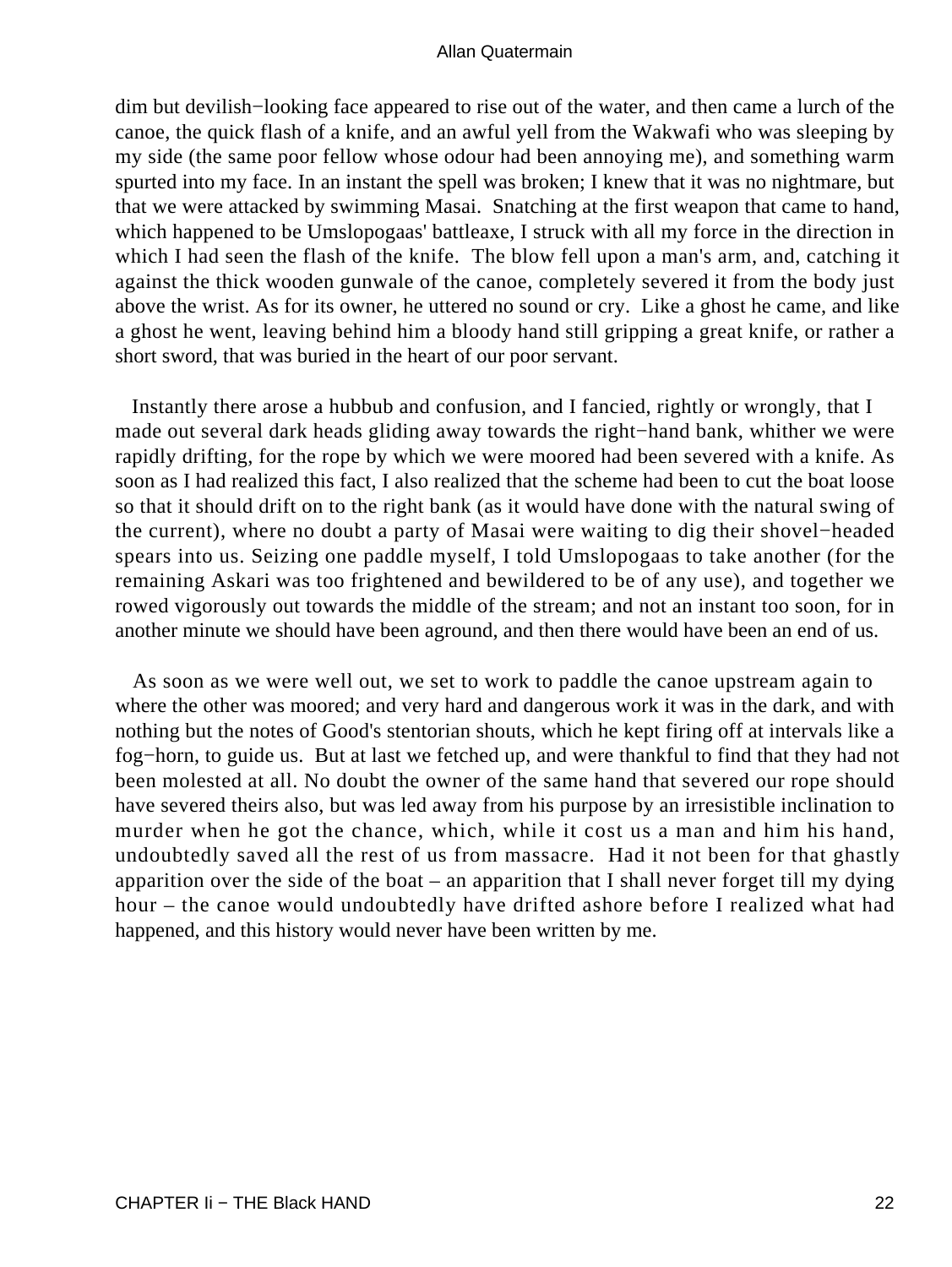### **[CHAPTER Iii − THE Mission STATION](#page-202-0)**

We made the remains of our rope fast to the other canoe, and sat waiting for the dawn and congratulating ourselves upon our merciful escape, which really seemed to result more from the special favour of Providence than from our own care or prowess. At last it came, and I have not often been more grateful to see the light, though so far as my canoe was concerned it revealed a ghastly sight. There in the bottom of the little boat lay the unfortunate Askari, the sime, or sword, in his bosom, and the severed hand gripping the handle. I could not bear the sight, so hauling up the stone which had served as an anchor to the other canoe, we made it fast to the murdered man and dropped him overboard, and down he went to the bottom, leaving nothing but a train of bubbles behind him. Alas! when our time comes, most of us like him leave nothing but bubbles behind, to show that we have been, and the bubbles soon burst. The hand of his murderer we threw into the stream, where it slowly sank. The sword, of which the handle was ivory, inlaid with gold (evidently Arab work), I kept and used as a hunting−knife, and very useful it proved.

 Then, a man having been transferred to my canoe, we once more started on in very low spirits and not feeling at all comfortable as to the future, but fondly hoping to arrive at the 'Highlands' station by night. To make matters worse, within an hour of sunrise it came on to rain in torrents, wetting us to the skin, and even necessitating the occasional baling of the canoes, and as the rain beat down the wind we could not use the sails, and had to get along as best as we could with our paddles.

 At eleven o'clock we halted on an open piece of ground on the left bank of the river, and, the rain abating a little, managed to make a fire and catch and broil some fish. We did not dare to wander about to search for game. At two o'clock we got off again, taking a supply of broiled fish with us, and shortly afterwards the rain came on harder than ever. Also the river began to get exceedingly difficult to navigate on account of the numerous rocks, reaches of shallow water, and the increased force of the current; so that it soon became clear to us that we should not reach the Rev. Mackenzie's hospitable roof that night – a prospect that did not tend to enliven us. Toil as we would, we could not make more than an average of a mile an hour, and at five o'clock in the afternoon (by which time we were all utterly worn out) we reckoned that we were still quite ten miles below the station. This being so, we set to work to make the best arrangements we could for the night. After our recent experience, we simply did not dare to land, more especially as the banks of the Tana were clothed with dense bush that would have given cover to five thousand Masai, and at first I thought that we were going to have another night of it in the canoes. Fortunately, however, we espied a little rocky islet, not more than fifteen miles of so square, situated nearly in the middle of the river. For this we paddled, and, making fast the canoes, landed and made ourselves as comfortable as circumstances would permit, which was very uncomfortable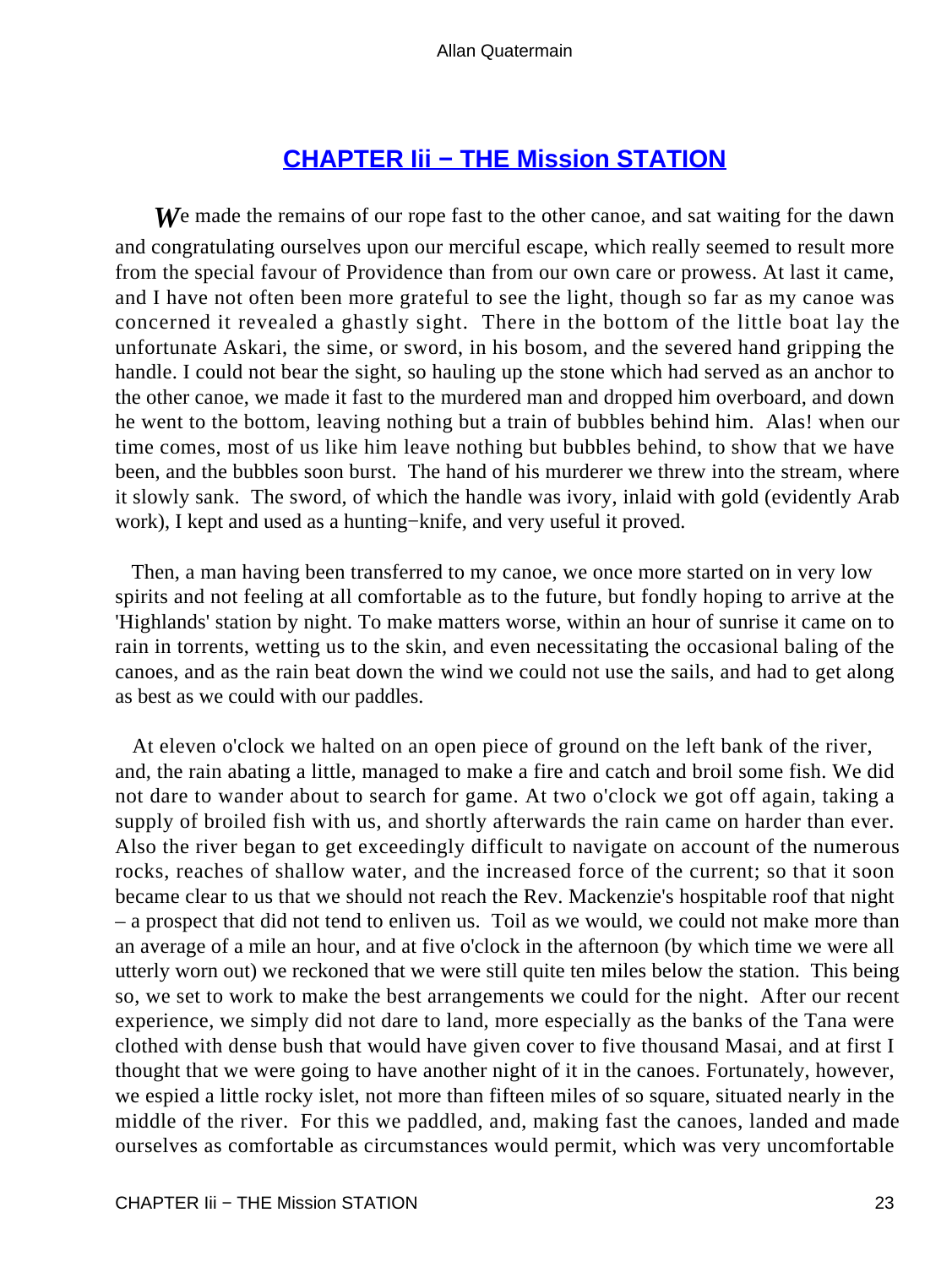indeed. As for the weather, it continued to be simply vile, the rain coming down in sheets till we were chilled to the marrow, and utterly preventing us from lighting a fire. There was, however, one consoling circumstance about this rain; our Askari declared that nothing would induce the Masai to make an attack in it, as they intensely disliked moving about in the wet, perhaps, as Good suggested, because they hate the idea of washing. We ate some insipid and sodden cold fish – that is, with the exception of Umslopogaas, who, like most Zulus, cannot bear fish – and took a pull of brandy, of which we fortunately had a few bottles left, and then began what, with one exception – when we same three white men nearly perished of cold on the snow of Sheba's Breast in the course of our journey to Kukuanaland – was, I think, the most trying night I ever experienced. It seemed absolutely endless, and once or twice I feared that two of the Askari would have died of the wet, cold, and exposure. Indeed, had it not been for timely doses of brandy I am sure that they would have died, for no African people can stand much exposure, which first paralyses and then kills them. I could see that even that iron old warrior Umslopogaas felt it keenly; though, in strange contrast to the Wakwafis, who groaned and bemoaned their fate unceasingly, he never uttered a single complaint. To make matters worse, about one in the morning we again heard the owl's ominous hooting, and had at once to prepare ourselves for another attack; though, if it had been attempted, I do not think that we could have offered a very effective resistance. But either the owl was a real one this time, or else the Masai were themselves too miserable to think of offensive operations, which, indeed, they rarely, if ever, undertake in bush veldt. At any rate, we saw nothing of them.

 At last the dawn came gliding across the water, wrapped in wreaths of ghostly mist, and, with the daylight, the rain ceased; and then, out came the glorious sun, sucking up the mists and warming the chill air. Benumbed, and utterly exhausted, we dragged ourselves to our feet, and went and stood in the bright rays, and were thankful for them. I can quite understand how it is that primitive people become sun worshippers, especially if their conditions of life render them liable to exposure.

 In half an hour more we were once again making fair progress with the help of a good wind. Our spirits had returned with the sunshine, and we were ready to laugh at difficulties and dangers that had been almost crushing on the previous day.

 And so we went on cheerily till about eleven o'clock. Just as we were thinking of halting as usual, to rest and try to shoot something to eat, a sudden bend in the river brought us in sight of a substantial−looking European house with a veranda round it, splendidly situated upon a hill, and surrounded by a high stone wall with a ditch on the outer side. Right against and overshadowing the house was an enormous pine, the tope of which we had seen through a glass for the last two days, but of course without knowing that it marked the site of the mission station. I was the first to see the house, and could not restrain myself from giving a hearty cheer, in which the others, including the natives, joined lustily. There was no thought of halting now. On we laboured, for, unfortunately, though the house seemed quite near, it was still a long way off by river, until at last, by one o'clock, we found ourselves at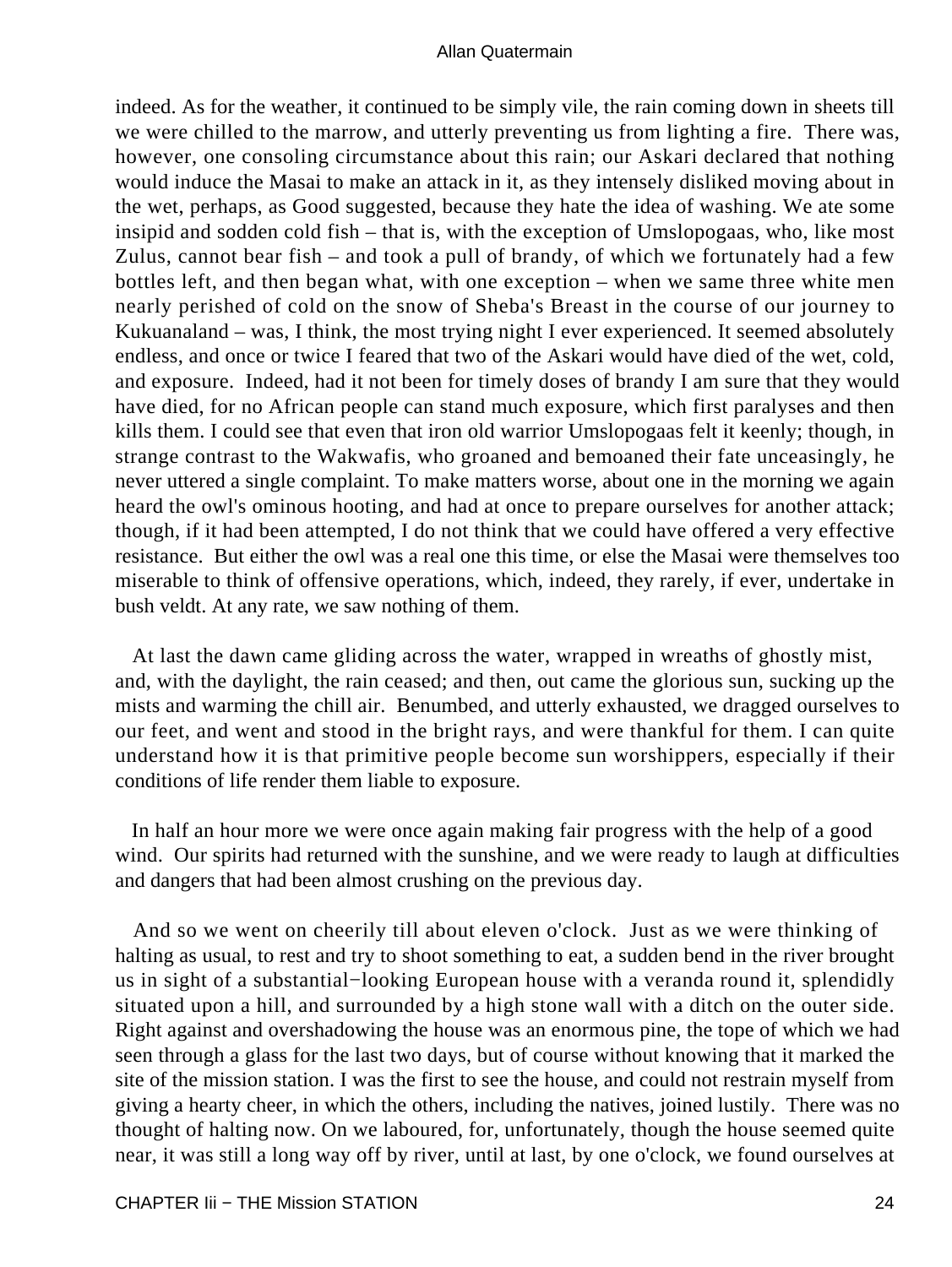the bottom of the slope on which the building stood. Running the canoes to the bank, we disembarked, and were just hauling them up on to the shore, when we perceived three figures, dressed in ordinary English−looking clothes, hurrying down through a grove of trees to meet us.

 'A gentleman, a lady, and a little girl,' ejaculated Good, after surveying the trio through his eyeglass, 'walking in a civilized fashion, through a civilized garden, to meet us in this place. Hang me, if this isn't the most curious thing we have seen yet!'

 Good was right: it certainly did seem odd and out of place – more like a scene out of a dream or an Italian opera than a real tangible fact; and the sense of unreality was not lessened when we heard ourselves addressed in good broad Scotch, which, however, I cannot reproduce.

 'How do you do, sirs,' said Mr Mackenzie, a grey−haired, angular man, with a kindly face and red cheeks; 'I hope I see you very well. My natives told me an hour ago they spied two canoes with white men in them coming up the river; so we have just come down to meet you.'

 'And it is very glad that we are to see a white face again, let me tell you,' put in the lady – a charming and refined−looking person.

We took off our hats in acknowledgment, and proceeded to introduce ourselves.

 'And now,' said Mr Mackenzie, 'you must all be hungry and weary; so come on, gentlemen, come on, and right glad we are to see you. The last white who visited us was Alphonse – you will see Alphonse presently – and that was a year ago.'

 Meanwhile we had been walking up the slope of the hill, the lower portion of which was fenced off, sometimes with quince fences and sometimes with rough stone walls, into Kaffir gardens, just now full of crops of mealies, pumpkins, potatoes, etc. In the corners of these gardens were groups of neat mushroom−shaped huts, occupied by Mr Mackenzie's mission natives, whose women and children came pouring out to meet us as we walked. Through the centre of the gardens ran the roadway up which we were walking. It was bordered on each side by a line of orange trees, which, although they had only been planted ten years, had in the lovely climate of the uplands below Mt Kenia, the base of which is about 5,000 feet above the coastline level, already grown to imposing proportions, and were positively laden with golden fruit. After a stiffish climb of a quarter of a mile or so – for the hillside was steep – we came to a splendid quince fence, also covered with fruit, which enclosed, Mr Mackenzie told us, a space of about four acres of ground that contained his private garden, house, church, and outbuildings, and, indeed, the whole hilltop. And what a garden it was! I have always loved a good garden, and I could have thrown up my hands for joy when I saw Mr Mackenzie's. First there were rows upon rows of standard European fruit−trees, all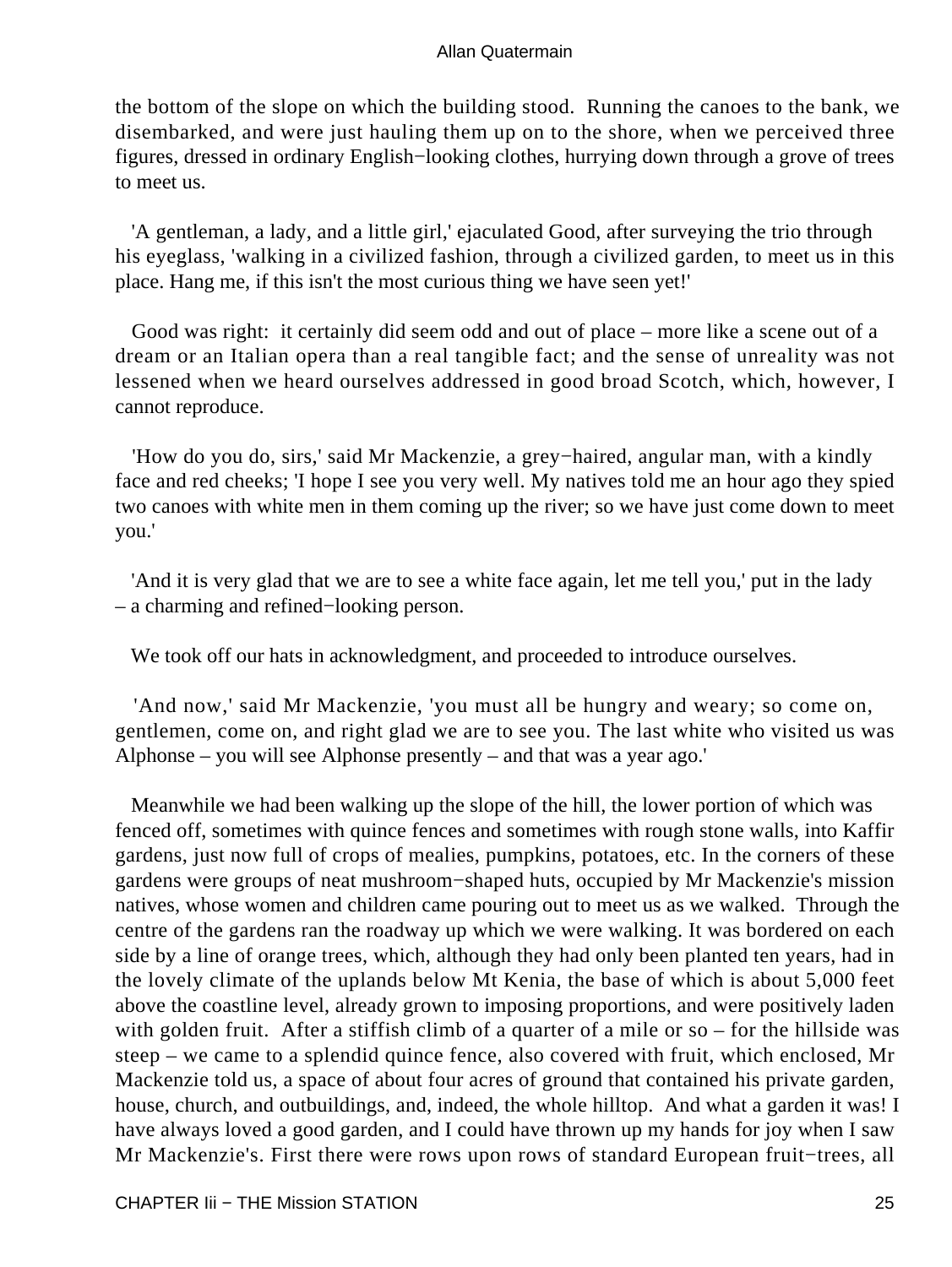grafted; for on top of this hill the climate was so temperate that nearly all the English vegetables, trees, and flowers flourished luxuriantly, even including several varieties of the apple, which, generally, runs to wood in a warm climate and obstinately refuses to fruit. Then there were strawberries and tomatoes (such tomatoes!), and melons and cucumbers, and, indeed, every sort of vegetable and fruit.

 'Well, you have something like a garden!' I said, overpowered with admiration not untouched by envy.

 'Yes,' answered the missionary, 'it is a very good garden, and has well repaid my labour; but it is the climate that I have to thank. If you stick a peach−stone into the ground it will bear fruit the fourth year, and a rose−cutting with bloom in a year. It is a lovely clime.'

 Just then we came to a ditch about ten feet wide, and full of water, on the other side of which was a loopholed stone wall eight feet high, and with sharp flints plentifully set in mortar on the coping.

 'There,' said Mr Mackenzie, pointing to the ditch and wall, 'this is my magnum opus; at least, this and the church, which is the other side of the house. It took me and twenty natives two years to dig the ditch and build the wall, but I never felt safe till it was done; and now I can defy all the savages in Africa, for the spring that fills the ditch is inside the wall, and bubbles out at the top of the hill winter and summer alike, and I always keep a store of four months' provision in the house.'

 Crossing over a plank and through a very narrow opening in the wall, we entered into what Mrs Mackenzie called HER domain – namely, the flower garden, the beauty of which is really beyond my power to describe. I do not think I ever saw such roses, gardenias, or camellias (all reared from seeds or cuttings sent from England); and there was also a patch given up to a collection of bulbous roots mostly collected by Miss Flossie, Mr Mackenzie's little daughter, from the surrounding country, some of which were surpassingly beautiful. In the middle of this garden, and exactly opposite the veranda, a beautiful fountain of clear water bubbled up from the ground, and fell into a stone−work basin which had been carefully built to receive it, whence the overflow found its way by means of a drain to the moat round the outer wall, this moat in its turn serving as a reservoir, whence an unfailing supply of water was available to irrigate all the gardens below. The house itself, a massively built single−storied building, was roofed with slabs of stone, and had a handsome veranda in front. It was built on three sides of a square, the fourth side being taken up by the kitchens, which stood separate from the house – a very good plan in a hot country. In the centre of this square thus formed was, perhaps, the most remarkable object that we had yet seen in this charming place, and that was a single tree of the conifer tribe, varieties of which grow freely on the highlands of this part of Africa. This splendid tree, which Mr Mackenzie informed us was a landmark for fifty miles round, and which we had ourselves seen for the last forty miles of our journey, must have been nearly three hundred feet in height, the trunk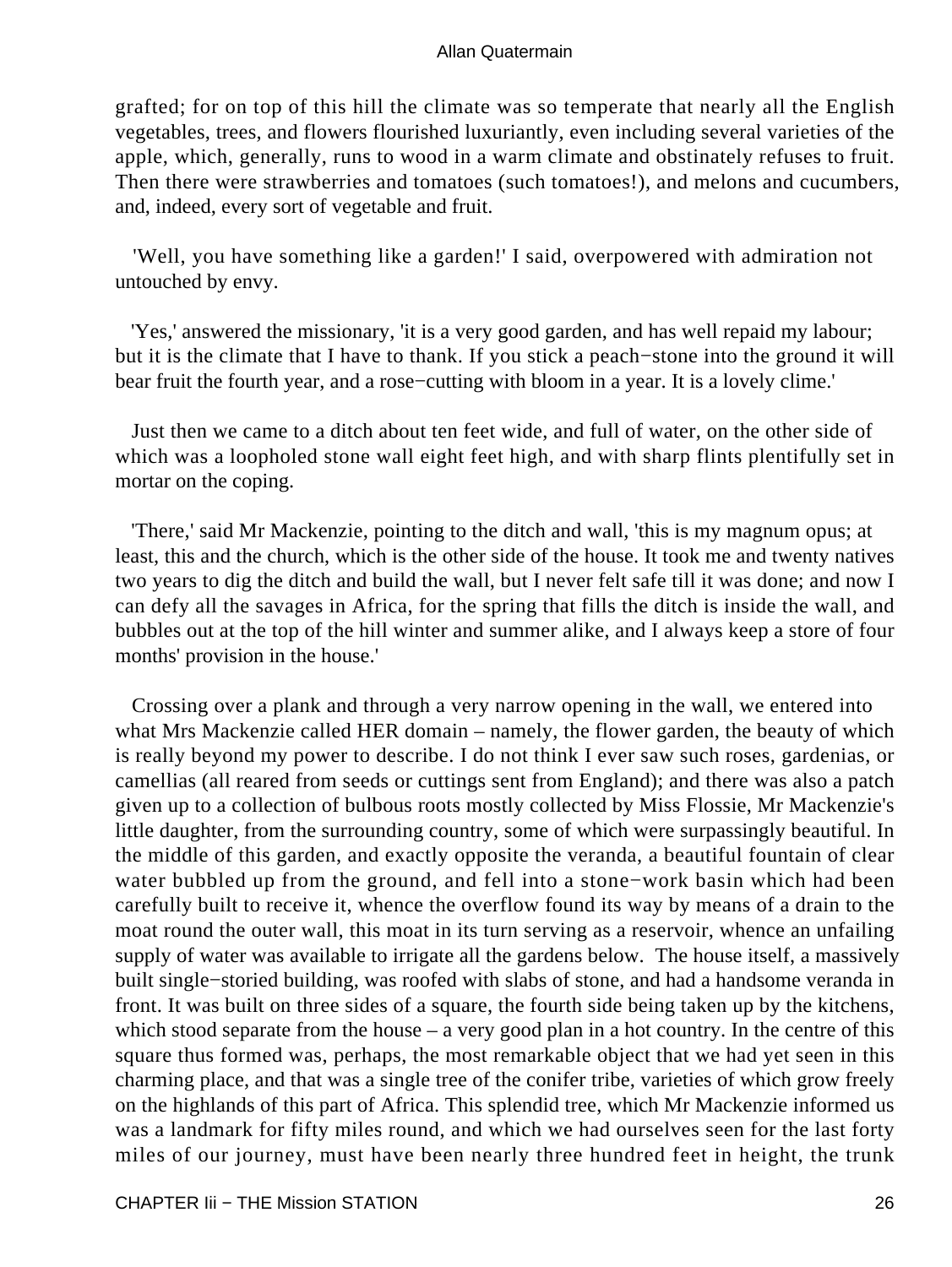measuring about sixteen feet in diameter at a yard from the ground. For some seventy feet it rose a beautiful tapering brown pillar without a single branch, but at that height splendid dark green boughs, which, looked at from below, had the appearance of gigantic fern−leaves, sprang out horizontally from the trunk, projecting right over the house and flower−garden, to both of which they furnished a grateful proportion of shade, without – being so high up – offering any impediment to the passage of light and air.

'What a beautiful tree!' exclaimed Sir Henry.

 'Yes, you are right; it is a beautiful tree. There is not another like it in all the country round, that I know of,' answered Mr Mackenzie. 'I call it my watch tower. As you see, I have a rope ladder fixed to the lowest bough; and if I want to see anything that is going on within fifteen miles or so, all I have to do is to run up it with a spyglass. But you must be hungry, and I am sure the dinner is cooked. Come in, my friends; it is but a rough place, but well enough for these savage parts; and I can tell you what, we have got – a French cook.' And he led the way on to the veranda.

 As I was following him, and wondering what on earth he could mean by this, there suddenly appeared, through the door that opened on to the veranda from the house, a dapper little man, dressed in a neat blue cotton suit, with shoes made of tanned hide, and remarkable for a bustling air and most enormous black mustachios, shaped into an upward curve, and coming to a point for all the world like a pair of buffalo−horns.

 'Madame bids me for to say that dinnar is sarved. Messieurs, my compliments;' then suddenly perceiving Umslopogaas, who was loitering along after us and playing with his battleaxe, he threw up his hands in astonishment. 'Ah, mais quel homme!' he ejaculated in French, 'quel sauvage affreux! Take but note of his huge choppare and the great pit in his head.'

'Ay,' said Mr Mackenzie; 'what are you talking about, Alphonse?'

 'Talking about!' replied the little Frenchman, his eyes still fixed upon Umslopogaas, whose general appearance seemed to fascinate him; 'why I talk of him' – and he rudely pointed – 'of ce monsieur noir.'

 At this everybody began to laugh, and Umslopogaas, perceiving that he was the object of remark, frowned ferociously, for he had a most lordly dislike of anything like a personal liberty.

 'Parbleu!' said Alphonse, 'he is angered – he makes the grimace. I like not his air. I vanish.' And he did with considerable rapidity.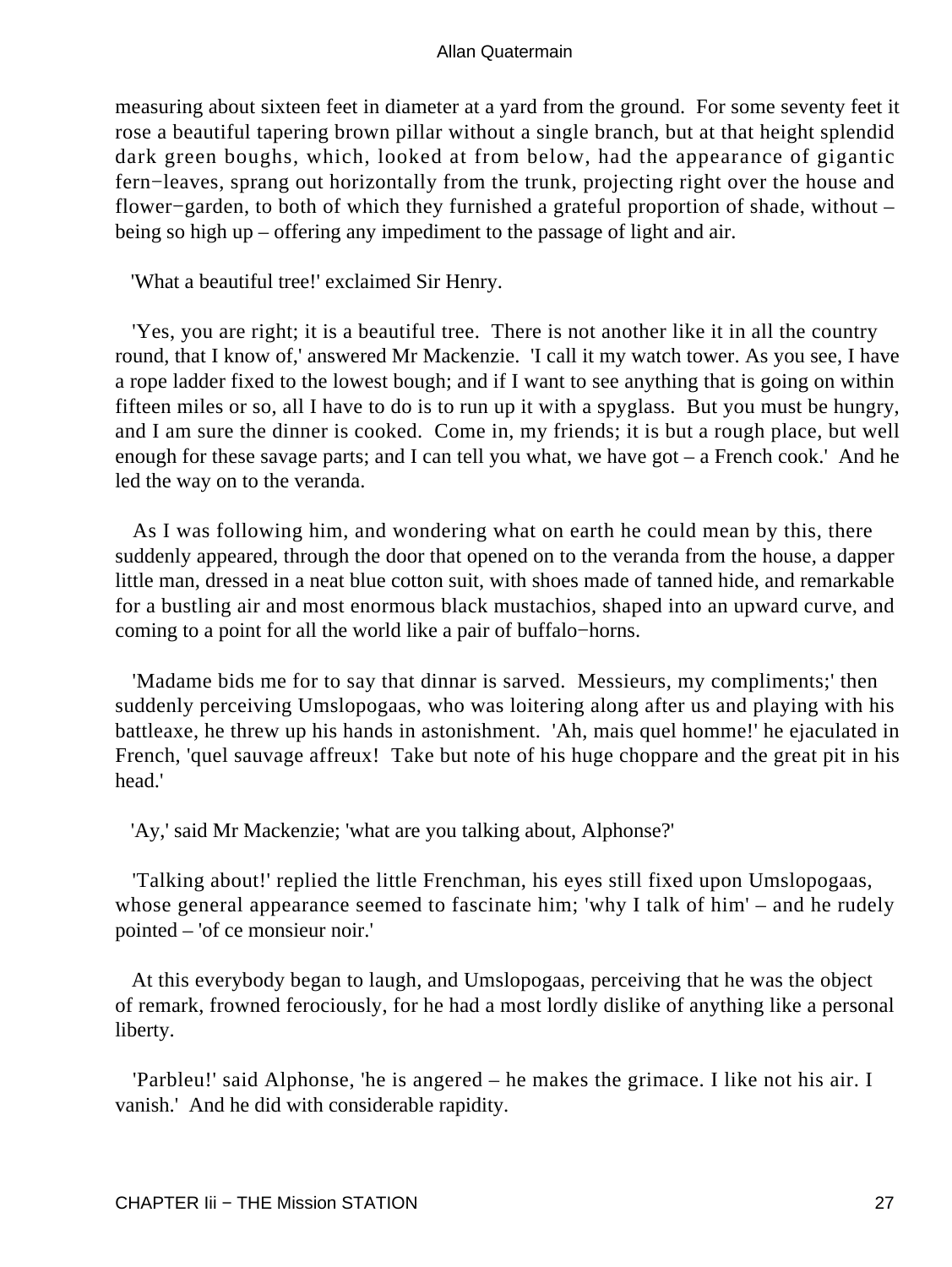Mr Mackenzie joined heartily in the shout of laughter which we indulged in. 'He is a queer character – Alphonse,' he said. 'By and by I will tell you his history; in the meanwhile let us try his cooking.'

 'Might I ask,' said Sir Henry, after we had eaten a most excellent dinner, 'how you came to have a French cook in these wilds?'

 'Oh,' answered Mrs Mackenzie, 'he arrived here of his own accord about a year ago, and asked to be taken into our service. He had got into some trouble in France, and fled to Zanzibar, where he found an application had been made by the French Government for his extradition. Whereupon he rushed off up−country, and fell in, when nearly starved, with our caravan of men, who were bringing us our annual supply of goods, and was brought on here. You should get him to tell you the story.'

 When dinner was over we lit our pipes, and Sir Henry proceeded to give our host a description of our journey up here, over which he looked very grave.

 'It is evident to me,' he said, 'that those rascally Masai are following you, and I am very thankful that you have reached this house in safety. I do not think that they will dare to attack you here. It is unfortunate, though, that nearly all my men have gone down to the coast with ivory and goods. There are two hundred of them in the caravan, and the consequence is that I have not more than twenty men available for defensive purposes in case they should attack us. But, still, I will just give a few orders;' and, calling a black man who was loitering about outside in the garden, he went to the window, and addressed him in a Swahili dialect. The man listened, and then saluted and departed.

 'I am sure I devoutly hope that we shall bring no such calamity upon you,' said I, anxiously, when he had taken his seat again. 'Rather than bring those bloodthirsty villains about your ears, we will move on and take our chance.'

 'You will do nothing of the sort. If the Masai come, they come, and there is an end on it; and I think we can give them a pretty warm greeting. I would not show any man the door for all the Masai in the world.'

 'That reminds me,' I said, 'the Consul at Lamu told me that he had had a letter from you, in which you said that a man had arrived here who reported that he had come across a white people in the interior. Do you think that there was any truth in his story? I ask, because I have once or twice in my life heard rumours from natives who have come down from the far north of the existence of such a race.'

 Mr Mackenzie, by way of answer, went out of the room and returned, bringing with him a most curious sword. It was long, and all the blade, which was very thick and heavy, was to within a quarter of an inch of the cutting edge worked into an ornamental pattern exactly as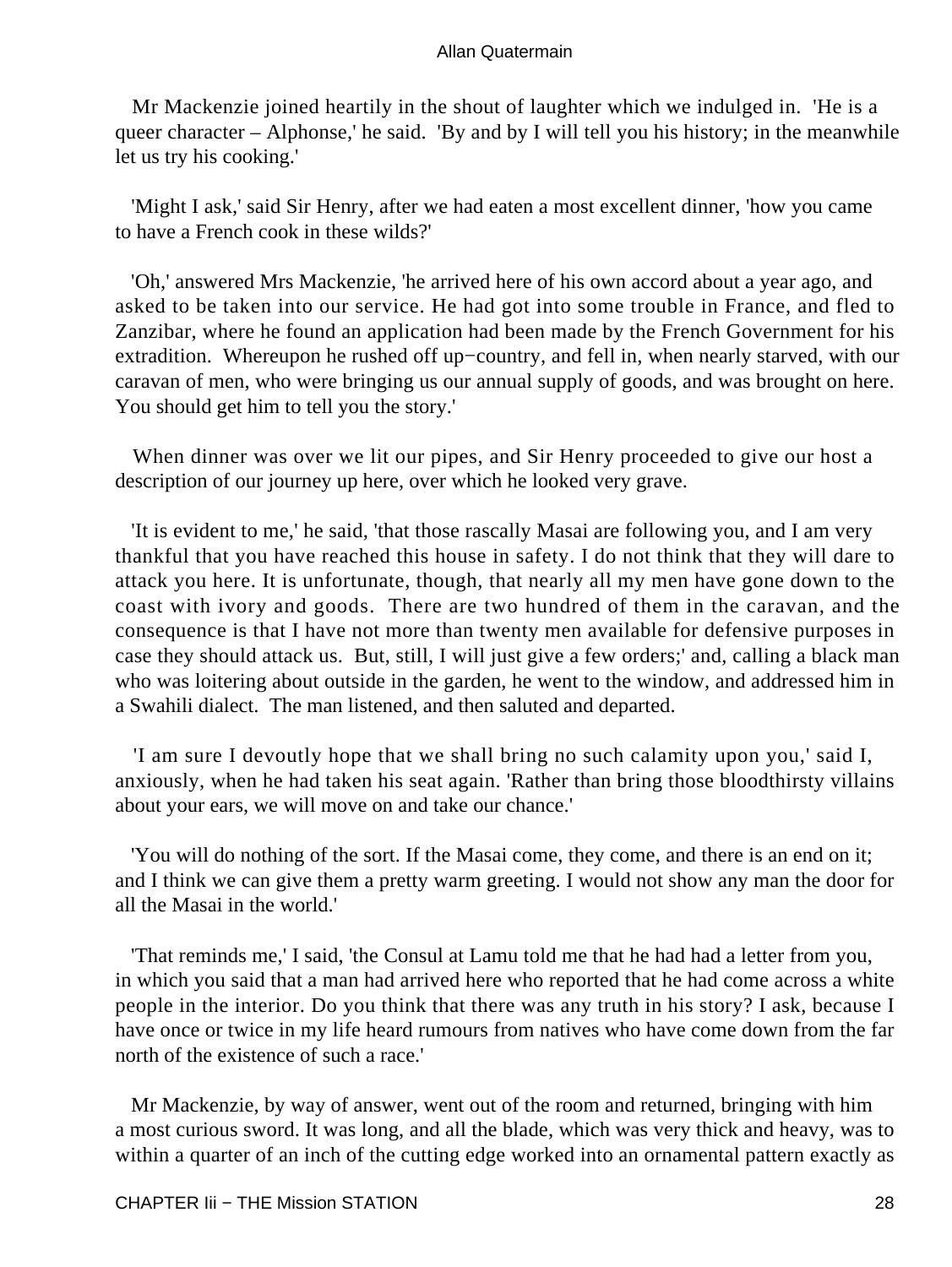we work soft wood with a fret−saw, the steel, however, being invariably pierced in such a way as not to interfere with the strength of the sword. This in itself was sufficiently curious, but what was still more so was that all the edges of the hollow spaces cut through the substance of the blade were most beautifully inlaid with gold, which was in some way that I cannot understand welded on to the steel. \*{Since I saw the above I have examined hundreds of these swords, but have never been able to discover how the gold plates were inlaid in the fretwork. The armourers who make them in Zu−vendis bind themselves by oath not to reveal the secret.  $-A$ . Q.}

'There,' said Mr Mackenzie, 'did you ever see a sword like that?'

We all examined it and shook our heads.

 'Well, I have got it to show you, because this is what the man who said he had seen the white people brought with him, and because it does more or less give an air of truth to what I should otherwise have set down as a lie. Look here; I will tell you all that I know about the matter, which is not much. One afternoon, just before sunset, I was sitting on the veranda, when a poor, miserable, starved−looking man came limping up and squatted down before me. I asked him where he came from and what he wanted, and thereon he plunged into a long rambling narrative about how he belonged to a tribe far in the north, and how his tribe was destroyed by another tribe, and he with a few other survivors driven still further north past a lake named Laga. Thence, it appears, he made his way to another lake that lay up in the mountains, «a lake without a bottom» he called it, and here his wife and brother died of an infectious sickness – probably smallpox – whereon the people drove him out of their villages into the wilderness, where he wandered miserably over mountains for ten days, after which he got into dense thorn forest, and was one day found there by some **White men** who were hunting, and who took him to a place where all the people were white and lived in stone houses. Here he remained a week shut up in a house, till one night a man with a white beard, whom he understood to be a «medicine−man», came and inspected him, after which he was led off and taken through the thorn forest to the confines of the wilderness, and given food and this sword (at least so he said), and turned loose.'

 'Well,' said Sir Henry, who had been listening with breathless interest, 'and what did he do then?'

 'Oh! he seems, according to his account, to have gone through sufferings and hardships innumerable, and to have lived for weeks on roots and berries, and such things as he could catch and kill. But somehow he did live, and at last by slow degrees made his way south and reached this place. What the details of his journey were I never learnt, for I told him to return on the morrow, bidding one of my headmen look after him for the night. The headman took him away, but the poor man had the itch so badly that the headman's wife would not have him in the hut for fear of catching it, so he was given a blanket and told to sleep outside. As it happened, we had a lion hanging about here just then, and most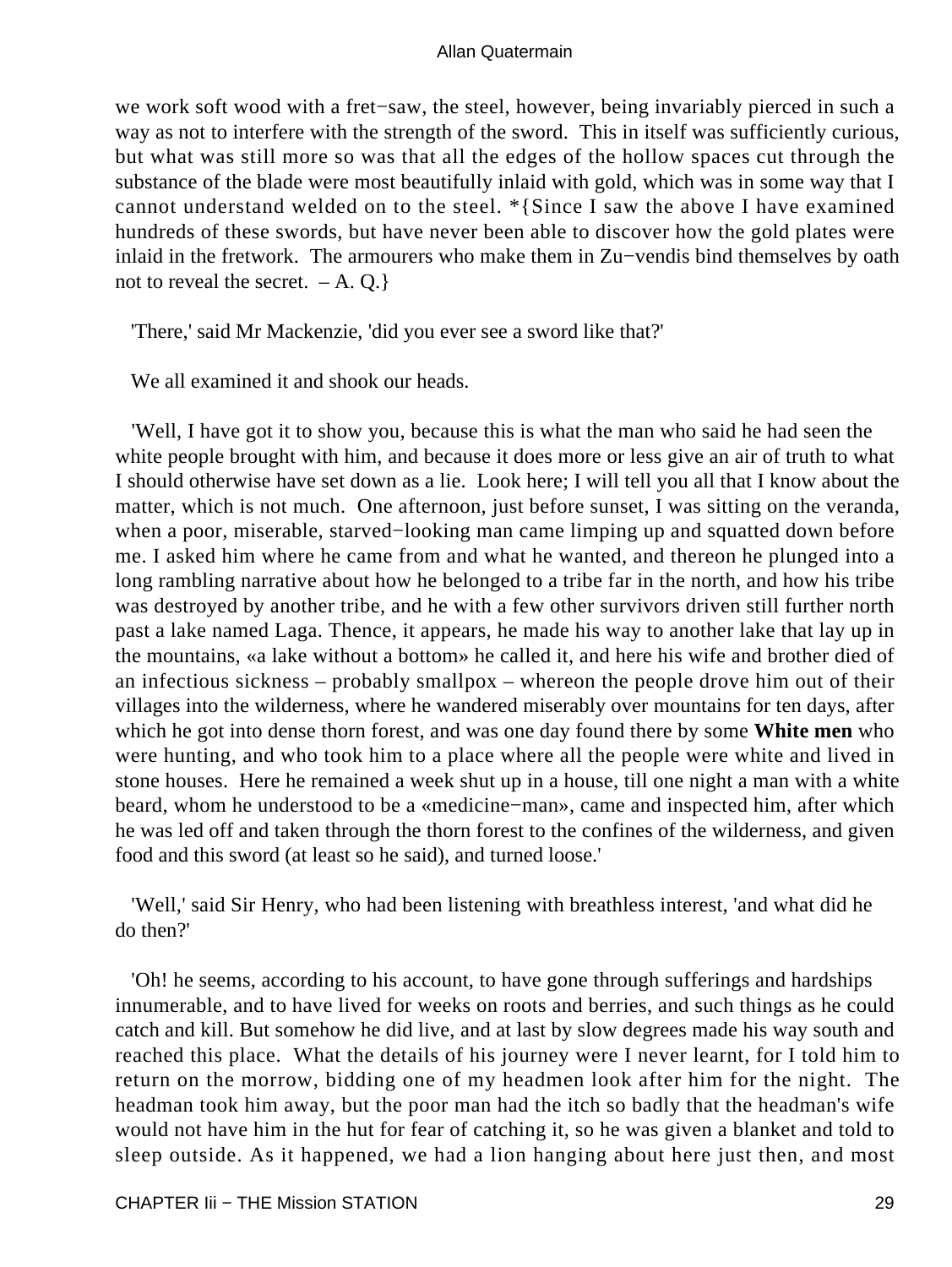unhappily he winded this unfortunate wanderer, and, springing on him, bit his head almost off without the people in the hut knowing anything about it, and there was an end of him and his story about the white people; and whether or no there is any truth in it is more than I can tell you. What do you think, Mr Quatermain?'

 I shook my head, and answered, 'I don't know. There are so many queer things hidden away in the heart of this great continent that I should be sorry to assert that there was no truth in it. Anyhow, we mean to try and find out. We intend to journey to Lekakisera, and thence, if we live to get so far, to this Lake Laga; and, if there are any white people beyond, we will do our best to find them.'

 'You are very venturesome people,' said Mr Mackenzie, with a smile, and the subject dropped.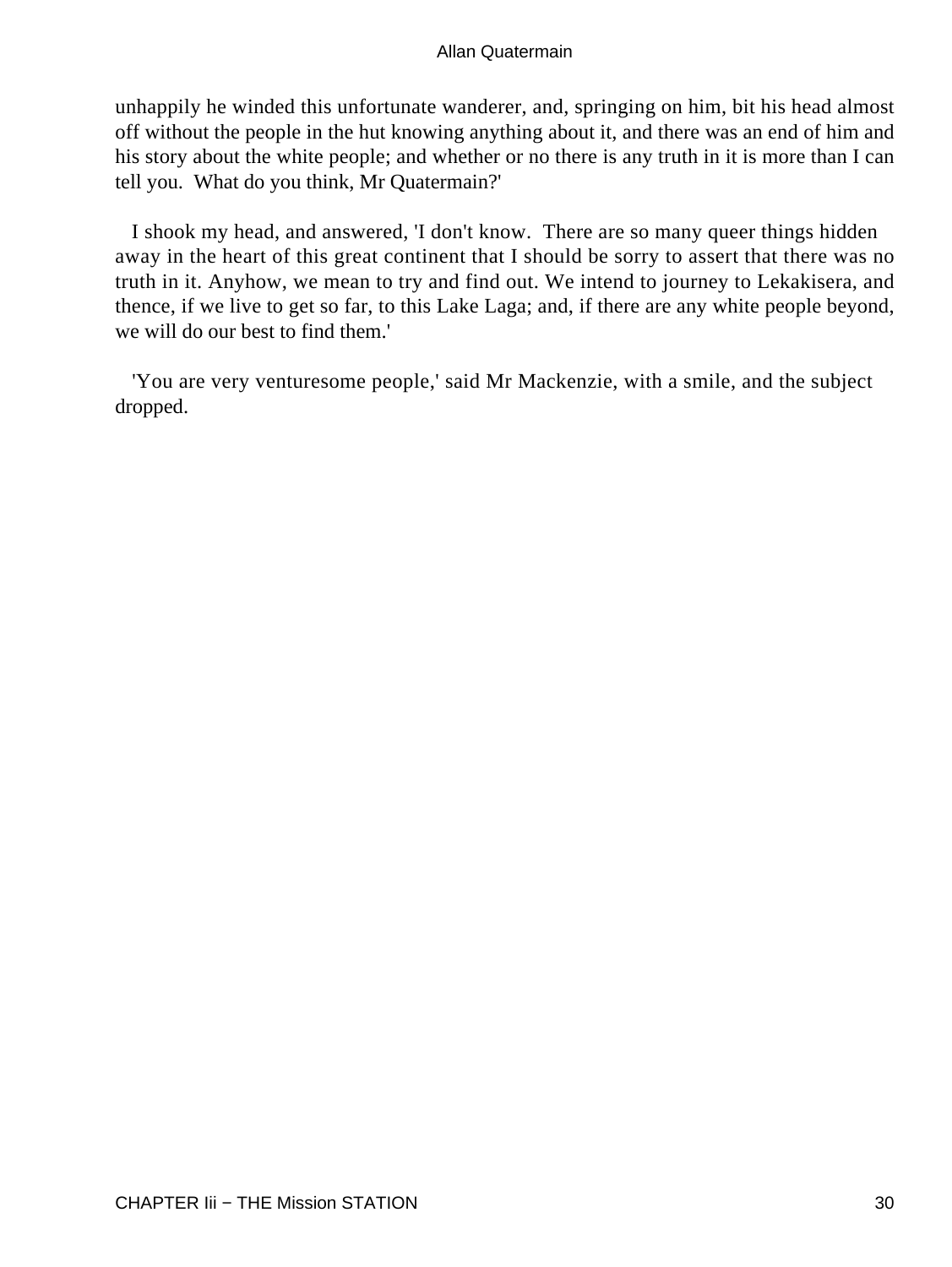## **[CHAPTER Iv − Alphonse And his ANNETTE](#page-202-0)**

After dinner we thoroughly inspected all the outbuildings and grounds of the station, which I consider the most successful as well as the most beautiful place of the sort that I have seen in Africa. We then returned to the veranda, where we found Umslopogaas taking advantage of this favourable opportunity to clean all the rifles thoroughly. This was the only **Work** that he ever did or was asked to do, for as a Zulu chief it was beneath his dignity to work with his hands; but such as it was he did it very well. It was a curious sight to see the great Zulu sitting there upon the floor, his battleaxe resting against the wall behind him, whilst his long aristocratic−looking hands were busily employed, delicately and with the utmost care, cleaning the mechanism of the breech−loaders. He had a name for each gun. One – a double four−bore belonging to Sir Henry – was the Thunderer; another, my 500 Express, which had a peculiarly sharp report, was 'the little one who spoke like a whip'; the Winchester repeaters were 'the women, who talked so fast that you could not tell one word from another'; the six Martinis were 'the common people'; and so on with them all. It was very curious to hear him addressing each gun as he cleaned it, as though it were an individual, and in a vein of the quaintest humour. He did the same with his battle−axe, which he seemed to look upon as an intimate friend, and to which he would at times talk by the hour, going over all his old adventures with it – and dreadful enough some of them were. By a piece of grim humour, he had named this axe 'Inkosi−kaas', which is the Zulu word for chieftainess. For a long while I could not make out why he gave it such a name, and at last I asked him, when he informed me that the axe was very evidently feminine, because of her womanly habit of prying very deep into things, and that she was clearly a chieftainess because all men fell down before her, struck dumb at the sight of her beauty and power. In the same way he would consult 'Inkosi−kaas' if in any dilemma; and when I asked him why he did so, he informed me it was because she must needs be wise, having 'looked into so many people's brains'.

 I took up the axe and closely examined this formidable weapon. It was, as I have said, of the nature of a pole−axe. The haft, made out of an enormous rhinoceros horn, was three feet three inches long, about an inch and a quarter thick, and with a knob at the end as large as a Maltese orange, left there to prevent the hand from slipping. This horn haft, though so massive, was as flexible as cane, and practically unbreakable; but, to make assurance doubly sure, it was whipped round at intervals of a few inches with copper wire – all the parts where the hands grip being thus treated. Just above where the haft entered the head were scored a number of little nicks, each nick representing a man killed in battle with the weapon. The axe itself was made of the most beautiful steel, and apparently of European manufacture, though Umslopogaas did not know where it came from, having taken it from the hand of a chief he had killed in battle many years before. It was not very heavy, the head weighing two and a half pounds, as nearly as I could judge. The cutting part was slightly concave in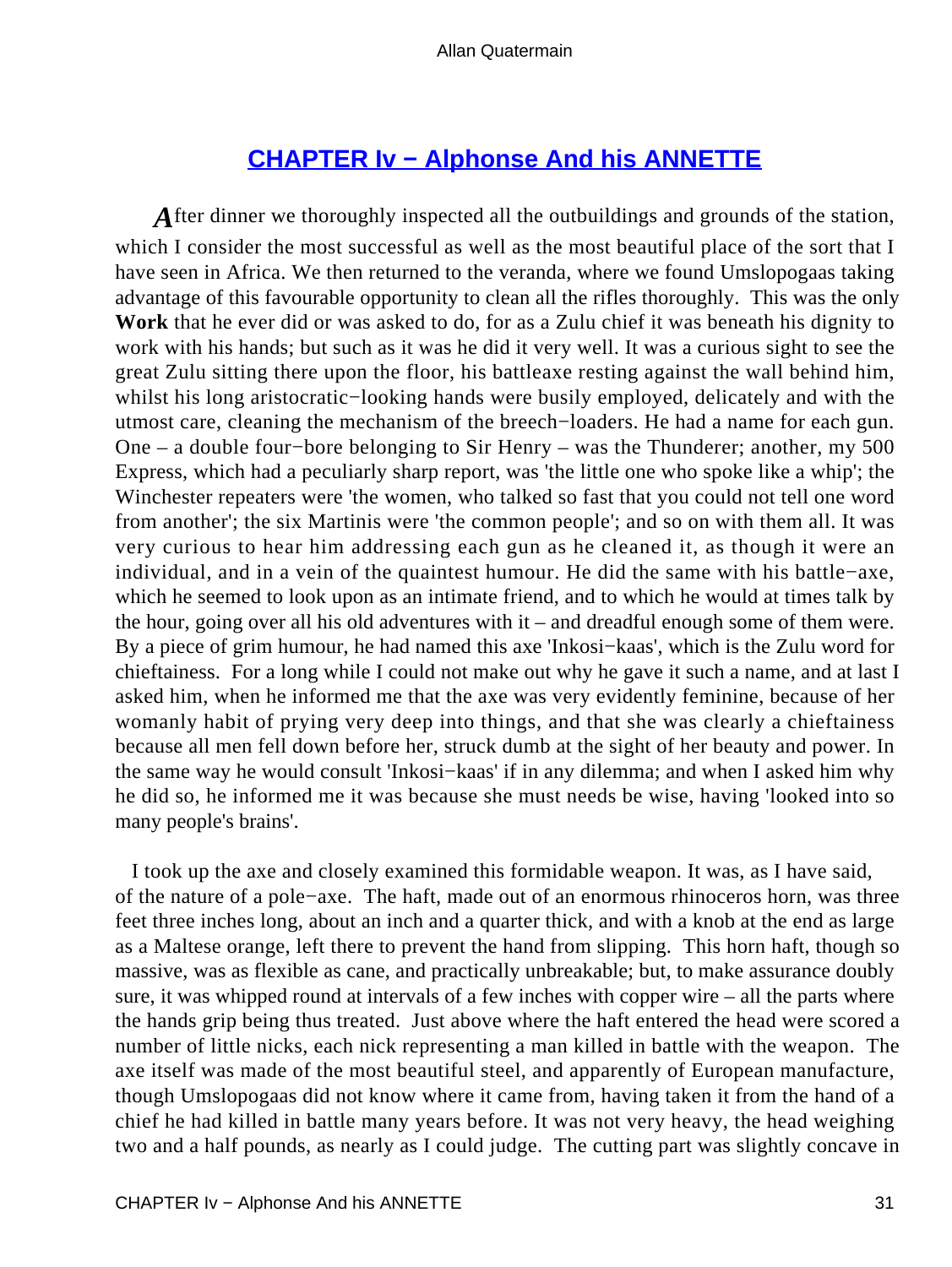shape – not convex, as it generally the case with savage battleaxes – and sharp as a razor, measuring five and three−quarter inches across the widest part. From the back of the axe sprang a stout spike four inches long, for the last two of which it was hollow, and shaped like a leather punch, with an opening for anything forced into the hollow at the punch end to be pushed out above – in fact, in this respect it exactly resembled a butcher's pole−axe. It was with this punch end, as we afterwards discovered, that Umslopogaas usually struck when fighting, driving a neat round hole in his adversary's skull, and only using the broad cutting edge for a circular sweep, or sometimes in a melee. I think he considered the punch a neater and more sportsmanlike tool, and it was from his habit of pecking at his enemy with it that he got his name of 'Woodpecker'. Certainly in his hands it was a terribly efficient one.

 Such was Umslopogaas' axe, Inkosi−kaas, the most remarkable and fatal hand−to−hand weapon that I ever saw, and one which he cherished as much as his own life. It scarcely ever left his hand except when he was eating, and then he always sat with it under his leg.

 Just as I returned his axe to Umslopogaas, Miss Flossie came up and took me off to see her collection of flowers, African liliums, and blooming shrubs, some of which are very beautiful, many of the varieties being quite unknown to me and also, I believe, to botanical science. I asked her if she had ever seen or heard of the 'Goya' lily, which Central African explorers have told me they have occasionally met with and whose wonderful loveliness has filled them with astonishment. This lily, which the natives say blooms only once in ten years, flourishes in the most arid soil. Compared to the size of the bloom, the bulb is small, generally weighing about four pounds. As for the flower itself (which I afterwards saw under circumstances likely to impress its appearance fixedly in my mind), I know not how to describe its beauty and splendour, or the indescribable sweetness of its perfume. The flower – for it has only one bloom – rises from the crown of the bulb on a thick fleshy and flat−sided stem, the specimen that I saw measured fourteen inches in diameter, and is somewhat trumpet−shaped like the bloom of an ordinary 'longiflorum' set vertically. First there is the green sheath, which in its early stage is not unlike that of a water−lily, but which as the bloom opens splits into four portions and curls back gracefully towards the stem. Then comes the bloom itself, a single dazzling arch of white enclosing another cup of richest velvety crimson, from the heart of which rises a golden−coloured pistil. I have never seen anything to equal this bloom in beauty or fragrance, and as I believe it is but little known, I take the liberty to describe it at length. Looking at it for the first time I well remember that I realized how even in a flower there dwells something of the majesty of its Maker. To my great delight Miss Flossie told me that she knew the flower well and had tried to grow it in her garden, but without success, adding, however, that as it should be in bloom at this time of the year she thought that she could procure me a specimen.

 After that I fell to asking her if she was not lonely up here among all these savage people and without any companions of her own age.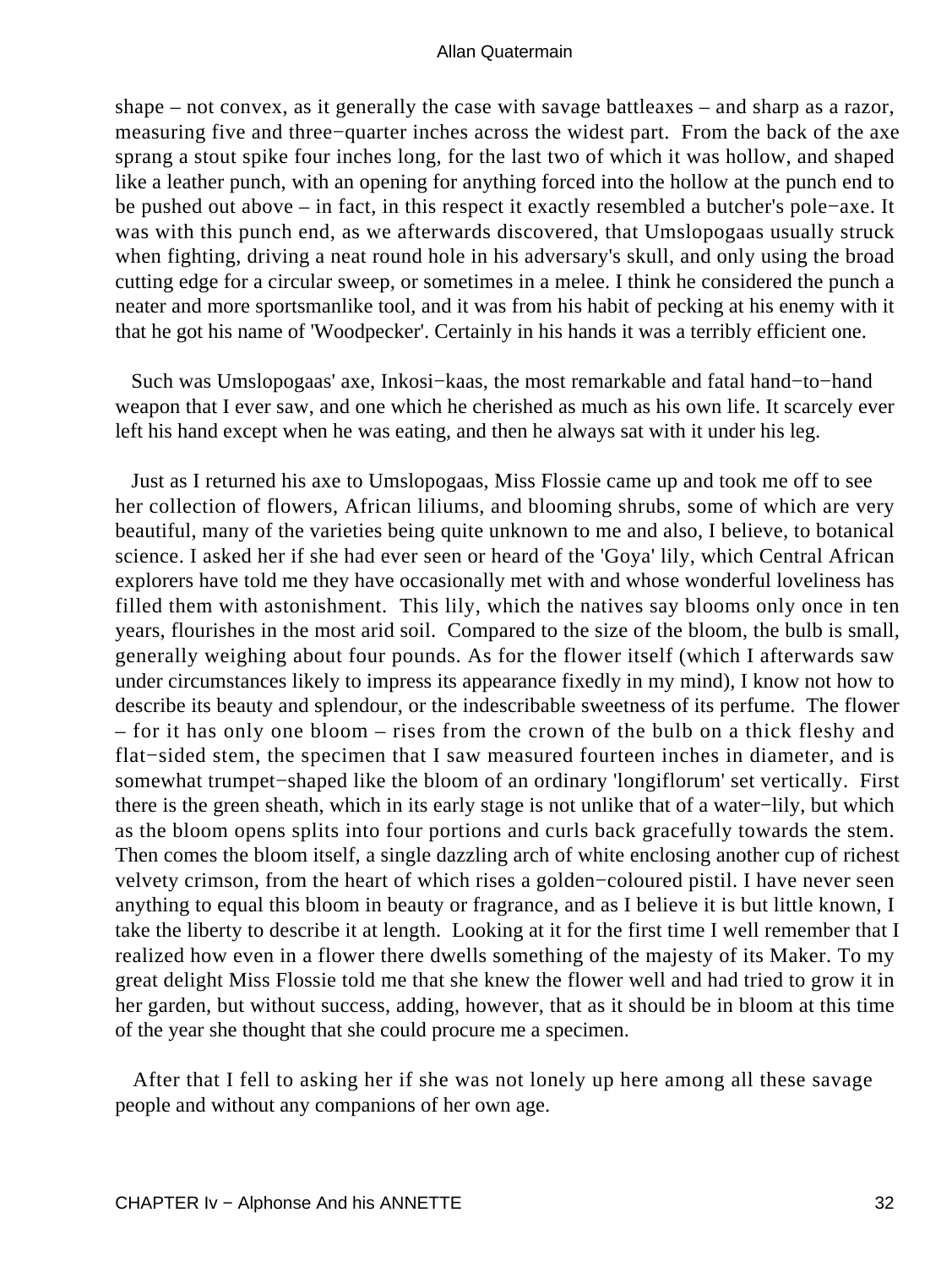'Lonely?' she said. 'Oh, indeed no! I am as happy as the day is long, and besides I have my own companions. Why, I should hate to be buried in a crowd of white girls all just like myself so that nobody could tell the difference! Here,' she said, giving her head a little toss, 'I am I; and every native for miles around knows the «Water−lily», – for that is what they call me – and is ready to do what I want, but in the books that I have read about little girls in England it is not like that. Everybody thinks them a trouble, and they have to do what their schoolmistress likes. Oh! it would break my heart to be put in a cage like that and not to be free – free as the air.'

'Would you not like to learn?' I asked.

'So I do learn. Father teaches me Latin and French and arithmetic.'

'And are you never afraid among all these wild men?'

 'Afraid? Oh no! they never interfere with me. I think they believe that I am «Ngai» (of the Divinity) because I am so white and have fair hair. And look here,' and diving her little hand into the bodice of her dress she produced a double−barrelled nickel−plated Derringer, 'I always carry that loaded, and if anybody tried to touch me I should shoot him. Once I shot a leopard that jumped upon my donkey as I was riding along. It frightened me very much, but I shot it in the ear and it fell dead, and I have its skin upon my bed. Look there!' she went on in an altered voice, touching me on the arm and pointing to some far−away object, 'I said just now that I had companions; there is one of them.'

 I looked, and for the first time there burst upon my sight the glory of Mount Kenia. Hitherto the mountain had always been hidden in mist, but now its radiant beauty was unveiled for many thousand feet, although the base was still wrapped in vapour so that the lofty peak or pillar, towering nearly twenty thousand feet into the sky, appeared to be a fairy vision, hanging between earth and heaven, and based upon the clouds. The solemn majesty and beauty of this white peak are together beyond the power of my poor pen to describe. There it rose straight and sheer – a glittering white glory, its crest piercing the very blue of heaven. As I gazed at it with that little girl I felt my whole heart lifted up with an indescribable emotion, and for a moment great and wonderful thoughts seemed to break upon my mind, even as the arrows of the setting sun were breaking upon Kenia's snows. Mr Mackenzie's natives call the mountain the 'Finger of God', and to me it did seem eloquent of immortal peace and of the pure high calm that surely lies above this fevered world. Somewhere I had heard a line of poetry,

A thing of beauty is a joy for ever,

 and now it came into my mind, and for the first time I thoroughly understood what it meant. Base, indeed, would be the man who could look upon that mighty snow−wreathed pile – that white old tombstone of the years – and not feel his own utter insignificance, and,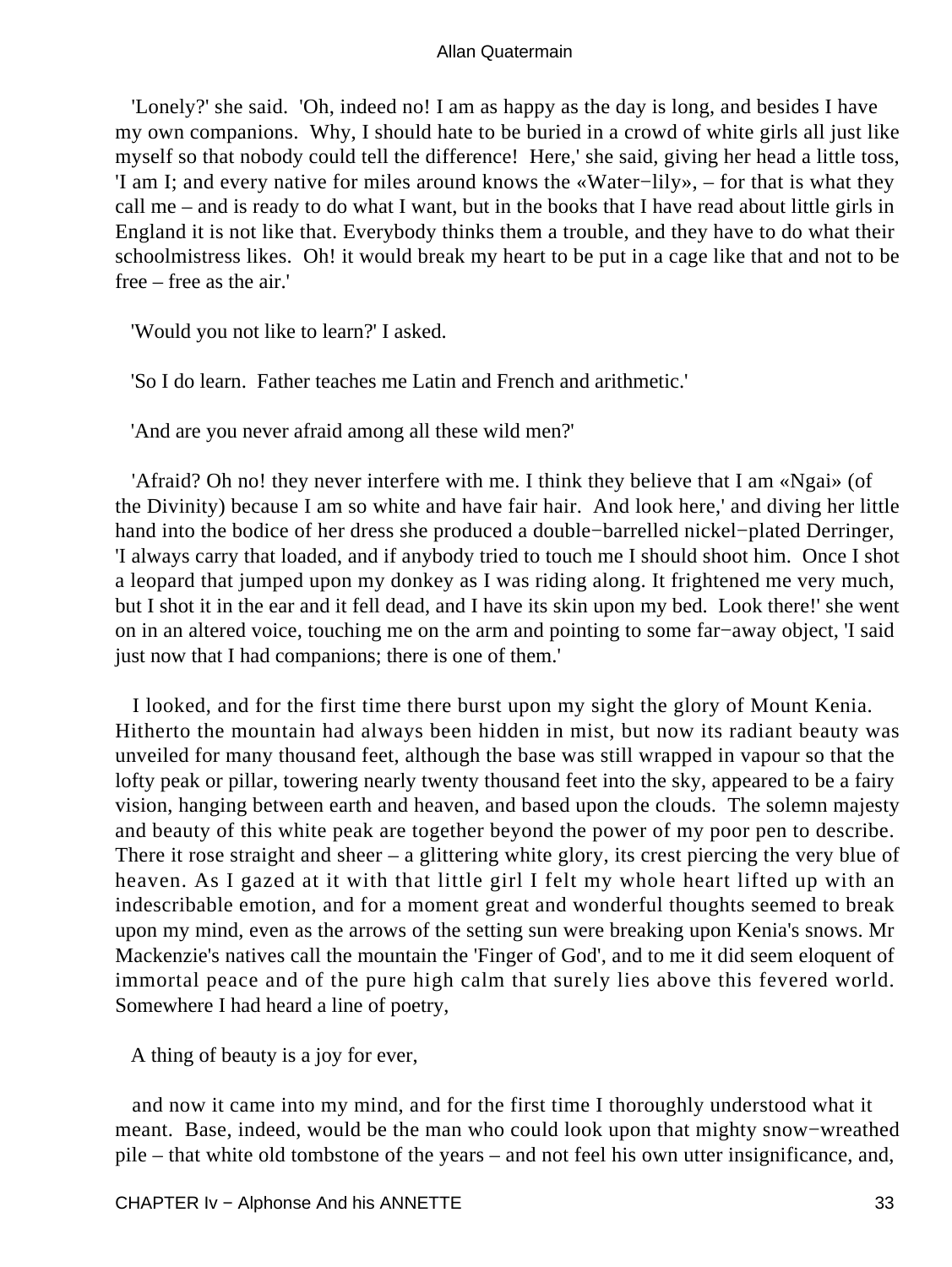by whatever name he calls Him, worship God in his heart. Such sights are like visions of the spirit; they throw wide the windows of the chamber of our small selfishness and let in a breath of that air that rushes round the rolling spheres, and for a while illumine our darkness with a far−off gleam of the white light which beats upon the Throne.

 Yes, such things of beauty are indeed a joy for ever, and I can well understand what little Flossie meant when she talked of Kenia as her companion. As Umslopogaas, savage old Zulu that he was, said when I pointed out to him the peak hanging in the glittering air: 'A man might look thereon for a thousand years and yet be hungry to see.' But he gave rather another colour to his poetical idea when he added in a sort of chant, and with a touch of that weird imagination for which the man was remarkable, that when he was dead he should like his spirit to sit upon that snow−clad peak for ever, and to rush down the steep white sides in the breath of the whirlwind, or on the flash of the lightning, and 'slay, and slay, and slay'.

'Slay what, you old bloodhound?' I asked.

This rather puzzled him, but at length he answered –

'The other shadows.'

'So thou wouldst continue thy murdering even after death?' I said.

 'I murder not,' he answered hotly; 'I kill in fair fight. Man is born to kill. He who kills not when his blood is hot is a woman, and no man. The people who kill not are slaves. I say I kill in fair fight; and when I am «in the shadow», as you white men say, I hope to go on killing in fair fight. May my shadow be accursed and chilled to the bone for ever if it should fall to murdering like a bushman with his poisoned arrows!' And he stalked away with much dignity, and left me laughing.

 Just then the spies whom our host had sent out in the morning to find out if there were any traces of our Masai friends about, returned, and reported that the country had been scoured for fifteen miles round without a single Elmoran being seen, and that they believed that those gentry had given up the pursuit and returned whence they came. Mr Mackenzie gave a sigh of relief when he heard this, and so indeed did we, for we had had quite enough of the Masai to last us for some time. Indeed, the general opinion was that, finding we had reached the mission station in safety, they had, knowing its strength, given up the pursuit of us as a bad job. How ill−judged that view was the sequel will show.

 After the spies had gone, and Mrs Mackenzie and Flossie had retired for the night, Alphonse, the little Frenchman, came out, and Sir Henry, who is a very good French scholar, got him to tell us how he came to visit Central Africa, which he did in a most extraordinary lingo, that for the most part I shall not attempt to reproduce.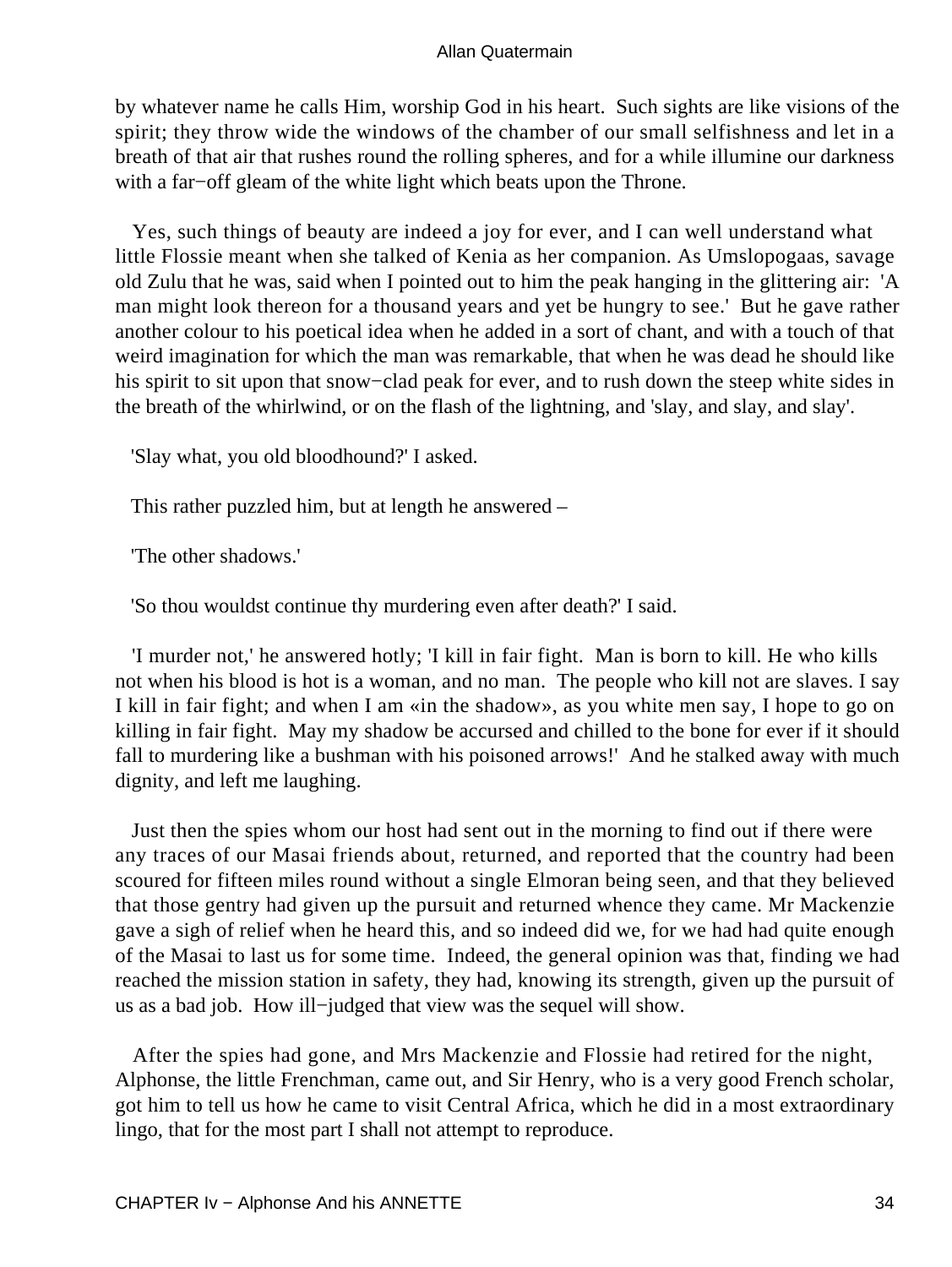'My grandfather,' he began, 'was a soldier of the Guard, and served under Napoleon. He was in the retreat from Moscow, and lived for ten days on his own leggings and a pair he stole from a comrade. He used to get drunk – he died drunk, and I remember playing at drums on his coffin. My father – '

Here we suggested that he might skip his ancestry and come to the point.

 'Bien, messieurs!' replied this comical little man, with a polite bow. 'I did only wish to demonstrate that the military principle is not hereditary. My grandfather was a splendid man, six feet two high, broad in proportion, a swallower of fire and gaiters. Also he was remarkable for his moustache. To me there remains the moustache and – nothing more.

 'I am, messieurs, a cook, and I was born at Marseilles. In that dear town I spent my happy youth. For years and years I washed the dishes at the Hotel Continental. Ah, those were golden days!' and he sighed. 'I am a Frenchman. Need I say, messieurs, that I admire beauty? Nay, I adore the fair. Messieurs, we admire all the roses in a garden, but we pluck one. I plucked one, and alas, messieurs, it pricked my finger. She was a chambermaid, her name Annette, her figure ravishing, her face an angel's, her heart – alas, messieurs, that I should have to own it! – black and slippery as a patent leather boot. I loved to desperation, I adored her to despair. She transported me – in every sense; she inspired me. Never have I cooked as I cooked (for I had been promoted at the hotel) when Annette, my adored Annette, smiled on me. Never' – and here his manly voice broke into a sob – 'never shall I cook so well again.' Here he melted into tears.

 'Come, cheer up!' said Sir Henry in French, smacking him smartly on the back. 'There's no knowing what may happen, you know. To judge from your dinner today, I should say you were in a fair way to recovery.'

 Alphonse stopped weeping, and began to rub his back. 'Monsieur,' he said, 'doubtless means to console, but his hand is heavy. To continue: we loved, and were happy in each other's love. The birds in their little nest could not be happier than Alphonse and his Annette. Then came the blow – sapristi! – when I think of it. Messieurs will forgive me if I wipe away a tear. Mine was an evil number; I was drawn for the conscription. Fortune would be avenged on me for having won the heart of Annette.

 'The evil moment came; I had to go. I tried to run away, but I was caught by brutal soldiers, and they banged me with the butt−end of muskets till my mustachios curled with pain. I had a cousin a linen−draper, well−to−do, but very ugly. He had drawn a good number, and sympathized when they thumped me. «To thee, my cousin,» I said, «to thee, in whose veins flows the blue blood of our heroic grandparent, to thee I consign Annette. Watch over her whilst I hunt for glory in the bloody field.»

'«Make your mind easy,» said he; «I will.» As the sequel shows, he did!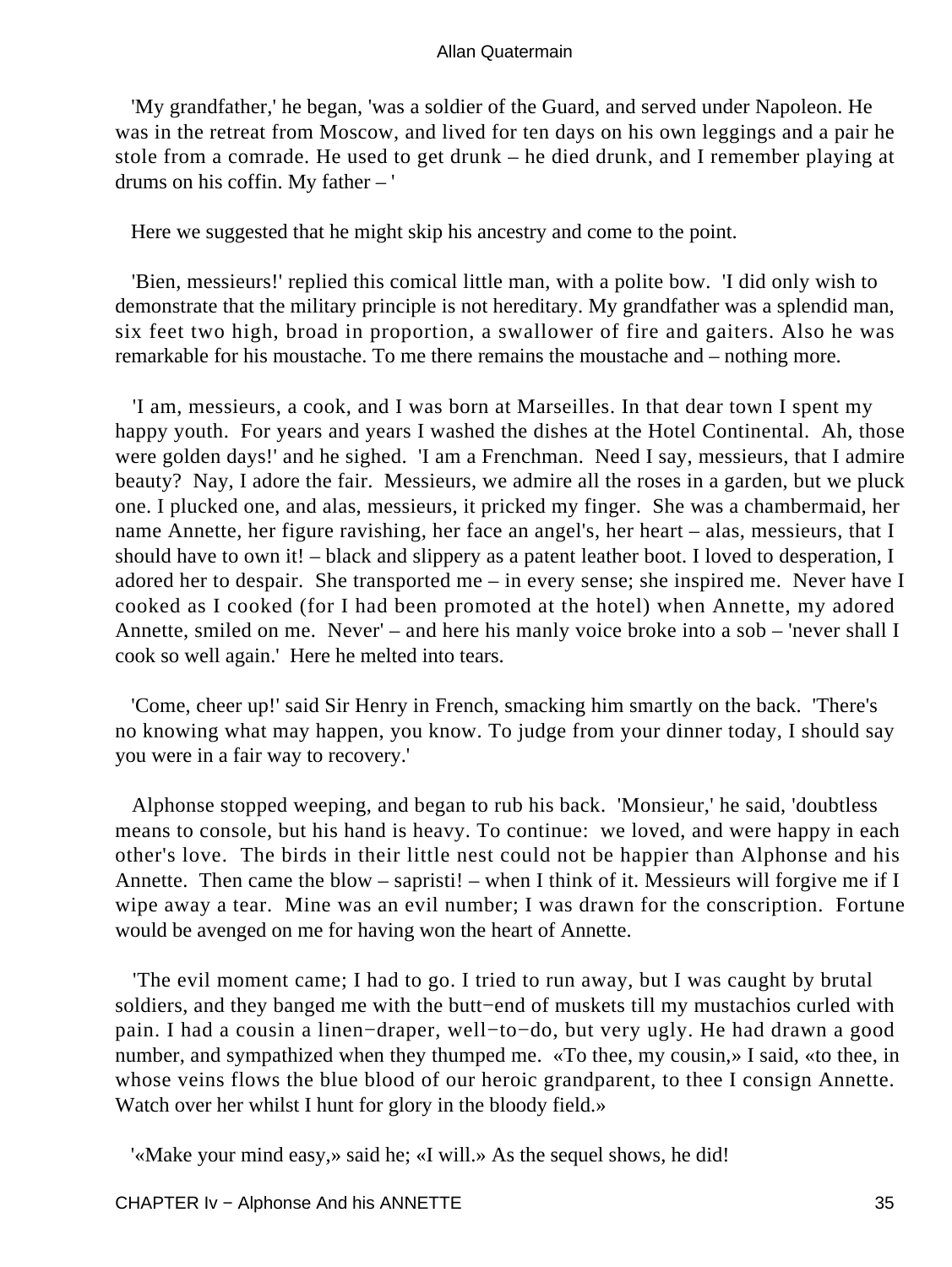'I went. I lived in barracks on black soup. I am a refined man and a poet by nature, and I suffered tortures from the coarse horror of my surroundings. There was a drill sergeant, and he had a cane. Ah, that cane, how it curled! Alas, never can I forget it!

 'One morning came the news; my battalion was ordered to Tonquin. The drill sergeant and the other coarse monsters rejoiced. I – I made enquiries about Tonquin. They were not satisfactory. In Tonquin are savage Chinese who rip you open. My artistic tastes – for I am also an artist – recoiled from the idea of being ripped open. The great man makes up his mind quickly. I made up my mind. I determined not to be ripped open. I deserted.

 'I reached Marseilles disguised as an old man. I went to the house of my cousin – he in whom runs my grandfather's heroic blood – and there sat Annette. It was the season of cherries. They took a double stalk. At each end was a cherry. My cousin put one into his mouth, Annette put the other in hers. Then they drew the stalks in till their eyes met – and alas, alas that I should have to say it! – they kissed. The game was a pretty one, but it filled me with fury. The heroic blood of my grandfather boiled up in me. I rushed into the kitchen. I struck my cousin with the old man's crutch. He fell – I had slain him. Alas, I believe that I did slay him. Annette screamed. The gendarmes came. I fled. I reached the harbour. I hid aboard a vessel. The vessel put to sea. The captain found me and beat me. He took an opportunity. He posted a letter from a foreign port to the police. He did not put me ashore because I cooked so well. I cooked for him all the way to Zanzibar. When I asked for payment he kicked me. The blood of my heroic grandfather boiled within me, and I shook my fist in his face and vowed to have my revenge. He kicked me again. At Zanzibar there was a telegram. I cursed the man who invented telegraphs. Now I curse him again. I was to be arrested for desertion, for murder, and que sais−je? I escaped from the prison. I fled, I starved. I met the men of Monsieur le Cure. They brought me here. I am full of woe. But I return not to France. Better to risk my life in these horrible places than to know the Bagne.'

He paused, and we nearly choked with laughter, having to turn our faces away.

'Ah! you weep, messieurs,' he said. 'No wonder – it is a sad story.'

 'Perhaps,' said Sir Henry, 'the heroic blood of your grandparent will triumph after all; perhaps you will still be great. At any rate we shall see. And now I vote we go to bed. I am dead tired, and we had not much sleep on that confounded rock last night.'

 And so we did, and very strange the tidy rooms and clean white sheets seemed to us after our recent experiences.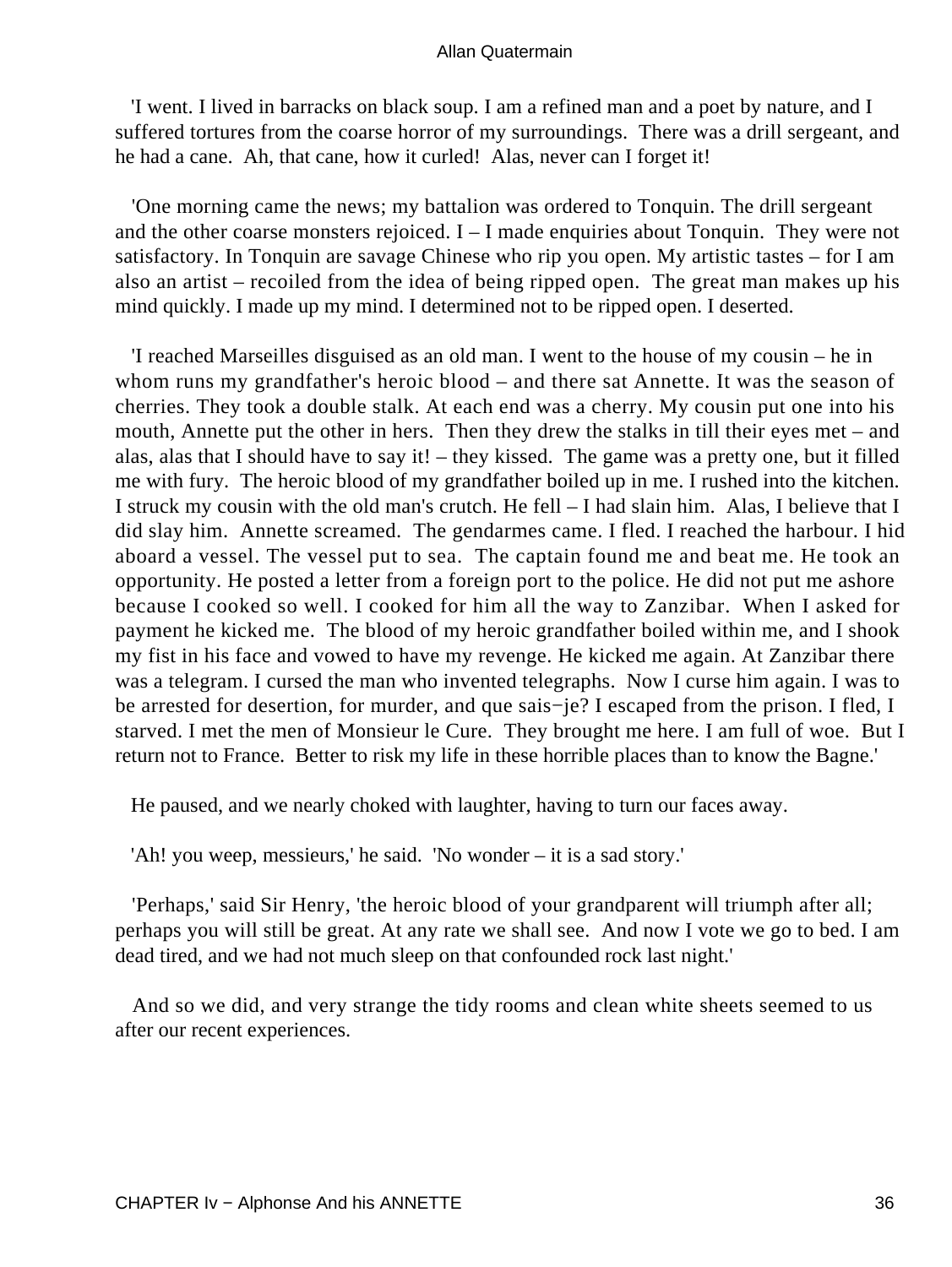## **[CHAPTER V − UMSLOPOGAAS Makes a PROMISE](#page-202-0)**

*N*ext morning at breakfast I missed Flossie and asked where she was.

 'Well,' said her mother, 'when I got up this morning I found a note put outside my door in which – But here it is, you can read it for yourself,' and she gave me the slip of paper on which the following was written:  $-$ 

'DEAREST  $M -$ ,  $-$  It is just dawn, and I am off to the hills to get Mr Q – a bloom of the lily he wants, so don't expect me till you see me. I have taken the white donkey; and nurse and a couple of boys are coming with me – also something to eat, as I may be away all day, for I am determined to get the lily if I have to go twenty miles for it. – FLOSSIE.'

 'I hope she will be all right,' I said, a little anxiously; 'I never meant her to trouble after the flower.'

 'Ah, Flossie can look after herself,' said her mother; 'she often goes off in this way like a true child of the wilderness.' But Mr Mackenzie, who came in just then and saw the note for the first time, looked rather grave, though he said nothing.

 After breakfast was over I took him aside and asked him whether it would not be possible to send after the girl and get her back, having in view the possibility of there still being some Masai hanging about, at whose hands she might come to harm.

 'I fear it would be of no use,' he answered. 'She may be fifteen miles off by now, and it is impossible to say what path she has taken. There are the hills;' and he pointed to a long range of rising ground stretching almost parallel with the course followed by the river Tana, but gradually sloping down to a dense bush−clad plain about five miles short of the house.

 Here I suggested that we might get up the great tree over the house and search the country round with a spyglass; and this, after Mr Mackenzie had given some orders to his people to try and follow Flossie's spoor, we did.

 The ascent of the mighty tree was rather an alarming performance, even with a sound rope−ladder fixed at both ends to climb up, at least to a landsman; but Good came up like a lamplighter.

 On reaching the height at which the first fern−shaped boughs sprang from the bole, we stepped without any difficulty upon a platform made of boards, nailed from one bough to another, and large enough to accommodate a dozen people. As for the view, it was simply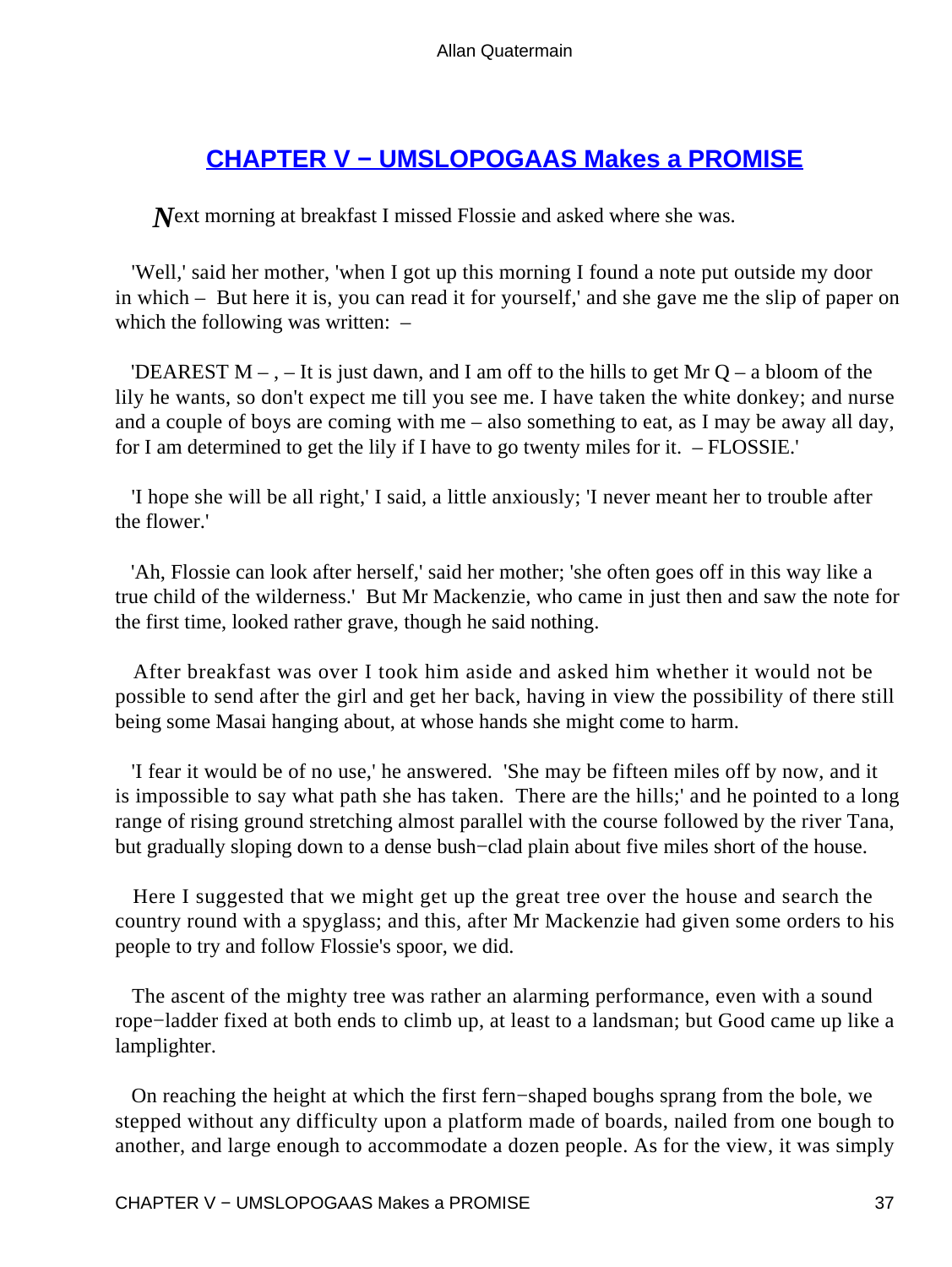glorious. In ever direction the bush rolled away in great billows for miles and miles, as far as the glass would show, only here and there broken by the brighter green of patches of cultivation, or by the glittering surface of lakes. To the northwest, Kenia reared his mighty head, and we could trace the Tana river curling like a silver snake almost from his feet, and far away beyond us towards the ocean. It is a glorious country, and only wants the hand of civilized man to make it a most productive one.

 But look as we would, we could see no signs of Flossie and her donkey, so at last we had to come down disappointed. On reaching the veranda I found Umslopogaas sitting there, slowly and lightly sharpening his axe with a small whetstone he always carried with him.

'What doest thou, Umslopogaas?' I asked.

'I smell blood,' was the answer; and I could get no more out of him.

 After dinner we again went up the tree and searched the surrounding country with a spyglass, but without result. When we came down Umslopogaas was still sharpening Inkosi−kaas, although she already had an edge like a razor. Standing in front of him, and regarding him with a mixture of fear and fascination, was Alphonse. And certainly he did seem an alarming object – sitting there, Zulu fashion, on his haunches, a wild look upon his intensely savage and yet intellectual face, sharpening, sharpening, sharpening at the murderous−looking axe.

 'Oh, the monster, the horrible man!' said the little French cook, lifting his hands in amazement. 'See but the hole in his head; the skin beats on it up and down like a baby's! Who would nurse such a baby?' and he burst out laughing at the idea.

 For a moment Umslopogaas looked up from his sharpening, and a sort of evil light played in his dark eyes.

 'What does the little «buffalo−heifer» [so named by Umslopogaas, on account of his mustachios and feminine characteristics] say? Let him be careful, or I will cut his horns. Beware, little man monkey, beware!'

 Unfortunately Alphonse, who was getting over his fear of him, went on laughing at 'ce drole d'un monsieur noir'. I was about to warn him to desist, when suddenly the huge Zulu bounded off the veranda on to the open space where Alphonse was standing, his features alive with a sort of malicious enthusiasm, and began swinging the axe round and round over the Frenchman's head.

 'Stand still,' I shouted; 'do not move as you value your life – he will not hurt you;' but I doubt if Alphonse heard me, being, fortunately for himself, almost petrified with horror.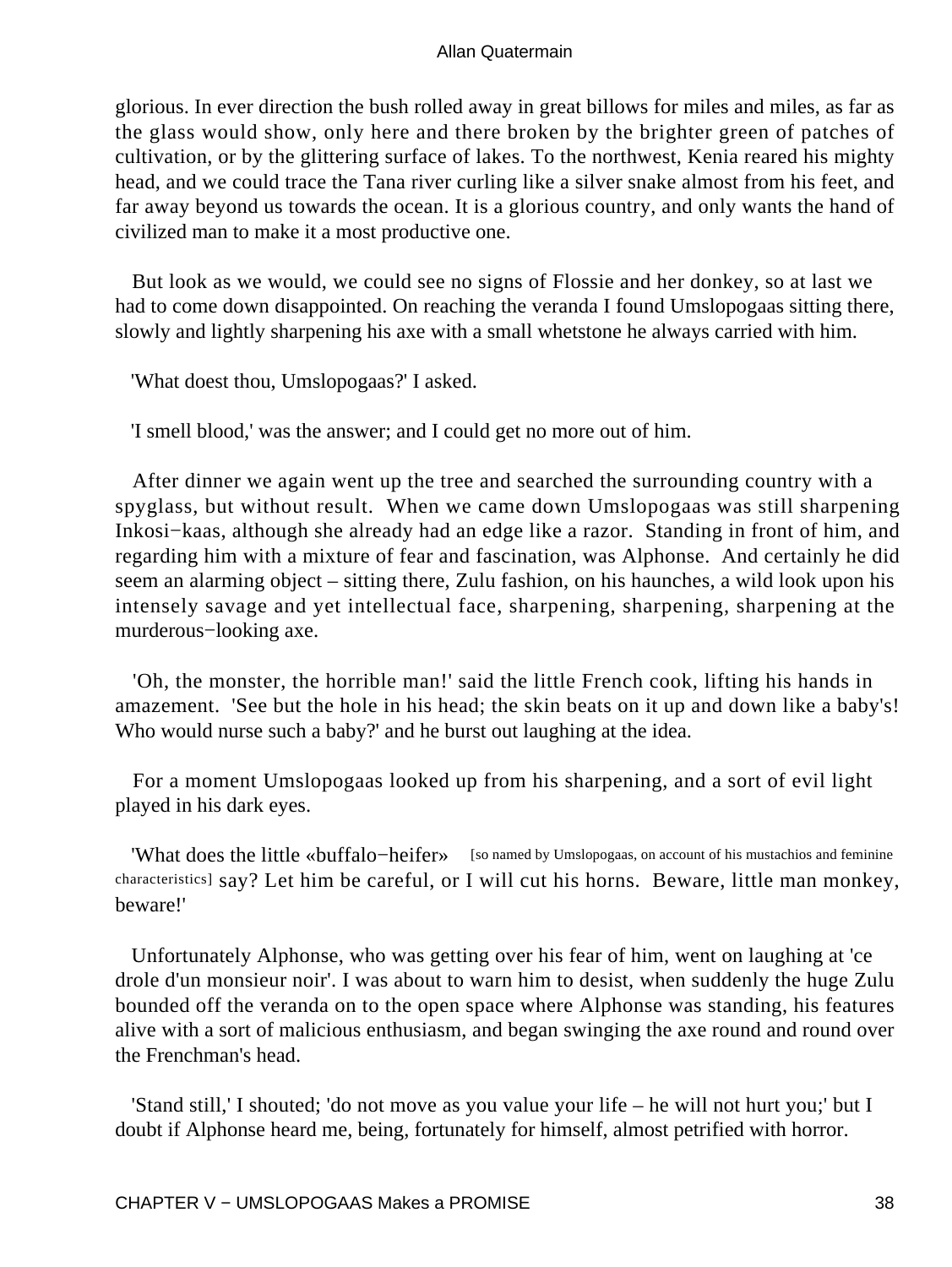Then followed the most extraordinary display of sword, or rather of axemanship, that I ever saw. First of all the axe went flying round and round over the top of Alphonse's head, with an angry whirl and such extraordinary swiftness that it looked like a continuous band of steel, ever getting nearer and yet nearer to that unhappy individual's skull, till at last it grazed it as it flew. Then suddenly the motion was changed, and it seemed to literally flow up and down his body and limbs, never more than an eighth of an inch from them, and yet never striking them. It was a wonderful sight to see the little man fixed there, having apparently realized that to move would be to run the risk of sudden death, while his black tormentor towered over him, and wrapped him round with the quick flashes of the axe. For a minute or more this went on, till suddenly I saw the moving brightness travel down the side of Alphonse's face, and then outwards and stop. As it did so a tuft of something black fell to the ground; it was the tip of one of the little Frenchman's curling mustachios.

 Umslopogaas leant upon the handle of Inkosi−kaas, and broke into a long, low laugh; and Alphonse, overcome with fear, sank into a sitting posture on the ground, while we stood astonished at this exhibition of almost superhuman skill and mastery of a weapon. 'Inkosi−kaas is sharp enough,' he shouted; 'the blow that clipped the «buffalo−heifer's» horn would have split a man from the crown to the chin. Few could have struck it but I; none could have struck it and not taken off the shoulder too. Look, thou little heifer! Am I a good man to laugh at, thinkest thou? For a space hast thou stood within a hair's−breadth of death. Laugh not again, lest the hair's−breadth be wanting. I have spoken.'

 'What meanest thou by such mad tricks?' I asked of Umslopogaas, indignantly. 'Surely thou art mad. Twenty times didst thou go near to slaying the man.'

 'And yet, Macumazahn, I slew not. Thrice as Inkosi−kaas flew the spirit entered into me to end him, and send her crashing through his skull; but I did not. Nay, it was but a jest; but tell the «heifer» that it is not well to mock at such as I. Now I go to make a shield, for I smell blood, Macumazahn – of a truth I smell blood. Before the battle hast thou not seen the vulture grow of a sudden in the sky? They smell the blood, Macumazahn, and my scent is more keen than theirs. There is a dry ox−hide down yonder; I go to make a shield.'

 'That is an uncomfortable retainer of yours,' said Mr Mackenzie, who had witnessed this extraordinary scene. 'He has frightened Alphonse out of his wits; look!' and he pointed to the Frenchman, who, with a scared white face and trembling limbs, was making his way into the house. 'I don't think that he will ever laugh at «le monsieur noir» again.'

 'Yes,' answered I, 'it is ill jesting with such as he. When he is roused he is like a fiend, and yet he has a kind heart in his own fierce way. I remember years ago seeing him nurse a sick child for a week. He is a strange character, but true as steel, and a strong stick to rest on in danger.'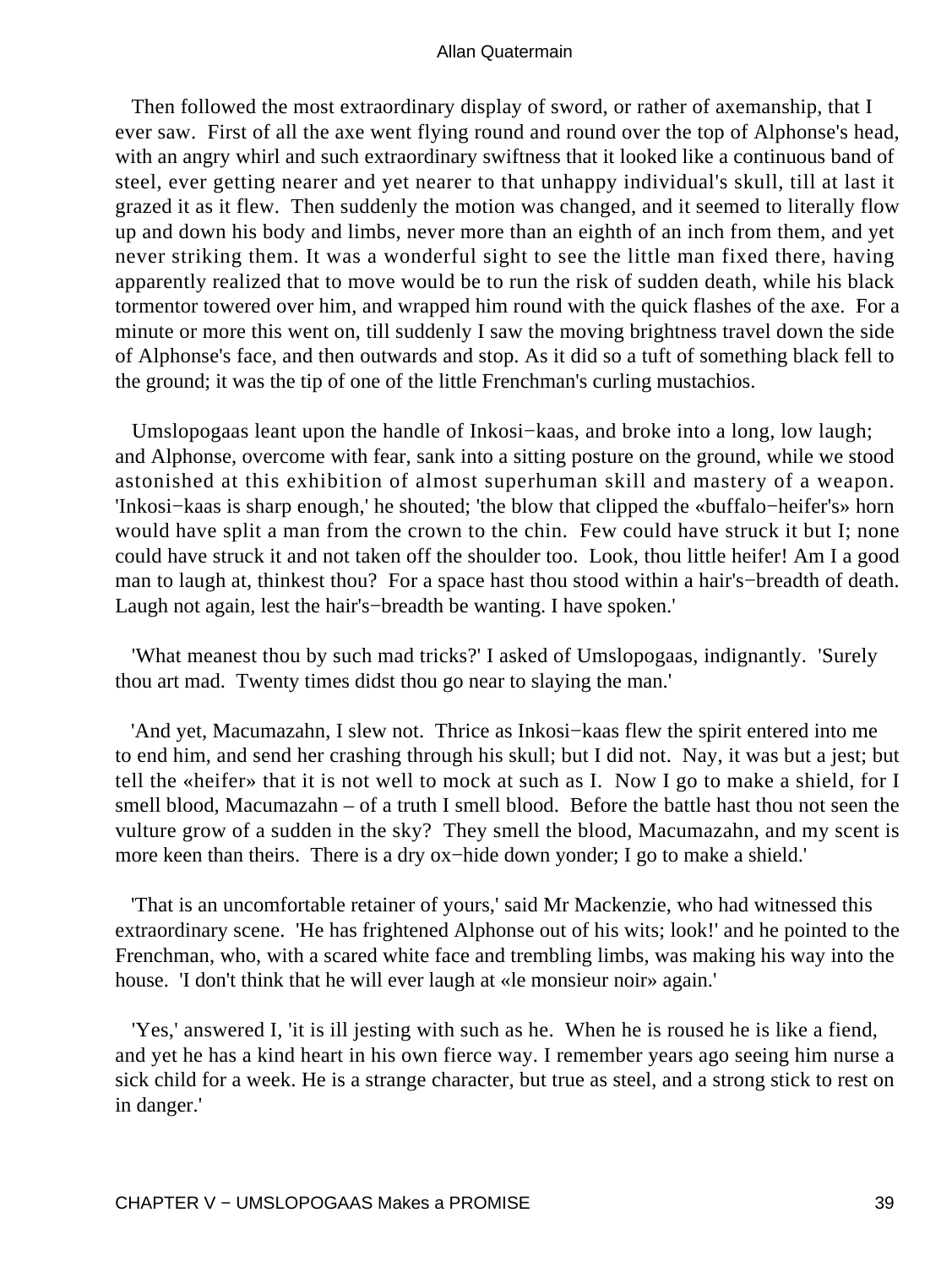'He says he smells blood,' said Mr Mackenzie. 'I only trust he is not right. I am getting very fearful about my little girl. She must have gone far, or she would be home by now. It is half−past three o'clock.'

 I pointed out that she had taken food with her, and very likely would not in the ordinary course of events return till nightfall; but I myself felt very anxious, and fear that my anxiety betrayed itself.

 Shortly after this, the people whom Mr Mackenzie had sent out to search for Flossie returned, stating that they had followed the spoor of the donkey for a couple of miles and had then lost it on some stony ground, nor could they discover it again. They had, however, scoured the country far and wide, but without success.

 After this the afternoon wore drearily on, and towards evening, there still being no signs of Flossie, our anxiety grew very keen. As for the poor mother, she was quite prostrated by her fears, and no wonder, but the father kept his head wonderfully well. Everything that could be done was done: people were sent out in all directions, shots were fired, and a continuous outlook kept from the great tree, but without avail.

And then it grew dark, and still no sign of fair−haired little Flossie.

 At eight o'clock we had supper. It was but a sorrowful meal, and Mrs Mackenzie did not appear at it. We three also were very silent, for in addition to our natural anxiety as to the fate of the child, we were weighed down by the sense that we had brought this trouble on the head of our kind host. When supper was nearly at an end I made an excuse to leave the table. I wanted to get outside and think the situation over. I went on to the veranda and, having lit my pipe, sat down on a seat about a dozen feet from the right−hand end of the structure, which was, as the reader may remember, exactly opposite one of the narrow doors of the protecting wall that enclosed the house and flower garden. I had been sitting there perhaps six or seven minutes when I thought I heard the door move. I looked in that direction and I listened, but, being unable to make out anything, concluded that I must have been mistaken. It was a darkish night, the moon not having yet risen.

 Another minute passed, when suddenly something round fell with a soft but heavy thud upon the stone flooring of the veranda, and came bounding and rolling along past me. For a moment I did not rise, but sat wondering what it could be. Finally, I concluded it must have been an animal. Just then, however, another idea struck me, and I got up quick enough. The thing lay quite still a few feet beyond me. I put down my hand towards it and it did not move: clearly it was not an animal. My hand touched it. It was soft and warm and heavy. Hurriedly I lifted it and held it up against the faint starlight.

## IT **Was a newly severed human head!**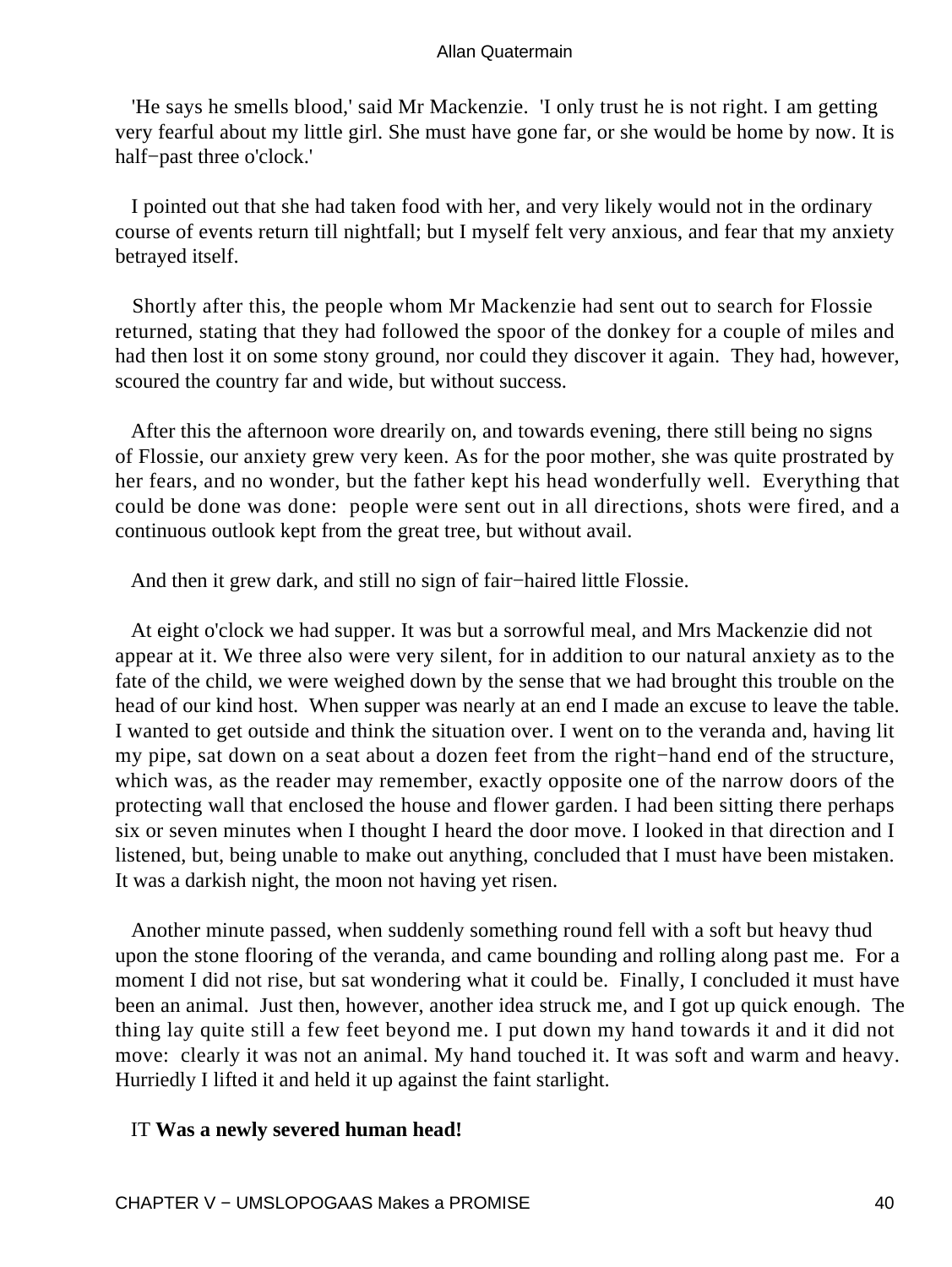I am an old hand and not easily upset, but I own that that ghastly sight made me feel sick. How had the thing come there? Whose was it? I put it down and ran to the little doorway. I could see nothing, hear nobody. I was about to go out into the darkness beyond, but remembering that to do so was to expose myself to the risk of being stabbed, I drew back, shut the door, and bolted it. Then I returned to the veranda, and in as careless a voice as I could command called Curtis. I fear, however, that my tones must have betrayed me, for not only Sir Henry but also Good and Mackenzie rose from the table and came hurrying out.

'What is it?' said the clergyman, anxiously.

Then I had to tell them.

 Mr Mackenzie turned pale as death under his red skin. We were standing opposite the hall door, and there was a light in it so that I could see. He snatched the head up by the hair and held it against the light.

 'It is the head of one of the men who accompanied Flossie,' he said with a gasp. 'Thank God it is not hers!'

We all stood and stared at each other aghast. What was to be done?

 Just then there was a knocking at the door that I had bolted, and a voice cried, 'Open, my father, open!'

 The door was unlocked, and in sped a terrified man. He was one of the spies who had been sent out.

 'My father,' he cried, 'the Masai are on us! A great body of them have passed round the hill and are moving towards the old stone kraal down by the little stream. My father, make strong thy heart! In the midst of them I saw the white ass, and on it sat the Water–lily [Flossie]. An Elmoran [young warrior] led the ass, and by its side walked the nurse weeping. The men who went with her in the morning I saw not.'

'Was the child alive?' asked Mr Mackenzie, hoarsely.

 'She was white as the snow, but well, my father. They passed quite close to me, and looking up from where I lay hid I saw her face against the sky.'

'God help her and us!' groaned the clergyman.

'How many are there of them?' I asked.

'More than two hundred – two hundred and half a hundred.'

CHAPTER V − UMSLOPOGAAS Makes a PROMISE 41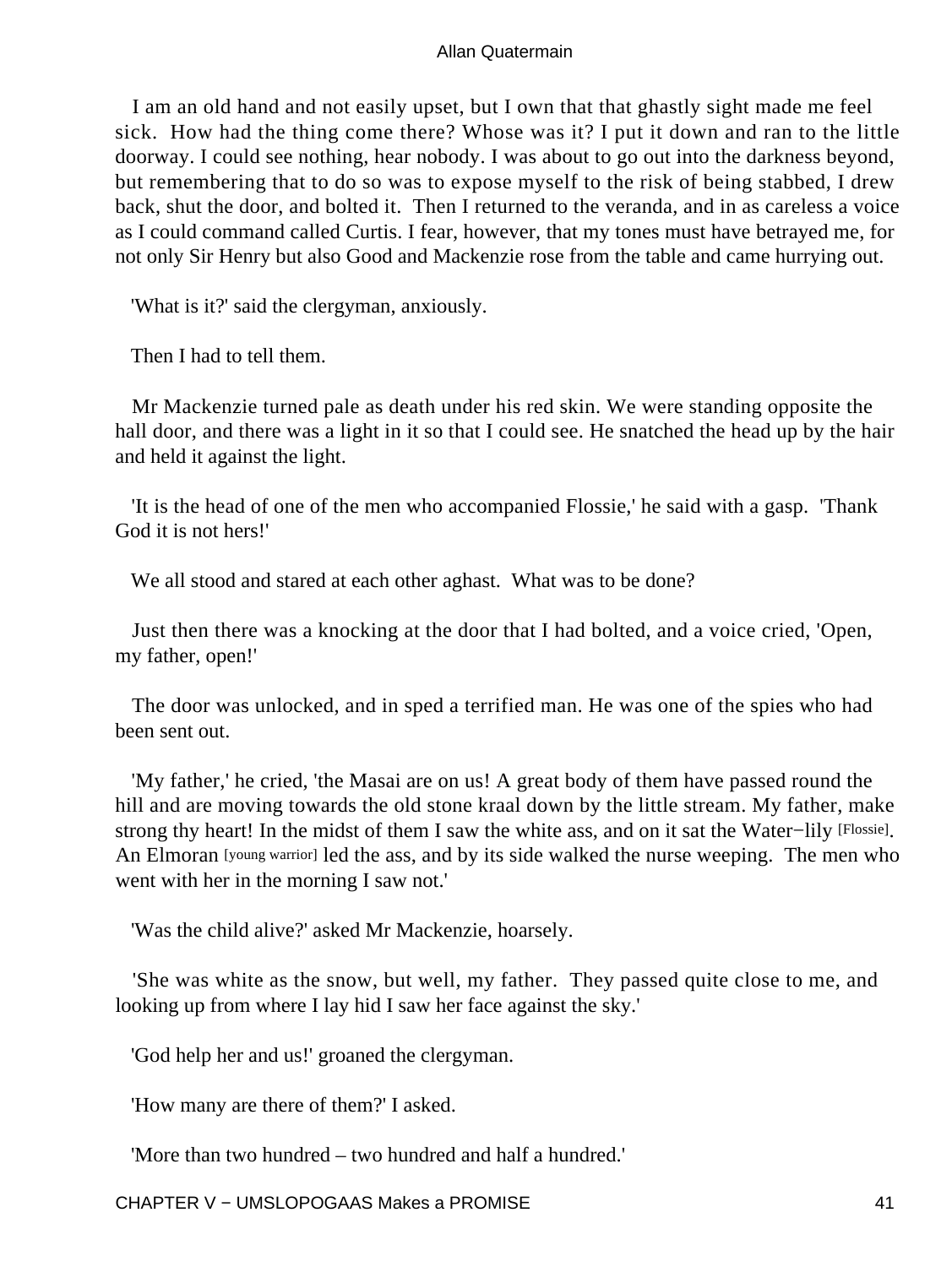Once more we looked one on the other. What was to be done? Just then there rose a loud insistent cry outside the wall.

 'Open the door, white man; open the door! A herald – a herald to speak with thee.' Thus cried the voice.

 Umslopogaas ran to the wall, and, reaching with his long arms to the coping, lifted his head above it and gazed over.

'I see but one man,' he said. 'He is armed, and carries a basket in his hand.'

 'Open the door,' I said. 'Umslopogaas, take thine axe and stand thereby. Let one man pass. If another follows, slay.'

 The door was unbarred. In the shadow of the wall stood Umslopogaas, his axe raised above his head to strike. Just then the moon came out. There was a moment's pause, and then in stalked a Masai Elmoran, clad in the full war panoply that I have already described, but bearing a large basket in his hand. The moonlight shone bright upon his great spear as he walked. He was physically a splendid man, apparently about thirty−five years of age. Indeed, none of the Masai that I saw were under six feet high, though mostly quite young. When he got opposite to us he halted, put down the basket, and stuck the spike of his spear into the ground, so that it stood upright.

 'Let us talk,' he said. 'The first messenger we sent to you could not talk;' and he pointed to the head which lay upon the paving of the stoep – a ghastly sight in the moonlight; 'but I have words to speak if ye have ears to hear. Also I bring presents;' and he pointed to the basket and laughed with an air of swaggering insolence that is perfectly indescribable, and yet which one could not but admire, seeing that he was surrounded by enemies.

'Say on,' said Mr Mackenzie.

 'I am the «Lygonani» [war captain] of a part of the Masai of the Guasa Amboni. I and my men followed these three white men,' and he pointed to Sir Henry, Good, and myself, 'but they were too clever for us, and escaped hither. We have a quarrel with them, and are going to kill them.'

'Are you, my friend?' said I to myself.

 'In following these men we this morning caught two black men, one black woman, a white donkey, and a white girl. One of the black men we killed – there is his head upon the pavement; the other ran away. The black woman, the little white girl, and the white ass we took and brought with us. In proof thereof have I brought this basket that she carried. Is it not thy daughter's basket?'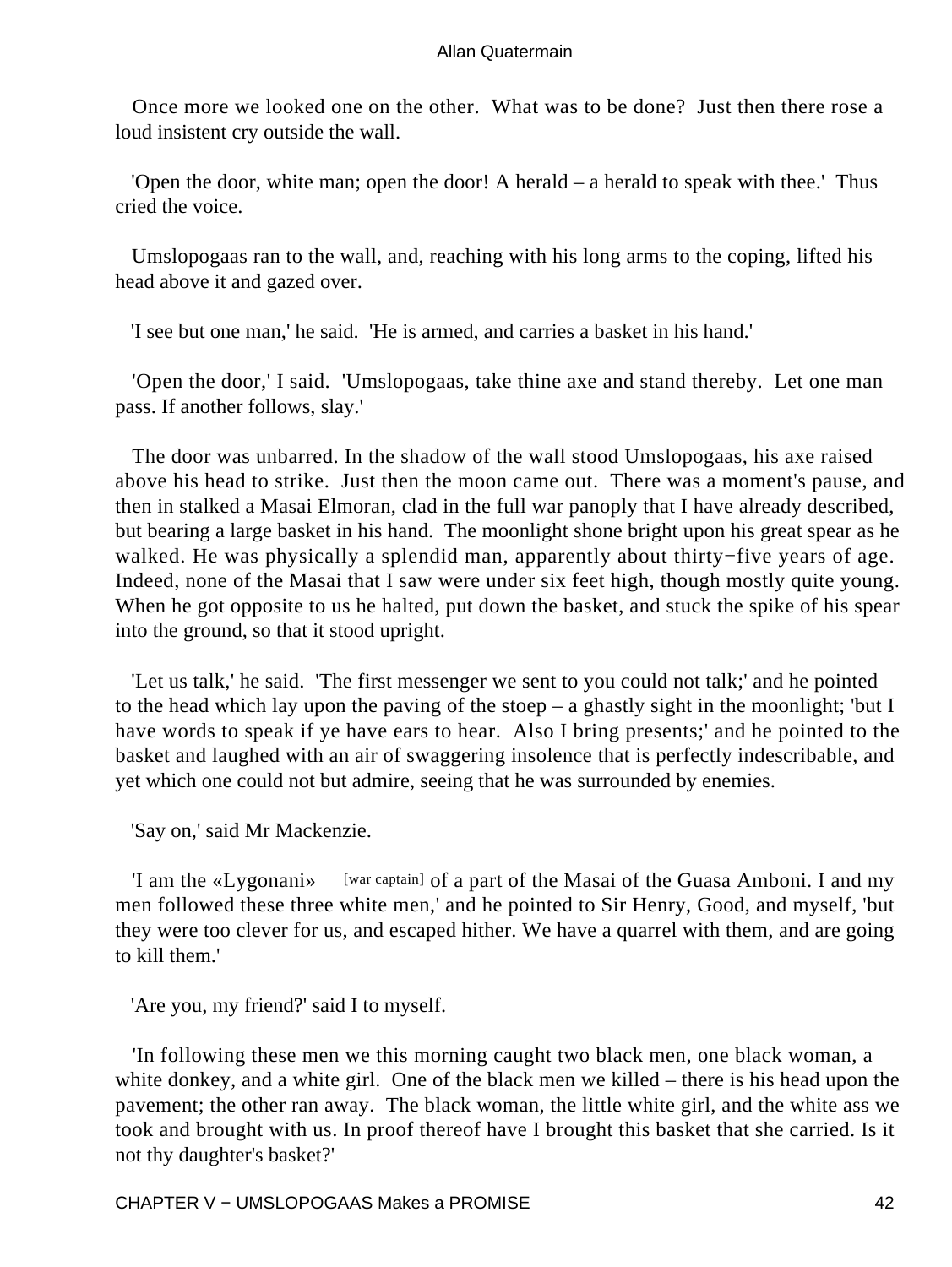Mr Mackenzie nodded, and the warrior went on.

 'Good! With thee and thy daughter we have no quarrel, nor do we wish to harm thee, save as to thy cattle, which we have already gathered, two hundred and forty head – a beast for every man's father.' \*{The Masai Elmoran or young warriors can own no property, so all the booty they may win in battle belongs to their fathers alone.  $-A$ . Q.}

 Here Mr Mackenzie gave a groan, as he greatly valued this herd of cattle, which he bred with much care and trouble.

 'So, save for the cattle, thou mayst go free; more especially,' he added frankly, glancing at the wall, 'as this place would be a difficult one to take. But as to these men it is otherwise; we have followed them for nights and days, and must kill them. Were we to return to our kraal without having done so, all the girls would make a mock of us. So, however troublesome it may be, they must die.

 'Now I have a proposition for thee. We would not harm the little girl; she is too fair to harm, and has besides a brave spirit. Give us one of these three men – a life for a life – and we will let her go, and throw in the black woman with her also. This is a fair offer, white man. We ask but for one, not for the three; we must take another opportunity to kill the other two. I do not even pick my man, though I should prefer the big one,' pointing to Sir Henry; 'he looks strong, and would die more slowly.'

'And if I say I will not yield the man?' said Mr Mackenzie.

 'Nay, say not so, white man,' answered the Masai, 'for then thy daughter dies at dawn, and the woman with her says thou hast no other child. Were she older I would take her for a servant; but as she is so young I will slay her with my own hand – ay, with this very spear. Thou canst come and see, an' thou wilt. I give thee a safe conduct;' and the fiend laughed aloud as his brutal jest.

 Meanwhile I had been thinking rapidly, as one does in emergencies, and had come to the conclusion that I would exchange myself against Flossie. I scarcely like to mention the matter for fear it should be misunderstood. Pray do not let any one be misled into thinking that there was anything heroic about this, or any such nonsense. It was merely a matter of common sense and common justice. My life was an old and worthless one, hers was young and valuable. Her death would pretty well kill her father and mother also, whilst nobody would be much the worse for mine; indeed, several charitable institutions would have cause to rejoice thereat. It was indirectly through me that the dear little girl was in her present position. Lastly, a man was better fitted to meet death in such a peculiarly awful form than a sweet young girl. Not, however, that I meant to let these gentry torture me to death – I am far too much of a coward to allow that, being naturally a timid man; my plan was to see the girl safely exchanged and then to shoot myself, trusting that the Almighty would take the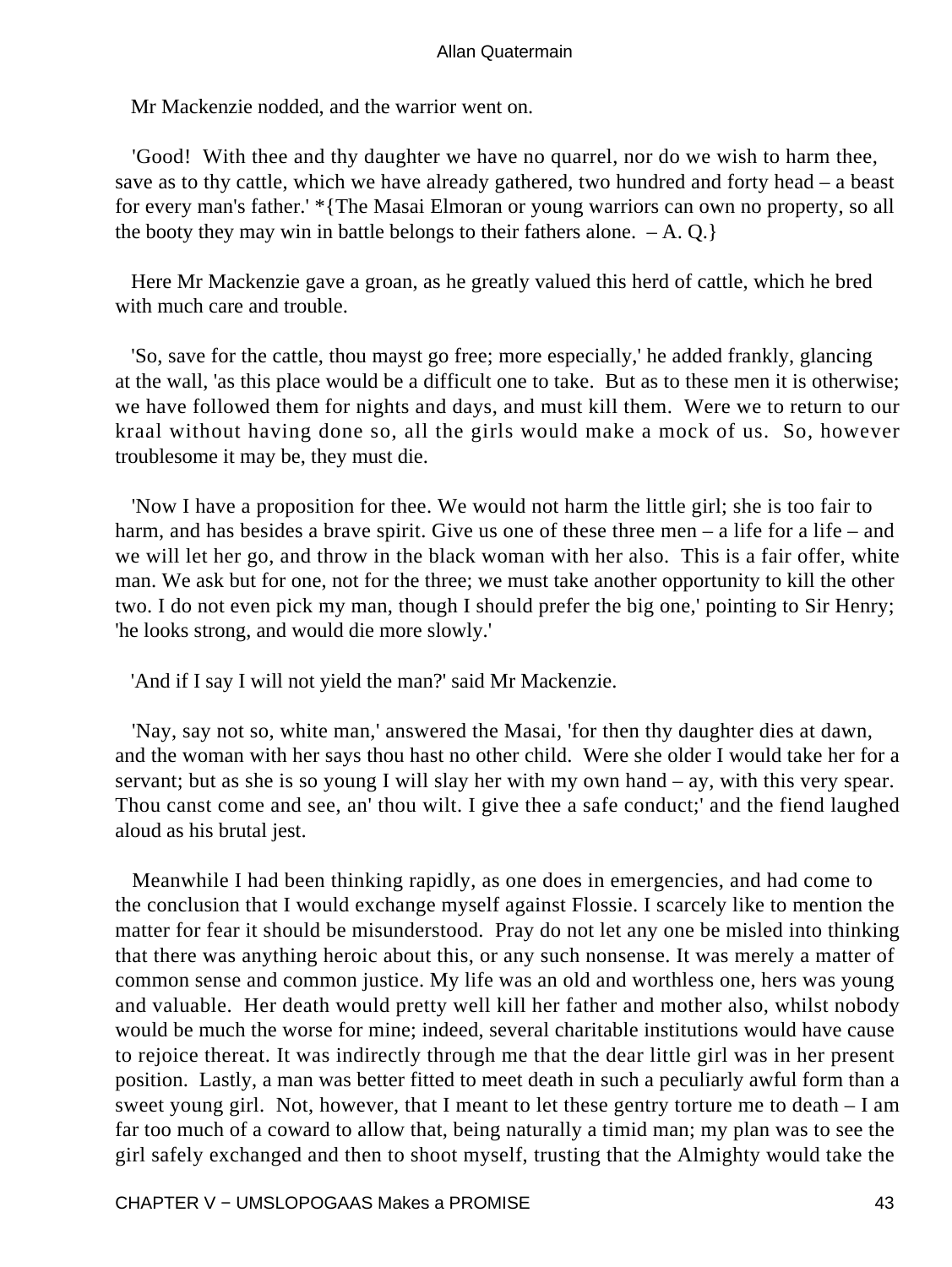peculiar circumstances of the case into consideration and pardon the act. All this and more went through my mind in very few seconds.

 'All right, Mackenzie,' I said, 'you can tell the man that I will exchange myself against Flossie, only I stipulate that she shall be safely in this house before they kill me.'

'Eh?' said Sir Henry and Good simultaneously. 'That you don't.'

 'No, no,' said Mr Mackenzie. 'I will have no man's blood upon my hands. If it please God that my daughter should die this awful death, His will be done. You are a brave man (which I am not by any means) and a noble man, Quatermain, but you shall not go.'

'If nothing else turns up I shall go,' I said decidedly.

 'This is an important matter,' said Mackenzie, addressing the Lygonani, 'and we must think it over. You shall have our answer at dawn.'

 'Very well, white man,' answered the savage indifferently; 'only remember if thy answer is late thy little white bud will never grow into a flower, that is all, for I shall cut it with this,' and he touched the spear. 'I should have thought that thou wouldst play a trick and attack us at night, but I know from the woman with the girl that your men are down at the coast, and that thou hast but twenty men here. It is not wise, white man,' he added with a laugh, 'to keep so small a garrison for you «boma» [kraal]. Well, good night, and good night to you also, other white men, whose eyelids I shall soon close once and for all. At dawn thou wilt bring me word. If not, remember it shall be as I have said.' Then turning to Umslopogaas, who had all the while been standing behind him and shepherding him as it were, 'Open the door for me, fellow, quick now.'

 This was too much for the old chief's patience. For the last ten minutes his lips had been, figuratively speaking, positively watering over the Masai Lygonani, and this he could not stand. Placing his long hand on the Elmoran's shoulder he gripped it and gave him such a twist as brought him face to face with himself. Then, thrusting his fierce countenance to within a few inches of the Masai's evil feather−framed features, he said in a low growling voice: –

'Seest thou me?'

'Ay, fellow, I see thee.'

'And seest thou this?' and he held Inkosi−kaas before his eyes.

'Ay, fellow, I see the toy; what of it?'

CHAPTER V − UMSLOPOGAAS Makes a PROMISE 44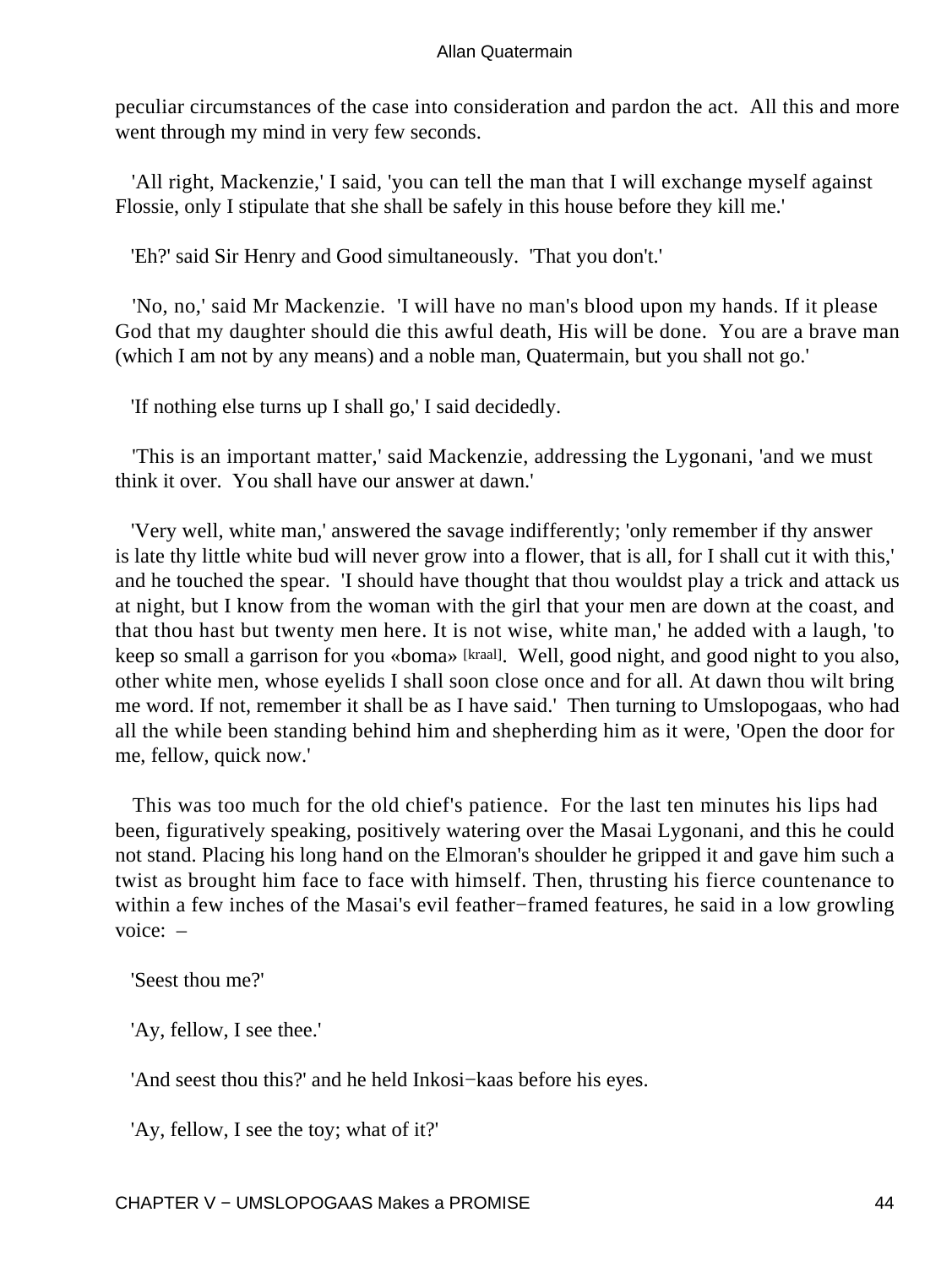'Thou Masai dog, thou boasting windbag, thou capturer of little girls, with this «toy» will I hew thee limb from limb. Well for thee that thou art a herald, or even now would I strew thy members about the grass.'

 The Masai shook his great spear and laughed loud and long as he answered, 'I would that thou stoodst against me man to man, and we would see,' and again he turned to go still laughing.

 'Thou shalt stand against me man to man, be not afraid,' replied Umslopogaas, still in the same ominous voice. 'Thou shalt stand face to face with Umslopogaas, of the blood of Chaka, of the people of the Amazulu, a captain in the regiment of the Nkomabakosi, as many have done before, and bow thyself to Inkosi−kaas, as many have done before. Ay, laugh on, laugh on! tomorrow night shall the jackals laugh as they crunch thy ribs.'

 When the Lygonani had gone, one of us thought of opening the basket he had brought as a proof that Flossie was really their prisoner. On lifting the lid it was found to contain a most lovely specimen of both bulb and flower of the Goya lily, which I have already described, in full bloom and quite uninjured, and what was more a note in Flossie's childish hand written in pencil upon a greasy piece of paper that had been used to wrap up some food  $in: -$ 

 'DEAREST **Father and** MOTHER,' ran the note, 'The Masai caught us when we were coming home with the lily. I tried to escape but could not. They killed Tom: the other man ran away. They have not hurt nurse and me, but say that they mean to exchange us against one of Mr Quatermain's party. **I will have nothing of the sort.** Do not let anybody give his life for me. Try and attack them at night; they are going to feast on three bullocks they have stolen and killed. I have my pistol, and if no help comes by dawn I will shoot myself. They shall not kill me. If so, remember me always, dearest father and mother. I am very frightened, but I trust in God. I dare not write any more as they are beginning to notice. Goodbye. – FLOSSIE.'

 Scrawled across the outside of this was 'Love to Mr Quatermain. They are going to take the basket, so he will get the lily.'

 When I read those words, written by that brave little girl in an hour of danger sufficiently near and horrible to have turned the brain of a strong man, I own I wept, and once more in my heart I vowed that she should not die while my life could be given to save her.

 Then eagerly, quickly, almost fiercely, we fell to discussing the situation. Again I said that I would go, and again Mackenzie negatived it, and Curtis and Good, like the true men that they are, vowed that, if I did, they would go with me, and die back to back with me.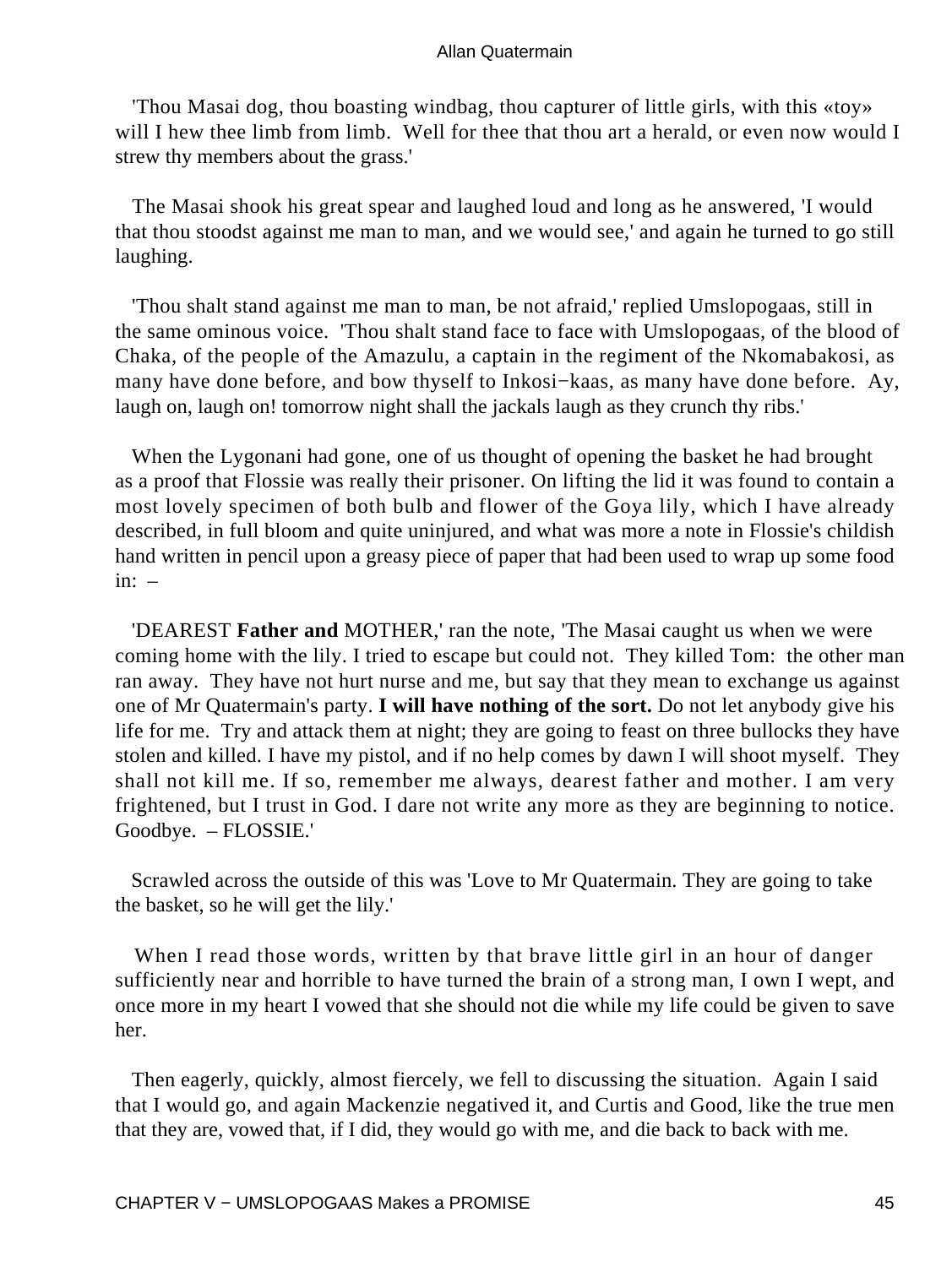'It is,' I said at last, 'absolutely necessary that an effort of some sort should be made before the morning.'

 'Then let us attack them with what force we can muster, and take our chance,' said Sir Henry.

 'Ay, ay,' growled Umslopogaas, in Zulu; 'spoken like a man, Incubu. What is there to be afraid of? Two hundred and fifty Masai, forsooth! How many are we? The chief there [Mr Mackenzie] has twenty men, and thou, Macumazahn, hast five men, and there are also five white men – that is, thirty men in all – enough, enough. Listen now, Macumazahn, thou who art very clever and old in war. What says the maid? These men eat and make merry; let it be their funeral feast. What said the dog whom I hope to hew down at daybreak? That he feared no attack because we were so few. Knowest thou the old kraal where the men have camped? I saw it this morning; it is thus:' and he drew an oval on the floor; 'here is the big entrance, filled up with thorn bushes, and opening on to a steep rise. Why, Incubu, thou and I with axes will hold it against an hundred men striving to break out! Look, now; thus shall the battle go. Just as the light begins to glint upon the oxen's horns – not before, or it will be too dark, and not later, or they will be awakening and perceive us – let Bougwan creep round with ten men to the top end of the kraal, where the narrow entrance is. Let them silently slay the sentry there so that he makes no sound, and stand ready. Then, Incubu, let thee and me and one of the Askari – the one with the broad chest – he is a brave man – creep to the wide entrance that is filled with thorn bushes, and there also slay the sentry, and armed with battleaxes take our stand also one on each side of the pathway, and one a few paces beyond to deal with such as pass the twain at the gate. It is there that the rush will come. That will leave sixteen men. Let these men be divided into two parties, with one of which shalt thou go, Macumazahn, and with one the «praying man» [Mr Mackenzie], and, all armed with rifles, let them make their way one to the right side of the kraal and one to the left; and when thou, Macumazahn, lowest like an ox, all shall open fire with the guns upon the sleeping men, being very careful not to hit the little maid. Then shall Bougwan at the far end and his ten men raise the war−cry, and, springing over the wall, put the Masai there to the sword. And it shall happen that, being yet heavy with food and sleep, and bewildered by the firing of the guns, the falling of men, and the spears of Bougwan, the soldiers shall rise and rush like wild game towards the thorn−stopped entrance, and there the bullets from either side shall plough through them, and there shall Incubu and the Askari and I wait for those who break across. Such is my plan, Macumazahn; if thou hast a better, name it.'

 When he had done, I explained to the others such portions of his scheme as they had failed to understand, and they all joined with me in expressing the greatest admiration of the acute and skilful programme devised by the old Zulu, who was indeed, in his own savage fashion, the finest general I ever knew. After some discussion we determined to accept the scheme, as it stood, it being the only one possible under the circumstances, and giving the best chance of success that such a forlorn hope would admit of – which, however, considering the enormous odds and the character of our foe, was not very great.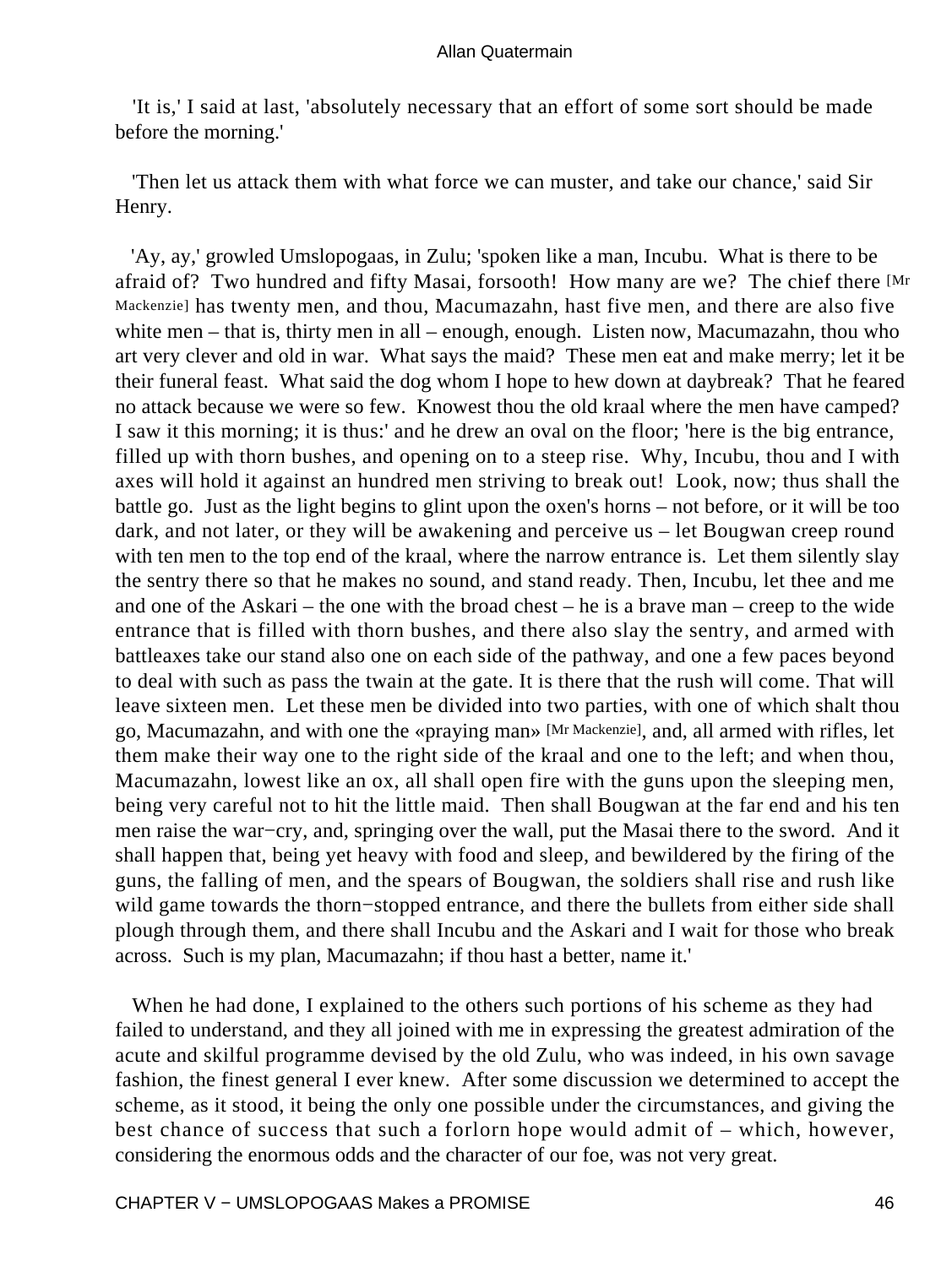'Ah, old lion!' I said to Umslopogaas, 'thou knowest how to lie in wait as well as how to bite, where to seize as well as where to hang on.'

 'Ay, ay, Macumazahn,' he answered. 'For thirty years have I been a warrior, and have seen many things. It will be a good fight. I smell blood – I tell thee, I smell blood.'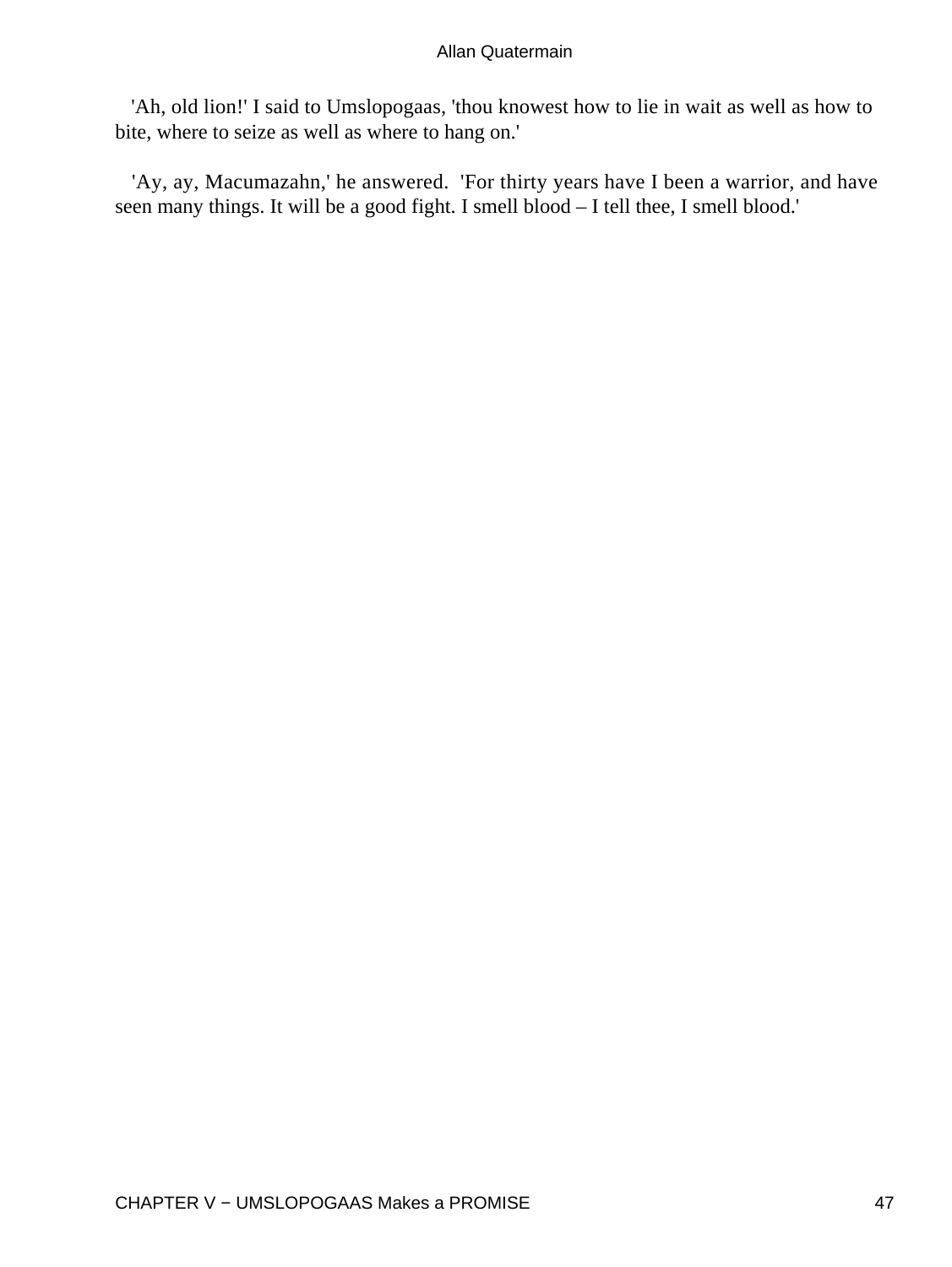## **[CHAPTER Vi − THE Night wears ON](#page-202-0)**

*A*s may be imagined, at the very first sign of a Masai the entire population of the Mission Station had sought refuge inside the stout stone wall, and were now to be seen – men, women, and countless children – huddled up together in little groups, and all talking at once in awed tones of the awfulness of Masai manners and customs, and of the fate that they had to expect if those bloodthirsty savages succeeded in getting over the stone wall.

 Immediately after we had settled upon the outline of our plan of action as suggested by Umslopogaas, Mr Mackenzie sent for four sharp boys of from twelve to fifteen years of age, and despatched them to various points where they could keep an outlook upon the Masai camp, with others to report from time to time what was going on. Other lads and even women were stationed at intervals along the wall in order to guard against the possibility of surprise.

 After this the twenty men who formed his whole available fighting force were summoned by our host into the square formed by the house, and there, standing by the bole of the great conifer, he earnestly addressed them and our four Askari. Indeed, it formed a very impressive scene – one not likely to be forgotten by anybody who witnessed it. Immediately by the tree stood the angular form of Mr Mackenzie, one arm outstretched as he talked, and the other resting against the giant bole, his hat off, and his plain but kindly face clearly betraying the anguish of his mind. Next to him was his poor wife, who, seated on a chair, had her face hidden in her hand. On the other side of her was Alphonse, looking exceedingly uncomfortable, and behind him stood the three of us, with Umslopogaas' grim and towering form in the background, resting, as usual, on his axe. In front stood and squatted the group of armed men – some with rifles in their hands, and others with spears and shields – following with eager attention every word that fell from the speaker's lips. The white light of the moon peering in beneath the lofty boughs threw a strange wild glamour over the scene, whilst the melancholy soughing of the night wind passing through the millions of pine needles overhead added a sadness of its own to what was already a sufficiently tragic occasion.

 'Men,' said Mr Mackenzie, after he had put all the circumstances of the case fully and clearly before them, and explained to them the proposed plan of our forlorn hope – 'men, for years I have been a good friend to you, protecting you, teaching you, guarding you and yours from harm, and ye have prospered with me. Ye have seen my child – the Water−lily, as ye call her – grow year by year, from tenderest infancy to tender childhood, and from childhood on towards maidenhood. She has been your children's playmate, she has helped to tend you when sick, and ye have loved her.'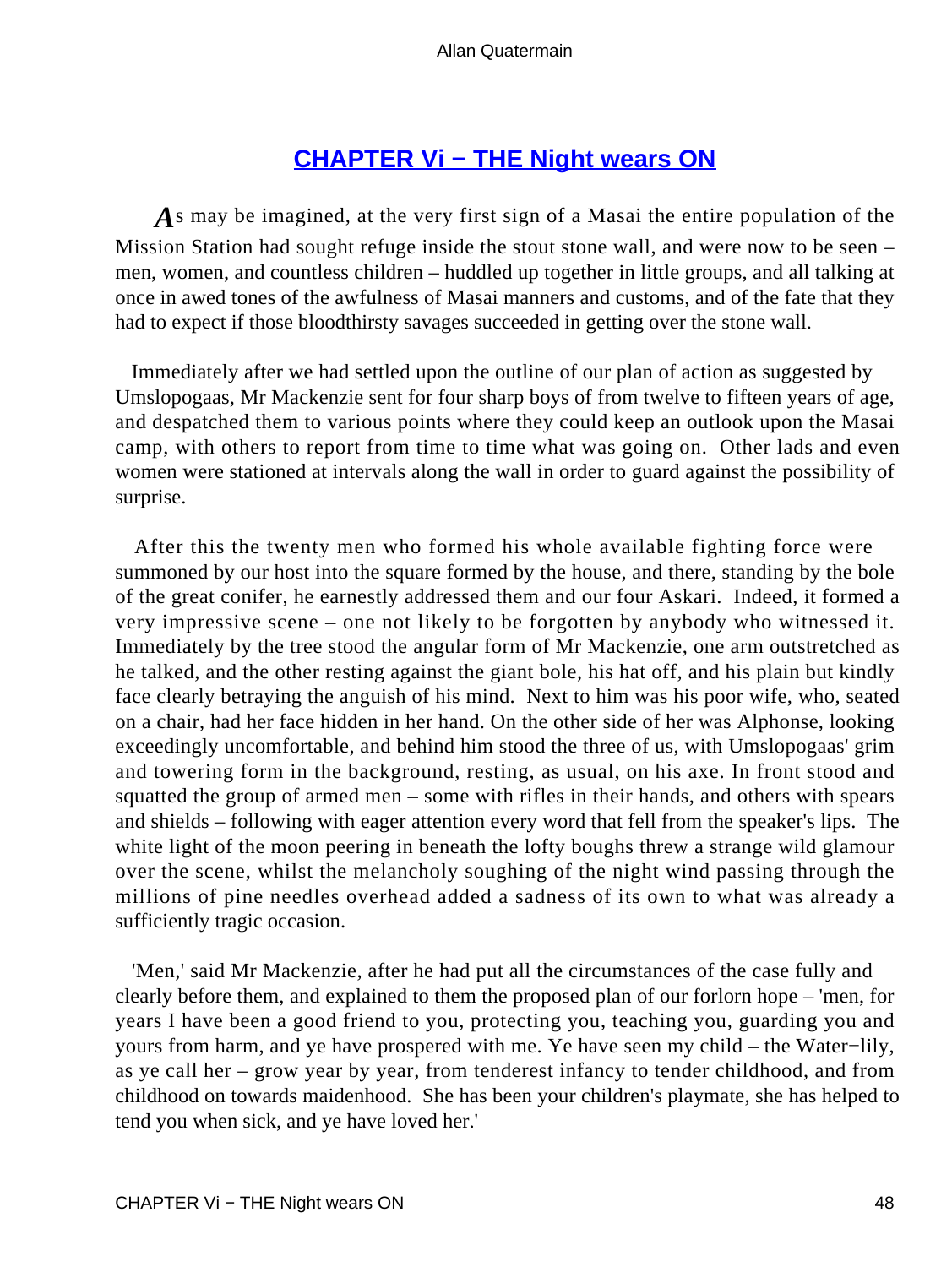'We have,' said a deep voice, 'and we will die to save her.'

 'I thank you from my heart – I thank you. Sure am I that now, in this hour of darkest trouble; now that her young life is like to be cut off by cruel and savage men – who of a truth «know not what they do» – ye will strive your best to save her, and to save me and her mother from broken hearts. Think, too, of your own wives and children. If she dies, her death will be followed by an attack upon us here, and at the best, even if we hold our own, your houses and gardens will be destroyed, and your goods and cattle swept away. I am, as ye well know, a man of peace. Never in all these years have I lifted my hand to shed man's blood; but now I say strike, strike, in the name of God, Who bade us protect our lives and homes. Swear to me,' he went on with added fervour – 'swear to me that whilst a man of you remains alive ye will strive your uttermost with me and with these brave white men to save the child from a bloody and cruel death.'

 'Say no more, my father,' said the same deep voice, that belonged to a stalwart elder of the Mission; 'we swear it. May we and ours die the death of dogs, and our bones be thrown to the jackals and the kites, if we break the oath! It is a fearful thing to do, my father, so few to strike at so many, yet will we do it or die in the doing. We swear!'

'Ay, thus say we all,' chimed in the others.

'Thus say we all,' said I.

 'It is well,' went on Mr Mackenzie. 'Ye are true men and not broken reeds to lean on. And now, friends – white and black together – let us kneel and offer up our humble supplication to the Throne of Power, praying that He in the hollow of Whose hand lie all our lives, Who giveth life and giveth death, may be pleased to make strong our arms that we may prevail in what awaits us at the morning's light.'

 And he knelt down, an example that we all followed except Umslopogaas, who still stood in the background, grimly leaning on Inkosi−kaas. The fierce old Zulu had no gods and worshipped nought, unless it were his battleaxe.

 'Oh God of gods!' began the clergyman, his deep voice, tremulous with emotion, echoing up in the silence even to the leafy roof; 'Protector of the oppressed, Refuge of those in danger, Guardian of the helpless, hear Thou our prayer! Almighty Father, to Thee we come in supplication. Hear Thou our prayer! Behold, one child hast Thou given us – an innocent child, nurtured in Thy knowledge – and now she lies beneath the shadow of the sword, in danger of a fearful death at the hands of savage men. Be with her now, oh God, and comfort her! Save her, oh Heavenly Father! Oh God of battle, Who teacheth our hands to war and our fingers to fight, in Whose strength are hid the destinies of men, be Thou with us in the hour of strife. When we go forth into the shadow of death, make Thou us strong to conquer. Breathe Thou upon our foes and scatter them; turn Thou their strength to water,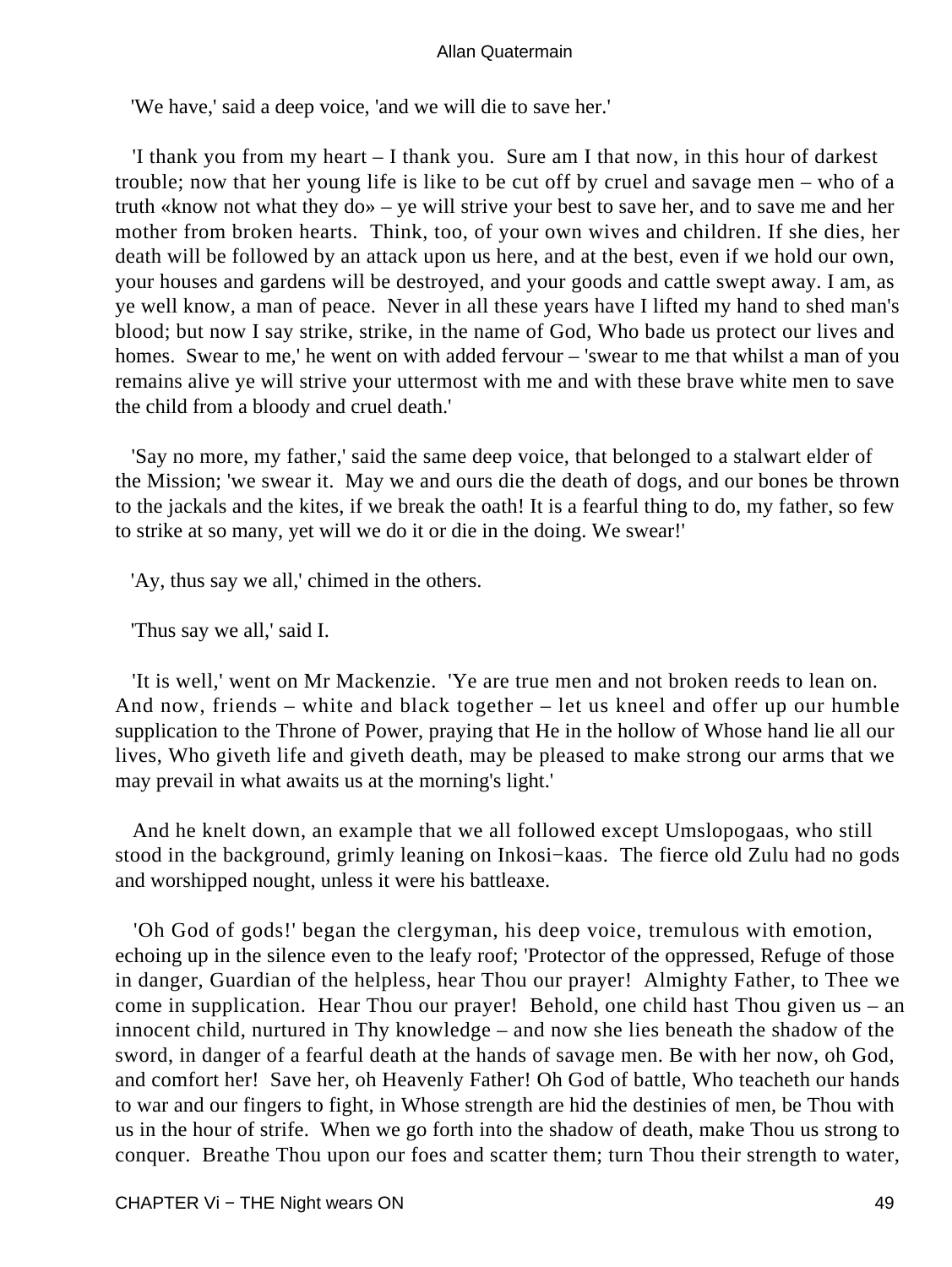and bring their high−blown pride to nought; compass us about with Thy protection; throw over us the shield of Thy power; forget us not now in the hour of our sore distress; help us now that the cruel man would dash our little ones against the stones! Hear Thou our prayer! And for those of us who, kneeling now on earth in health before Thee, shall at the sunrise adore Thy Presence on the Throne, hear our prayer! Make them clean, oh God; wash away their offences in the blood of the Lamb; and when their spirits pass, oh receive Thou them into the haven of the just. Go forth, oh Father, go forth with us into the battle, as with the Israelites of old. Oh God of battle, hear Thou our prayer!'

 He ceased, and after a moment's silence we all rose, and then began our preparations in good earnest. As Umslopogaas said, it was time to stop 'talking' and get to business. The men who were to form each little party were carefully selected, and still more carefully and minutely instructed as to what was to be done. After much consideration it was agreed that the ten men led by Good, whose duty it was to stampede the camp, were not to carry firearms; that is, with the exception of Good himself, who had a revolver as well as a short sword – the Masai 'sime' which I had taken from the body of our poor servant who was murdered in the canoe. We feared that if they had firearms the result of three cross−fires carried on at once would be that some of our own people would be shot; besides, it appeared to all of us that the work they had to do would best be carried out with cold steel – especially to Umslopogaas, who was, indeed, a great advocate of cold steel. We had with us four Winchester repeating rifles, besides half a dozen Martinis. I armed myself with one of the repeaters – my own; an excellent weapon for this kind of work, where great rapidity of fire is desirable, and fitted with ordinary flap−sights instead of the cumbersome sliding mechanism which they generally have. Mr Mackenzie took another, and the two remaining ones were given to two of his men who understood the use of them and were noted shots. The Martinis and some rifles of Mr Mackenzie's were served out, together with a plentiful supply of ammunition, to the other natives who were to form the two parties whose duty it was to be to open fire from separate sides of the kraal on the sleeping Masai, and who were fortunately all more or less accustomed to the use of a gun.

 As for Umslopogaas, we know how he was armed – with an axe. It may be remembered that he, Sir Henry, and the strongest of the Askari were to hold the thorn−stopped entrance to the kraal against the anticipated rush of men striving to escape. Of course, for such a purpose as this guns were useless. Therefore Sir Henry and the Askari proceeded to arm themselves in like fashion. It so happened that Mr Mackenzie had in his little store a selection of the very best and English−made hammer−backed axe−heads. Sir Henry selected one of these weighing about two and a half pounds and very broad in the blade, and the Askari took another a size smaller. After Umslopogaas had put an extra edge on these two axe−heads, we fixed them to three feet six helves, of which Mr Mackenzie fortunately had some in stock, made of a light but exceedingly tough native wood, something like English ash, only more springy. When two suitable helves had been selected with great care and the ends of the hafts notched to prevent the hand from slipping, the axe−heads were fixed on them as firmly as possible, and the weapons immersed in a bucket of water for half an hour.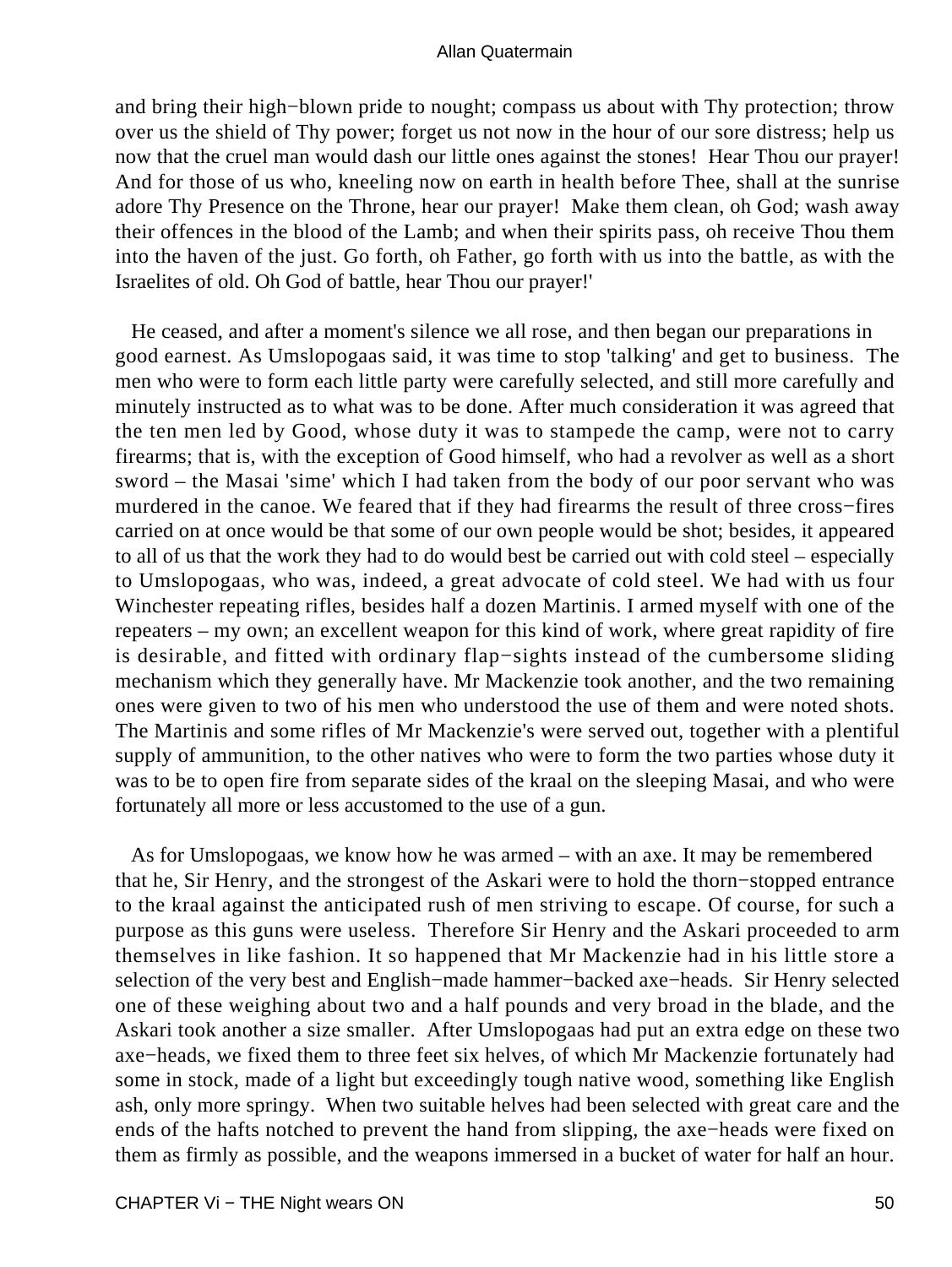The result of this was to swell the wood in the socket in such a fashion that nothing short of burning would get it out again. When this important matter had been attended to by Umslopogaas, I went into my room and proceeded to open a little tin−lined deal case, which contained – what do you think? – nothing more or less than four mail shirts.

 It had happened to us three on a previous journey that we had made in another part of Africa to owe our lives to iron shirts of native make, and remembering this, I had suggested before we started on our present hazardous expedition that we should have some made to fit us. There was a little difficulty about this, as armour−making is pretty well an extinct art, but they can do most things in the way of steel work in Birmingham if they are put to it and you will pay the price, and the end of it was that they turned us out the loveliest steel shirts it is possible to see. The workmanship was exceedingly fine, the web being composed of thousands upon thousands of stout but tiny rings of the best steel made. These shirts, or rather steel−sleeved and high−necked jerseys, were lined with ventilated wash leather, were not bright, but browned like the barrel of a gun; and mine weighed exactly seven pounds and fitted me so well that I found I could wear it for days next to my skin without being chafed. Sir Henry had two, one of the ordinary make, viz. a jersey with little dependent flaps meant to afford some protection to the upper part of the thighs, and another of his own design fashioned on the pattern of the garments advertised as 'combinations' and weighing twelve pounds. This combination shirt, of which the seat was made of wash−leather, protected the whole body down to the knees, but was rather more cumbersome, inasmuch as it had to be laced up at the back and, of course, involved some extra weight. With these shirts were what looked like four brown cloth travelling caps with ear pieces. Each of these caps was, however, quilted with steel links so as to afford a most valuable protection for the head.

 It seems almost laughable to talk of steel shirts in these days of bullets, against which they are of course quite useless; but where one has to do with savages, armed with cutting weapons such as assegais or battleaxes, they afford the most valuable protection, being, if well made, quite invulnerable to them. I have often thought that if only the English Government had in our savage wars, and more especially in the Zulu war, thought fit to serve out light steel shirts, there would be many a man alive today who, as it is, is dead and forgotten.

 To return: on the present occasion we blessed our foresight in bringing these shirts, and also our good luck, in that they had not been stolen by our rascally bearers when they ran away with our goods. As Curtis had two, and after considerable deliberation, had made up his mind to wear his combination one himself – the extra three or four pounds' weight being a matter of no account to so strong a man, and the protection afforded to the thighs being a very important matter to a fighting man not armed with a shield of any kind – I suggested that he should lend the other to Umslopogaas, who was to share the danger and the glory of his post. He readily consented, and called the Zulu, who came bearing Sir Henry's axe, which he had now fixed up to his satisfaction, with him. When we showed him the steel shirt, and explained to him that we wanted him to wear it, he at first declined, saying that he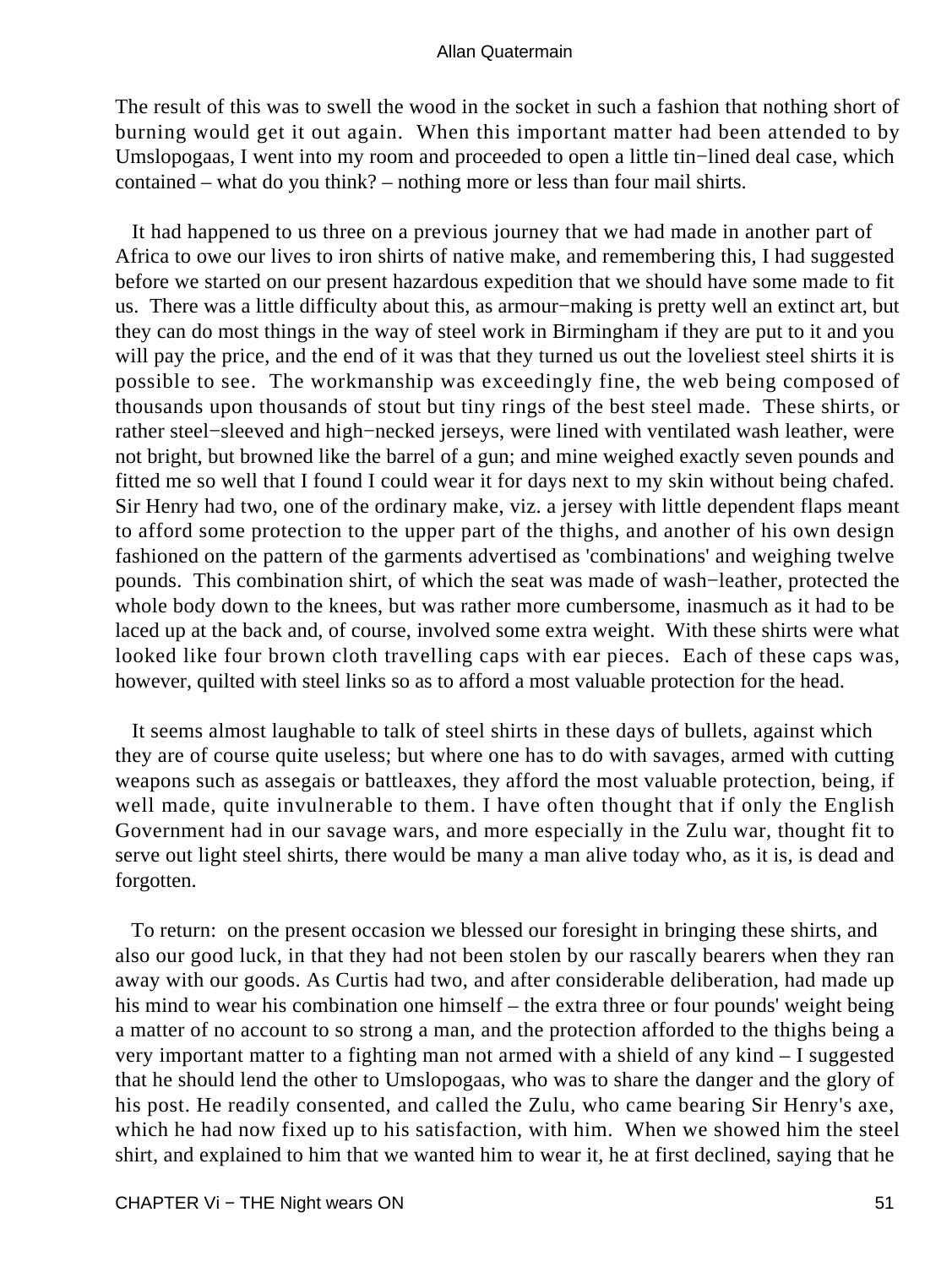had fought in his own skin for thirty years, and that he was not going to begin now to fight in an iron one. Thereupon I took a heavy spear, and, spreading the shirt upon the floor, drove the spear down upon it with all my strength, the weapon rebounding without leaving a mark upon the tempered steel. This exhibition half converted him; and when I pointed out to him how necessary it was that he should not let any old−fashioned prejudices he might possess stand in the way of a precaution which might preserve a valuable life at a time when men were scarce, and also that if he wore this shirt he might dispense with a shield, and so have both hands free, he yielded at once, and proceeded to invest his frame with the 'iron skin'. And indeed, although made for Sir Henry, it fitted the great Zulu like a skin. The two men were almost of a height; and, though Curtis looked the bigger man, I am inclined to think that the difference was more imaginary than real, the fact being that, although he was plumper and rounder, he was not really bigger, except in the arm. Umslopogaas had, comparatively speaking, thin arms, but they were as strong as wire ropes. At any rate, when they both stood, axe in hand, invested in the brown mail, which clung to their mighty forms like a web garment, showing the swell of every muscle and the curve of every line, they formed a pair that any ten men might shrink from meeting.

 It was now nearly one o'clock in the morning, and the spies reported that, after having drunk the blood of the oxen and eaten enormous quantities of meat, the Masai were going to sleep round their watchfires; but that sentries had been posted at each opening of the kraal. Flossie, they added, was sitting not far from the wall in the centre of the western side of the kraal, and by her were the nurse and the white donkey, which was tethered to a peg. Her feet were bound with a rope, and warriors were lying about all round her.

 As there was absolutely nothing further that could be done then we all took some supper, and went to lie down for a couple of hours. I could not help admiring the way in which old Umslopogaas flung himself upon the floor, and, unmindful of what was hanging over him, instantly sank into a deep sleep. I do not know how it was with the others, but I could not do as much. Indeed, as is usual with me on these occasions, I am sorry to say that I felt rather frightened; and, now that some of the enthusiasm had gone out of me, and I began to calmly contemplate what we had undertaken to do, truth compels me to add that I did not like it. We were but thirty men all told, a good many of whom were no doubt quite unused to fighting, and we were going to engage two hundred and fifty of the fiercest, bravest, and most formidable savages in Africa, who, to make matters worse, were protected by a stone wall. It was, indeed, a mad undertaking, and what made it even madder was the exceeding improbability of our being able to take up our positions without attracting the notice of the sentries. Of course if we once did that – and any slight accident, such as the chance discharge of a gun, might do it – we were done for, for the whole camp would be up in a second, and our only hope lay in surprise.

 The bed whereon I lay indulging in these uncomfortable reflections was near an open window that looked on to the veranda, through which came an extraordinary sound of groaning and weeping. For a time I could not make out what it was, but at last I got up and,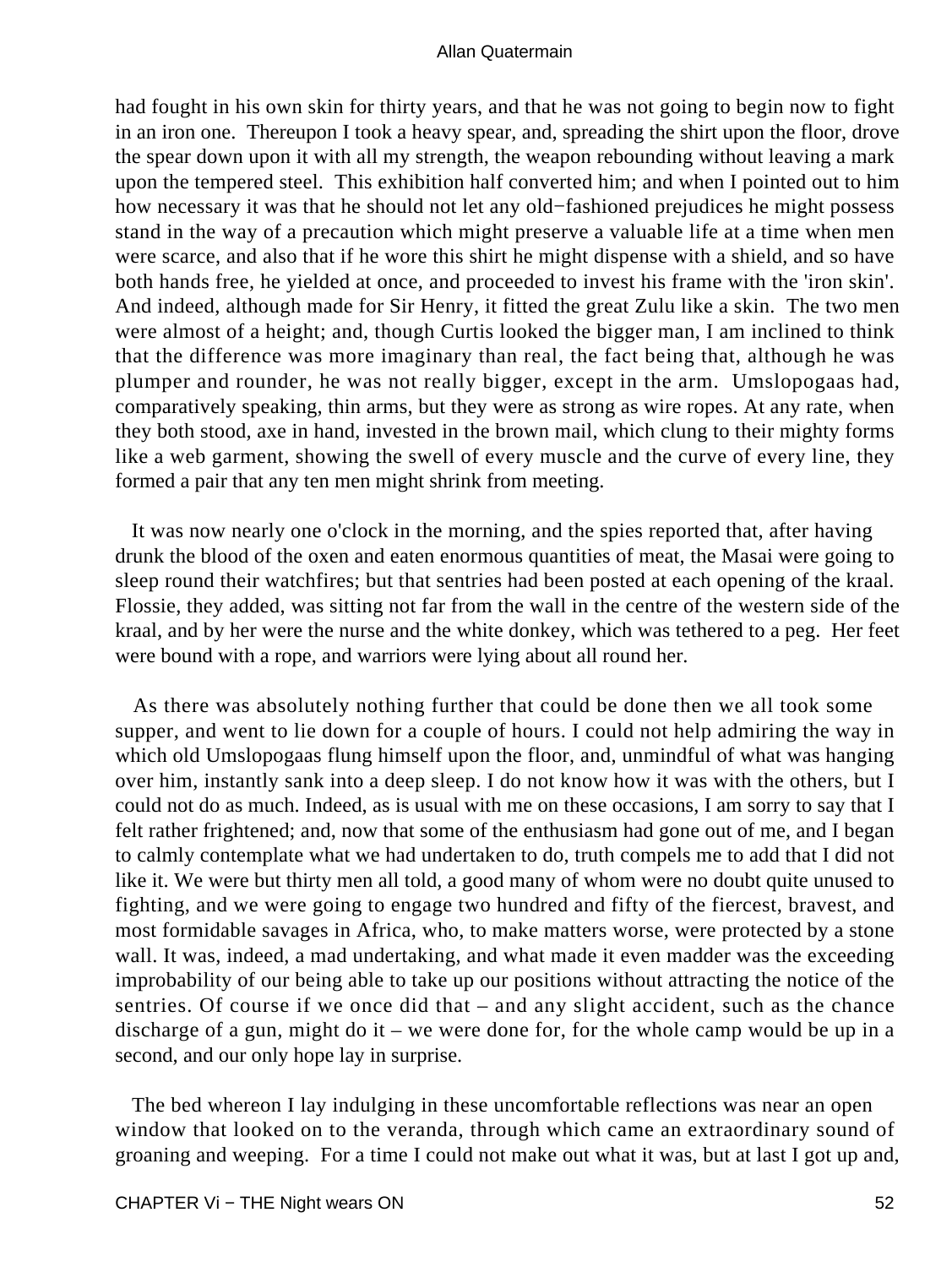putting my head out of the window, stared about. Presently I saw a dim figure kneeling on the end of the veranda and beating his breast – in which I recognized Alphonse. Not being able to understand his French talk or what on earth he was at, I called to him and asked him what he was doing.

 'Ah, monsieur,' he sighed, 'I do make prayer for the souls of those whom I shall slay tonight.'

'Indeed,' I said, 'then I wish that you would do it a little more quietly.'

 Alphonse retreated, and I heard no more of his groans. And so the time passed, till at length Mr Mackenzie called me in a whisper through the window, for of course everything had now to be done in the most absolute silence. 'Three o'clock,' he said: 'we must begin to move at half−past.'

 I told him to come in, and presently he entered, and I am bound to say that if it had not been that just then I had not got a laugh anywhere about me, I should have exploded at the sight he presented armed for battle. To begin with, he had on a clergyman's black swallow−tail and a kind of broad−rimmed black felt hat, both of which he had donned on account, he said, of their dark colour. In his hand was the Winchester repeating rifle we had lent him; and stuck in an elastic cricketing belt, like those worn by English boys, were, first, a huge buckhorn−handled carving knife with a guard to it, and next a long−barrelled Colt's revolver.

 'Ah, my friend,' he said, seeing me staring at his belt, 'you are looking at my «carver». I thought it might come in handy if we came to close quarters; it is excellent steel, and many is the pig I have killed with it.'

 By this time everybody was up and dressing. I put on a light Norfolk jacket over my mail shirt in order to have a pocket handy to hold my cartridges, and buckled on my revolver. Good did the same, but Sir Henry put on nothing except his mail shirt, steel−lined cap, and a pair of 'veldt−schoons' or soft hide shoes, his legs being bare from the knees down. His revolver he strapped on round his middle outside the armoured shirt.

 Meanwhile Umslopogaas was mustering the men in the square under the big tree and going the rounds to see that each was properly armed, etc. At the last moment we made one change. Finding that two of the men who were to have gone with the firing parties knew little or nothing of guns, but were good spearsmen, we took away their rifles, supplied them with shields and long spears of the Masai pattern, and took them off to join Curtis, Umslopogaas, and the Askari in holding the wide opening; it having become clear to us that three men, however brave and strong, were too few for the work.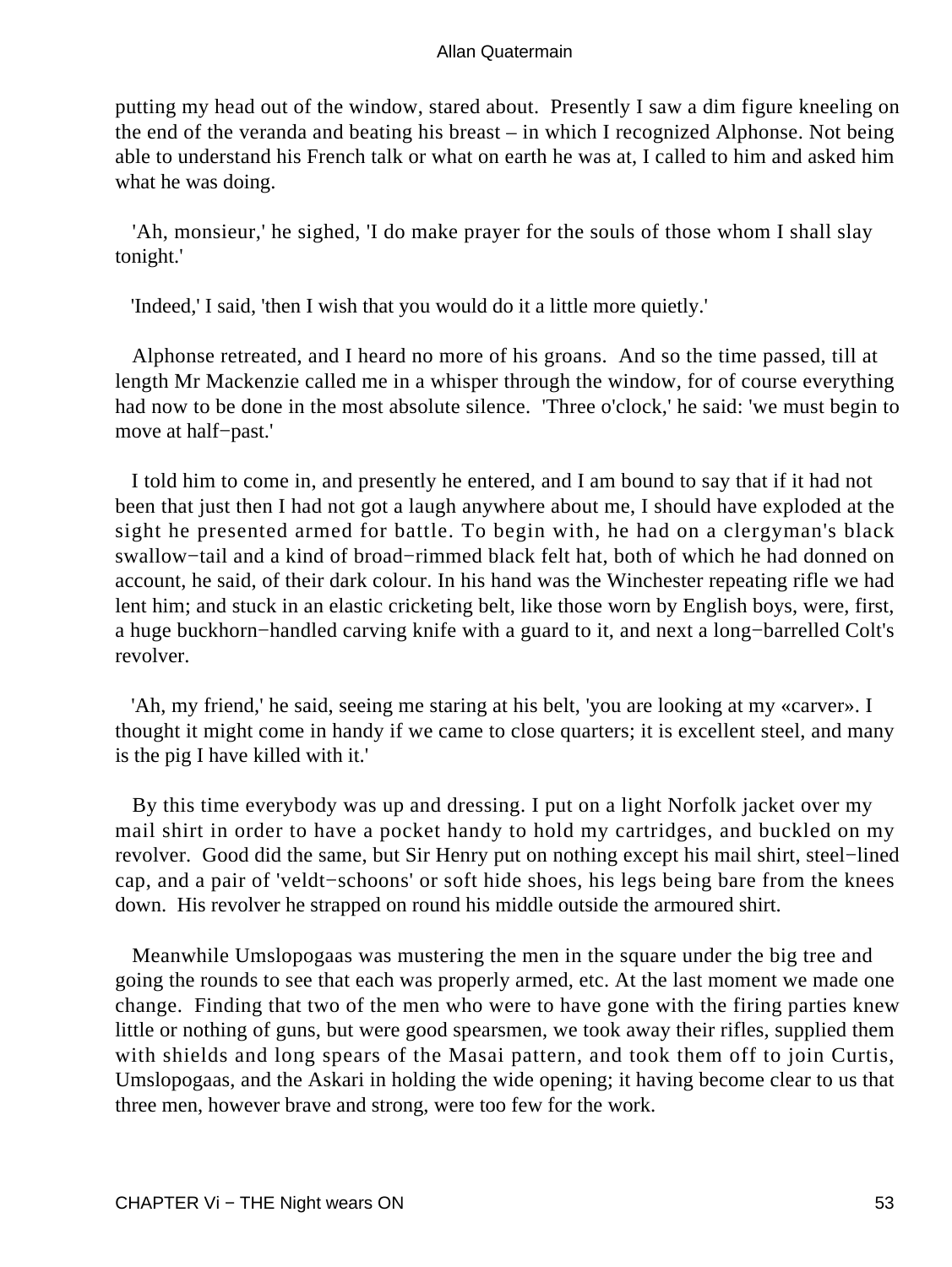## **[CHAPTER Vii − A Slaughter grim and GREAT](#page-202-0)**

**Then there was a pause, and we stood there in the chilly silent darkness waiting till the** moment came to start. It was, perhaps, the most trying time of all – that slow, slow quarter of an hour. The minutes seemed to drag along with leaden feet, and the quiet, the solemn hush, that brooded over all – big, as it were, with a coming fate, was most oppressive to the spirits. I once remember having to get up before dawn to see a man hanged, and I then went through a very similar set of sensations, only in the present instance my feelings were animated by that more vivid and personal element which naturally appertains rather to the person to be operated on than to the most sympathetic spectator. The solemn faces of the men, well aware that the short passage of an hour would mean for some, and perhaps all of them, the last great passage to the unknown or oblivion; the bated whispers in which they spoke; even Sir Henry's continuous and thoughtful examination of his woodcutter's axe and the fidgety way in which Good kept polishing his eyeglass, all told the same tale of nerves stretched pretty nigh to breaking−point. Only Umslopogaas, leaning as usual upon Inkosi−kaas and taking an occasional pinch of snuff, was to all appearance perfectly and completely unmoved. Nothing could touch his iron nerves.

 The moon went down. For a long while she had been getting nearer and nearer to the horizon. Now she finally sank and left the world in darkness save for a faint grey tinge in the eastern sky that palely heralded the dawn.

 Mr Mackenzie stood, watch in hand, his wife clinging to his arm and striving to stifle her sobs.

 'Twenty minutes to four,' he said, 'it ought to be light enough to attack at twenty minutes past four. Captain Good had better be moving, he will want three or four minutes' start.'

 Good gave one final polish to his eyeglass, nodded to us in a jocular sort of way – which I could not help feeling it must have cost him something to muster  $up$  – and, ever polite, took off his steel−lined cap to Mrs Mackenzie and started for his position at the head of the kraal, to reach which he had to make a detour by some paths known to the natives.

 Just then one of the boys came in and reported that everybody in the Masai camp, with the exception of the two sentries who were walking up and down in front of the respective entrances, appeared to be fast asleep. Then the rest of us took the road. First came the guide, then Sir Henry, Umslopogaas, the Wakwafi Askari, and Mr Mackenzie's two mission natives armed with long spears and shields. I followed immediately after with Alphonse and five natives all armed with guns, and Mr Mackenzie brought up the rear with the six remaining natives.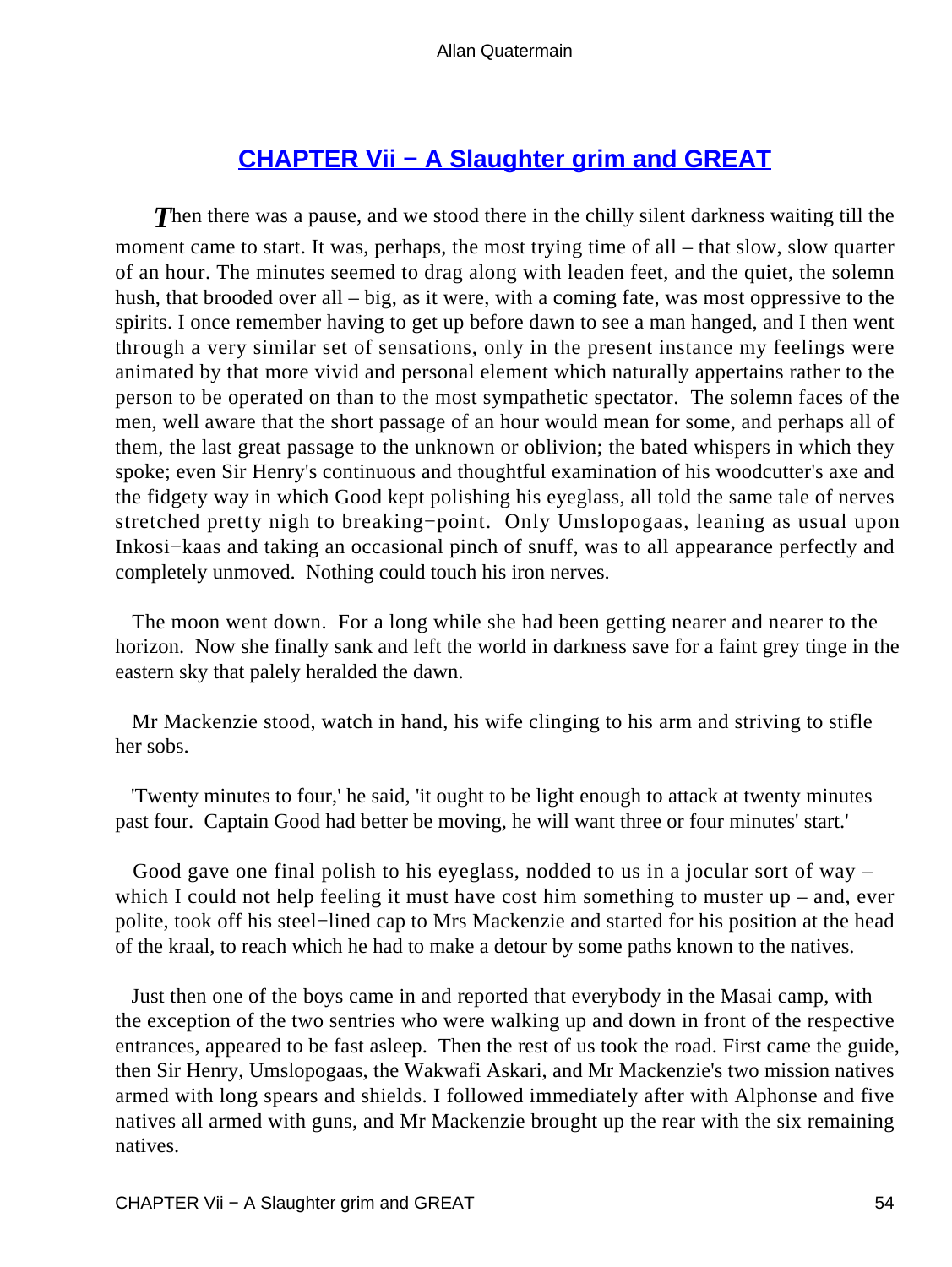The cattle kraal where the Masai were camped lay at the foot of the hill on which the house stood, or, roughly speaking, about eight hundred yards from the Mission buildings. The first five hundred yards of this distance we traversed quietly indeed, but at a good pace; after that we crept forward as silently as a leopard on his prey, gliding like ghosts from bush to bush and stone to stone. When I had gone a little way I chanced to look behind me, and saw the redoubtable Alphonse staggering along with white face and trembling knees, and his rifle, which was at full cock, pointed directly at the small of my back. Having halted and carefully put the rifle at 'safety', we started again, and all went well till we were within one hundred yards or so of the kraal, when his teeth began to chatter in the most aggressive way.

 'If you don't stop that I will kill you,' I whispered savagely; for the idea of having all our lives sacrificed to a tooth−chattering cook was too much for me. I began to fear that he would betray us, and heartily wished we had left him behind.

'But, monsieur, I cannot help it,' he answered, 'it is the cold.'

 Here was a dilemma, but fortunately I devised a plan. In the pocket of the coat I had on was a small piece of dirty rag that I had used some time before to clean a gun with. 'Put this in your mouth,' I whispered again, giving him the rag; 'and if I hear another sound you are a dead man.' I knew that that would stifle the clatter of his teeth. I must have looked as if I meant what I said, for he instantly obeyed me, and continued his journey in silence.

Then we crept on again.

 At last we were within fifty yards of the kraal. Between us and it was an open space of sloping grass with only one mimosa bush and a couple of tussocks of a sort of thistle for cover. We were still hidden in fairly thick bush. It was beginning to grow light. The stars had paled and a sickly gleam played about the east and was reflected on the earth. We could see the outline of the kraal clearly enough, and could also make out the faint glimmer of the dying embers of the Masai camp−fires. We halted and watched, for the sentry we knew was posted at the opening. Presently he appeared, a fine tall fellow, walking idly up and down within five paces of the thorn−stopped entrance. We had hoped to catch him napping, but it was not to be. He seemed particularly wide awake. If we could not kill that man, and kill him silently, we were lost. There we crouched and watched him. Presently Umslopogaas, who was a few paces ahead of me, turned and made a sign, and next second I saw him go down on his stomach like a snake, and, taking an opportunity when the sentry's head was turned, begin to work his way through the grass without a sound.

 The unconscious sentry commenced to hum a little tune, and Umslopogaas crept on. He reached the shelter of the mimosa bush unperceived and there waited. Still the sentry walked up and down. Presently he turned and looked over the wall into the camp. Instantly the human snake who was stalking him glided on ten yards and got behind one of the tussocks of the thistle−like plant, reaching it as the Elmoran turned again. As he did so his eye fell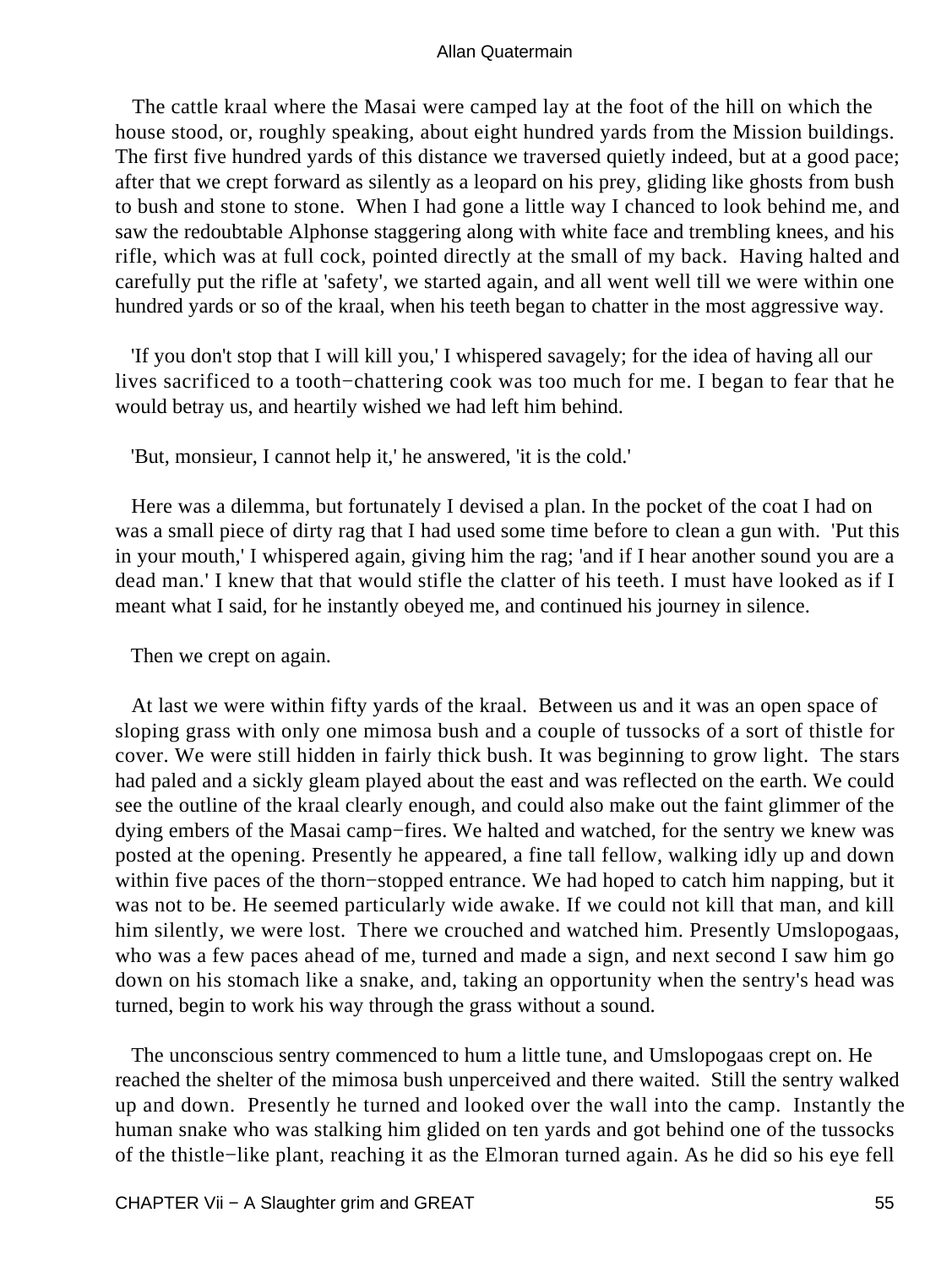upon this patch of thistles, and it seemed to strike him that it did not look quite right. He advanced a pace towards it – halted, yawned, stooped down, picked up a little pebble and threw it at it. It hit Umslopogaas upon the head, luckily not upon the armour shirt. Had it done so the clink would have betrayed us. Luckily, too, the shirt was browned and not bright steel, which would certainly have been detected. Apparently satisfied that there was nothing wrong, he then gave over his investigations and contented himself with leaning on his spear and standing gazing idly at the tuft. For at least three minutes did he stand thus, plunged apparently in a gentle reverie, and there we lay in the last extremity of anxiety, expecting every moment that we should be discovered or that some untoward accident would happen. I could hear Alphonse's teeth going like anything on the oiled rag, and turning my head round made an awful face at him. But I am bound to state that my own heart was at much the same game as the Frenchman's castanets, while the perspiration was pouring from my body, causing the wash−leather−lined shirt to stick to me unpleasantly, and altogether I was in the pitiable state known by schoolboys as a 'blue fright'.

 At last the ordeal came to an end. The sentry glanced at the east, and appeared to note with satisfaction that his period of duty was coming to an end – as indeed it was, once and for all – for he rubbed his hands and began to walk again briskly to warm himself.

 The moment his back was turned the long black snake glided on again, and reached the other thistle tuft, which was within a couple of paces of his return beat.

 Back came the sentry and strolled right past the tuft, utterly unconscious of the presence that was crouching behind it. Had he looked down he could scarcely have failed to see, but he did not do so.

 He passed, and then his hidden enemy erected himself, and with outstretched hand followed in his tracks.

 A moment more, and, just as the Elmoran was about to turn, the great Zulu made a spring, and in the growing light we could see his long lean hands close round the Masai's throat. Then followed a convulsive twining of the two dark bodies, and in another second I saw the Masai's head bent back, and heard a sharp crack, something like that of a dry twig snapping, and he fell down upon the ground, his limbs moving spasmodically.

Umslopogaas had put out all his iron strength and broken the warrior's neck.

 For a moment he knelt upon his victim, still gripping his throat till he was sure that there was nothing more to fear from him, and then he rose and beckoned to us to advance, which we did on all fours, like a colony of huge apes. On reaching the kraal we saw that the Masai had still further choked this entrance, which was about ten feet wide – no doubt in order to guard against attack – by dragging four or five tops of mimosa trees up to it. So much the better for us, I reflected; the more obstruction there was the slower would they be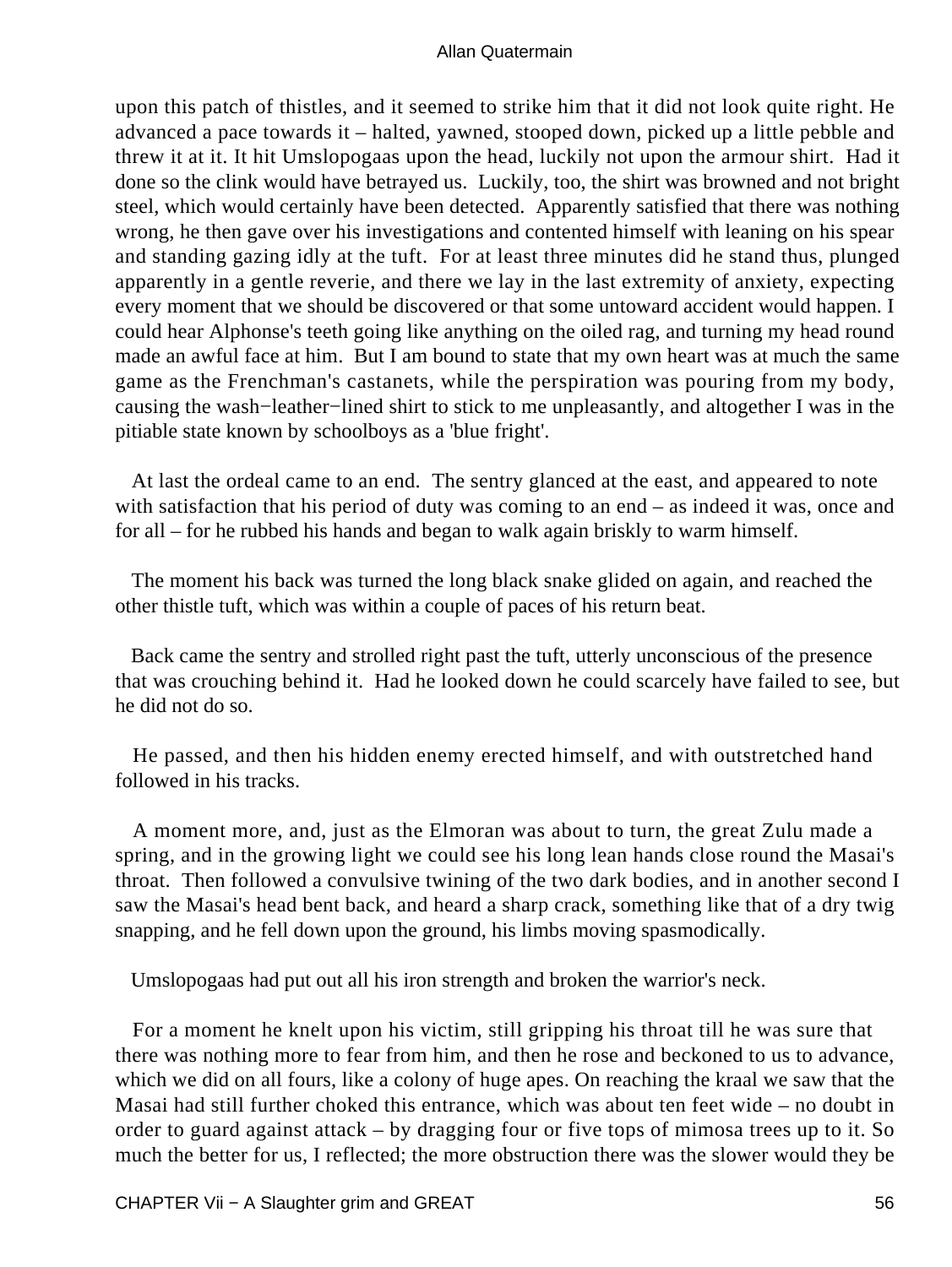able to come through. Here we separated; Mackenzie and his party creeping up under the shadow of the wall to the left, while Sir Henry and Umslopogaas took their stations one on each side of the thorn fence, the two spearmen and the Askari lying down in front of it. I and my men crept on up the right side of the kraal, which was about fifty paces long.

 When I was two−thirds up I halted, and placed my men at distances of four paces from one another, keeping Alphonse close to me, however. Then I peeped for the first time over the wall. It was getting fairly light now, and the first thing I saw was the white donkey, exactly opposite to me, and close by it I could make out the pale face of little Flossie, who was sitting as the lad had described, some ten paces from the wall. Round her lay many warriors, sleeping. At distances all over the surface of the kraal were the remains of fires, round each of which slept some five−and−twenty Masai, for the most part gorged with food. Now and then a man would raise himself, yawn, and look at the east, which was turning primrose; but none got up. I determined to wait another five minutes, both to allow the light to increase, so that we could make better shooting, and to give Good and his party – of whom we could see or hear nothing – every opportunity to make ready.

 The quiet dawn began to throw her ever−widening mantle over plain and forest and river – mighty Kenia, wrapped in the silence of eternal snows, looked out across the earth – till presently a beam from the unrisen sun lit upon his heaven−kissing crest and purpled it with blood; the sky above grew blue, and tender as a mother's smile; a bird began to pipe his morning song, and a little breeze passing through the bush shook down the dewdrops in millions to refresh the waking world. Everywhere was peace and the happiness of arising strength, everywhere save in the heart of cruel man!

 Suddenly, just as I was nerving myself for the signal, having already selected my man on whom I meant to open fire – a great fellow sprawling on the ground within three feet of little Flossie – Alphonse's teeth began to chatter again like the hoofs of a galloping giraffe, making a great noise in the silence. The rag had dropped out in the agitation of his mind. Instantly a Masai within three paces of us woke, and, sitting up, gazed about him, looking for the cause of the sound. Moved beyond myself, I brought the butt−end of my rifle down on to the pit of the Frenchman's stomach. This stopped his chattering; but, as he doubled up, he managed to let off his gun in such a manner that the bullet passed within an inch of my head.

 There was no need for a signal now. From both sides of the kraal broke out a waving line of fire, in which I myself joined, managing with a snap shot to knock over my Masai by Flossie, just as he was jumping up. Then from the top end of the kraal there rang an awful yell, in which I rejoiced to recognize Good's piercing notes rising clear and shrill above the din, and in another second followed such a scene as I have never seen before nor shall again. With an universal howl of terror and fury the brawny crowd of savages within the kraal sprang to their feet, many of them to fall again beneath our well−directed hail of lead before they had moved a yard. For a moment they stood undecided, and then hearing the cries and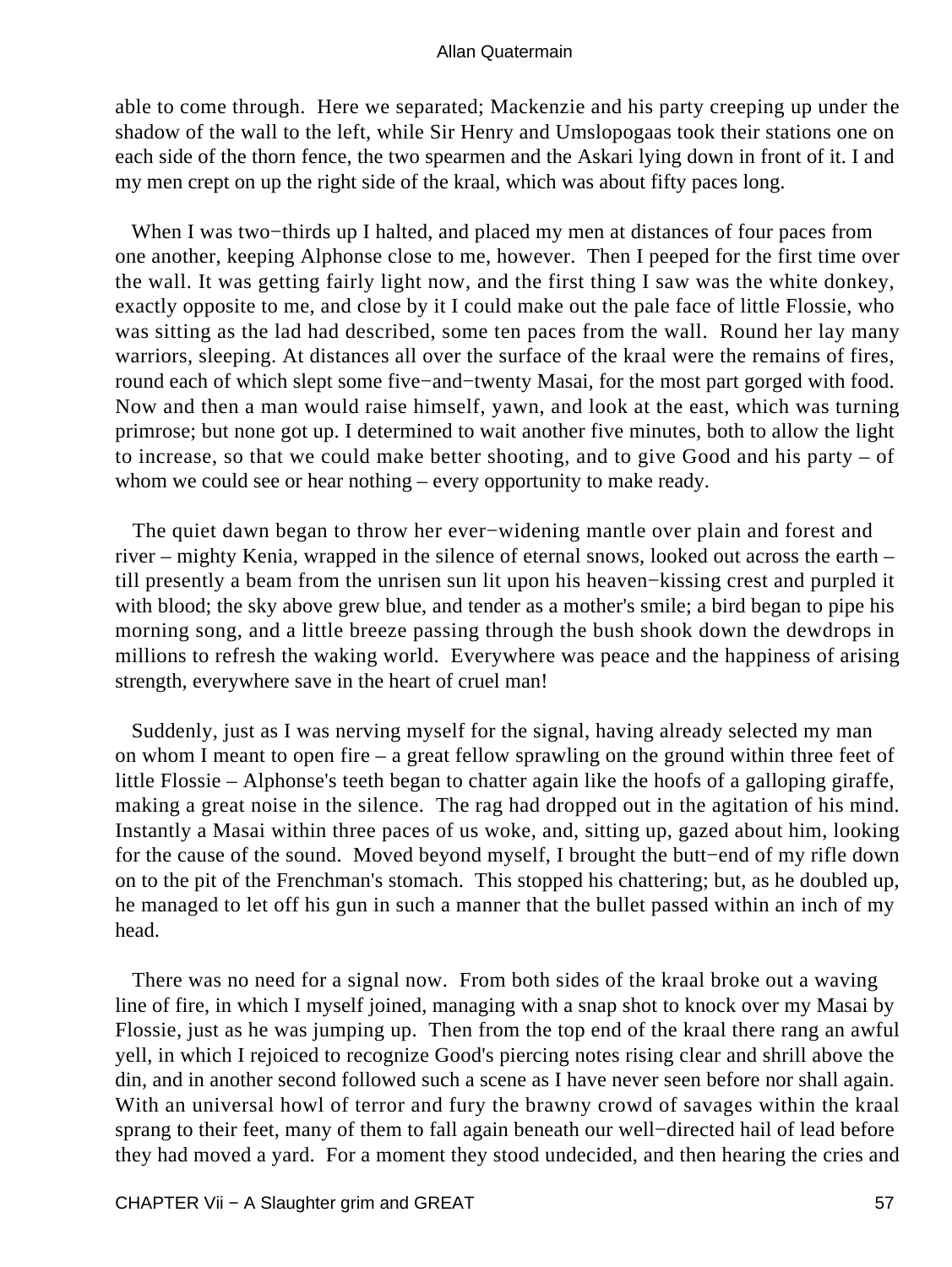curses that rose unceasingly from the top end of the kraal, and bewildered by the storm of bullets, they as by one impulse rushed down towards the thorn−stopped entrance. As they went we kept pouring our fire with terrible effect into the thickening mob as fast as we could load. I had emptied my repeater of the ten shots it contained and was just beginning to slip in some more when I bethought me of little Flossie. Looking up, I saw that the white donkey was lying kicking, having been knocked over either by one of our bullets or a Masai spear−thrust. There were no living Masai near, but the black nurse was on her feet and with a spear cutting the rope that bound Flossie's feet. Next second she ran to the wall of the kraal and began to climb over it, an example which the little girl followed. But Flossie was evidently very stiff and cramped, and could only go slowly, and as she went two Masai flying down the kraal caught sight of her and rushed towards her to kill her. The first fellow came up just as the poor little girl, after a desperate effort to climb the wall, fell back into the kraal. Up flashed the great spear, and as it did so a bullet from my rifle found its home in the holder's ribs, and over he went like a shot rabbit. But behind him was the other man, and, alas, I had only that one cartridge in the magazine! Flossie had scrambled to her feet and was facing the second man, who was advancing with raised spear. I turned my head aside and felt sick as death. I could not bear to see him stab her. Glancing up again, to my surprise I saw the Masai's spear lying on the ground, while the man himself was staggering about with both hands to his head. Suddenly I saw a puff of smoke proceeding apparently from Flossie, and the man fell down headlong. Then I remembered the Derringer pistol she carried, and saw that she had fired both barrels of it at him, thereby saving her life. In another instant she had made an effort, and assisted by the nurse, who was lying on the top, had scrambled over the wall, and I knew that she was, comparatively speaking, safe.

 All this takes time to tell, but I do not suppose that it took more than fifteen seconds to enact. I soon got the magazine of the repeater filled again with cartridges, and once more opened fire, not on the seething black mass which was gathering at the end of the kraal, but on fugitives who bethought them to climb the wall. I picked off several of these men, moving down towards the end of the kraal as I did so, and arriving at the corner, or rather the bend of the oval, in time to see, and by means of my rifle to assist in, the mighty struggle that took place there.

 By this time some two hundred Masai – allowing that we had up to the present accounted for fifty – had gathered together in front of the thorn−stopped entrance, drive thither by the spears of Good's men, whom they doubtless supposed were a large force instead of being but ten strong. For some reason it never occurred to them to try and rush the wall, which they could have scrambled over with comparative ease; they all made for the fence, which was really a strongly interwoven fortification. With a bound the first warrior went at it, and even before he touched the ground on the other side I saw Sir Henry's great axe swing up and fall with awful force upon his feather head−piece, and he sank into the middle of the thorns. Then with a yell and a crash they began to break through as they might, and ever as they came the great axe swung and Inkosi−kaas flashed and they fell dead one by one, each man thus helping to build up a barrier against his fellows. Those who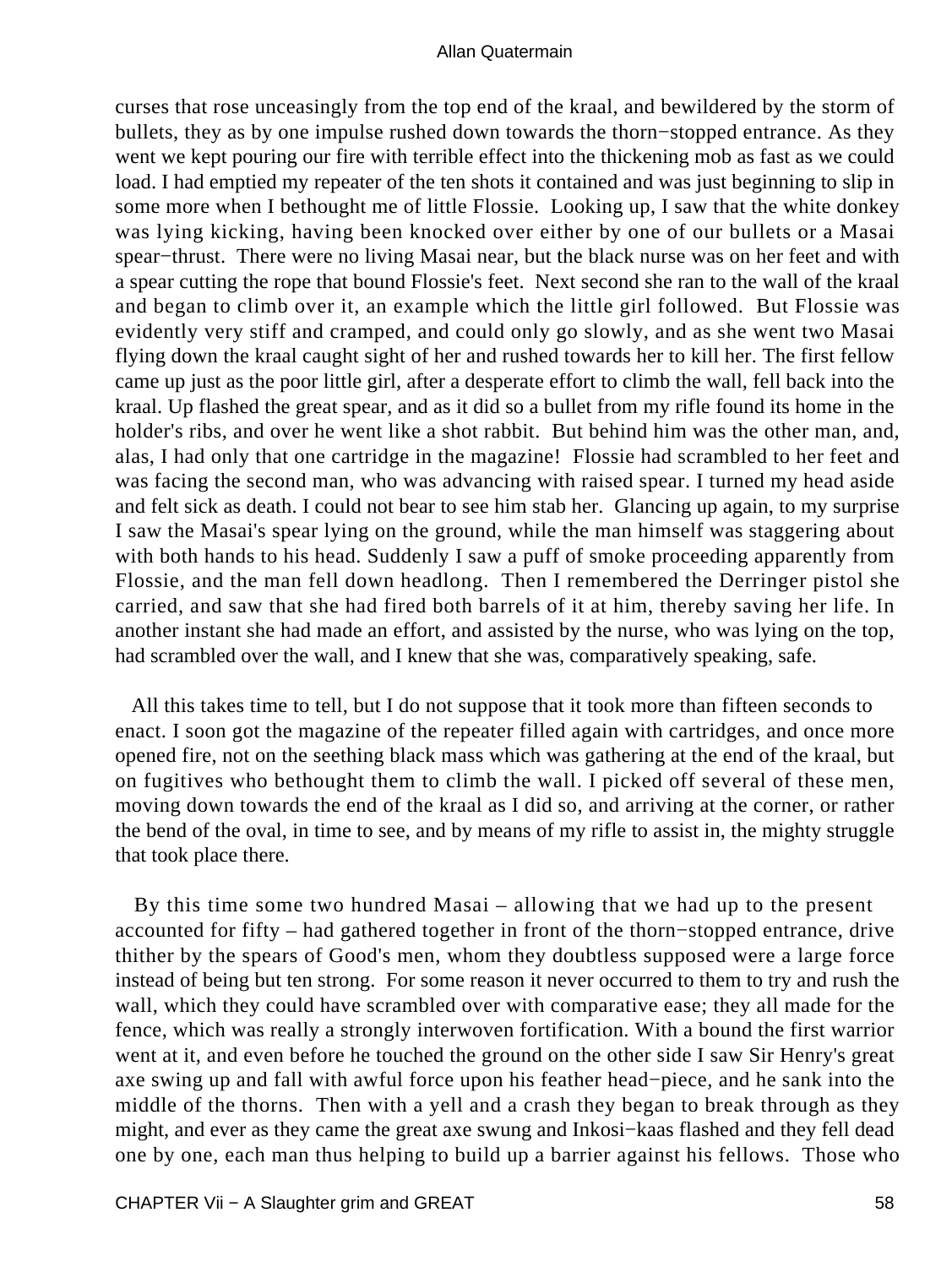escaped the axes of the pair fell at the hands of the Askari and the two Mission Kaffirs, and those who passed scatheless from them were brought low by my own and Mackenzie's fire.

 Faster and more furious grew the fighting. Single Masai would spring upon the dead bodies of their comrades, and engage one or other of the axemen with their long spears; but, thanks chiefly to the mail shirts, the result was always the same. Presently there was a great swing of the axe, a crashing sound, and another dead Masai. That is, if the man was engaged with Sir Henry. If it was Umslopogaas that he fought with the result indeed would be the same, but it would be differently attained. It was but rarely that the Zulu used the crashing double−handed stroke; on the contrary, he did little more than tap continually at his adversary's head, pecking at it with the pole−axe end of the axe as a woodpecker \*{As I think I have already said, one of Umslopogaas's Zulu names was the 'Woodpecker'. I could never make out why he was called so until I saw him in action with Inkosi−kaas, when I at once recognized the resemblance.  $-A$ . Q.} pecks at rotten wood. Presently a peck would go home, and his enemy would drop down with a neat little circular hole in his forehead or skull, exactly similar to that which a cheese−scoop makes in a cheese. He never used the broad blade of the axe except when hard pressed, or when striking at a shield. He told me afterwards that he did not consider it sportsmanlike.

 Good and his men were quite close by now, and our people had to cease firing into the mass for fear of killing some of them (as it was, one of them was slain in this way). Mad and desperate with fear, the Masai by a frantic effort burst through the thorn fence and piled−up dead, and, sweeping Curtis, Umslopogaas, and the other three before them, into the open. And now it was that we began to lose men fast. Down went our poor Askari who was armed with the axe, a great spear standing out a foot behind his back; and before long the two spearsmen who had stood with him went down too, dying fighting like tigers; and others of our party shared their fate. For a moment I feared the fight was lost – certainly it trembled in the balance. I shouted to my men to cast down their rifles, and to take spears and throw themselves into the meleee. They obeyed, their blood being now thoroughly up, and Mr Mackenzie's people followed their example.

This move had a momentary good result, but still the fight hung in the balance.

 Our people fought magnificently, hurling themselves upon the dark mass of Elmoran, hewing, thrusting, slaying, and being slain. And ever above the din rose Good's awful yell of encouragement as he plunged to wherever the fight was thickest; and ever, with an almost machine−like regularity, the two axes rose and fell, carrying death and disablement at every stroke. But I could see that the strain was beginning to tell upon Sir Henry, who was bleeding from several flesh wounds: his breath was coming in gasps, and the veins stood out on his forehead like blue and knotted cords. Even Umslopogaas, man of iron that he was, was hard pressed. I noticed that he had given up 'woodpecking', and was now using the broad blade of Inkosi−kaas, 'browning' his enemy wherever he could hit him, instead of drilling scientific holes in his head. I myself did not go into the melee, but hovered outside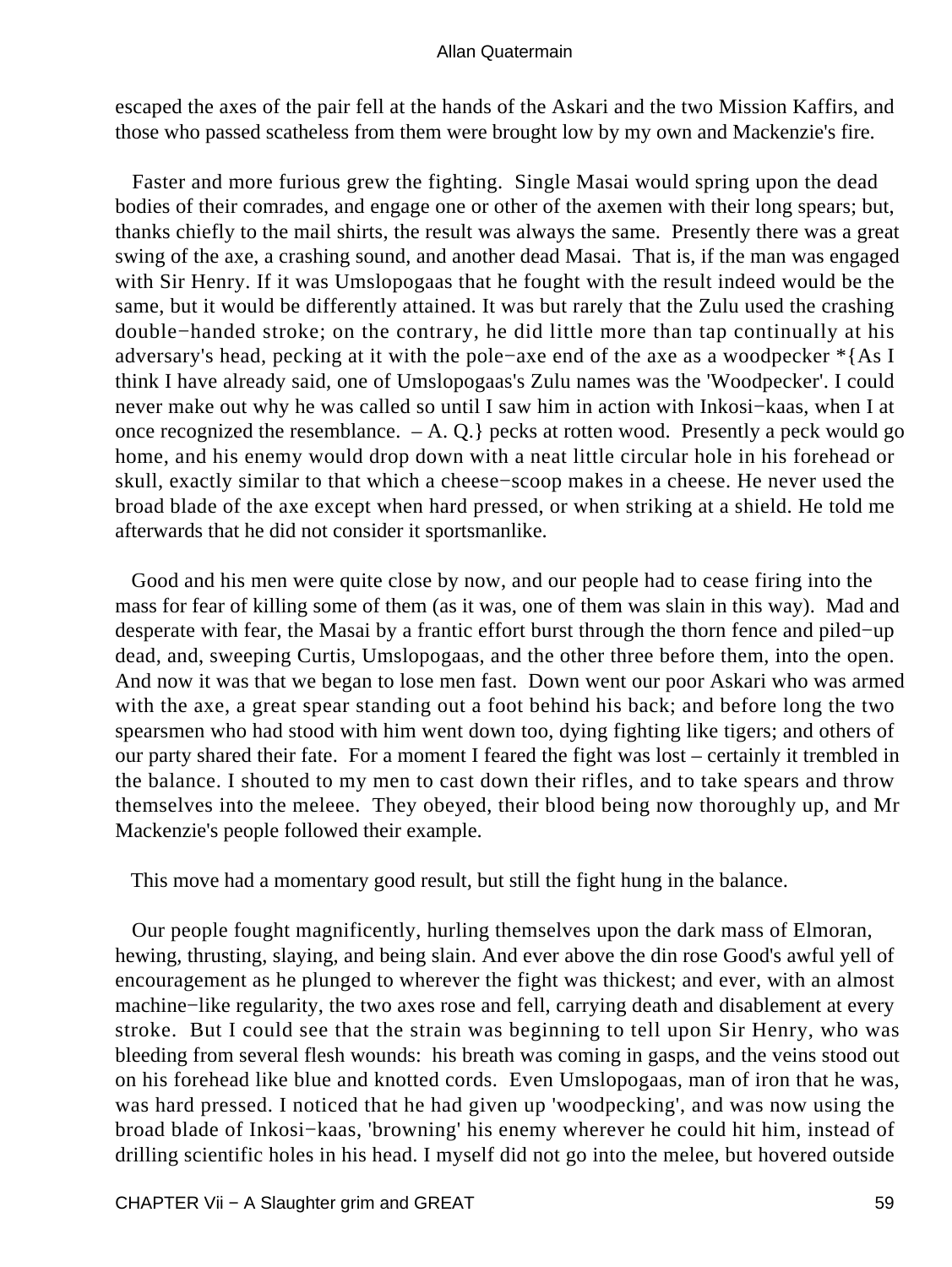like the swift 'back' in a football scrimmage, putting a bullet through a Masai whenever I got a chance. I was more use so. I fired forty−nine cartridges that morning, and I did not miss many shots.

 Presently, do as we would, the beam of the balance began to rise against us. We had not more than fifteen or sixteen effectives left now, and the Masai had at least fifty. Of course if they had kept their heads, and shaken themselves together, they could soon have made an end of the matter; but that is just what they did not do, not having yet recovered from their start, and some of them having actually fled from their sleeping−places without their weapons. Still by now many individuals were fighting with their normal courage and discretion, and this alone was sufficient to defeat us. To make matters worse just then, when Mackenzie's rifle was empty, a brawny savage armed with a 'sime', or sword, made a rush for him. The clergyman flung down his gun, and drawing his huge carver from his elastic belt (his revolver had dropped out in the fight), they closed in desperate struggle. Presently, locked in a close embrace, missionary and Masai rolled on the ground behind the wall, and for some time I, being amply occupied with my own affairs, and in keeping my skin from being pricked, remained in ignorance of his fate or how the duel had ended.

 To and fro surged the fight, slowly turning round like the vortex of a human whirlpool, and the matter began to look very bad for us. Just then, however, a fortunate thing happened. Umslopogaas, either by accident or design, broke out of the ring and engaged a warrior at some few paces from it. As he did so, another man ran up and struck him with all his force between his shoulders with his great spear, which, falling on the tough steel shirt, failed to pierce it and rebounded. For a moment the man stared aghast – protective armour being unknown among these tribes – and then he yelled out at the top of his voice –

 'THEY **Are devils** – **Bewitched,** BEWITCHED!' And seized by a sudden panic, he threw down his spear, and began to fly. I cut short his career with a bullet, and Umslopogaas brained his man, and then the panic spread to the others.

 'BEWITCHED, BEWITCHED!' they cried, and tried to escape in every direction, utterly demoralized and broken−spirited, for the most part even throwing down their shields and spears.

 On the last scene of that dreadful fight I need not dwell. It was a slaughter great and grim, in which no quarter was asked or given. One incident, however, is worth detailing. Just as I was hoping that it was all done with, suddenly from under a heap of slain where he had been hiding, an unwounded warrior sprang up, and, clearing the piles of dying dead like an antelope, sped like the wind up the kraal towards the spot where I was standing at the moment. But he was not alone, for Umslopogaas came gliding on his tracks with the peculiar swallow−like motion for which he was noted, and as they neared me I recognized in the Masai the herald of the previous night. Finding that, run as he would, his pursuer was gaining on him, the man halted and turned round to give battle. Umslopogaas also pulled up.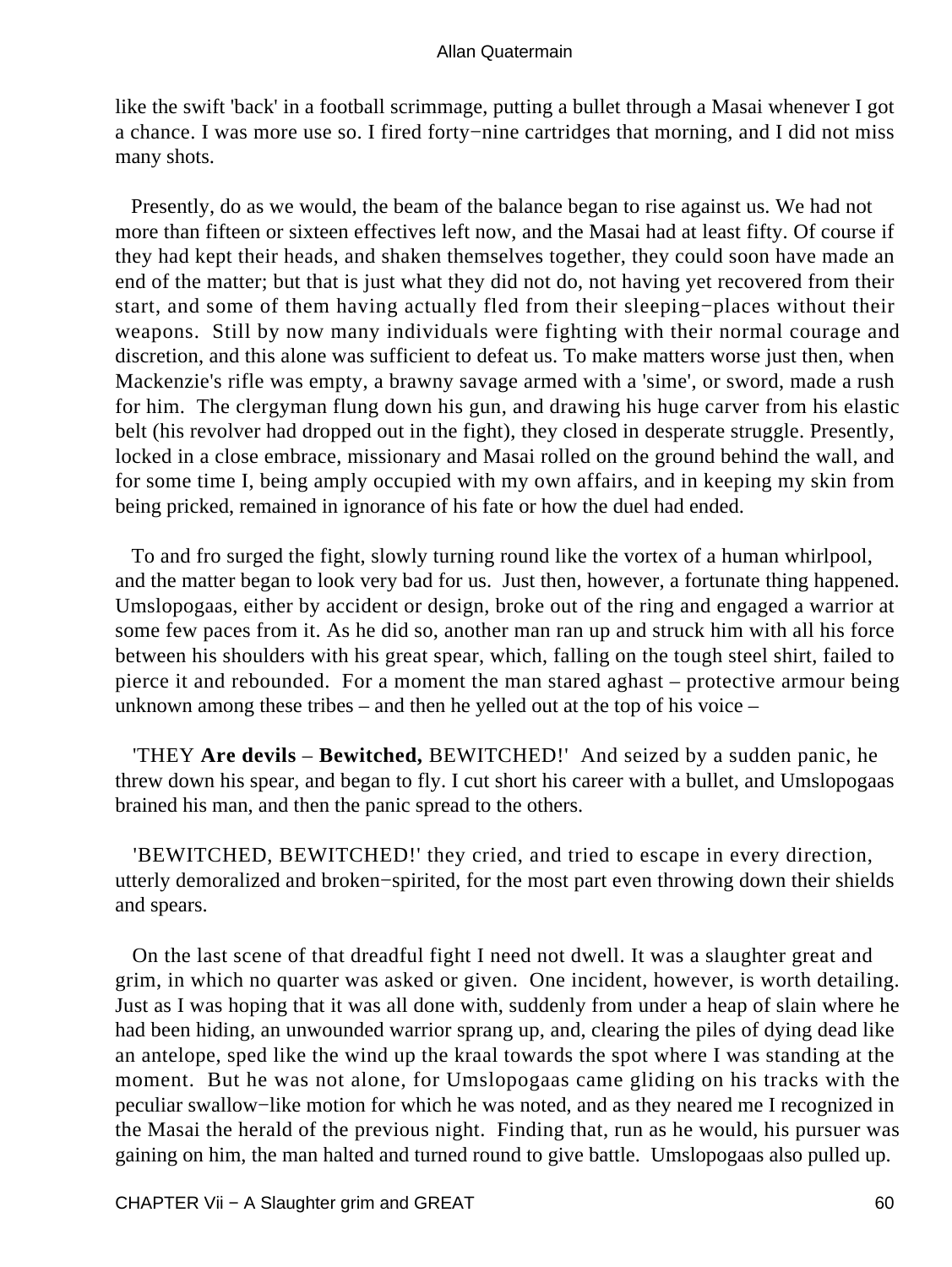'Ah, ah,' he cried, in mockery, to the Elmoran, 'it is thou whom I talked with last night – the Lygonani! the Herald! the capturer of little girls – he who would kill a little girl! And thou didst hope to stand man to man and face to face with Umslopogaas, an Induna of the tribe of the Maquilisini, of the people of the Amazulu? Behold, thy prayer is granted! And I didst swear to hew thee limb from limb, thou insolent dog. Behold, I will do it even now!'

 The Masai ground his teeth with fury, and charged at the Zulu with his spear. As he came, Umslopogaas deftly stepped aside, and swinging Inkosi−kaas high above his head with both hands, brought the broad blade down with such fearful force from behind upon the Masai's shoulder just where the neck is set into the frame, that its razor edge shore right through bone and flesh and muscle, almost severing the head and one arm from the body.

 'OU!' ejaculated Umslopogaas, contemplating the corpse of his foe; 'I have kept my word. It was a good stroke.'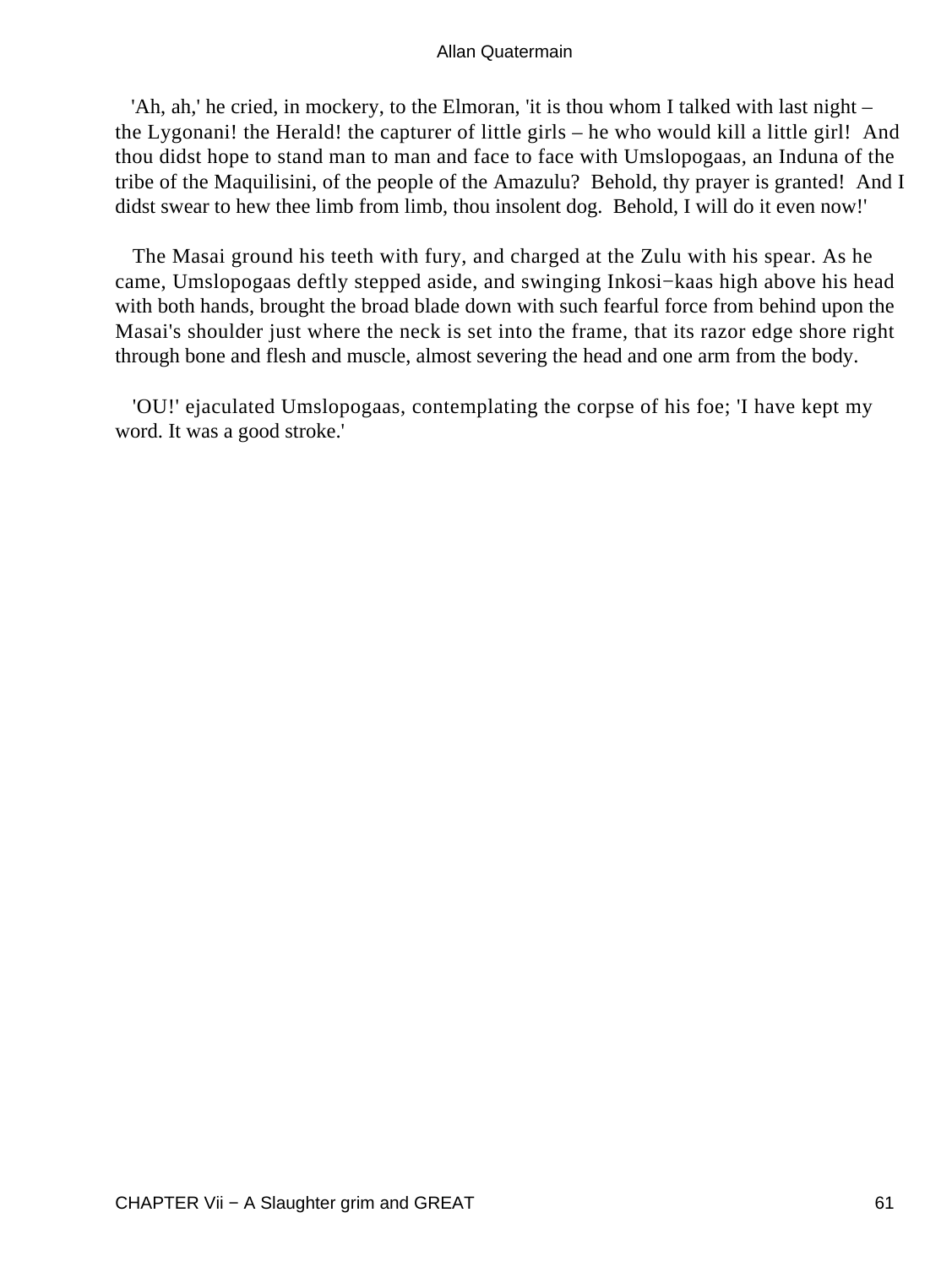# **[CHAPTER Viii − Alphonse EXPLAINS](#page-202-0)**

*A* nd so the fight was ended. On returning from the shocking scene it sudden struck me that I had seen nothing of Alphonse since the moment, some twenty minutes before – for though this fight has taken a long while to describe, it did not take long in reality – when I had been forced to hit him in the wind with the result of nearly getting myself shot. Fearing that the poor little man had perished in the battle, I began to hunt among the dead for his body, but, not being able either to see or hear anything of it, I concluded that he must have survived, and walked down the side of the kraal where we had first taken our stand, calling him by name. Now some fifteen paces back from the kraal wall stood a very ancient tree of the banyan species. So ancient was it that all the inside had in the course of ages decayed away, leaving nothing but a shell of bark.

'Alphonse,' I called, as I walked down the wall. 'Alphonse!'

'Oui, monsieur,' answered a voice. 'Here am I.'

I looked round but could see nobody. 'Where?' I cried.

'Here am I, monsieur, in the tree.'

 I looked, and there, peering out of a hole in the trunk of the banyan about five feet from the ground, I saw a pale face and a pair of large mustachios, one clipped short and the other as lamentably out of curl as the tail of a newly whipped pug. Then, for the first time, I realized what I had suspected before – namely, that Alphonse was an arrant coward. I walked up to him. 'Come out of that hole,' I said.

 'Is it finished, monsieur?' he asked anxiously; 'quite finished? Ah, the horrors I have undergone, and the prayers I have uttered!'

'Come out, you little wretch,' I said, for I did not feel amiable; 'it is all over.'

'So, monsieur, then my prayers have prevailed? I emerge,' and he did.

 As we were walking down together to join the others, who were gathered in a group by the wide entrance to the kraal, which now resembled a veritable charnel−house, a Masai, who had escaped so far and been hiding under a bush, suddenly sprang up and charged furiously at us. Off went Alphonse with a howl of terror, and after him flew the Masai, bent upon doing some execution before he died. He soon overtook the poor little Frenchman, and would have finished him then and there had I not, just as Alphonse made a last agonized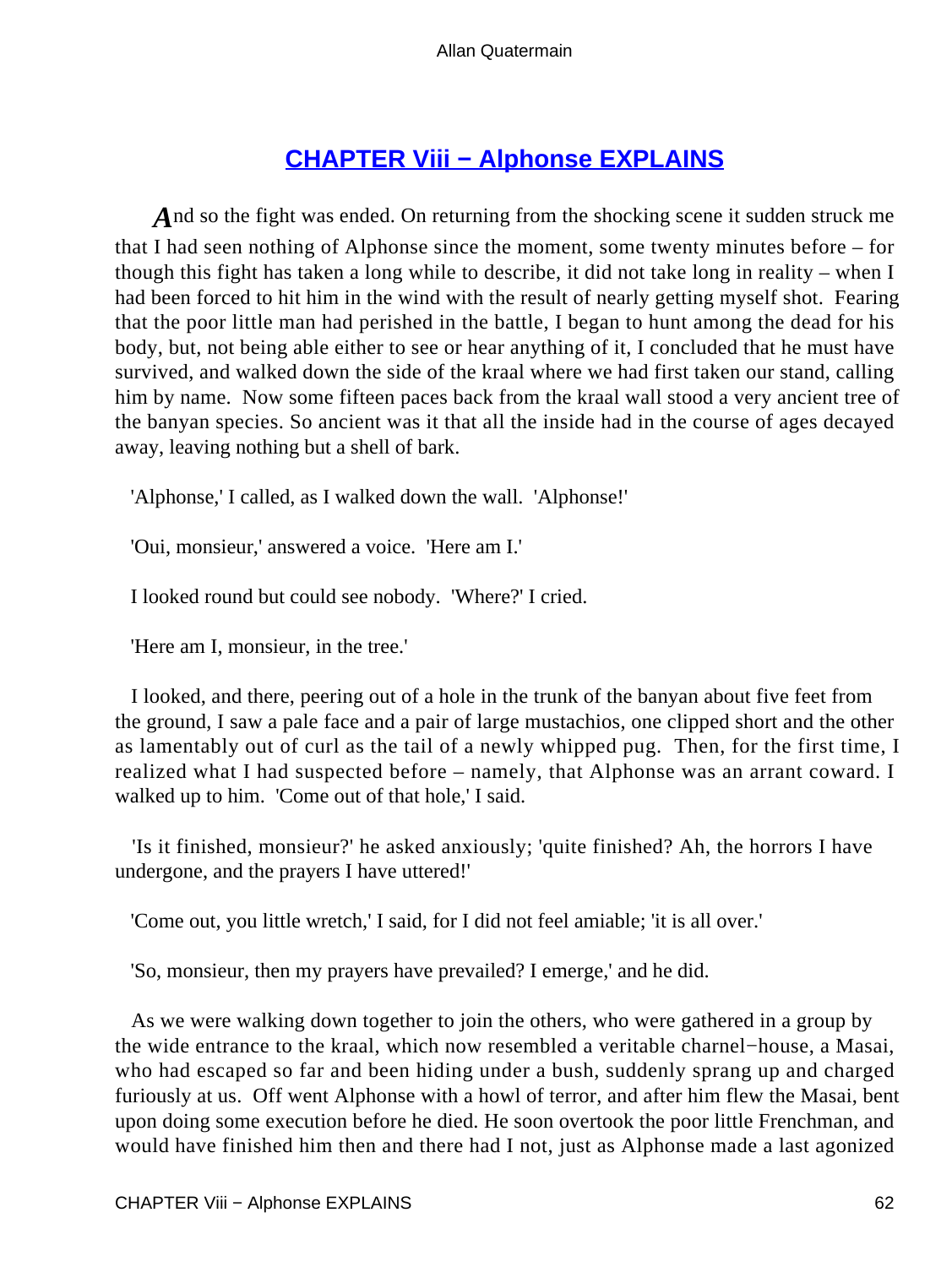double in the vain hope of avoiding the yard of steel that was flashing in his immediate rear, managed to plant a bullet between the Elmoran's broad shoulders, which brought matters to a satisfactory conclusion so far as the Frenchman was concerned. But just then he tripped and fell flat, and the body of the Masai fell right on the top of him, moving convulsively in the death struggle. Thereupon there arose such a series of piercing howls that I concluded that before he died the savage must have managed to stab poor Alphonse. I ran up in a hurry and pulled the Masai off, and there beneath him lay Alphonse covered with blood and jerking himself about like a galvanized frog. Poor fellow! thought I, he is done for, and kneeling down by him I began to search for his wound as well as his struggles would allow.

'Oh, the hole in my back!' he yelled. 'I am murdered. I am dead. Oh, Annette!'

 I searched again, but could see no wound. Then the truth dawned on me – the man was frightened, not hurt.

'Get up!' I shouted, 'Get up. Aren't you ashamed of yourself? You are not touched.'

 Thereupon he rose, not a penny the worse. 'But, monsieur, I thought I was,' he said apologetically; 'I did not know that I had conquered.' Then, giving the body of the Masai a kick, he ejaculated triumphantly, 'Ah, dog of a black savage, thou art dead; what victory!'

 Thoroughly disgusted, I left Alphonse to look after himself, which he did by following me like a shadow, and proceeded to join the others by the large entrance. The first thing that I saw was Mackenzie, seated on a stone with a handkerchief twisted round his thigh, from which he was bleeding freely, having, indeed, received a spear−thrust that passed right through it, and still holding in his hand his favourite carving knife now bent nearly double, from which I gathered that he had been successful in his rough and tumble with the Elmoran.

 'Ah, Quatermain!' he sang out in a trembling, excited voice, 'so we have conquered; but it is a sorry sight, a sorry sight;' and then breaking into broad Scotch and glancing at the bent knife in his hand, 'It fashes me sair to have bent my best carver on the breastbone of a savage,' and he laughed hysterically. Poor fellow, what between his wound and the killing excitement he had undergone his nerves were much shaken, and no wonder! It is hard upon a man of peace and kindly heart to be called upon to join in such a gruesome business. But there, fate puts us sometimes into very comical positions!

 At the kraal entrance the scene was a strange one. The slaughter was over by now, and the wounded men had been put out of their pain, for no quarter had been given. The bush−closed entrance was trampled flat, and in place of bushes it was filled with the bodies of dead men. Dead men, everywhere dead men – they lay about in knots, they were flung by ones and twos in every position upon the open spaces, for all the world like the people on the grass in one of the London parks on a particularly hot Sunday in August. In front of this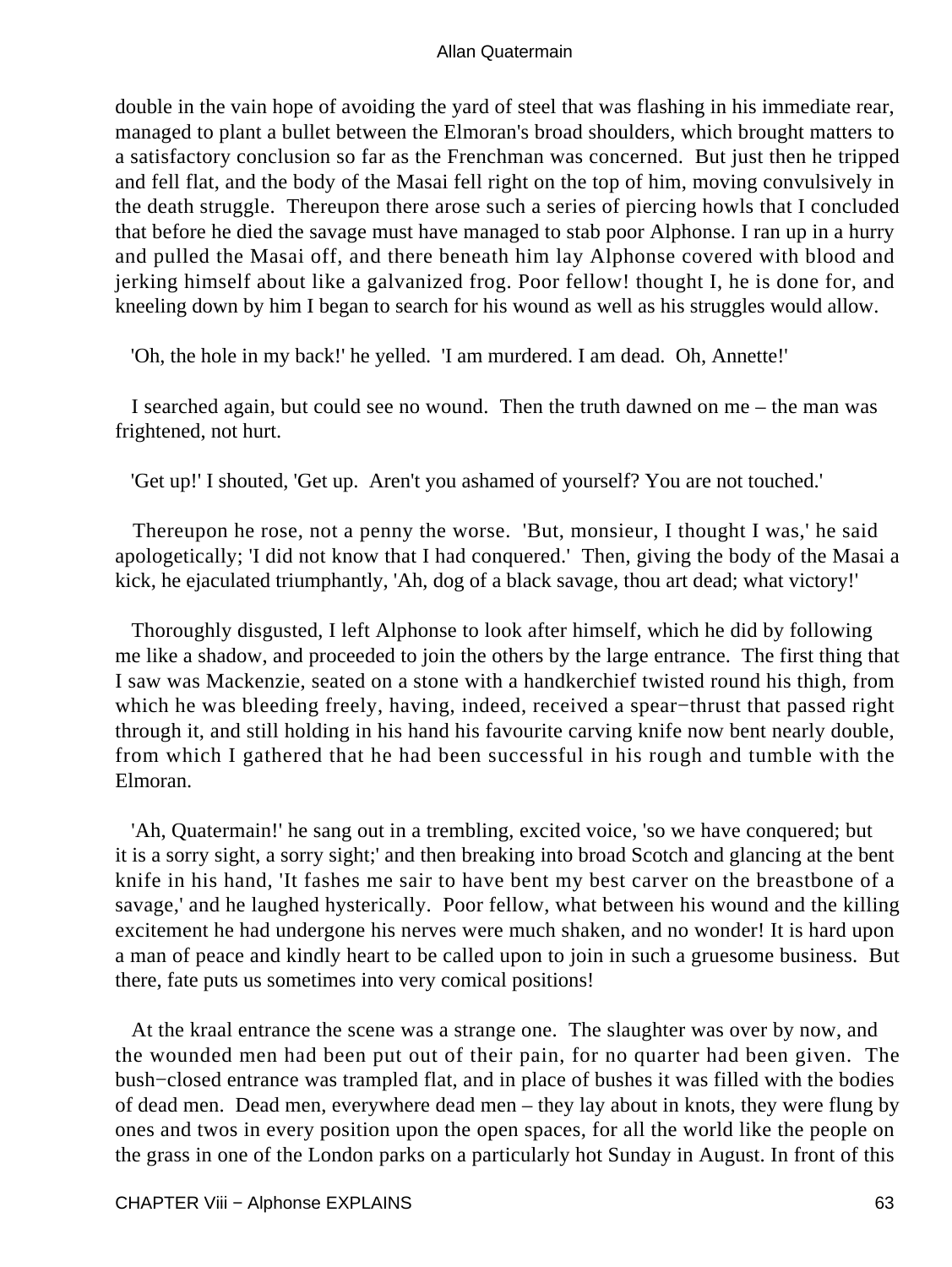entrance, on a space which had been cleared of dead and of the shields and spears which were scattered in all directions as they had fallen or been thrown from the hands of their owners, stood and lay the survivors of the awful struggle, and at their feet were four wounded men. We had gone into the fight thirty strong, and of the thirty but fifteen remained alive, and five of them (including Mr Mackenzie) were wounded, two mortally. Of those who held the entrance, Curtis and the Zulu alone remained. Good had lost five men killed, I had lost two killed, and Mackenzie no less than five out of the six with him. As for the survivors they were, with the exception of myself who had never come to close quarters, red from head to foot – Sir Henry's armour might have been painted that colour – and utterly exhausted, except Umslopogaas, who, as he grimly stood on a little mound above a heap of dead, leaning as usual upon his axe, did not seem particularly distressed, although the skin over the hole in his head palpitated violently.

 'Ah, Macumazahn!' he said to me as I limped up, feeling very sick, 'I told thee that it would be a good fight, and it has. Never have I seen a better, or one more bravely fought. As for this iron shirt, surely it is «tagati» [bewitched]; nothing could pierce it. Had it not been for the garment I should have been THERE,' and he nodded towards the great pile of dead men beneath him.

'I give it thee; thou art a brave man,' said Sir Henry, briefly.

 'Koos!' answered the Zulu, deeply pleased both at the gift and the compliment. 'Thou, too, Incubu, didst bear thyself as a man, but I must give thee some lessons with the axe; thou dost waste thy strength.'

 Just then Mackenzie asked about Flossie, and we were all greatly relieved when one of the men said he had seen her flying towards the house with the nurse. Then bearing such of the wounded as could be moved at the moment with us, we slowly made our way towards the Mission−house, spent with toil and bloodshed, but with the glorious sense of victory against overwhelming odds glowing in our hearts. We had saved the life of the little maid, and taught the Masai of those parts a lesson that they will not forget for ten years – but at what a cost!

 Painfully we made our way up the hill which, just a little more than an hour before, we had descended under such different circumstances. At the gate of the wall stood Mrs Mackenzie waiting for us. When her eyes fell upon us, however, she shrieked out, and covered her face with her hands, crying, 'Horrible, horrible!' Nor were her fears allayed when she discovered her worthy husband being borne upon an improvized stretcher; but her doubts as to the nature of his injury were soon set at rest. Then when in a few brief words I had told her the upshot of the struggle (of which Flossie, who had arrived in safety, had been able to explain something) she came up to me and solemnly kissed me on the forehead.

'God bless you all, Mr Quatermain; you have saved my child's life,' she said simply.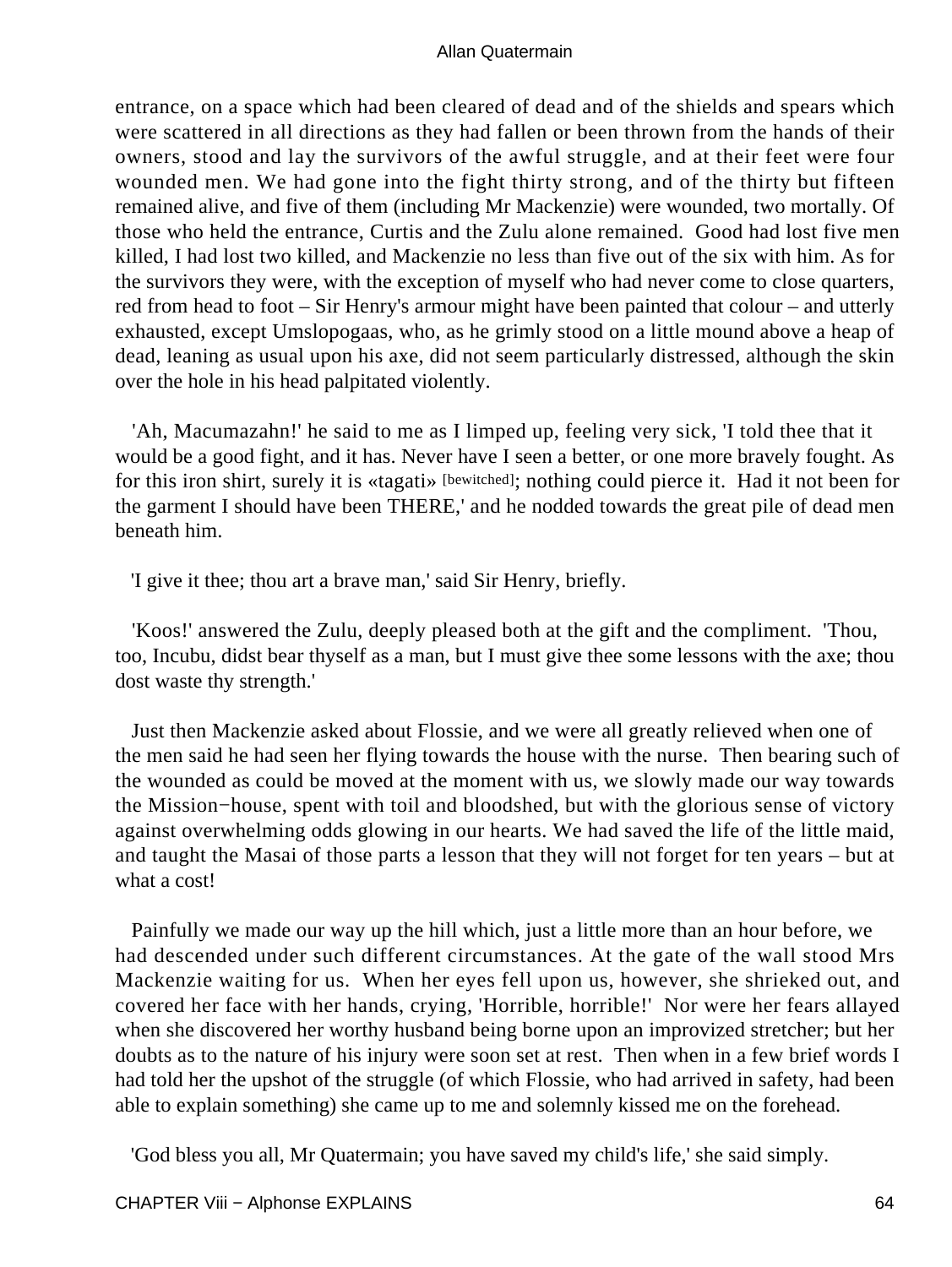Then we went in and got our clothes off and doctored our wounds; I am glad to say I had none, and Sir Henry's and Good's were, thanks to those invaluable chain shirts, of a comparatively harmless nature, and to be dealt with by means of a few stitches and sticking−plaster. Mackenzie's, however, were serious, though fortunately the spear had not severed any large artery. After that we had a bath, and what a luxury it was! And having clad ourselves in ordinary clothes, proceeded to the dining−room, where breakfast was set as usual. It was curious sitting down there, drinking tea and eating toast in an ordinary nineteenth−century sort of way just as though we had not employed the early hours in a regular primitive hand−to−hand Middle−Ages kind of struggle. As Good said, the whole thing seemed more as though one had had a bad nightmare just before being called, than as a deed done. When we were finishing our breakfast the door opened, and in came little Flossie, very pale and tottery, but quite unhurt. She kissed us all and thanked us. I congratulated her on the presence of mind she had shown in shooting the Masai with her Derringer pistol, and thereby saving her own life.

 'Oh, don't talk of it!' she said, beginning to cry hysterically; 'I shall never forget his face as he went turning round and round, never – I can see it now.'

 I advised her to go to bed and get some sleep, which she did, and awoke in the evening quite recovered, so far as her strength was concerned. It struck me as an odd thing that a girl who could find the nerve to shoot a huge black ruffian rushing to kill her with a spear should have been so affected at the thought of it afterwards; but it is, after all, characteristic of the sex. Poor Flossie! I fear that her nerves will not get over that night in the Masai camp for many a long year. She told me afterwards that it was the suspense that was so awful, having to sit there hour after hour through the livelong night utterly ignorant as to whether or not any attempt was to be made to rescue her. She said that on the whole she did not expect it, knowing how few of us, and how many of the Masai – who, by the way, came continually to stare at her, most of them never having seen a white person before, and handled her arms and hair with their filthy paws. She said also that she had made up her mind that if she saw no signs of succour by the time the first rays of the rising sun reached the kraal she would kill herself with the pistol, for the nurse had heard the Lygonani say that they were to be tortured to death as soon as the sun was up if one of the white men did not come in their place. It was an awful resolution to have to take, but she meant to act on it, and I have little doubt but what she would have done so. Although she was at an age when in England girls are in the schoolroom and come down to dessert, this 'child of the wilderness' had more courage, discretion, and power of mind than many a woman of mature age nurtured in idleness and luxury, with minds carefully drilled and educated out of any originality or self−resource that nature may have endowed them with.

When breakfast was over we all turned in and had a good sleep, only getting up in time for dinner; after which meal we once more adjourned, together with all the available population – men, women, youths, and girls – to the scene of the morning's slaughter, our object being to bury our own dead and get rid of the Masai by flinging them into the Tana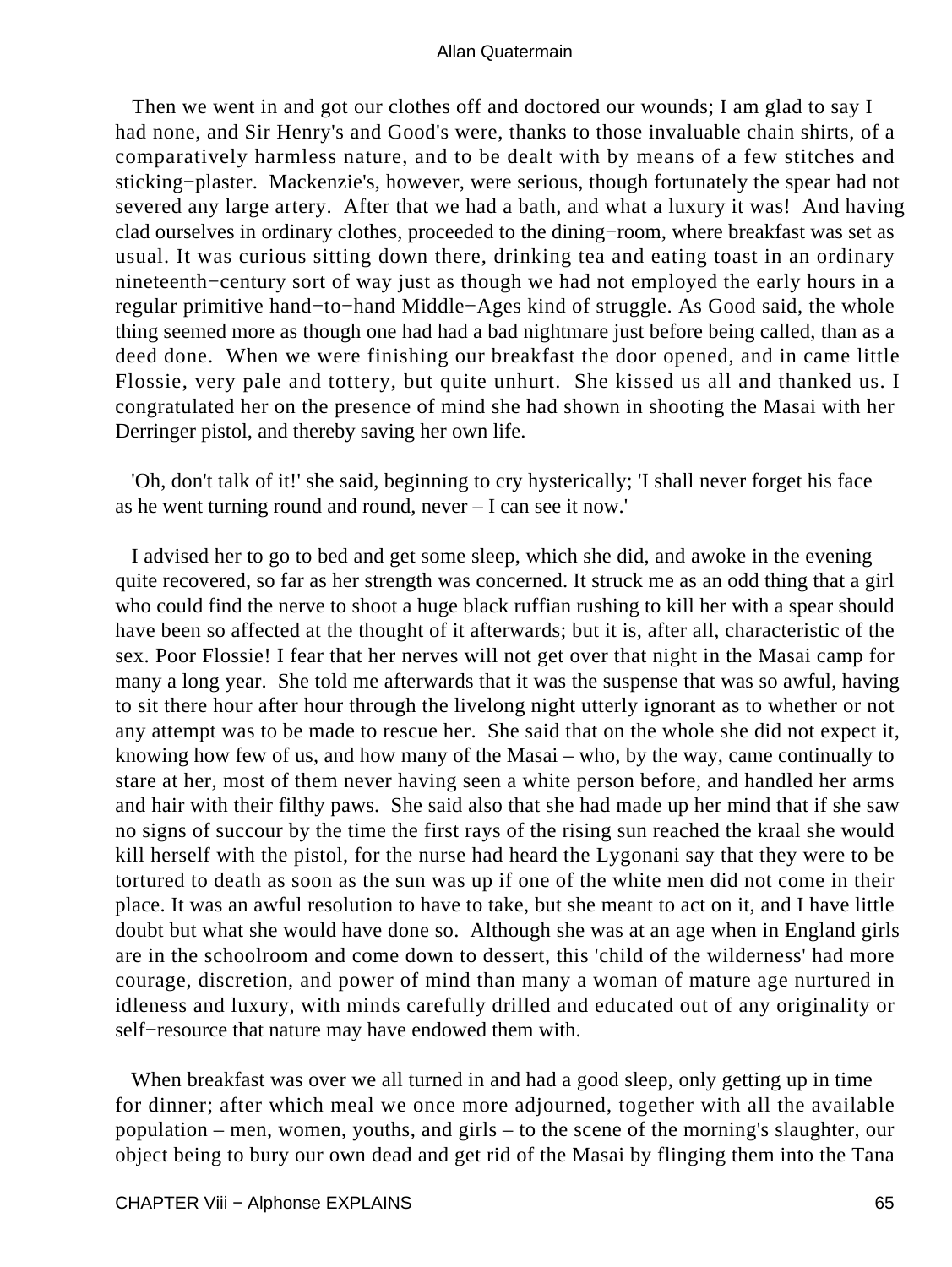River, which ran within fifty yards of the kraal. On reaching the spot we disturbed thousands upon thousands of vultures and a sort of brown bush eagle, which had been flocking to the feast from miles and miles away. Often have I watched these great and repulsive birds, and marvelled at the extraordinary speed with which they arrive on a scene of slaughter. A buck falls to your rifle, and within a minute high in the blue ether appears a speck that gradually grows into a vulture, then another, and another. I have heard many theories advanced to account for the wonderful power of perception nature has given these birds. My own, founded on a good deal of observation, is that the vultures, gifted as they are with powers of sight greater than those given by the most powerful glass, quarter out the heavens among themselves, and hanging in mid−air at a vast height – probably from two to three miles above the earth – keep watch, each of them, over an enormous stretch of country. Presently one of them spies food, and instantly begins to sink towards it. Thereon his next neighbour in the airy heights sailing leisurely through the blue gulf, at a distance perhaps of some miles, follows his example, knowing that food has been sighted. Down he goes, and all the vultures within sight of him follow after, and so do all those in sight of them. In this way the vultures for twenty miles round can be summoned to the feast in a few minutes.

 We buried our dead in solemn silence, Good being selected to read the Burial Service over them (in the absence of Mr Mackenzie, confined to bed), as he was generally allowed to possess the best voice and most impressive manner. It was melancholy in the extreme, but, as Good said, it might have been worse, for we might have had 'to bury ourselves'. I pointed out that this would have been a difficult feat, but I knew what he meant.

 Next we set to work to load an ox−wagon which had been brought round from the Mission with the dead bodies of the Masai, having first collected the spears, shields, and other arms. We loaded the wagon five times, about fifty bodies to the load, and emptied it into the Tana. From this it was evident that very few of the Masai could have escaped. The crocodiles must have been well fed that night. One of the last bodies we picked up was that of the sentry at the upper end. I asked Good how he managed to kill him, and he told me that he had crept up much as Umslopogaas had done, and stabbed him with his sword. He groaned a good deal, but fortunately nobody heard him. As Good said, it was a horrible thing to have to do, and most unpleasantly like cold−blooded murder.

 And so with the last body that floated away down the current of the Tana ended the incident of our attack on the Masai camp. The spears and shields and other arms we took up to the Mission, where they filled an outhouse. One incident, however, I must not forget to mention. As we were returning from performing the obsequies of our Masai friends we passed the hollow tree where Alphonse had secreted himself in the morning. It so happened that the little man himself was with us assisting in our unpleasant task with a far better will than he had shown where live Masai were concerned. Indeed, for each body that he handled he found an appropriate sarcasm. Alphonse throwing Masai into the Tana was a very different creature from Alphonse flying for dear life from the spear of a live Masai. He was quite merry and gay, he clapped his hands and warbled snatches of French songs as the grim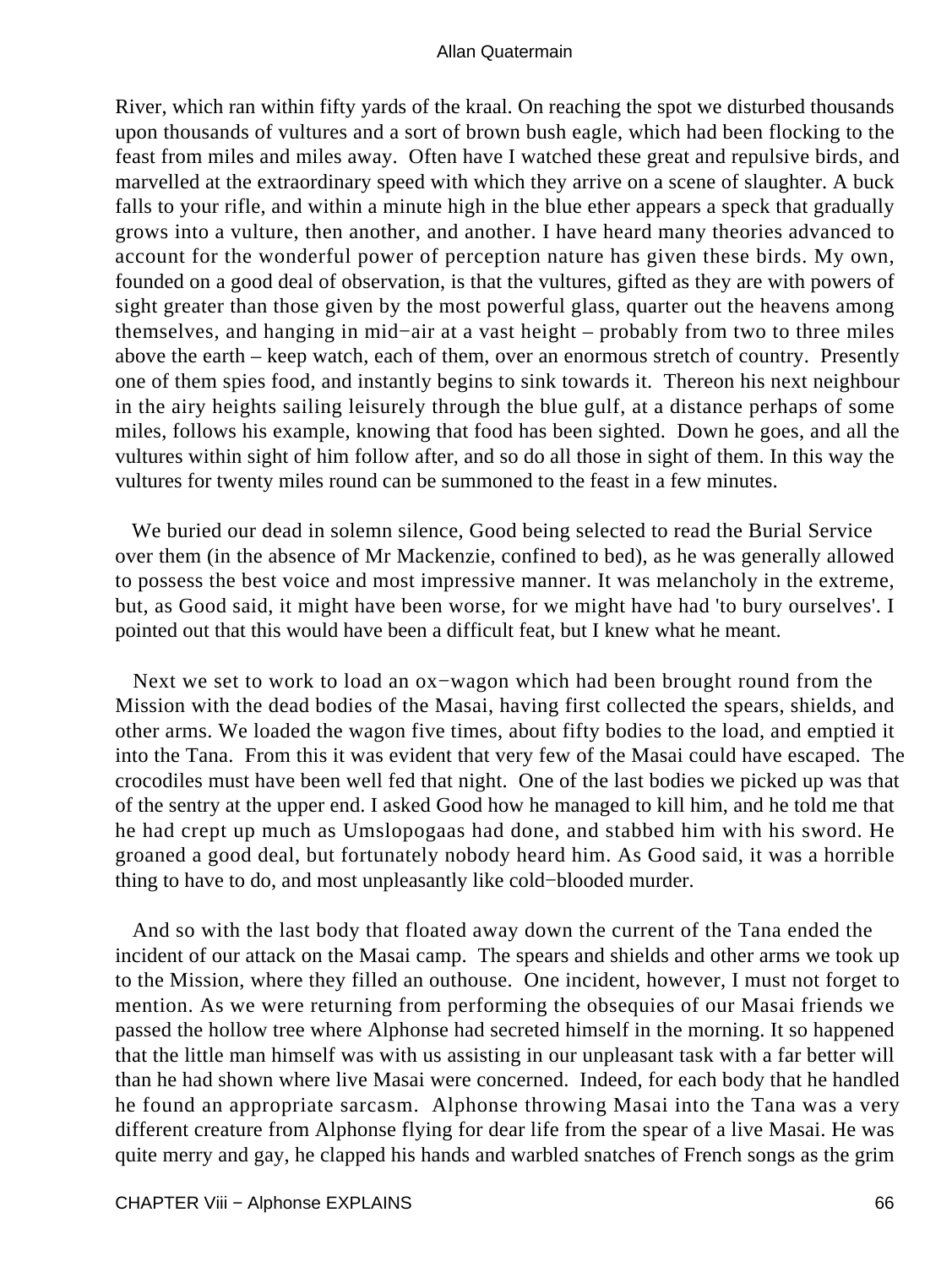dead warriors went 'splash' into the running waters to carry a message of death and defiance to their kindred a hundred miles below. In short, thinking that he wanted taking down a peg, I suggested holding a court−martial on him for his conduct in the morning.

 Accordingly we brought him to the tree where he had hidden, and proceeded to sit in judgment on him, Sir Henry explaining to him in the very best French the unheard−of cowardice and enormity of his conduct, more especially in letting the oiled rag out of his mouth, whereby he nearly aroused the Masai camp with teeth−chattering and brought about the failure of our plans: ending up with a request for an explanation.

 But if we expected to find Alphonse at a loss and put him to open shame we were destined to be disappointed. He bowed and scraped and smiled, and acknowledged that his conduct might at first blush appear strange, but really it was not, inasmuch as his teeth were not chattering from fear – oh, dear no! oh, certainly not! he marvelled how the 'messieurs' could think of such a thing – but from the chill air of the morning. As for the rag, if monsieur could have but tasted its evil flavour, being compounded indeed of a mixture of stale paraffin oil, grease, and gunpowder, monsieur himself would have spat it out. But he did nothing of the sort; he determined to keep it there till, alas! his stomach 'revolted', and the rag was ejected in an access of involuntary sickness.

 'And what have you to say about getting into the hollow tree?' asked Sir Henry, keeping his countenance with difficulty.

 'But, monsieur, the explanation is easy; oh, most easy! it was thus: I stood there by the kraal wall, and the little grey monsieur hit me in the stomach so that my rifle exploded, and the battle began. I watched whilst recovering myself from monsieur's cruel blow; then, messieurs, I felt the heroic blood of my grandfather boil up in my veins. The sight made me mad. I ground my teeth! Fire flashed from my eyes! I shouted «En avant!» and longed to slay. Before my eyes there rose a vision of my heroic grandfather! In short, I was mad! I was a warrior indeed! But then in my heart I heard a small voice: «Alphonse,» said the voice, «restrain thyself, Alphonse! Give not way to this evil passion! These men, though black, are brothers! And thou wouldst slay them? Cruel Alphonse!» The voice was right. I knew it; I was about to perpetrate the most horrible cruelties: to wound! to massacre! to tear limb from limb! And how restrain myself? I looked round; I saw the tree, I perceived the hole. «Entomb thyself,» said the voice, «and hold on tight! Thou wilt thus overcome temptation by main force!» It was bitter, just when the blood of my heroic grandfather boiled most fiercely; but I obeyed! I dragged my unwilling feet along; I entombed myself! Through the hole I watched the battle! I shouted curses and defiance on the foe! I noted them fall with satisfaction! Why not? I had not robbed them of their lives. Their gore was not upon my head. The blood of my heroic – '

 'Oh, get along with you, you little cur!' broke out Sir Henry, with a shout of laughter, and giving Alphonse a good kick which sent him flying off with a rueful face.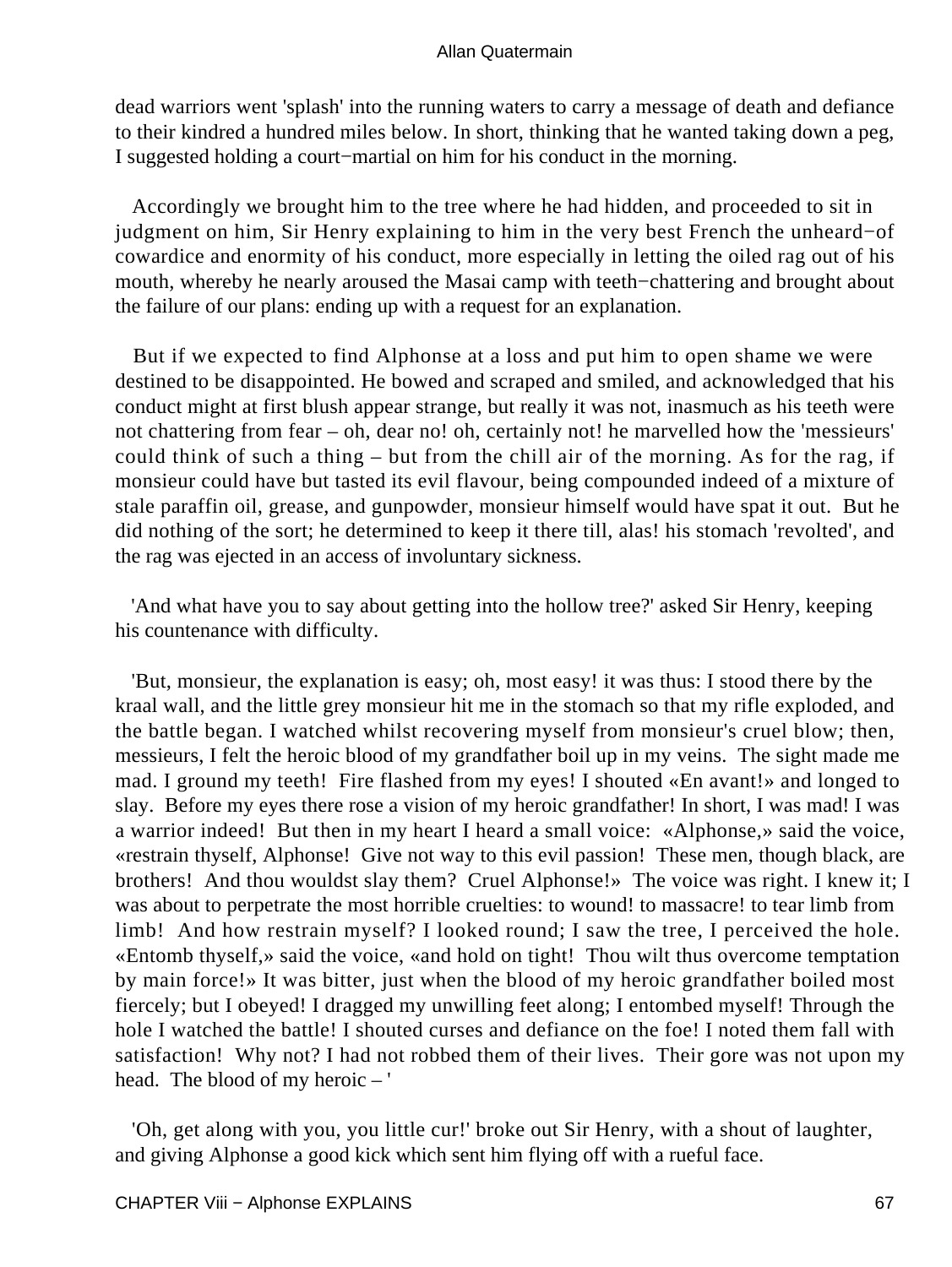In the evening I had an interview with Mr Mackenzie, who was suffering a good deal from his wounds, which Good, who was a skilful though unqualified doctor, was treating him for. He told me that this occurrence had taught him a lesson, and that, if he recovered safely, he meant to hand over the Mission to a younger man, who was already on his road to join him in his work, and return to England.

 'You see, Quatermain,' he said, 'I made up my mind to it, this very morning, when we were creeping down those benighted savages. «If we live through this and rescue Flossie alive,» I said to myself, «I will go home to England; I have had enough of savages.» Well, I did not think that we should live through it at the time; but thanks be to God and you four, we have lived through it, and I mean to stick to my resolution, lest a worse thing befall us. Another such time would kill my poor wife. And besides, Quatermain, between you and me, I am well off; it is thirty thousand pounds I am worth today, and every farthing of it made by honest trade and savings in the bank at Zanzibar, for living here costs me next to nothing. So though it will be hard to leave this place, which I have made to blossom like a rose in the wilderness, and harder still to leave the people I have taught, I shall go.'

 'I congratulate you on your decision,' answered I, 'for two reasons. The first is, that you owe a duty to your wife and daughter, and more especially to the latter, who should receive some education and mix with girls of her own race, otherwise she will grow up wild, shunning her kind. The other is, that as sure as I am standing here, sooner or later the Masai will try to avenge the slaughter inflicted on them today. Two or three men are sure to have escaped the confusion who will carry the story back to their people, and the result will be that a great expedition will one day be sent against you. It might be delayed for a year, but sooner or later it will come. Therefore, if only for that reason, I should go. When once they have learnt that you are no longer here they may perhaps leave the place alone.' \*{By a sad coincidence, since the above was written by Mr Quatermain, the Masai have, in April 1886, massacred a missionary and his wife – Mr and Mrs Houghton – on this very Tana River, and at the spot described. These are, I believe, the first white people who are known to have fallen victims to this cruel tribe. – EDITOR.}

 'You are quite right,' answered the clergyman. 'I will turn my back upon this place in a month. But it will be a wrench, it will be a wrench.'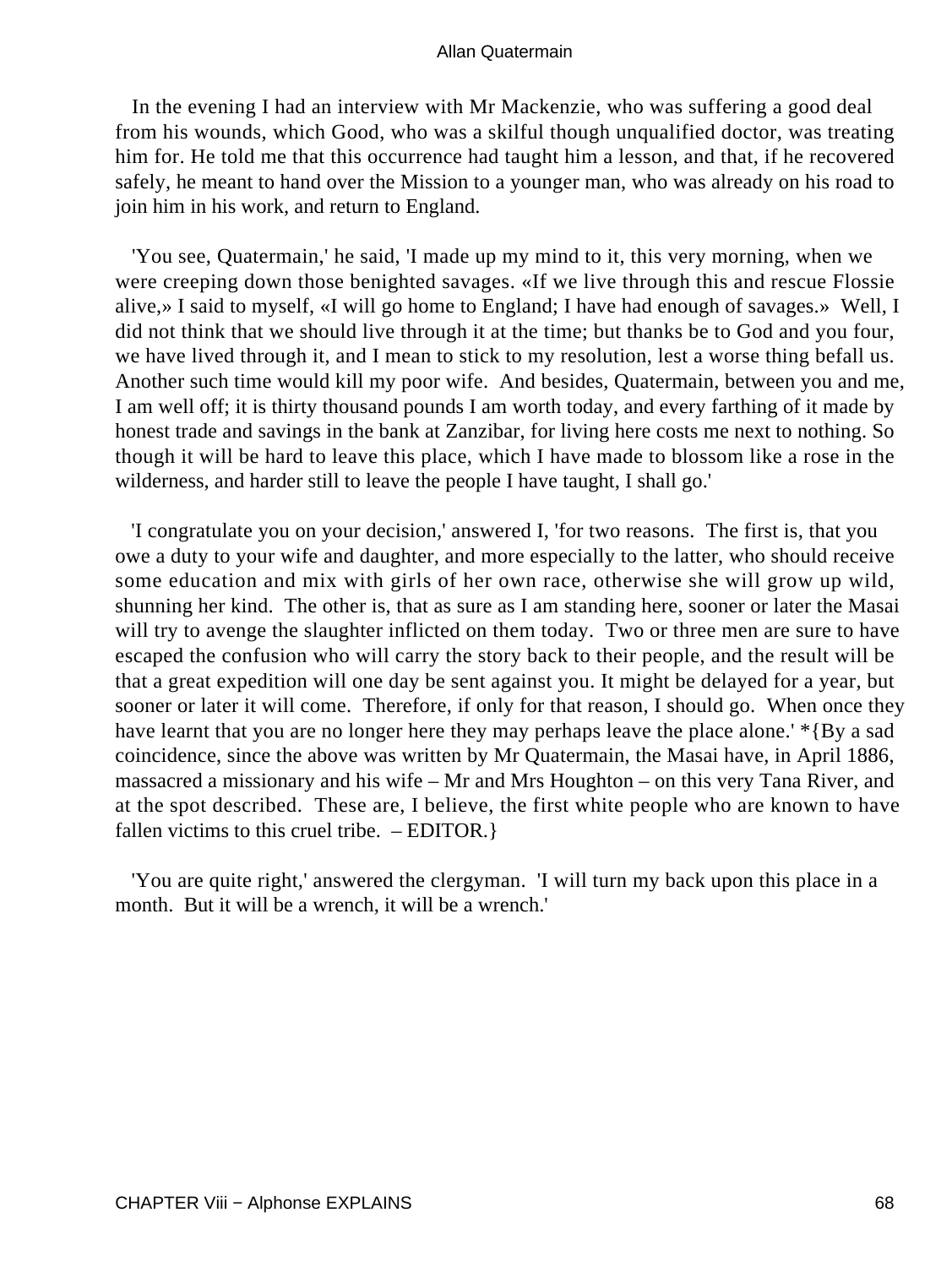## **[CHAPTER Ix − Into the UNKNOWN](#page-202-0)**

*A* week had passed, and we all sat at supper one night in the Mission dining−room, feeling very much depressed in spirits, for the reason that we were going to say goodbye to our kind friends, the Mackenzies, and depart upon our way at dawn on the morrow. Nothing more had been seen or heard of the Masai, and save for a spear or two which had been overlooked and was rusting in the grass, and a few empty cartridges where we had stood outside the wall, it would have been difficult to tell that the old cattle kraal at the foot of the slope had been the scene of so desperate a struggle. Mackenzie was, thanks chiefly to his being so temperate a man, rapidly recovering from his wound, and could get about on a pair of crutches; and as for the other wounded men, one had died of gangrene, and the rest were in a fair way to recovery. Mr Mackenzie's caravan of men had also returned from the coast, so that the station was now amply garrisoned.

 Under these circumstances we concluded, warm and pressing as were the invitations for us to stay, that it was time to move on, first to Mount Kenia, and thence into the unknown in search of the mysterious white race which we had set our hearts on discovering. This time we were going to progress by means of the humble but useful donkey, of which we had collected no less than a dozen, to carry our goods and chattels, and, if necessary, ourselves. We had now but two Wakwafis left for servants, and found it quite impossible to get other natives to venture with us into the unknown parts we proposed to explore – and small blame to them. After all, as Mr Mackenzie said, it was odd that three men, each of whom possessed many of those things that are supposed to make life worth living – health, sufficient means, and position, etc. – should from their own pleasure start out upon a wild−goose chase, from which the chances were they never would return. But then that is what Englishmen are, adventurers to the backbone; and all our magnificent muster−roll of colonies, each of which will in time become a great nation, testify to the extraordinary value of the spirit of adventure which at first sight looks like a mild form of lunacy. 'Adventurer' – he that goes out to meet whatever may come. Well, that is what we all do in the world one way or another, and, speaking for myself, I am proud of the title, because it implies a brave heart and a trust in Providence. Besides, when many and many a noted Croesus, at whose feet the people worship, and many and many a time−serving and word−coining politician are forgotten, the names of those grand−hearted old adventurers who have made England what she is, will be remembered and taught with love and pride to little children whose unshaped spirits yet slumber in the womb of centuries to be. Not that we three can expect to be numbered with such as these, yet have we done something – enough, perhaps, to throw a garment over the nakedness of our folly.

 That evening, whilst we were sitting on the veranda, smoking a pipe before turning in, who should come up to us but Alphonse, and, with a magnificent bow, announce his wish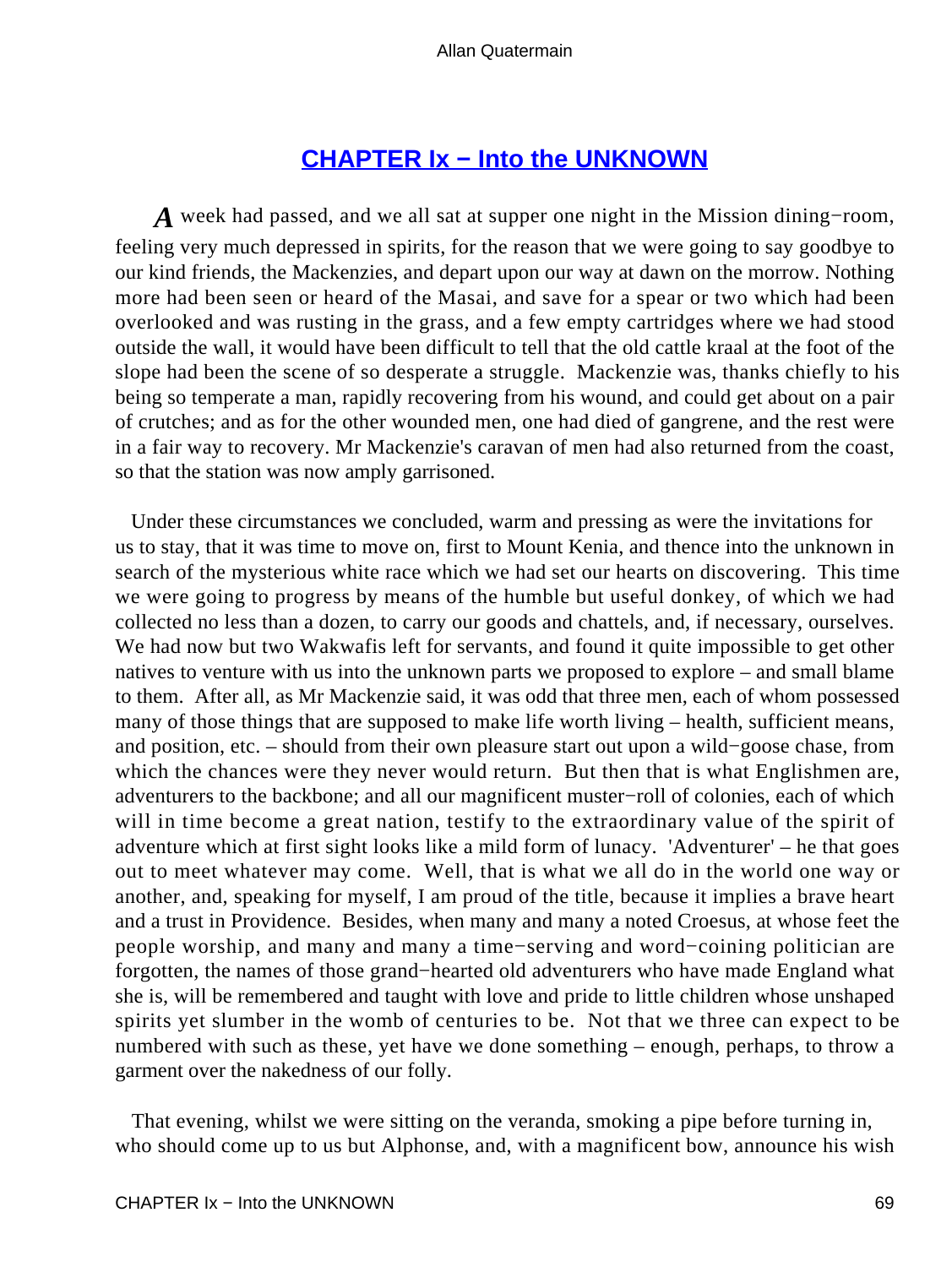for an interview. Being requested to 'fire away', he explained at some length that he was anxious to attach himself to our party – a statement that astonished me not a little, knowing what a coward the little man was. The reason, however, soon appeared. Mr Mackenzie was going down to the coast, and thence on to England. Now, if he went down country, Alphonse was persuaded that he would be seized, extradited, sent to France, and to penal servitude. This was the idea that haunted him, as King Charles's head haunted Mr Dick, and he brooded over it till his imagination exaggerated the danger ten times. As a matter of fact, the probability is that his offence against the laws of his country had long ago been forgotten, and that he would have been allowed to pass unmolested anywhere except in France; but he could not be got to see this. Constitutional coward as the little man was, he infinitely preferred to face the certain hardships and great risks and dangers of such an expedition as ours, than to expose himself, notwithstanding his intense longing for his native land, to the possible scrutiny of a police officer – which is after all only another exemplification of the truth that, to the majority of men, a far−off foreseen danger, however shadowy, is much more terrible than the most serious present emergency. After listening to what he had to say, we consulted among ourselves, and finally agreed, with Mr Mackenzie's knowledge and consent, to accept his offer. To begin with, we were very short−handed, and Alphonse was a quick, active fellow, who could turn his hand to anything, and cook – ah, he **Could** cook! I believe that he would have made a palatable dish of those gaiters of his heroic grandfather which he was so fond of talking about. Then he was a good−tempered little man, and merry as a monkey, whilst his pompous, vainglorious talk was a source of infinite amusement to us; and what is more, he never bore malice. Of course, his being so pronounced a coward was a great drawback to him, but now that we knew his weakness we could more or less guard against it. So, after warning him of the undoubted risks he was exposing himself to, we told him that we would accept his offer on condition that he would promise implicit obedience to our orders. We also promised to give him wages at the rate of ten pounds a month should he ever return to a civilized country to receive them. To all of this he agreed with alacrity, and retired to write a letter to his Annette, which Mr Mackenzie promised to post when he got down country. He read it to us afterwards, Sir Henry translating, and a wonderful composition it was. I am sure the depth of his devotion and the narration of his sufferings in a barbarous country, 'far, far from thee, Annette, for whose adored sake I endure such sorrow,' ought to have touched the feelings of the stoniest−hearted chambermaid.

 Well, the morrow came, and by seven o'clock the donkeys were all loaded, and the time of parting was at hand. It was a melancholy business, especially saying goodbye to dear little Flossie. She and I were great friends, and often used to have talks together – but her nerves had never got over the shock of that awful night when she lay in the power of those bloodthirsty Masai. 'Oh, Mr Quatermain,' she cried, throwing her arms round my neck and bursting into tears, 'I can't bear to say goodbye to you. I wonder when we shall meet again?'

 'I don't know, my dear little girl,' I said, 'I am at one end of life and you are at the other. I have but a short time before me at best, and most things lie in the past, but I hope that for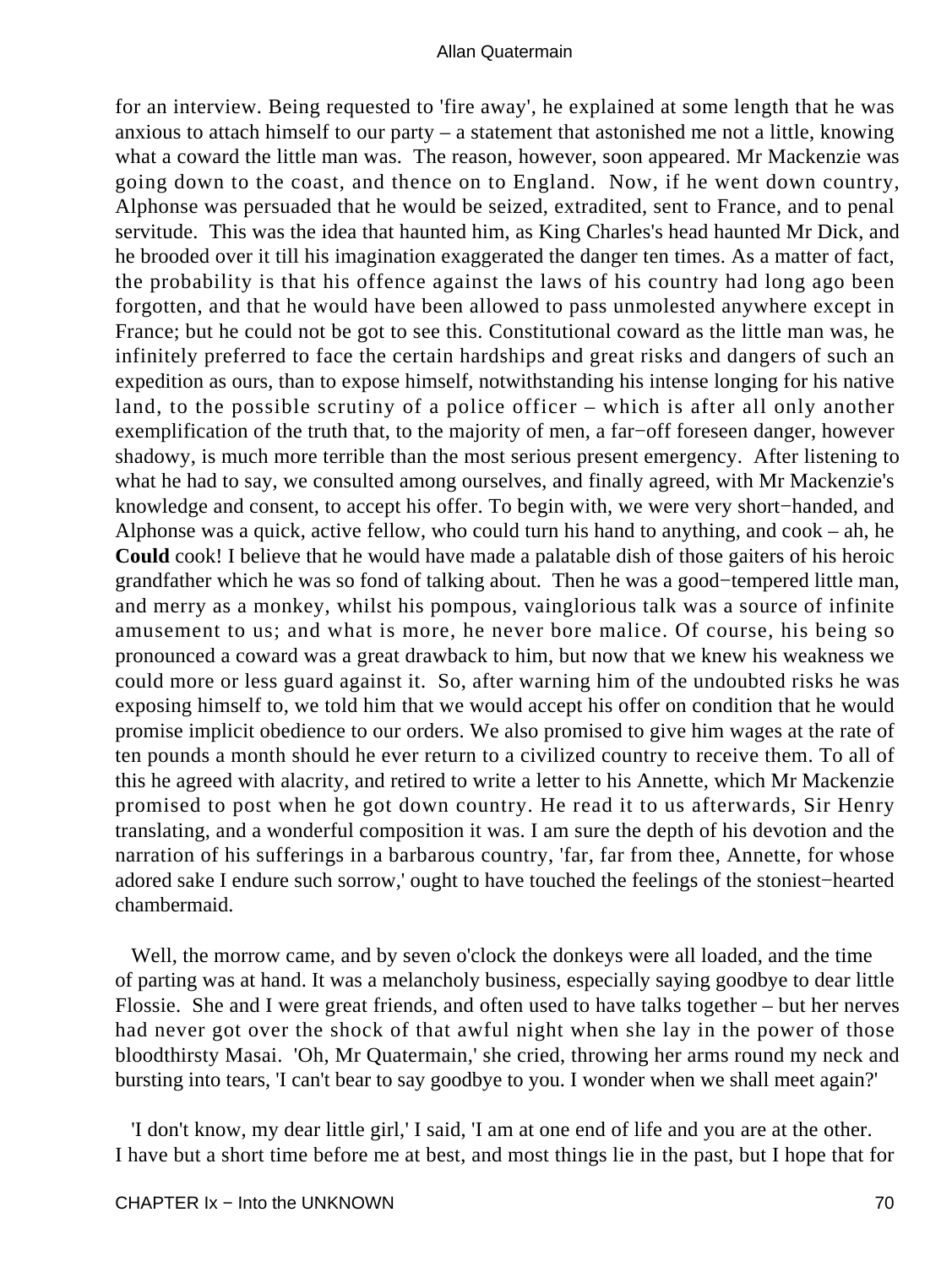you there are many long and happy years, and everything lies in the future. By−and−by you will grow into a beautiful woman, Flossie, and all this wild life will be like a far−off dream to you; but I hope, even if we never do meet again, that you will think of your old friend and remember what I say to you now. Always try to be good, my dear, and to do what is right, rather than what happens to be pleasant, for in the end, whatever sneering people may say, what is good and what is happy are the same. Be unselfish, and whenever you can, give a helping hand to others – for the world is full of suffering, my dear, and to alleviate it is the noblest end that we can set before us. If you do that you will become a sweet and God−fearing woman, and make many people's lives a little brighter, and then you will not have lived, as so many of your sex do, in vain. And now I have given you a lot of old−fashioned advice, and so I am going to give you something to sweeten it with. You see this little piece of paper. It is what is called a cheque. When we are gone give it to your father with this note – not before, mind. You will marry one day, my dear little Flossie, and it is to buy you a wedding present which you are to wear, and your daughter after you, if you have one, in remembrance of Hunter Quatermain.

 Poor little Flossie cried very much, and gave me a lock of her bright hair in return, which I still have. The cheque I gave her was for a thousand pounds (which being now well off, and having no calls upon me except those of charity, I could well afford), and in the note I directed her father to invest it for her in Government security, and when she married or came of age to buy her the best diamond necklace he could get for the money and accumulated interest. I chose diamonds because I think that now that King Solomon's Mines are lost to the world, their price will never be much lower than it is at present, so that if in after−life she should ever be in pecuniary difficulties, she will be able to turn them into money.

 Well, at last we got off, after much hand−shaking, hat−waving, and also farewell saluting from the natives, Alphonse weeping copiously (for he has a warm heart) at parting with his master and mistress; and I was not sorry for it at all, for I hate those goodbyes. Perhaps the most affecting thing of all was to witness Umslopogaas' distress at parting with Flossie, for whom the grim old warrior had conceived a strong affection. He used to say that she was as sweet to see as the only star on a dark night, and was never tired of loudly congratulating himself on having killed the Lygonani who had threatened to murder her. And that was the last we saw of the pleasant Mission−house – a true oasis in the desert – and of European civilization. But I often think of the Mackenzies, and wonder how they got down country, and if they are now safe and well in England, and will ever see these words. Dear little Flossie! I wonder how she fares there where there are no black folk to do her imperious bidding, and no sky−piercing snow−clad Kenia for her to look at when she gets up in the morning. And so goodbye to Flossie.

 After leaving the Mission−house we made our way, comparatively unmolested, past the base of Mount Kenia, which the Masai call 'Donyo Egere', or the 'speckled mountain', on account of the black patches of rock that appear upon its mighty spire, where the sides are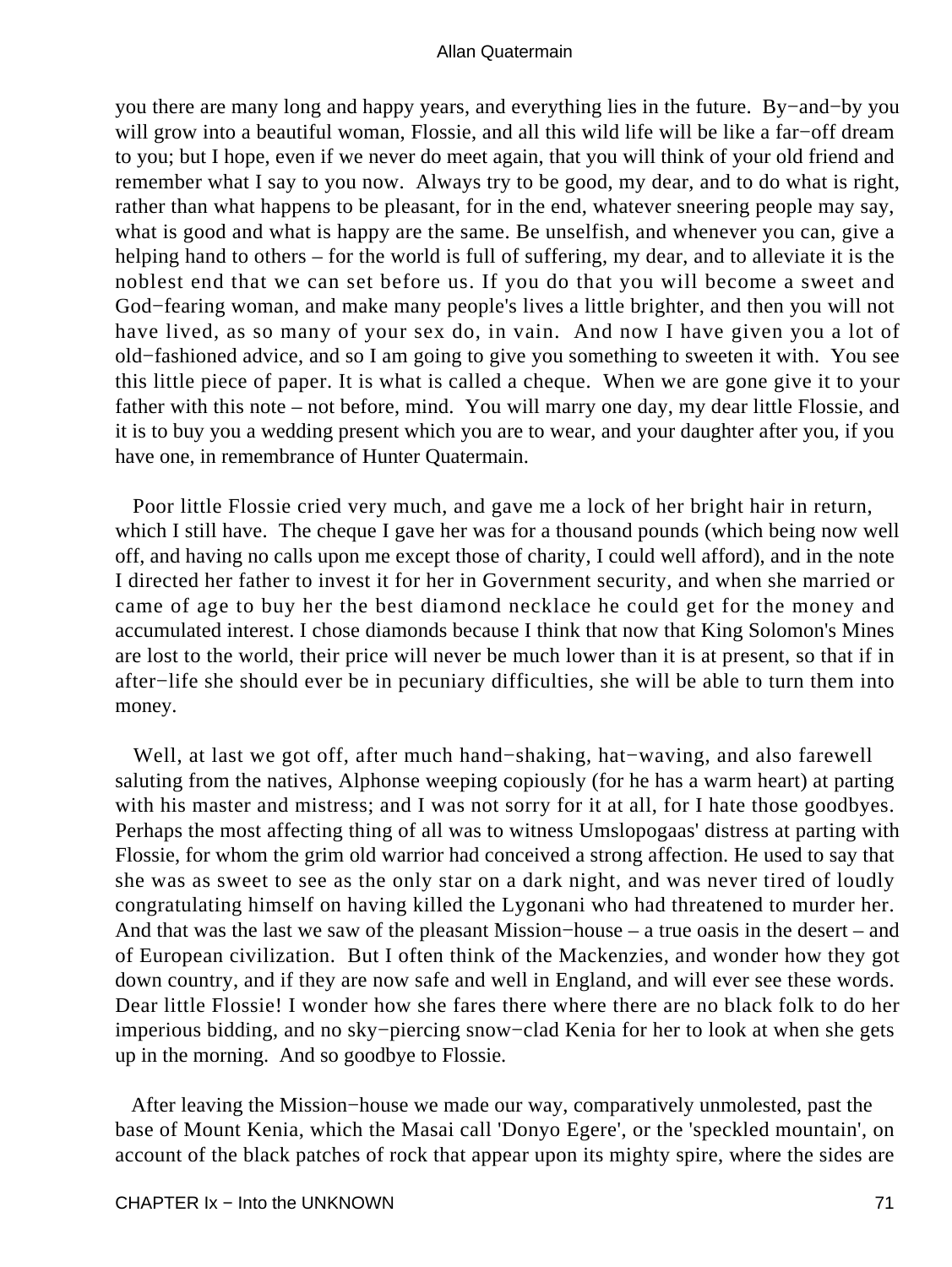too precipitous to allow of the snow lying on them; then on past the lonely lake Baringo, where one of our two remaining Askari, having unfortunately trodden on a puff−adder, died of snake−bite, in spite of all our efforts to save him. Thence we proceeded a distance of about a hundred and fifty miles to another magnificent snow−clad mountain called Lekakisera, which has never, to the best of my belief, been visited before by a European, but which I cannot now stop to describe. There we rested a fortnight, and then started out into the trackless and uninhabited forest of a vast district called Elgumi. In this forest alone there are more elephants than I ever met with or heard with before. The mighty mammals literally swarm there entirely unmolested by man, and only kept down by the natural law that prevents any animals increasing beyond the capacity of the country they inhabit to support them. Needless to say, however, we did not shoot many of them, first because we could not afford to waste ammunition, of which our stock was getting perilously low, a donkey loaded with it having been swept away in fording a flooded river; and secondly, because we could not carry away the ivory, and did not wish to kill for the mere sake of slaughter. So we let the great beasts be, only shooting one or two in self−protection. In this district, the elephants, being unacquainted with the hunter and his tender mercies, would allow one to walk up to within twenty yards of them in the open, while they stood, with their great ears cocked for all the world like puzzled and gigantic puppy−dogs, and stared at that new and extraordinary phenomenon – man. Occasionally, when the inspection did not prove satisfactory, the staring ended in a trumpet and a charge, but this did not often happen. When it did we had to use our rifles. Nor were elephants the only wild beasts in the great Elgumi forest. All sorts of large game abounded, including lions – confound them! I have always hated the sight of a lion since one bit my leg and lamed me for life. As a consequence, another thing that abounded was the dreadful tsetse fly, whose bite is death to domestic animals. Donkeys have, together with men, hitherto been supposed to enjoy a peculiar immunity from its attacks; but all I have to say, whether it was on account of their poor condition, or because the tsetse in those parts is more poisonous than usual, I do not know, but ours succumbed to its onslaught. Fortunately, however, that was not till two months or so after the bites had been inflicted, when suddenly, after a two days' cold rain, they all died, and on removing the skins of several of them I found the long yellow streaks upon the flesh which are characteristic of death from bites from the tsetse, marking the spot where the insect had inserted his proboscis. On emerging from the great Elgumi forest, we, still steering northwards, in accordance with the information Mr Mackenzie had collected from the unfortunate wanderer who reached him only to die so tragically, struck the base in due course of the large lake, called Laga by the natives, which is about fifty miles long by twenty broad, and of which, it may be remembered, he made mention. Thence we pushed on nearly a month's journey over great rolling uplands, something like those in the Transvaal, but diversified by patches of bush country.

 All this time we were continually ascending at the rate of about one hundred feet every ten miles. Indeed the country was on a slope which appeared to terminate at a mass of snow−tipped mountains, for which we were steering, and where we learnt the second lake of which the wanderer had spoken as the lake without a bottom was situated. At length we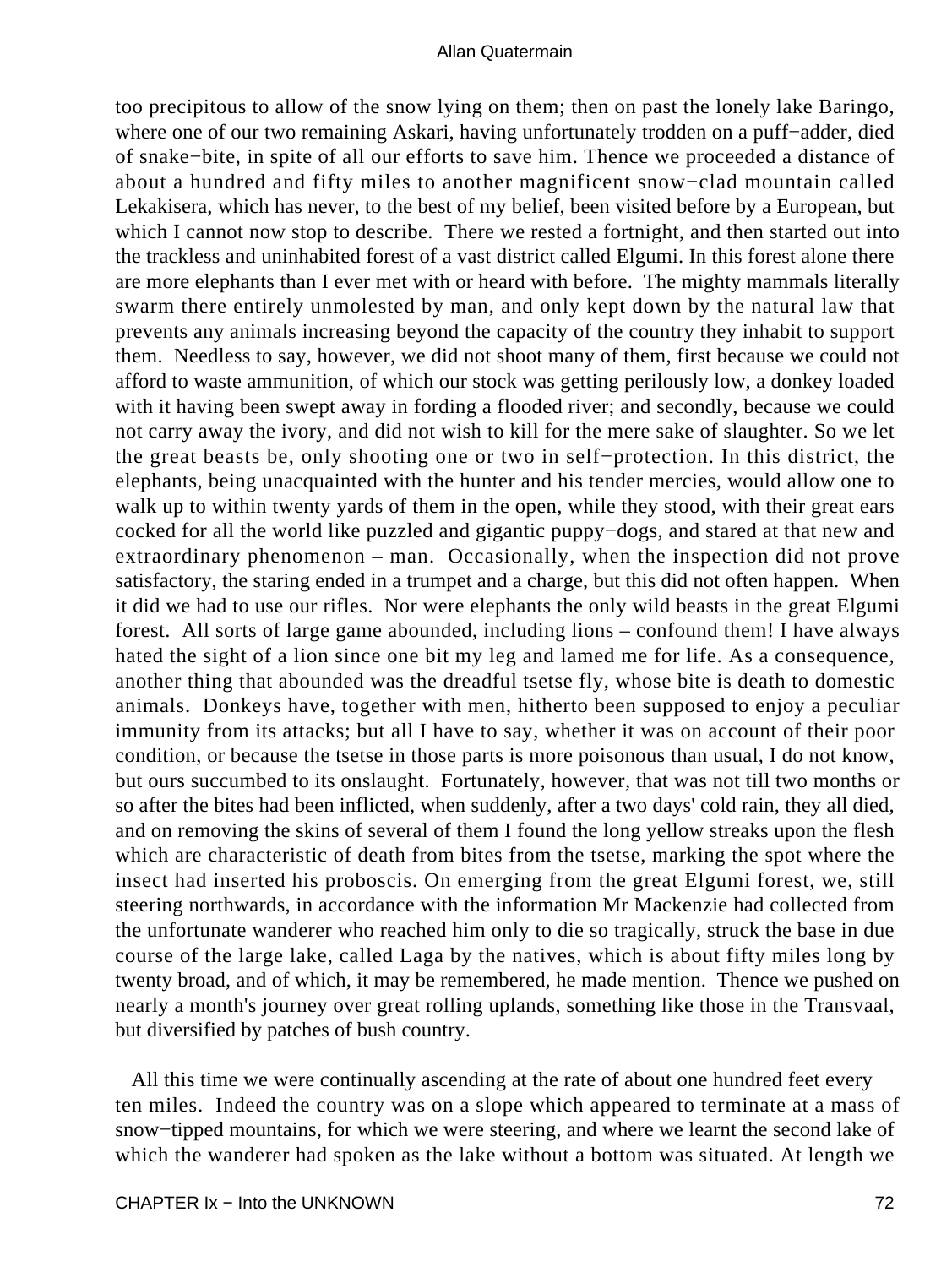arrived there, and, having ascertained that there **Was a** large lake on top of the mountains, ascended three thousand feet more till we came to a precipitous cliff or edge, to find a great sheet of water some twenty miles square lying fifteen hundred feet below us, and evidently occupying an extinct volcanic crater or craters of vast extent. Perceiving villages on the border of this lake, we descended with great difficulty through forests of pine trees, which now clothed the precipitous sides of the crater, and were well received by the people, a simple, unwarlike folk, who had never seen or even heard of a white man before, and treated us with great reverence and kindness, supplying us with as much food and milk as we could eat and drink. This wonderful and beautiful lake lay, according to our aneroid, at a height of no less than 11,450 feet above sea−level, and its climate was quite cold, and not at all unlike that of England. Indeed, for the first three days of our stay there we saw little or nothing of the scenery on account of an unmistakable Scotch mist which prevailed. It was this rain that set the tsetse poison working in our remaining donkeys, so that they all died.

 This disaster left us in a very awkward position, as we had now no means of transport whatever, though on the other hand we had not much to carry. Ammunition, too, was very short, amounting to but one hundred and fifty rounds of rifle cartridges and some fifty shot−gun cartridges. How to get on we did not know; indeed it seemed to us that we had about reached the end of our tether. Even if we had been inclined to abandon the object of our search, which, shadow as it was, was by no means the case, it was ridiculous to think of forcing our way back some seven hundred miles to the coast in our present plight; so we came to the conclusion that the only thing to be done was to stop where we were – the natives being so well disposed and food plentiful – for the present, and abide events, and try to collect information as to the countries beyond.

 Accordingly, having purchased a capital log canoe, large enough to hold us all and our baggage, from the headman of the village we were staying in, presenting him with three empty cold−drawn brass cartridges by way of payment, with which he was perfectly delighted, we set out to make a tour of the lake in order to find the most favourable place to make a camp. As we did not know if we should return to this village, we put all our gear into the canoe, and also a quarter of cooked water−buck, which when young is delicious eating, and off we set, natives having already gone before us in light canoes to warn the inhabitants of the other villages of our approach.

 As we were puddling leisurely along Good remarked upon the extraordinary deep blue colour of the water, and said that he understood from the natives, who were great fishermen – fish, indeed, being their principal food – that the lake was supposed to be wonderfully deep, and to have a hole at the bottom through which the water escaped and put out some great fire that was raging below.

 I pointed out to him that what he had heard was probably a legend arising from a tradition among the people which dated back to the time when one of the extinct parasitic volcanic cones was in activity. We saw several round the borders of the lake which had no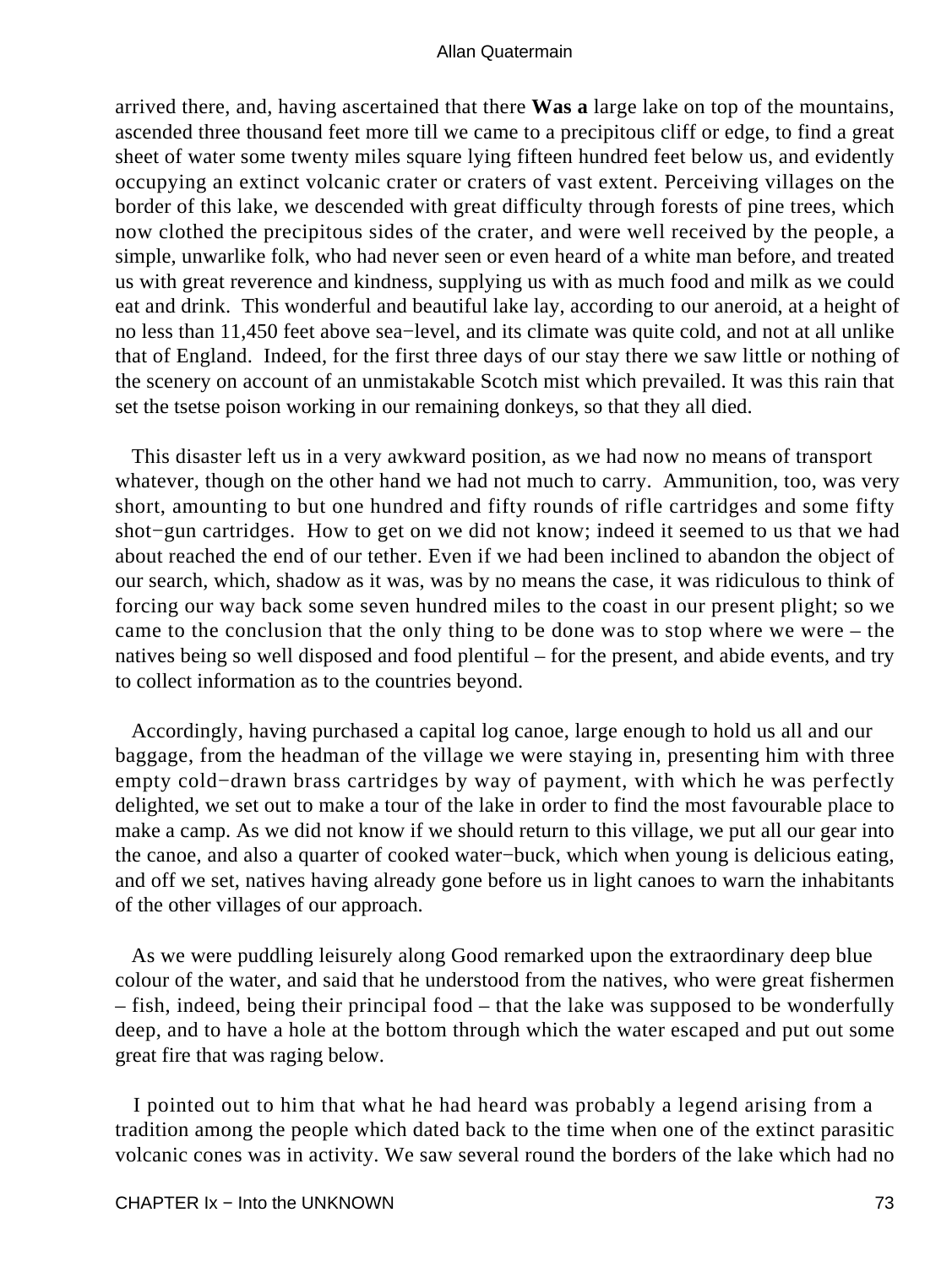doubt been working at a period long subsequent to the volcanic death of the central crater which now formed the bed of the lake itself. When it finally became extinct the people would imagine that the water from the lake had run down and put out the big fire below, more especially as, though it was constantly fed by streams running from the snow−tipped peaks about, there was no visible exit to it.

 The farther shore of the lake we found, on approaching it, to consist of a vast perpendicular wall of rock, which held the water without any intermediate sloping bank, as elsewhere. Accordingly we paddled parallel with this precipice, at a distance of about a hundred paces from it, shaping our course for the end of the lake, where we knew that there was a large village.

 As we went we began to pass a considerable accumulation of floating rushes, weed, boughs of trees, and other rubbish, brought, Good supposed, to this spot by some current, which he was much puzzled to account for. Whilst we were speculating about this, Sir Henry pointed out a flock of large white swans, which were feeding on the drift some little way ahead of us. Now I had already noticed swans flying about this lake, and, having never come across them before in Africa, was exceedingly anxious to obtain a specimen. I had questioned the natives about them, and learnt that they came from over the mountain, always arriving at certain periods of the year in the early morning, when it was very easy to catch them, on account of their exhausted condition. I also asked them what country they came from, when they shrugged their shoulders, and said that on the top of the great black precipice was stony inhospitable land, and beyond that were mountains with snow, and full of wild beasts, where no people lived, and beyond the mountains were hundreds of miles of dense thorn forest, so thick that even the elephants could not get through it, much less men. Next I asked them if they had ever heard of white people like ourselves living on the farther side of the mountains and the thorn forest, whereat they laughed. But afterwards a very old woman came and told me that when she was a little girl her grandfather had told her that in his youth HIS grandfather had crossed the desert and the mountains, and pierced the thorn forest, and seen a white people who lived in stone kraals beyond. Of course, as this took the tale back some two hundred and fifty years, the information was very indefinite; but still there it was again, and on thinking it over I grew firmly convinced that there was some truth in all these rumours, and equally firmly determined to solve the mystery. Little did I guess in what an almost miraculous way my desire was to be gratified.

 Well, we set to work to stalk the swans, which kept drawing, as they fed, nearer and nearer to the precipice, and at last we pushed the canoe under shelter of a patch of drift within forty yards of them. Sir Henry had the shot−gun, loaded with No. 1, and, waiting for a chance, got two in a line, and, firing at their necks, killed them both. Up rose the rest, thirty or more of them, with a mighty splashing; and, as they did so, he gave them the other barrel. Down came one fellow with a broken wing, and I saw the leg of another drop and a few feathers start out of his back; but he went on quite strong. Up went the swans, circling ever higher till at last they were mere specks level with the top of the frowning precipice,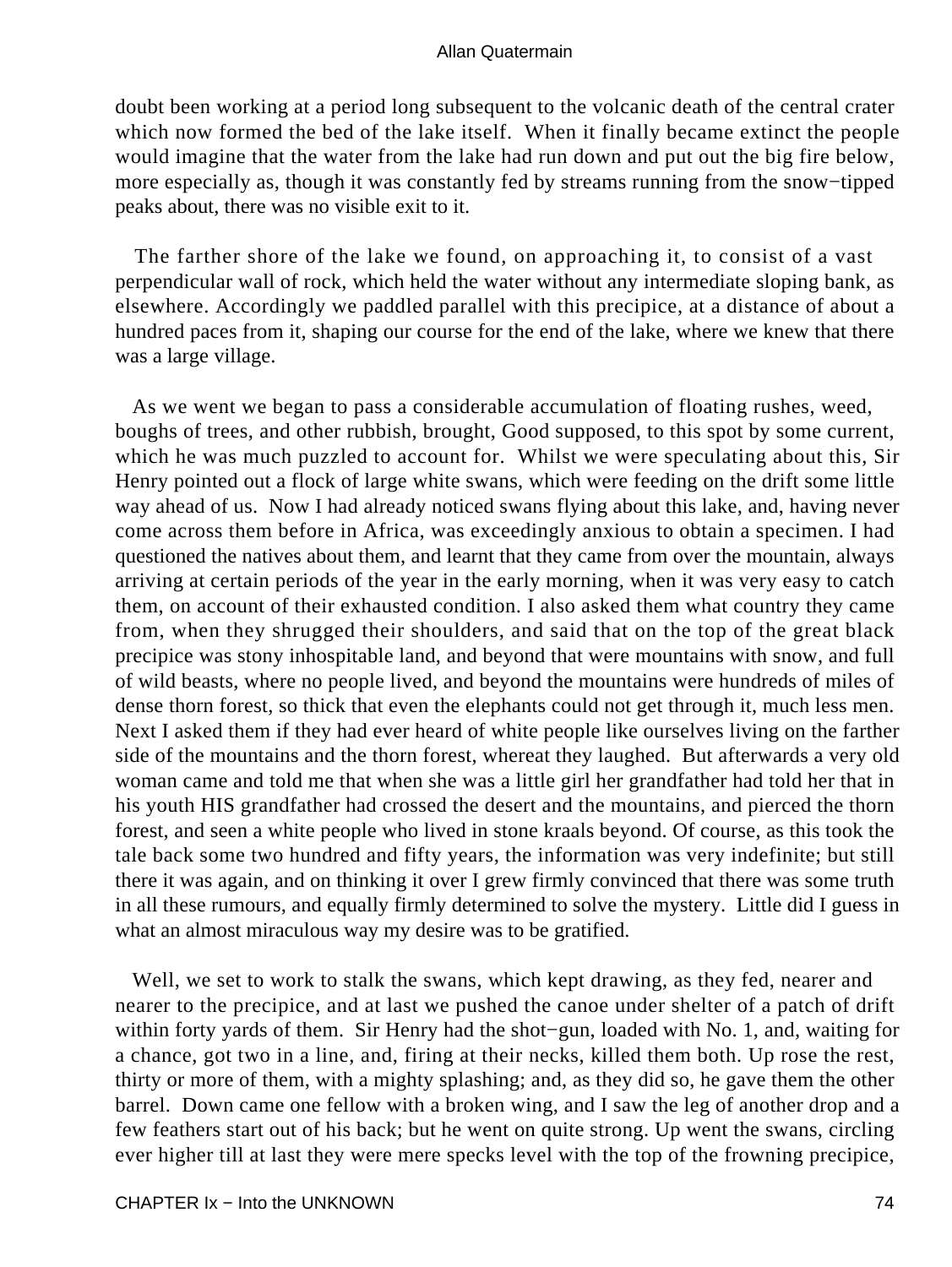when I saw them form into a triangle and head off for the unknown north−east. Meanwhile we had picked up our two dead ones, and beautiful birds they were, weighing not less than about thirty pounds each, and were chasing the winged one, which had scrambled over a mass of driftweed into a pool of clear water beyond. Finding a difficulty in forcing the canoe through the rubbish, I told our only remaining Wakwafi servant, whom I knew to be an excellent swimmer, to jump over, dive under the drift, and catch him, knowing that as there were no crocodiles in this lake he could come to no harm. Entering into the fun of the thing, the man obeyed, and soon was dodging about after the winged swan in fine style, getting gradually nearer to the rock wall, against which the water washed as he did so.

 Presently he gave up swimming after the swan, and began to cry out that he was being carried away; and, indeed, we saw that, though he was swimming with all his strength towards us, he was being drawn slowly to the precipice. With a few desperate strokes of our paddles we pushed the canoe through the crust of drift and rowed towards the man as hard as we could, but, fast as we went, he was drawn faster to the rock. Suddenly I saw that before us, just rising eighteen inches or so above the surface of the lake, was what looked like the top of the arch of a submerged cave or railway tunnel. Evidently, from the watermark on the rock several feet above it, it was generally entirely submerged; but there had been a dry season, and the cold had prevented the snow from melting as freely as usual; so the lake was low and the arch showed. Towards this arch our poor servant was being sucked with frightful rapidity. He was not more than ten fathoms from it, and we were about twenty when I saw it, and with little help from us the canoe flew along after him. He struggled bravely, and I thought that we should have saved him, when suddenly I perceived an expression of despair come upon his face, and there before our eyes he was sucked down into the cruel swirling blue depths, and vanished. At the same moment I felt our canoe seized as with a mighty hand, and propelled with resistless force towards the rock.

 We realized our danger now and rowed, or rather paddled, furiously in our attempt to get out of the vortex. In vain; in another second we were flying straight for the arch like an arrow, and I thought that we were lost. Luckily I retained sufficient presence of mind to shout out, instantly setting the example by throwing myself into the bottom of the canoe, 'Down on your faces – down!' and the others had the sense to take the hint. In another instant there was a grinding noise, and the boat was pushed down till the water began to trickle over the sides, and I thought that we were gone. But no, suddenly the grinding ceased, and we could again feel the canoe flying along. I turned my head a little – I dared not lift it – and looked up. By the feeble light that yet reached the canoe, I could make out that a dense arch of rock hung just over our heads, and that was all. In another minute I could not even see as much as that, for the faint light had merged into shadow, and the shadows had been swallowed up in darkness, utter and complete.

 For an hour or so we lay there, not daring to lift our heads for fear lest the brains should be dashed out of them, and scarcely able to speak even, on account of the noise of the rushing water which drowned our voices. Not, indeed, that we had much inclination to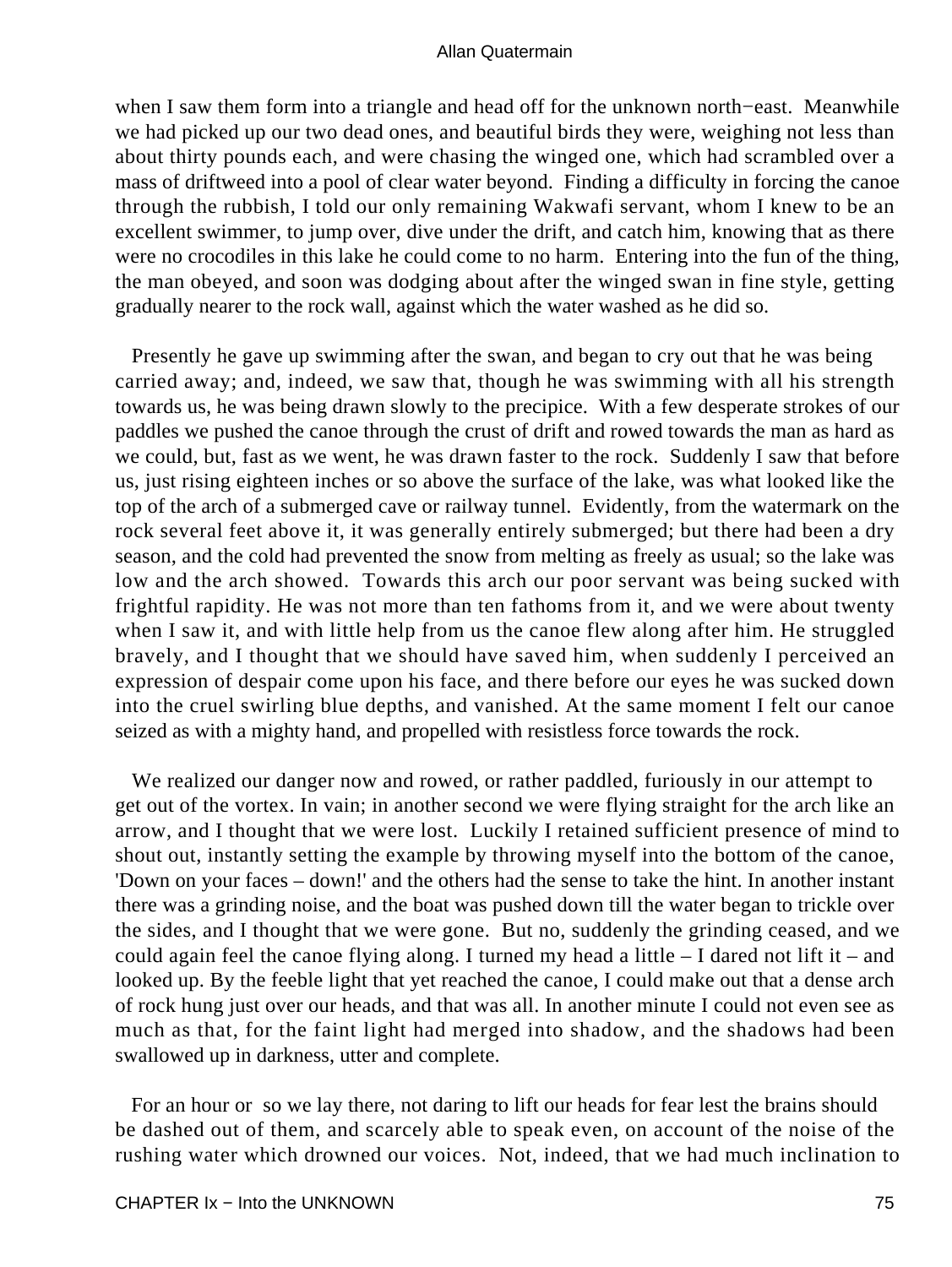speak, seeing that we were overwhelmed by the awfulness of our position and the imminent fear of instant death, either by being dashed against the sides of the cavern, or on a rock, or being sucked down in the raging waters, or perhaps asphyxiated by want of air. All of these and many other modes of death presented themselves to my imagination as I lay at the bottom of the canoe, listening to the swirl of the hurrying waters which ran whither we knew not. One only other sound could I hear, and that was Alphonse's intermittent howl of terror coming from the centre of the canoe, and even that seemed faint and unnatural. Indeed, the whole thing overpowered my brain, and I began to believe that I was the victim of some ghastly spirit−shaking nightmare.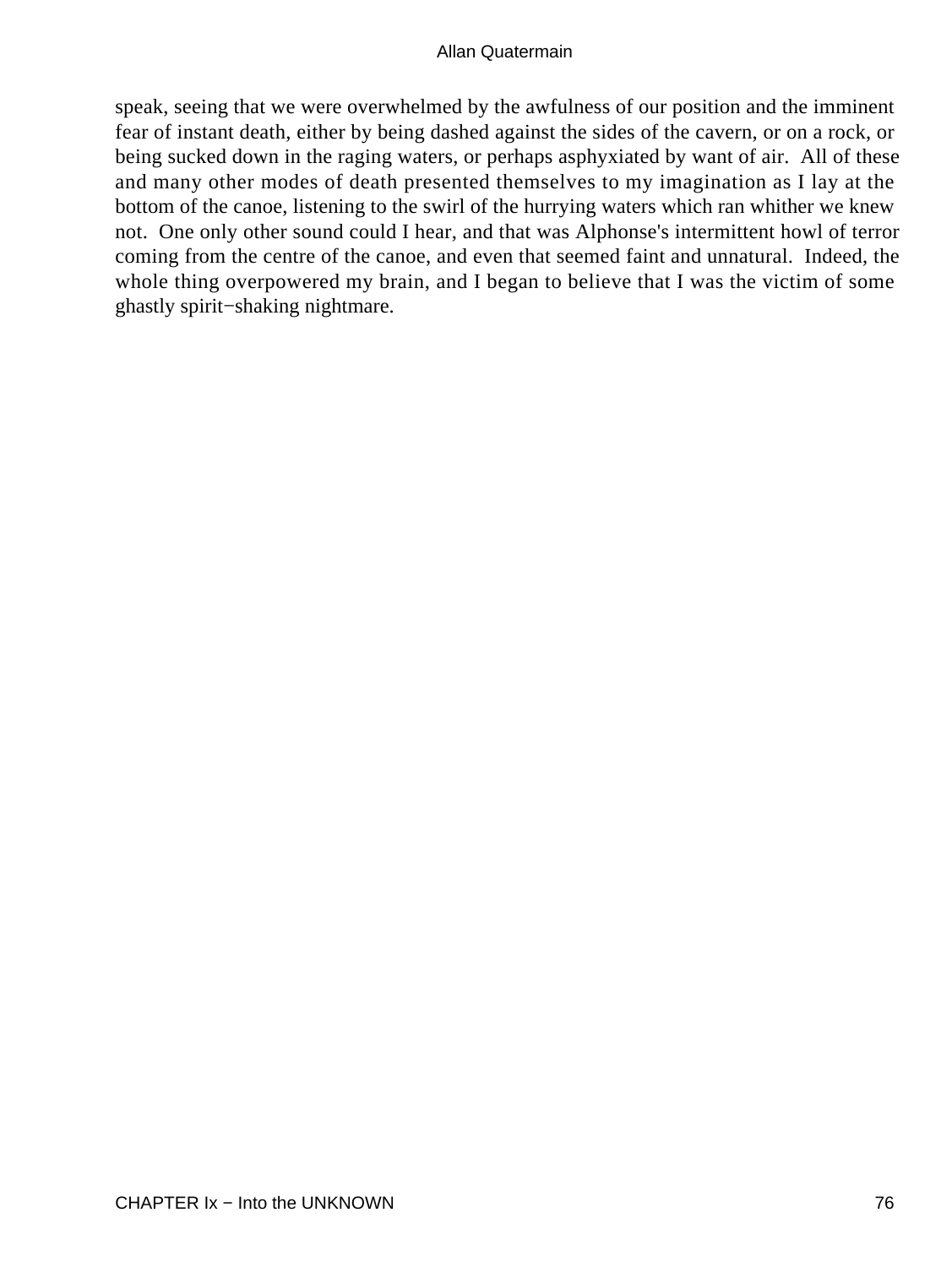# **[CHAPTER X − THE Rose of FIRE](#page-202-0)**

*O*n we flew, drawn by the mighty current, till at last I noticed that the sound of the water was not half so deafening as it had been, and concluded that this must be because there was more room for the echoes to disperse in. I could now hear Alphonse's howls much more distinctly; they were made up of the oddest mixture of invocations to the Supreme Power and the name of his beloved Annette that it is possible to conceive; and, in short, though their evident earnestness saved them from profanity, were, to say the least, very remarkable. Taking up a paddle I managed to drive it into his ribs, whereon he, thinking that the end had come, howled louder than ever. Then I slowly and cautiously raised myself on my knees and stretched my hand upwards, but could touch no roof. Next I took the paddle and lifted it above my head as high as I could, but with the same result. I also thrust it out laterally to the right and left, but could touch nothing except water. Then I bethought me that there was in the boat, amongst our other remaining possessions, a bull's−eye lantern and a tin of oil. I groped about and found it, and having a match on me carefully lit it, and as soon as the flame had got a hold of the wick I turned it on down the boat. As it happened, the first thing the light lit on was the white and scared face of Alphonse, who, thinking that it was all over at last, and that he was witnessing a preliminary celestial phenomenon, gave a terrific yell and was with difficulty reassured with the paddle. As for the other three, Good was lying on the flat of his back, his eyeglass still fixed in his eye, and gazing blankly into the upper darkness. Sir Henry had his head resting on the thwarts of the canoe, and with his hand was trying to test the speed of the water. But when the beam of light fell upon old Umslopogaas I could really have laughed. I think I have said that we had put a roast quarter of water−buck into the canoe. Well, it so happened that when we all prostrated ourselves to avoid being swept out of the boat and into the water by the rock roof, Umslopogaas's head had come down uncommonly near this roast buck, and so soon as he had recovered a little from the first shock of our position it occurred to him that he was hungry. Thereupon he coolly cut off a chop with Inkosi−kaas, and was now employed in eating it with every appearance of satisfaction. As he afterwards explained, he thought that he was going 'on a long journey', and preferred to start on a full stomach. It reminded me of the people who are going to be hanged, and who are generally reported in the English daily papers to have made 'an excellent breakfast'.

 As soon as the others saw that I had managed to light the lamp, we bundled Alphonse into the farther end of the canoe with a threat which calmed him down wonderfully, that if he would insist upon making the darkness hideous with his cries we would put him out of suspense by sending him to join the Wakwafi and wait for Annette in another sphere, and began to discuss the situation as well as we could. First, however, at Good's suggestion, we bound two paddles mast−fashion in the bows so that they might give us warning against any sudden lowering of the roof of the cave or waterway. It was clear to us that we were in an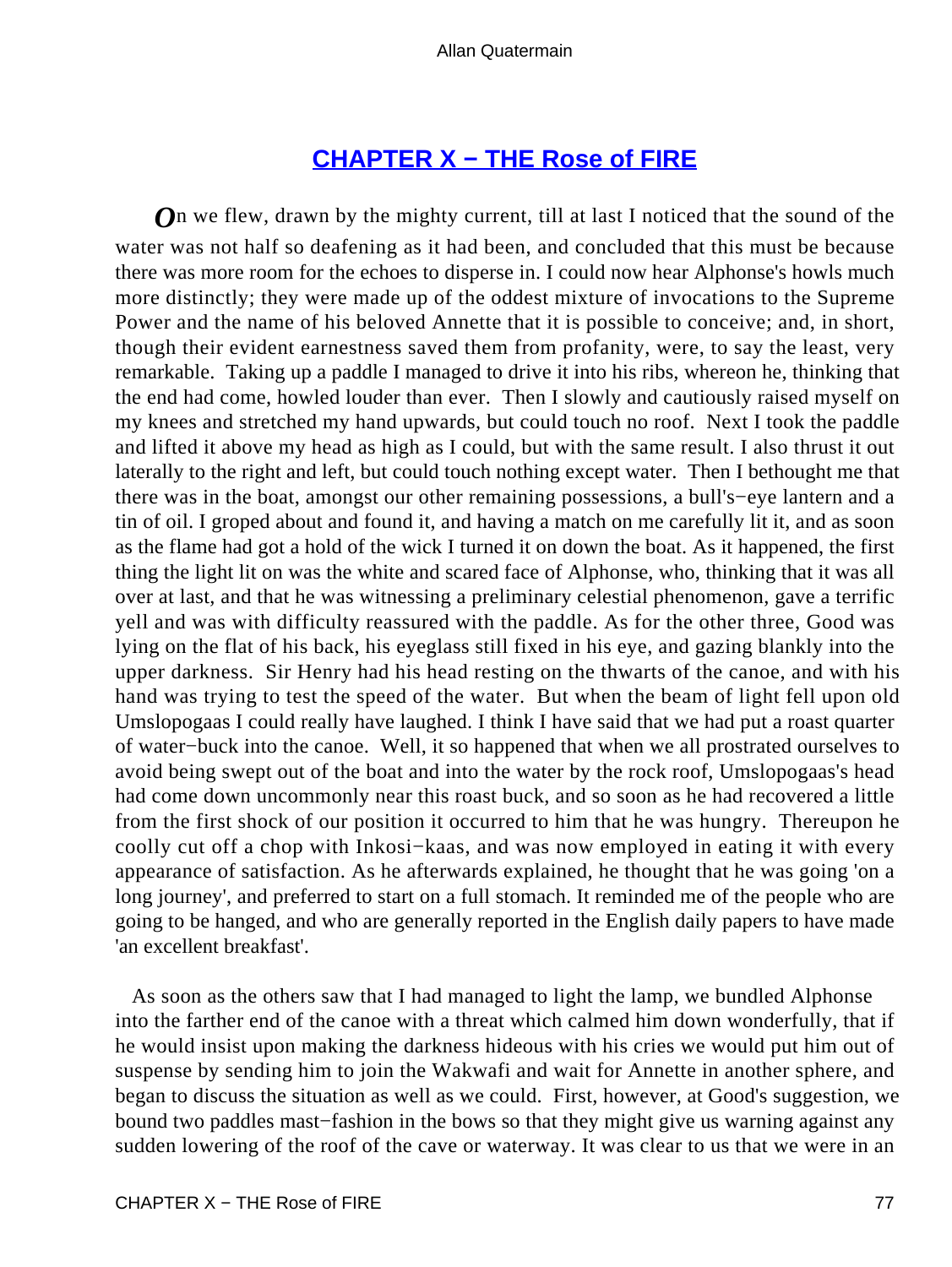underground river or, as Alphonse defined it, 'main drain', which carried off the superfluous waters of the lake. Such rivers are well known to exist in many parts of the world, but it has not often been the evil fortune of explorers to travel by them. That the river was wide we could clearly see, for the light from the bull's−eye lantern failed to reach from shore to shore, although occasionally, when the current swept us either to one side or the other, we could distinguish the rock wall of the tunnel, which, as far as we could make out, appeared to arch about twenty−five feet above our heads. As for the current itself, it ran, Good estimated, at least eight knots, and, fortunately for us, was, as is usual, fiercest in the middle of the stream. Still, our first act was to arrange that one of us, with the lantern and a pole there was in the canoe, should always be in the bows ready, if possible, to prevent us from being stove in against the side of the cave or any projecting rock. Umslopogaas, having already dined, took the first turn. This was absolutely, with one exception, all that we could do towards preserving our safety. The exception was that another of us took up a position in the stern with a paddle by means of which it was possible to steer the canoe more or less and to keep her from the sides of the cave. These matters attended to, we made a somewhat sparing meal off the cold buck's meat (for we did not know how long it might have to last us), and then feeling in rather better spirits I gave my opinion that, serious as it undoubtedly was, I did not consider our position altogether without hope, unless, indeed, the natives were right, and the river plunged straight down into the bowels of the earth. If not, it was clear that it must emerge somewhere, probably on the other side of the mountains, and in that case all we had to think of was to keep ourselves alive till we got there, wherever 'there' might be. But, of course, as Good lugubriously pointed out, on the other hand we might fall victims to a hundred unsuspected horrors – or the river might go on winding away inside the earth till it dried up, in which case our fate would indeed be an awful one.

 'Well, let us hope for the best and prepare ourselves for the worst,' said Sir Henry, who is always cheerful and even spirited – a very tower of strength in the time of trouble. 'We have come out of so many queer scrapes together, that somehow I almost fancy we shall come out of this,' he added.

 This was excellent advice, and we proceeded to take it each in our separate way – that is, except Alphonse, who had by now sunk into a sort of terrified stupor. Good was at the helm and Umslopogaas in the bows, so there was nothing left for Sir Henry and myself to do except to lie down in the canoe and think. It certainly was a curious, and indeed almost a weird, position to be placed in – rushing along, as we were, through the bowels of the earth, borne on the bosom of a Stygian river, something after the fashion of souls being ferried by Charon, as Curtis said. And how dark it was! The feeble ray from our little lamp did but serve to show the darkness. There in the bows sat old Umslopogaas, like Pleasure in the poem, \*{Mr Allan Quatermain misquotes – Pleasure sat at the helm. – EDITOR.} watchful and untiring, the pole ready to his hand, and behind in the shadow I could just make out the form of Good peering forward at the ray of light in order to make out how to steer with the paddle that he held and now and again dipped into the water.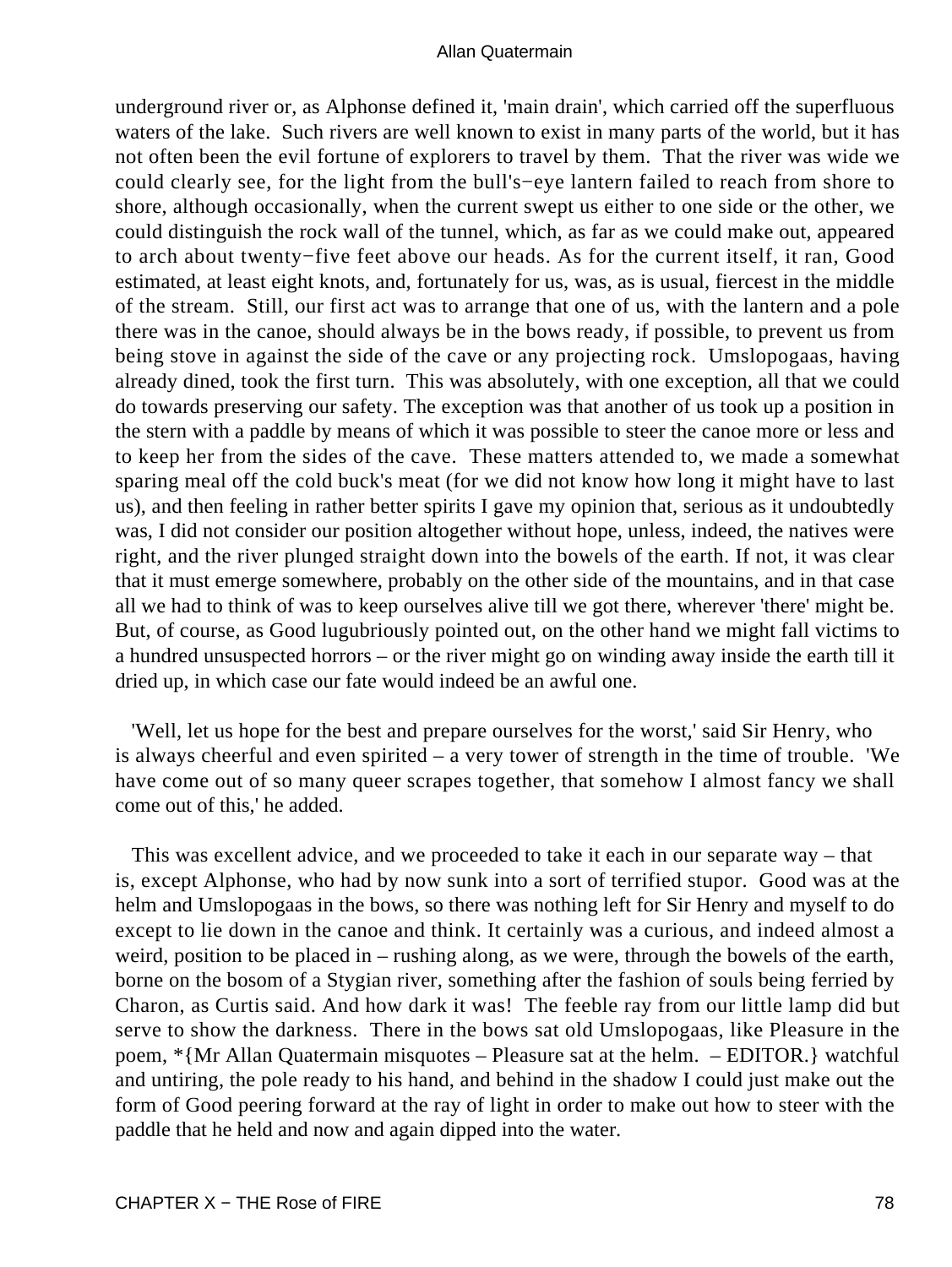'Well, well,' thought I, 'you have come in search of adventures, Allan my boy, and you have certainly got them. At your time of life, too! You ought to be ashamed of yourself; but somehow you are not, and, awful as it all is, perhaps you will pull through after all; and if you don't, why, you cannot help it, you see! And when all's said and done an underground river will make a very appropriate burying−place.'

 At first, however, I am bound to say that the strain upon the nerves was very great. It is trying to the coolest and most experienced person not to know from one hour to another if he has five minutes more to live, but there is nothing in this world that one cannot get accustomed to, and in time we began to get accustomed even to that. And, after all, our anxiety, though no doubt natural, was, strictly speaking, illogical, seeing that we never know what is going to happen to us the next minute, even when we sit in a well−drained house with two policemen patrolling under the window – nor how long we have to live. It is all arranged for us, my sons, so what is the use of bothering?

 It was nearly midday when we made our dive into darkness, and we had set our watch (Good and Umslopogaas) at two, having agreed that it should be of a duration of five hours. At seven o'clock, accordingly, Sir Henry and I went on, Sir Henry at the bow and I at the stern, and the other two lay down and went to sleep. For three hours all went well, Sir Henry only finding it necessary once to push us off from the side; and I that but little steering was required to keep us straight, as the violent current did all that was needed, though occasionally the canoe showed a tendency which had to be guarded against to veer and travel broadside on. What struck me as the most curious thing about this wonderful river was: how did the air keep fresh? It was muggy and thick, no doubt, but still not sufficiently so to render it bad or even remarkably unpleasant. The only explanation that I can suggest is that the water of the lake had sufficient air in it to keep the atmosphere of the tunnel from absolute stagnation, this air being given out as it proceeded on its headlong way. Of course I only give the solution of the mystery for what it is worth, which perhaps is not much.

 When I had been for three hours or so at the helm, I began to notice a decided change in the temperature, which was getting warmer. At first I took no notice of it, but when, at the expiration of another half−hour, I found that it was getting hotter and hotter, I called to Sir Henry and asked him if he noticed it, or if it was only my imagination. 'Noticed it!' he answered; 'I should think so. I am in a sort of Turkish bath.' Just about then the others woke up gasping, and were obliged to begin to discard their clothes. Here Umslopogaas had the advantage, for he did not wear any to speak of, except a moocha.

 Hotter it grew, and hotter yet, till at last we could scarcely breathe, and the perspiration poured out of us. Half an hour more, and though we were all now stark naked, we could hardly bear it. The place was like an antechamber of the infernal regions proper. I dipped my hand into the water and drew it out almost with a cry; it was nearly boiling. We consulted a little thermometer we had – the mercury stood at 123 degrees. From the surface of the water rose a dense cloud of steam. Alphonse groaned out that we were already in purgatory, which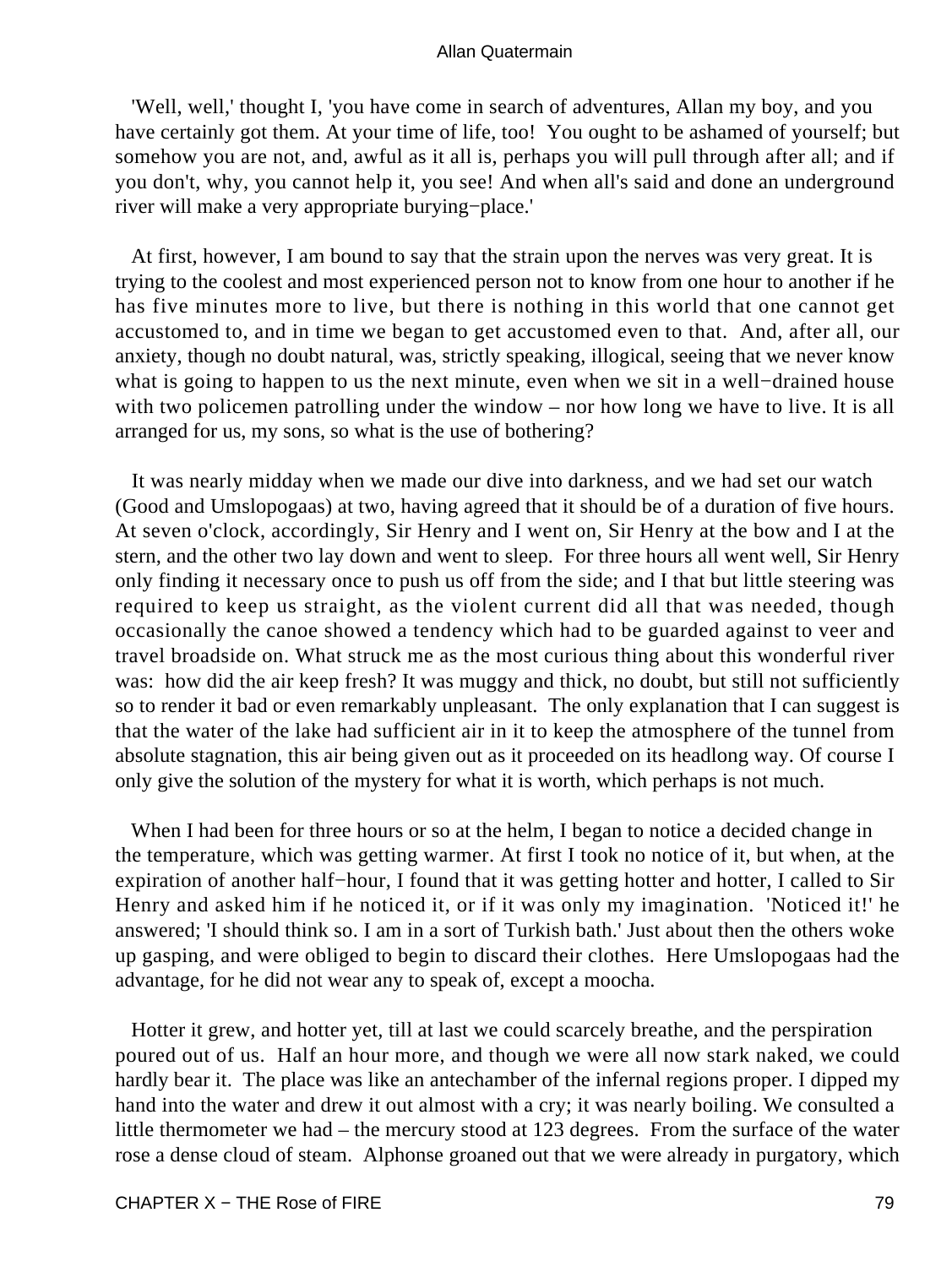indeed we were, though not in the sense that he meant it. Sir Henry suggested that we must be passing near the seat of some underground volcanic fire, and I am inclined to think, especially in the light of what subsequently occurred, that he was right. Our sufferings for some time after this really pass my powers of description. We no longer perspired, for all the perspiration had been sweated out of us. We simply lay in the bottom of the boat, which we were now physically incapable of directing, feeling like hot embers, and I fancy undergoing very much the same sensations that the poor fish do when they are dying on land – namely, that of slow suffocation. Our skins began to crack, and the blood to throb in our heads like the beating of a steam−engine.

 This had been going on for some time, when suddenly the river turned a little, and I heard Sir Henry call out from the bows in a hoarse, startled voice, and, looking up, saw a most wonderful and awful thing. About half a mile ahead of us, and a little to the left of the centre of the stream – which we could now see was about ninety feet broad – a huge pillar−like jet of almost white flame rose from the surface of the water and sprang fifty feet into the air, when it struck the roof and spread out some forty feet in diameter, falling back in curved sheets of fire shaped like the petals of a full−blown rose. Indeed this awful gas jet resembled nothing so much as a great flaming flower rising out of the black water. Below was the straight stalk, a foot or more thick, and above the dreadful bloom. And as for the fearfulness of it and its fierce and awesome beauty, who can describe it? Certainly I cannot. Although we were now some five hundred yards away, it, notwithstanding the steam, lit up the whole cavern as clear as day, and we could see that the roof was here about forty feet above us, and washed perfectly smooth with water. The rock was black, and here and there I could make out long shining lines of ore running through it like great veins, but of what metal they were I know not.

 On we rushed towards this pillar of fire, which gleamed fiercer than any furnace ever lit by man.

 'Keep the boat to the right, Quatermain – to the right,' shouted Sir Henry, and a minute afterwards I saw him fall forward senseless. Alphonse had already gone. Good was the next to go. There they lay as though dead; only Umslopogaas and I kept our senses. We were within fifty yards of it now, and I saw the Zulu's head fall forward on his hands. He had gone too, and I was alone. I could not breathe; the fierce heat dried me up. For yards and yards round the great rose of fire the rock−roof was red−hot. The wood of the boat was almost burning. I saw the feathers on one of the dead swans begin to twist and shrivel up; but I would not give in. I knew that if I did we should pass within three or four yards of the gas jet and perish miserably. I set the paddle so as to turn the canoe as far from it as possible, and held on grimly.

 My eyes seemed to be bursting from my head, and through my closed lids I could see the fierce light. We were nearly opposite now; it roared like all the fires of hell, and the water boiled furiously around it. Five seconds more. We were past; I heard the roar behind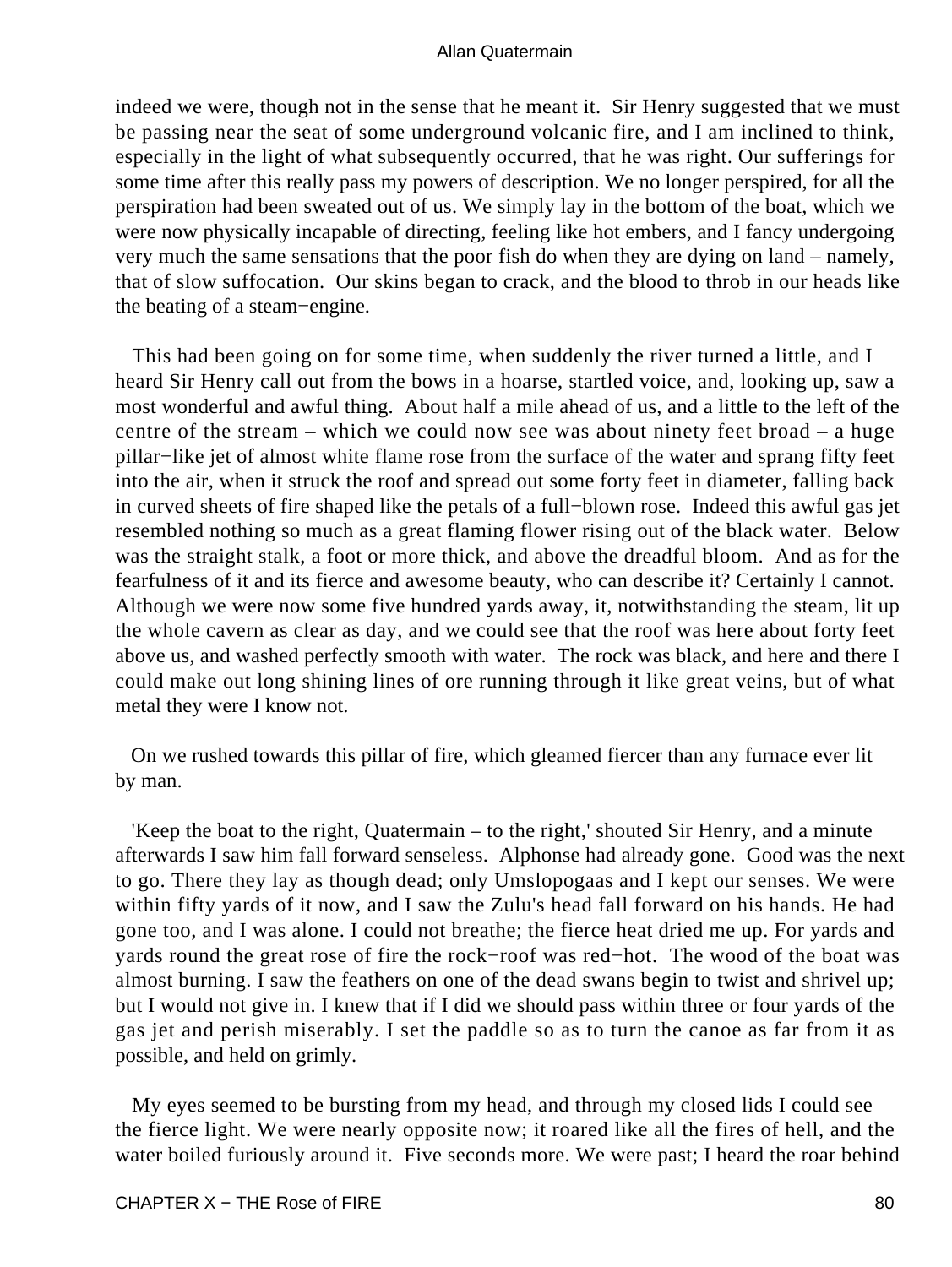me.

 Then I too fell senseless. The next thing that I recollect is feeling a breath of air upon my face. My eyes opened with great difficulty. I looked up. Far, far above me there was light, though around me was great gloom. Then I remembered and looked. The canoe still floated down the river, and in the bottom of it lay the naked forms of my companions. 'Were they dead?' I wondered. 'Was I left alone in this awful place?' I knew not. Next I became conscious of a burning thirst. I put my hand over the edge of the boat into the water and drew it up again with a cry. No wonder: nearly all the skin was burnt off the back of it. The water, however, was cold, or nearly so, and I drank pints and splashed myself all over. My body seemed to suck up the fluid as one may see a brick wall suck up rain after a drought; but where I was burnt the touch of it caused intense pain. Then I bethought myself of the others, and, dragging myself towards them with difficulty, I sprinkled them with water, and to my joy they began to recover – Umslopogaas first, then the others. Next they drank, absorbing water like so many sponges. Then, feeling chilly – a queer contrast to our recent sensations – we began as best we could to get into our clothes. As we did so Good pointed to the port side of the canoe: it was all blistered with heat, and in places actually charred. Had it been built like our civilized boats, Good said that the planks would certainly have warped and let in enough water to sink us; but fortunately it was dug out of the soft, willowy wood of a single great tree, and had sides nearly three inches and a bottom four inches thick. What that awful flame was we never discovered, but I suppose that there was at this spot a crack or hole in the bed of the river through which a vast volume of gas forced its way from its volcanic home in the bowels of the earth towards the upper air. How it first became ignited is, of course, impossible to say – probably, I should think, from some spontaneous explosion of mephitic gases.

 As soon as we had got some things together and shaken ourselves together a little, we set to work to make out where we were now. I have said that there was light above, and on examination we found that it came from the sky. Our river that was, Sir Henry said, a literal realization of the wild vision of the poet, \*{Where Alph the sacred river ran / Through caverns measureless to man / Down to a sunless sea} was no longer underground, but was running on its darksome way, not now through 'caverns measureless to man', but between two frightful cliffs which cannot have been less than two thousand feet high. So high were they, indeed, that though the sky was above us, where we were was dense gloom – not darkness indeed, but the gloom of a room closely shuttered in the daytime. Up on either side rose the great straight cliffs, grim and forbidding, till the eye grew dizzy with trying to measure their sheer height. The little space of sky that marked where they ended lay like a thread of blue upon their soaring blackness, which was unrelieved by any tree or creeper. Here and there, however, grew ghostly patches of a long grey lichen, hanging motionless to the rock as the white beard to the chin of a dead man. It seemed as though only the dregs or heavier part of the light had sunk to the bottom of this awful place. No bright−winged sunbeam could fall so low: they died far, far above our heads.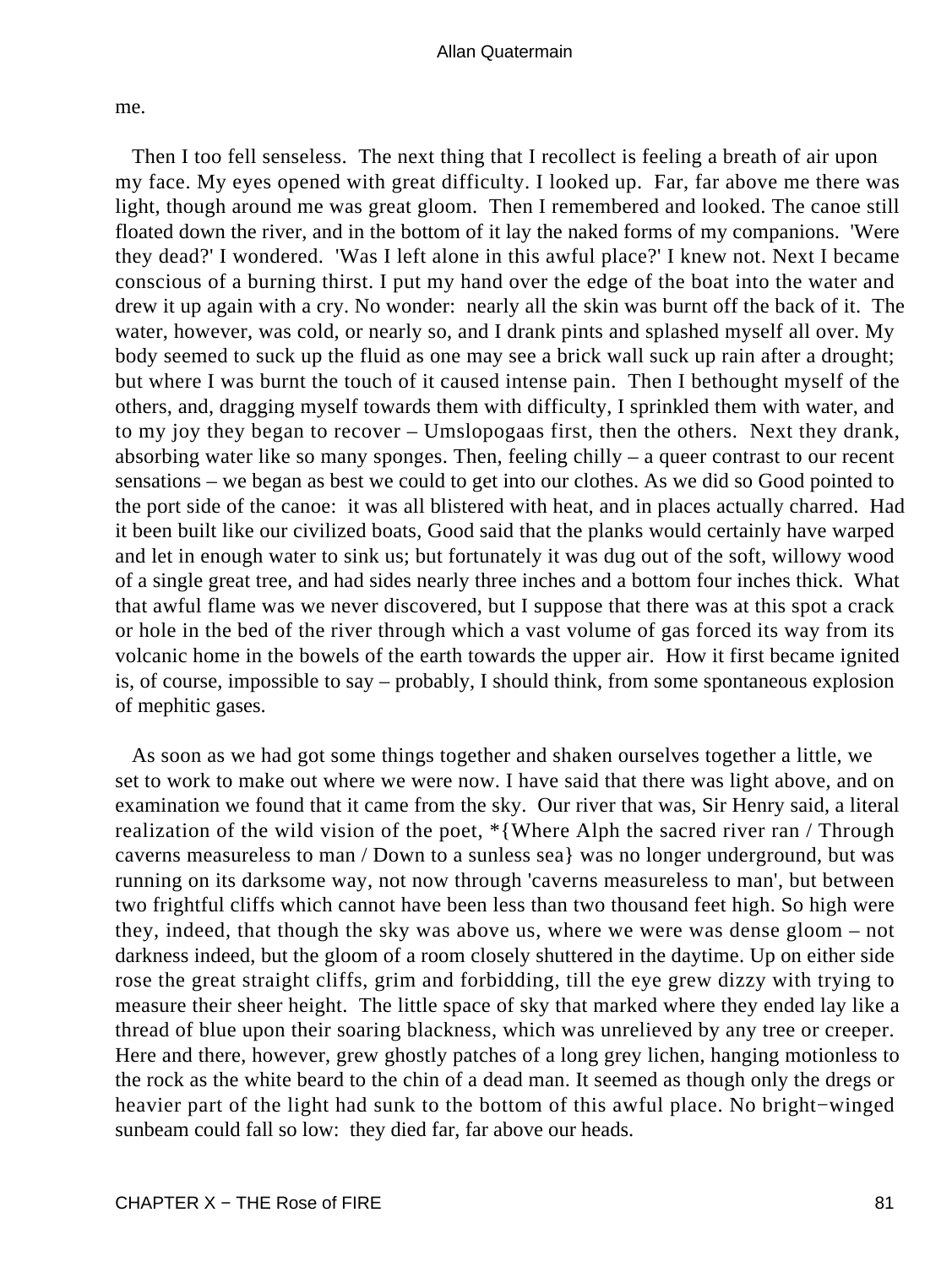By the river's edge was a little shore formed of round fragments of rock washed into this shape by the constant action of water, and giving the place the appearance of being strewn with thousands of fossil cannon balls. Evidently when the water of the underground river is high there is no beach at all, or very little, between the border of the stream and the precipitous cliffs; but now there was a space of seven or eight yards. And here, on this beach, we determined to land, in order to rest ourselves a little after all that we had gone through and to stretch our limbs. It was a dreadful place, but it would give an hour's respite from the terrors of the river, and also allow of our repacking and arranging the canoe. Accordingly we selected what looked like a favourable spot, and with some little difficulty managed to beach the canoe and scramble out on to the round, inhospitable pebbles.

 'My word,' called out Good, who was on shore the first, 'what an awful place! It's enough to give one a fit.' And he laughed.

 Instantly a thundering voice took up his words, magnifying them a hundred times. 'GIVE **One a fit** – HO! HO! HO!' – 'A FIT, HO! HO! HO!' answered another voice in wild accents from far up the cliff  $- A$  fit! A fit! A fit! chimed in voice after voice  $-$  each flinging the words to and fro with shouts of awful laughter to the invisible lips of the other till the whole place echoed with the words and with shrieks of fiendish merriment, which at last ceased as suddenly as they had begun.

 'Oh, mon Dieu!' yelled Alphonse, startled quite out of such self−command as he possessed.

 'MON **Dieu! Mon dieu!** MON DIEU!' the Titanic echoes thundered, shrieked, and wailed in every conceivable tone.

 'Ah,' said Umslopogaas calmly, 'I clearly perceive that devils live here. Well, the place looks like it.'

 I tried to explain to him that the cause of all the hubbub was a very remarkable and interesting echo, but he would not believe it.

 'Ah,' he said, 'I know an echo when I hear one. There was one lived opposite my kraal in Zululand, and the Intombis [maidens] used to talk with it. But if what we hear is a full−grown echo, mine at home can only have been a baby. No, no – they are devils up there. But I don't think much of them, though,' he added, taking a pinch of snuff. 'They can copy what one says, but they don't seem to be able to talk on their own account, and they dare not show their faces,' and he relapsed into silence, and apparently paid no further attention to such contemptible fiends.

 After this we found it necessary to keep our conversation down to a whisper – for it was really unbearable to have every word one uttered tossed to and fro like a tennis−ball, as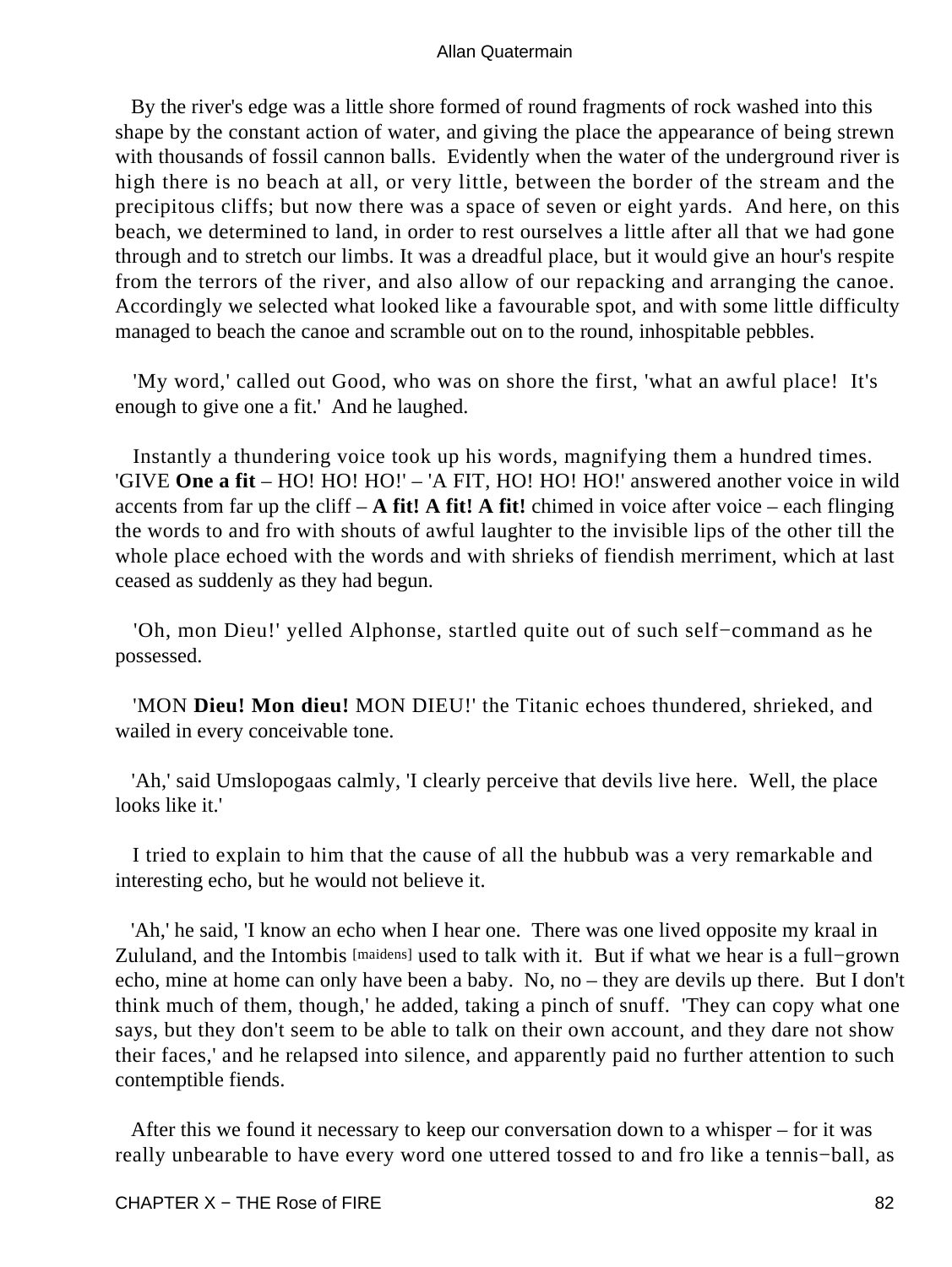precipice called to precipice.

 But even our whispers ran up the rocks in mysterious murmurs till at last they died away in long−drawn sighs of sound. Echoes are delightful and romantic things, but we had more than enough of them in that dreadful gulf.

 As soon as we had settled ourselves a little on the round stones, we went on to wash and dress our burns as well as we could. As we had but a little oil for the lantern, we could not spare any for this purpose, so we skinned one of the swans, and used the fat off its breast, which proved an excellent substitute. Then we repacked the canoe, and finally began to take some food, of which I need scarcely say we were in need, for our insensibility had endured for many hours, and it was, as our watches showed, midday. Accordingly we seated ourselves in a circle, and were soon engaged in discussing our cold meat with such appetite as we could muster, which, in my case at any rate, was not much, as I felt sick and faint after my sufferings of the previous night, and had besides a racking headache. It was a curious meal. The gloom was so intense that we could scarcely see the way to cut our food and convey it to our mouths. Still we got on pretty well, till I happened to look behind me – my attention being attracted by a noise of something crawling over the stones, and perceived sitting upon a rock in my immediate rear a huge species of black freshwater crab, only it was five times the size of any crab I ever saw. This hideous and loathsome−looking animal had projecting eyes that seemed to glare at one, very long and flexible antennae or feelers, and gigantic claws. Nor was I especially favoured with its company. From every quarter dozens of these horrid brutes were creeping up, drawn, I suppose, by the smell of the food, from between the round stones and out of holes in the precipice. Some were already quite close to us. I stared quite fascinated by the unusual sight, and as I did so I saw one of the beasts stretch out its huge claw and give the unsuspecting Good such a nip behind that he jumped up with a howl, and set the 'wild echoes flying' in sober earnest. Just then, too, another, a very large one, got hold of Alphonse's leg, and declined to part with it, and, as may be imagined, a considerable scene ensued. Umslopogaas took his axe and cracked the shell of one with the flat of it, whereon it set up a horrid screaming which the echoes multiplied a thousandfold, and began to foam at the mouth, a proceeding that drew hundreds more of its friends out of unsuspected holes and corners. Those on the spot perceiving that the animal was hurt fell upon it like creditors on a bankrupt, and literally rent it limb from limb with their huge pincers and devoured it, using their claws to convey the fragments to their mouths. Seizing whatever weapons were handy, such as stones or paddles, we commenced a war upon the monsters – whose numbers were increasing by leaps and bounds, and whose stench was overpowering. So fast as we cracked their armour others seized the injured ones and devoured them, foaming at the mouth, and screaming as they did so. Nor did the brutes stop at that. When they could they nipped hold of us – and awful nips they were – or tried to steal the meat. One enormous fellow got hold of the swan we had skinned and began to drag it off. Instantly a score of others flung themselves upon the prey, and then began a ghastly and disgusting scene. How the monsters foamed and screamed, and rent the flesh, and each other! It was a sickening and unnatural sight, and one that will haunt all who saw it till their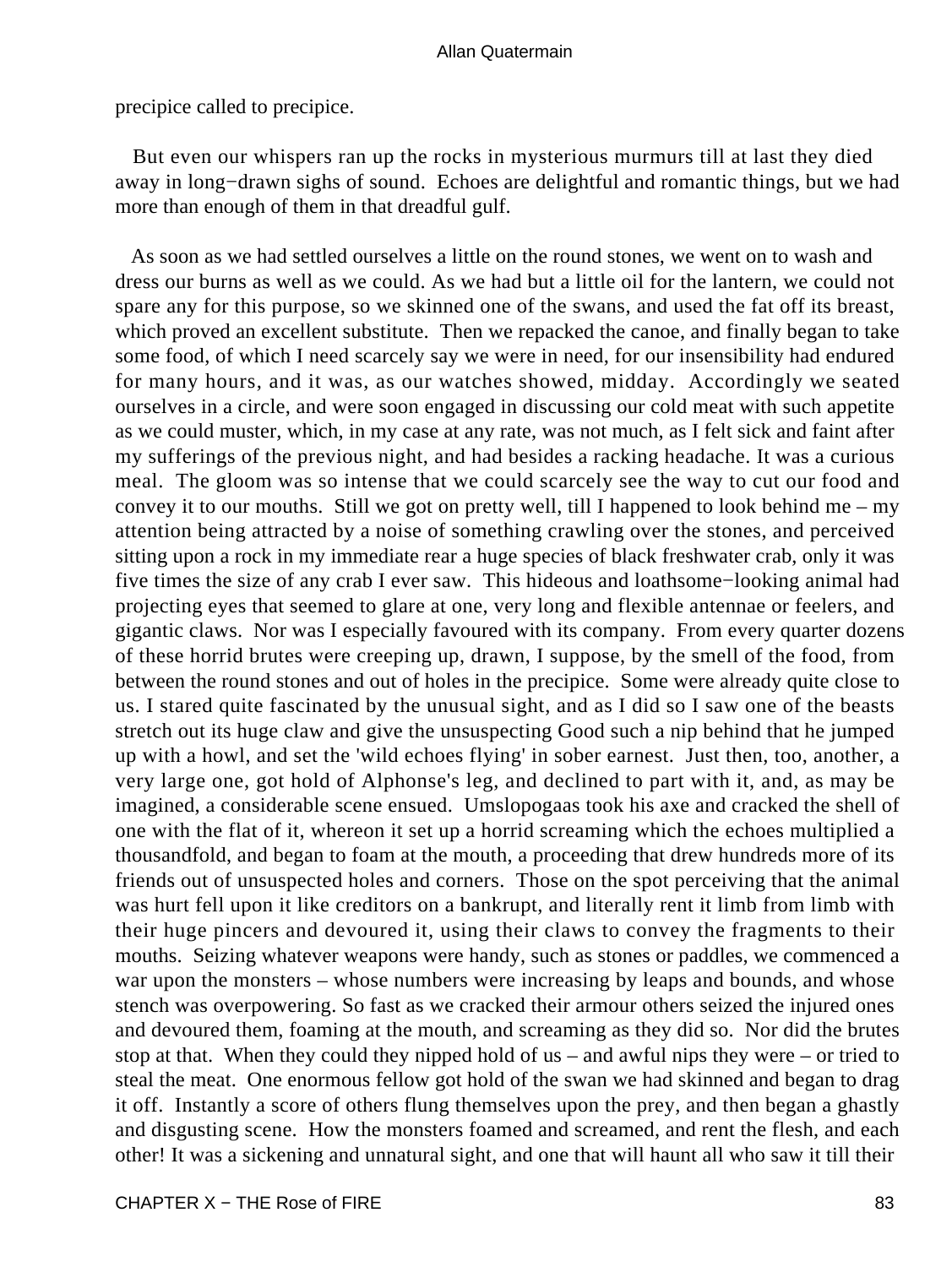dying day – enacted as it was in the deep, oppressive gloom, and set to the unceasing music of the many−toned nerve−shaking echoes. Strange as it may seem to say so, there was something so shockingly human about these fiendish creatures – it was as though all the most evil passions and desires of man had got into the shell of a magnified crab and gone mad. They were so dreadfully courageous and intelligent, and they looked as if they **Understood.** The whole scene might have furnished material for another canto of Dante's 'Inferno', as Curtis said.

 'I say, you fellows, let's get out of this or we shall all go off our heads,' sung out Good; and we were not slow to take the hint. Pushing the canoe, around which the animals were now crawling by hundreds and making vain attempts to climb, off the rocks, we bundled into it and got out into mid−stream, leaving behind us the fragments of our meal and the screaming, foaming, stinking mass of monsters in full possession of the ground.

 'Those are the devils of the place,' said Umslopogaas with the air of one who has solved a problem, and upon my word I felt almost inclined to agree with him.

Umslopogaas' remarks were like his axe – very much to the point.

'What's to be done next?' said Sir Henry blankly.

 'Drift, I suppose,' I answered, and we drifted accordingly. All the afternoon and well into the evening we floated on in the gloom beneath the far−off line of blue sky, scarcely knowing when day ended and night began, for down in that vast gulf the difference was not marked, till at length Good pointed out a star hanging right above us, which, having nothing better to do, we observed with great interest. Suddenly it vanished, the darkness became intense, and a familiar murmuring sound filled the air. 'Underground again,' I said with a groan, holding up the lamp. Yes, there was no doubt about it. I could just make out the roof. The chasm had come to an end and the tunnel had recommenced. And then there began another long, long night of danger and horror. To describe all its incidents would be too wearisome, so I will simply say that about midnight we struck on a flat projecting rock in mid−stream and were as nearly as possible overturned and drowned. However, at last we got off, and went upon the uneven tenor of our way. And so the hours passed till it was nearly three o'clock. Sir Henry, Good, and Alphonse were asleep, utterly worn out; Umslopogaas was at the bow with the pole, and I was steering, when I perceived that the rate at which we were travelling had perceptibly increased. Then, suddenly, I heard Umslopogaas make an exclamation, and next second came a sound as of parting branches, and I became aware that the canoe was being forced through hanging bushes or creepers. Another minute, and the breath of sweet open air fanned my face, and I felt that we had emerged from the tunnel and were floating upon clear water. I say felt, for I could see nothing, the darkness being absolutely pitchy, as it often is just before the dawn. But even this could scarcely damp my joy. We were out of that dreadful river, and wherever we might have got to this at least was something to be thankful for. And so I sat down and inhaled the sweet night air and waited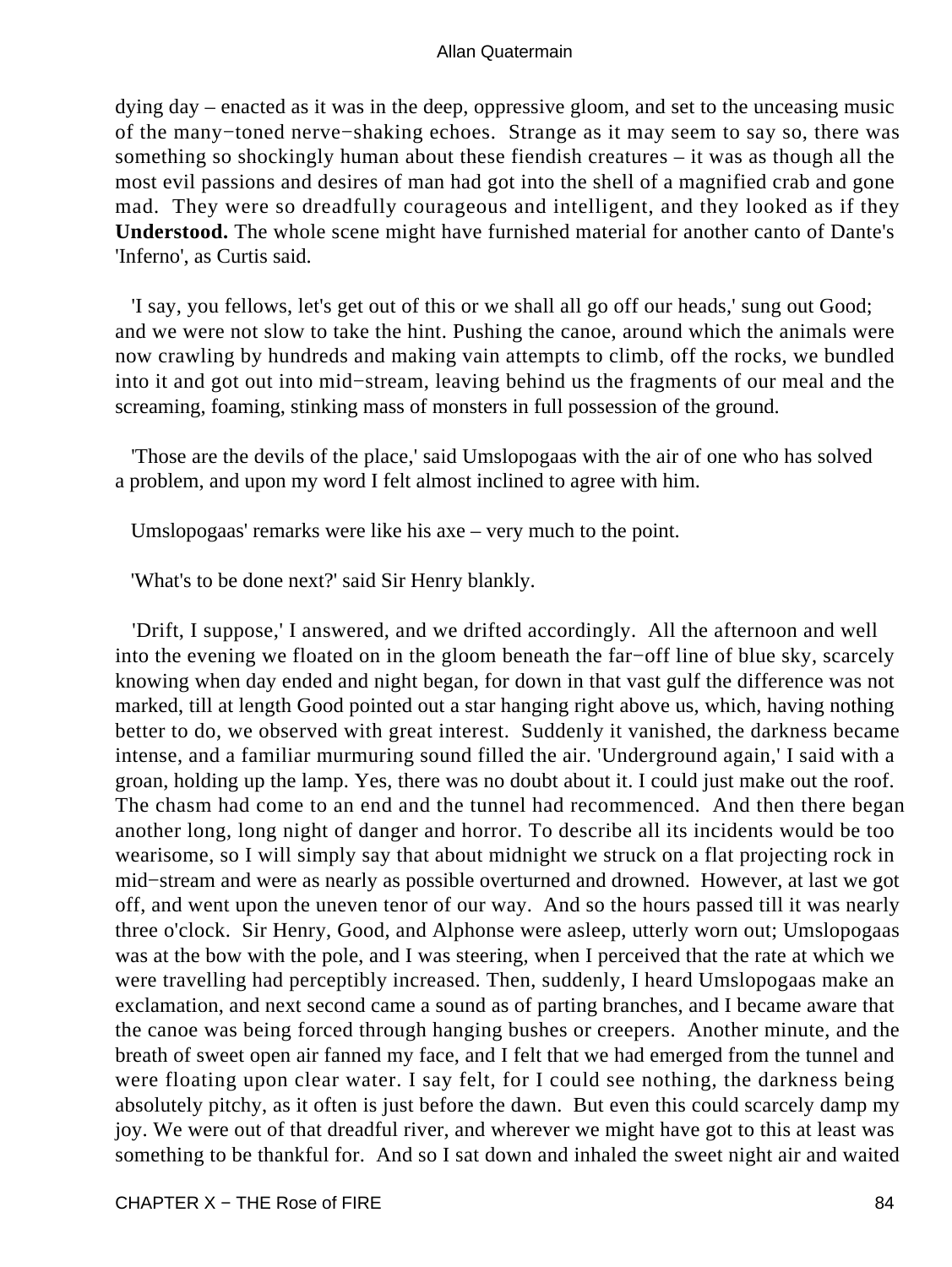for the dawn with such patience as I could command.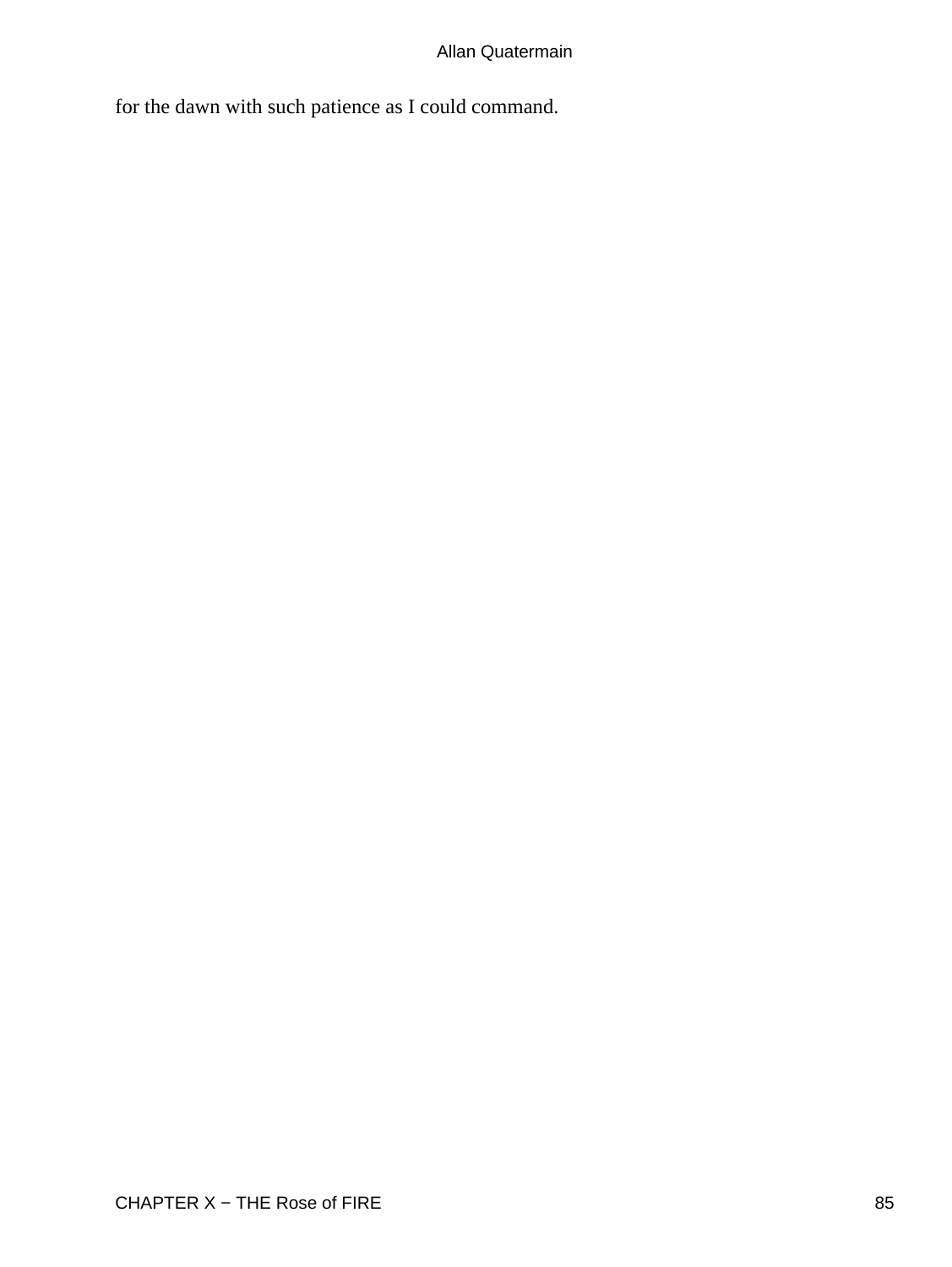# **[CHAPTER Xi − THE Frowning CITY](#page-202-0)**

*F* or an hour or more I sat waiting (Umslopogaas having meanwhile gone to sleep also) till at length the east turned grey, and huge misty shapes moved over the surface of the water like ghosts of long−forgotten dawns. They were the vapours rising from their watery bed to greet the sun. Then the grey turned to primrose, and the primrose grew to red. Next, glorious bars of light sprang up across the eastern sky, and through them the radiant messengers of the dawn came speeding upon their arrowy way, scattering the ghostly vapours and awaking the mountains with a kiss, as they flew from range to range and longitude to longitude. Another moment, and the golden gates were open and the sun himself came forth as a bridegroom from his chamber, with pomp and glory and a flashing as of ten million spears, and embraced the night and covered her with brightness, and it was day.

 But as yet I could see nothing save the beautiful blue sky above, for over the water was a thick layer of mist exactly as though the whole surface had been covered with billows of cotton wool. By degrees, however, the sun sucked up the mists, and then I saw that we were afloat upon a glorious sheet of blue water of which I could not make out the shore. Some eight or ten miles behind us, however, there stretched as far as the eye could reach a range of precipitous hills that formed a retaining wall of the lake, and I have no doubt but that it was through some entrance in these hills that the subterranean river found its way into the open water. Indeed, I afterwards ascertained this to be the fact, and it will be some indication of the extraordinary strength and directness of the current of the mysterious river that the canoe, even at this distance, was still answering to it. Presently, too, I, or rather Umslopogaas, who woke up just then, discovered another indication, and a very unpleasant one it was. Perceiving some whitish object upon the water, Umslopogaas called my attention to it, and with a few strokes of the paddle brought the canoe to the spot, whereupon we discovered that the object was the body of a man floating face downwards. This was bad enough, but imagine my horror when Umslopogaas having turned him on to his back with the paddle, we recognized in the sunken features the lineaments of – whom do you suppose? None other than our poor servant who had been sucked down two days before in the waters of the subterranean river. It quite frightened me. I thought that we had left him behind for ever, and behold! borne by the current, he had made the awful journey with us, and with us had reached the end. His appearance also was dreadful, for he bore traces of having touched the pillar of fire – one arm being completely shrivelled up and all his hair being burnt off. The features were, as I have said, sunken, and yet they preserved upon them that awful look of despair that I had seen upon his living face as the poor fellow was sucked down. Really the sight unnerved me, weary and shaken as I felt with all that we had gone through, and I was heartily glad when suddenly and without any warning the body began to sink just as though it had had a mission, which having been accomplished, it retired; the real reason no doubt being that turning it on its back allowed a free passage to the gas. Down it went to the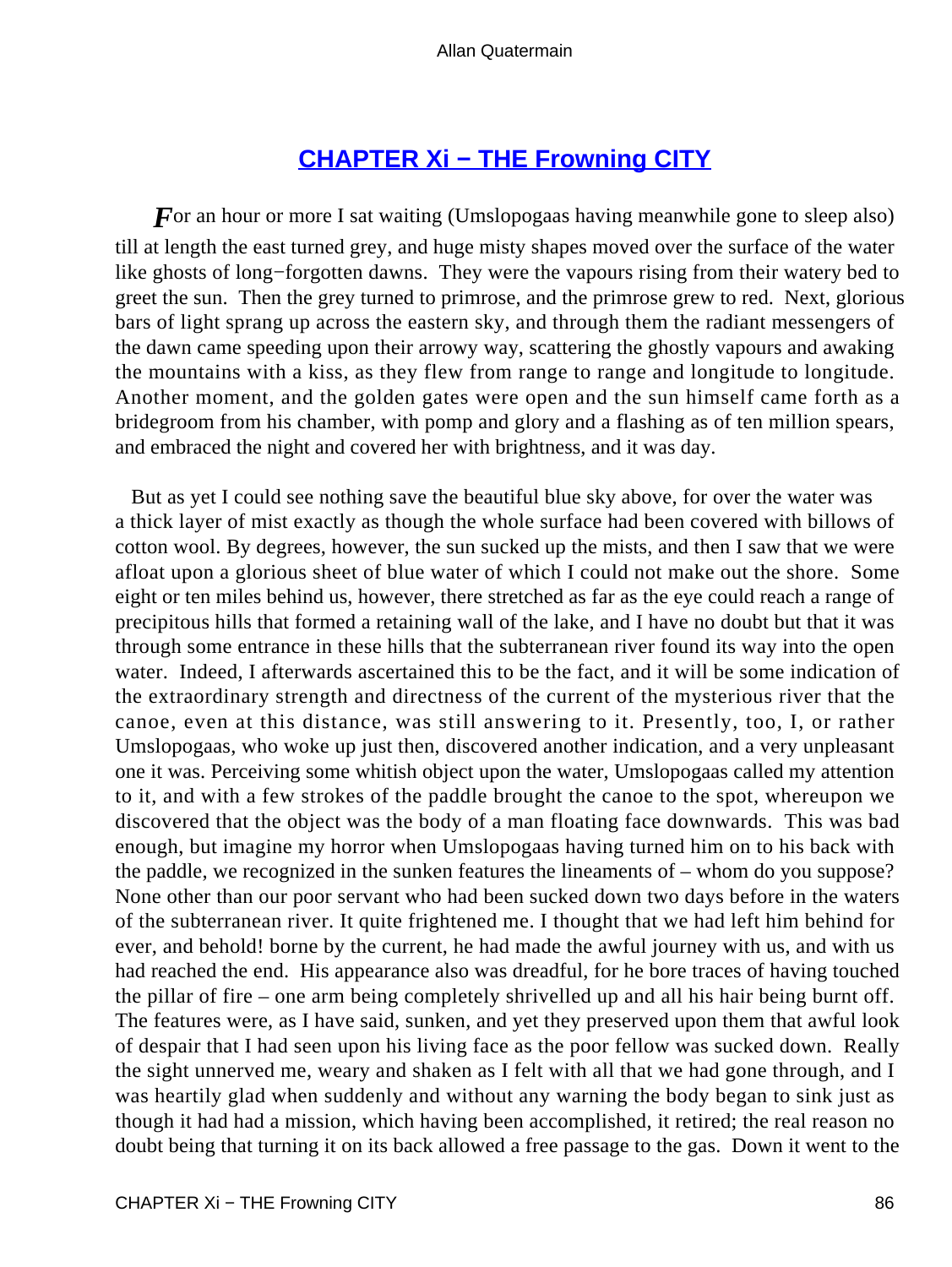transparent depths – fathom after fathom we could trace its course till at last a long line of bright air−bubbles, swiftly chasing each other to the surface, alone remained where it had passed. At length these, too, were gone, and that was an end of our poor servant. Umslopogaas thoughtfully watched the body vanish.

 'What did he follow us for?' he asked. ''Tis an ill omen for thee and me, Macumazahn.' And he laughed.

 I turned on him angrily, for I dislike these unpleasant suggestions. If people have such ideas, they ought in common decency to keep them to themselves. I detest individuals who make on the subject of their disagreeable presentiments, or who, when they dream that they saw one hanged as a common felon, or some such horror, will insist upon telling one all about it at breakfast, even if they have to get up early to do it.

 Just then, however, the others woke up and began to rejoice exceedingly at finding that we were out of that dreadful river and once more beneath the blue sky. Then followed a babel of talk and suggestions as to what we were to do next, the upshot of all of which was that, as we were excessively hungry, and had nothing whatsoever left to eat except a few scraps of biltong (dried game−flesh), having abandoned all that remained of our provisions to those horrible freshwater crabs, we determined to make for the shore. But a new difficulty arose. We did not know where the shore was, and, with the exception of the cliffs through which the subterranean river made its entry, could see nothing but a wide expanse of sparkling blue water. Observing, however, that the long flights of aquatic birds kept flying from our left, we concluded that they were advancing from their feeding−grounds on shore to pass the day in the lake, and accordingly headed the boat towards the quarter whence they came, and began to paddle. Before long, however, a stiffish breeze sprang up, blowing directly in the direction we wanted, so we improvized a sail with a blanket and the pole, which took us along merrily. This done, we devoured the remnants of our biltong, washed down with the sweet lake water, and then lit our pipes and awaited whatever might turn up.

 When we had been sailing for an hour, Good, who was searching the horizon with the spy−glass, suddenly announced joyfully that he saw land, and pointed out that, from the change in the colour of the water, he thought we must be approaching the mouth of a river. In another minute we perceived a great golden dome, not unlike that of St Paul's, piercing the morning mists, and while we were wondering what in the world it could be, Good reported another and still more important discovery, namely, that a small sailing−boat was advancing towards us. This bit of news, which we were very shortly able to verify with our own eyes, threw us into a considerable flutter. That the natives of this unknown lake should understand the art of sailing seemed to suggest that they possessed some degree of civilization. In a few more minutes it became evident that the occupant or occupants of the advancing boat had made us out. For a moment or two she hung in the wind as though in doubt, and then came tacking towards us with great swiftness. In ten more minutes she was within a hundred yards, and we saw that she was a neat little boat – not a canoe 'dug out', but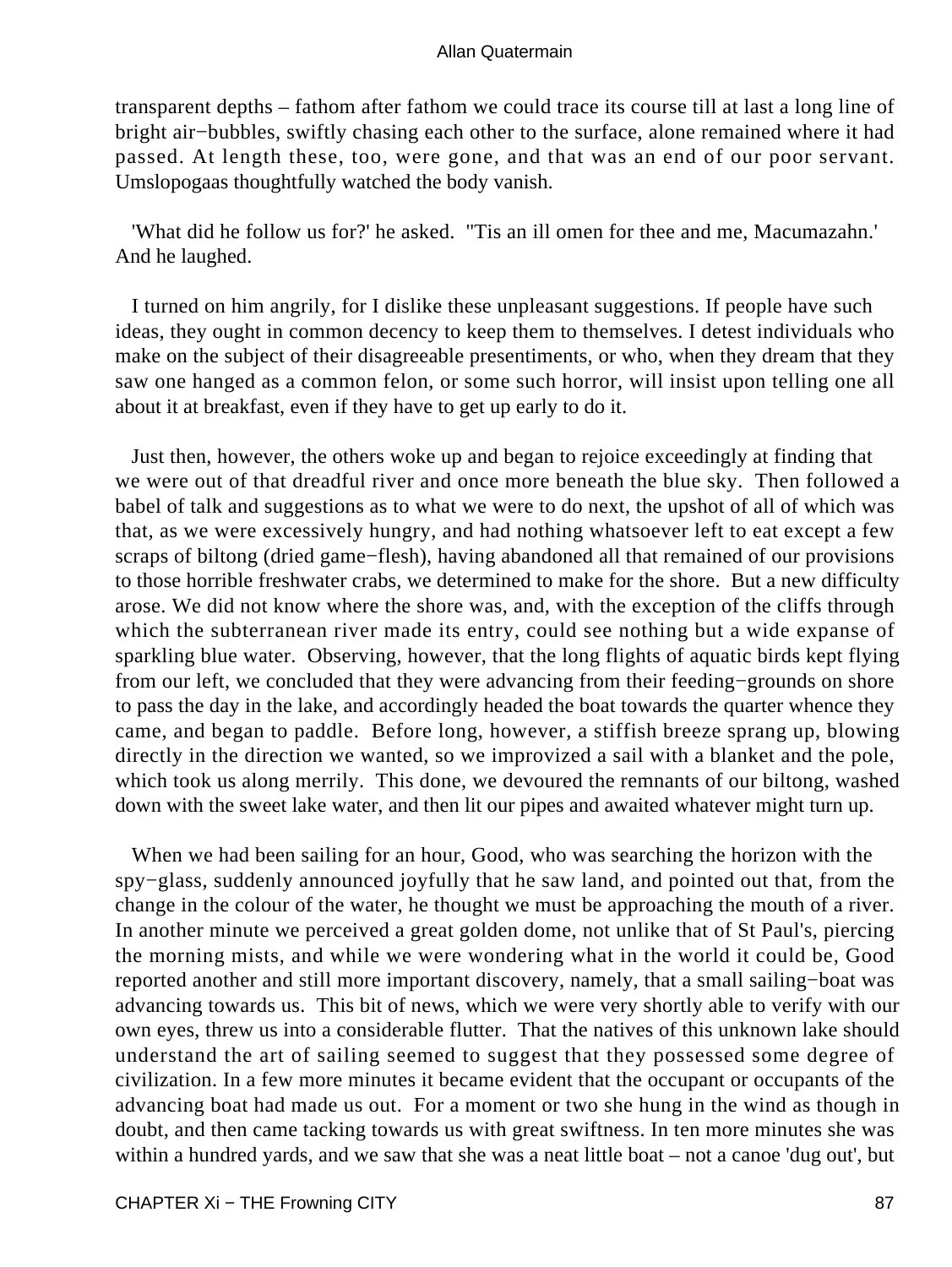built more or less in the European fashion with planks, and carrying a singularly large sail for her size. But our attention was soon diverted from the boat to her crew, which consisted of a man and a woman, **Nearly as white as ourselves.**

We stared at each other in amazement, thinking that we must be mistaken; but no, there was no doubt about it. They were not fair, but the two people in the boat were decidedly of a white as distinguished from a black race, as white, for instance, as Spaniards or Italians. It was a patent fact. So it was true, after all; and, mysteriously led by a Power beyond our own, we had discovered this wonderful people. I could have shouted for joy when I thought of the glory and the wonder of the thing; and as it was, we all shook hands and congratulated each other on the unexpected success of our wild search. All my life had I heard rumours of a white race that existed in the highlands of this vast continent, and longed to put them to the proof, and now here I saw it with my own eyes, and was dumbfounded. Truly, as Sir Henry said, the old Roman was right when he wrote 'Ex Africa semper aliquid novi', which he tells me means that out of Africa there always comes some new thing.

 The man in the boat was of a good but not particularly fine physique, and possessed straight black hair, regular aquiline features, and an intelligent face. He was dressed in a brown cloth garment, something like a flannel shirt without the sleeves, and in an unmistakable kilt of the same material. The legs and feet were bare. Round the right arm and left leg he wore thick rings of yellow metal that I judged to be gold. The woman had a sweet face, wild and shy, with large eyes and curling brown hair. Her dress was made of the same material as the man's, and consisted, as we afterwards discovered, first of a linen under−garment that hung down to her knee, and then of a single long strip of cloth, about four feet wide by fifteen long, which was wound round the body in graceful folds and finally flung over the left shoulder so that the end, which was dyed blue or purple or some other colour, according to the social standing of the wearer, hung down in front, the right arm and breast being, however, left quite bare. A more becoming dress, especially when, as in the present case, the wearer was young and pretty, it is quite impossible to conceive. Good (who has an eye for such things) was greatly struck with it, and so indeed was I. It was so simple and yet so effective.

 Meanwhile, if we had been astonished at the appearance of the man and woman, it was clear that they were far more astonished at us. As for the man, he appeared to be overcome with fear and wonder, and for a while hovered round our canoe, but would not approach. At last, however, he came within hailing distance, and called to us in a language that sounded soft and pleasing enough, but of which we could not understand one word. So we hailed back in English, French, Latin, Greek, German, Zulu, Dutch, Sisutu, Kukuana, and a few other native dialects that I am acquainted with, but our visitor did not understand any of these tongues; indeed, they appeared to bewilder him. As for the lady, she was busily employed in taking stock of us, and Good was returning the compliment by staring at her hard through his eyeglass, a proceeding that she seemed rather to enjoy than otherwise. At length, the man, being unable to make anything of us, suddenly turned his boat round and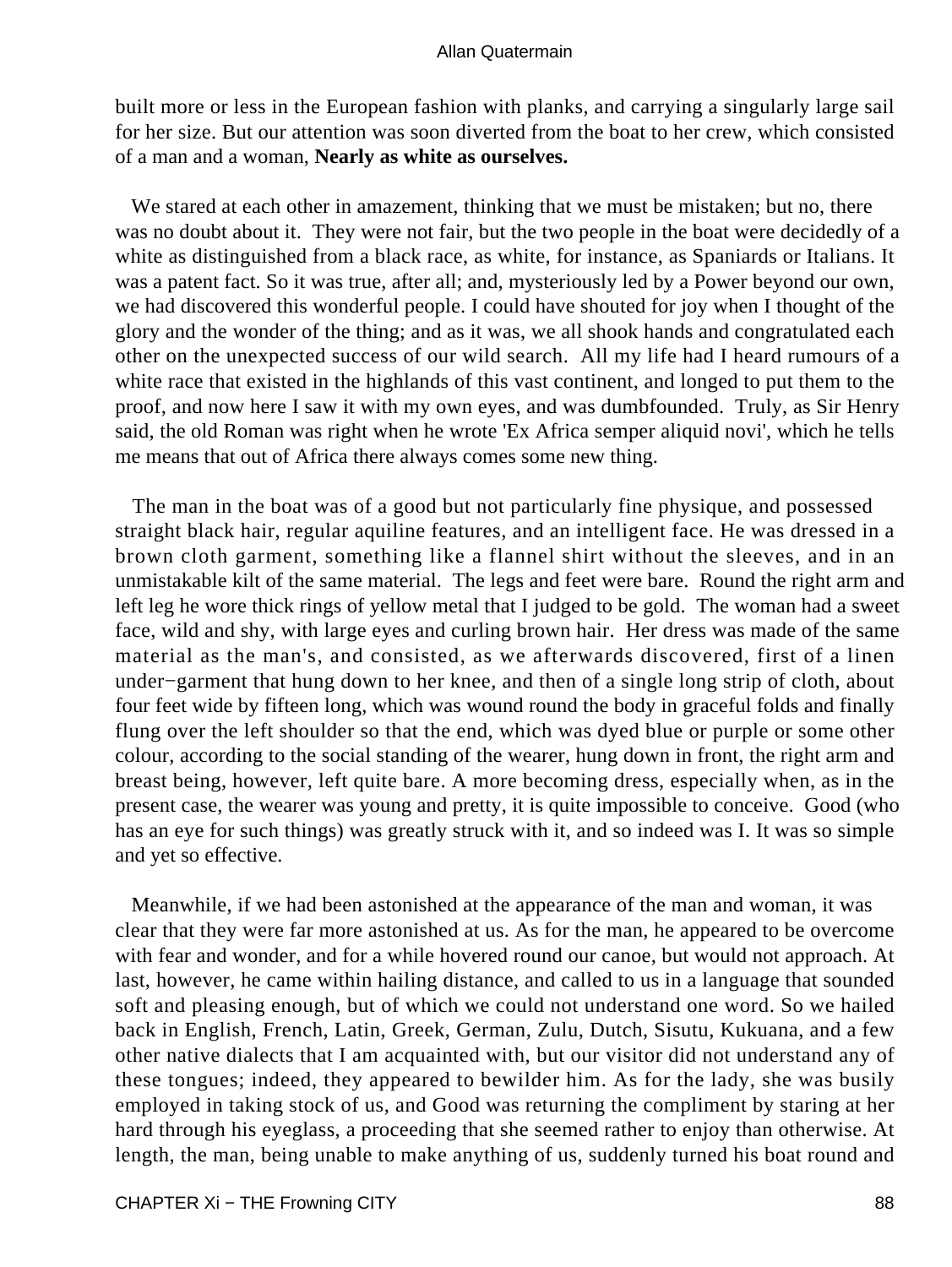began to head off for the shore, his little boat skimming away before the wind like a swallow. As she passed across our bows the man turned to attend to the large sail, and Good promptly took the opportunity to kiss his hand to the young lady. I was horrified at this proceeding, both on general grounds and because I feared that she might take offence, but to my delight she did not, for, first glancing round and seeing that her husband, or brother, or whoever he was, was engaged, she promptly kissed hers back.

 'Ah!' said I. 'It seems that we have at last found a language that the people of this country understand.'

'In which case,' said Sir Henry, 'Good will prove an invaluable interpreter.'

 I frowned, for I do not approve of Good's frivolities, and he knows it, and I turned the conversation to more serious subjects. 'It is very clear to me,' I said, 'that the man will be back before long with a host of his fellows, so we had best make up our minds as to how we are going to receive them.'

'The question is how will they receive us?' said Sir Henry.

 As for Good he made no remark, but began to extract a small square tin case that had accompanied us in all our wanderings from under a pile of baggage. Now we had often remonstrated with Good about this tin case, inasmuch as it had been an awkward thing to carry, and he had never given any very explicit account as to its contents; but he had insisted on keeping it, saying mysteriously that it might come in very useful one day.

'What on earth are you going to do, Good?' asked Sir Henry.

 'Do – why dress, of course! You don't expect me to appear in a new country in these things, do you?' and he pointed to his soiled and worn garments, which were however, like all Good's things, very tidy, and with every tear neatly mended.

 We said no more, but watched his proceedings with breathless interest. His first step was to get Alphonse, who was thoroughly competent in such matters, to trim his hair and beard in the most approved fashion. I think that if he had had some hot water and a cake of soap at hand he would have shaved off the latter; but he had not. This done, he suggested that we should lower the sail of the canoe and all take a bath, which we did, greatly to the horror and astonishment of Alphonse, who lifted his hands and ejaculated that these English were indeed a wonderful people. Umslopogaas, who, though he was, like most high−bred Zulus, scrupulously cleanly in his person, did not see the fun of swimming about in a lake, also regarded the proceeding with mild amusement. We got back into the canoe much refreshed by the cold water, and sat to dry in the sun, whilst Good undid his tin box, and produced first a beautiful clean white shirt, just as it had left a London steam laundry, and then some garments wrapped first in brown, then in white, and finally in silver paper. We

CHAPTER Xi – THE Frowning CITY 89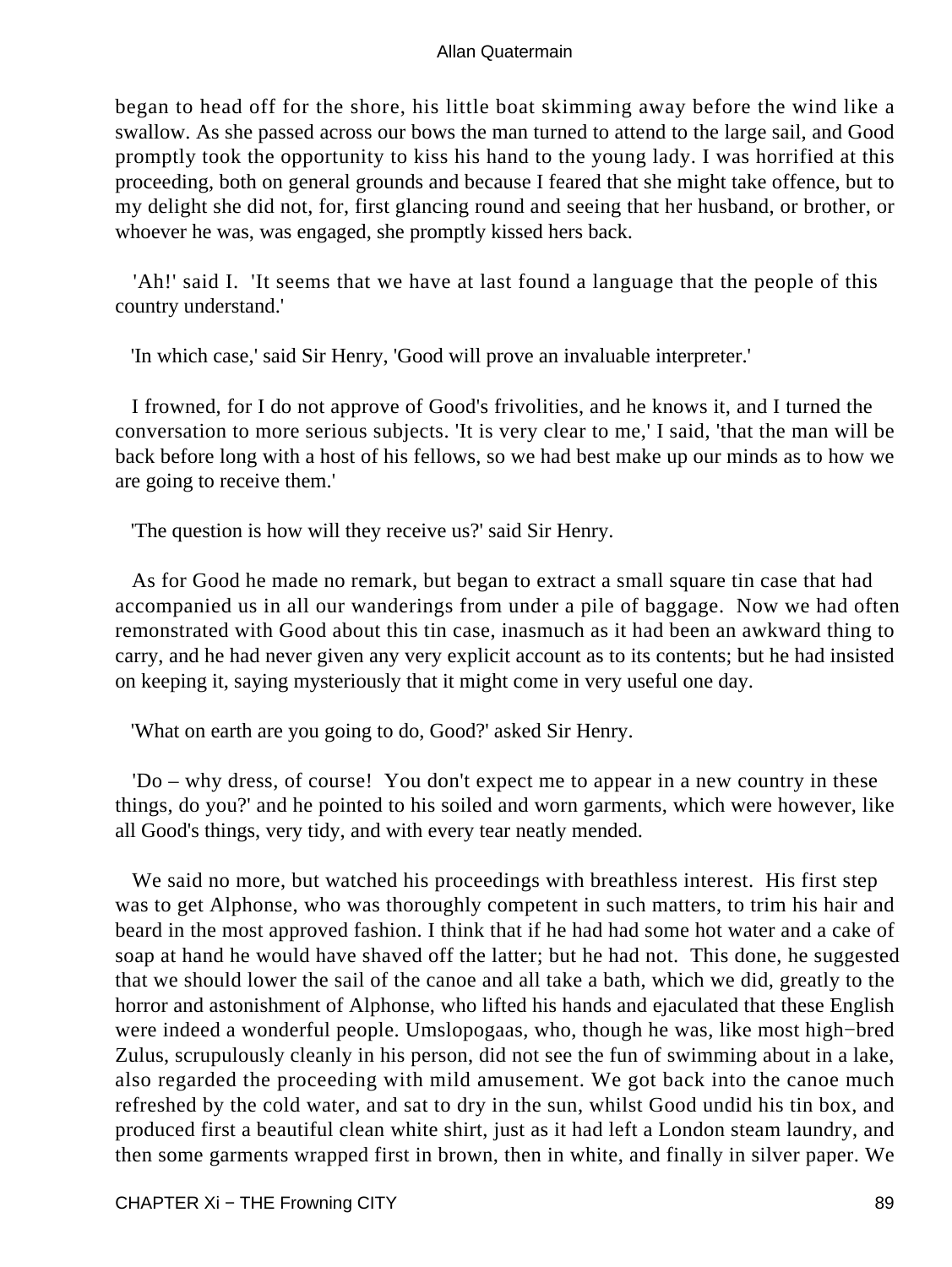watched this undoing with the tenderest interest and much speculation. One by one Good removed the dull husks that hid their splendours, carefully folding and replacing each piece of paper as he did so; and there at last lay, in all the majesty of its golden epaulettes, lace, and buttons, a Commander of the Royal Navy's full−dress uniform – dress sword, cocked hat, shiny patent leather boots and all. We literally gasped.

'WHAT!' we said, 'WHAT! Are you going to put those things on?'

 'Certainly,' he answered composedly; 'you see so much depends upon a first impression, especially,' he added, 'as I observe that there are ladies about. One at least of us ought to be decently dressed.'

 We said no more; we were simply dumbfounded, especially when we considered the artful way in which Good had concealed the contents of that box for all these months. Only one suggestion did we make – namely, that he should wear his mail shirt next his skin. He replied that he feared it would spoil the set of his coat, now carefully spread in the sun to take the creases out, but finally consented to this precautionary measure. The most amusing part of the affair, however, was to see old Umslopogaas's astonishment and Alphonse's delight at Good's transformation. When at last he stood up in all his glory, even down to the medals on his breast, and contemplated himself in the still waters of the lake, after the fashion of the young gentleman in ancient history, whose name I cannot remember, but who fell in love with his own shadow, the old Zulu could no longer restrain his feelings.

 'Oh, Bougwan!' he said. 'Oh, Bougwan! I always thought thee an ugly little man, and fat – fat as the cows at calving time; and now thou art like a blue jay when he spreads his tail out. Surely, Bougwan, it hurts my eyes to look at thee.'

 Good did not much like this allusion to his fat, which, to tell the truth, was not very well deserved, for hard exercise had brought him down three inches; but on the whole he was pleased at Umslopogaas's admiration. As for Alphonse, he was quite delighted.

 'Ah! but Monsieur has the beautiful air – the air of the warrior. It is the ladies who will say so when we come to get ashore. Monsieur is complete; he puts me in mind of my heroic  $grand - '$ 

Here we stopped Alphonse.

 As we gazed upon the beauties thus revealed by Good, a spirit of emulation filled our breasts, and we set to work to get ourselves up as well as we could. The most, however, that we were able to do was to array ourselves in our spare suits of shooting clothes, of which we each had several, all the fine clothes in the world could never make it otherwise than scrubby and insignificant; but Sir Henry looked what he is, a magnificent man in his nearly new tweed suit, gaiters, and boots. Alphonse also got himself up to kill, giving an extra turn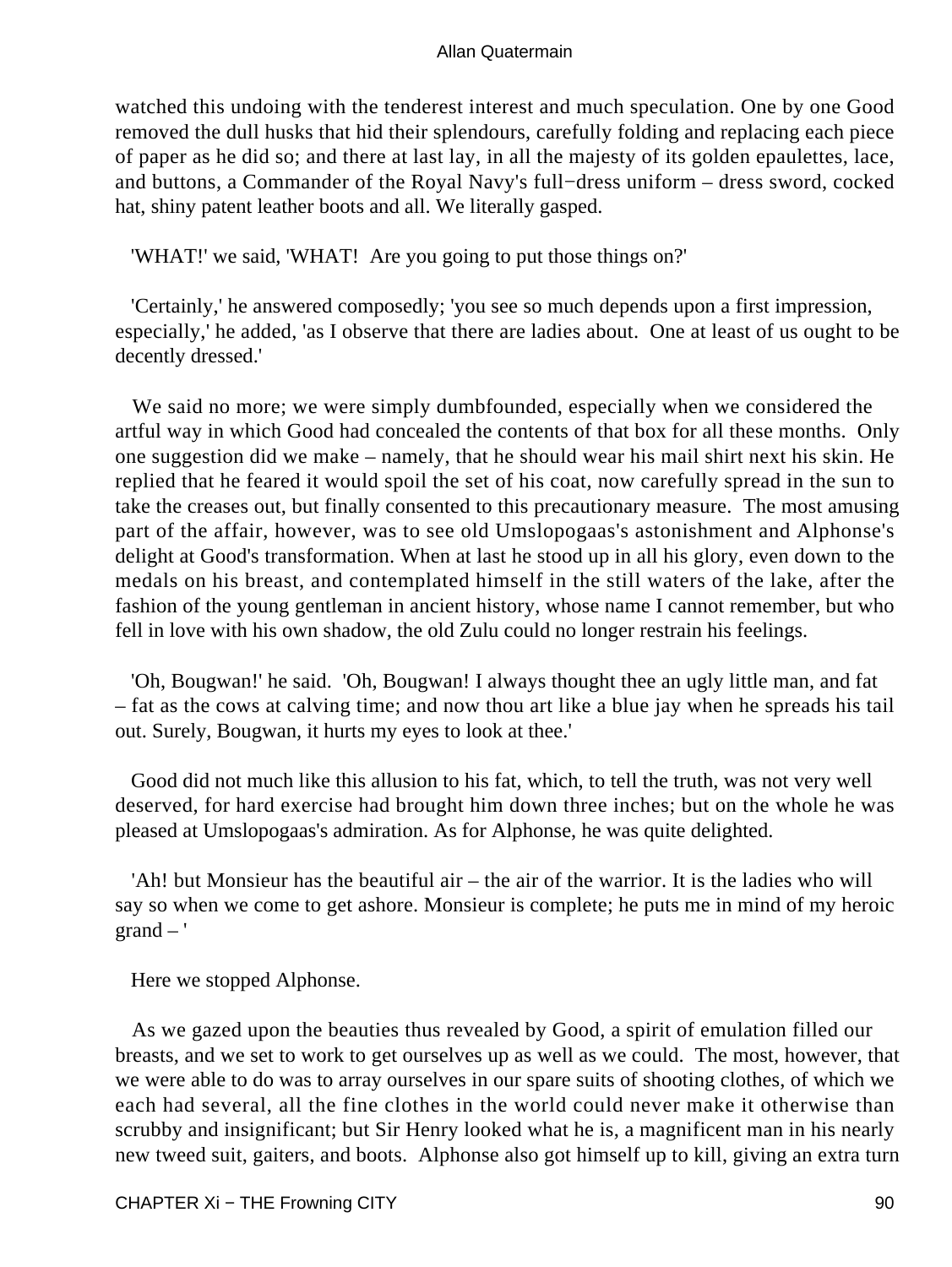to his enormous moustaches. Even old Umslopogaas, who was not in a general way given to the vain adorning of his body, took some oil out of the lantern and a bit of tow, and polished up his head−ring with it till it shone like Good's patent leather boots. Then he put on the mail shirt Sir Henry had given him and his 'moocha', and, having cleaned up Inkosi−kaas a little, stood forth complete.

 All this while, having hoisted the sail again as soon as we had finished bathing, we had been progressing steadily for the land, or, rather, for the mouth of a great river. Presently – in all about an hour and a half after the little boat had left us – we saw emerging from the river or harbour a large number of boats, ranging up to ten or twelve tons burden. One of these was propelled by twenty−four oars, and most of the rest sailed. Looking through the glass we soon made out that the row−boat was an official vessel, her crew being all dressed in a sort of uniform, whilst on the half−deck forward stood an old man of venerable appearance, and with a flowing white beard, and a sword strapped to his side, who was evidently the commander of the craft. The other boats were apparently occupied by people brought out by curiosity, and were rowing or sailing towards us as quickly as they could.

 'Now for it,' said I. 'What is the betting? Are they going to be friendly or to put an end to us?'

 Nobody could answer this question, and, not liking the warlike appearance of the old gentleman and his sword, we felt a little anxious.

 Just then Good spied a school of hippopotami on the water about two hundred yards off us, and suggested that it would not be a bad plan to impress the natives with a sense of our power by shooting some of them if possible. This, unluckily enough, struck us as a good idea, and accordingly we at once got out our eight−bore rifles, for which we still had a few cartridges left, and prepared for action. There were four of the animals, a big bull, a cow, and two young ones, one three parts grown. We got up to them without difficulty, the great animals contenting themselves with sinking down into the water and rising again a few yards farther on; indeed, their excessive tameness struck me as being peculiar. When the advancing boats were about five hundred yards away, Sir Henry opened the ball by firing at the three parts grown young one. The heavy bullet struck it fair between the eyes, and, crashing through the skull, killed it, and it sank, leaving a long train of blood behind it. At the same moment I fired at the cow, and Good at the old bull. My shot took effect, but not fatally, and down went the hippopotamus with a prodigious splashing, only to rise again presently blowing and grunting furiously, dyeing all the water round her crimson, when I killed her with the left barrel. Good, who is an execrable shot, missed the head of the bull altogether, the bullet merely cutting the side of his face as it passed. On glancing up, after I had fired my second shot, I perceived that the people we had fallen among were evidently ignorant of the nature of firearms, for the consternation caused by our shots and their effect upon the animals was prodigious. Some of the parties in the boats began to cry out in fear; others turned and made off as hard as they could; and even the old gentleman with the sword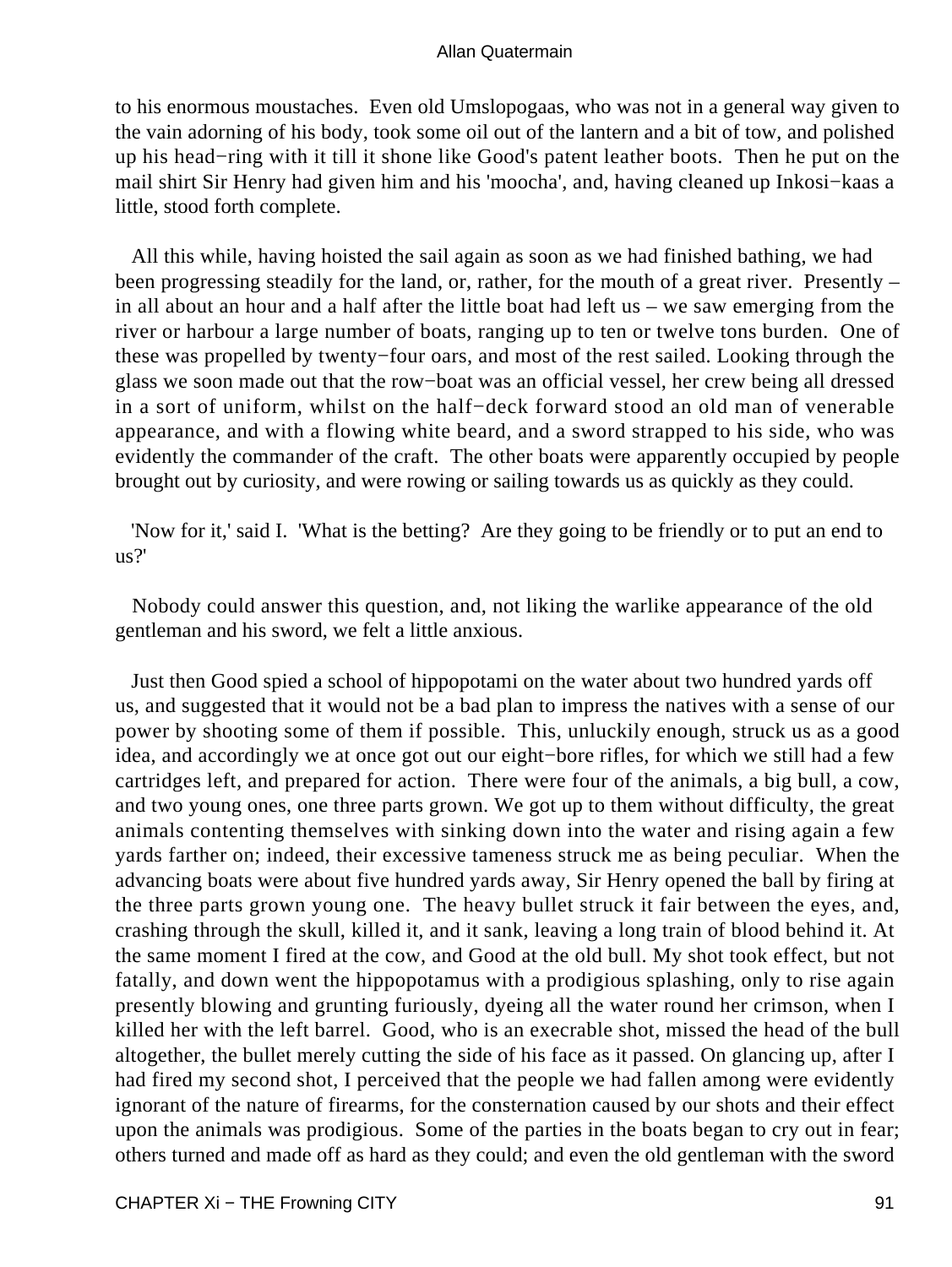looked greatly puzzled and alarmed, and halted his big row−boat. We had, however, but little time for observation, for just then the old bull, rendered furious by the wound he had received, rose fair within forty yards of us, glaring savagely. We all fired, and hit him in various places, and down he went. We all fired, and hit him in various places, and down he went, badly wounded. Curiosity now began to overcome the fear of the onlookers, and some of them sailed on up close to us, amongst these being the man and woman whom we had first seen a couple of hours or so before, who drew up almost alongside. Just then the great brute rose again within ten yards of their base, and instantly with a roar of fury made at it open−mouthed. The woman shrieked, and the man tried to give the boat way, but without success. In another second I saw the huge red jaws and gleaming ivories close with a crunch on the frail craft, taking an enormous mouthful out of its side and capsizing it. Down went the boat, leaving its occupants struggling in the water. Next moment, before we could do anything towards saving them, the huge and furious creature was up again and making open−mouthed at the poor girl, who was struggling in the water. Lifting my rifle just as the grinding jaws were about to close on her, I fired over her head right down the hippopotamus's throat. Over he went, and commenced turning round and round, snorting, and blowing red streams of blood through his nostrils. Before he could recover himself, however, I let him have the other barrel in the side of the throat, and that finished him. He never moved or struggled again, but instantly sank. Our next effort was directed towards saving the girl, the man having swum off towards another boat; and in this we were fortunately successful, pulling her into the canoe (amidst the shouts of the spectators) considerably exhausted and frightened, but otherwise unhurt.

 Meanwhile the boats had gathered together at a distance, and we could see that the occupants, who were evidently much frightened, were consulting what to do. Without giving them time for further consideration, which we thought might result unfavourably to ourselves, we instantly took our paddles and advanced towards them, Good standing in the bow and taking off his cocked hat politely in ever direction, his amiable features suffused by a bland but intelligent smile. Most of the craft retreated as we advanced, but a few held their ground, while the big row−boat came on to meet us. Presently we were alongside, and I could see that our appearance – and especially Good's and Umslopogaas's – filled the venerable−looking commander with astonishment, not unmixed with awe. He was dressed after the same fashion as the man we first met, except that his shirt was not made of brown cloth, but of pure white linen hemmed with purple. The kilt, however, was identical, and so were the thick rings of gold around the arm and beneath the left knee. The rowers wore only a kilt, their bodies being naked to the waist. Good took off his hat to the old gentleman with an extra flourish, and inquired after his health in the purest English, to which he replied by laying the first two fingers of his right hand horizontally across his lips and holding them there for a moment, which we took as his method of salutation. Then he also addressed some remarks to us in the same soft accents that had distinguished our first interviewer, which we were forced to indicate we did not understand by shaking our heads and shrugging our shoulders. This last Alphonse, being to the manner born, did to perfection, and in so polite a way that nobody could take any offence. Then we came a standstill, till I, being exceedingly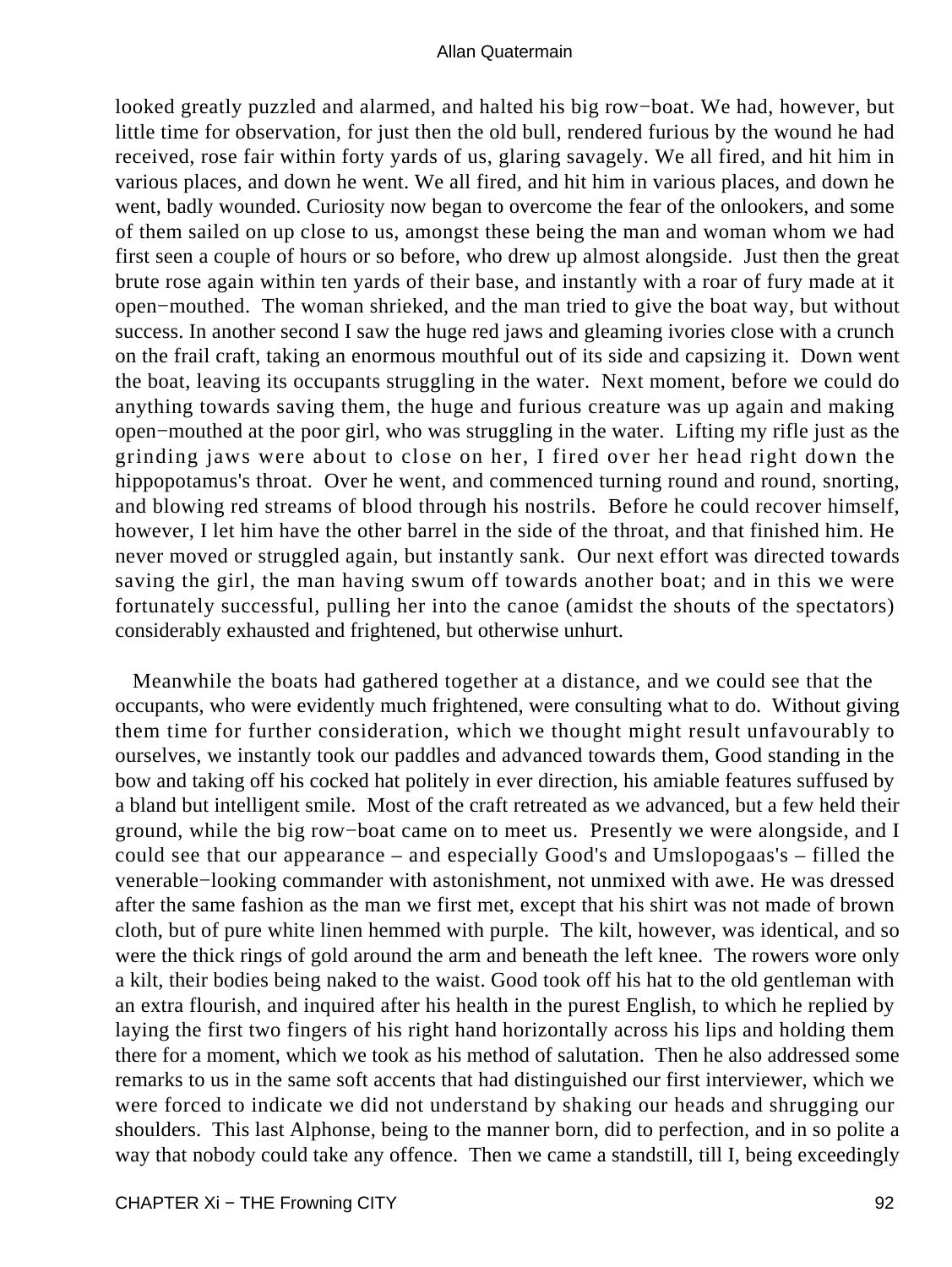hungry, thought I might as well call attention to the fact, and did so first by opening my mouth and pointing down it, and then rubbing my stomach. These signals the old gentleman clearly understood, for he nodded his head vigorously, and pointed towards the harbour; and at the same time one of the men on his boat threw us a line and motioned to us to make it fast, which we did. The row−boat then took us in tow, and went with great rapidity towards the mouth of the river, accompanied by all the other boats. In about twenty minutes more we reached the entrance to the harbour, which was crowded with boats full of people who had come out to see us. We observed that all the occupants were more or less of the same type, though some were fairer than others. Indeed, we noticed certain ladies whose skin was of a most dazzling whiteness; and the darkest shade of colour which we saw was about that of a rather swarthy Spaniard. Presently the wide river gave a sweep, and when it did so an exclamation of astonishment and delight burst from our lips as we caught our first view of the place that we afterwards knew as Milosis, or the Frowning City (from mi, which means city, and losis, a frown).

 At a distance of some five hundred yards from the river's bank rose a sheer precipice of granite, two hundred feet or so in height, which had no doubt once formed the bank itself – the intermediate space of land now utilized as docks and roadways having been gained by draining, and deepening and embanking the stream.

 On the brow of this precipice stood a great building of the same granite that formed the cliff, built on three sides of a square, the fourth side being open, save for a kind of battlement pierced at its base by a little door. This imposing place we afterwards discovered was the palace of the queen, or rather of the queens. At the back of the palace the town sloped gently upwards to a flashing building of white marble, crowned by the golden dome which we had already observed. The city was, with the exception of this one building, entirely built of red granite, and laid out in regular blocks with splendid roadways between. So far as we could see also the houses were all one−storied and detached, with gardens round them, which gave some relief to the eye wearied with the vista of red granite. At the back of the palace a road of extraordinary width stretched away up the hill for a distance of a mile and a half or so, and appeared to terminate at an open space surrounding the gleaming building that crowned the hill. But right in front of us was the wonder and glory of Milosis – the great staircase of the palace, the magnificence of which took our breath away. Let the reader imagine, if he can, a splendid stairway, sixty−five feet from balustrade to balustrade, consisting of two vast flights, each of one hundred and twenty−five steps of eight inches in height by three feet broad, connected by a flat resting−place sixty feet in length, and running from the palace wall on the edge of the precipice down to meet a waterway or canal cut to its foot from the river. This marvellous staircase was supported upon a single enormous granite arch, of which the resting−place between the two flights formed the crown; that is, the connecting open space lay upon it. From this archway sprang a subsidiary flying arch, or rather something that resembled a flying arch in shape, such as none of us had seen in any other country, and of which the beauty and wonder surpassed all that we had ever imagined. Three hundred feet from point to point, and no less than five hundred and fifty round the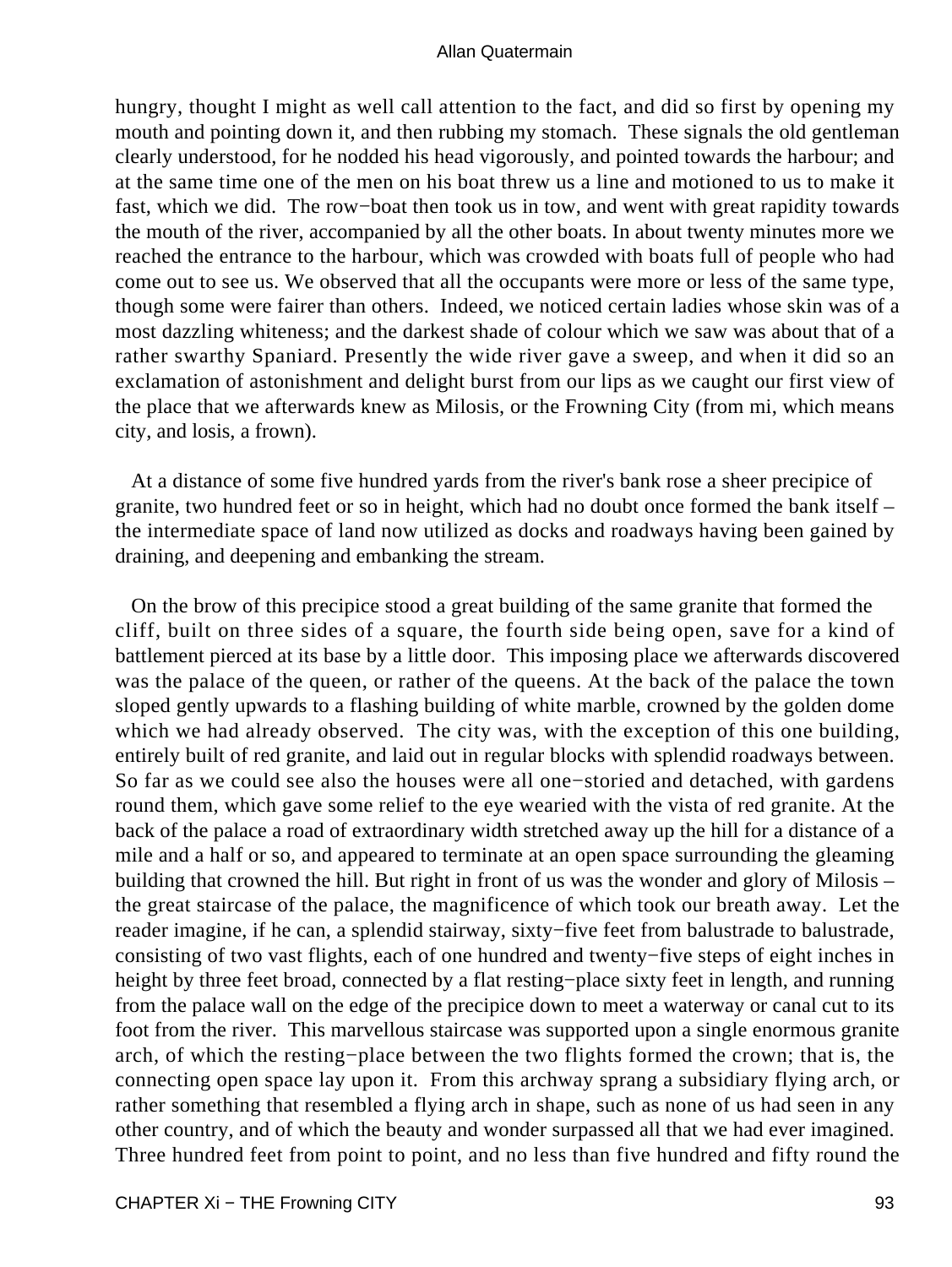curve, that half−arc soared touching the bridge it supported for a space of fifty feet only, one end resting on and built into the parent archway, and the other embedded in the solid granite of the side of the precipice.

 This staircase with its supports was, indeed, a work of which any living man might have been proud, both on account of its magnitude and its surpassing beauty. Four times, as we afterwards learnt, did the work, which was commenced in remote antiquity, fail, and was then abandoned for three centuries when half−finished, till at last there rose a youthful engineer named Rademas, who said that he would complete it successfully, and staked his life upon it. If he failed he was to be hurled from the precipice he had undertaken to scale; if he succeeded, he was to be rewarded by the hand of the king's daughter. Five years was given to him to complete the work, and an unlimited supply of labour and material. Three times did his arch fall, till at last, seeing failure to be inevitable, he determined to commit suicide on the morrow of the third collapse. That night, however, a beautiful woman came to him in a dream and touched his forehead, and of a sudden he saw a vision of the completed work, and saw too through the masonry and how the difficulties connected with the flying arch that had hitherto baffled his genius were to be overcome. Then he awoke and once more commenced the work, but on a different plan, and behold! he achieved it, and on the last day of the five years he led the princess his bride up the stair and into the palace. And in due course he became king by right of his wife, and founded the present Zu−Vendi dynasty, which is to this day called the 'House of the Stairway', thus proving once more how energy and talent are the natural stepping−stones to grandeur. And to commemorate his triumph he fashioned a statue of himself dreaming, and of the fair woman who touched him on the forehead, and placed it in the great hall of the palace, and there it stands to this day.

 Such was the great stair of Milosis, and such the city beyond. No wonder they named it the 'Frowning City', for certainly those mighty works in solid granite did seem to frown down upon our littleness in their sombre splendour. This was so even in the sunshine, but when the storm−clouds gathered on her imperial brow Milosis looked more like a supernatural dwelling−place, or some imagining of a poet's brain, than what she is – a mortal city, carven by the patient genius of generations out of the red silence of the mountain side.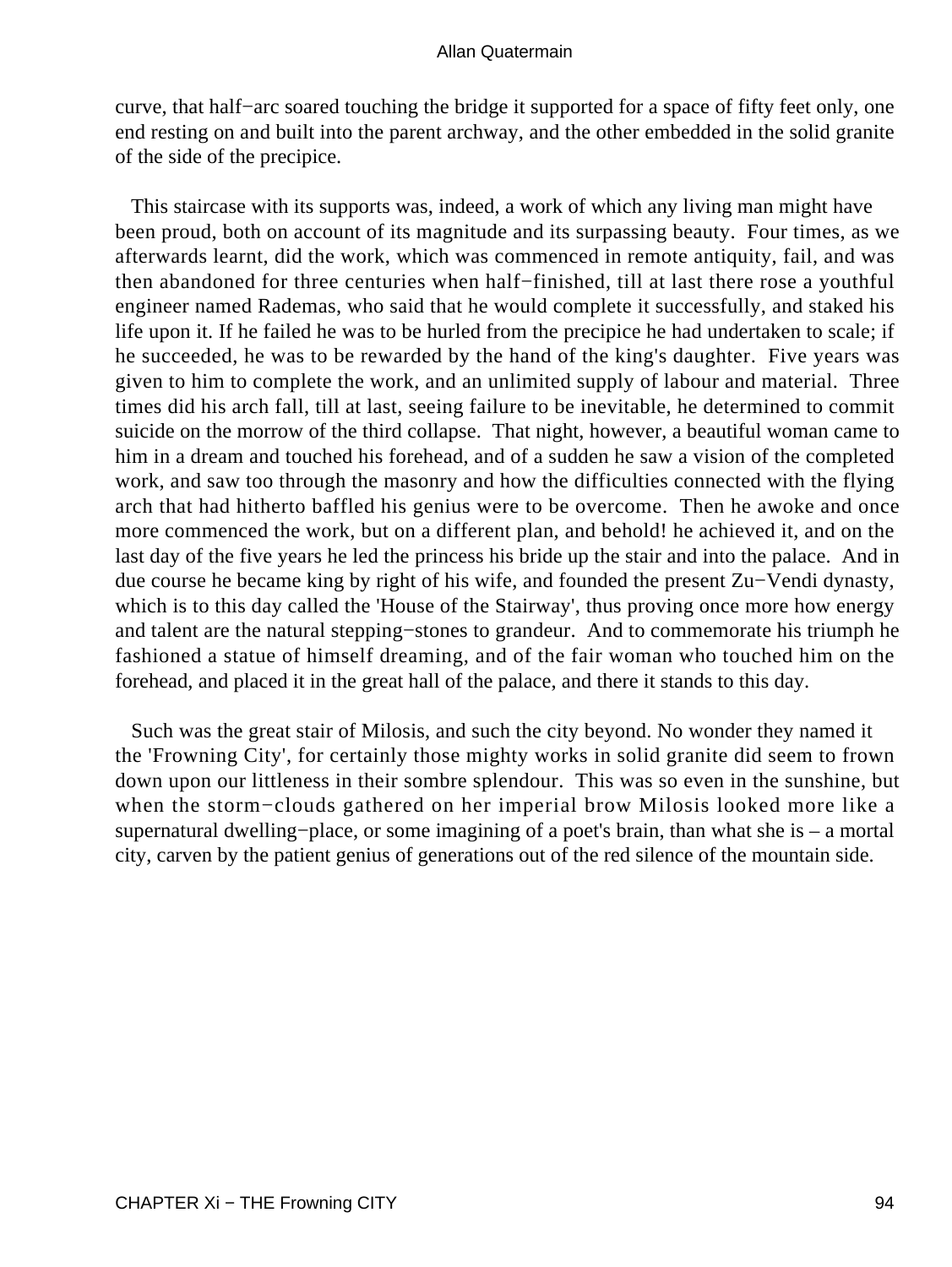## **[CHAPTER Xii − THE Sister QUEENS](#page-202-0)**

The big rowing–boat glided on up the cutting that ran almost to the foot of the vast stairway, and then halted at a flight of steps leading to the landing−place. Here the old gentleman disembarked, and invited us to do so likewise, which, having no alternative, and being nearly starved, we did without hesitation – taking our rifles with us, however. As each of us landed, our guide again laid his fingers on his lips and bowed deeply, at the same time ordering back the crowds which had assembled to gaze on us. The last to leave the canoe was the girl we had picked out of the water, for whom her companion was waiting. Before she went away she kissed my hand, I suppose as a token of gratitude for having saved her from the fury of the hippopotamus; and it seemed to me that she had by this time quite got over any fear she might have had of us, and was by no means anxious to return in such a hurry to her lawful owners. At any rate, she was going to kiss Good's hand as well as mine, when the young man interfered and led her off. As soon as we were on shore, a number of the men who had rowed the big boat took possession of our few goods and chattels, and started with them up the splendid staircase, our guide indicating to us by means of motions that the things were perfectly safe. This done, he turned to the right and led the way to a small house, which was, as I afterwards discovered, an inn. Entering into a good−sized room, we saw that a wooden table was already furnished with food, presumably in preparation for us. Here our guide motioned us to be seated on a bench that ran the length of the table. We did not require a second invitation, but at once fell to ravenously on the viands before us, which were served on wooden platters, and consisted of cold goat's−flesh, wrapped up in some kind of leaf that gave it a delicious flavour, green vegetables resembling lettuces, brown bread, and red wine poured from a skin into horn mugs. This wine was peculiarly soft and good, having something of the flavour of Burgundy. Twenty minutes after we sat down at that hospitable board we rose from it, feeling like new men. After all that we had gone through we needed two things, food and rest, and the food of itself was a great blessing to us. Two girls of the same charming cast of face as the first whom we had seen waited on us while we ate, and very nicely they did it. They were also dressed in the same fashion namely, in a white linen petticoat coming to the knee, and with the toga−like garment of brown cloth, leaving bare the right arm and breast. I afterwards found out that this was the national dress, and regulated by an iron custom, though of course subject to variations. Thus, if the petticoat was pure white, it signified that the wearer was unmarried; if white, with a straight purple stripe round the edge, that she was married and a first or legal wife; if with a black stripe, that she was a widow. In the same way the toga, or 'kaf', as they call it, was of different shades of colour, from pure white to the deepest brown, according to the rank of the wearer, and embroidered at the end in various ways. This also applies to the 'shirts' or tunics worn by the men, which varied in material and colour; but the kilts were always the same except as regards quality. One thing, however, every man and woman in the country wore as the national insignia, and that was the thick band of gold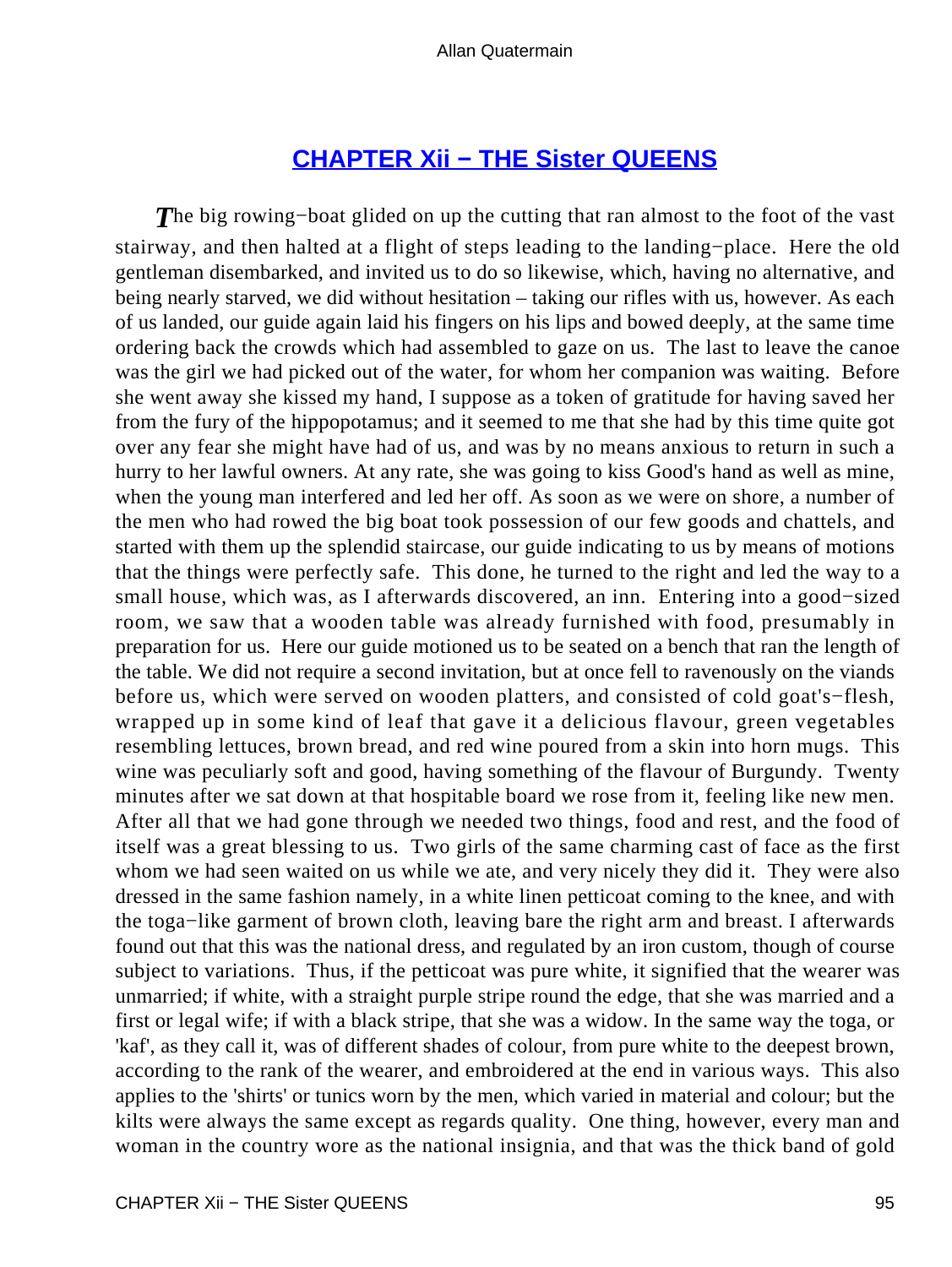round the right arm above the elbow, and the left leg beneath the knee. People of high rank also wore a torque of gold round the neck, and I observed that our guide had one on.

 So soon as we had finished our meal our venerable conductor, who had been standing all the while, regarding us with inquiring eyes, and our guns with something as like fear as his pride would allow him to show, bowed towards Good, whom he evidently took for the leader of the party on account of the splendour of his apparel, and once more led the way through the door and to the foot of the great staircase. Here we paused for a moment to admire two colossal lions, each hewn from a single block of pure black marble, and standing rampant on the terminations of the wide balustrades of the staircase. These lions are magnificently executed, and it is said were sculptured by Rademas, the great prince who designed the staircase, and who was without doubt, to judge from the many beautiful examples of his art that we saw afterwards, one of the finest sculptors who ever lived, either in this or any other country. Then we climbed almost with a feeling of awe up that splendid stair, a work executed for all time and that will, I do not doubt, be admired thousands of years hence by generations unborn unless an earthquake should throw it down. Even Umslopogaas, who as a general rule made it a point of honour not to show astonishment, which he considered undignified, was fairly startled out of himself, and asked it the 'bridge had been built by men or devils', which was his vague way of alluding to any supernatural power. But Alphonse did not care about it. Its solid grandeur jarred upon the frivolous little Frenchman, who said that it was all 'tres magnifique, mais triste – ah, triste!' and went on to suggest that it would be improved if the balustrades were **Gilt.**

 On we went up the first flight of one hundred and twenty steps, across the broad platform joining it to the second flight, where we paused to admire the glorious view of one of the most beautiful stretches of country that the world can show, edged by the blue waters of the lake. Then we passed on up the stair till at last we reached the top, where we found a large standing space to which there were three entrances, all of small size. Two of these opened on to rather narrow galleries or roadways cut in the face of the precipice that ran round the palace walls and led to the principal thoroughfares of the city, and were used by the inhabitants passing up and down from the docks. These were defended by gates of bronze, and also, as we afterwards learnt, it was possible to let down a portion of the roadways themselves by withdrawing certain bolts, and thus render it quite impracticable for an enemy to pass. The third entrance consisted of a flight of ten curved black marble steps leading to a doorway cut in the palace wall. This wall was in itself a work of art, being built of huge blocks of granite to the height of forty feet, and so fashioned that its face was concave, whereby it was rendered practically impossible for it to be scaled. To this doorway our guide led us. The door, which was massive, and made of wood protected by an outer gate of bronze, was closed; but on our approach it was thrown wide, and we were met by the challenge of a sentry, who was armed with a heavy triangular−bladed spear, not unlike a bayonet in shape, and a cutting sword, and protected by breast and back plates of skilfully prepared hippopotamus hide, and a small round shield fashioned of the same tough material. The sword instantly attracted our attention; it was practically identical with the one in the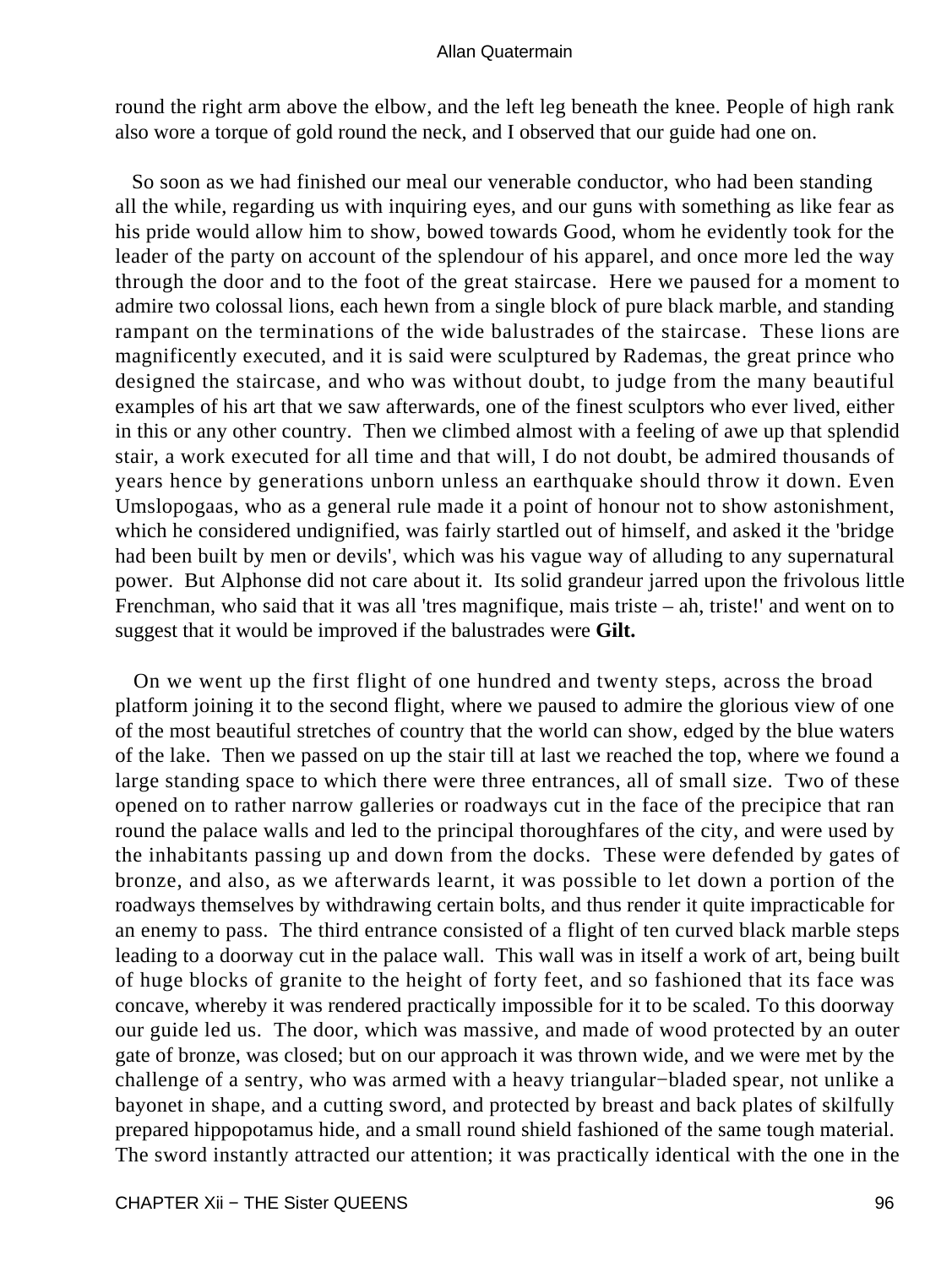possession of Mr Mackenzie which he had obtained from the ill−starred wanderer. There was no mistaking the gold−lined fretwork cut in the thickness of the blade. So the man had told the truth after all. Our guide instantly gave a password, which the soldier acknowledged by letting the iron shaft of his spear fall with a ringing sound upon the pavement, and we passed on through the massive wall into the courtyard of the palace. This was about forty yards square, and laid out in flower−beds full of lovely shrubs and plants, many of which were quite new to me. Through the centre of this garden ran a broad walk formed of powdered shells brought from the lake in the place of gravel. Following this we came to another doorway with a round heavy arch, which is hung with thick curtains, for there are no doors in the palace itself. Then came another short passage, and we were in the great hall of the palace, and once more stood astonished at the simple and yet overpowering grandeur of the place.

 The hall is, as we afterwards learnt, one hundred and fifty feet long by eighty wide, and has a magnificent arched roof of carved wood. Down the entire length of the building there are on either side, and at a distance of twenty feet from the wall, slender shafts of black marble springing sheer to the roof, beautifully fluted, and with carved capitals. At one end of this great place which these pillars support is the group of which I have already spoken as executed by the King Rademas to commemorate his building of the staircase; and really, when we had time to admire it, its loveliness almost struck us dumb. The group, of which the figures are in white, and the rest is black marble, is about half as large again as life, and represents a young man of noble countenance and form sleeping heavily upon a couch. One arm is carelessly thrown over the side of this couch, and his head reposes upon the other, its curling locks partially hiding it. Bending over him, her hand resting on his forehead, is a draped female form of such white loveliness as to make the beholder's breath stand still. And as for the calm glory that shines upon her perfect face – well, I can never hope to describe it. But there it rests like the shadow of an angel's smile; and power, love, and divinity all have their part in it. Her eyes are fixed upon the sleeping youth, and perhaps the most extraordinary thing about this beautiful work is the success with which the artist has succeeded in depicting on the sleeper's worn and weary face the sudden rising of a new and spiritual thought as the spell begins to work within his mind. You can see that an inspiration is breaking in upon the darkness of the man's soul as the dawn breaks in upon the darkness of night. It is a glorious piece of statuary, and none but a genius could have conceived it. Between each of the black marble columns is some such group of figures, some allegorical, and some representing the persons and wives of deceased monarchs or great men; but none of them, in our opinion, comes up the one I have described, although several are from the hand of the sculptor and engineer, King Rademas.

 In the exact centre of the hall was a solid mass of black marble about the size of a baby's arm−chair, which it rather resembled in appearance. This, as we afterwards learnt, was the sacred stone of this remarkable people, and on it their monarchs laid their hand after the ceremony of coronation, and swore by the sun to safeguard the interests of the empire, and to maintain its customs, traditions, and laws. This stone was evidently exceedingly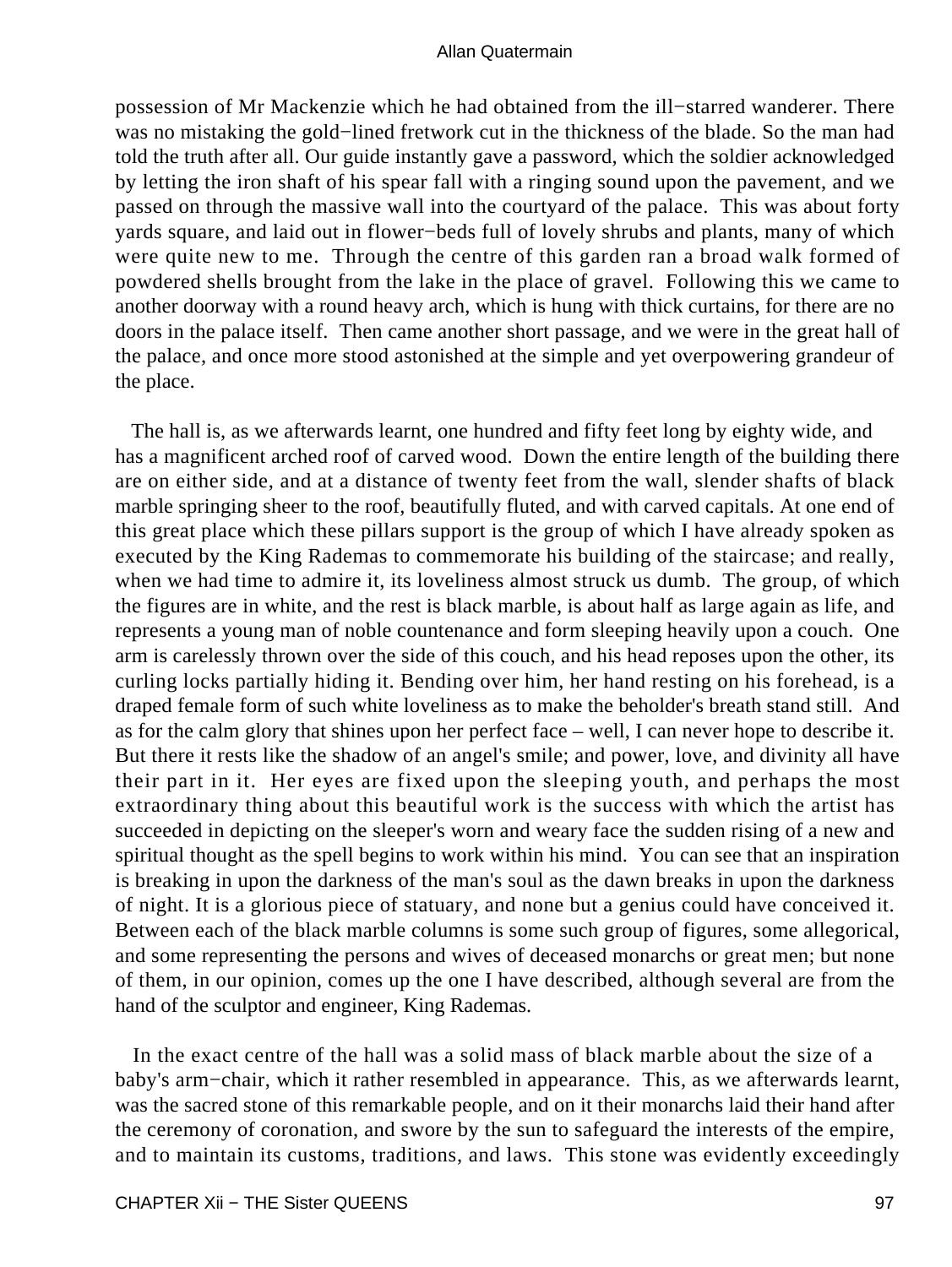ancient (as indeed all stones are), and was scored down its sides with long marks or lines, which Sir Henry said proved it to have been a fragment that at some remote period in its history had been ground in the iron jaws of glaciers. There was a curious prophecy about this block of marble, which was reported among the people to have fallen from the sun, to the effect that when it was shattered into fragments a king of alien race should rule over the land. As the stone, however, looked remarkably solid, the native princes seemed to have a fair chance of keeping their own for many a long year.

 At the end of the hall is a dais spread with rich carpets, on which two thrones are set side by side. These thrones are shaped like great chairs, and made of solid gold. The seats are richly cushioned, but the backs are left bare, and on each is carved the emblem of the sun, shooting out his fiery rays in all directions. The footstools are golden lions couchant, with yellow topazes set in them for eyes. There are no other gems about them.

 The place is lighted by numerous but narrow windows, placed high up, cut on the principle of the loopholes to be seen in ancient castles, but innocent of glass, which was evidently unknown here.

 Such is a brief description of this splendid hall in which we now found ourselves, compiled of course from our subsequent knowledge of it. On this occasion we had but little time for observation, for when we entered we perceived that a large number of men were gathered together in front of the two thrones, which were unoccupied. The principal among them were seated on carved wooden chairs ranged to the right and the left of the thrones, but not in front of them, and were dressed in white tunics, with various embroideries and different coloured edgings, and armed with the usual pierced and gold−inlaid swords. To judge from the dignity of their appearance, they seemed one and all to be individuals of very great importance. Behind each of these great men stood a small knot of followers and attendants.

 Seated by themselves, in a little group to the left of the throne, were six men of a different stamp. Instead of wearing the ordinary kilt, they were clothed in long robes of pure white linen, with the same symbol of the sun that is to be seen on the back of the chairs, emblazoned in gold thread upon the breast. This garment was girt up at the waist with a simple golden curb−like chain, from which hung long elliptic plates of the same metal, fashioned in shiny scales like those of a fish, that, as their wearers moved, jingled and reflected the light. They were all men of mature age and of a severe and impressive cast of features, which was rendered still more imposing by the long beards they wore.

 The personality of one individual among them, however, impressed us at once. He seemed to stand out among his fellows and refuse to be overlooked. He was very old – eighty at least – and extremely tall, with a long snow−white beard that hung nearly to his waist. His features were aquiline and deeply cut, and his eyes were grey and cold−looking. The heads of the others were bare, but this man wore a round cap entirely covered with gold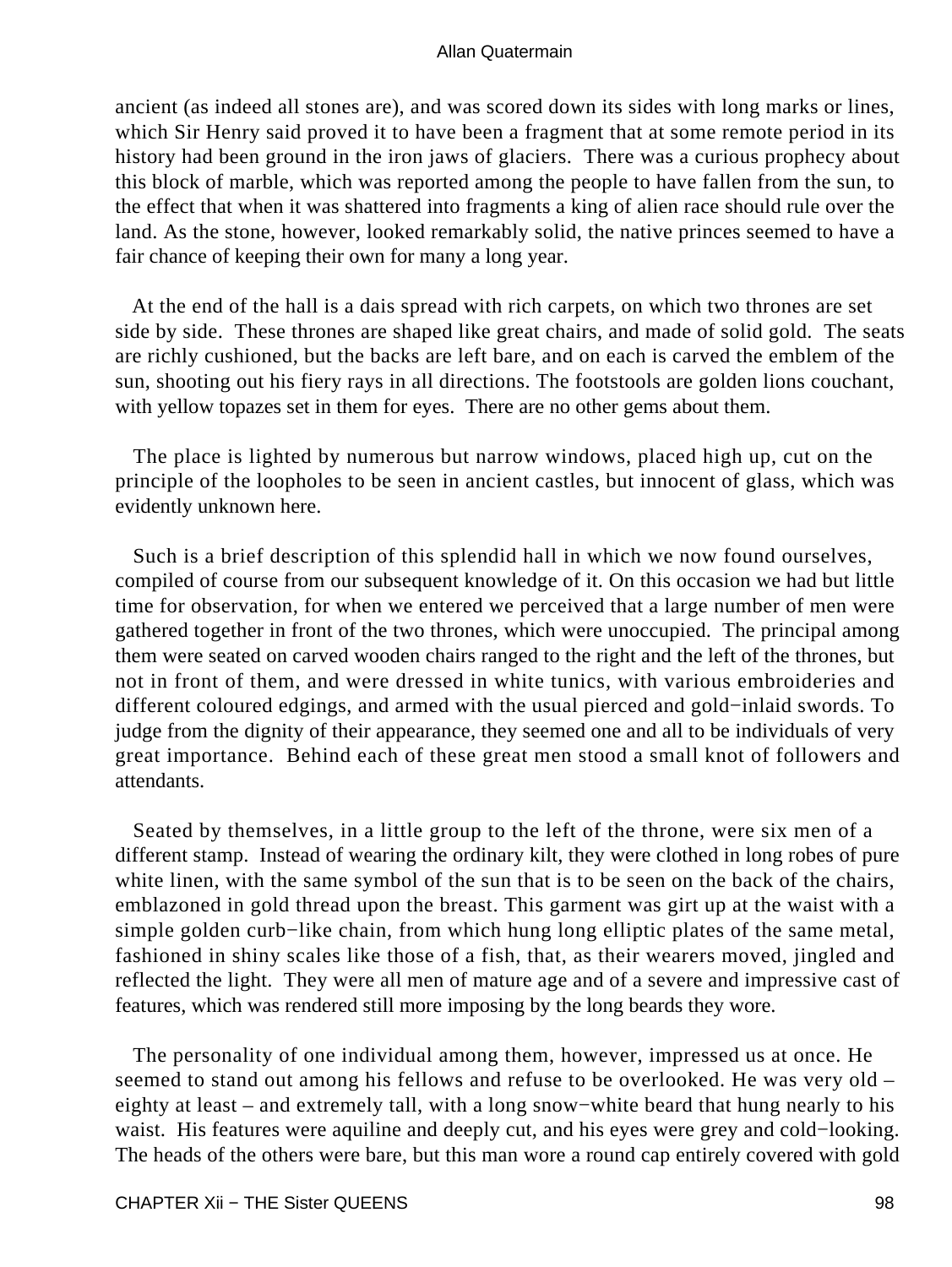embroidery, from which we judged that he was a person of great importance; and indeed we afterwards discovered that he was Agon, the High Priest of the country. As we approached, all these men, including the priests, rose and bowed to us with the greatest courtesy, at the same time placing the two fingers across the lips in salutation. Then soft−footed attendants advanced from between the pillars, bearing seats, which were placed in a line in front of the thrones. We three sat down, Alphonse and Umslopogaas standing behind us. Scarcely had we done so when there came a blare of trumpets from some passage to the right, and a similar blare from the left. Next a man with a long white wand of ivory appeared just in front of the right−hand throne, and cried out something in a loud voice, ending with the word **Nyleptha,** repeated three times; and another man, similarly attired, called out a similar sentence before the other throne, but ending with the word **Sorais,** also repeated thrice. Then came the tramp of armed men from each side entrance, and in filed about a score of picked and magnificently accoutred guards, who formed up on each side of the thrones, and let their heavy iron−handled spears fall simultaneously with a clash upon the black marble flooring. Another double blare of trumpets, and in from either side, each attended by six maidens, swept the two Queens of Zu−Vendis, everybody in the hall rising to greet them as they came.

 I have seen beautiful women in my day, and am no longer thrown into transports at the sight of a pretty face; but language fails me when I try to give some idea of the blaze of loveliness that then broke upon us in the persons of these sister Queens. Both were young – perhaps five−and−twenty years of age – both were tall and exquisitely formed; but there the likeness stopped. One, Nyleptha, was a woman of dazzling fairness; her right arm and breast bare, after the custom of her people, showed like snow even against her white and gold−embroidered 'kaf', or toga. And as for her sweet face, all I can say is, that it was one that few men could look on and forget. Her hair, a veritable crown of gold, clustered in short ringlets over her shapely head, half hiding the ivory brow, beneath which eyes of deep and glorious grey flashed out in tender majesty. I cannot attempt to describe her other features, only the mouth was most sweet, and curved like Cupid's bow, and over the whole countenance there shone an indescribable look of loving−kindness, lit up by a shadow of delicate humour that lay upon her face like a touch of silver on a rosy cloud.

 She wore no jewels, but on her neck, arm, and knee were the usual torques of gold, in this instance fashioned like a snake; and her dress was of pure white linen of excessive fineness, plentifully embroidered with gold and with the familiar symbols of the sun.

 Her twin sister, Sorais, was of a different and darker type of beauty. Her hair was wavy like Nyleptha's but coal−black, and fell in masses on her shoulders; her complexion was olive, her eyes large, dark, and lustrous; the lips were full, and I thought rather cruel. Somehow her face, quiet and even cold as it is, gave an idea of passion in repose, and caused one to wonder involuntarily what its aspect would be if anything occurred to break the calm. It reminded me of the deep sea, that even on the bluest days never loses its visible stamp of power, and in its murmuring sleep is yet instinct with the spirit of the storm. Her figure, like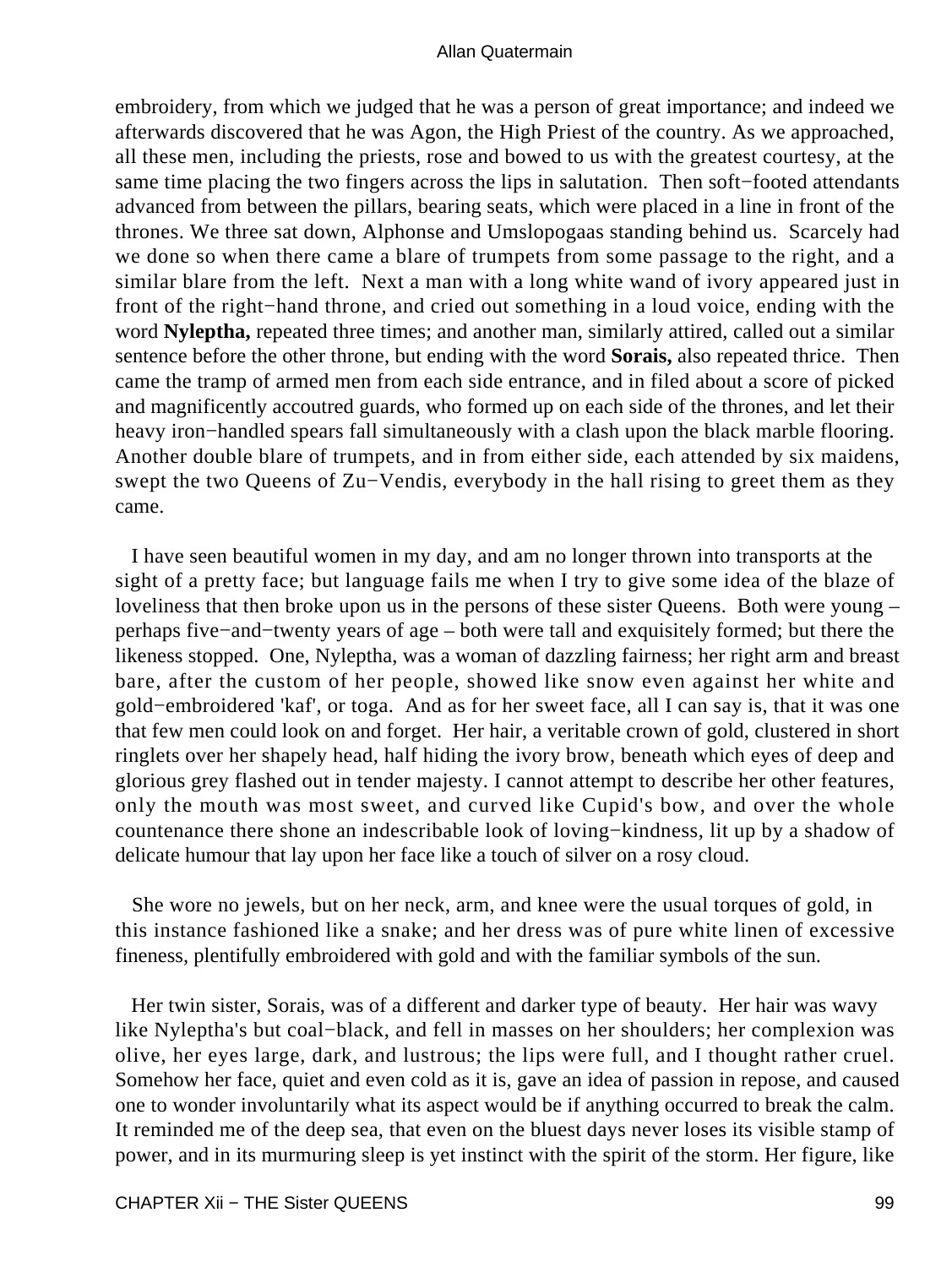her sister's, was almost perfect in its curves and outlines, but a trifle more rounded, and her dress was absolutely the same.

 As this lovely pair swept onwards to their respective thrones, amid the deep attentive silence of the Court, I was bound to confess to myself that they did indeed fulfil my idea of royalty. Royal they were in every way – in form, in grace, and queenly dignity, and in the barbaric splendour of their attendant pomp. But methought that they needed no guards or gold to proclaim their power and bind the loyalty of wayward men. A glance from those bright eyes or a smile from those sweet lips, and while the red blood runs in the veins of youth women such as these will never lack subjects ready to do their biddings to the death.

 But after all they were women first and queens afterwards, and therefore not devoid of curiosity. As they passed to their seats I saw both of them glance swiftly in our direction. I saw, too, that their eyes passed by me, seeing nothing to charm them in the person of an insignificant and grizzled old man. Then they looked with evident astonishment on the grim form of old Umslopogaas, who raised his axe in salutation. Attracted next by the splendour of Good's apparel, for a second their glance rested on him like a humming moth upon a flower, then off it darted to where Sir Henry Curtis stood, the sunlight from a window playing upon his yellow hair and peaked beard, and marking the outlines of his massive frame against the twilight of the somewhat gloomy hall. He raised his eyes, and they met the fair Nyleptha's full, and thus for the first time the goodliest man and woman that it has ever been my lot to see looked one upon another. And why it was I know not, but I saw the swift blood run up Nyleptha's skin as the pink lights run up the morning sky. Red grew her fair bosom and shapely arm, red the swanlike neck; the rounded cheeks blushed red as the petals of a rose, and then the crimson flood sank back to whence it came and left her pale and trembling.

I glanced at Sir Henry. He, too, had coloured up to the eyes.

 'Oh, my word!' thought I to myself, 'the ladies have come on the stage, and now we may look to the plot to develop itself.' And I sighed and shook my head, knowing that the beauty of a woman is like the beauty of the lightning – a destructive thing and a cause of desolation. By the time that I had finished my reflections both the Queens were on the thrones, for all this had happened in about six seconds. Once more the unseen trumpets blared out, and then the Court seated itself, and Queen Sorais motioned to us to do likewise.

 Next from among the crowd whither he had withdrawn stepped forward our guide, the old gentleman who had towed us ashore, holding by the hand the girl whom we had seen first and afterwards rescued from the hippopotamus. Having made obeisance he proceeded to address the Queens, evidently describing to them the way and place where we had been found. It was most amusing to watch the astonishment, not unmixed with fear, reflected upon their faces as they listened to his tale. Clearly they could not understand how we had reached the lake and been found floating on it, and were inclined to attribute our presence to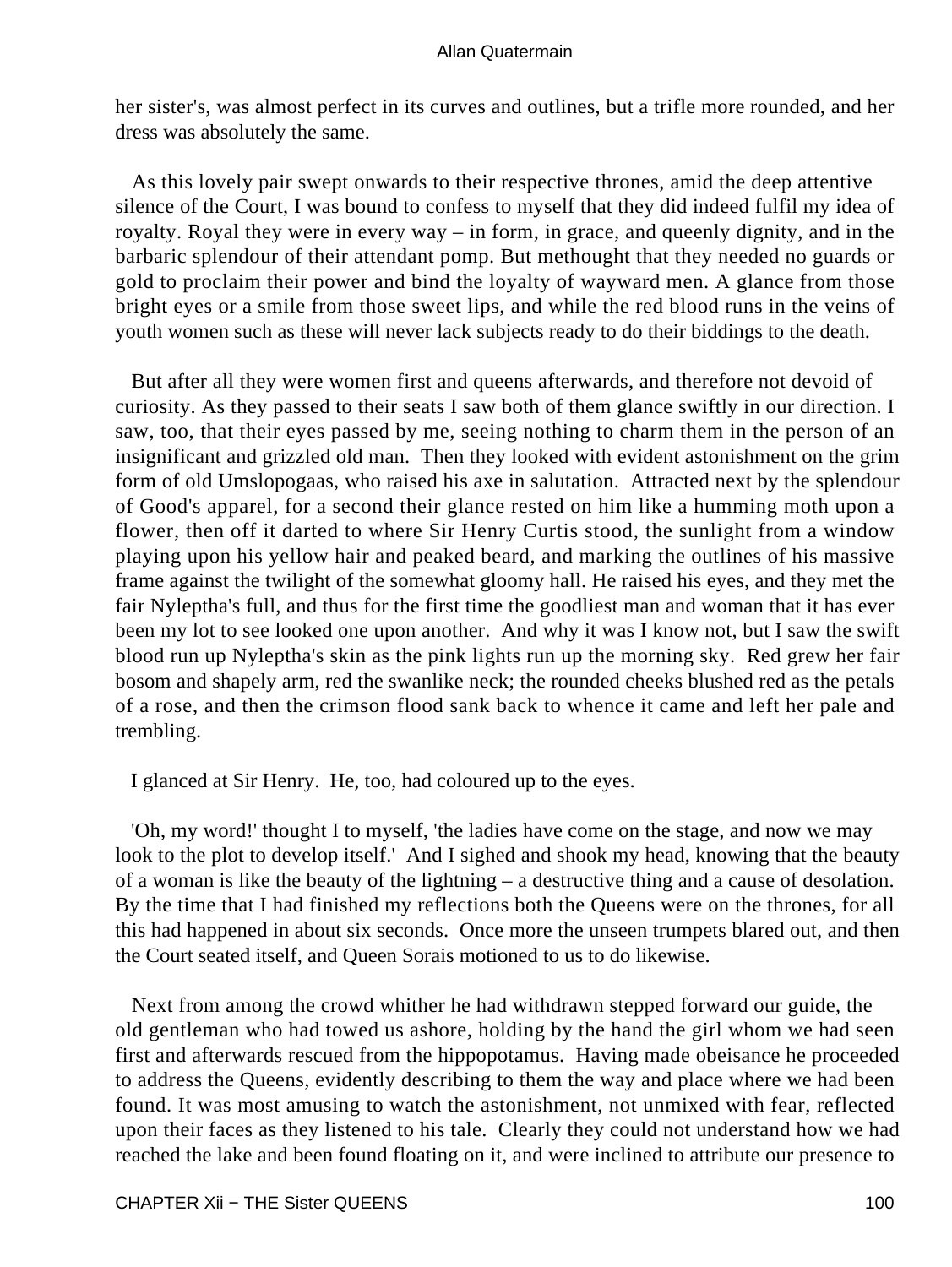supernatural causes. Then the narrative proceeded, as I judged from the frequent appeals that our guide made to the girl, to the point where we had shot the hippopotami, and we at once perceived that there was something very wrong about those hippopotami, for the history was frequently interrupted by indignant exclamations from the little group of white−robed priests and even from the courtiers, while the two Queens listened with an amazed expression, especially when our guide pointed to the rifles in our hands as being the means of destruction. And here, to make matters clear, I may as well explain at once that the inhabitants of Zu−Vendis are sun−worshippers, and that for some reason or another the hippopotamus is sacred among them. Not that they do not kill it, because at a certain season of the year they slaughter thousands – which are specially preserved in large lakes up the country – and use their hides for armour for soldiers; but this does not prevent them from considering these animals as sacred to the sun. \*{Mr Quatermain does not seem to have been aware that it is common for animal−worshipping people to annually sacrifice the beasts they adore. See Herodotus, ii. 45. – EDITOR.} Now, as ill luck would have it, the particular hippopotami we had shot were a family of tame animals that were kept in the mouth of the port and daily fed by priests whose special duty it was to attend to them. When we shot them I thought that the brutes were suspiciously tame, and this was, as we afterwards ascertained, the cause of it. Thus it came about that in attempting to show off we had committed sacrilege of a most aggravated nature.

 When our guide had finished his tale, the old man with the long beard and round cap, whose appearance I have already described, and who was, as I have said, the High Priest of the country, and known by the name of Agon, rose and commenced an impassioned harangue. I did not like the look of his cold grey eye as he fixed it on us. I should have liked it still less had I known that in the name of the outraged majesty of his god he was demanding that the whole lot of us should be offered up as a sacrifice by means of being burnt alive.

 After he had finished speaking the Queen Sorais addressed him in a soft and musical voice, and appeared, to judge from his gestures of dissent, to be putting the other side of the question before him. Then Nyleptha spoke in liquid accents. Little did we know that she was pleading for our lives. Finally, she turned and addressed a tall, soldierlike man of middle age with a black beard and a long plain sword, whose name, as we afterwards learnt, was Nasta, and who was the greatest lord in the country; apparently appealing to him for support. Now when Sir Henry had caught her eye and she had blushed so rosy red, I had seen that the incident had not escaped this man's notice, and, what is more, that it was eminently disagreeable to him, for he bit his lip and his hand tightened on his sword−hilt. Afterwards we learnt that he was an aspirant for the hand of this Queen in marriage, which accounted for it. This being so, Nyleptha could not have appealed to a worse person, for, speaking in slow, heavy tones, he appeared to confirm all that the High Priest Agon had said. As he spoke, Sorais put her elbow on her knee, and, resting her chin on her hand, looked at him with a suppressed smile upon her lips, as though she saw through the man, and was determined to be his match; but Nyleptha grew very angry, her cheek flushed, her eyes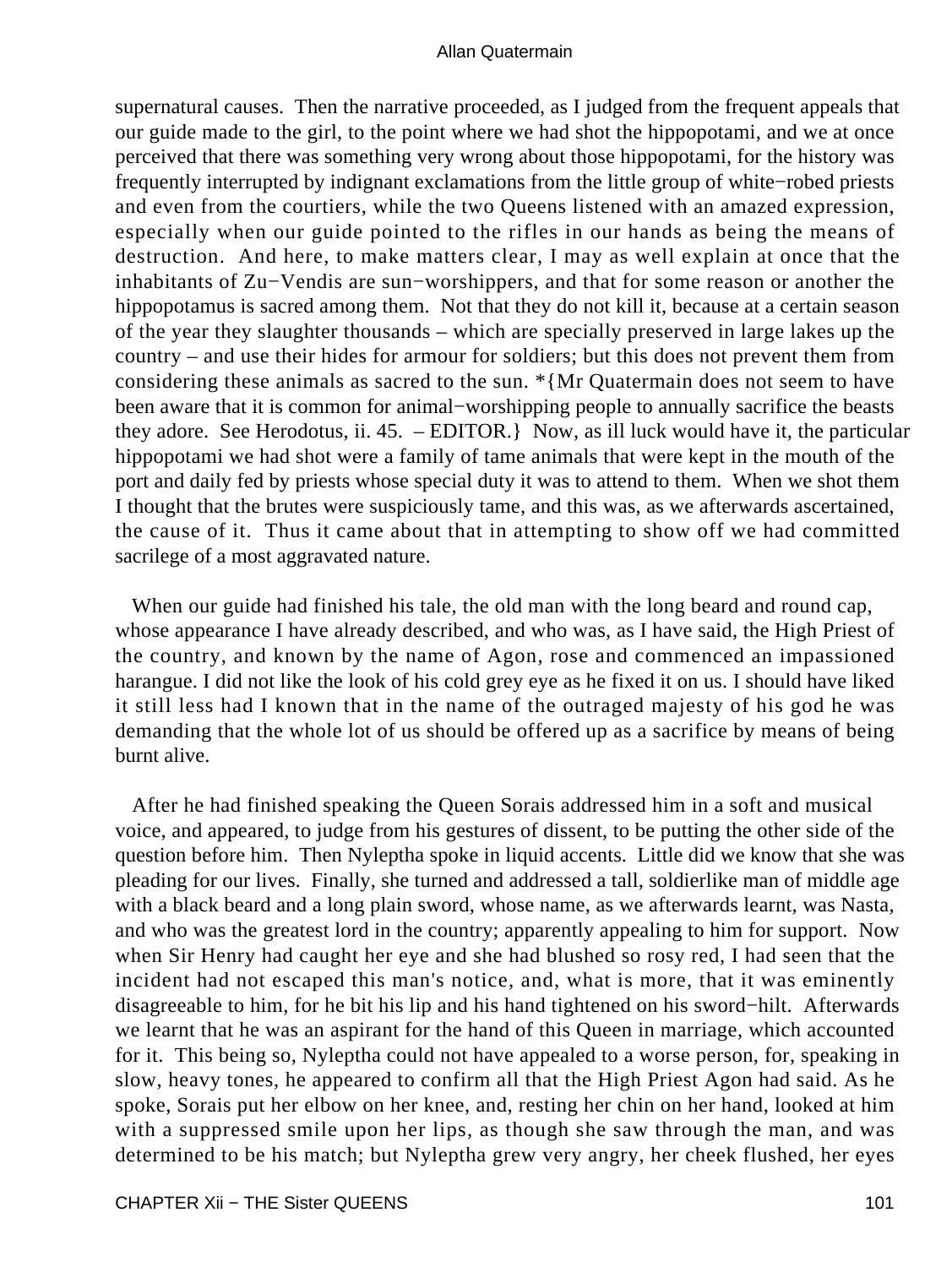flashed, and she did indeed look lovely. Finally she turned to Agon and seemed to give some sort of qualified assent, for he bowed at her words; and as she spoke she moved her hands as though to emphasize what she said; while all the time Sorais kept her chin on her hand and smiled. Then suddenly Nyleptha made a sign, the trumpets blew again, and everybody rose to leave the hall save ourselves and the guards, whom she motioned to stay.

 When they were all gone she bent forward and, smiling sweetly, partially by signs and partially by exclamations made it clear to us that she was very anxious to know where we came from. The difficulty was how to explain, but at last an idea struck me. I had my large pocket−book in my pocket and a pencil. Taking it out, I made a little sketch of a lake, and then as best I could I drew the underground river and the lake at the other end. When I had done this I advanced to the steps of the throne and gave it to her. She understood it at once and clapped her hands with delight, and then descending from the throne took it to her sister Sorais, who also evidently understood. Next she took the pencil from me, and after examining it with curiosity proceeded to make a series of delightful little sketches, the first representing herself holding out both hands in welcome, and a man uncommonly like Sir Henry taking them. Next she drew a lovely little picture of a hippopotamus rolling about dying in the water, and of an individual, in whom we had no difficulty in recognizing Agon the High Priest, holding up his hands in horror on the bank. Then followed a most alarming picture of a dreadful fiery furnace and of the same figure, Agon, poking us into it with a forked stick. This picture perfectly horrified me, but I was a little reassured when she nodded sweetly and proceeded to make a fourth drawing – a man again uncommonly like Sir Henry, and of two women, in whom I recognized Sorais and herself, each with one arm around him, and holding a sword in protection over him. To all of these Sorais, who I saw was employed in carefully taking us all in – especially Curtis – signified her approval by nodding.

 At last Nyleptha drew a final sketch of a rising sun, indicating that she must go, and that we should meet on the following morning; whereat Sir Henry looked so disappointed that she saw it, and, I suppose by way of consolation, extended her hand to him to kiss, which he did with pious fervour. At the same time Sorais, off whom Good had never taken his eyeglass during the whole indaba [interview], rewarded him by giving him her hand to kiss, though, while she did so, her eyes were fixed upon Sir Henry. I am glad to say that I was not implicated in these proceedings; neither of them gave ME her hand to kiss.

 Then Nyleptha turned and addressed the man who appeared to be in command of the bodyguard, apparently from her manner and his frequent obeisances, giving him very stringent and careful orders; after which, with a somewhat coquettish nod and smile, she left the hall, followed by Sorais and most of the guards.

 When the Queens had gone, the officer whom Nyleptha had addressed came forward and with many tokens of deep respect led us from the hall through various passages to a sumptuous set of apartments opening out of a large central room lighted with brazen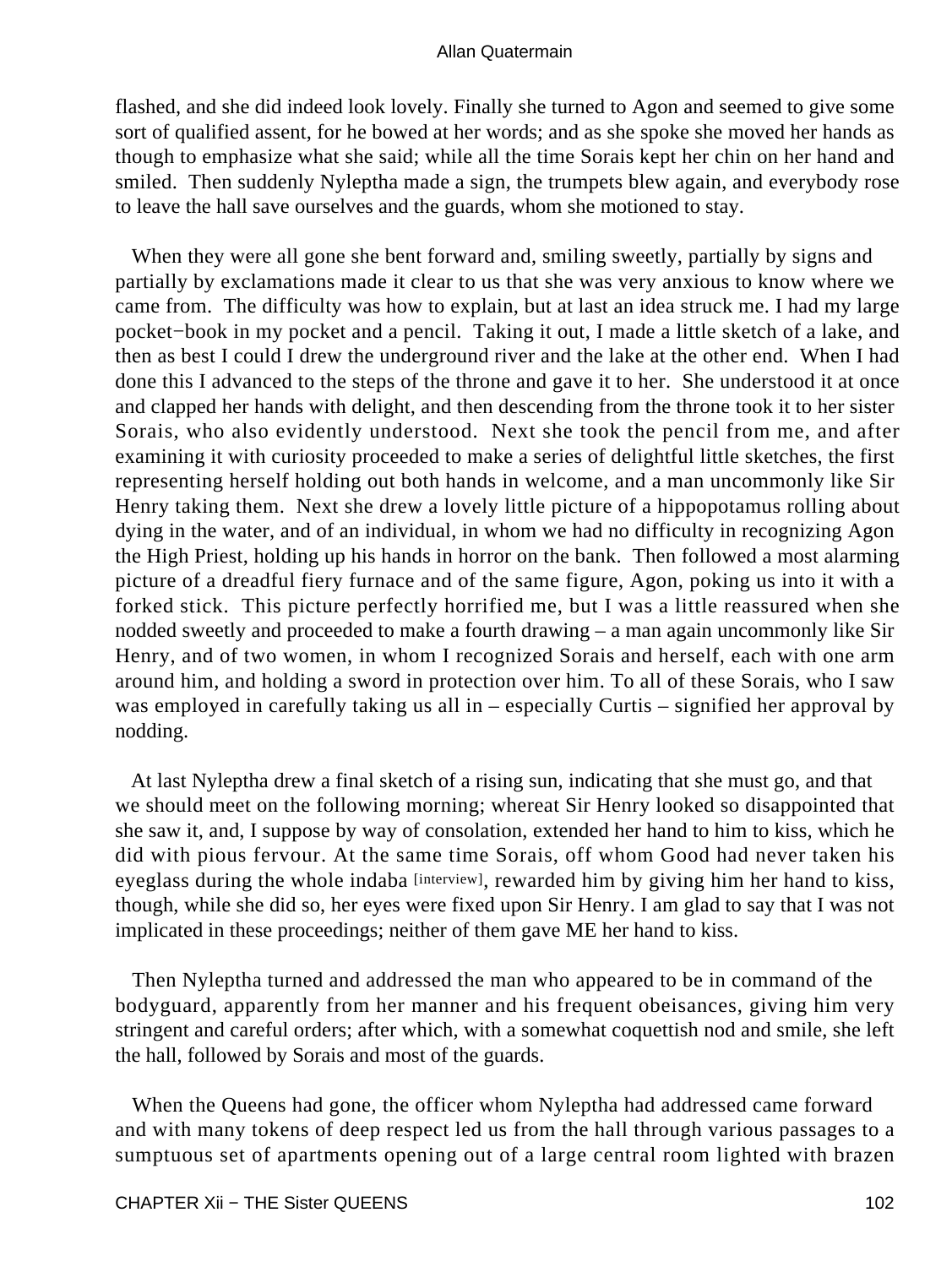swinging lamps (for it was now dusk) and richly carpeted and strewn with couches. On a table in the centre of the room was set a profusion of food and fruit, and, what is more, flowers. There was a delicious wine also in ancient−looking sealed earthenware flagons, and beautifully chased golden and ivory cups to drink it from. Servants, male and female, also were there to minister to us, and whilst we ate, from some recess outside the apartment

*'The silver lute did speak between*

*The trumpet's lordly blowing;'* 

 and altogether we found ourselves in a sort of earthly paradise which was only disturbed by the vision of that disgusting High Priest who intended to commit us to the flames. But so very weary were we with our labours that we could scarcely keep ourselves awake through the sumptuous meal, and as soon as it was over we indicated that we desired to sleep. As a further precaution against surprise we left Umslopogaas with his axe to sleep in the main chamber near the curtained doorways leading to the apartments which we occupied respectively, Good and I in the one, and Sir Henry and Alphonse in the other. Then throwing off our clothes, with the exception of the mail shirts, which we considered it safer to keep on, we flung ourselves down upon the low and luxurious couches, and drew the silk−embroidered coverlids over us.

In two minutes I was just dropping off when I was aroused by Good's voice.

'I say, Quatermain,' he said, 'did you ever see such eyes?'

'Eyes!' I said, crossly; 'what eyes?'

'Why, the Queen's, of course! Sorais, I mean – at least I think that is her name.'

 'Oh, I don't know,' I yawned; 'I didn't notice them much: I suppose they are good eyes,' and again I dropped off.

Five minutes or so elapsed, and I was once more awakened.

'I say, Quatermain,' said the voice.

'Well,' I answered testily, 'what is it now?'

'Did you notice her ankle? The shape – '

 This was more than I could stand. By my bed stood the veldtschoons I had been wearing. Moved quite beyond myself, I took them up and threw them straight at Good's head – and hit it.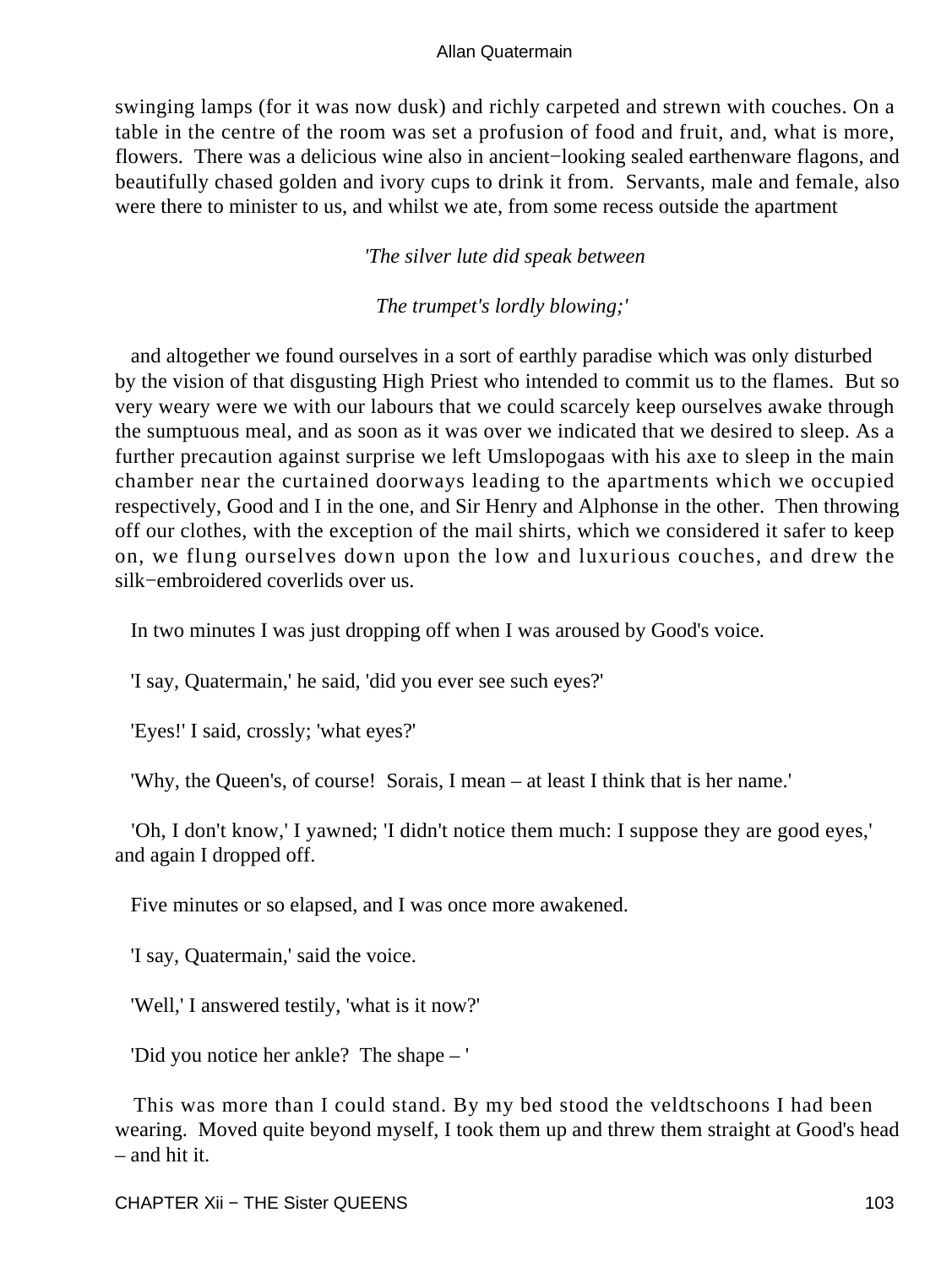Afterwards I slept the sleep of the just, and a very heavy sleep it must be. As for Good, I don't know if he went to sleep or if he continued to pass Sorais' beauties in mental review, and, what is more, I don't care.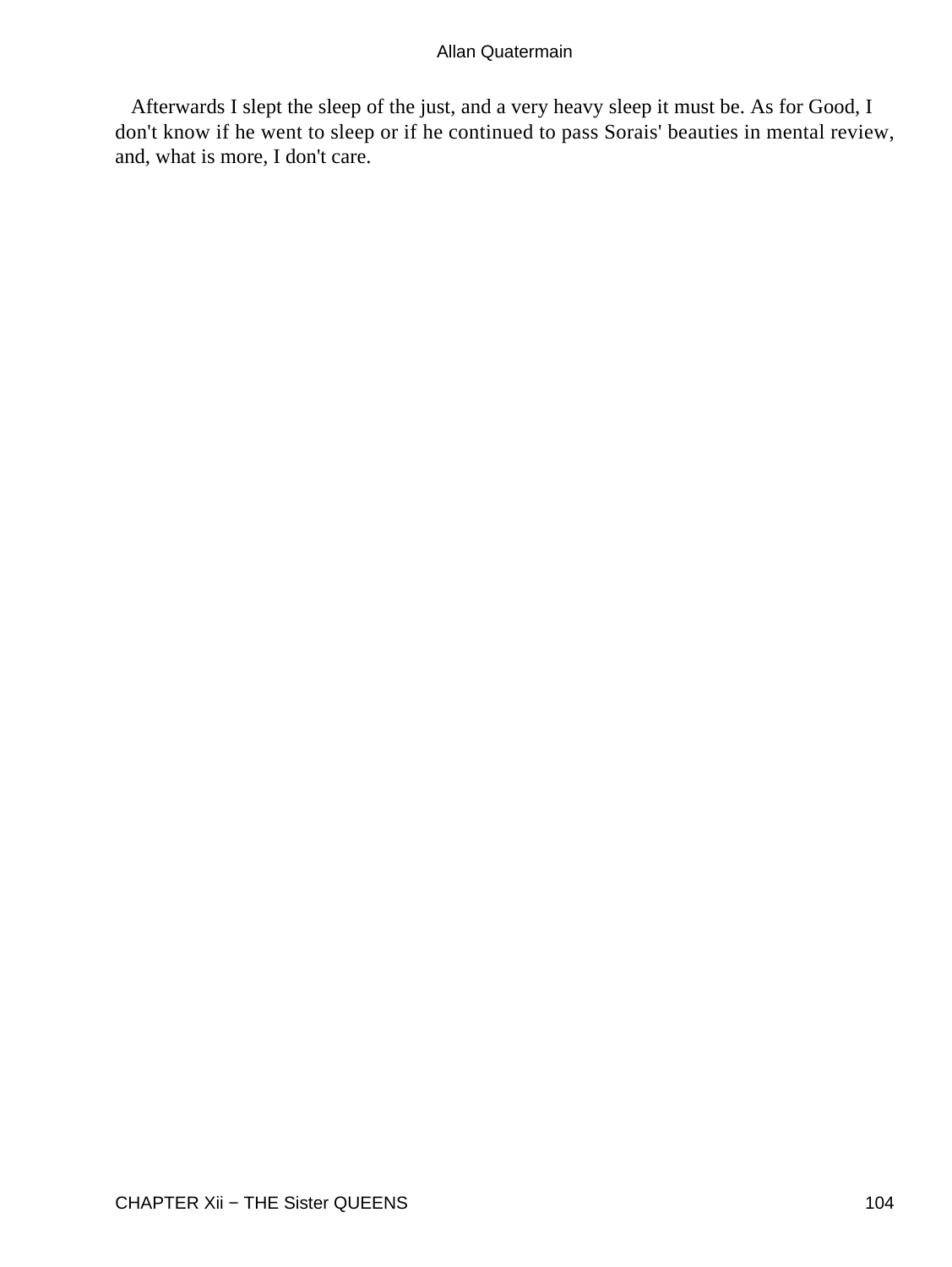# **[CHAPTER Xiii − About the ZU−VENDI PEOPLE](#page-202-0)**

And now the curtain is down for a few hours, and the actors in this novel drama are plunged in dewy sleep. Perhaps we should except Nyleptha, whom the reader may, if poetically inclined, imagine lying in her bed of state encompassed by her maidens, tiring women, guards, and all the other people and appurtenances that surround a throne, and yet not able to slumber for thinking of the strangers who had visited a country where no such strangers had ever come before, and wondering, as she lay awake, who they were and what their past has been, and if she was ugly compared to the women of their native place. I, however, not being poetically inclined, will take advantage of the lull to give some account of the people among whom we found ourselves, compiled, needless to state, from information which we subsequently collected.

 The name of this country, to begin at the beginning, is Zu−Vendis, from Zu, 'yellow', and Vendis, 'place or country'. Why it is called the Yellow Country I have never been able to ascertain accurately, nor do the inhabitants themselves know. Three reasons are, however, given, each of which would suffice to account for it. The first is that the name owes its origin to the great quantity of gold that is found in the land. Indeed, in this respect Zu−Vendis is a veritable Eldorado, the precious metal being extraordinarily plentiful. At present it is collected from purely alluvial diggings, which we subsequently inspected, and which are situated within a day's journey from Milosis, being mostly found in pockets and in nuggets weighing from an ounce up to six or seven pounds in weight. But other diggings of a similar nature are known to exist, and I have besides seen great veins of gold−bearing quartz. In Zu−Vendis gold is a much commoner metal than silver, and thus it has curiously enough come to pass that silver is the legal tender of the country.

 The second reason given is, that at certain times of the year the native grasses of the country, which are very sweet and good, turn as yellow as ripe corn; and the third arises from a tradition that the people were originally yellow skinned, but grew white after living for many generations upon these high lands. Zu−Vendis is a country about the size of France, is, roughly speaking, oval in shape; and on every side cut off from the surrounding territory by illimitable forests of impenetrable thorn, beyond which are said to be hundreds of miles of morasses, deserts, and great mountains. It is, in short, a huge, high tableland rising up in the centre of the dark continent, much as in southern Africa flat−topped mountains rise from the level of the surrounding veldt. Milosis itself lies, according to my aneroid, at a level of about nine thousand feet above the sea, but most of the land is even higher, the greatest elevation of the open country being, I believe, about eleven thousand feet. As a consequence the climate is, comparatively speaking, a cold one, being very similar to that of southern England, only brighter and not so rainy. The land is, however, exceedingly fertile, and grows all cereals and temperate fruits and timber to perfection; and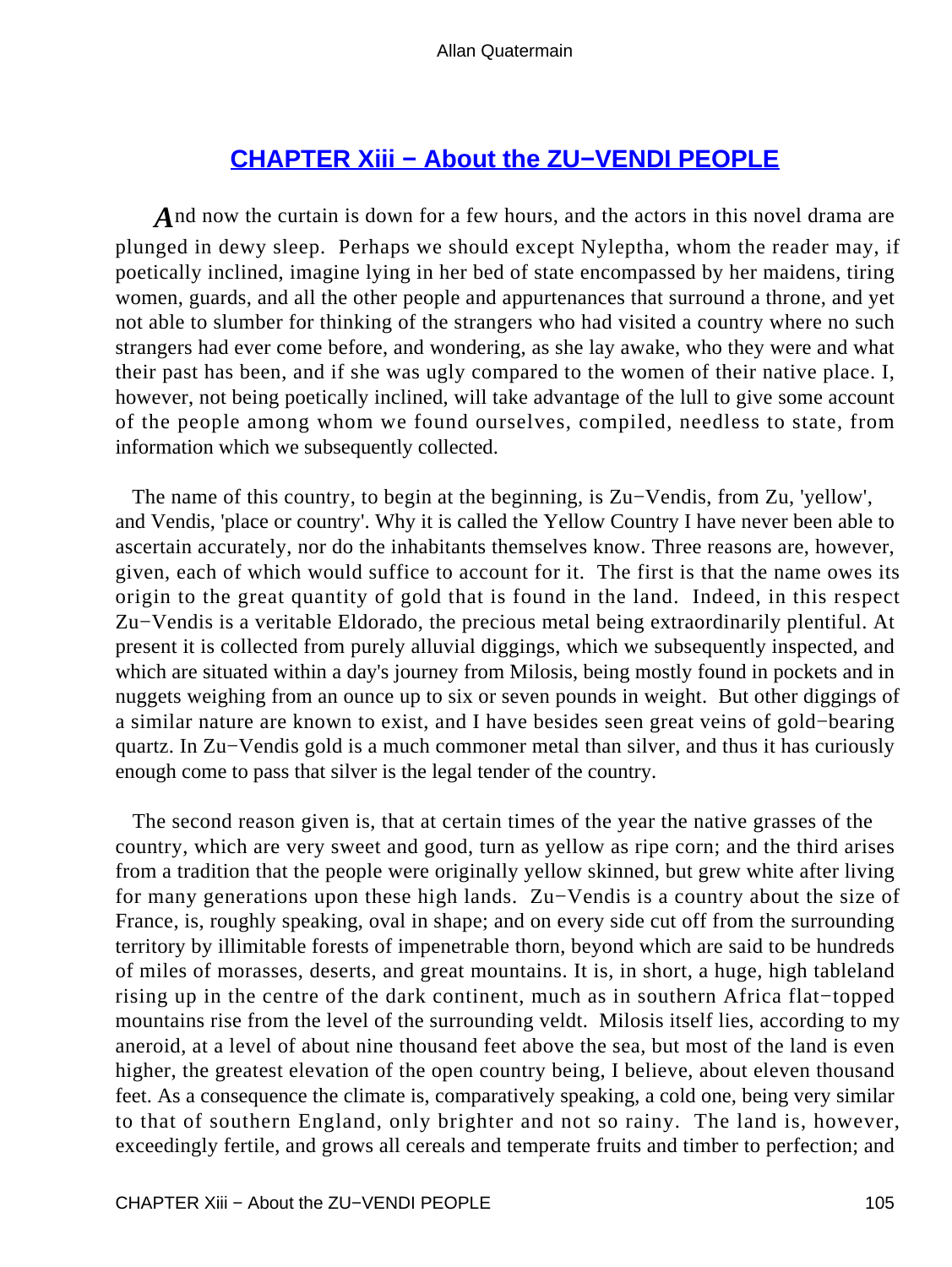in the lower−lying parts even produces a hardy variety of sugar−cane. Coal is found in great abundance, and in many places crops out from the surface; and so is pure marble, both black and white. The same may be said of almost every metal except silver, which is scarce, and only to be obtained from a range of mountains in the north.

 Zu−Vendis comprises in her boundaries a great variety of scenery, including two ranges of snow−clad mountains, one on the western boundary beyond the impenetrable belt of thorn forest, and the other piercing the country from north to south, and passing at a distance of about eighty miles from Milosis, from which town its higher peaks are distinctly visible. This range forms the chief watershed of the land. There are also three large lakes – the biggest, namely that whereon we emerged, and which is named Milosis after the city, covering some two hundred square miles of country – and numerous small ones, some of them salt.

 The population of this favoured land is, comparatively speaking, dense, numbering at a rough estimate from ten to twelve millions. It is almost purely agricultural in its habits, and divided into great classes as in civilized countries. There is a territorial nobility, a considerable middle class, formed principally of merchants, officers of the army, etc.; but the great bulk of the people are well−to−do peasants who live upon the lands of the lords, from whom they hold under a species of feudal tenure. The best bred people in the country are, as I think I have said, pure whites with a somewhat southern cast of countenance; but the common herd are much darker, though they do not show any negro or other African characteristics. As to their descent I can give no certain information. Their written records, which extend back for about a thousand years, give no hint of it. One very ancient chronicler does indeed, in alluding to some old tradition that existed in his day, talk of it as having probably originally 'come down with the people from the coast', but that may mean little or nothing. In short, the origin of the Zu−Vendi is lost in the mists of time. Whence they came or of what race they are no man knows. Their architecture and some of their sculptures suggest an Egyptian or possibly an Assyrian origin; but it is well known that their present remarkable style of building has only sprung up within the last eight hundred years, and they certainly retain no traces of Egyptian theology or customs. Again, their appearance and some of their habits are rather Jewish; but here again it seems hardly conceivable that they should have utterly lost all traces of the Jewish religion. Still, for aught I know, they may be one of the lost ten tribes whom people are so fond of discovering all over the world, or they may not. I do not know, and so can only describe them as I find them, and leave wiser heads than mine to make what they can out of it, if indeed this account should ever be read at all, which is exceedingly doubtful.

 And now after I have said all this, I am, after all, going to hazard a theory of my own, though it is only a very little one, as the young lady said in mitigation of her baby. This theory is founded on a legend which I have heard among the Arabs on the east coast, which is to the effect that 'more than two thousand years ago' there were troubles in the country which was known as Babylonia, and that thereon a vast horde of Persians came down to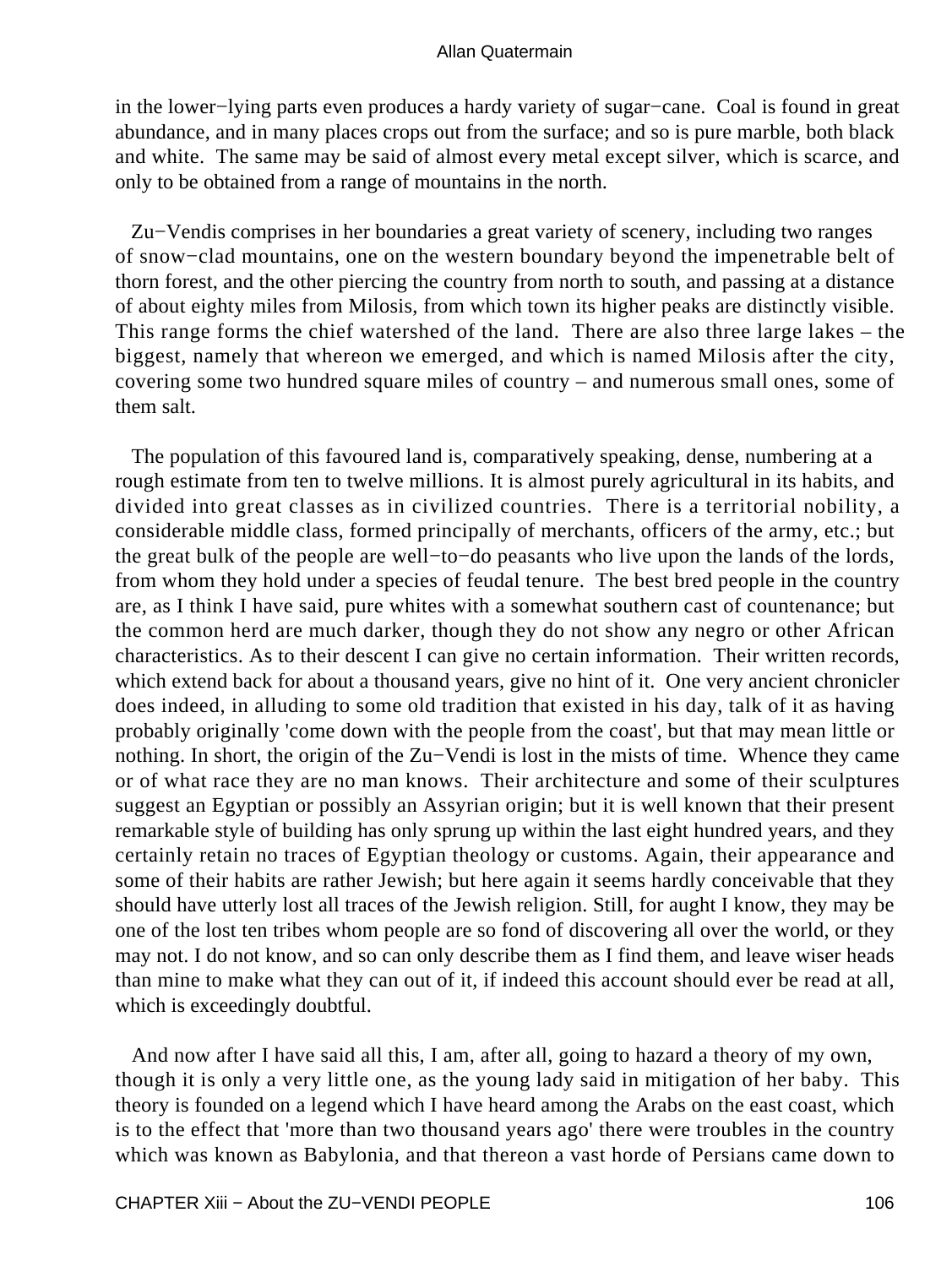Bushire, where they took ship and were driven by the north−east monsoon to the east coast of Africa, where, according to the legend, 'the sun and fire worshippers' fell into conflict with the belt of Arab settlers who even then were settled on the east coast, and finally broke their way through them, and, vanishing into the interior, were no more seen. Now, I ask, is it not at least possible that the Zu−Vendi people are the descendants of these 'sun and fire worshippers' who broke through the Arabs and vanished? As a matter of fact, there is a good deal in their characters and customs that tallies with the somewhat vague ideas that I have of Persians. Of course we have no books of reference here, but Sir Henry says that if his memory does not fail him, there was a tremendous revolt in Babylon about 500 BC, whereon a vast multitude were expelled from the city. Anyhow, it is a well−established fact that there have been many separate emigrations of Persians from the Persian Gulf to the east coast of Africa up to as lately as seven hundred years ago. There are Persian tombs at Kilwa, on the east coast, still in good repair, which bear dates showing them to be just seven hundred years old. \*{There is another theory which might account for the origin of the Zu−Vendi which does not seem to have struck my friend Mr Quatermain and his companions, and that is, that they are descendants of the Phoenicians. The cradle of the Phoenician race is supposed to have been have been on the western shore of the Persian Gulf. Thence, as there is good evidence to show, they emigrated in two streams, one of which took possession of the shores of Palestine, while the other is supposed by savants to have immigrated down the coast of Eastern Africa where, near Mozambique, signs and remains of their occupation are not wanting. Indeed, it would have been very extraordinary if they did not, when leaving the Persian Gulf, make straight for the East Coast, seeing that the north−east monsoon blows for six months in the year dead in that direction, while for the other six months it blows back again. And, by the way of illustrating the probability, I may add that to this day a very extensive trade is carried on between the Persian Gulf and Lamu and other East African ports as far south as Madagascar, which is of course the ancient Ebony Isle of the 'Arabian Nights'. – EDITOR.}

 In addition to being an agricultural people, the Zu−Vendi are, oddly enough, excessively warlike, and as they cannot from the exigencies of their position make war upon other nations, they fight among each other like the famed Kilkenny cats, with the happy result that the population never outgrows the power of the country to support it. This habit of theirs is largely fostered by the political condition of the country. The monarchy is nominally an absolute one, save in so far as it is tempered by the power of the priests and the informal council of the great lords; but, as in many other institutions, the king's writ does not run unquestioned throughout the length and breadth of the land. In short, the whole system is a purely feudal one (though absolute serfdom or slavery is unknown), all the great lords holding nominally from the throne, but a number of them being practically independent, having the power of life and death, waging war against and making peace with their neighbours as the whim or their interests lead them, and even on occasion rising in open rebellion against their royal master or mistress, and, safely shut up in their castles and fenced cities, as far from the seat of government, successfully defying them for years.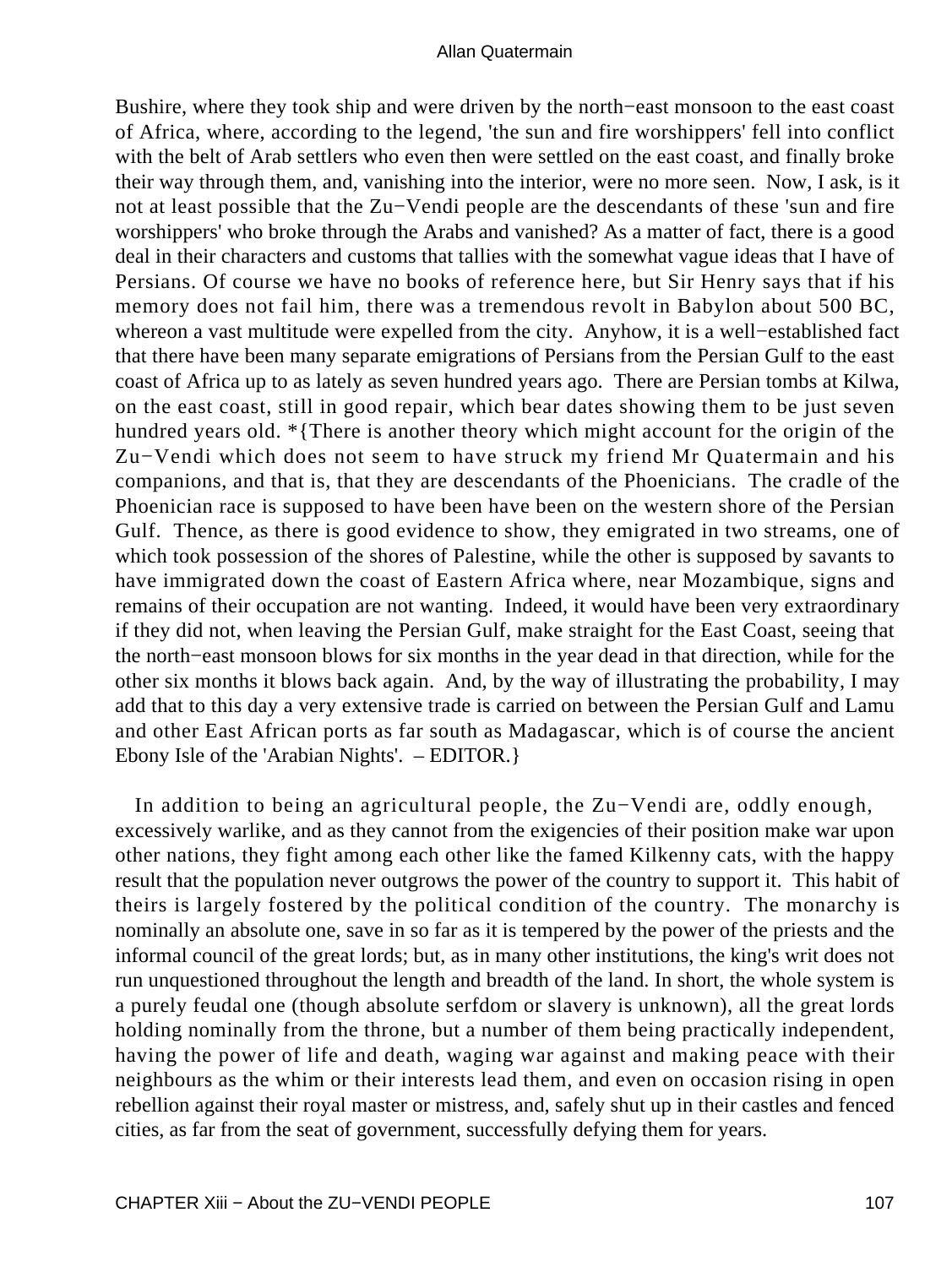Zu−Vendis has had its king−makers as well as England, a fact that will be well appreciated when I state that eight different dynasties have sat upon the throne in the last one thousand years, every one of which took its rise from some noble family that succeeded in grasping the purple after a sanguinary struggle. At the date of our arrival in the country things were a little better than they had been for some centuries, the last king, the father of Nyleptha and Sorais, having been an exceptionally able and vigorous ruler, and, as a consequence, he kept down the power of the priests and nobles. On his death, two years before we reached Zu−Vendis, the twin sisters, his children, were, following an ancient precedent, called to the throne, since an attempt to exclude either would instantly have provoked a sanguinary civil war; but it was generally felt in the country that this measure was a most unsatisfactory one, and could hardly be expected to be permanent. Indeed, as it was, the various intrigues that were set on foot by ambitious nobles to obtain the hand of one or other of the queens in marriage had disquieted the country, and the general opinion was that there would be bloodshed before long.

 I will now pass on to the question of the Zu−Vendi religion, which is nothing more or less than sun−worship of a pronounced and highly developed character. Around this sun−worship is grouped the entire social system of the Zu−Vendi. It sends its roots through every institution and custom of the land. From the cradle to the grave the Zu−Vendi follows the sun in every sense of the saying. As an infant he is solemnly held up in its light and dedicated to 'the symbol of good, the expression of power, and the hope of Eternity', the ceremony answering to our baptism. Whilst still a tiny child, his parents point out the glorious orb as the presence of a visible and beneficent god, and he worships it at its up−rising and down−setting. Then when still quite small, he goes, holding fast to the pendent end of his mother's 'kaf' (toga), up to the temple of the Sun of the nearest city, and there, when at midday the bright beams strike down upon the golden central altar and beat back the fire that burns thereon, he hears the white−robed priests raise their solemn chant of praise and sees the people fall down to adore, and then, amidst the blowing of the golden trumpets, watched the sacrifice thrown into the fiery furnace beneath the altar. Here he comes again to be declared 'a man' by the priests, and consecrated to war and to good works; here before the solemn altar he leads his bride; and here too, if differences shall unhappily arise, he divorces her.

 And so on, down life's long pathway till the last mile is travelled, and he comes again armed indeed, and with dignity, but no longer a man. Here they bear him dead and lay his bier upon the falling brazen doors before the eastern altar, and when the last ray from the setting sun falls upon his white face the bolts are drawn and he vanishes into the raging furnace beneath and is ended.

 The priests of the Sun do not marry, but are recruited by young men specially devoted to the work by their parents and supported by the State. The nomination to the higher offices of the priesthood lies with the Crown, but once appointed the nominees cannot be dispossessed, and it is scarcely too much to say that they really rule the land. To begin with,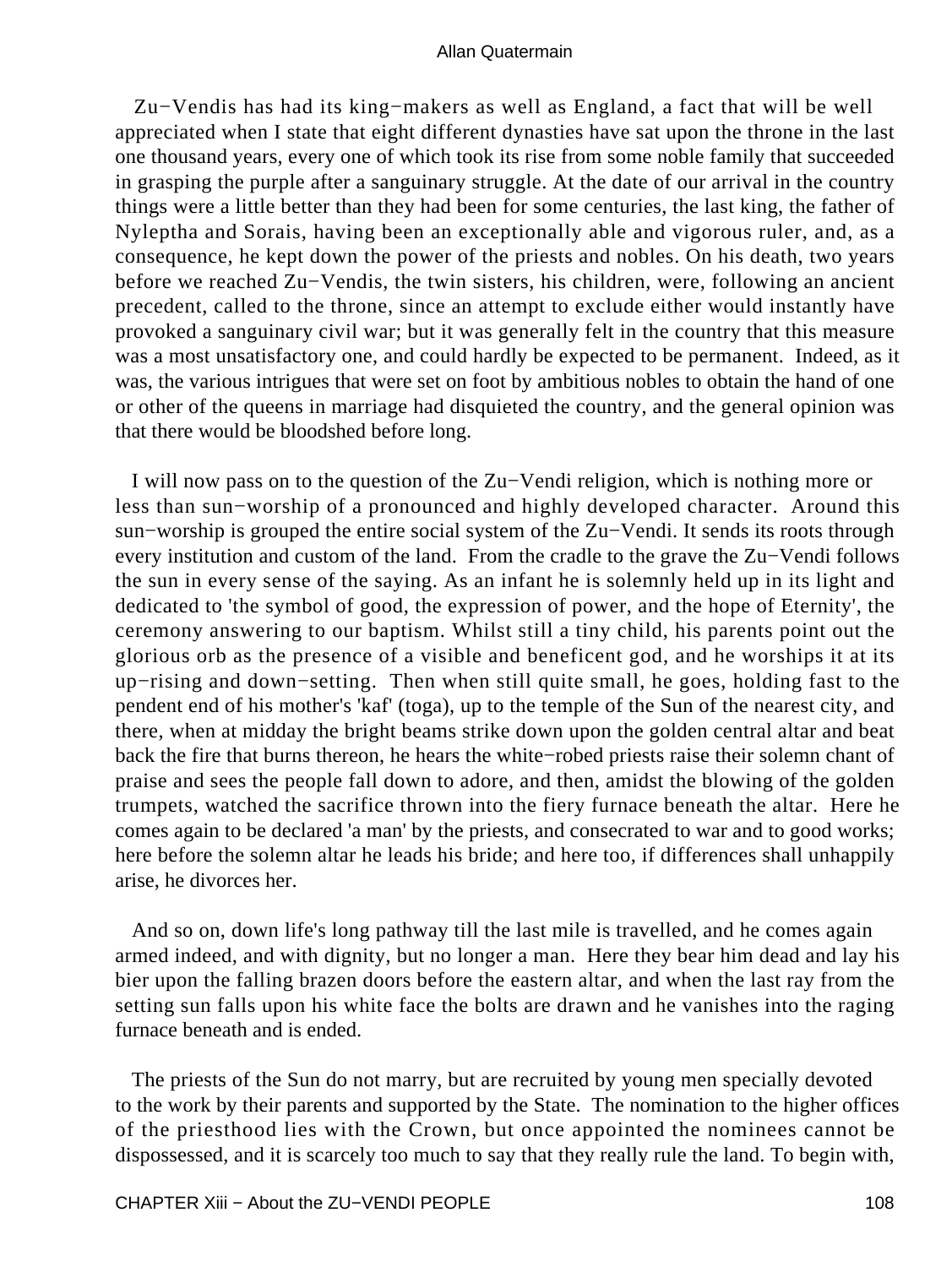they are a united body sworn to obedience and secrecy, so that an order issued by the High Priest at Milosis will be instantly and unhesitatingly acted upon by the resident priest of a little country town three or four hundred miles off. They are the judges of the land, criminal and civil, an appeal lying only to the lord paramount of the district, and from him to the king; and they have, of course, practically unlimited jurisdiction over religious and moral offences, together with a right of excommunication, which, as in the faiths of more highly civilized lands, is a very effective weapon. Indeed, their rights and powers are almost unlimited, but I may as well state here that the priests of the Sun are wise in their generation, and do not push things too far. It is but very seldom that they go to extremes against anybody, being more inclined to exercise the prerogative of mercy than run the risk of exasperating the powerful and vigorous−minded people on whose neck they have set their yoke, lest it should rise and break it off altogether.

 Another source of the power of the priests is their practical monopoly of learning, and their very considerable astronomical knowledge, which enables them to keep a hold on the popular mind by predicting eclipses and even comets. In Zu−Vendis only a few of the upper classes can read and write, but nearly all the priests have this knowledge, and are therefore looked upon as learned men.

 The law of the country is, on the whole, mild and just, but differs in several respects from our civilized law. For instance, the law of England is much more severe upon offences against property than against the person, as becomes a people whose ruling passion is money. A man may half kick his wife to death or inflict horrible sufferings upon his children at a much cheaper rate of punishment than he can compound for the theft of a pair of old boots. In Zu−Vendis this is not so, for there they rightly or wrongly look upon the person as of more consequence than goods and chattels, and not, as in England, as a sort of necessary appendage to the latter. For murder the punishment is death, for treason death, for defrauding the orphan and the widow, for sacrilege, and for attempting to quit the country (which is looked on as a sacrilege) death. In each case the method of execution is the same, and a rather awful one. The culprit is thrown alive into the fiery furnace beneath one of the altars to the Sun. For all other offences, including the offence of idleness, the punishment is forced labour upon the vast national buildings which are always going on in some part of the country, with or without periodical floggings, according to the crime.

 The social system of the Zu−Vendi allows considerable liberty to the individual, provided he does not offend against the laws and customs of the country. They are polygamous in theory, though most of them have only one wife on account of the expense. By law a man is bound to provide a separate establishment for each wife. The first wife also is the legal wife, and her children are said to be 'of the house of the Father'. The children of the other wives are of the houses of their respective mothers. This does not, however, imply any slur upon either mother or children. Again, a first wife can, on entering into the married state, make a bargain that her husband shall marry no other wife. This, however, is very rarely done, as the women are the great upholders of polygamy, which not only provides for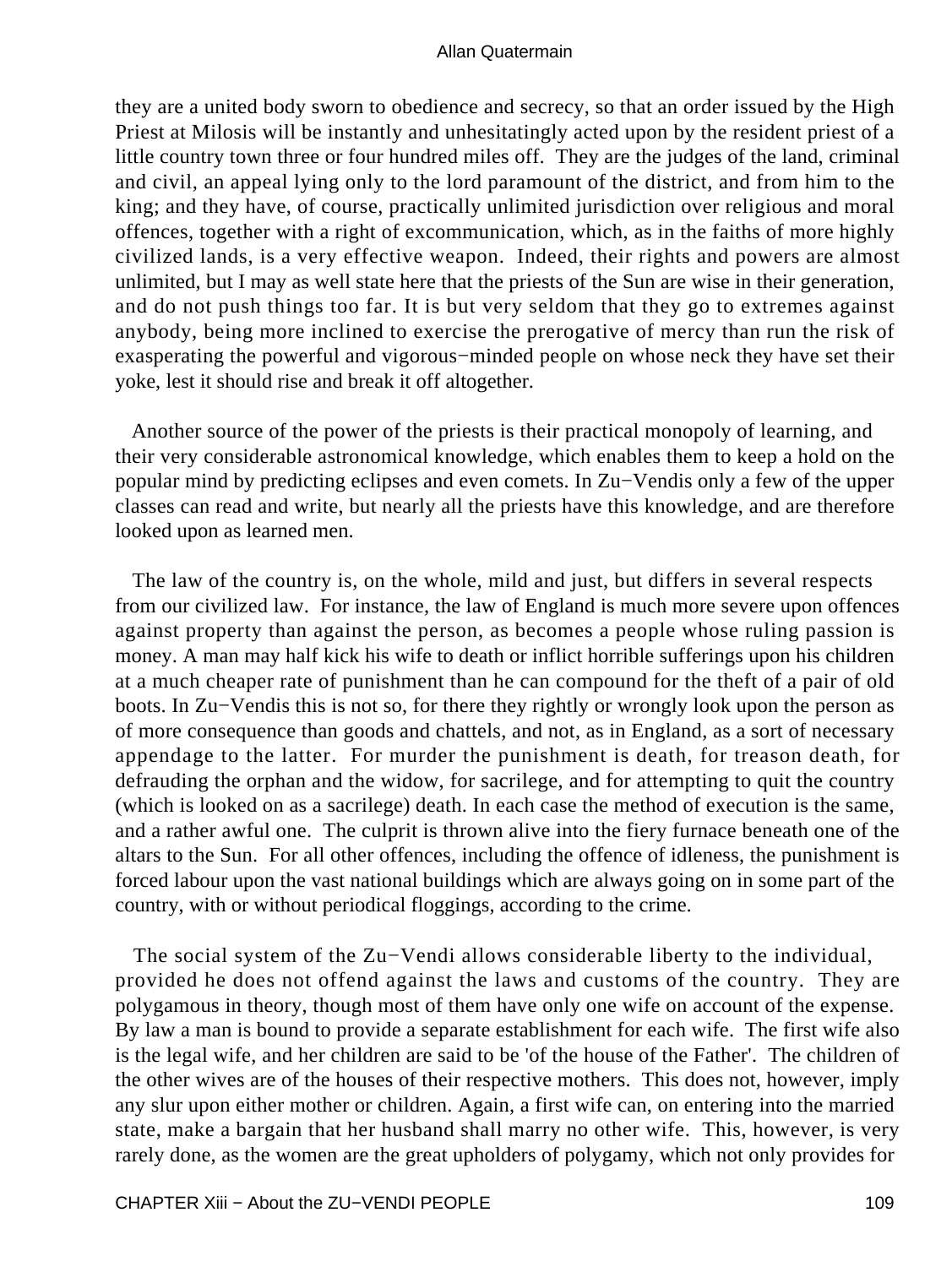their surplus numbers but gives greater importance to the first wife, who is thus practically the head of several households. Marriage is looked upon as primarily a civil contract, and, subject to certain conditions and to a proper provision for children, is dissoluble at the will of both contracting parties, the divorce, or 'unloosing', being formally and ceremoniously accomplished by going through certain portions of the marriage ceremony backwards.

 The Zu−Vendi are on the whole a very kindly, pleasant, and light−hearted people. They are not great traders and care little about money, only working to earn enough to support themselves in that class of life in which they were born. They are exceedingly conservative, and look with disfavour upon changes. Their legal tender is silver, cut into little squares of different weights; gold is the baser coin, and is about of the same value as our silver. It is, however, much prized for its beauty, and largely used for ornaments and decorative purposes. Most of the trade, however, is carried on by means of sale and barter, payment being made in kind. Agriculture is the great business of the country, and is really well understood and carried out, most of the available acreage being under cultivation. Great attention is also given to the breeding of cattle and horses, the latter being unsurpassed by any I have ever seen either in Europe or Africa.

 The land belongs theoretically to the Crown, and under the Crown to the great lords, who again divide it among smaller lords, and so on down to the little peasant farmer who works his forty 'reestu' (acres) on a system of half−profits with his immediate lord. In fact the whole system is, as I have said, distinctly feudal, and it interested us much to meet with such an old friend far in the unknown heart of Africa.

 The taxes are very heavy. The State takes a third of a man's total earnings, and the priesthood about five per cent on the remainder. But on the other hand, if a man through any cause falls into bona fide misfortune the State supports him in the position of life to which he belongs. If he is idle, however, he is sent to work on the Government undertakings, and the State looks after his wives and children. The State also makes all the roads and builds all town houses, about which great care is shown, letting them out to families at a small rent. It also keeps up a standing army of about twenty thousand men, and provides watchmen, etc. In return for their five per cent the priests attend to the service of the temples, carry out all religious ceremonies, and keep schools, where they teach whatever they think desirable, which is not very much. Some of the temples also possess private property, but priests as individuals cannot hold property.

 And now comes a question which I find some difficulty in answering. Are the Zu−Vendi a civilized or barbarous people? Sometimes I think the one, sometimes the other. In some branches of art they have attained the very highest proficiency. Take for instance their buildings and their statuary. I do not think that the latter can be equalled either in beauty or imaginative power anywhere in the world, and as for the former it may have been rivalled in ancient Egypt, but I am sure that it has never been since. But, on the other hand, they are totally ignorant of many other arts. Till Sir Henry, who happened to know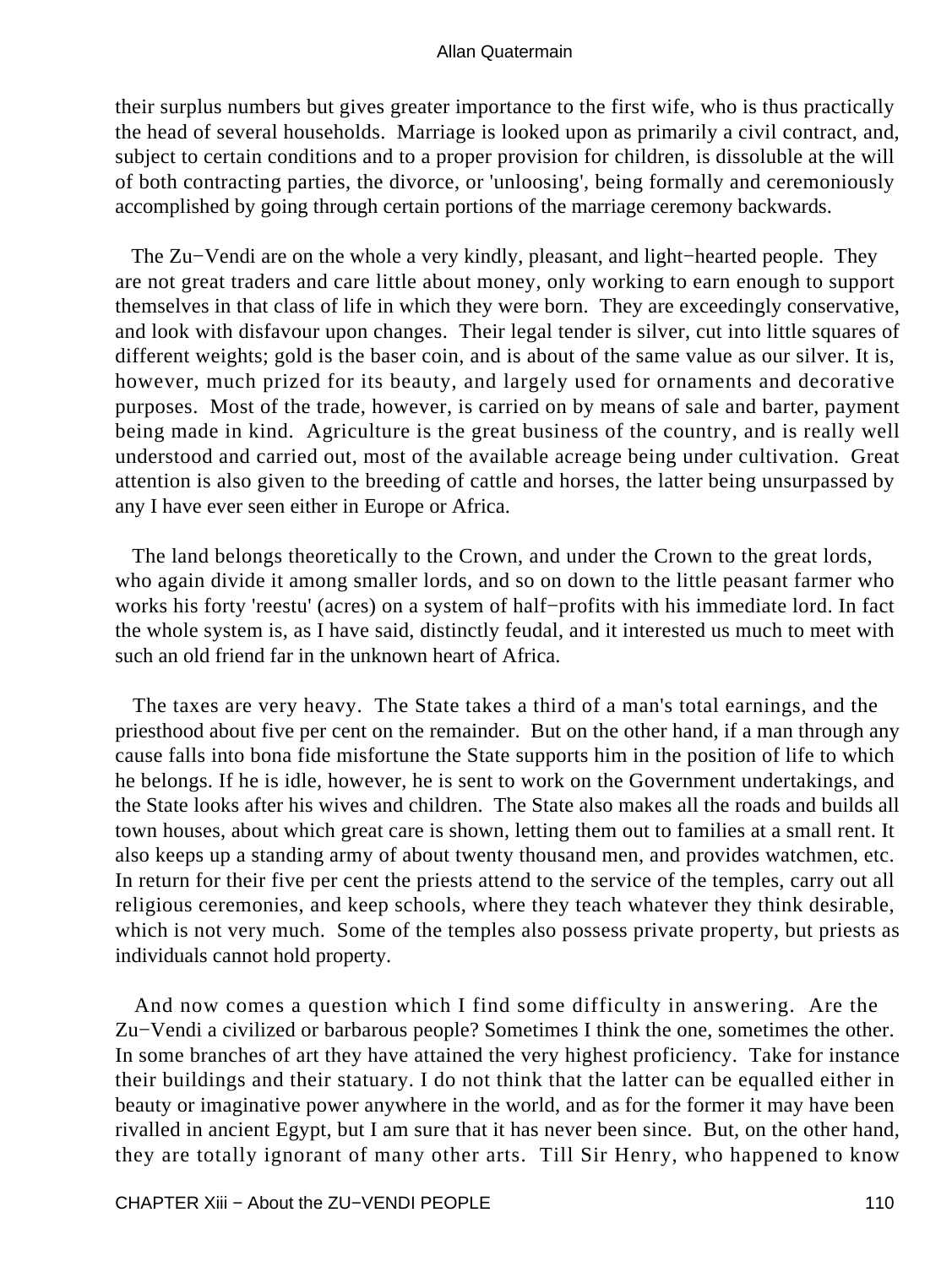something about it, showed them how to do it by mixing silica and lime, they could not make a piece of glass, and their crockery is rather primitive. A water−clock is their nearest approach to a watch; indeed, ours delighted them exceedingly. They know nothing about steam, electricity, or gunpowder, and mercifully for themselves nothing about printing or the penny post. Thus they are spared many evils, for of a truth our age has learnt the wisdom of the old−world saying, 'He who increaseth knowledge, increaseth sorrow.'

 As regards their religion, it is a natural one for imaginative people who know no better, and might therefore be expected to turn to the sun and worship him as the all−Father, but it cannot justly be called elevating or spiritual. It is true that they do sometimes speak of the sun as the 'garment of the Spirit', but it is a vague term, and what they really adore is the fiery orb himself. They also call him the 'hope of eternity', but here again the meaning is vague, and I doubt if the phrase conveys any very clear impression to their minds. Some of them do indeed believe in a future life for the good – I know Nyleptha does firmly – but it is a private faith arising from the promptings of the spirit, not an essential of their creed. So on the whole I cannot say that I consider this sun−worship as a religion indicative of a civilized people, however magnificent and imposing its ritual, or however moral and high−sounding the maxims of its priests, many of whom, I am sure, have their own opinions on the whole subject; though of course they have nothing but praise for a system which provides them with so many of the good things of this world.

 There are now only two more matters to which I need allude – namely, the language and the system of calligraphy. As for the former, it is soft−sounding, and very rich and flexible. Sir Henry says that it sounds something like modern

 Greek, but of course it has no connection with it. It is easy to acquire, being simple in its construction, and a peculiar quality about it is its euphony, and the way in which the sound of the words adapts itself to the meaning to be expressed. Long before we mastered the language, we could frequently make out what was meant by the ring of the sentence. It is on this account that the language lends itself so well to poetical declamation, of which these remarkable people are very fond. The Zu−Vendi alphabet seems, Sir henry says, to be derived, like every other known system of letters, from a Phoenician source, and therefore more remotely still from the ancient Egyptian hieratic writing. Whether this is a fact I cannot say, not being learned in such matters. All I know about it is that their alphabet consists of twenty−two characters, of which a few, notably B, E, and O, are not very unlike our own. The whole affair is, however, clumsy and puzzling. \*{There are twenty−two letters in the Phoenician alphabet (see Appendix, Maspero's Histoire ancienne des peuples de l'Orient, p. 746, etc.) Unfortunately Mr Quatermain gives us no specimen of the Zu−Vendi writing, but what he here states seems to go a long way towards substantiating the theory advanced in the note on p. 149. – EDITOR.} But as the people of Zu−Vendi are not given to the writing of novels, or of anything except business documents and records of the briefest character, it answers their purpose well enough.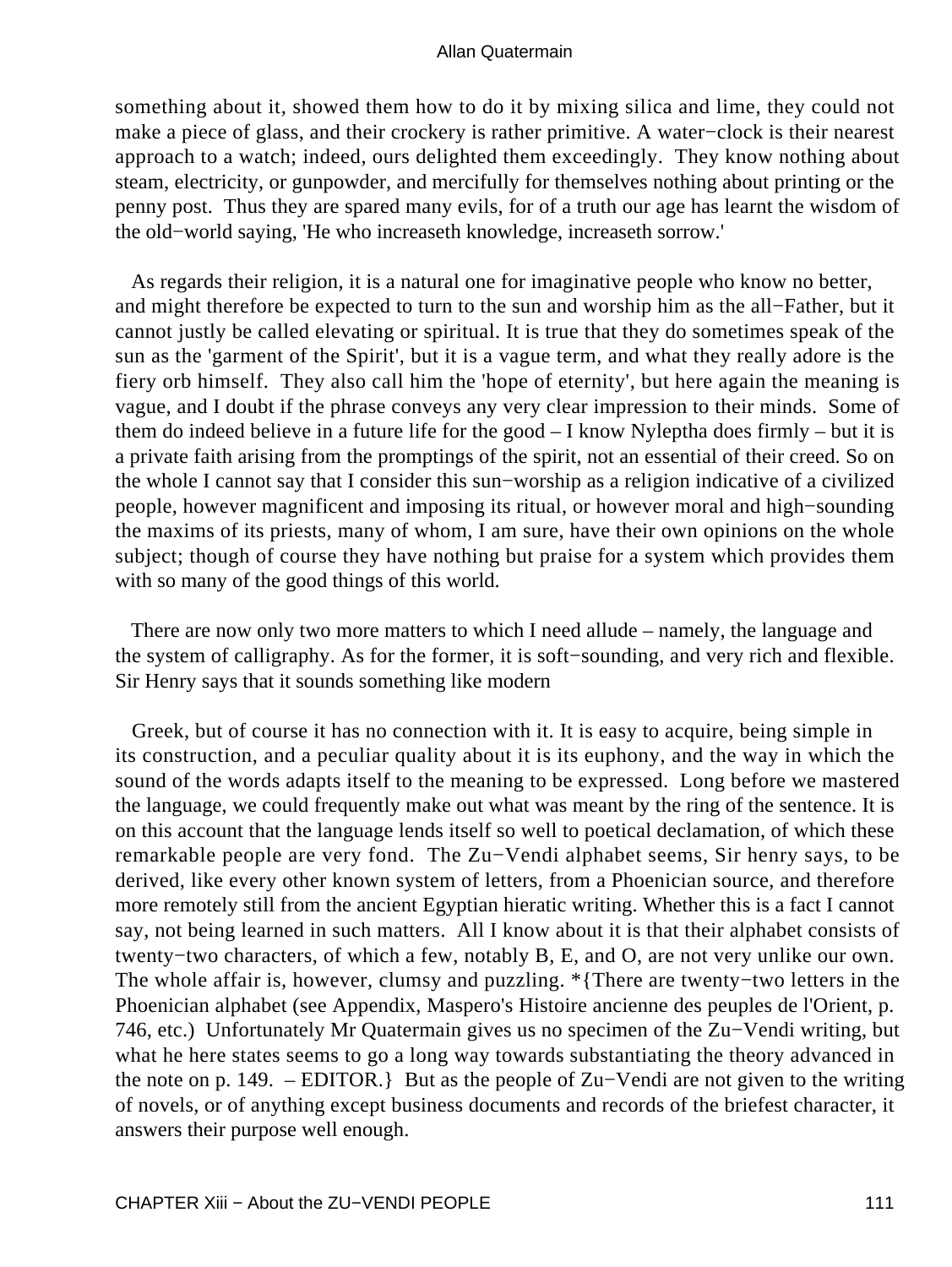# **[CHAPTER Xiv − THE Flower TEMPLE](#page-202-0)**

*I*t was half−past eight by my watch when I woke on the morning following our arrival at Milosis, having slept almost exactly twelve hours, and I must say that I did indeed feel better. Ah, what a blessed thing is sleep! and what a difference twelve hours of it or so makes to us after days and nights of toil and danger. It is like going to bed one man and getting up another.

 I sat up upon my silken couch – never had I slept upon such a bed before – and the first thing that I saw was Good's eyeglass fixed on me from the recesses of his silken couch. There was nothing else of him to be seen except his eyeglass, but I knew from the look of it that he was awake, and waiting till I woke up to begin.

 'I say, Quatermain,' he commenced sure enough, 'did you observe her skin? It is as smooth as the back of an ivory hairbrush.'

 'Now look here, Good,' I remonstrated, when there came a sound at the curtain, which, on being drawn, admitted a functionary, who signified by signs that he was there to lead us to the bath. We gladly consented, and were conducted to a delightful marble chamber, with a pool of running crystal water in the centre of it, into which we gaily plunged. When we had bathed, we returned to our apartment and dressed, and then went into the central room where we had supped on the previous evening, to find a morning meal already prepared for us, and a capital meal it was, though I should be puzzled to describe the dishes. After breakfast we lounged round and admired the tapestries and carpets and some pieces of statuary that were placed about, wondering the while what was going to happen next. Indeed, by this time our minds were in such a state of complete bewilderment that we were, as a matter of fact, ready for anything that might arrive. As for our sense of astonishment, it was pretty well obliterated. Whilst we were still thus engaged, our friend the captain of the guard presented himself, and with many obeisances signified that we were to follow him, which we did, not without doubts and heart−searchings – for we guessed that the time had come when we should have to settle the bill for those confounded hippopotami with our cold−eyed friend Agon, the High Priest. However, there was no help for it, and personally I took great comfort in the promise of the protection of the sister Queens, knowing that if ladies have a will they can generally find a way; so off we started as though we liked it. A minute's walk through a passage and an outer court brought us to the great double gates of the palace that open on to the wide highway which runs uphill through the heart of Milosis to the Temple of the Sun a mile away, and thence down the slope on the farther side of the temple to the outer wall of the city.

These gates are very large and massive, and an extraordinarily beautiful work in metal.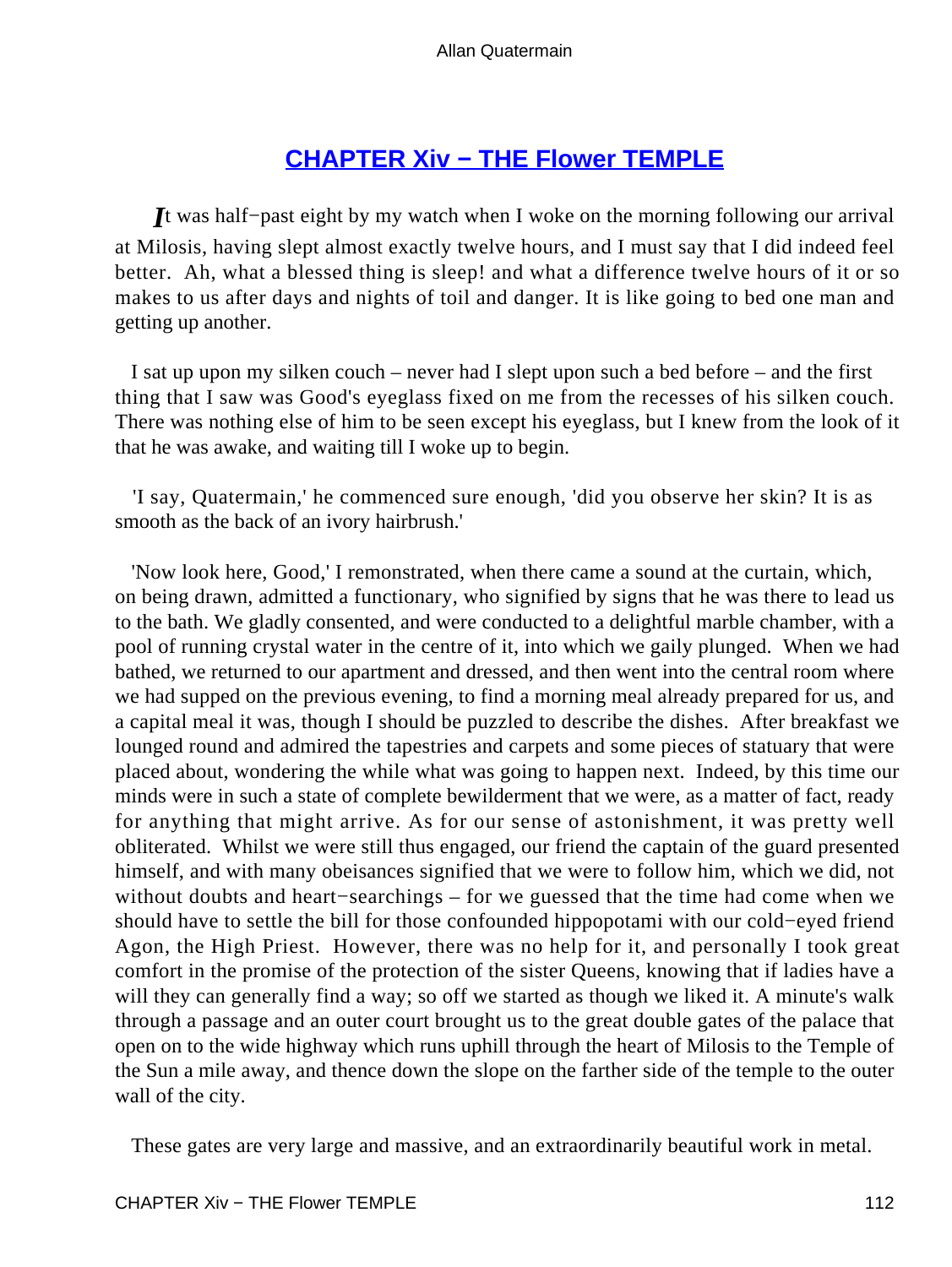Between them – for one set is placed at the entrance to an interior, and one at that of the exterior wall – is a fosse, forty−five feet in width. This fosse is filled with water and spanned by a drawbridge, which when lifted makes the palace nearly impregnable to anything except siege guns. As we came, one half of the wide gates were flung open, and we passed over the drawbridge and presently stood gazing up one of the most imposing, if not the most imposing, roadways in the world. It is a hundred feet from curb to curb, and on either side, not cramped and crowded together, as is our European fashion, but each standing in its own grounds, and built equidistant from and in similar style to the rest, are a series of splendid, single−storied mansions, all of red granite. These are the town houses of the nobles of the Court, and stretch away in unbroken lines for a mile or more till the eye is arrested by the glorious vision of the Temple of the Sun that crowns the hill and heads the roadway.

 As we stood gazing at this splendid sight, of which more anon, there suddenly dashed up to the gateway four chariots, each drawn by two white horses. These chariots are two−wheeled, and made of wood. They are fitted with a stout pole, the weight of which is supported by leathern girths that form a portion of the harness. The wheels are made with four spokes only, are tired with iron, and quite innocent of springs. In the front of the chariot, and immediately over the pole, is a small seat for the driver, railed round to prevent him from being jolted off. Inside the machine itself are three low seats, one at each side, and one with the back to the horses, opposite to which is the door. The whole vehicle is lightly and yet strongly made, and, owing to the grace of the curves, though primitive, not half so ugly as might be expected.

 But if the chariots left something to be desired, the horses did not. They were simply splendid, not very large but strongly built, and well ribbed up, with small heads, remarkably large and round hoofs, and a great look of speed and blood. I have often and often wondered whence this breed, which presents many distinct characteristics, came, but like that of its owners, it history is obscure. Like the people the horses have always been there. The first and last of these chariots were occupied by guards, but the centre two were empty, except for the driver, and to these we were conducted. Alphonse and I got into the first, and Sir Henry, Good, and Umslopogaas into the one behind, and then suddenly off we went. And we did go! Among the Zu−Vendi it is not usual to trot horses either riding or driving, especially when the journey to be made is a short one – they go at full gallop. As soon as we were seated the driver called out, the horses sprang forward, and we were whirled away at a speed sufficient to take one's breath, and which, till I got accustomed to it, kept me in momentary fear of an upset. As for the wretched Alphonse, he clung with a despairing face to the side of what he called this 'devil of a fiacre', thinking that every moment was his last. Presently it occurred to him to ask where we were going, and I told him that, as far as I could ascertain, we were going to be sacrificed by burning. You should have seen his face as he grasped the side of the vehicle and cried out in his terror.

 But the wild−looking charioteer only leant forward over his flying steeds and shouted; and the air, as it went singing past, bore away the sound of Alphonse's lamentations.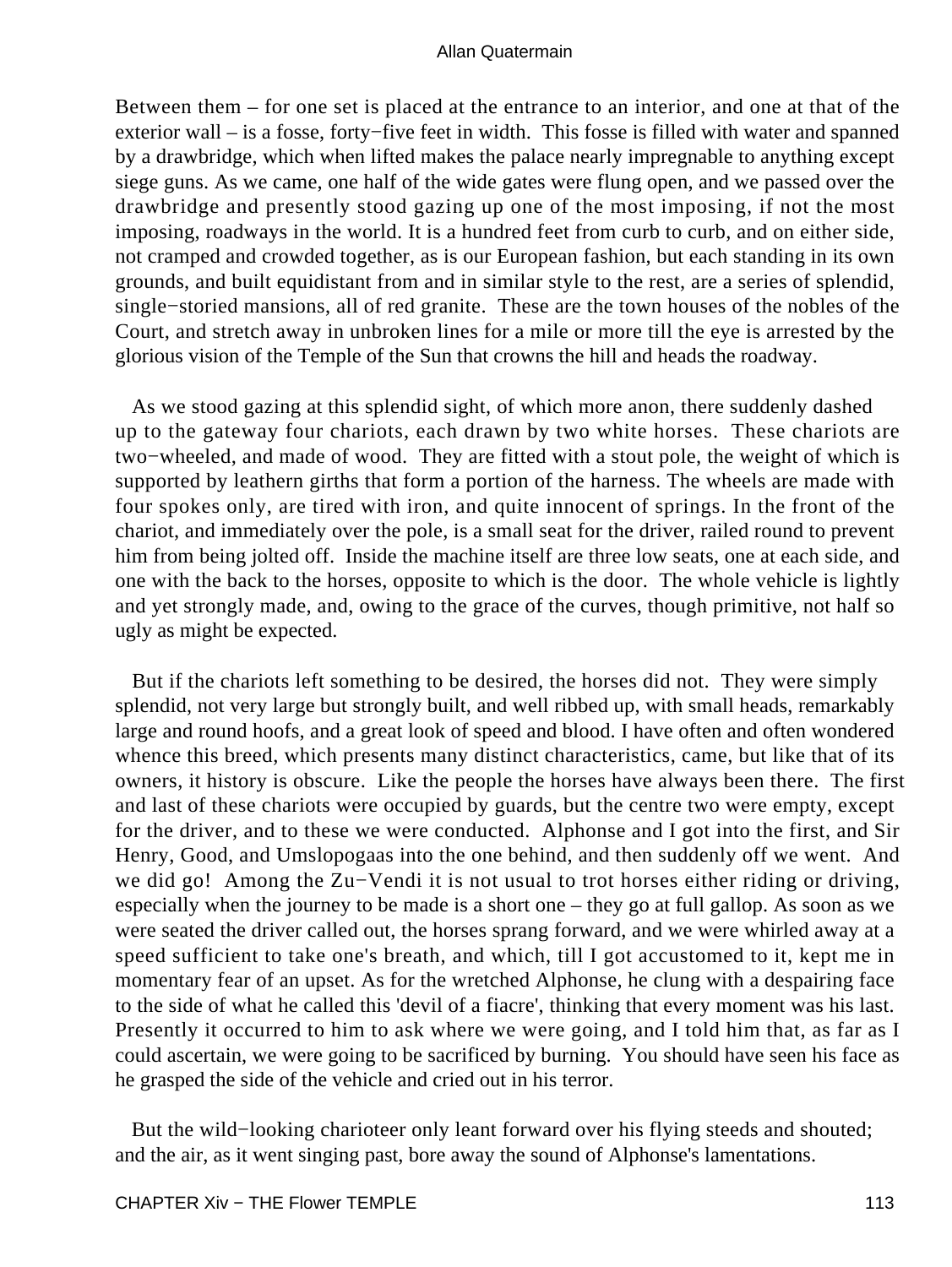And now before us, in all its marvellous splendour and dazzling loveliness, shone out the Temple of the Sun – the peculiar pride of the Zu−Vendi, to whom it was what Solomon's, or rather Herod's, Temple was to the Jews. The wealth, and skill, and labour of generations had been given to the building of this wonderful place, which had been only finally completed within the last fifty years. Nothing was spared that the country could produce, and the result was indeed worthy of the effort, not so much on account of its size – for there are larger fanes in the world – as because of its perfect proportions, the richness and beauty of its materials, and the wonderful workmanship. The building (that stands by itself on a space of some eight acres of garden ground on the hilltop, around which are the dwelling−places of the priests) is built in the shape of a sunflower, with a dome−covered central hall, from which radiate twelve petal−shaped courts, each dedicated to one of the twelve months, and serving as the repositories of statues reared in memory of the illustrious dead. The width of the circle beneath the dome is three hundred feet, the height of the dome is four hundred feet, and the length of the rays is one hundred and fifty feet, and the height of their roofs three hundred feet, so that they run into the central dome exactly as the petals of the sunflower run into the great raised heart. Thus the exact measurement from the centre of the central altar to the extreme point of any one of the rounded rays would be three hundred feet (the width of the circle itself), or a total of six hundred feet from the rounded extremity of one ray or petal to the extremity of the opposite one. \*{These are internal measurements.  $-A$ . Q.}

 The building itself is of pure and polished white marble, which shows out in marvellous contrast to the red granite of the frowning city, on whose brow it glistens indeed like an imperial diadem upon the forehead of a dusky queen. The outer surface of the dome and of the twelve petal courts is covered entirely with thin sheets of beaten gold; and from the extreme point of the roof of each of these petals a glorious golden form with a trumpet in its hand and widespread wings is figured in the very act of soaring into space. I really must leave whoever reads this to imagine the surpassing beauty of these golden roofs flashing when the sun strikes – flashing like a thousand fires aflame on a mountain of polished marble – so fiercely that the reflection can be clearly seen from the great peaks of the range a hundred miles away.

 It is a marvellous sight – this golden flower upborne upon the cool white marble walls, and I doubt if the world can show such another. What makes the whole effect even more gorgeous is that a belt of a hundred and fifty feet around the marble wall of the temple is planted with an indigenous species of sunflower, which were at the time when we first saw them a sheet of golden bloom.

 The main entrance to this wonderful place is between the two northernmost of the rays or petal courts, and is protected first by the usual bronze gates, and then by doors made of solid marble, beautifully carved with allegorical subjects and overlaid with gold. When these are passed there is only the thickness of the wall, which is, however, twenty−five feet (for the Zu−Vendi build for all time), and another slight wall also of white marble, introduced in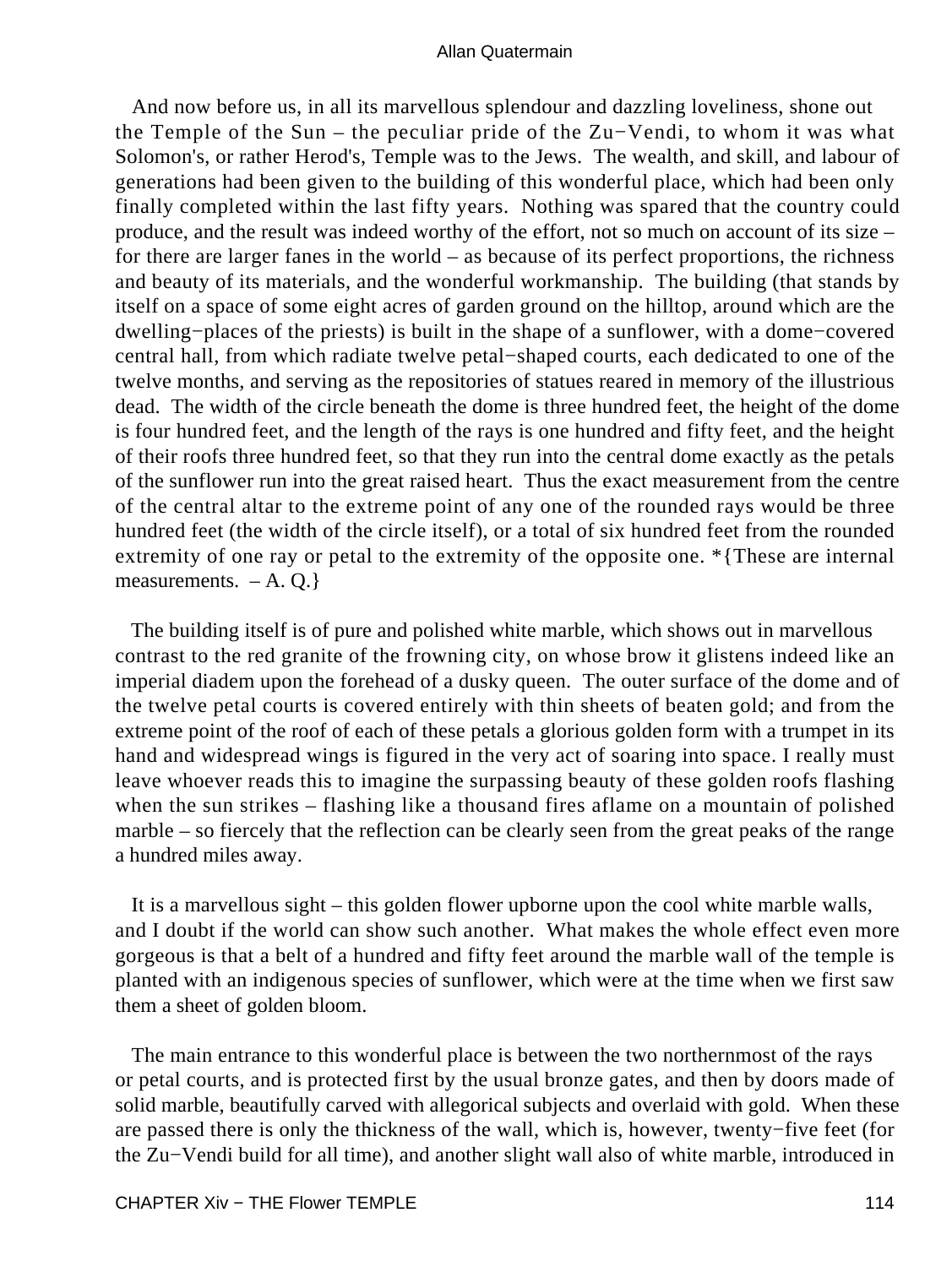order to avoid causing a visible gap in the inner skin of the wall, and you stand in the circular hall under the great dome. Advancing to the central altar you look upon as beautiful a sight as the imagination of man can conceive. You are in the middle of the holy place, and above you the great white marble dome (for the inner skin, like the outer, is of polished marble throughout) arches away in graceful curves something like that of St Paul's in London, only at a slighter angle, and from the funnel−like opening at the exact apex a bright beam of light pours down upon the golden altar. At the east and the west are other altars, and other beams of light stab the sacred twilight to the heart. In ever direction, 'white, mystic, wonderful', open out the ray−like courts, each pierced through by a single arrow of light that serves to illumine its lofty silence and dimly to reveal the monuments of the dead. \*{Light was also admitted by sliding shutters under the eaves of the dome and in the roof.  $-A$ . Q.}

 Overcome at so awe−inspiring a sight, the vast loveliness of which thrills the nerves like a glance from beauty's eyes, you turn to the central golden altar, in the midst of which, though you cannot see it now, there burns a pale but steady flame crowned with curls of faint blue smoke. It is of marble overlaid with pure gold, in shape round like the sun, four feet in height, and thirty−six in circumference. Here also, hinged to the foundations of the altar, are twelve petals of beaten gold. All night and, except at one hour, all day also, these petals are closed over the altar itself exactly as the petals of a water−lily close over the yellow crown in stormy weather; but when the sun at midday pierces through the funnel in the dome and lights upon the golden flower, the petals open and reveal the hidden mystery, only to close again when the ray has passed.

 Nor is this all. Standing in semicircles at equal distances from each other on the north and south of the sacred place are ten golden angels, or female winged forms, exquisitely shaped and draped. These figures, which are slightly larger than life−size, stand with bent heads in an attitude of adoration, their faces shadowed by their wings, and are most imposing and of exceeding beauty.

 There is but one thing further which calls for description in this altar, which is, that to the east the flooring in front of it is not of pure white marble, as elsewhere throughout the building, but of solid brass, and this is also the case in front of the other two altars.

 The eastern and western altars, which are semicircular in shape, and placed against the wall of the building, are much less imposing, and are not enfolded in golden petals. They are, however, also of gold, the sacred fire burns on each, and a golden−winged figure stands on either side of them. Two great golden rays run up the wall behind them, but where the third or middle one should be is an opening in the wall, wide on the outside, but narrow within, like a loophole turned inwards. Through the eastern loophole stream the first beams of the rising sun, and strike right across the circle, touching the folded petals of the great gold flower as they pass till they impinge upon the western altar. In the same way at night the last rays of the sinking sun rest for a while on the eastern altar before they die away into darkness. It is the promise of the dawn to the evening and the evening to the dawn.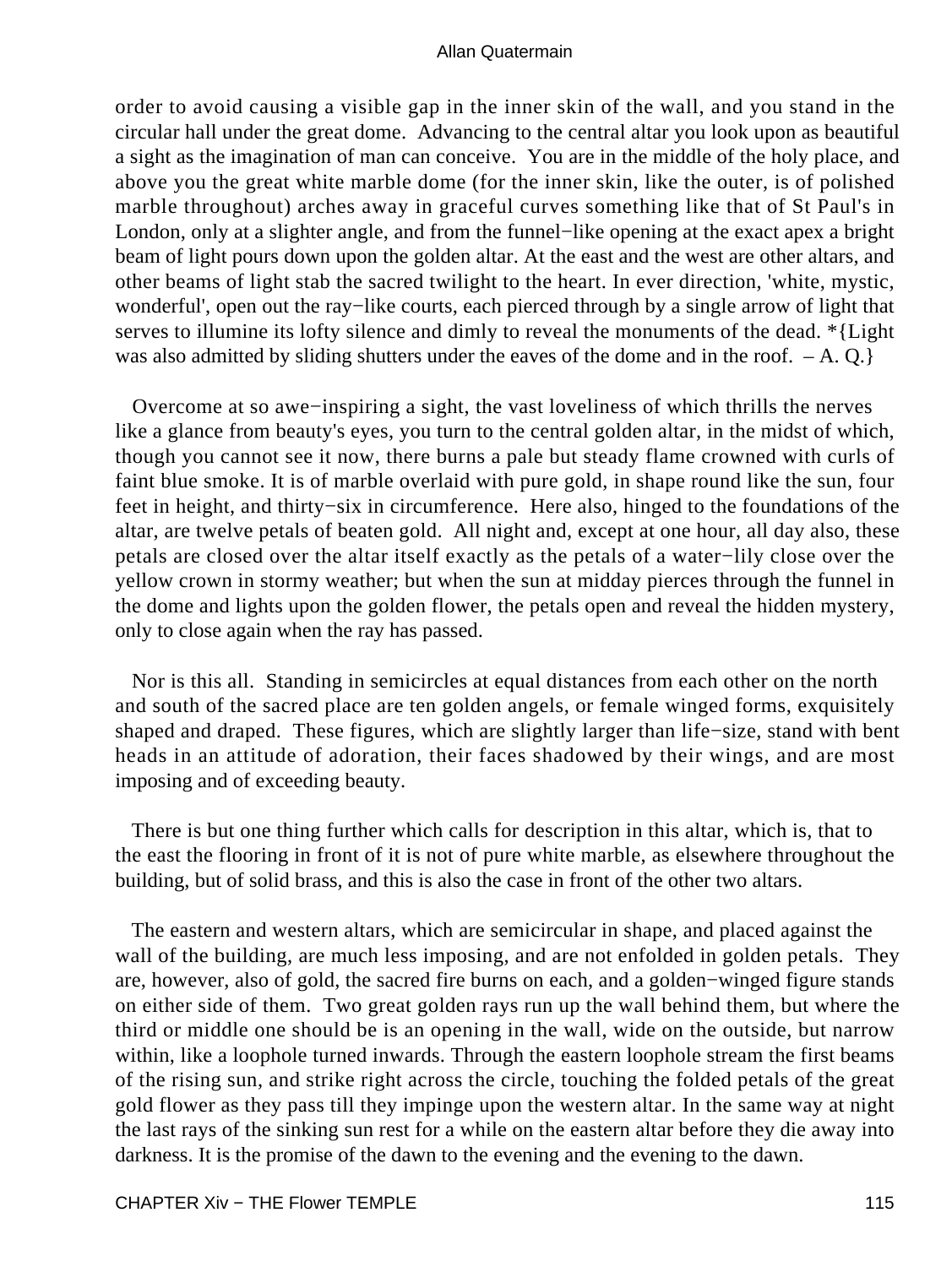With the exception of those three altars and the winged figures about them, the whole space beneath the vast white dome is utterly empty and devoid of ornamentation  $- a$ circumstance that to my fancy adds greatly to its splendour.

 Such is a brief description of this wonderful and lovely building, to the glories of which, to my mind so much enhanced by their complete simplicity, I only wish I had the power to do justice. But I cannot, so it is useless talking more about it. But when I compare this great work of genius to some of the tawdry buildings and tinsel ornamentation produced in these latter days by European ecclesiastical architects, I feel that even highly civilized art might learn something from the Zu−Vendi masterpieces. I can only say that the exclamation which sprang to my lips as soon as my eyes first became accustomed to the dim light of that glorious building, and its white and curving beauties, perfect and thrilling as those of a naked goddess, grew upon me one by one, was, 'Well! a dog would feel religious here.' It is vulgarly put, but perhaps it conveys my meaning more clearly than any polished utterance.

 At the temple gates our party was received by a guard of soldiers, who appeared to be under the orders of a priest; and by them we were conducted into one of the ray or 'petal' courts, as the priests call them, and there left for at least half−an−hour. Here we conferred together, and realizing that we stood in great danger of our lives, determined, if any attempt should be made upon us, to sell them as dearly as we could – Umslopogaas announcing his fixed intention of committing sacrilege on the person of Agon, the High Priest, by splitting his head with Inkosi−kaas. From where we stood we could perceive that an immense multitude were pouring into the temple, evidently in expectation of some unusual event, and I could not help fearing that we had to do with it. And here I may explain that every day, when the sunlight falls upon the central altar, and the trumpets sound, a burnt sacrifice is offered to the Sun, consisting generally of the carcase of a sheep or ox, or sometimes of fruit or corn. This even comes off about midday; of course, not always exactly at that hour, but as Zu−Vendis is situated not far from the Line, although – being so high above the sea it is very temperate – midday and the falling of the sunlight on the altar were generally simultaneous. Today the sacrifice was to take place at about eight minutes past twelve.

 Just at twelve o'clock a priest appeared, and made a sign, and the officer of the guard signified to us that we were expected to advance, which we did with the best grace that we could muster, all except Alphonse, whose irrepressible teeth instantly began to chatter. In a few seconds we were out of the court and looking at a vast sea of human faces stretching away to the farthest limits of the great circle, all straining to catch a glimpse of the mysterious strangers who had committed sacrilege; the first strangers, mind you, who, to the knowledge of the multitude, had ever set foot in Zu−Vendis since such time that the memory of man runneth not to the contrary.

 As we appeared there was a murmur through the vast crowd that went echoing away up the great dome, and we saw a visible blush of excitement grow on the thousands of faces, like a pink light on a stretch of pale cloud, and a very curious effect it was. On we passed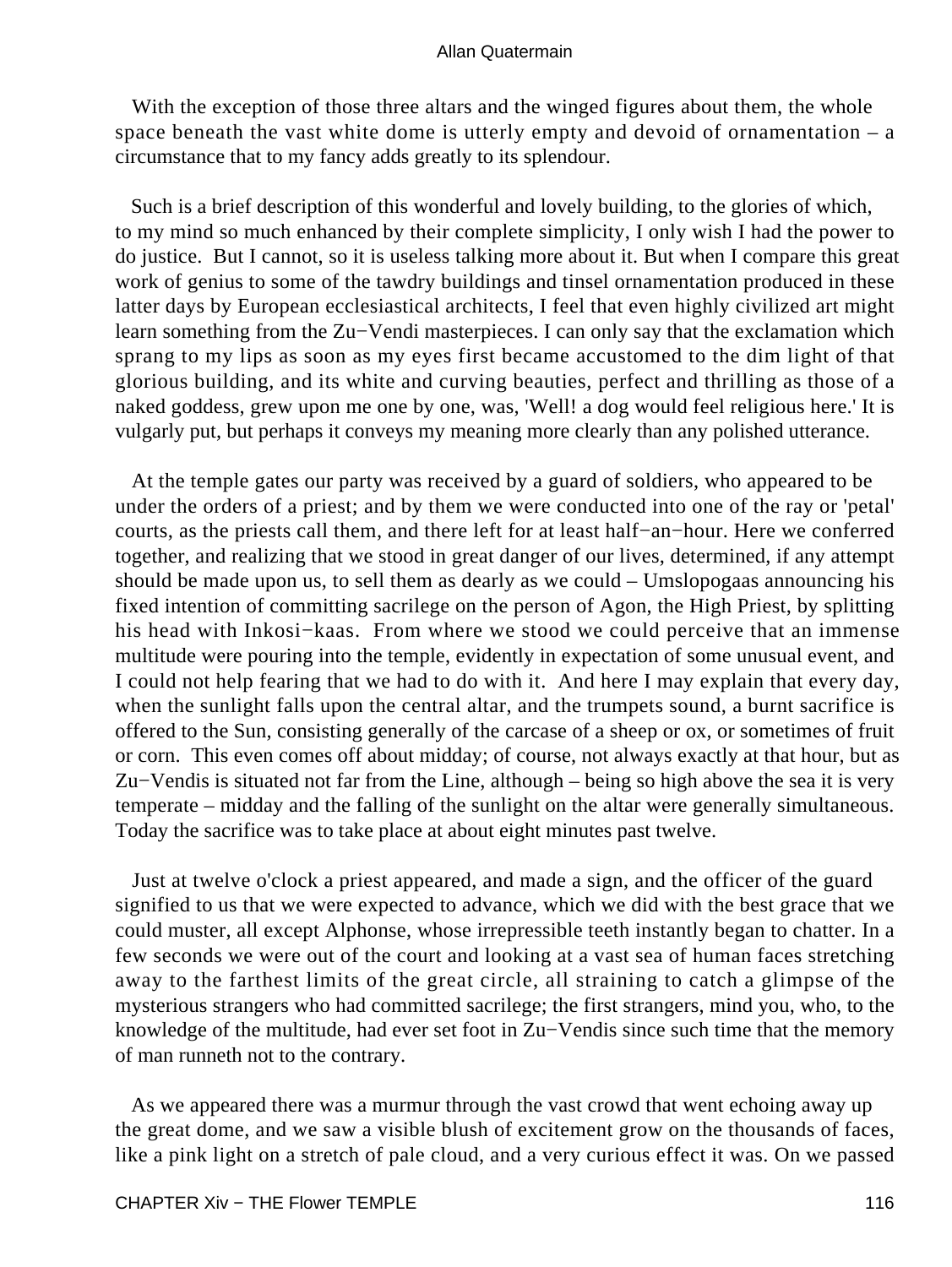down a lane cut through the heart of the human mass, till presently we stood upon the brazen patch of flooring to the east of the central altar, and immediately facing it. For some thirty feet around the golden−winged figures the space was roped off, and the multitudes stood outside the ropes. Within were a circle of white−robed gold−cinctured priests holding long golden trumpets in their hands, and immediately in front of us was our friend Agon, the High Priest, with his curious cap upon his head. His was the only covered head in that vast assemblage. We took our stand upon the brazen space, little knowing what was prepared for us beneath, but I noticed a curious hissing sound proceeding apparently from the floor for which I could not account. Then came a pause, and I looked around to see if there was any sign of the two Queens, Nyleptha and Sorais, but they were not there. To the right of us, however, was a bare space that I guessed was reserved for them.

 We waited, and presently a far−off trumpet blew, apparently high up in the dome. Then came another murmur from the multitude, and up a long lane, leading to the open space to our right, we saw the two Queens walking side by side. Behind them were some nobles of the Court, among whom I recognized the great lord Nasta, and behind them again a body of about fifty guards. These last I was very glad to see. Presently they had all arrived and taken their stand, the two Queens in the front, the nobles to the right and left, and the guards in a double semicircle behind them.

 Then came another silence, and Nyleptha looked up and caught my eye; it seemed to me that there was meaning in her glance, and I watched it narrowly. From my eye it travelled down to the brazen flooring, on the outer edge of which we stood. Then followed a slight and almost imperceptible sidelong movement of the head. I did not understand it, and it was repeated. Then I guessed that she meant us to move back off the brazen floor. One more glance and I was sure of it – there was danger in standing on the floor. Sir Henry was placed on one side of me, Umslopogaas on the other. Keeping my eyes fixed straight before me, I whispered to them, first in Zulu and then in English, to draw slowly back inch by inch till half their feet were resting on the marble flooring where the brass ceased. Sir Henry whispered on to Good and Alphonse, and slowly, very very slowly, we shifted backwards; so slowly that nobody, except Nyleptha and Sorais, who saw everything seemed to notice the movement. Then I glanced again at Nyleptha, and saw that, by an almost imperceptible nod, she indicated approval. All the while Agon's eyes were fixed upon the altar before him apparently in an ecstasy of contemplation, and mine were fixed upon the small of his back in another sort of ecstasy. Suddenly he flung up his long arm, and in a solemn and resounding voice commenced a chant, of which for convenience' sake I append a rough, a VERY rough, translation here, though, of course, I did not then comprehend its meaning. It was an invocation to the Sun, and ran somewhat as follows: –

 There is silence upon the face of the Earth and the waters thereof! Yea, the silence doth brood on the waters like a nesting bird; The silence sleepeth also upon the bosom of the profound darkness, Only high up in the great spaces star doth speak unto star, The Earth is faint with longing and wet with the tears of her desire; The star−girdled night doth embrace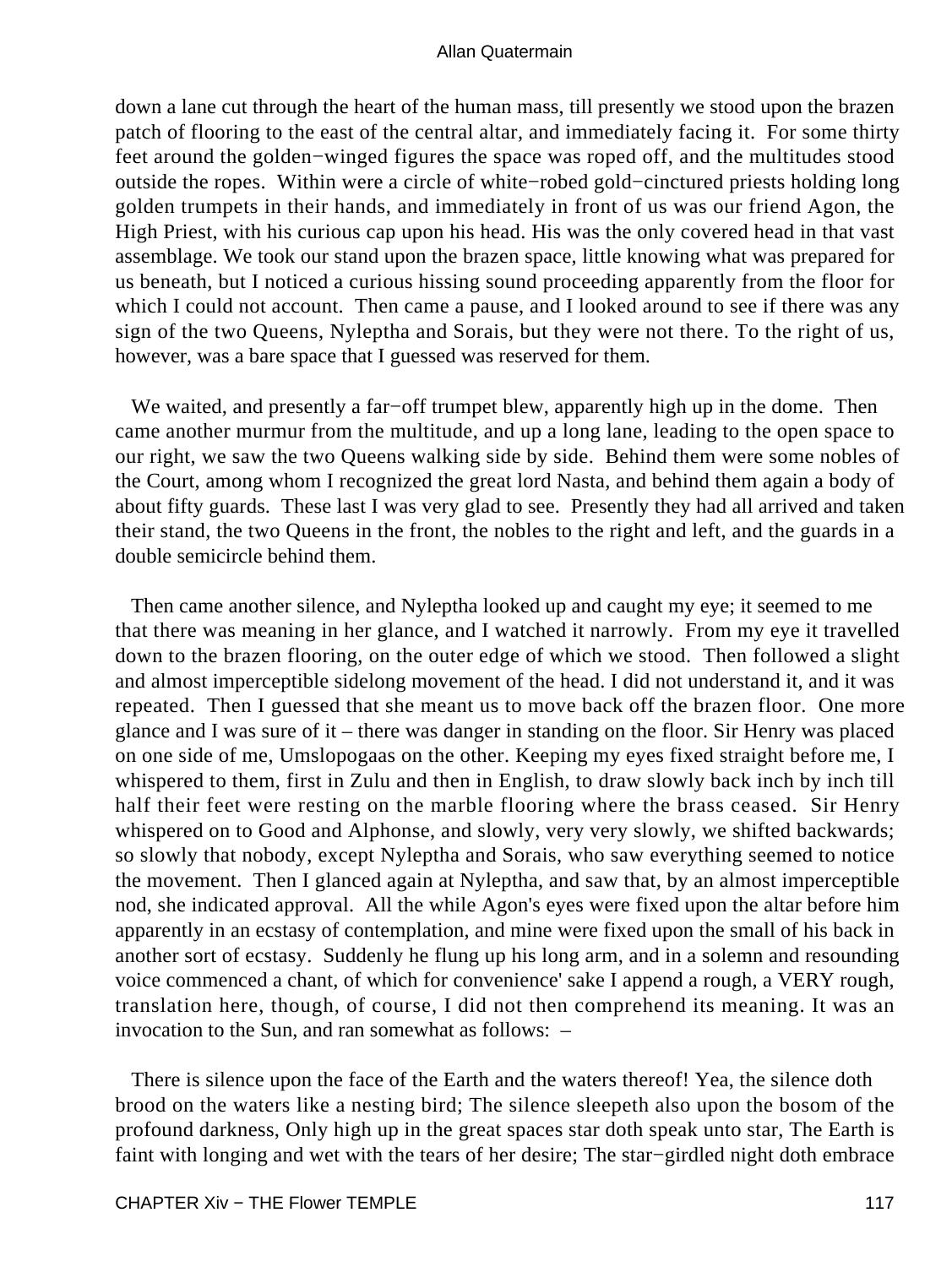her, but she is not comforted. She lies enshrouded in mists like a corpse in the grave−clothes, And stretches her pale hands to the East. Lo! away in the farthest East there is the shadow of a light; The Earth seeth and lifts herself. She looks out from beneath the hollow of her hand. Then thy great angels fly forth from the Holy Place, oh Sun, They shoot their fiery swords into the darkness and shrivel it up. They climb the heavens and cast down the pale stars from their thrones; Yea, they hurl the changeful stars back into the womb of the night; They cause the moon to become wan as the face of a dying man, And behold! Thy glory comes, oh Sun! Oh, Thou beautiful one, Thou drapest thyself in fire. The wide heavens are thy pathway: thou rollest o'er them as a chariot. The Earth is thy bride. Thou dost embrace her and she brings forth children; Yea, Thou favourest her, and she yields her increase. Thou art the All Father and the giver of life, oh Sun. The young children stretch out their hands and grow in thy brightness; The old men creep forth and seeing remember their strength. Only the dead forget Thee, oh Sun! When Thou art wroth then Thou dost hide Thy face; Thou drawest around Thee a thick curtain of shadows. Then the Earth grows cold and the Heavens are dismayed; They tremble, and the sound thereof is the sound of thunder: They weep, and their tears are outpoured in the rain; They sigh, and the wild winds are the voice of their sighing. The flowers die, the fruitful fields languish and turn pale; The old men and the little children go unto their appointed place When Thou withdrawest thy light, oh Sun! Say, what art Thou, oh Thou matchless Splendour – Who set Thee on high, oh Thou flaming Terror? When didst Thou begin, and when is the day of Thy ending? Thou art the raiment of the living Spirit. \*{This line is interesting as being one of the few allusions to be found in the Zu−Vendi ritual to a vague divine essence independent of the material splendour of the orb they worship. 'Taia', the word used here, has a very indeterminate meaning, and signifies essence, vital principle, spirit, or even God.}

 None did place Thee on high, for Thou was the Beginning. Thou shalt not be ended when thy children are forgotten; Nay, Thou shalt never end, for thy hours are eternal. Thou sittest on high within thy golden house and measurest out the centuries. Oh Father of Life! oh dark−dispelling Sun!

 He ceased this solemn chant, which, though it seems a poor enough thing after going through my mill, is really beautiful and impressive in the original; and then, after a moment's pause, he glanced up towards the funnel−sloped opening in the dome and added – **Oh sun, Descend Upon thine altar!**

 As he spoke a wonderful and a beautiful thing happened. Down from on high flashed a splendid living ray of light, cleaving the twilight like a sword of fire. Full upon the closed petals it fell and ran shimmering down their golden sides, and then the glorious flower opened as though beneath the bright influence. Slowly it opened, and as the great petals fell wide and revealed the golden altar on which the fire ever burns, the priests blew a blast upon the trumpets, and from all the people there rose a shout of praise that beat against the domed roof and came echoing down the marble walls. And now the flower altar was open, and the sunlight fell full upon the tongue of sacred flame and beat it down, so that it wavered, sank,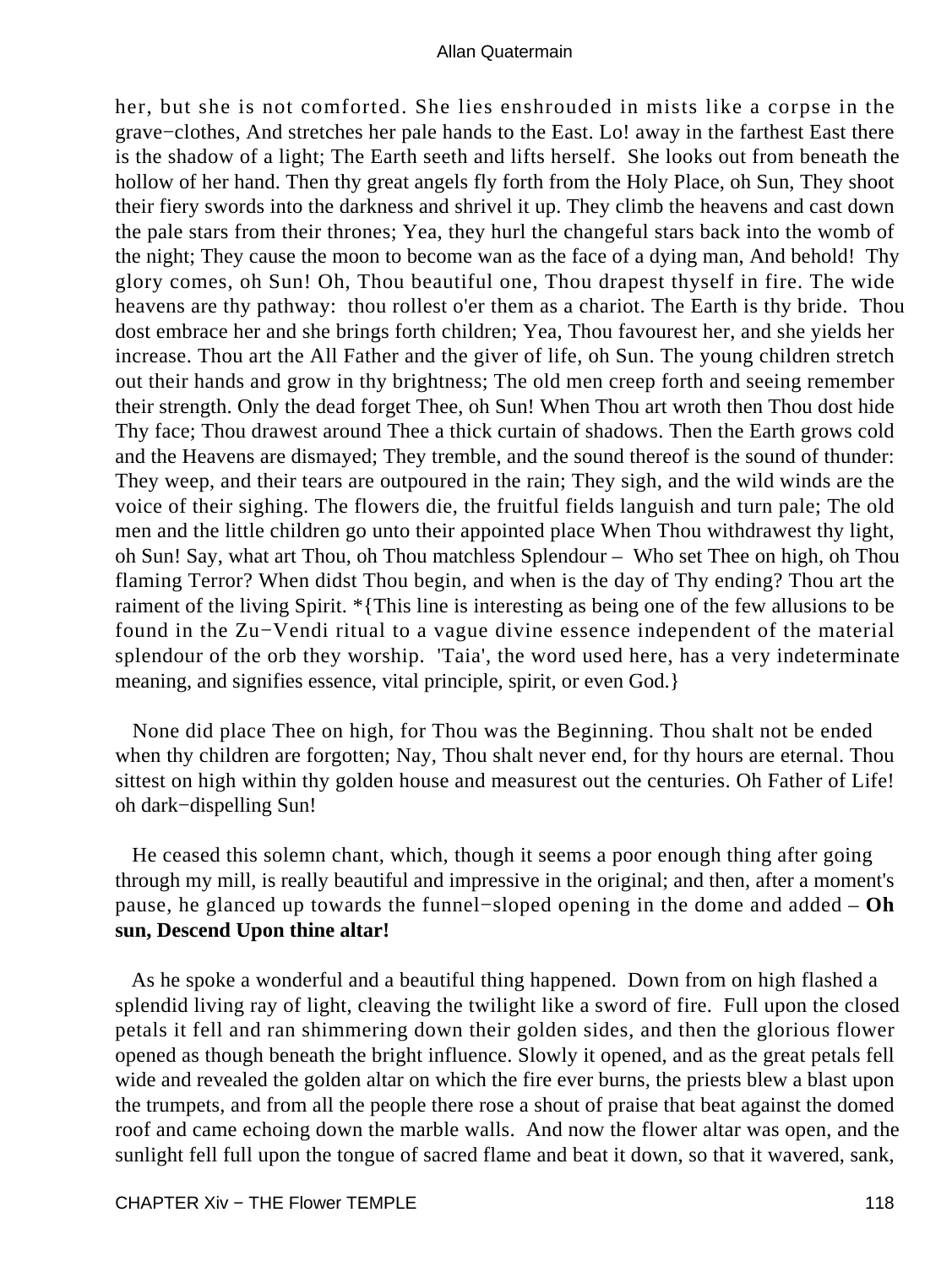and vanished into the hollow recesses whence it rose. As it vanished, the mellow notes of the trumpets rolled out once more. Again the old priest flung up his hands and called aloud –

# WE **Sacrifice to thee, Oh sun!**

Once more I caught Nyleptha's eye; it was fixed upon the brazen flooring.

 'Look out,' I said, aloud; and as I said it, I saw Agon bend forward and touch something on the altar. As he did so, the great white sea of faces around us turned red and then white again, and a deep breath went up like a universal sigh. Nyleptha leant forward, and with an involuntary movement covered her eyes with her hand. Sorais turned and whispered to the officer of the royal bodyguard, and then with a rending sound the whole of the brazen flooring slid from before our feet, and there in its place was suddenly revealed a smooth marble shaft terminating in a most awful raging furnace beneath the altar, big enough and hot enough to heat the iron stern−post of a man−of−war.

 With a cry of terror we sprang backwards, all except the wretched Alphonse, who was paralysed with fear, and would have fallen into the fiery furnace which had been prepared for us, had not Sir Henry caught him in his strong hand as he was vanishing and dragged him back.

 Instantly there arose the most fearful hubbub, and we four got back to back, Alphonse dodging frantically round our little circle in his attempts to take shelter under our legs. We all had our revolvers on – for though we had been politely disarmed of our guns on leaving the palace, of course these people did not know what a revolver was. Umslopogaas, too, had his axe, of which no effort had been made to deprive him, and now he whirled it round his head and sent his piercing Zulu war−shout echoing up the marble walls in fine defiant fashion. Next second, the priests, baffled of their prey, had drawn swords from beneath their white robes and were leaping on us like hounds upon a stag at bay. I saw that, dangerous as action might be, we must act or be lost, so as the first man came bounding along – and a great tall fellow he was – I sent a heavy revolver ball through him, and down he fell at the mouth of the shaft, and slid, shrieking frantically, into the fiery gulf that had been prepared for us.

 Whether it was his cries, or the, to them, awful sound and effect of the pistol shot, or what, I know not, but the other priests halted, paralysed and dismayed, and before they could come on again Sorais had called out something, and we, together with the two Queens and most of the courtiers, were being surrounded with a wall of armed men. In a moment it was done, and still the priests hesitated, and the people hung in the balance like a herd of startled buck as it were, making no sign one way or the other.

 The last yell of the burning priest had died away, the fire had finished him, and a great silence fell upon the place.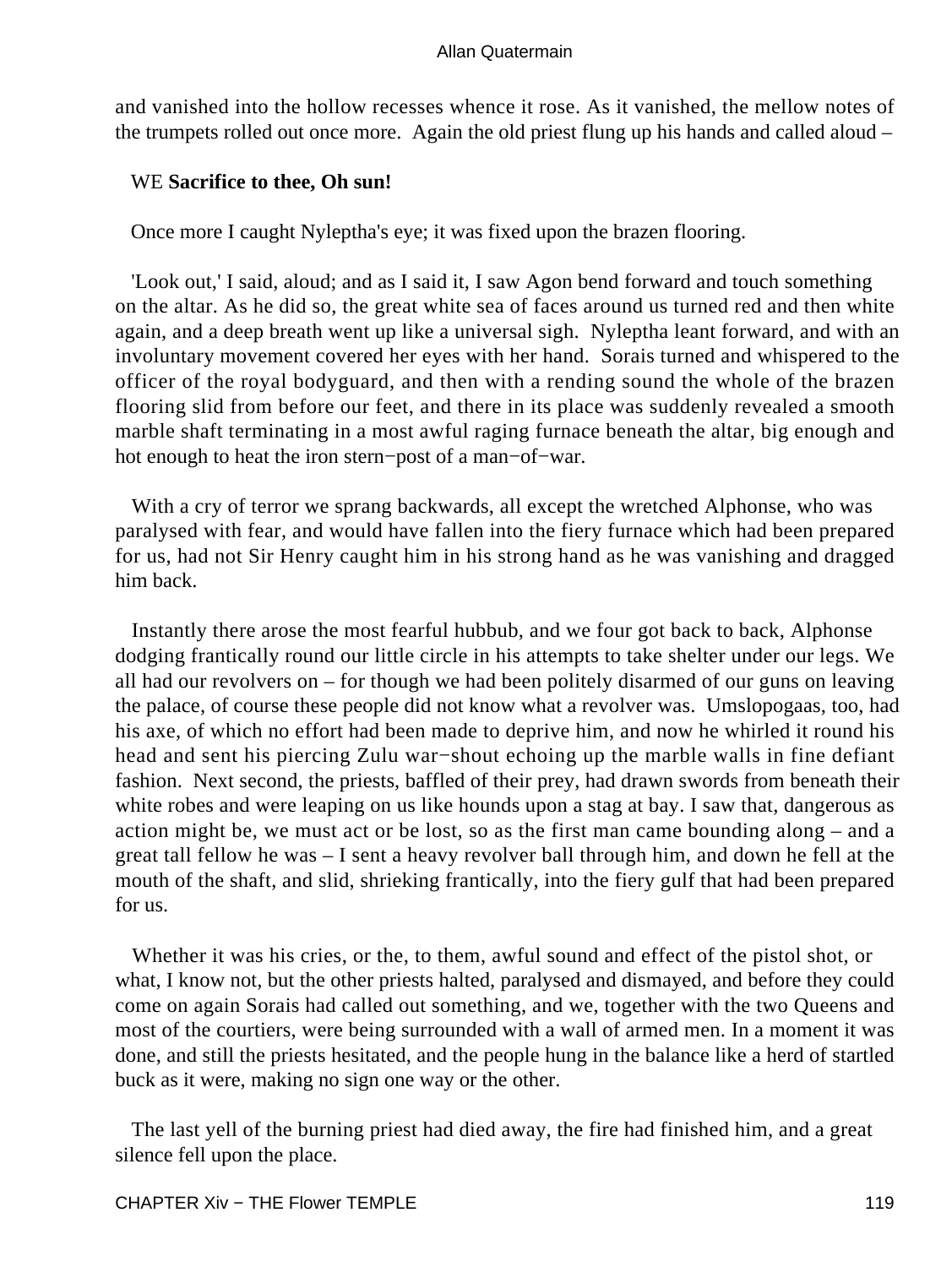Then the High Priest Agon turned, and his face was as the face of a devil. 'Let the sacrifice be sacrificed,' he cried to the Queens. 'Has not sacrilege enough been done by these strangers, and would ye, as Queens, throw the cloak of your majesty over evildoers? Are not the creatures sacred to the Sun dead? And is not a priest of the Sun also dead, but now slain by the magic of these strangers, who come as the winds out of heaven, whence we know not, and who are what we know not? Beware, oh Queens, how ye tamper with the great majesty of the God, even before His high altar! There is a Power that is more than your power; there is a Justice that is higher than your justice. Beware how ye lift an impious hand against it! Let the sacrifice be sacrificed, oh Queens.'

 Then Sorais made answer in her deep quiet tones, that always seemed to me to have a suspicion of mockery about them, however serious the theme: 'Oh, Agon, thou hast spoken according to thy desire, and thou hast spoken truth. But it is thou who wouldst lift an impious hand against the justice of thy God. Bethink thee the midday sacrifice is accomplished; the Sun hath claimed his priest as a sacrifice.'

This was a novel idea, and the people applauded it.

 'Bethink thee what are these men? They are strangers found floating on the bosom of a lake. Who brought them here? How came they here? How know you that they also are not servants of the Sun? Is this the hospitality that ye would have our nation show to those whom chance brings to them, to throw them to the flames? Shame on you! Shame on you! What is hospitality? To receive the stranger and show him favour. To bind up his wounds, and find a pillow for his head, and food for him to eat. But thy pillow is the fiery furnace, and thy food the hot savour of the flame. Shame on thee, I say!'

 She paused a little to watch the effect of her speech upon the multitude, and seeing that it was favourable, changed her tone from one of remonstrance to one of command.

 'Ho! place there,' she cried; 'place, I say; make way for the Queens, and those whom the Queens cover with their «kaf» (mantle).'

'And if I refuse, oh Queen?' said Agon between his teeth.

 'Then will I cut a path with my guards,' was the proud answer; 'ay, even in the presence of thy sanctuary, and through the bodies of thy priests.'

 Agon turned livid with baffled fury. He glanced at the people as though meditating an appeal to them, but saw clearly that their sympathies were all the other way. The Zu−Vendi are a very curious and sociable people, and great as was their sense of the enormity that we had committed in shooting the sacred hippopotami, they did not like the idea of the only real live strangers they had seen or heard of being consigned to a fiery furnace, thereby putting an end for ever to their chance of extracting knowledge and information from, and gossiping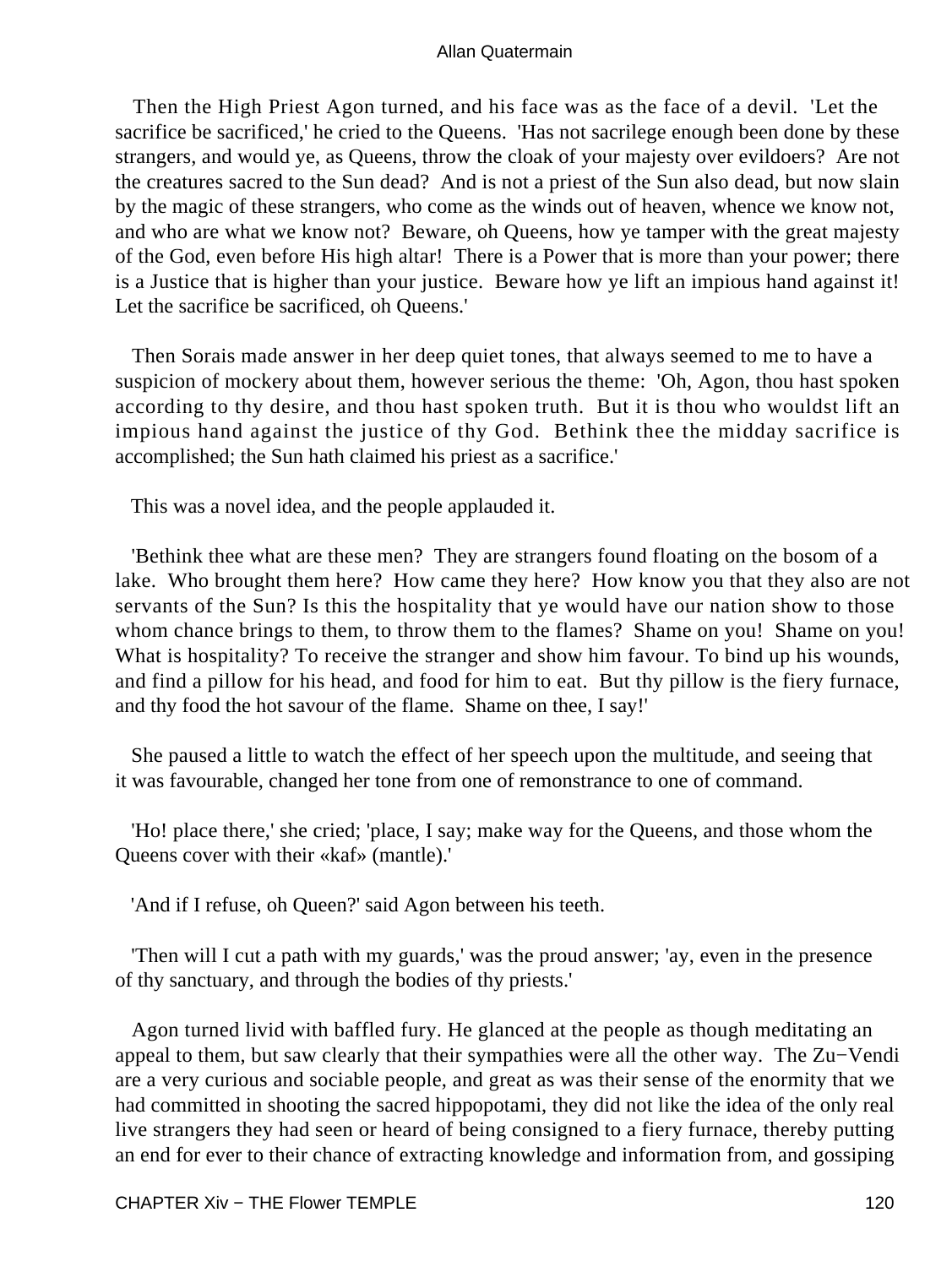about us. Agon saw this and hesitated, and then for the first time Nyleptha spoke in her soft sweet voice.

 'Bethink thee, Agon,' she said, 'as my sister Queen has said, these men may also be servants of the Sun. For themselves they cannot speak, for their tongues are tied. Let the matter be adjourned till such time as they have learnt our language. Who can be condemned without a hearing? When these men can plead for themselves, then it will be time to put them to the proof.'

 Here was a clever loophole of escape, and the vindictive old priest took it, little as he liked it.

 'So be it, oh Queens,' he said. 'Let the men go in peace, and when they have learnt our tongue then let them speak. And I, even I, will make humble supplication at the altar lest pestilence fall on the land by cause of the sacrilege.'

 These words were received with a murmur of applause, and in another minute we were marching out of the temple surrounded by the royal guards.

 But it was not till long afterwards that we learnt the exact substance of what had passed, and how hardly our lives had been wrung out of the cruel grip of the Zu−Vendi priesthood, in the face of which even the Queens were practically powerless. Had it not been for their strenuous efforts to protect us we should have been slain even before we set foot in the Temple of the Sun. The attempt to drop us bodily into the fiery pit as an offering was a last artifice to attain this end when several others quite unsuspected by us had already failed.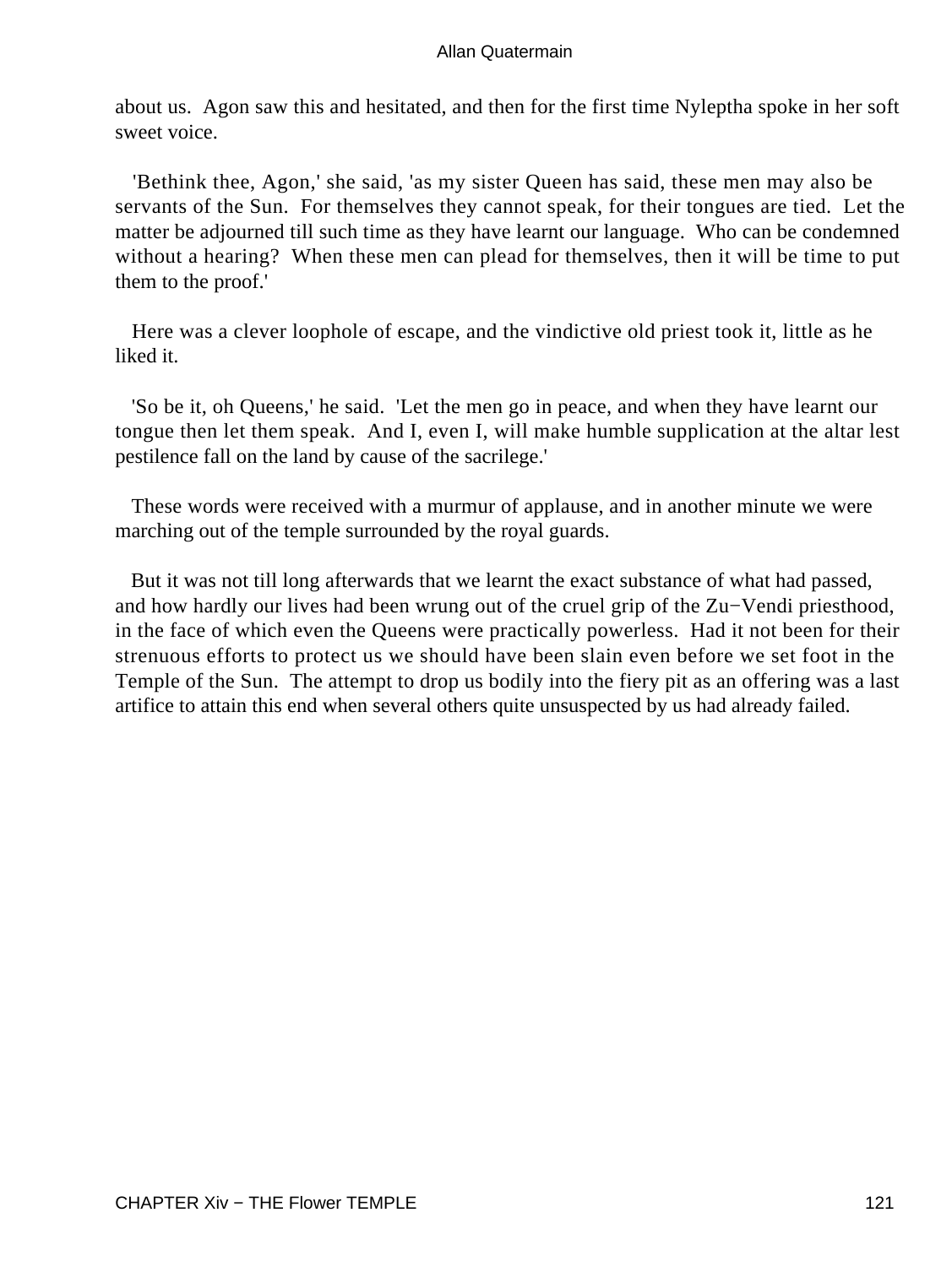# **[CHAPTER Xv − Sorais' SONG](#page-202-0)**

After our escape from Agon and his pious crew we returned to our quarters in the palace and had a very good time. The two Queens, the nobles and the people vied with each other in doing us honour and showering gifts upon us. As for that painful little incident of the hippopotami it sank into oblivion, where we were quite content to leave it. Every day deputations and individuals waited on us to examine our guns and clothing, our chain shirts, and our instruments, especially our watches, with which they were much delighted. In short, we became quite the rage, so much so that some of the fashionable young swells among the Zu−Vendi began to copy the cut of some of our clothes, notably Sir Henry's shooting jacket. One day, indeed, a deputation waited on us and, as usual, Good donned his full−dress uniform for the occasion. This deputation seemed somehow to be a different class to those who generally came to visit us. They were little insignificant men of an excessively polite, not to say servile, demeanour; and their attention appeared to be chiefly taken up with observing the details of Good's full−dress uniform, of which they took copious notes and measurements. Good was much flattered at the time, not suspecting that he had to deal with the six leading tailors of Milosis. A fortnight afterwards, however, when on attending court as usual he had the pleasure of seeing some seven or eight Zu−Vendi 'mashers' arrayed in all the glory of a very fair imitation of his full−dress uniform, he changed his mind. I shall never forget his face of astonishment and disgust. It was after this, chiefly to avoid remark, and also because our clothes were wearing out and had to be saved up, that we resolved to adopt the native dress; and a very comfortable one we found it, though I am bound to say that I looked sufficiently ridiculous in it, and as for Alphonse! Only Umslopogaas would have none of these things; when his moocha was worn out the fierce old Zulu made him a new one, and went about unconcerned, as grim and naked as his own battleaxe.

 Meanwhile we pursued our study of the language steadily and made very good progress. On the morning following our adventure in the temple, three grave and reverend signiors presented themselves armed with manuscript books, ink−horns and feather pens, and indicated that they had been sent to teach us. So, with the exception of Umslopogaas, we all buckled to with a will, doing four hours a day. As for Umslopogaas, he would have none of that either. He did not wish to learn that 'woman's talk', not he; and when one of the teachers advanced on him with a book and an ink−horn and waved them before him in a mild persuasive way, much as a churchwarden invitingly shakes the offertory bag under the nose of a rich but niggardly parishioner, he sprang up with a fierce oath and flashed Inkosi−kaas before the eyes of our learned friend, and there was an end of the attempt to teach HIM Zu−Vendi.

 Thus we spent our mornings in useful occupation which grew more and more interesting as we proceeded, and the afternoons were given up to recreation. Sometimes we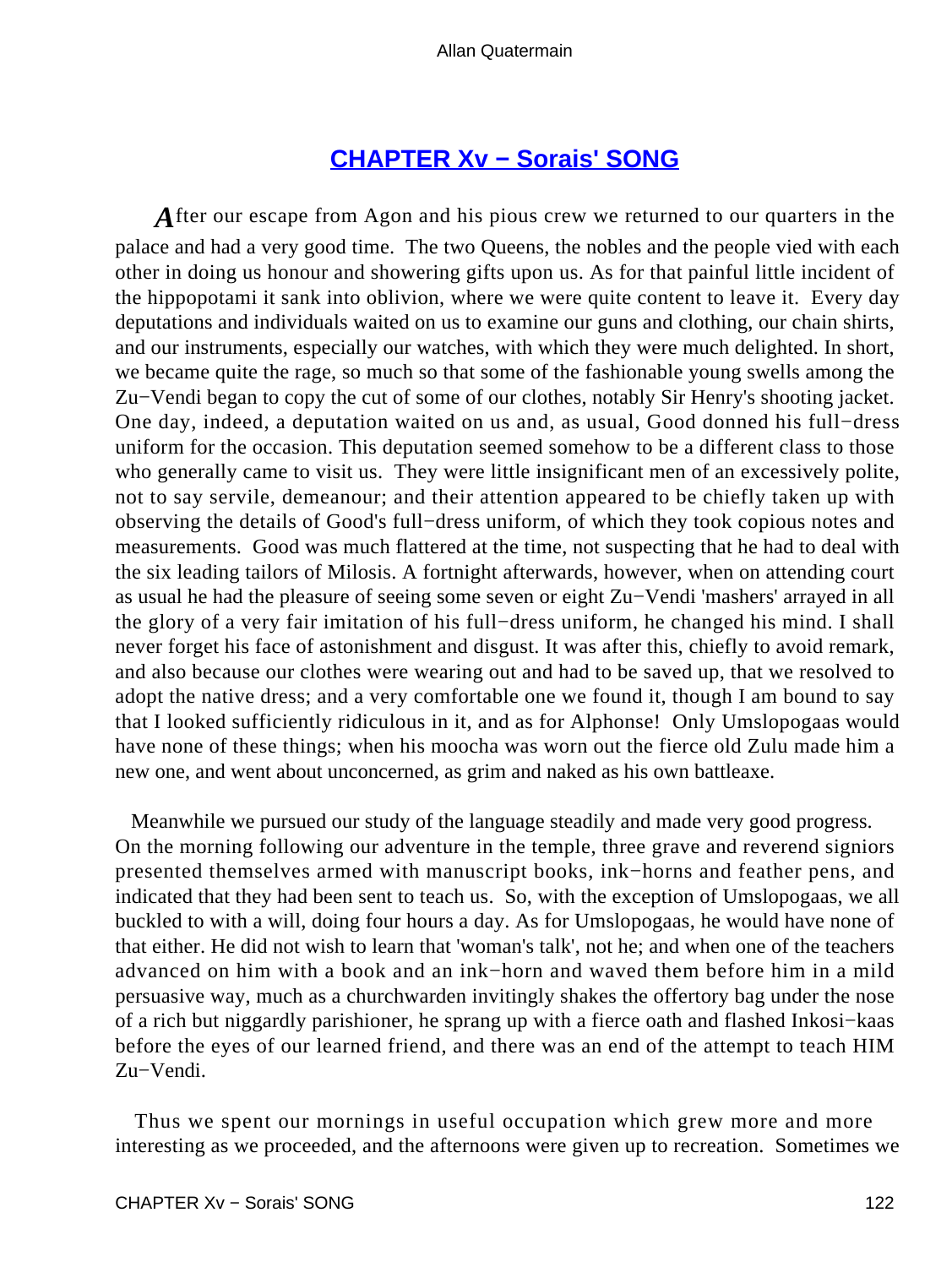made trips, notably one to the gold mines and another to the marble quarries both of which I wish I had space and time to describe; and sometimes we went out hunting buck with dogs trained for that purpose, and a very exciting sport it is, as the country is full of agricultural enclosures and our horses were magnificent. This is not to be wondered at, seeing that the royal stables were at our command, in addition to which we had four splendid saddle horses given to us by Nyleptha.

 Sometimes, again, we went hawking, a pastime that is in great favour among the Zu−Vendi, who generally fly their birds at a species of partridge which is remarkable for the swiftness and strength of its flight. When attacked by the hawk this bird appears to lose its head, and, instead of seeking cover, flies high into the sky, thus offering wonderful sport. I have seen one of these partridges soar up almost out of sight when followed by the hawk. Still better sport is offered by a variety of solitary snipe as big as a small woodcock, which is plentiful in this country, and which is flown at with a very small, agile, and highly−trained hawk with an almost red tail. The zigzagging of the great snipe and the lightning rapidity of the flight and movements of the red−tailed hawk make the pastime a delightful one. Another variety of the same amusement is the hunting of a very small species of antelope with trained eagles; and it certainly is a marvellous sight to see the great bird soar and soar till he is nothing but a black speck in the sunlight, and then suddenly come dashing down like a cannon−ball upon some cowering buck that is hidden in a patch of grass from everything but that piercing eye. Still finer is the spectacle when the eagle takes the buck running.

 On other days we would pay visits to the country seats at some of the great lords' beautiful fortified places, and the villages clustering beneath their walls. Here we saw vineyards and corn−fields and well−kept park−like grounds, with such timber in them as filled me with delight, for I do love a good tree. There it stands so strong and sturdy, and yet so beautiful, a very type of the best sort of man. How proudly it lifts its bare head to the winter storms, and with what a full heart it rejoices when the spring has come again! How grand its voice is, too, when it talks with the wind: a thousand aeolian harps cannot equal the beauty of the sighing of a great tree in leaf. All day it points to the sunshine and all night to the stars, and thus passionless, and yet full of life, it endures through the centuries, come storm, come shine, drawing its sustenance from the cool bosom of its mother earth, and as the slow years roll by, learning the great mysteries of growth and of decay. And so on and on through generations, outliving individuals, customs, dynasties – all save the landscape it adorns and human nature – till the appointed day when the wind wins the long battle and rejoices over a reclaimed space, or decay puts the last stroke to his fungus−fingered work.

Ah, one should always think twice before one cuts down a tree!

 In the evenings it was customary for Sir Henry, Good, and myself to dine, or rather sup, with their Majesties – not every night, indeed, but about three or four times a week, whenever they had not much company, or the affairs of state would allow of it. And I am bound to say that those little suppers were quite the most charming things of their sort that I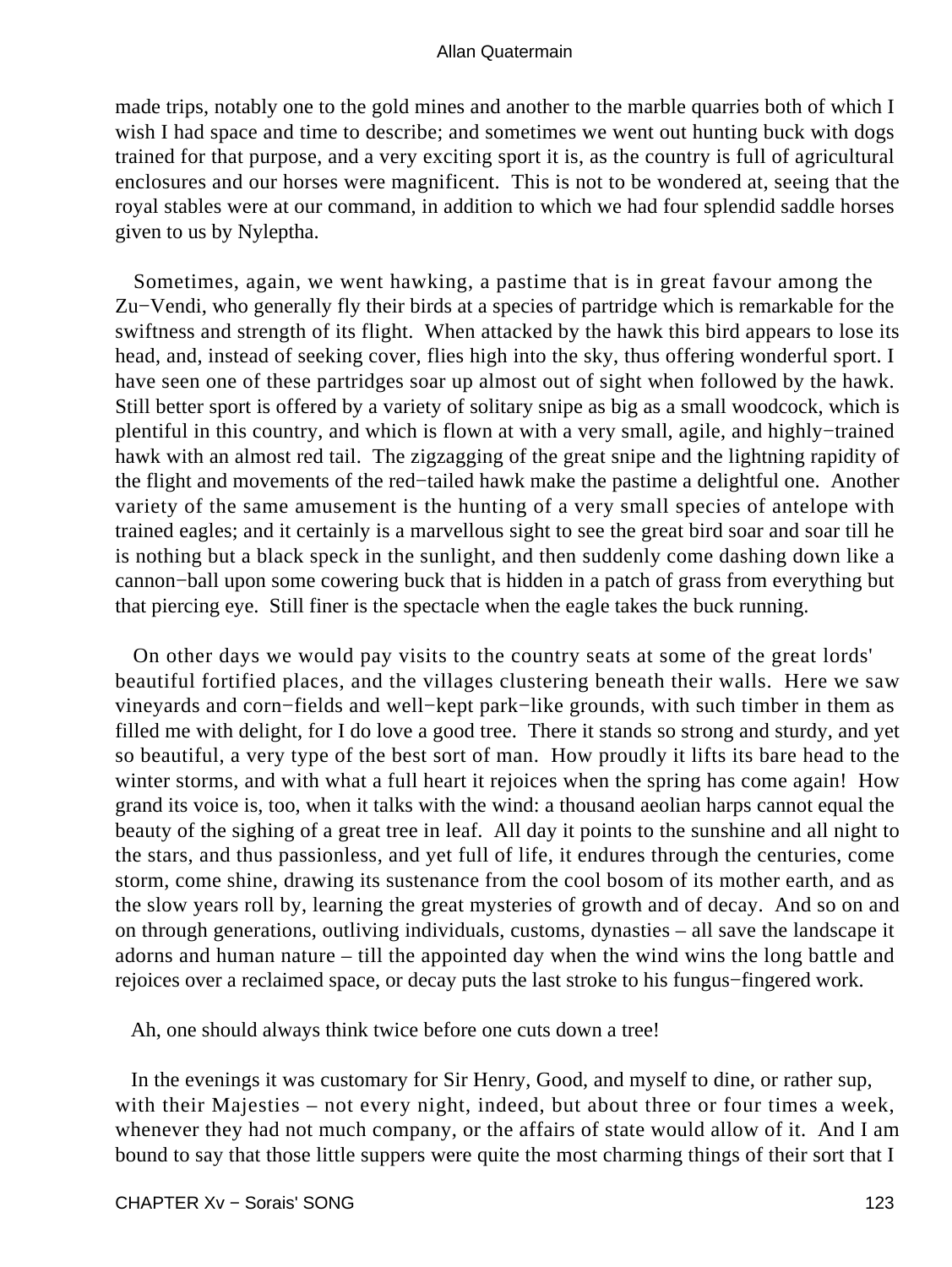ever had to do with. How true is the saying that the very highest in rank are always the most simple and kindly. It is from your half−and−half sort of people that you get pomposity and vulgarity, the difference between the two being very much what you one sees every day in England between the old, out−at−elbows, broken−down county family, and the overbearing, purse−proud people who come and 'take the place'. I really think that Nyleptha's greatest charm is her sweet simplicity, and her kindly genuine interest even in little things. She is the simplest woman I ever knew, and where her passions are not involved, one of the sweetest; but she can look queenly enough when she likes, and be as fierce as any savage too.

 For instance, never shall I forget that scene when I for the first time was sure that she was really in love with Curtis. It came about in this way – all through Good's weakness for ladies' society. When we had been employed for some three months in learning Zu−Vendi, it struck Master Good that he was getting rather tired of the old gentlemen who did us the honour to lead us in the way that we should go, so he proceeded, without saying a word to anybody else, to inform them that it was a peculiar fact, but that we could not make any real progress in the deeper intricacies of a foreign language unless we were taught by ladies – young ladies, he was careful to explain. In his own country, he pointed out, it was habitual to choose the very best−looking and most charming girls who could be found to instruct any strangers who happened to come that way, etc.

 All of this the old gentlemen swallowed open−mouthed. There was, they admitted, reason in what he said, since the contemplation of the beautiful, as their philosophy taught, induced a certain porosity of mind similar to that produced upon the physical body by the healthful influences of sun and air. Consequently it was probable that we might absorb the Zu−Vendi tongue a little faster if suitable teachers could be found. Another thing was that, as the female sex was naturally loquacious, good practice would be gained in the viva voce department of our studies.

 To all of this Good gravely assented, and the learned gentlemen departed, assuring him that their orders were to fall in with our wishes in every way, and that, if possible, our views should be met.

 Imagine, therefore the surprise and disgust of myself, and I trust and believe Sir Henry, when, on entering the room where we were accustomed to carry on our studies the following morning, we found, instead of our usual venerable tutors, three of the best−looking young women whom Milosis could produce – and that is saying a good deal – who blushed and smiled and curtseyed, and gave us to understand that they were there to carry on our instruction. Then Good, as we gazed at one another in bewilderment, thought fit to explain, saying that it had slipped his memory before – but the old gentlemen had told him, on the previous evening, that it was absolutely necessary that our further education should be carried on by the other sex. I was overwhelmed, and appealed to Sir Henry for advice in such a crisis.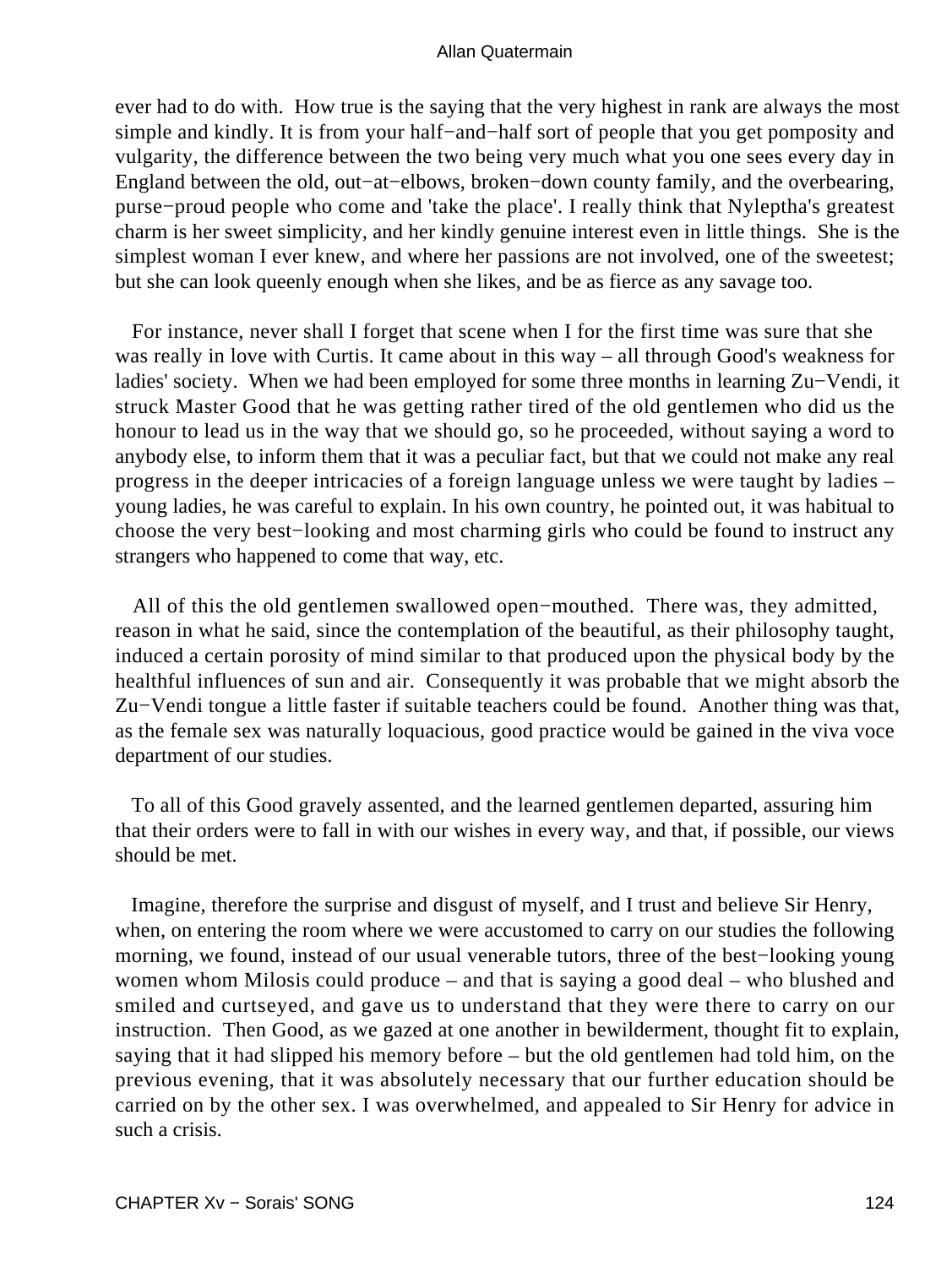'Well,' he said, 'you see the ladies are here, ain't they? If we sent them away, don't you think it might hurt their feelings, eh? One doesn't like to be rough, you see; and they look regular **Blues,** don't they, eh?'

 By this time Good had already begun his lessons with the handsomest of the three, and so with a sigh I yielded. That day everything went very well: the young ladies were certainly very clever, and they only smiled when we blundered. I never saw Good so attentive to his books before, and even Sir Henry appeared to tackle Zu−Vendi with a renewed zest. 'Ah,' thought I, 'will it always be thus?'

 Next day we were much more lively, our work was pleasingly interspersed with questions about our native country, what the ladies were like there, etc., all of which we answered as best as we could in Zu−Vendi, and I heard Good assuring his teacher that her loveliness was to the beauties of Europe as the sun to the moon, to which she replied with a little toss of the head, that she was a plain teaching woman and nothing else, and that it was not kind 'to deceive a poor girl so'. Then we had a little singing that was really charming, so natural and unaffected. The Zu−Vendi love−songs are most touching. On the third day we were all quite intimate. Good narrated some of his previous love affairs to his fair teacher, and so moved was she that her sighs mingled with his own. I discoursed with mine, a merry blue−eyed girl, upon Zu−Vendian art, and never saw that she was waiting for an opportunity to drop a specimen of the cockroach tribe down my back, whilst in the corner Sir Henry and his governess appeared, so far as I could judge, to be going through a lesson framed on the great educational principles laid down by Wackford Squeers Esq., though in a very modified or rather spiritualized form. The lady softly repeated the Zu−Vendi word for 'hand', and he took hers; 'eyes', and he gazed deep into her brown orbs; 'lips', and – but just at that moment MY young lady dropped the cockroach down my back and ran away laughing. Now if there is one thing I loathe more than another it is cockroaches, and moved quite beyond myself, and yet laughing at her impudence, I took up the cushion she had been sitting on and threw it after her. Imagine then my shame – my horror, and my distress – when the door opened, and, attended by two guards only, in walked **Nyleptha.** The cushion could not be recalled (it missed the girl and hit one of the guards on the head), but I instantly and ineffectually tried to look as though I had not thrown it. Good ceased his sighing, and began to murder Zu−Vendi at the top of his voice, and Sir Henry whistled and looked silly. As for the poor girls, they were utterly dumbfounded.

 And Nyleptha! she drew herself up till her frame seemed to tower even above that of the tall guards, and her face went first red, and then pale as death.

 'Guards,' she said in a quiet choked voice, and pointing at the fair but unconscious disciple of Wackford Squeers, 'slay me that woman.'

The men hesitated, as well they might.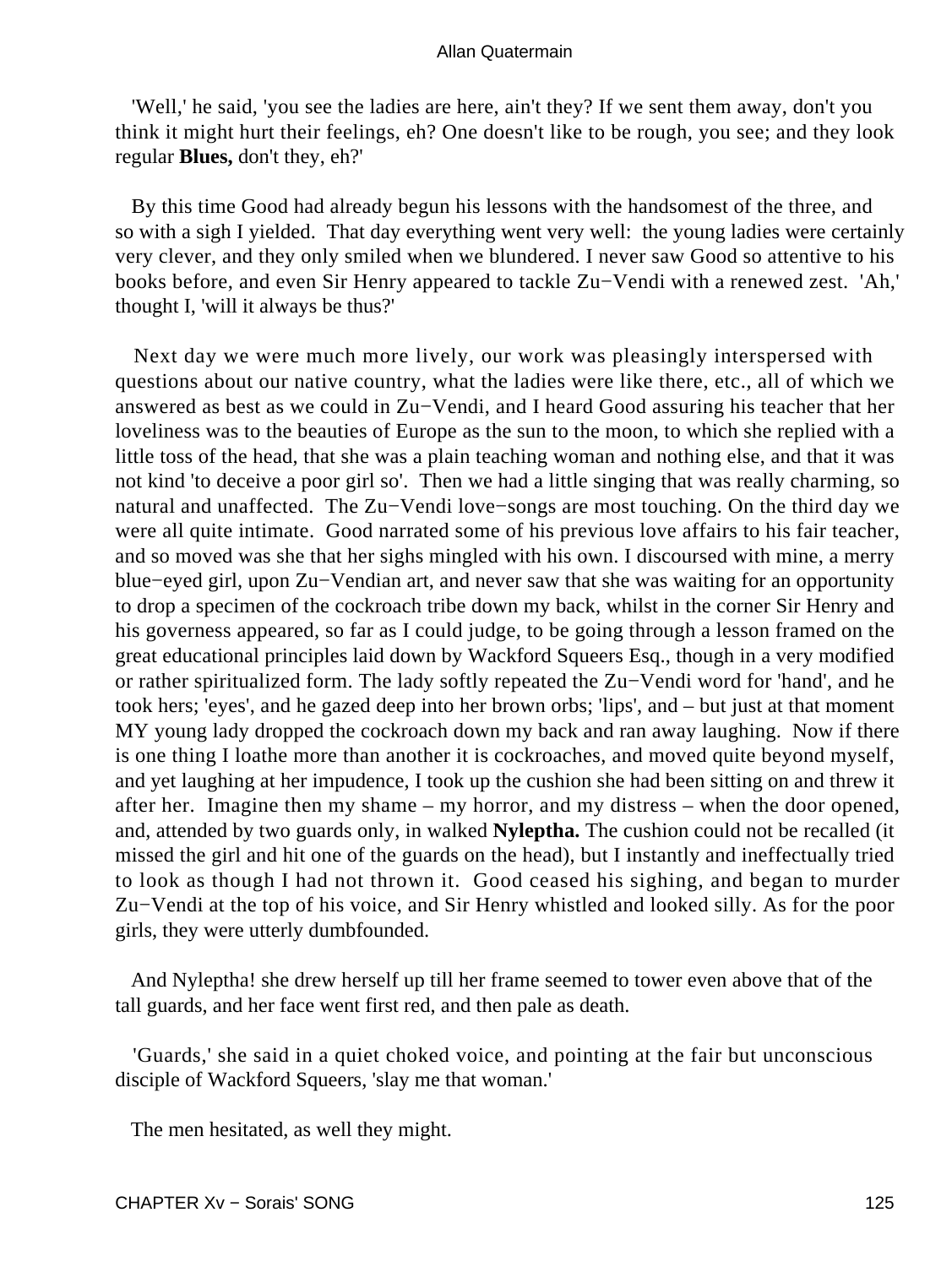'Will ye do my bidding,' she said again in the same voice, 'or will ye not?'

 Then they advanced upon the girl with uplifted spears. By this time Sir Henry had recovered himself, and saw that the comedy was likely to turn into a tragedy.

 'Stand back,' he said in a voice of thunder, at the same time getting in front of the terrified girl. 'Shame on thee, Nyleptha – shame! Thou shalt not kill her.'

 'Doubtless thou hast good reason to try to protect her. Thou couldst hardly do less in honour,' answered the infuriated Queen; 'but she shall die – she shall die,' and she stamped her little foot.

 'It is well,' he answered; 'then will I die with her. I am thy servant, oh Queen; do with me even as thou wilt.' And he bowed towards her, and fixed his clear eyes contemptuously on her face.

 'I could wish to slay thee too,' she answered; 'for thou dost make a mock of me;' and then feeling that she was mastered, and I suppose not knowing what else to do, she burst into such a storm of tears and looked so royally lovely in her passionate distress, that, old as I am, I must say I envied Curtis his task of supporting her. It was rather odd to see him holding her in his arms considering what had just passed – a thought that seemed to occur to herself, for presently she wrenched herself free and went, leaving us all much disturbed.

 Presently, however, one of the guards returned with a message to the girls that they were, on pain of death, to leave the city and return to their homes in the country, and that no further harm would come to them; and accordingly they went, one of them remarking philosophically that it could not be helped, and that it was a satisfaction to know that they had taught us a little serviceable Zu−Vendi. Mine was an exceedingly nice girl, and, overlooking the cockroach, I made her a present of my favourite lucky sixpence with a hole in it when she went away. After that our former masters resumed their course of instruction, needless to say to my great relief.

 That night, when in fear and trembling we attended the royal supper table, we found that Nyleptha was laid up with a bad headache. That headache lasted for three whole days; but on the fourth she was present at supper as usual, and with the most gracious and sweet smile gave Sir Henry her hand to lead her to the table. No allusion was made to the little affair described above beyond her saying, with a charming air of innocence, that when she came to see us at our studies the other day she had been seized with a giddiness from which she had only now recovered. She supposed, she added with a touch of the humour that was common to her, that it was the sight of people working so hard which had affected her.

 In reply Sir Henry said, dryly, that he had thought she did not look quite herself on that day, whereat she flashed one of those quick glances of hers at him, which if he had the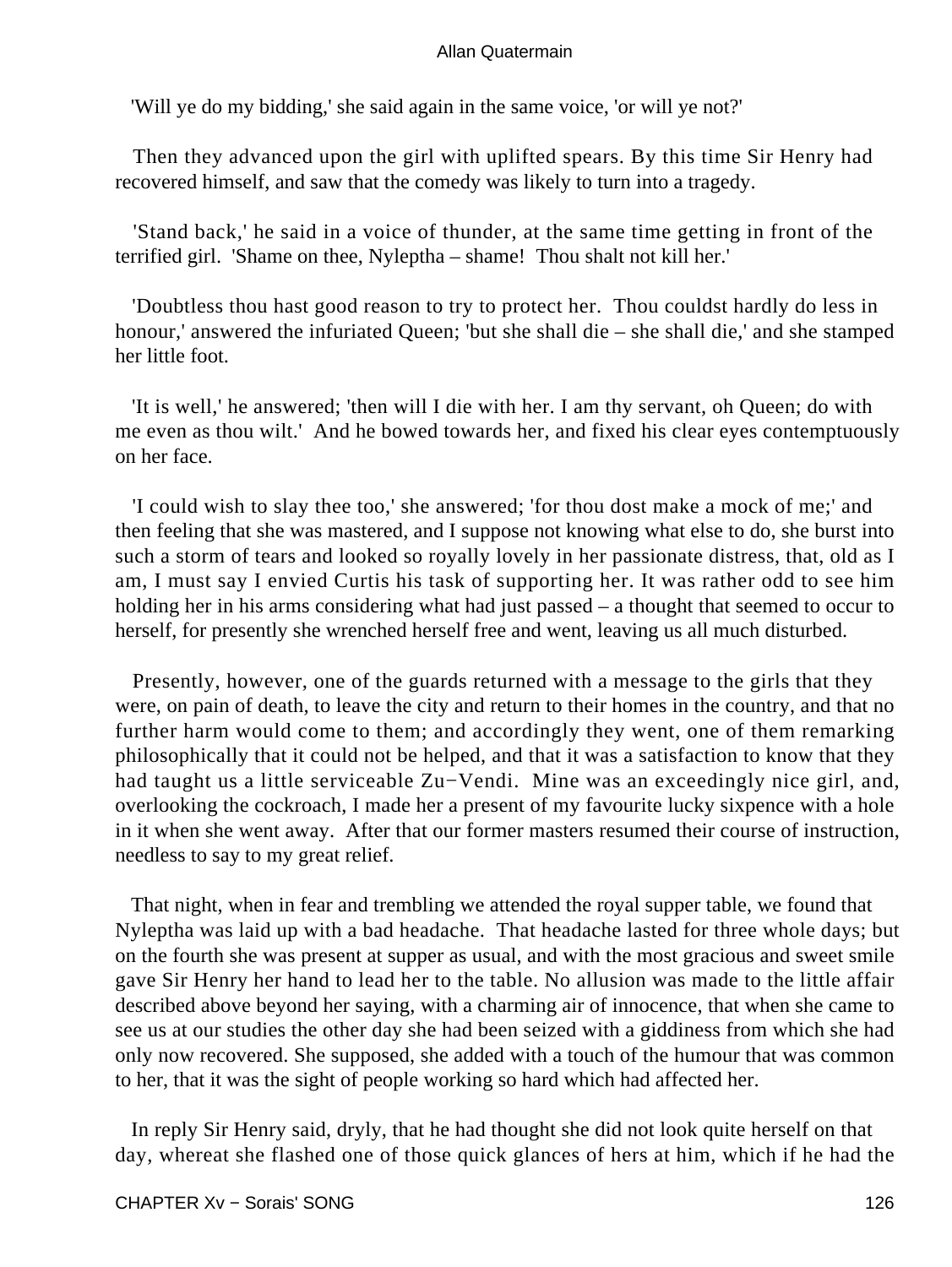feelings of a man must have gone through him like a knife, and the subject dropped entirely. Indeed, after supper was over Nyleptha condescended to put us through an examination to see what we had learnt, and to express herself well satisfied with the results. Indeed, she proceeded to give us, especially Sir Henry, a lesson on her own account, and very interesting we found it.

 And all the while that we talked, or rather tried to talk, and laughed, Sorais would sit there in her carven ivory chair, and look at us and read us all like a book, only from time to time saying a few words, and smiling that quick ominous smile of hers which was more like a flash of summer lightning on a dark cloud than anything else. And as near to her as he dared would sit Good, worshipping through his eyeglass, for he really was getting seriously devoted to this sombre beauty, of whom, speaking personally, I felt terribly afraid. I watched her keenly, and soon I found out that for all her apparent impassibility she was at heart bitterly jealous of Nyleptha. Another thing I found out, and the discovery filled me with dismay, and that was, that she **Also** was growing devoted to Sir Henry Curtis. Of course I could not be sure; it is not easy to read so cold and haughty a woman; but I noticed one or two little things, and, as elephant hunters know, dried grass shows which way the wind has set.

 And so another three months passed over us, by which time we had all attained to a very considerable mastery of the Zu−Vendi language, which is an easy one to learn. And as the time went on we became great favourites with the people, and even with the courtiers, gaining an enormous reputation for cleverness, because, as I think I have said, Sir Henry was able to show them how to make glass, which was a national want, and also, by the help of a twenty−year almanac that we had with us, to predict various heavenly combinations which were quite unsuspected by the native astronomers. We even succeeded in demonstrating the principle of the steam−engine to a gathering of the learned men, who were filled with amazement; and several other things of the same sort we did. And so it came about that the people made up their minds that we must on no account be allowed to go out of the country (which indeed was an apparent impossibility even if we had wished it), and we were advanced to great honour and made officers to the bodyguards of the sister Queens while permanent quarters were assigned to us in the palace, and our opinion was asked upon questions of national policy.

 But blue as the sky seemed, there was a cloud, and a big one, on the horizon. We had indeed heard no more of those confounded hippopotami, but it is not on that account to be supposed that our sacrilege was forgotten, or the enmity of the great and powerful priesthood headed by Agon appeased. On the contrary, it was burning the more fiercely because it was necessarily suppressed, and what had perhaps begun in bigotry was ending in downright direct hatred born of jealousy. Hitherto, the priests had been the wise men of the land, and were on this account, as well as from superstitious causes, looked on with peculiar veneration. But our arrival, with our outlandish wisdom and our strange inventions and hints of unimagined things, dealt a serious blow to this state of affairs, and, among the educated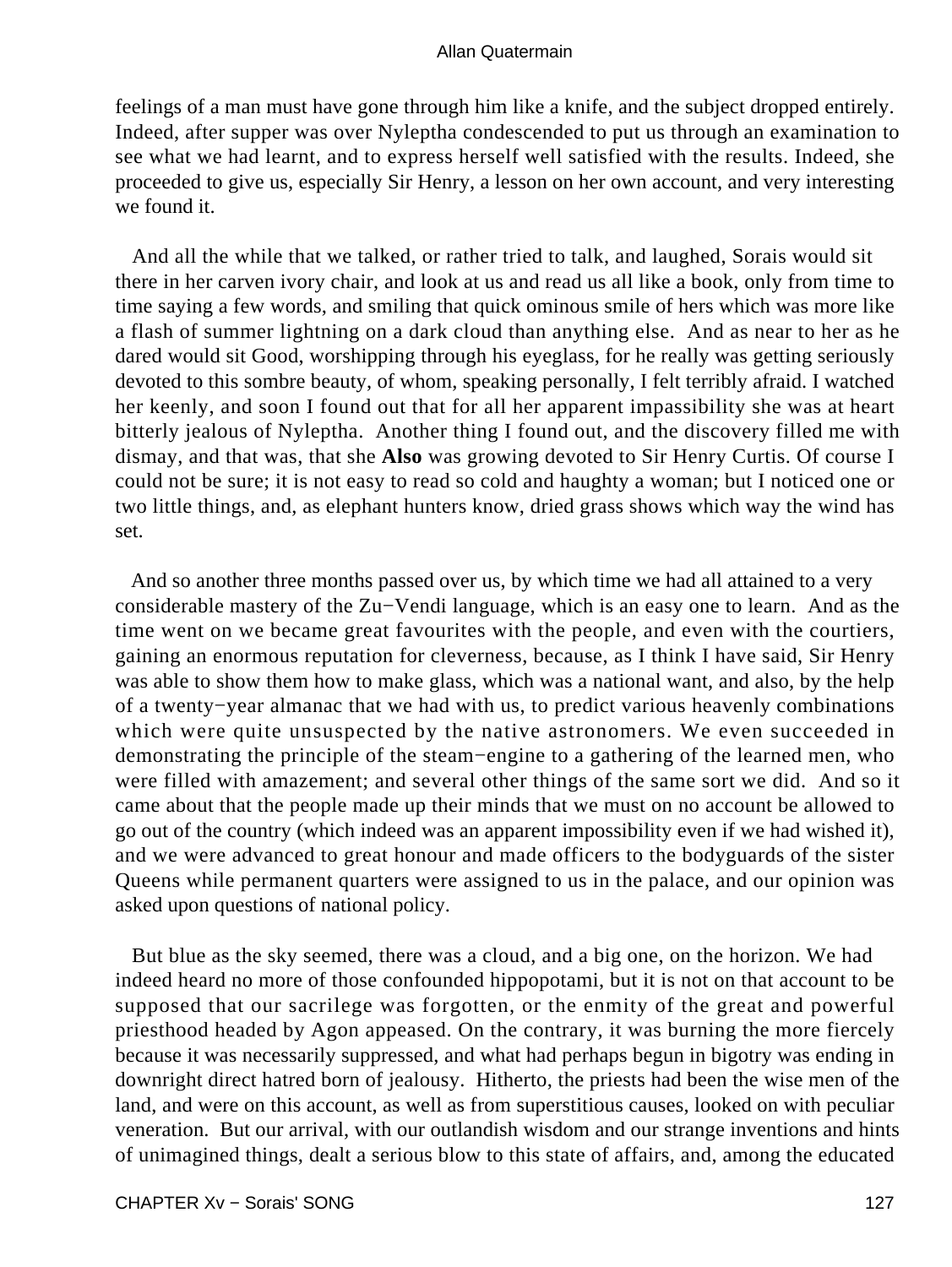Zu−Vendi, went far towards destroying the priestly prestige. A still worse affront to them, however, was the favour with which we were regarded, and the trust that was reposed in us. All these things tended to make us excessively obnoxious to the great sacerdotal clan, the most powerful because the most united faction in the kingdom.

 Another source of imminent danger to us was the rising envy of some of the great lords headed by Nasta, whose antagonism to us had at best been but thinly veiled, and which now threatened to break out into open flame. Nasta had for some years been a candidate for Nyleptha's hand in marriage, and when we appeared on the scene I fancy, from all I could gather, that though there were still many obstacles in his path, success was by no means out of his reach. But now all this had changed; the coy Nyleptha smiled no more in his direction, and he was not slow to guess the cause. Infuriated and alarmed, he turned his attention to Sorais, only to find that he might as well try to woo a mountain side. With a bitter jest or two about his fickleness, that door was closed on him for ever. So Nasta bethought himself of the thirty thousand wild swordsmen who would pour down at his bidding through the northern mountain passes, and no doubt vowed to adorn the gates of Milosis with our heads.

 But first he determined, as I learned, to make one more attempt and to demand the hand of Nyleptha in the open Court after the formal annual ceremony of the signing of the laws that had been proclaimed by the Queens during the year.

 Of this astounding fact Nyleptha heard with simulated nonchalance, and with a little trembling of the voice herself informed us of it as we sat at supper on the night preceding the great ceremony of the law−giving.

Sir Henry bit his lip, and do what he could to prevent it plainly showed his agitation.

 'And what answer will the Queen be pleased to give to the great Lord?' asked I, in a jesting manner.

 'Answer, Macumazahn' (for we had elected to pass by our Zulu names in Zu−Vendis), she said, with a pretty shrug of her ivory shoulder. 'Nay, I know not; what is a poor woman to do, when the wooer has thirty thousand swords wherewith to urge his love?' And from under her long lashes she glanced at Curtis.

 Just then we rose from the table to adjourn into another room. 'Quatermain, a word, quick,' said Sir Henry to me. 'Listen. I have never spoken about it, but surely you have guessed: I love Nyleptha. What am I to do?'

 Fortunately, I had more or less already taken the question into consideration, and was therefore able to give such answer as seemed the wisest to me.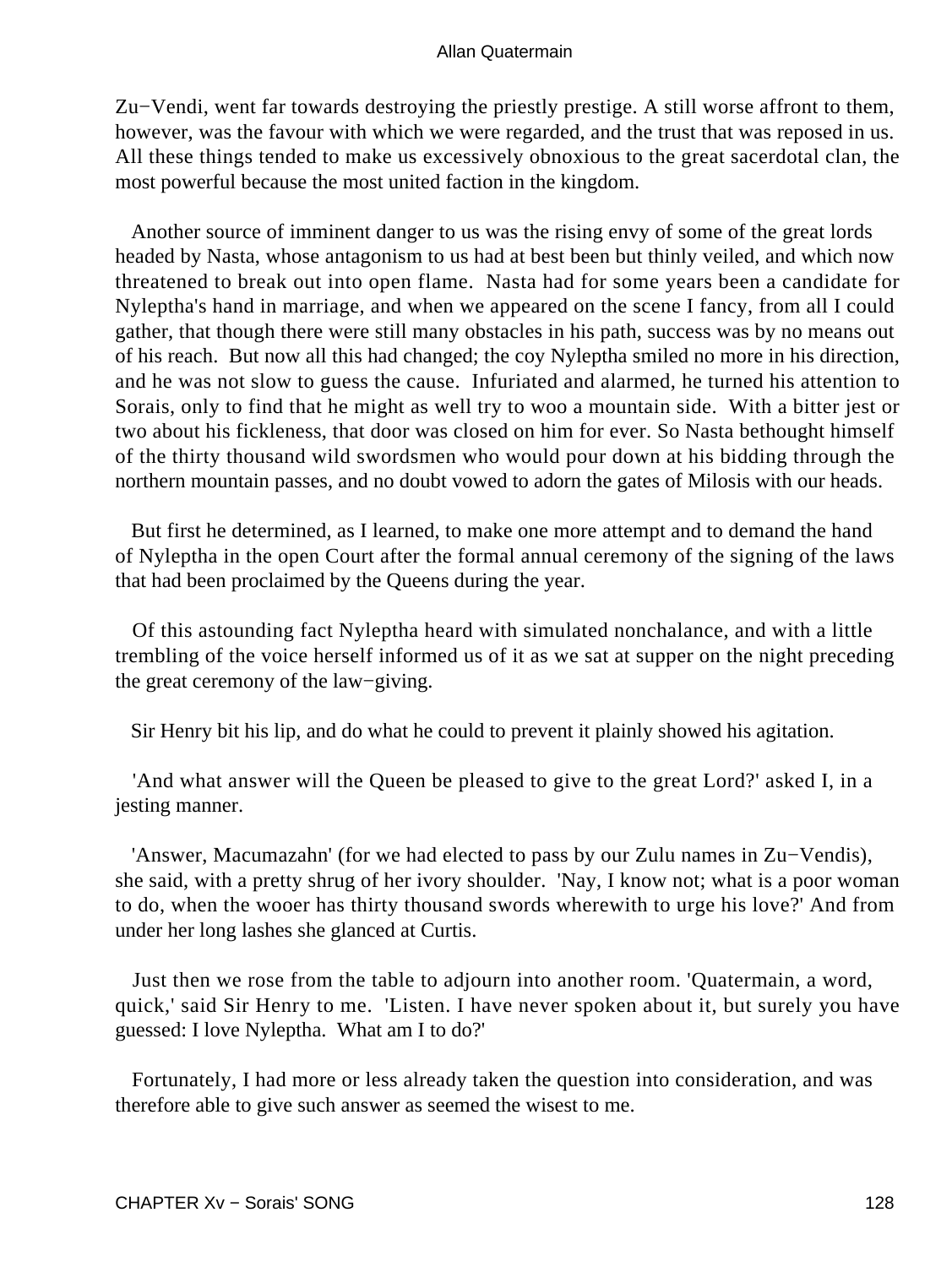'You must speak to Nyleptha tonight,' I said. 'Now is your time, now or never. Listen. In the sitting−chamber get near to her, and whisper to her to meet you at midnight by the Rademas statue at the end of the great hall. I will keep watch for you there. Now or never, Curtis.'

 We passed on into the other room. Nyleptha was sitting, her hands before her, and a sad anxious look upon her lovely face. A little way off was Sorais talking to Good in her slow measured tones.

 The time went on; in another quarter of an hour I knew that, according to their habit, the Queens would retire. As yet, Sir Henry had had no chance of saying a word in private: indeed, though we saw much of the royal sisters, it was by no means easy to see them alone. I racked my brains, and at last an idea came to me.

 'Will the Queen be pleased,' I said, bowing low before Sorais, 'to sing to her servants? Our hearts are heavy this night; sing to us, oh Lady of the Night' (Sorais' favourite name among the people).

 'My songs, Macumazahn, are not such as to lighten the heavy heart, yet will I sing if it pleases thee,' she answered; and she rose and went a few paces to a table whereon lay an instrument not unlike a zither, and struck a few wandering chords.

 Then suddenly, like the notes of some deep−throated bird, her rounded voice rang out in song so wildly sweet, and yet with so eerie and sad a refrain, that it made the very blood stand still. Up, up soared the golden notes, that seemed to melt far away, and then to grow again and travel on, laden with all the sorrow of the world and all the despair of the lost. It was a marvellous song, but I had not time to listen to it properly. However, I got the words of it afterwards, and here is a translation of its burden, so far as it admits of being translated at all.

# **Sorais' Song**

 As a desolate bird that through darkness its lost way is winging, As a hand that is helplessly raised when Death's sickle is swinging, So is life! ay, the life that lends passion and breath to my singing. As the nightingale's song that is full of a sweetness unspoken, As a spirit unbarring the gates of the skies for a token, So is love! ay, the love that shall fall when his pinion is broken. As the tramp of the legions when trumpets their challenge are sending, As the shout of the Storm−god when lightnings the black sky are rending, So is power! ay, the power that shall lie in the dust at its ending. So short is our life; yet with space for all things to forsake us, A bitter delusion, a dream from which nought can awake us, Till Death's dogging footsteps at morn or at eve shall o'ertake us.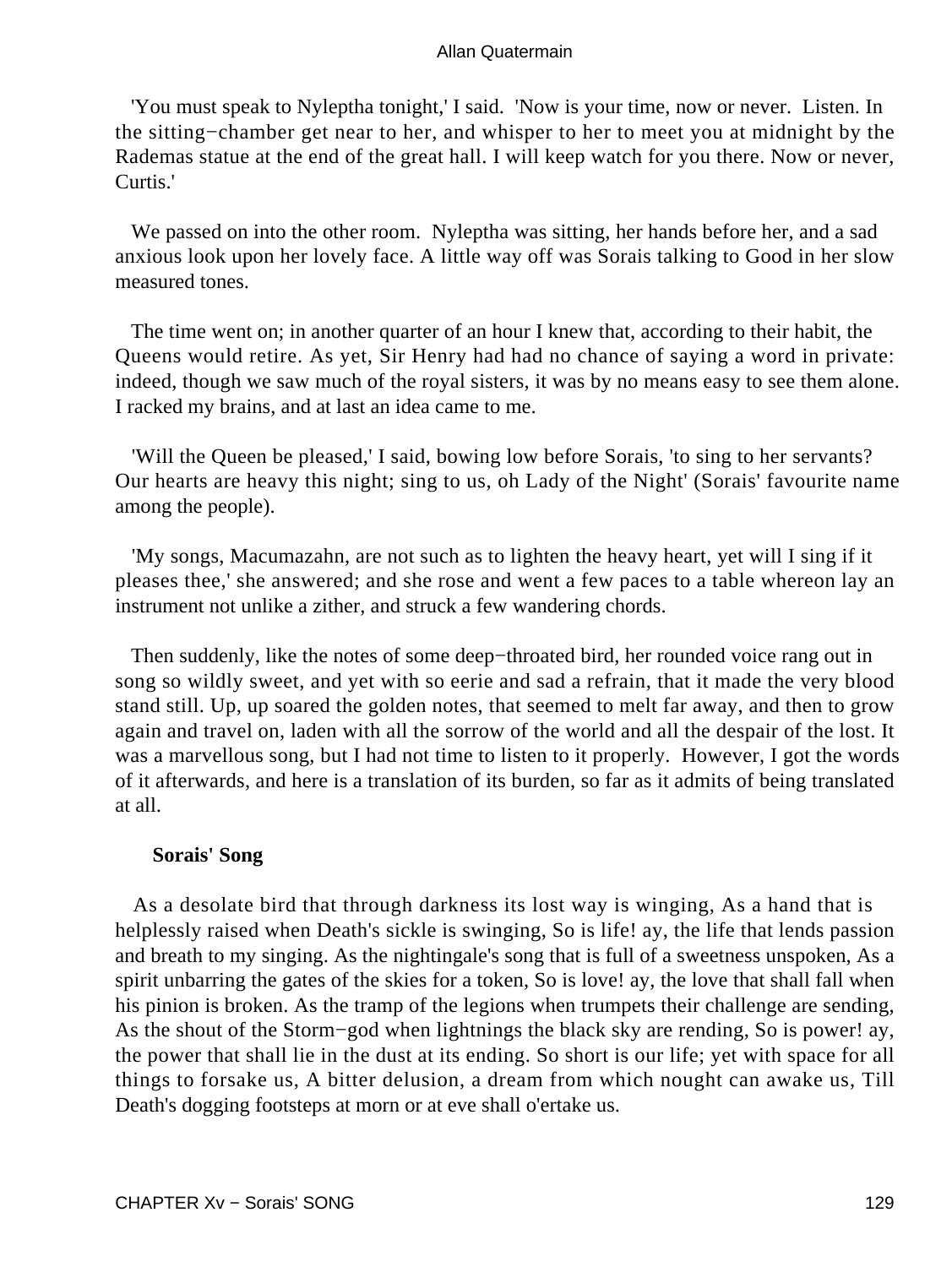**Refrain** Oh, the world is fair at the dawning – dawning – dawning, But the red sun sinks in blood – the red sun sinks in blood.

I only wish that I could write down the music too.

'Now, Curtis, now,' I whispered, when she began the second verse, and turned my back.

 'Nyleptha,' he said – for my nerves were so much on the stretch that I could hear every word, low as it was spoken, even through Sorais' divine notes – 'Nyleptha, I must speak with thee this night, upon my life I must. Say me not nay; oh, say me not nay!'

 'How can I speak with thee?' she answered, looking fixedly before her; 'Queens are not like other people. I am surrounded and watched.'

 'Listen, Nyleptha, thus. I will be before the statue of Rademas in the great hall at midnight. I have the countersign and can pass in. Macumazahn will be there to keep guard, and with him the Zulu. Oh come, my Queen, deny me not.'

'It is not seemly,' she murmured, 'and tomorrow – '

 Just then the music began to die in the last wail of the refrain, and Sorais slowly turned her round.

'I will be there,' said Nyleptha, hurriedly; 'on thy life see that thou fail me not.'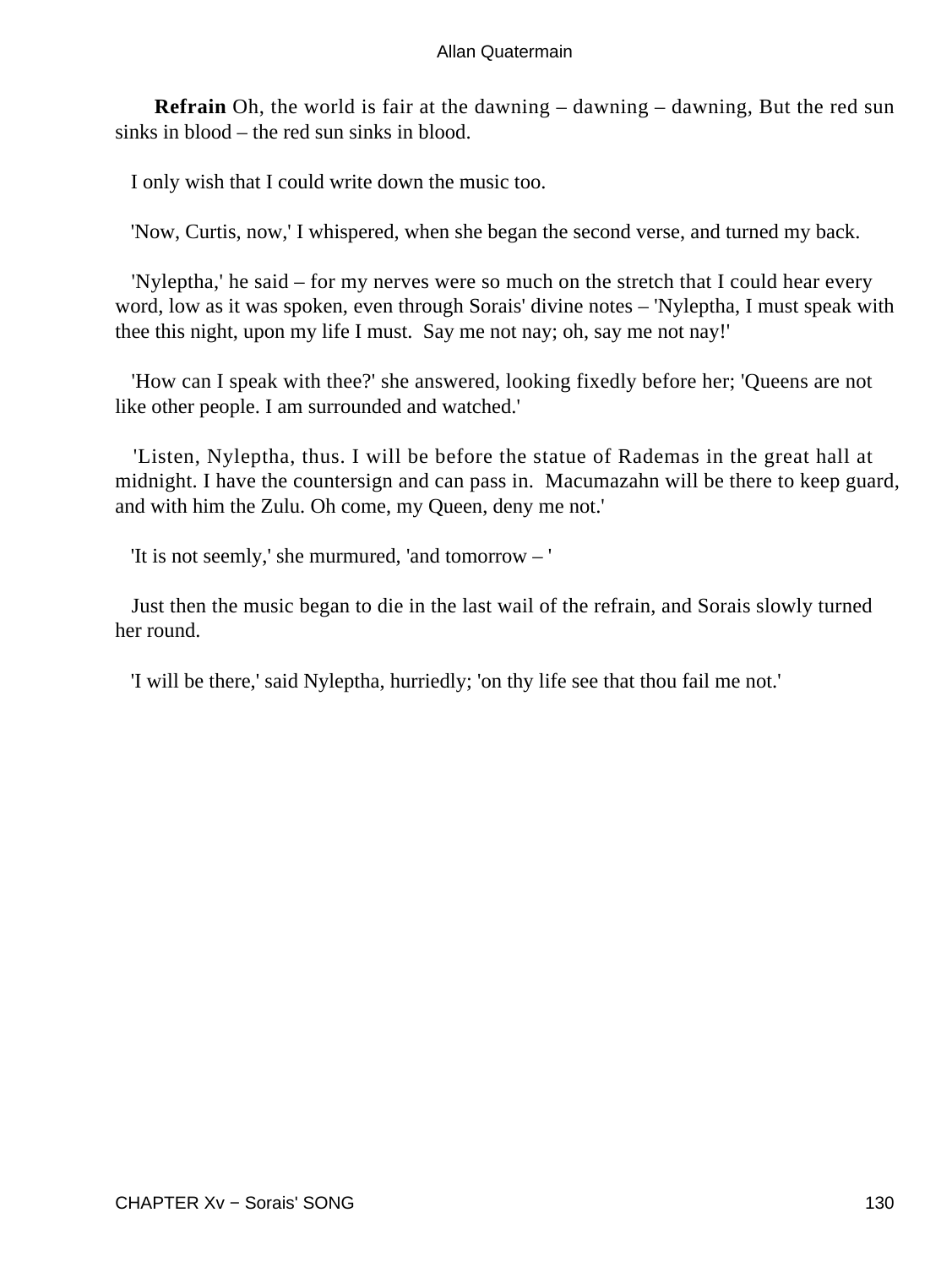# **[CHAPTER Xvi − Before the STATUE](#page-202-0)**

*I*t was night – dead night – and the silence lay on the Frowning City like a cloud.

 Secretly, as evildoers, Sir Henry Curtis, Umslopogaas, and myself threaded our way through the passages towards a by−entrance to the great Throne Chamber. Once we were met by the fierce rattling challenge of the sentry. I gave the countersign, and the man grounded his spear and let us pass. Also we were officers of the Queens' bodyguard, and in that capacity had a right to come and go unquestioned.

 We gained the hall in safety. So empty and so still was it, that even when we had passed the sound of our footsteps yet echoed up the lofty walls, vibrating faintly and still more faintly against the carven roof, like ghosts of the footsteps of dead men haunting the place that once they trod.

 It was an eerie spot, and it oppressed me. The moon was full, and threw great pencils and patches of light through the high windowless openings in the walls, that lay pure and beautiful upon the blackness of the marble floor, like white flowers on a coffin. One of these silver arrows fell upon the statue of the sleeping Rademas, and of the angel form bent over him, illumining it, and a small circle round it, with a soft clear light, reminding me of that with which Catholics illumine the altars of their cathedrals.

 Here by the statue we took our stand, and waited. Sir Henry and I close together, Umslopogaas some paces off in the darkness, so that I could only just make out his towering outline leaning on the outline of an axe.

 So long did we wait that I almost fell asleep resting against the cold marble, but was suddenly aroused by hearing Curtis give a quick catching breath. Then from far away there came a little sound as though the statues that lined the walls were whispering to each other some message of the ages.

 It was the faint sweep of a lady's dress. Nearer it grew, and nearer yet. We could see a figure steal from patch to patch of moonlight, and even hear the soft fall of sandalled feet. Another second and I saw the black silhouette of the old Zulu raise its arm in mute salute, and Nyleptha was before us.

 Oh, how beautiful she looked as she paused a moment just within the circle of the moonlight! Her hand was pressed upon her heart, and her white bosom heaved beneath it. Round her head a broidered scarf was loosely thrown, partially shadowing the perfect face, and thus rendering it even more lovely; for beauty, dependent as it is to a certain extent upon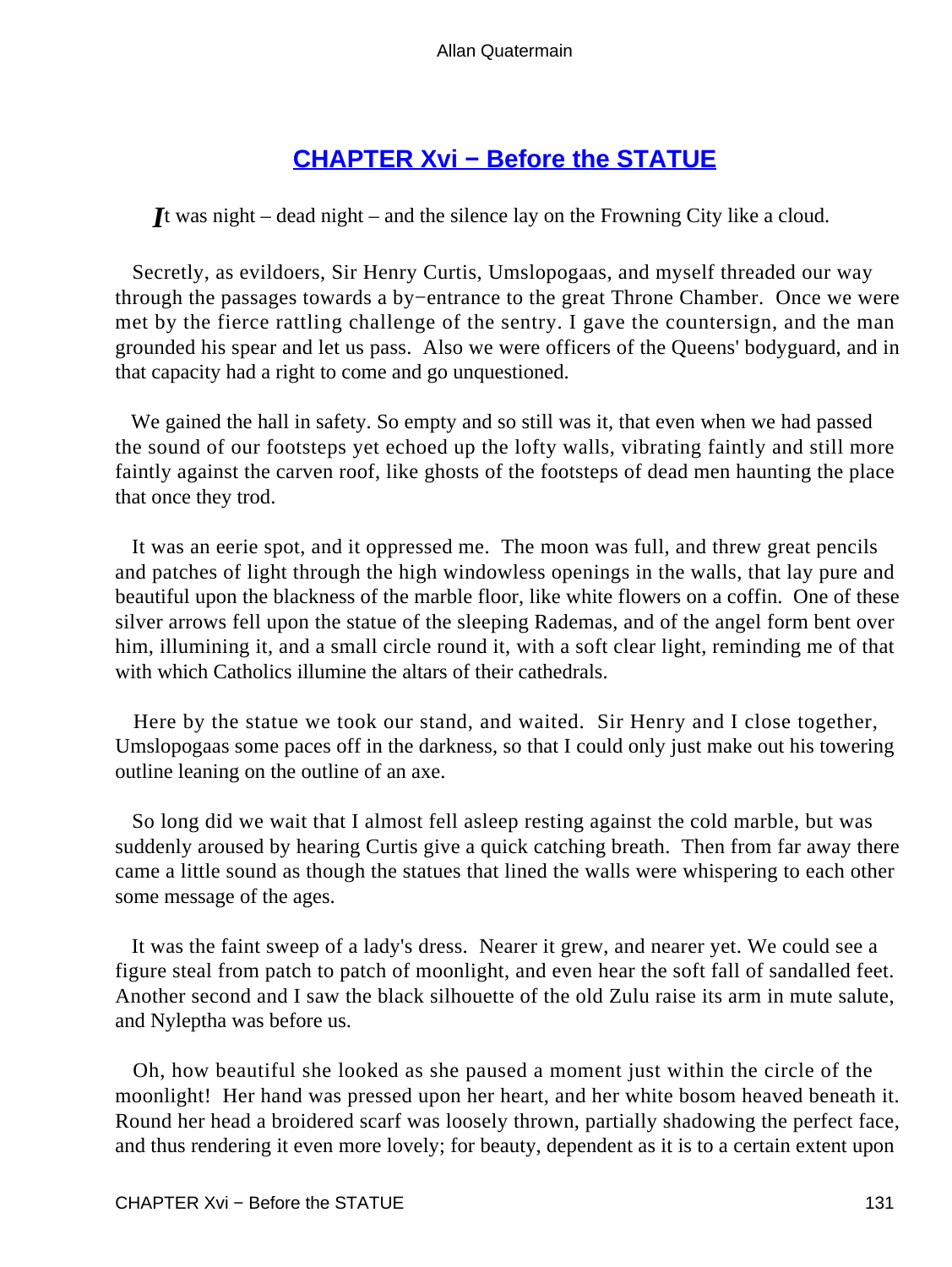the imagination, is never so beautiful as when it is half hid. There she stood radiant but half doubting, stately and yet so sweet. It was but a moment, but I then and there fell in love with her myself, and have remained so to this hour; for, indeed, she looked more like an angel out of heaven than a loving, passionate, mortal woman. Low we bowed before her, and then she spoke.

 'I have come,' she whispered, 'but it was at great risk. Ye know not how I am watched. The priests watch me. Sorais watches me with those great eyes of hers. My very guards are spies upon me. Nasta watches me too. Oh, let him be careful!' and she stamped her foot. 'Let him be careful; I am a woman, and therefore hard to drive. Ay, and I am a Queen, too, and can still avenge. Let him be careful, I say, lest in place of giving him my hand I take his head,' and she ended the outburst with a little sob, and then smiled up at us bewitchingly and laughed.

 'Thou didst bid me come hither, my Lord Incubu' (Curtis had taught her to call him so). 'Doubtless it is about business of the State, for I know that thou art ever full of great ideas and plans for my welfare and my people's. So even as a Queen should I have come, though I greatly fear the dark alone,' and again she laughed and gave him a glance from her grey eyes.

 At this point I thought it wise to move a little, since secrets 'of the State' should not be made public property; but she would not let me go far, peremptorily stopping me within five yards or so, saying that she feared surprise. So it came to pass that, however unwillingly, I heard all that passed.

 'Thou knowest, Nyleptha,' said Sir Henry, 'that it was for none of these things that I asked thee to meet me at this lonely place. Nyleptha, waste not the time in pleasantry, but listen to me, for – I love thee.'

 As he said the words I saw her face break up, as it were, and change. The coquetry went out of it, and in its place there shone a great light of love which seemed to glorify it, and make it like that of the marble angel overhead. I could not help thinking that it must have been a touch of prophetic instinct which made the long dead Rademas limn, in the features of the angel of his inspiring vision, so strange a likeness of his own descendant. Sir Henry, also, must have observed and been struck by the likeness, for, catching the look upon Nyleptha's face, he glanced quickly from it to the moonlit statue, and then back again at his beloved.

 'Thou sayest thou dost love me,' she said in a low voice, 'and thy voice rings true, but how am I to know that thou dost speak the truth?'

 'Though,' she went on with proud humility, and in the stately third person which is so largely used by the Zu−Vendi, 'I be as nothing in the eyes of my lord,' and she curtseyed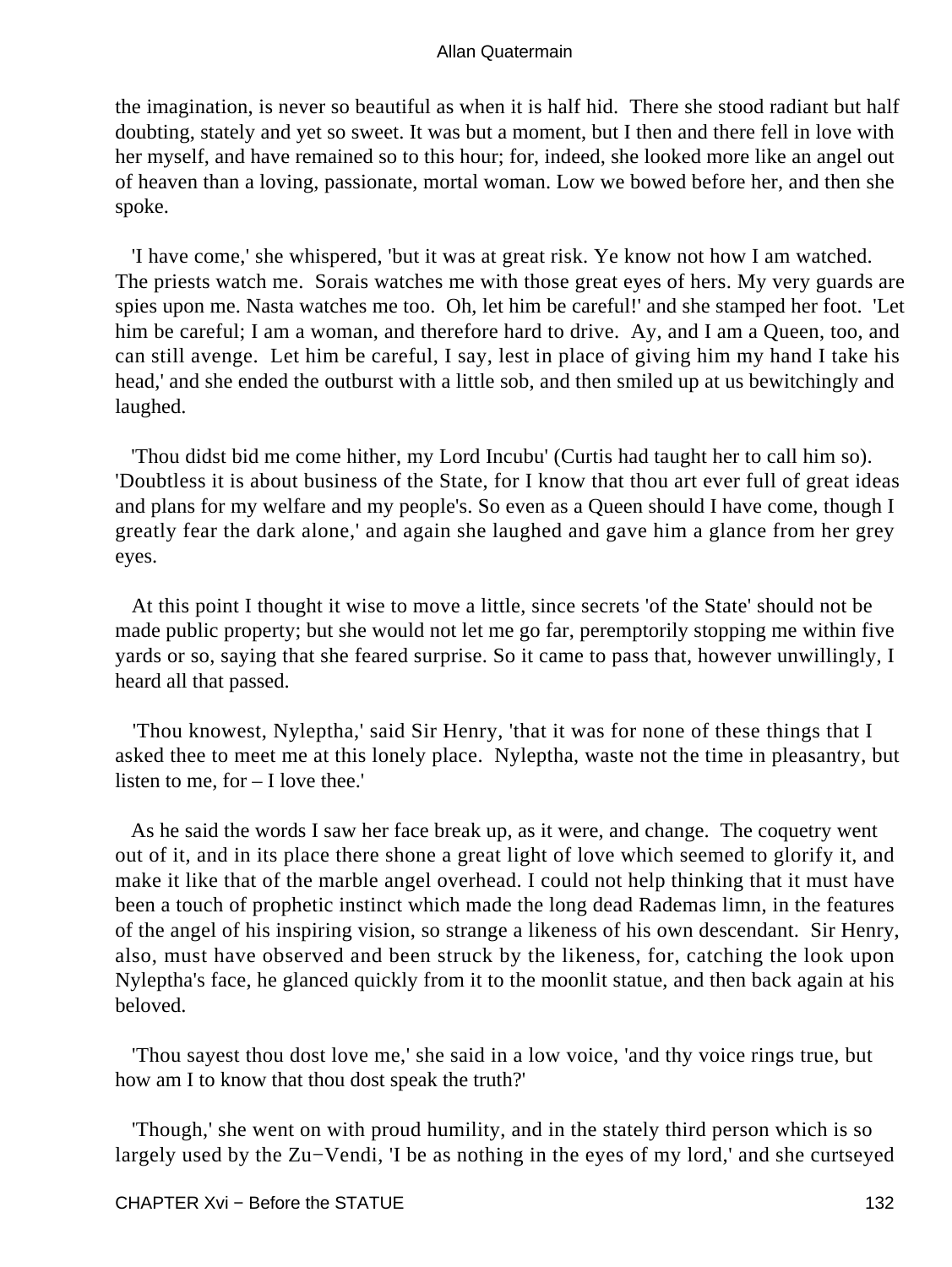towards him, 'who comes from among a wonderful people, to whom my people are but children, yet here am I a queen and a leader of men, and if I would go to battle a hundred thousand spears shall sparkle in my train like stars glimmering down the path of the bent moon. And although my beauty be a little thing in the eyes of my lord,' and she lifted her broidered skirt and curtseyed again, 'yet here among my own people am I held right fair, and ever since I was a woman the great lords of my kingdom have made quarrel concerning me, as though forsooth,' she added with a flash of passion, 'I were a deer to be pulled down by the hungriest wolf, or a horse to be sold to the highest bidder. Let my lord pardon me if I weary my lord, but it hath pleased my lord to say that he loves me, Nyleptha, a Queen of the Zu−Vendi, and therefore would I say that though my love and my hand be not much to my lord, yet to me are they all.'

 'Oh!' she cried, with a sudden and thrilling change of voice, and modifying her dignified mode of address. 'Oh, how can I know that thou lovest but me? How can I know that thou wilt not weary of me and seek thine own place again, leaving me desolate? Who is there to tell me but that thou lovest some other woman, some fair woman unknown to me, but who yet draws breath beneath this same moon that shines on me tonight? Tell me HOW am I to know?' And she clasped her hands and stretched them out towards him and looked appealingly into his face.

 'Nyleptha,' answered Sir Henry, adopting the Zu−Vendi way of speech; 'I have told thee that I love thee; how am I to tell thee how much I love thee? Is there then a measure for love? Yet will I try. I say not that I have never looked upon another woman with favour, but this I say that I love thee with all my life and with all my strength; that I love thee now and shall love thee till I grow cold in death, ay, and as I believe beyond my death, and on and on for ever: I say that thy voice is music to my ear, and thy touch as water to a thirsty land, that when thou art there the world is beautiful, and when I see thee not it is as though the light was dead. Oh, Nyleptha, I will never leave thee; here and now for thy dear sake I will forget my people and my father's house, yea, I renounce them all. By thy side will I live, Nyleptha, and at thy side will I die.'

 He paused and gazed at her earnestly, but she hung her head like a lily, and said never a word.

 'Look!' he went on, pointing to the statue on which the moonlight played so brightly. 'Thou seest that angel woman who rests her hand upon the forehead of the sleeping man, and thou seest how at her touch his soul flames up and shines out through his flesh, even as a lamp at the touch of the fire, so is it with me and thee, Nyleptha. Thou hast awakened my soul and called it forth, and now, Nyleptha, it is not mine, not mine, but **Thine** and thine only. There is no more for me to say; in thy hands is my life.' And he leaned back against the pedestal of the statue, looking very pale, and his eyes shining, but proud and handsome as a god.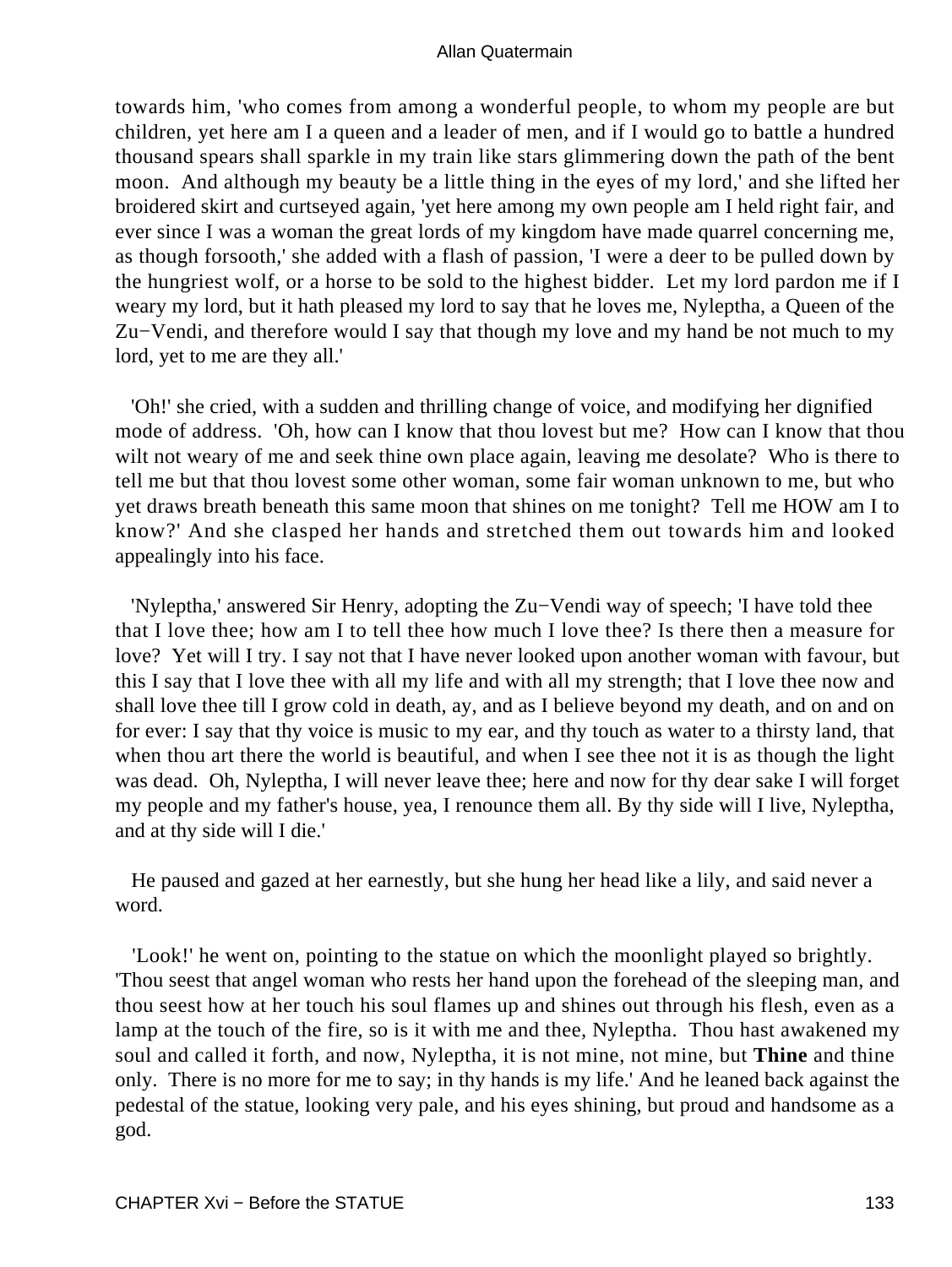Slowly, slowly she raised her head, and fixed her wonderful eyes, all alight with the greatness of her passion, full upon his face, as though to read his very soul. Then at last she spoke, low indeed, but clearly as a silver bell.

 'Of a truth, weak woman that I am, I do believe thee. Ill will be the day for thee and for me also if it be my fate to learn that I have believed a lie. And now hearken to me, oh man, who hath wandered here from far to steal my heart and make me all thine own. I put my hand upon thy hand thus, and thus I, whose lips have never kissed before, do kiss thee on the brow; and now by my hand and by that first and holy kiss, ay, by my people's weal and by my throne that like enough I shall lose for thee – by the name of my high House, by the sacred Stone and by the eternal majesty of the Sun, I swear that for thee will I live and die. And I swear that I will love thee and thee only till death, ay, and beyond, if as thou sayest there be a beyond, and that thy will shall be my will, and thy ways my ways.

 'Oh see, see, my lord! thou knowest not how humble is she who loves; I, who am a Queen, I kneel before thee, even at thy feet I do my homage;' and the lovely impassioned creature flung herself down on her knees on the cold marble before him. And after that I really do not know, for I could stand it no longer, and cleared off to refresh myself with a little of old Umslopogaas' society, leaving them to settle it their own way, and a very long time they were about it.

 I found the old warrior leaning on Inkosi−kaas as usual, and surveying the scene in the patch of moonlight with a grim smile of amusement.

 'Ah, Macumazahn,' he said, 'I suppose it is because I am getting old, but I don't think that I shall ever learn to understand the ways of you white people. Look there now, I pray thee, they are a pretty pair of doves, but what is all the fuss about, Macumazahn? He wants a wife, and she wants a husband, then why does he not pay his cows down \*{Alluding to the Zulu custom. – A. Q.} like a man and have done with it? It would save a deal of trouble, and we should have had our night's sleep. But there they go, talk, talk, talk, and kiss, kiss, kiss, like mad things. Eugh!'

 Some three−quarters of an hour afterwards the 'pair of doves' came strolling towards us, Curtis looking slightly silly, and Nyleptha remarking calmly that the moonlight made very pretty effects on the marble. Then, for she was in a most gracious mood, she took my hand and said that I was 'her Lord's' dear friend, and therefore most dear to her – not a word for my own sake, you see. Next she lifted Umslopogaas' axe, and examined it curiously, saying significantly as she did so that he might soon have cause to use it in defence of her.

 After that she nodded prettily to us all, and casting on tender glance at her lover, glided off into the darkness like a beautiful vision.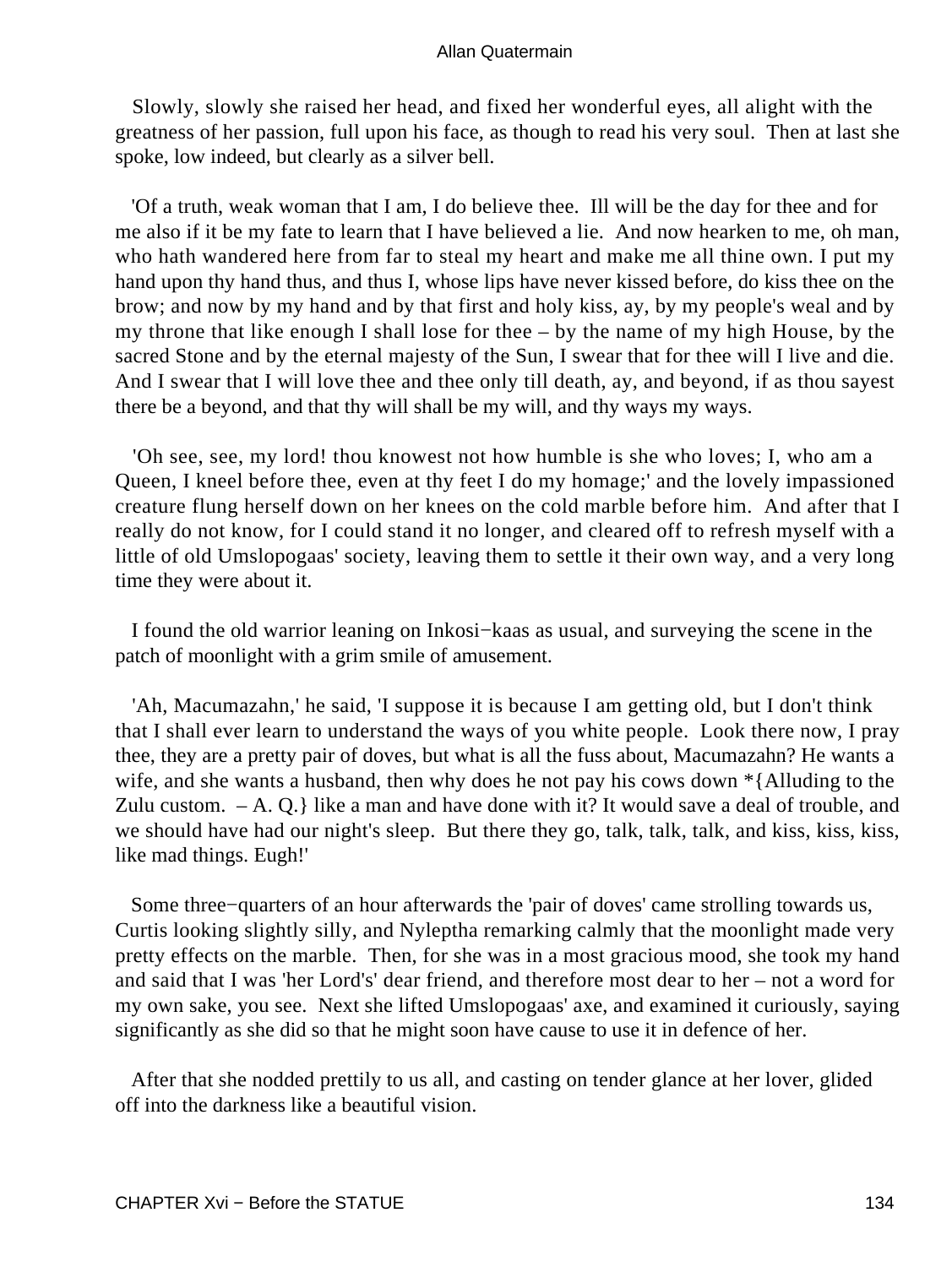When we got back to our quarters, which we did without accident, Curtis asked me jocularly what I was thinking about.

 'I am wondering,' I answered, 'on what principle it is arranged that some people should find beautiful queens to fall in love with them, while others find nobody at all, or worse than nobody; and I am also wondering how many brave men's lives this night's work will cost.' It was rather nasty of me, perhaps, but somehow all the feelings do not evaporate with age, and I could not help being a little jealous of my old friend's luck. Vanity, my sons; vanity of vanities!

 On the following morning, Good was informed of the happy occurrence, and positively rippled with smiles that, originating somewhere about the mouth, slowly travelled up his face like the rings in a duckpond, till they flowed over the brim of his eyeglass and went where sweet smiles go. The fact of the matter, however, was that not only was Good rejoiced about the thing on its own merits but also for personal reasons. He adored Sorais quite as earnestly as Sir Henry adored Nyleptha, and his adoration had not altogether prospered. Indeed, it had seemed to him and to me also that the dark Cleopatra−like queen favoured Curtis in her own curious inscrutable way much more than Good. Therefore it was a relief to him to learn that his unconscious rival was permanently and satisfactorily attached in another direction. His face fell a little, however, when he was told that the whole thing was to be kept as secret as the dead, above all from Sorais for the present, inasmuch as the political convulsion which would follow such an announcement at the moment would be altogether too great to face and would very possibly, if prematurely made, shake Nyleptha from her throne.

 That morning we again attended in the Throne Hall, and I could not help smiling to myself when I compared the visit to our last, and reflecting that, if walls could speak, they would have strange tales to tell.

 What actresses women are! There, high upon her golden throne, draped in her blazoned 'kaf' or robe of state, sat the fair Nyleptha, and when Sir Henry came in a little late, dressed in the full uniform of an officer of her guard and humbly bent himself before her, she merely acknowledged his salute with a careless nod and turned her head coldly aside. It was a very large Court, for not only did the signing of the laws attract many outside of those whose duty it was to attend, but also the rumour that Nasta was going to publicly ask the hand of Nyleptha in marriage had gone abroad, with the result that the great hall was crowded to its utmost capacity. There were our friends the priests in force, headed by Agon, who regarded us with a vindictive eye; and a most imposing band they were, with their long white embroidered robes girt with a golden chain from which hung the fish−like scales. There, too, were a number of the lords, each with a band of brilliantly attired attendants, and prominent among them was Nasta, stroking his black beard meditatively and looking unusually pleasant. It was a splendid and impressive sight, especially when the officer after having read out each law handed them to the Queens to sign, whereon the trumpets blared out and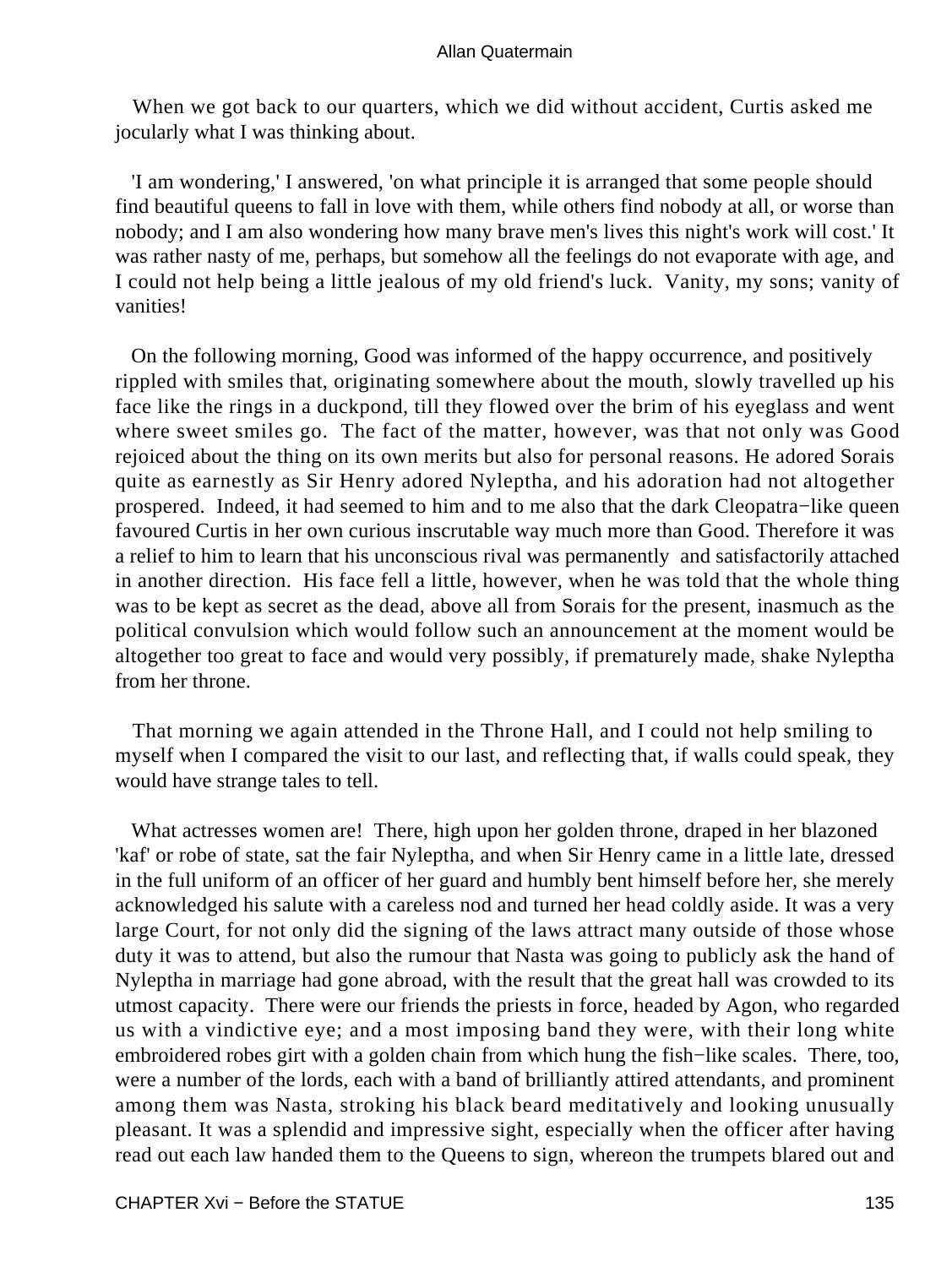the Queens' guard grounded their spears with a crash in salute. This reading and signing of the laws took a long time, but at length it came to an end, the last one reciting that 'whereas distinguished strangers, etc.', and proceeding to confer on the three of us the rank of 'lords', together with certain military commands and large estates bestowed by the Queen. When it was read the trumpets blared and the spears clashed down as usual, but I saw some of the lords turn and whisper to each other, while Nasta ground his teeth. They did not like the favour that was shown to us, which under all the circumstances was not perhaps unnatural.

 Then there came a pause, and Nasta stepped forward and bowing humbly, though with no humility in his eye, craved a boon at the hands of the Queen Nyleptha.

 Nyleptha turned a little pale, but bowed graciously, and prayed the 'well−beloved lord' to speak on, whereon in a few straightforward soldier−like words he asked her hand in marriage.

 Then, before she could find words to answer, the High Priest Agon took up the tale, and in a speech of real eloquence and power pointed out the many advantages of the proposed alliance; how it would consolidate the kingdom, for Nasta's dominions, of which he was virtually king, were to Zu−Vendis much what Scotland used to be to England; how it would gratify the wild mountaineers and be popular among the soldiery, for Nasta was a famous general; how it would set her dynasty firmly on the throne, and would gain the blessing and approval of the 'Sun', i.e. of the office of the High Priest, and so on. Many of his arguments were undoubtedly valid, and there was, looking at it from a political point of view, everything to be said for the marriage. But unfortunately it is difficult to play the game of politics with the persons of young and lovely queens as though they were ivory effigies of themselves on a chessboard. Nyleptha's face, while Agon spouted away, was a perfect study; she smiled indeed, but beneath the smile it set like a stone, and her eyes began to flash ominously.

 At last he stopped, and she prepared herself to answer. Before she did so, however, Sorais leant towards her and said in a voice sufficiently loud for me to catch what she said, 'Bethink thee well, my sister, ere thou dost speak, for methinks that our thrones may hang upon thy words.'

 Nyleptha made no answer, and with a shrug and a smile Sorais leant back again and listened.

 'Of a truth a great honour has been done to me,' she said, 'that my poor hand should not only have been asked in marriage, but that Agon here should be so swift to pronounce the blessing of the Sun upon my union. Methinks that in another minute he would have wed us fast ere the bride had said her say. Nasta, I thank thee, and I will bethink me of thy words, but now as yet I have no mind for marriage, that as a cup of which none know the taste until they begin to drink it. Again I thank thee, Nasta,' and she made as though she would rise.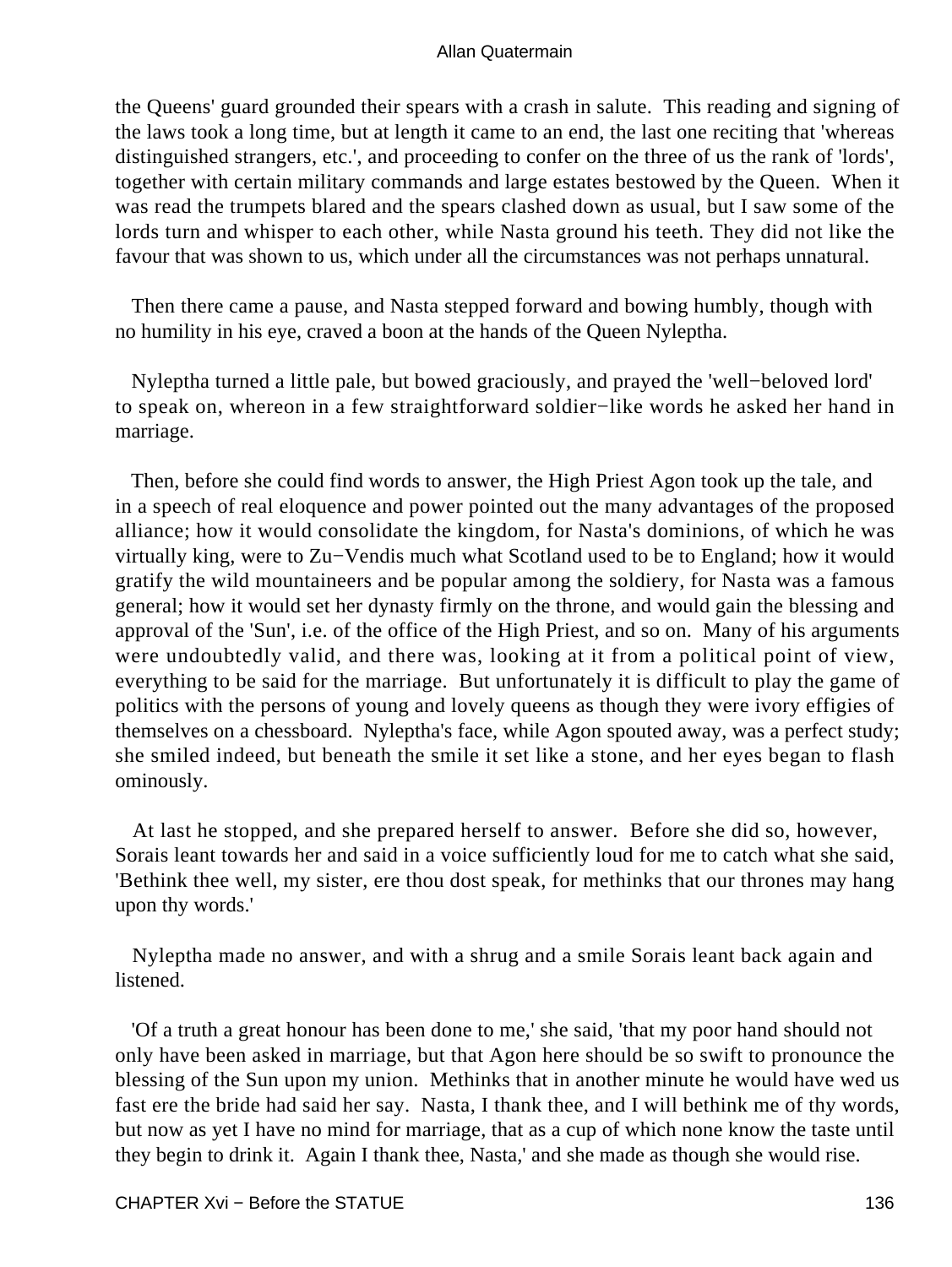The great lord's face turned almost as black as his beard with fury, for he knew that the words amounted to a final refusal of his suit.

 'Thanks be to the Queen for her gracious words,' he said, restraining himself with difficulty and looking anything but grateful, 'my heart shall surely treasure them. And now I crave another boon, namely, the royal leave to withdraw myself to my own poor cities in the north till such time as the Queen shall say my suit nay or yea. Mayhap,' he added, with a sneer, 'the Queen will be pleased to visit me there, and to bring with her these stranger lords,' and he scowled darkly towards us. 'It is but a poor country and a rough, but we are a hardy race of mountaineers, and there shall be gathered thirty thousand swordsmen to shout a welcome to her.'

 This speech, which was almost a declaration of rebellion, was received in complete silence, but Nyleptha flushed up and answered it with spirit.

 'Oh, surely, Nasta, I will come, and the strange lords in my train, and for every man of thy mountaineers who calls thee Prince, will I bring two from the lowlands who call me Queen, and we will see which is the staunchest breed. Till then farewell.'

 The trumpets blared out, the Queens rose, and the great assembly broke up in murmuring confusion, and for myself I went home with a heavy heart foreseeing civil war.

 After this there was quiet for a few weeks. Curtis and the Queen did not often meet, and exercised the utmost caution not to allow the true relation in which they stood to each other to leak out; but do what they would, rumours as hard to trace as a buzzing fly in a dark room, and yet quite as audible, began to hum round and round, and at last to settle on her throne.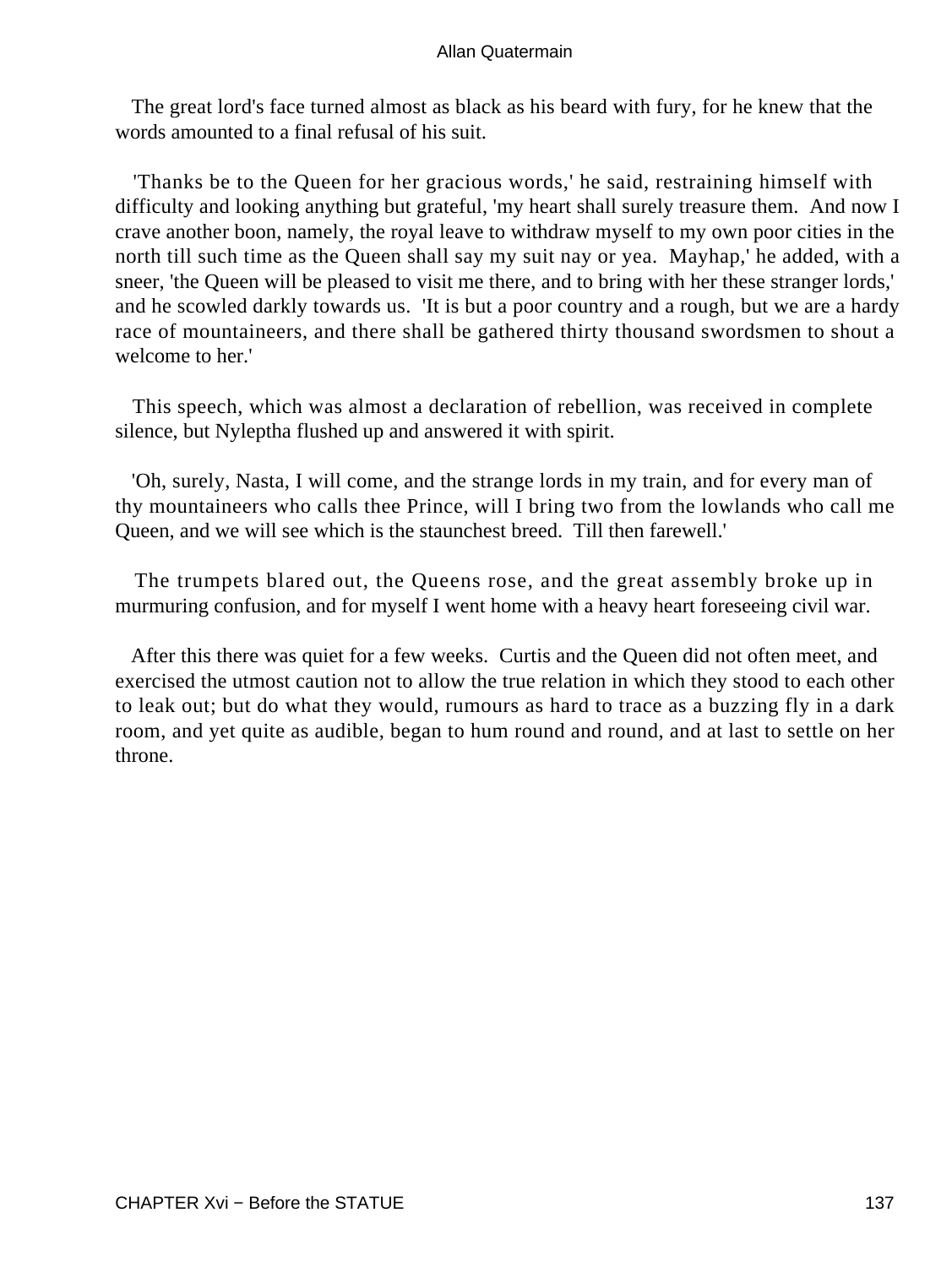# **[CHAPTER Xvii − THE Storm BREAKS](#page-202-0)**

And now it was that the trouble which at first had been but a cloud as large as a man's hand began to loom very black and big upon our horizon, namely, Sorais' preference for Sir Henry. I saw the storm drawing nearer and nearer; and so, poor fellow, did he. The affection of so lovely and highly−placed a woman was not a thing that could in a general way be considered a calamity by any man, but, situated as Curtis was, it was a grievous burden to bear.

 To begin with, Nyleptha, though altogether charming, was, it must be admitted, of a rather jealous disposition, and was sometimes apt to visit on her lover's head her indignation at the marks of what Alphonse would have called the 'distinguished consideration' with which her royal sister favoured him. Then the enforced secrecy of his relation to Nyleptha prevented Curtis from taking some opportunity of putting a stop, or trying to put a stop, to this false condition of affairs, by telling Sorais, in a casual but confidential way, that he was going to marry her sister. A third sting in Sir Henry's honey was that he knew that Good was honestly and sincerely attached to the ominous−looking but most attractive Lady of the Night. Indeed, poor Bougwan was wasting himself to a shadow of his fat and jolly self about her, his face getting so thin that his eyeglass would scarcely stick in it; while she, with a sort of careless coquetry, just gave him encouragement enough to keep him going, thinking, no doubt, that he might be useful as a stalking−horse. I tried to give him a hint, in as delicate a way as I could, but he flew into a huff and would not listen to me, so I was determined to let ill along, for fear of making it worse. Poor Good, he really was very ludicrous in his distress, and went in for all sorts of absurdities, under the belief that he was advancing his suit. One of them was the writing – with the assistance of one of the grave and revered signiors who instructed us, and who, whatever may have been the measure of his erudition, did not understand how to scan a line – of a most interminable Zu−Vendi love−song, of which the continually recurring refrain was something about 'I will kiss thee; oh yes, I will kiss thee!' Now among the Zu−Vendi it is a common and most harmless thing for young men to serenade ladies at night, as I believe they do in the southern countries of Europe, and sing all sorts of nonsensical songs to them. The young men may or may not be serious; but no offence is meant and none is taken, even by ladies of the highest rank, who accept the whole thing as an English girl would a gracefully−turned compliment.

 Availing himself of this custom, Good bethought him that would serenade Sorais, whose private apartments, together with those of her maidens, were exactly opposite our own, on the further side of a narrow courtyard which divided one section of the great palace from another. Accordingly, having armed himself with a native zither, on which, being an adept with the light guitar, he had easily learned to strum, he proceeded at midnight – the fashionable hour for this sort of caterwauling – to make night hideous with his amorous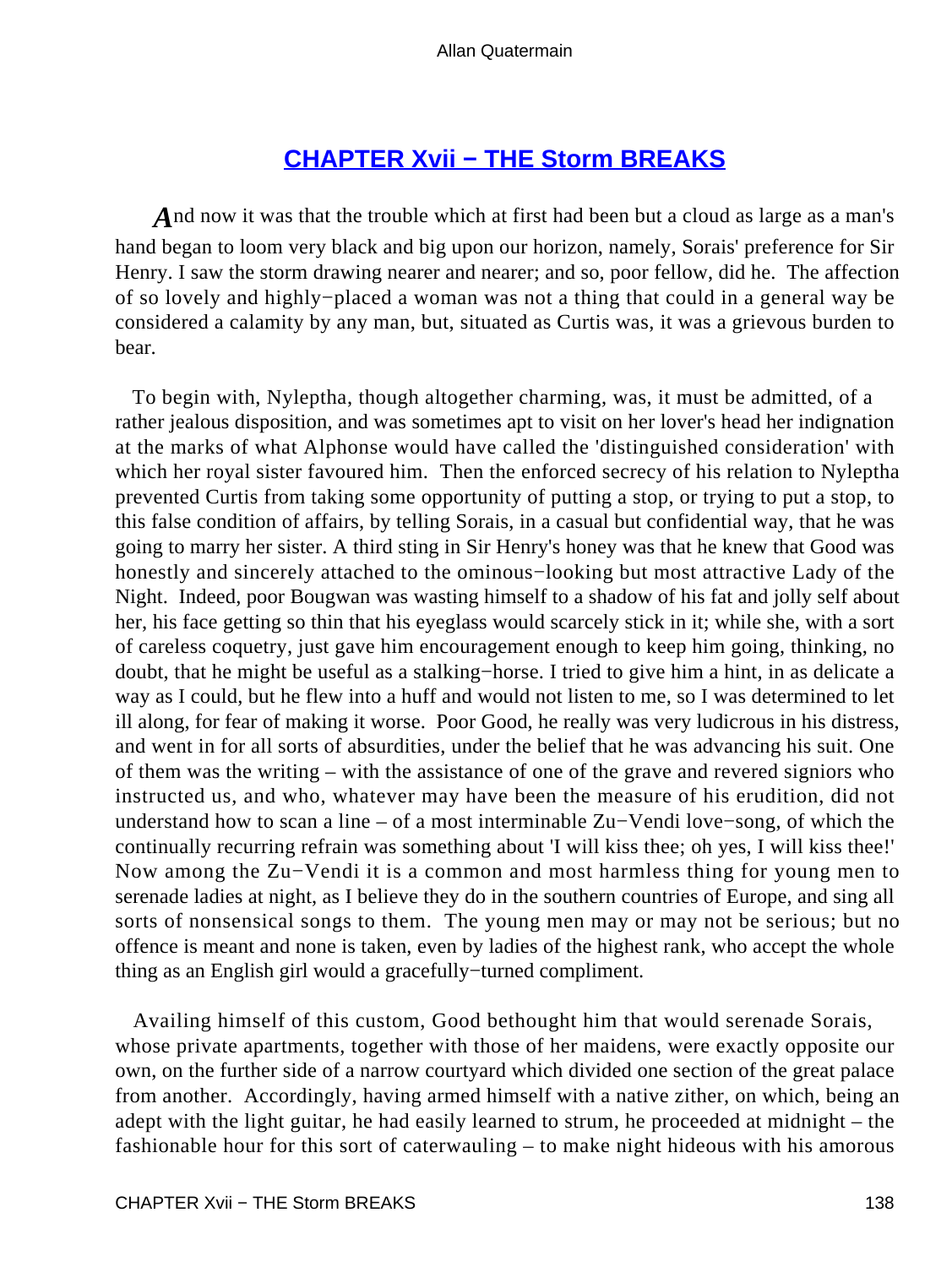yells. I was fast asleep when they began, but they soon woke me up – for Good possesses a tremendous voice and has no notion of time – and I ran to my window−place to see what was the matter. And there, standing in the full moonlight in the courtyard, I perceived Good, adorned with an enormous ostrich feather head−dress and a flowing silken cloak, which it is the right thing to wear upon these occasions, and shouting out the abominable song which he and the old gentleman had evolved, to a jerky, jingling accompaniment. From the direction of the quarters of the maids of honour came a succession of faint sniggerings; but the apartments of Sorais herself – whom I devoutly pitied if she happened to be there – were silent as the grave. There was absolutely no end to that awful song, with its eternal 'I will kiss thee!' and at last neither I nor Sir Henry, whom I had summoned to enjoy the sight, could stand it any longer; so, remembering the dear old story, I put my head to the window opening, and shouted, 'For Heaven's sake, Good, don't go on talking about it, but **Kiss** her and let's all go to sleep!' That choked him off, and we had no more serenading.

 Then whole thing formed a laughable incident in a tragic business. How deeply thankful we ought to be that even the most serious matters have generally a silver lining about them in the shape of a joke, if only people could see it. The sense of humour is a very valuable possession in life, and ought to be cultivated in the Board schools – especially in Scotland.

 Well, the more Sir Henry held off the more Sorais came on, as is not uncommon in such cases, till at last things got very queer indeed. Evidently she was, by some strange perversity of mind, quite blinded to the true state of the case; and I, for one, greatly dreaded the moment of her awakening. Sorais was a dangerous woman to be mixed up with, either with or without one's consent. At last the evil moment came, as I saw it must come. One fine day, Good having gone out hawking, Sir Henry and I were sitting quietly talking over the situation, especially with reference to Sorais, when a Court messenger arrived with a written note, which we with some difficulty deciphered, and which was to the effect that 'the Queen Sorais commanded the attendance of the Lord Incubu in her private apartments, whither he would be conducted by the bearer'.

'Oh my word!' groaned Sir Henry. 'Can't you go instead, old fellow?'

 'Not if I know it,' I said with vigour. 'I had rather face a wounded elephant with a shot−gun. Take care of your own business, my boy. If you will be so fascinating you must take the consequences. I would not be in your place for an empire.'

 'You remind me of when I was going to be flogged at school and the other boys came to console me,' he said gloomily. 'What right has this Queen to command my attendance, I should like to know? I won't go.'

 'But you must; you are one of her officers and bound to obey her, and she knows it. And after all it will soon be over.'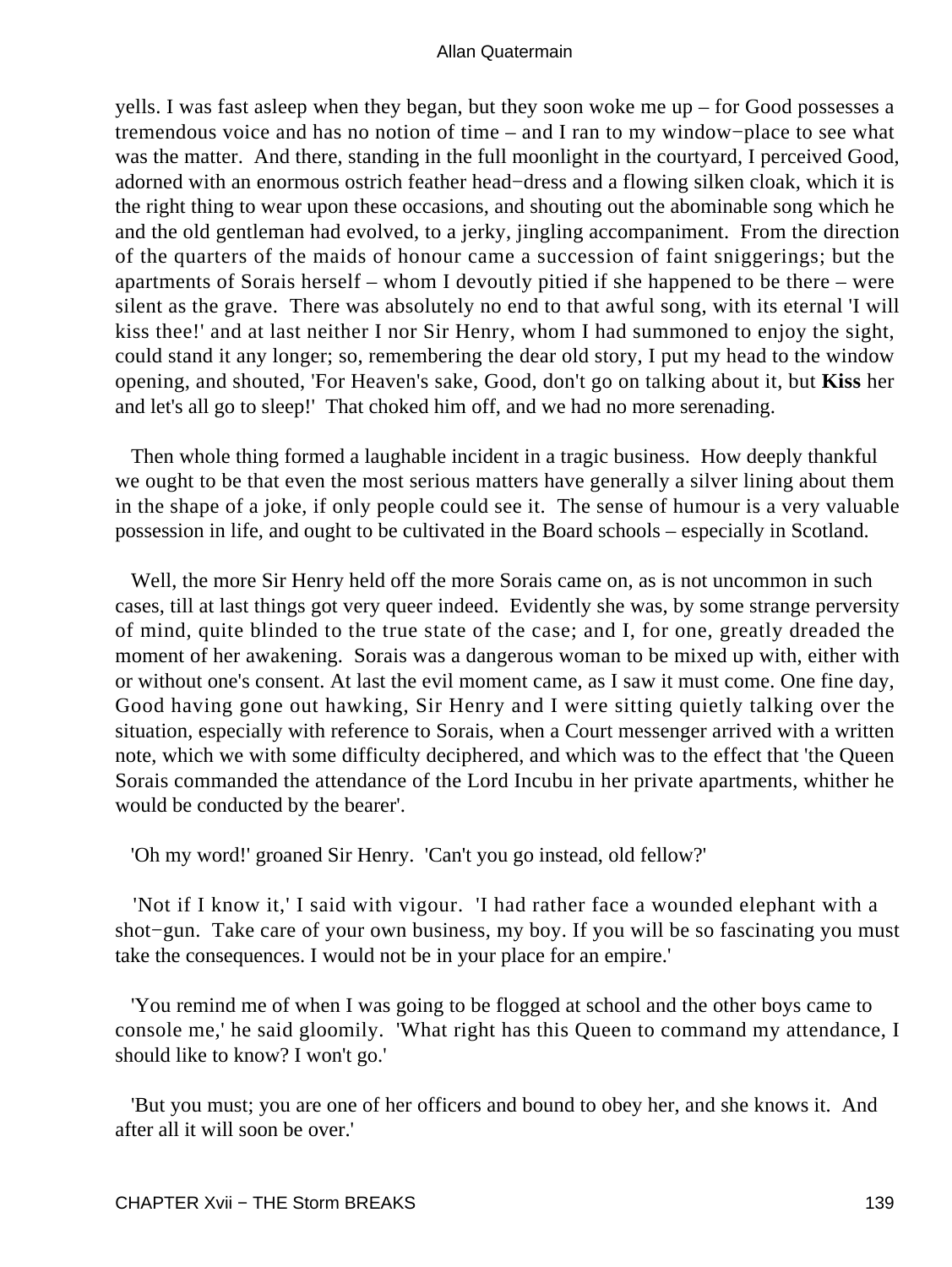'That's just what they used to say,' he said again. 'I only hope she won't put a knife into me. I believe that she is quite capable of it.' And off he started very faintheartedly, and no wonder.

 I sat and waited, and at the end of about forty−five minutes he returned, looking a good deal worse than when he went.

'Give me something to drink,' he said hoarsely.

I got him a cup of wine, and asked what was the matter.

 'What is the matter? Why if ever there was trouble there's trouble now. You know when I left you? Well, I was shown straight into Sorais' private chamber, and a wonderful place it is; and there she sat, quite alone, upon a silken couch at the end of the room, playing gently upon that zither of hers. I stood before her, and for a while she took no notice of me, but kept on playing and singing a little, and very sweet music it was. At last she looked up and smiled.

 '«So thou art come,» she said. «I thought perchance thou hadst gone about the Queen Nyleptha's business. Thou art ever on her business, and I doubt not a good servant and a true.»

'To this I merely bowed, and said I was there to receive the Queen's word.

 '«Ah yes, I would talk with thee, but be thou seated. It wearies me to look so high,» and she made room for me beside her on the couch, placing herself with her back against the end, so as to have a view of my face.

'«It is not meet,» I said, «that I should make myself equal with the Queen.»

 '«I said be seated,» was her answer, so I sat down, and she began to look at me with those dark eyes of hers. There she sat like an incarnate spirit of beauty, hardly talking at all, and when she did, very low, but all the while looking at me. There was a white flower in her black hair, and I tried to keep my eyes on it and count the petals, but it was of no use. At last, whether it was her gaze, or the perfume in her hair, or what I do not know, but I almost felt as though I was being mesmerized. At last she roused herself.

'«Incubu,» she said, «lovest thou power?»

'I replied that I supposed all men loved power of one sort or another.

'«Thou shalt have it,» she said. «Lovest thou wealth?»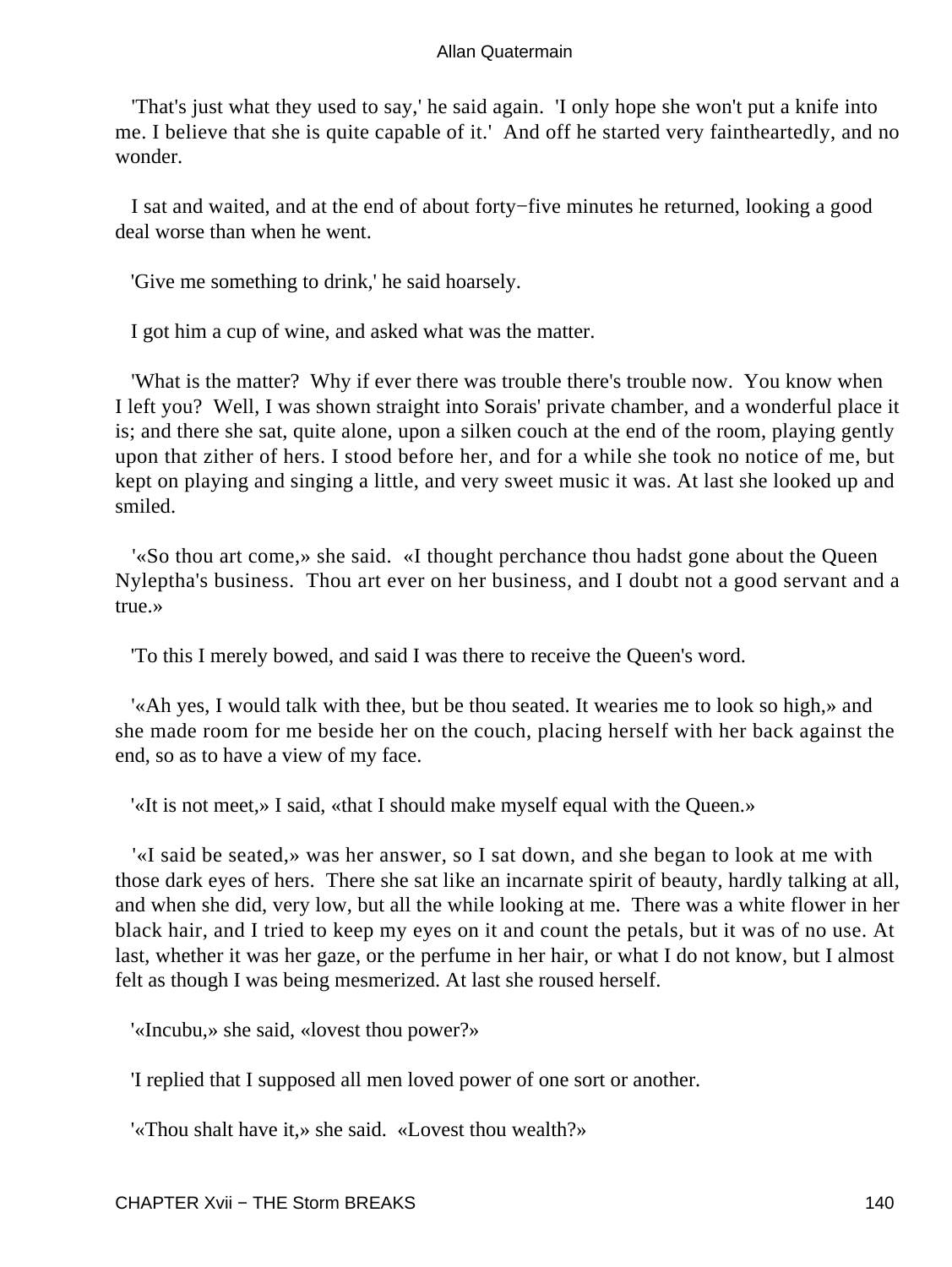'I said I liked wealth for what it brought.

'«Thou shalt have it,» she said. «And lovest thou beauty?»

 'To this I replied that I was very fond of statuary and architecture, or something silly of that sort, at which she frowned, and there was a pause. By this time my nerves were on such a stretch that I was shaking like a leaf. I knew that something awful was going to happen, but she held me under a kind of spell, and I could not help myself.

 '«Incubu,» she said at length, «wouldst thou be a king? Listen, wouldst thou be a king? Behold, stranger, I am minded to make thee king of all Zu−Vendis, ay and husband of Sorais of the Night. Nay, peace and hear me. To no man among my people had I thus opened out my secret heart, but thou art an outlander and therefore I speak without shame, knowing all I have to offer and how hard it had been thee to ask. See, a crown lies at thy feet, my lord Incubu, and with that fortune a woman whom some have wished to woo. Now mayst thou answer, oh my chosen, and soft shall thy words fall upon mine ears.»

 '«Oh Sorais,» I said, «I pray thee speak not thus» – you see I had not time to pick and choose my words – «for this thing cannot be. I am bethrothed to thy sister Nyleptha, oh Sorais, and I love her and her alone.»

 'Next moment it struck me that I had said an awful thing, and I looked up to see the results. When I spoke, Sorais' face was hidden in her hands, and as my words reached her she slowly raised it, and I shrank back dismayed. It was ashy white, and her eyes were flaming. She rose to her feet and seemed to be choking, but the awful thing was that she was so quiet about it all. Once she looked at a side table, on which lay a dagger, and from it to me, as though she thought of killing me; but she did not take it up. At last she spoke one word, and one only –

'«GO!»

 'And I went, and glad enough I was to get out of it, and here I am. Give me another cup of wine, there's a good fellow, and tell me, what is to be done?'

I shook my head, for the affair was indeed serious. As one of the poets says,

'Hell hath no fury like a woman scorned',

 more especially if the woman is a queen and a Sorais, and indeed I feared the very worst, including imminent danger to ourselves.

 'Nyleptha had better be told of this at once,' I said, 'and perhaps I had better tell her; she might receive your account with suspicion.'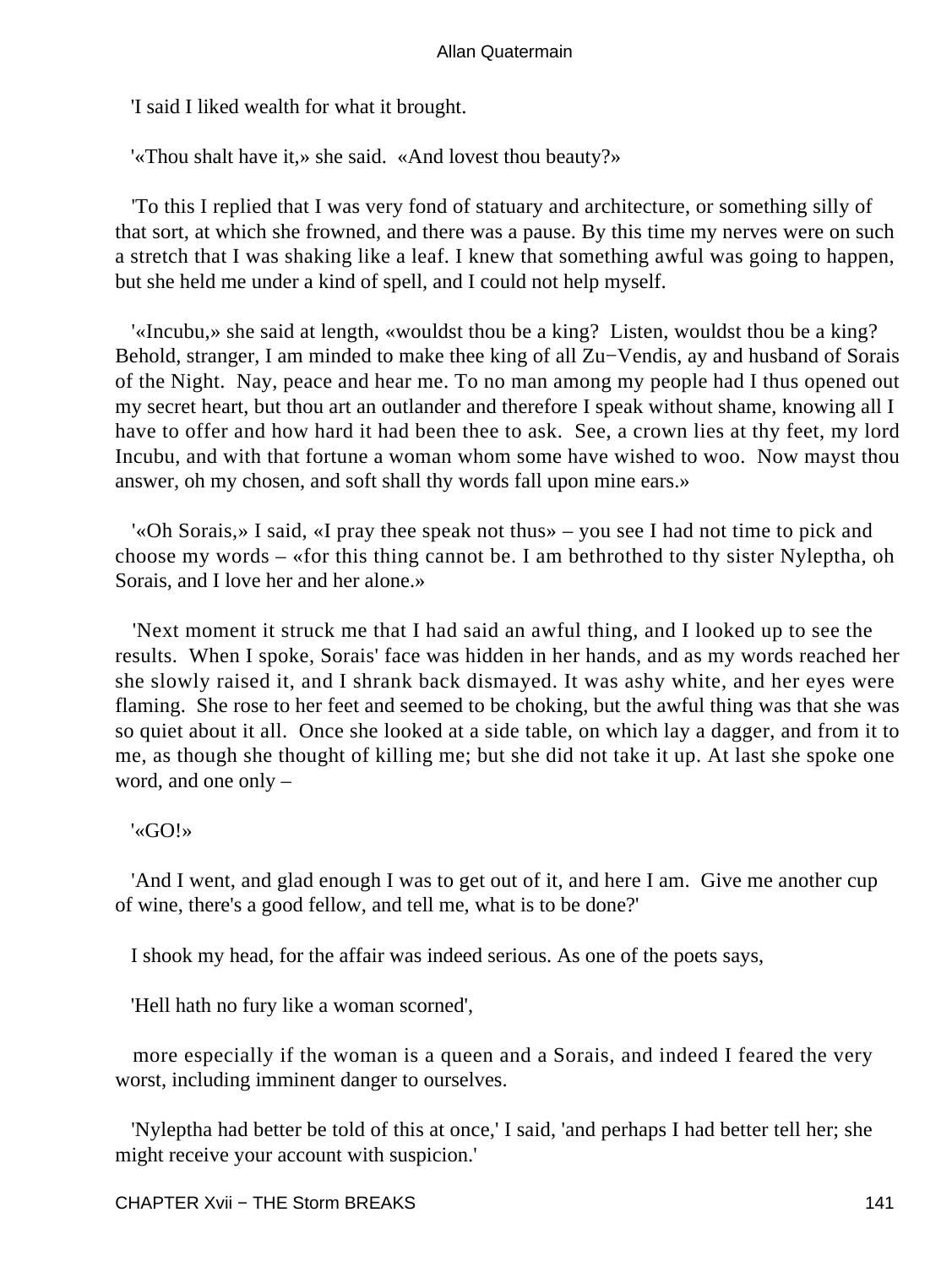'Who is captain of her guard tonight?' I went on.

'Good.'

 'Very well then, there will be no chance of her being got at. Don't look surprised. I don't think that her sister would stick at that. I suppose one must tell Good of what has happened.'

 'Oh, I don't know,' said Sir Henry. 'It would hurt his feelings, poor fellow! You see, he takes a lively personal interest in Sorais.'

 'That's true; and after all, perhaps there is no need to tell him. He will find out the truth soon enough. Now, you mark my words, Sorais will throw in her lot with Nasta, who is sulking up in the North there, and there will be such a war as has not been known in Zu−Vendis for centuries. Look there!' and I pointed to two Court messengers, who were speeding away from the door of Sorais' private apartments. 'Now follow me,' and I ran up a stairway into an outlook tower that rose from the roof of our quarters, taking the spyglass with me, and looked out over the palace wall. The first thing we saw was one of the messengers speeding towards the Temple, bearing, without any doubt, the Queen's word to the High Priest Agon, but for the other I searched in vain. Presently, however, I spied a horseman riding furiously through the northern gate of the city, and in him I recognized the other messenger.

 'Ah!' I said, 'Sorais is a woman of spirit. She is acting at once, and will strike quick and hard. You have insulted her, my boy, and the blood will flow in rivers before the stain is washed away, and yours with it, if she can get hold of you. Well, I'm off to Nyleptha. Just you stop where you are, old fellow, and try to get your nerves straight again. You'll need them all, I can tell you, unless I have observed human nature in the rough for fifty years for nothing.' And off I went accordingly.

 I gained audience of the Queen without trouble. She was expecting Curtis, and was not best pleased to see my mahogany−coloured face instead.

 'Is there aught wrong with my Lord, Macumazahn, that he waits not upon me? Say, is he sick?'

 I said that he was well enough, and then, without further ado, I plunged into my story and told it from beginning to end. Oh, what a rage she flew into! It was a sight to see her, she looked so lovely.

 'How darest thou come to me with such a tale?' she cried. 'It is a lie to say that my Lord was making love to Sorais, my sister.'

'Pardon me, oh Queen,' I answered, 'I said that Sorais was making love to thy lord.'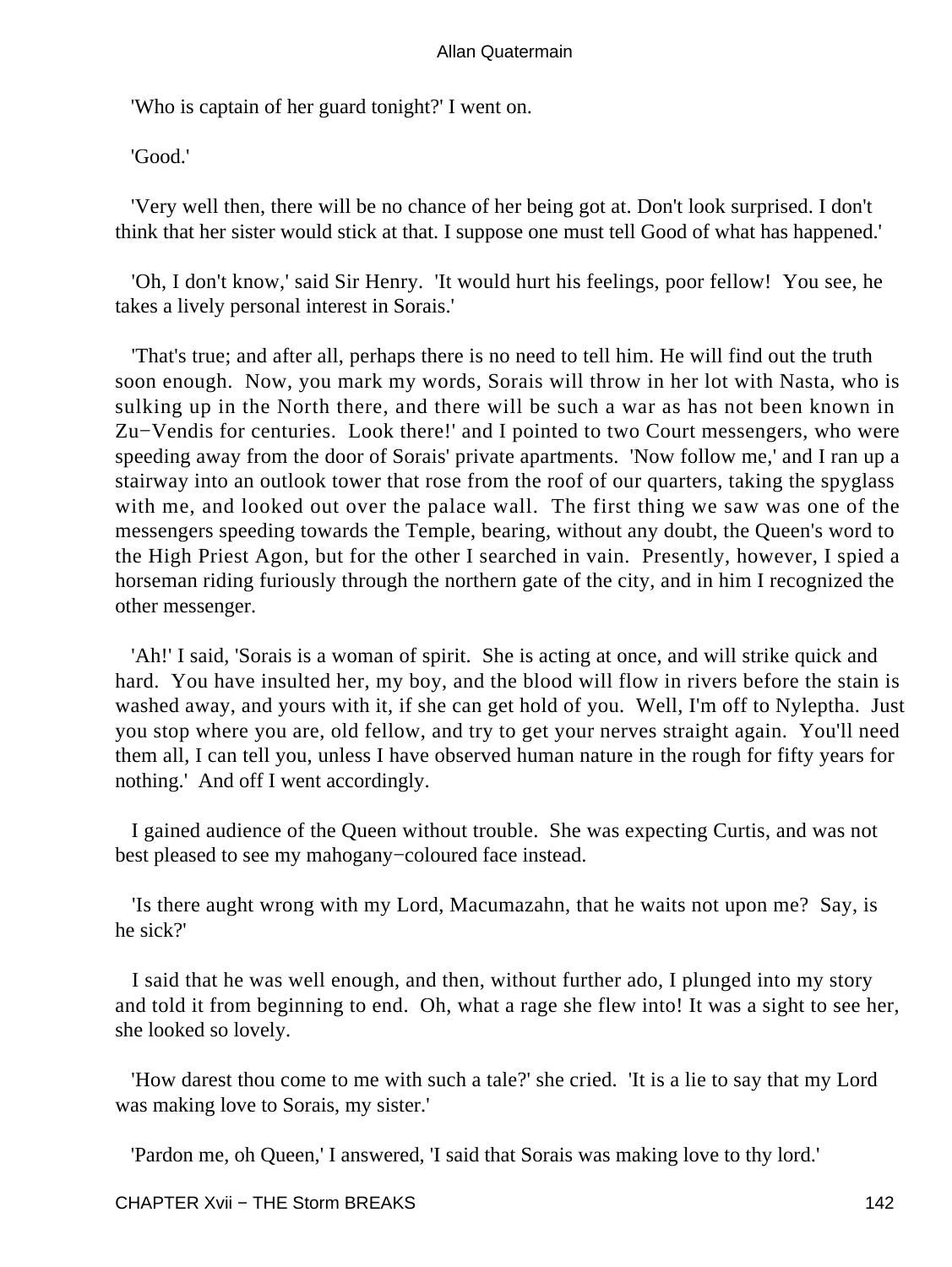'Spin me no spiders' webs of words. Is not the thing the same thing? The one giveth, the other taketh; but the gift passes, and what matters it which is the most guilty? Sorais! oh, I hate her – Sorais is a queen and my sister. She had not stooped so low had he not shown the way. Oh, truly hath the poet said that man is like a snake, whom to touch is poison, and whom none can hold.'

 'The remark, oh Queen, is excellent, but methinks thou hast misread the poet. Nyleptha,' I went on, 'thou knowest well that thy words are empty foolishness, and that this is no time for folly.'

 'How darest thou?' she broke in, stamping her foot. 'Hast my false lord sent thee to me to insult me also? Who art thou, stranger, that thou shouldst speak to me, the Queen, after this sort? How darest thou?'

 'Yea, I dare. Listen. The moments which thou dost waste in idle anger may well cost thee thy crown and all of us our lives. Already Sorais' horsemen go forth and call to arms. In thee days' time Nasta will rouse himself in his fastnesses like a lion in the evening, and his growling will be heard throughout the North. The «Lady of the Night» (Sorais) hath a sweet voice, and she will not sing in vain. Her banner will be borne from range to range and valley to valley, and warriors will spring up in its track like dust beneath a whirlwind; half the army will echo her war−cry; and in every town and hamlet of this wide land the priests will call out against the foreigner and will preach her cause as holy. I have spoken, oh Queen!'

 Nyleptha was quite calm now; her jealous anger had passed; and putting off the character of a lovely headstrong lady, with a rapidity and completeness that distinguished her, she put on that of a queen and a woman of business. The transformation was sudden but entire.

 'Thy words are very wise, Macumazahn. Forgive me my folly. Ah, what a Queen I should be if only I had no heart! To be heartless – that is to conquer all. Passion is like the lightning, it is beautiful, and it links the earth to heaven, but alas it blinds!

 'And thou thinkest that my sister Sorais would levy war upon me. So be it. She shall not prevail against me. I, too, have my friends and my retainers. There are many, I say, who will shout «Nyleptha!» when my pennon runs up on peak and pinnacle, and the light of my beacon fires leaps tonight from crag to crag, bearing the message of my war. I will break her strength and scatter her armies. Eternal night shall be the portion of Sorais of the Night. Give me that parchment and the ink. So. Now summon the officer in the ante−room. He is a trusty man.'

 I did as I was bid! and the man, a veteran and quiet−looking gentleman of the guard, named Kara, entered, bowing low.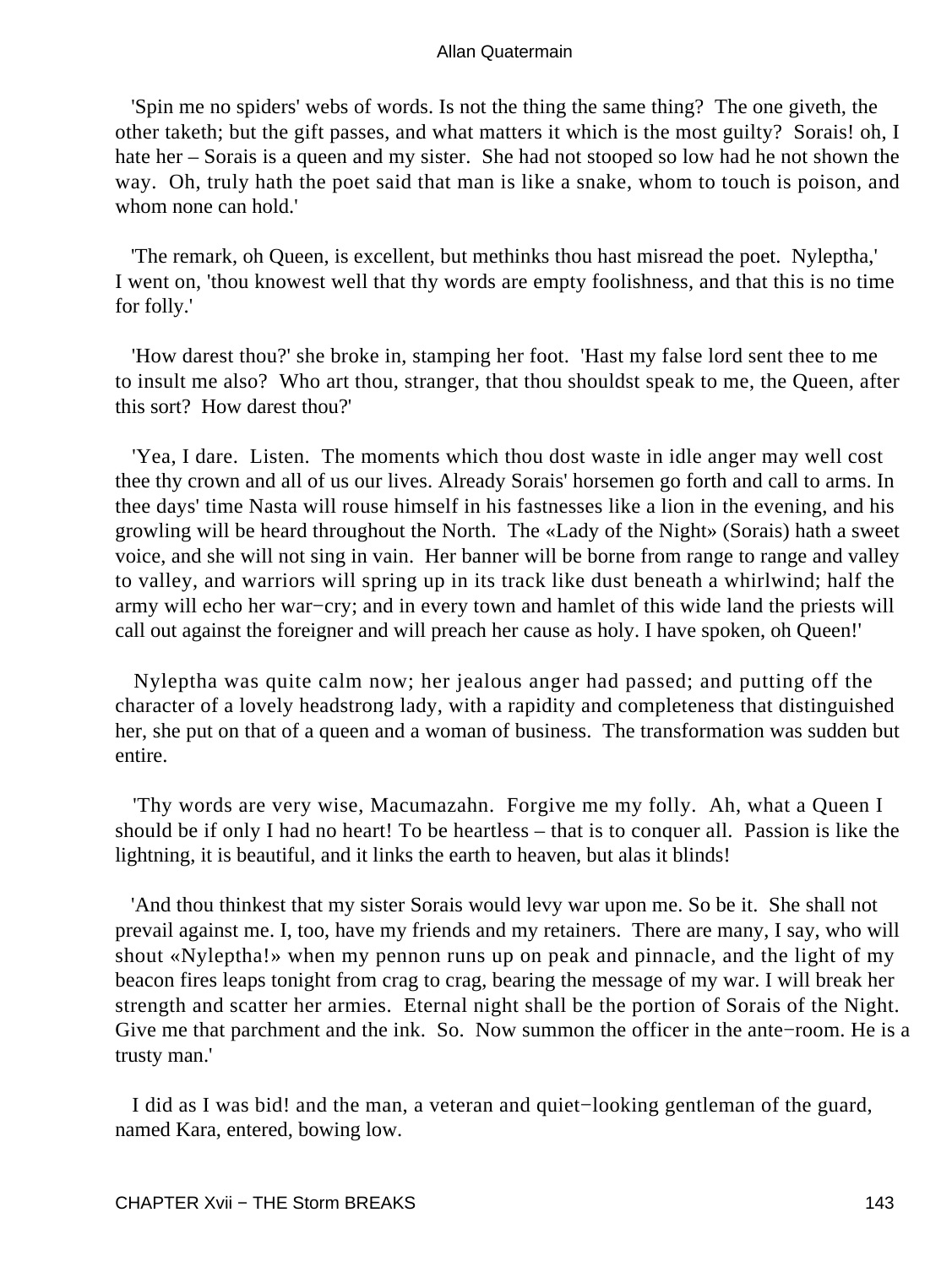'Take this parchment,' said Nyleptha; 'it is thy warrant; and guard every place of in and outgoing in the apartments of my sister Sorais, the «Lady of the Night», and a Queen of the Zu−Vendi. Let none come in and none go out, or thy life shall pay the cost.'

 The man looked startled, but he merely said, 'The Queen's word be done,' and departed. Then Nyleptha sent a messenger to Sir Henry, and presently he arrived looking uncommonly uncomfortable. I thought that another outburst was about to follow, but wonderful are the ways of woman; she said not a word about Sorais and his supposed inconstancy, greeting him with a friendly nod, and stating simply that she required his advice upon high matters. All the same there was a look in her eye, and a sort of suppressed energy in her manner towards him, that makes me think that she had not forgotten the affair, but was keeping it for a private occasion.

 Just after Curtis arrived the officer returned, and reported that Sorais was **Gone.** The bird had flown to the Temple, stating that she was going, as was sometimes the custom among Zu−Vendi ladies of rank, to spend the night in meditation before the altar. We looked at each other significantly. The blow had fallen very soon.

Then we set to work.

 Generals who could be trusted were summoned from their quarters, and as much of the State affairs as was thought desirable was told to each, strict injunctions being given to them to get all their available force together. The same was done with such of the more powerful lords as Nyleptha knew she could rely on, several of whom left that very day for distant parts of the country to gather up their tribesmen and retainers. Sealed orders were dispatched to the rulers of far−off cities, and some twenty messengers were sent off before nightfall with instructions to ride early and late till they reached the distant chiefs to whom their letters were addressed: also many spies were set to work. All the afternoon and evening we laboured, assisted by some confidential scribes, Nyleptha showing an energy and resource of mind that astonished me, and it was eight o'clock before we got back to our quarters. Here we heard from Alphonse, who was deeply aggrieved because our non−return had spoilt his dinner (for he had turned cook again now), that Good had come back from his hawking and gone on duty. As instructions had already been given to the officer of the outer guard to double the sentries at the gate, and as we had no reason to fear any immediate danger, we did not think it worth while to hunt him up and tell him anything of what had passed, which at best was, under the peculiar circumstances of the case, one of those tasks that one prefers to postpone, so after swallowing our food we turned in to get some much−needed rest. Before we did so, however, it occurred to Curtis to tell old Umslopogaas to keep a look−out in the neighbourhood of Nyleptha's private apartments. Umslopogaas was now well known about the place, and by the Queen's order allowed to pass whither he would by the guards, a permission of which he often availed himself by roaming about the palace during the still hours in a nocturnal fashion that he favoured, and which is by no means uncommon amongst black men generally. His presence in the corridors would not, therefore, be likely to excite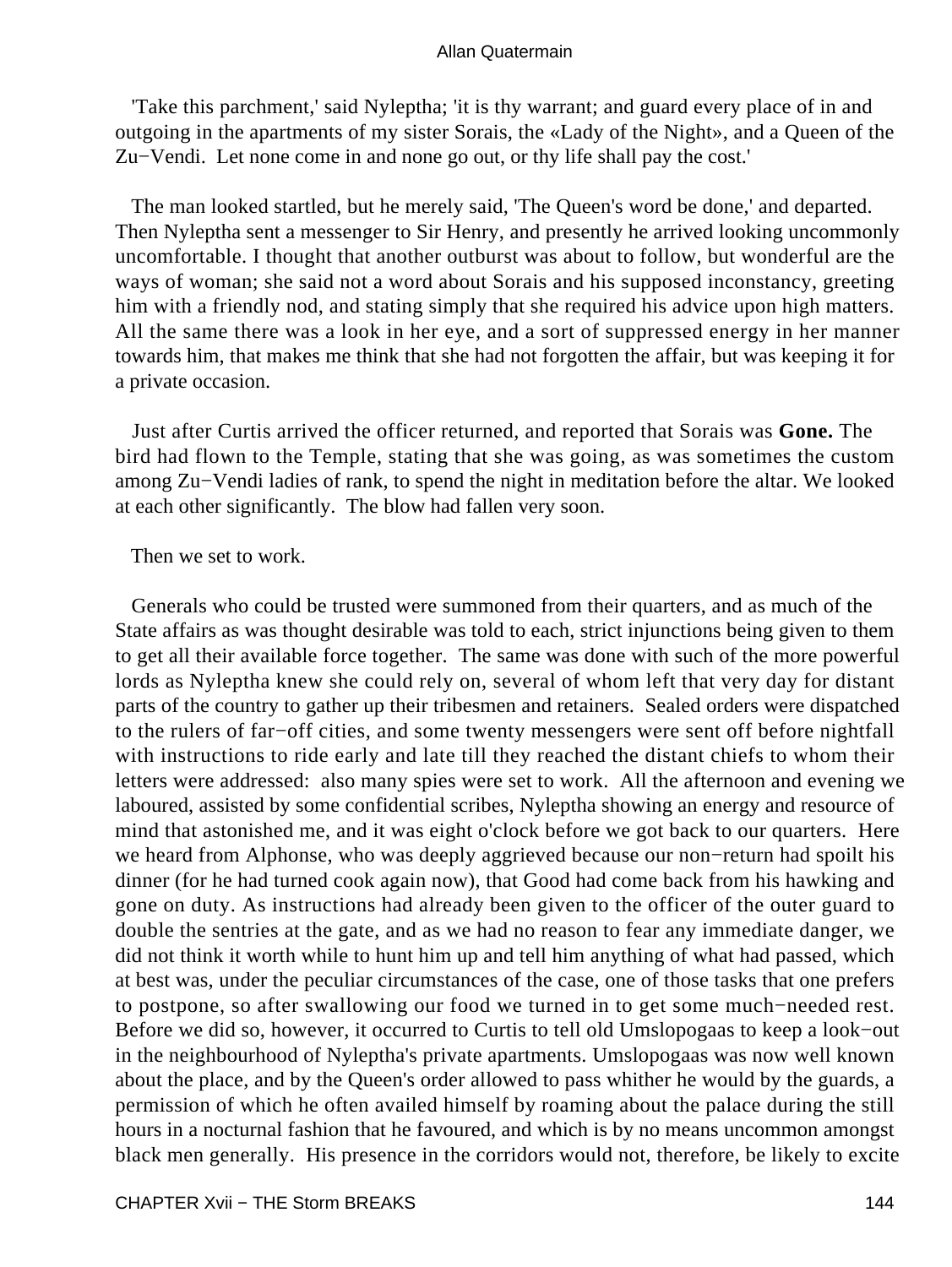remark. Without any comment the Zulu took up his axe and departed, and we also departed to bed.

 I seemed to have been asleep but a few minutes when I was awakened by a peculiar sensation of uneasiness. I felt that somebody was in the room and looking at me, and instantly sat up, to see to my surprise that it was already dawn, and that there, standing at the foot of my couch and looking peculiarly grim and gaunt in the grey light, was Umslopogaas himself.

 'How long hast thou been there?' I asked testily, for it is not pleasant to be aroused in such a fashion.

'Mayhap the half of an hour, Macumazahn. I have a word for thee.'

'Speak on,' I said, now wide enough awake.

 'As I was bid I went last night to the place of the White Queen and hid myself behind a pillar in the second anteroom, beyond which is the sleeping−place of the Queen. Bougwan (Good) was in the first anteroom alone, and outside the curtain of that room was a sentry, but I had a mind to see if I could pass in unseen, and I did, gliding behind them both. There I waited for many hours, when suddenly I perceived a dark figure coming secretly towards me. It was the figure of a woman, and in her hand she held a dagger. Behind that figure crept another unseen by the woman. It was Bougwan following in her tracks. His shoes were off, and for so fat a man he followed very well. The woman passed me, and the starlight shone upon her face.'

'Who was it?' I asked impatiently.

'The face was the face of the «Lady of the Night», and of a truth she is well named.

 'I waited, and Bougwan passed me also. Then I followed. So we went slowly and without a sound up the long chamber. First the woman, then Bougwan, and then I; and the woman saw not Bougwan, and Bougwan saw not me. At last the «Lady of the Night» came to the curtains that shut off the sleeping place of the White Queen, and put out her left hand to part them. She passed through, and so did Bougwan, and so did I. At the far end of the room is the bed of the Queen, and on it she lay very fast asleep. I could hear her breathe, and see one white arm lying on the coverlid like a streak of snow on the dry grass. The «Lady of the Night» doubled herself thus, and with the long knife lifted crept towards the bed. So straight did she gaze thereat that she never thought to look behind her. When she was quite close Bougwan touched her on the arm, and she caught her breath and turned, and I saw the knife flash, and heard it strike. Well was it for Bougwan that he had the skin of iron on him, or he had been pierced. Then for the first time he saw who the woman was, and without a word he fell back astonished, and unable to speak. She, too, was astonished, and spoke not,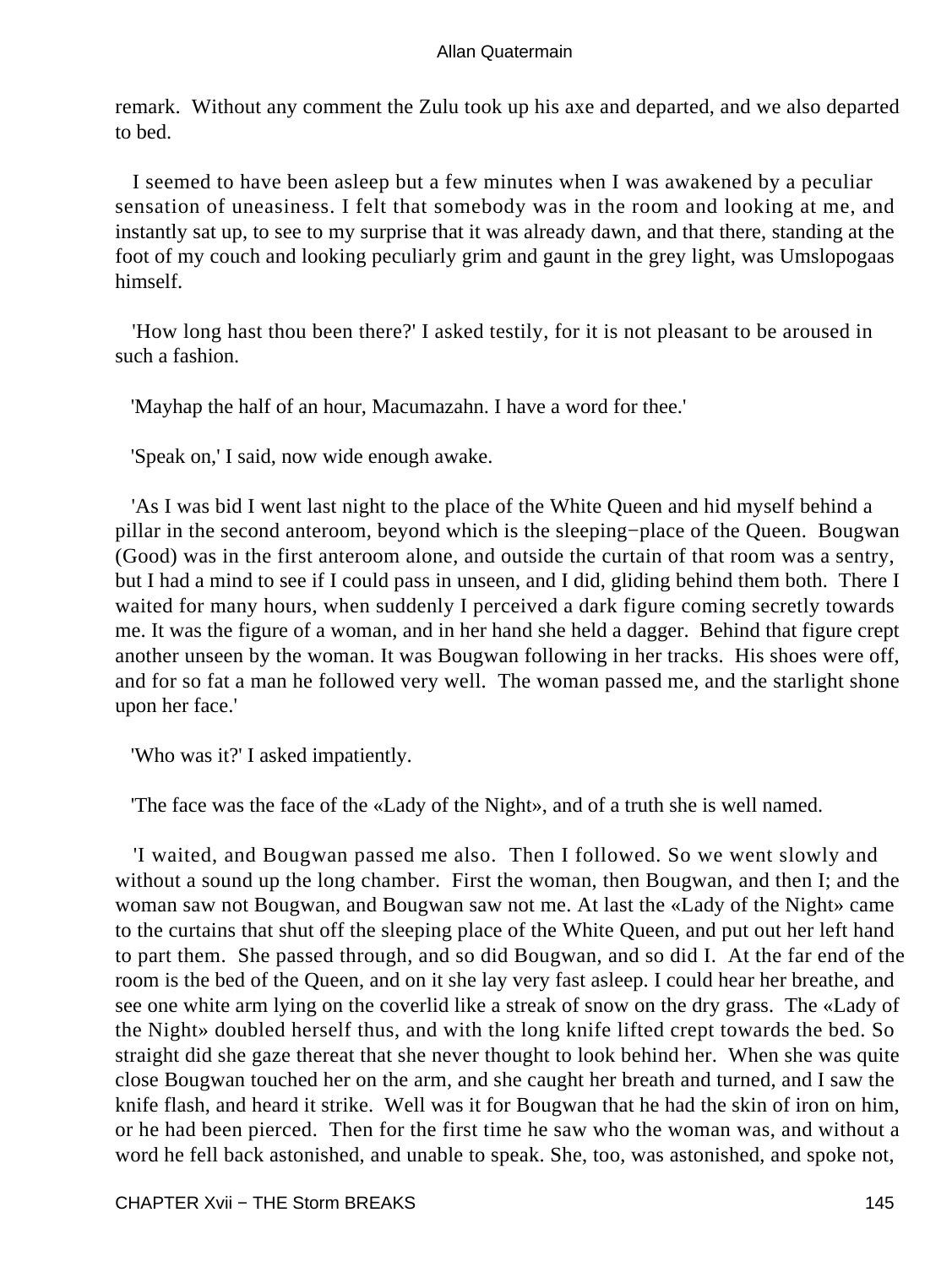but suddenly she laid her finger on her lip, thus, and walked towards and through the curtain, and with her went Bougwan. So close did she pass to me that her dress touched me, and I was nigh to slaying her as she went. In the first outer room she spoke to Bougwan in a whisper and, clasping her hands thus, she pleaded with him, but what she said I know not. And so they passed on to the second outer room, she pleading and he shaking his head, and saying, «Nay, nay, nay». And it seemed to me that he was about to call the guard, when she stopped talking and looked at him with great eyes, and I saw that he was bewitched by her beauty. Then she stretched out her hand and he kissed it, whereon I gathered myself together to advance and take her, seeing that now had Bougwan become a woman, and no longer knew the good from the evil, when behold! she was gone.'

'Gone!' I ejaculated.

 'Ay, gone, and there stood Bougwan staring at the wall like one asleep, and presently he went too, and I waited a while and came away also.'

'Art thou sure, Umslopogaas,' said I, 'that thou hast not been a dreamer this night?'

 In reply he opened his left hand, and produced about three inches of a blade of a dagger of the finest steel. 'If I be, Macumazahn, behold what the dream left with me. The knife broke upon Bougwan's bosom and as I passed I picked this up in the sleeping−place of the White Queen.'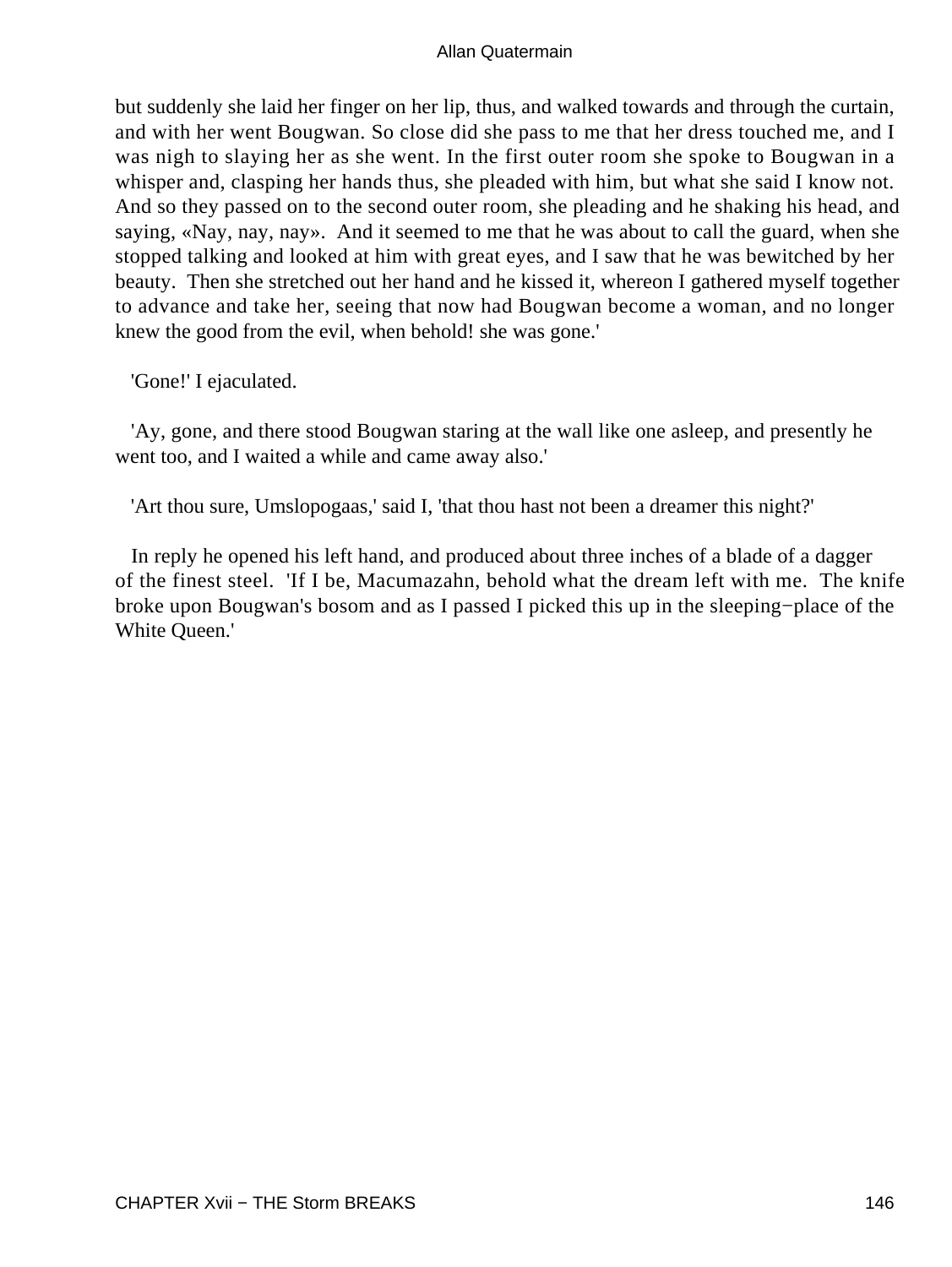# **[CHAPTER Xviii − WAR! RED WAR!](#page-202-0)**

**T**elling Umslopogaas to wait, I tumbled into my clothes and went off with him to Sir Henry's room, where the Zulu repeated his story word for word. It was a sight to watch Curtis' face as he heard it.

 'Great Heavens!' he said: 'here have I been sleeping away while Nyleptha was nearly murdered – and all through me, too. What a fiend that Sorais must be! It would have served her well if Umslopogaas had cut her down in the act.'

 'Ay,' said the Zulu. 'Fear not; I should have slain her ere she struck. I was but waiting the moment.'

 I said nothing, but I could not help thinking that many a thousand doomed lives would have been saved if he had meted out to Sorais the fate she meant for her sister. And, as the issue proved, I was right.

 After he had told his tale Umslopogaas went off unconcernedly to get his morning meal, and Sir Henry and I fell to talking.

 At first he was very bitter against Good, who, he said, was no longer to be trusted, having designedly allowed Sorais to escape by some secret stair when it was his duty to have handed her over to justice. Indeed, he spoke in the most unmeasured terms on the matter. I let him run on awhile, reflecting to myself how easy we find it to be hard on the weaknesses of others, and how tender we are to our own.

 'Really, my dear fellow,' I said at length, 'one would never think, to hear you talk, that you were the man who had an interview with this same lady yesterday, and found it rather difficult to resist her fascinations, notwithstanding your ties to one of the loveliest and most loving women in the world. Now suppose it was Nyleptha who had tried to murder Sorais, and YOU had caught her, and she had pleaded with you, would you have been so very eager to hand her over to an open shame, and to death by fire? Just look at the matter through Good's eyeglass for a minute before you denounce an old friend as a scoundrel.'

 He listened to this jobation submissively, and then frankly acknowledged that he had spoken hardly. It is one of the best points in Sir Henry's character that he is always ready to admit it when he is in the wrong.

 But, though I spoke up thus for Good, I was not blind to the fact that, however natural his behaviour might be, it was obvious that he was being involved in a very awkward and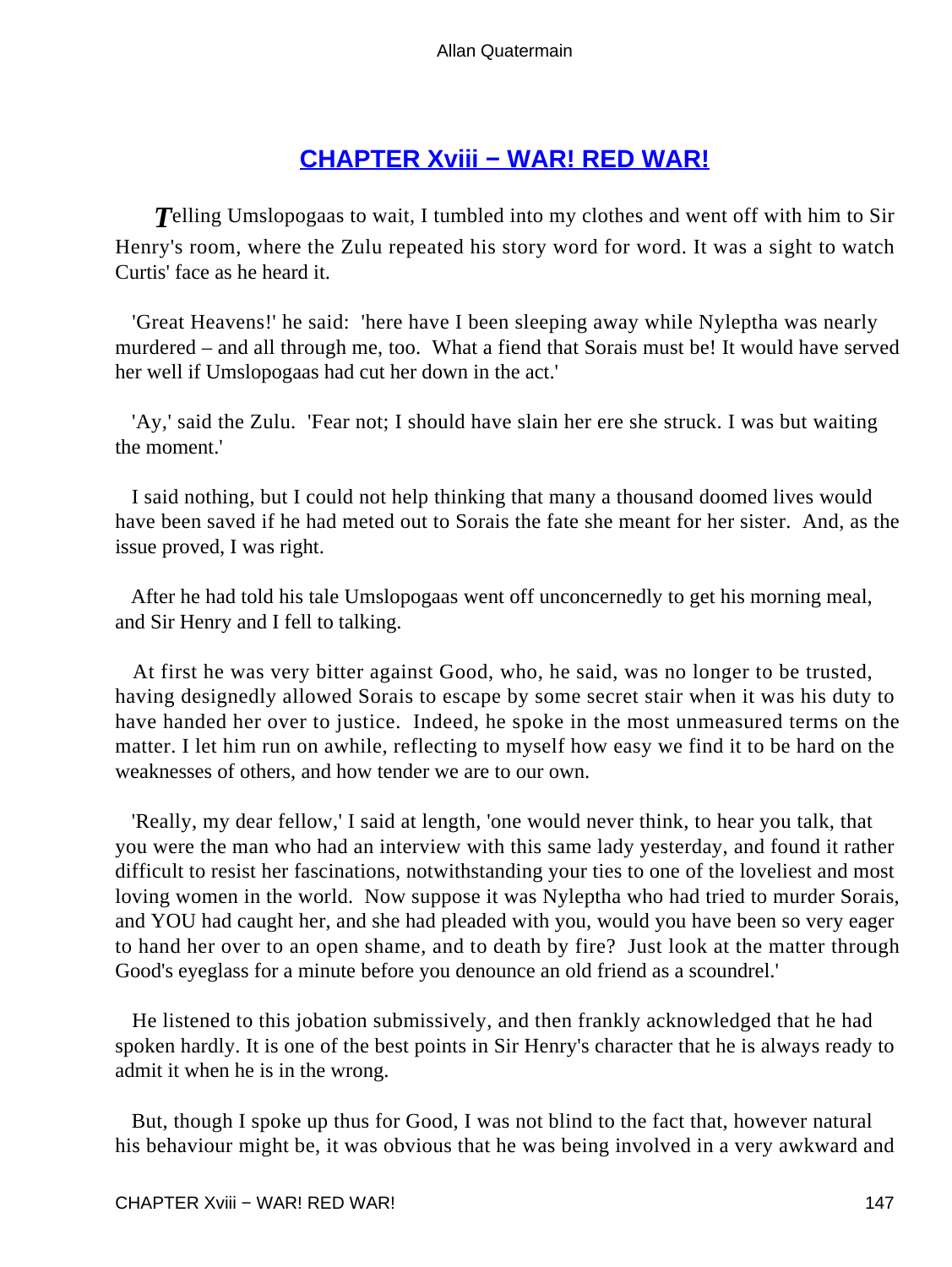disgraceful complication. A foul and wicked murder had been attempted, and he had let the murderess escape, and thereby, among other things, allowed her to gain a complete ascendency over himself. In fact, he was in a fair way to become her tool – and no more dreadful fate can befall a man than to become the tool of an unscrupulous woman, or indeed of any woman. There is but one end to it: when he is broken, or has served her purpose, he is thrown away – turned out on the world to hunt for his lost self−respect. Whilst I was pondering thus, and wondering what was to be done – for the whole subject was a thorny one – I suddenly heard a great clamour in the courtyard outside, and distinguished the voice of Umslopogaas and Alphonse, the former cursing furiously, and the latter yelling in terror.

 Hurrying out to see what was the matter, I was met by a ludicrous sight. The little Frenchman was running up the courtyard at an extraordinary speed, and after him sped Umslopogaas like a great greyhound. Just as I came out he caught him, and, lifting him right off his legs, carried him some paces to a beautiful but very dense flowering shrub which bore a flower not unlike the gardenia, but was covered with short thorns. Next, despite his howls and struggles, he with one mighty thrust plunged poor Alphonse head first into the bush, so that nothing but the calves of his legs and heels remained in evidence. Then, satisfied with what he had done, the Zulu folded his arms and stood grimly contemplating the Frenchman's kicks, and listening to his yells, which were awful.

 'What art thou doing?' I said, running up. 'Wouldst thou kill the man? Pull him out of the bush!'

 With a savage grunt he obeyed, seizing the wretched Alphonse by the ankle, and with a jerk that must have nearly dislocated it, tearing him out of the heart of the shrub. Never did I see such a sight as he presented, his clothes half torn off his back, and bleeding as he was in every direction from the sharp thorns. There he lay and yelled and rolled, and there was no getting anything out of him.

 At last, however, he got up and, ensconcing himself behind me, cursed old Umslopogaas by every saint in the calendar, vowing by the blood of his heroic grandfather that he would poison him, and 'have his revenge'.

 At last I got to the truth of the matter. It appeared that Alphonse habitually cooked Umslopogaas's porridge, which the latter ate for breakfast in the corner of the courtyard, just as he would have done at home in Zululand, from a gourd, and with a wooden spoon. Now Umslopogaas had, like many Zulus, a great horror of fish, which he considered a species of water−snake; so Alphonse, who was as fond of playing tricks as a monkey, and who was also a consummate cook, determined to make him eat some. Accordingly he grated up a quantity of white fish very finely, and mixed it with the Zulu's porridge, who swallowed it nearly all down in ignorance of what he was eating. But, unfortunately for Alphonse, he could not restrain his joy at this sight, and came capering and peering round, till at last Umslopogaas, who was very clever in his way, suspected something, and, after a careful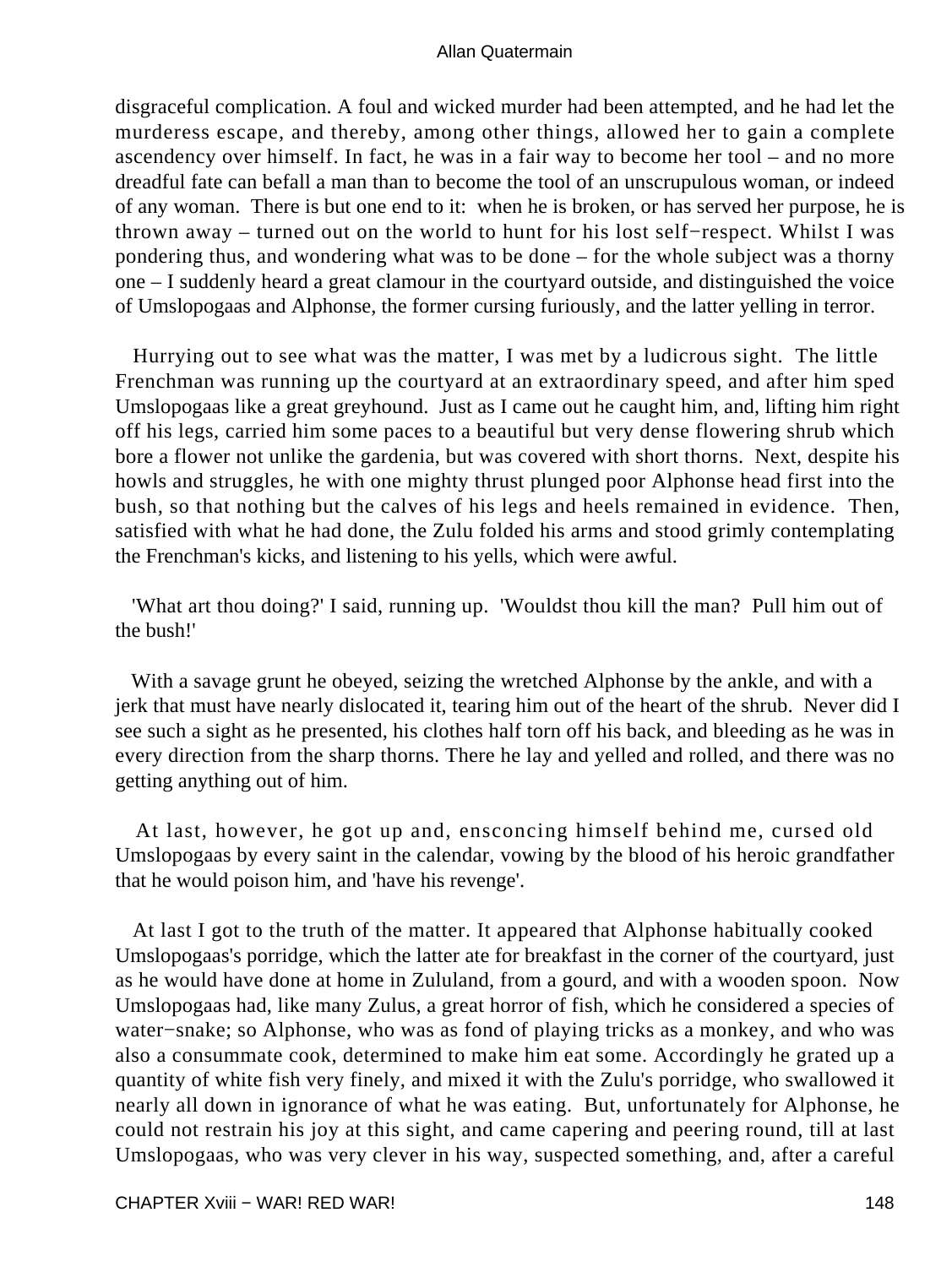examination of the remains of his porridge, discovered 'the buffalo heifer's trick', and, in revenge, served him as I have said. Indeed, the little man was fortunate not to get a broken neck for his pains; for, as one would have thought, he might have learnt from the episode of his display of axemanship that 'le Monsieur noir' was an ill person to play practical jokes upon.

 This incident was unimportant enough in itself, but I narrate it because it led to serious consequences. As soon as he had stanched the bleeding from his scratches and washed himself, Alphonse went off still cursing, to recover his temper, a process which I knew from experience would take a very long time. When he had gone I gave Umslopogaas a jobation and told him that I was ashamed of his behaviour.

 'Ah, well, Macumazahn,' he said, 'you must be gentle with me, for here is not my place. I am weary of it, weary to death of eating and drinking, of sleeping and giving in marriage. I love not this soft life in stone houses that takes the heart out of a man, and turns his strength to water and his flesh to fat. I love not the white robes and the delicate women, the blowing of trumpets and the flying of hawks. When we fought the Masai at the kraal yonder, ah, then life was worth the living, but here is never a blow struck in anger, and I begin to think I shall go the way of my fathers and lift Inkosi−kaas no more,' and he held up the axe and gazed at it in sorrow.

 'Ah,' I said, 'that is thy complaint, is it? Thou hast the blood−sickness, hast thou? And the Woodpecker wants a tree. And at thy age, too. Shame on thee! Umslopogaas.'

 'Ay, Macumazahn, mine is a red trade, yet is it better and more honest than some. Better is it to slay a man in fair fight than to suck out his heart's blood in buying and selling and usury after your white fashion. Many a man have I slain, yet is there never a one that I should fear to look in the face again, ay, many are there who once were friends, and whom I should be right glad to snuff with. But there! there! thou hast thy ways, and I mine: each to his own people and his own place. The high−veldt ox will die in the fat bush country, and so is it with me, Macumazahn. I am rough, I know it, and when my blood is warm I know not what to do, but yet wilt thou be sorry when the night swallows me and I am utterly lost in blackness, for in thy heart thou lovest me, my father, Macumazahn the fox, though I be nought but a broken−down Zulu war−dog – a chief for whom there is no room in his own kraal, an outcast and a wanderer in strange places: ay, I love thee, Macumazahn, for we have grown grey together, and there is that between us that cannot be seen, and yet is too strong for breaking;' and he took his snuff−box, which was made of an old brass cartridge, from the slit in his ear where he always carried it, and handed it to me for me to help myself.

 I took the pinch of snuff with some emotion. It was quite true, I was much attached to the bloodthirsty old ruffian. I do not know what was the charm of his character, but it had a charm; perhaps it was its fierce honesty and directness; perhaps one admired his almost superhuman skill and strength, or it may have been simply that he was so absolutely unique.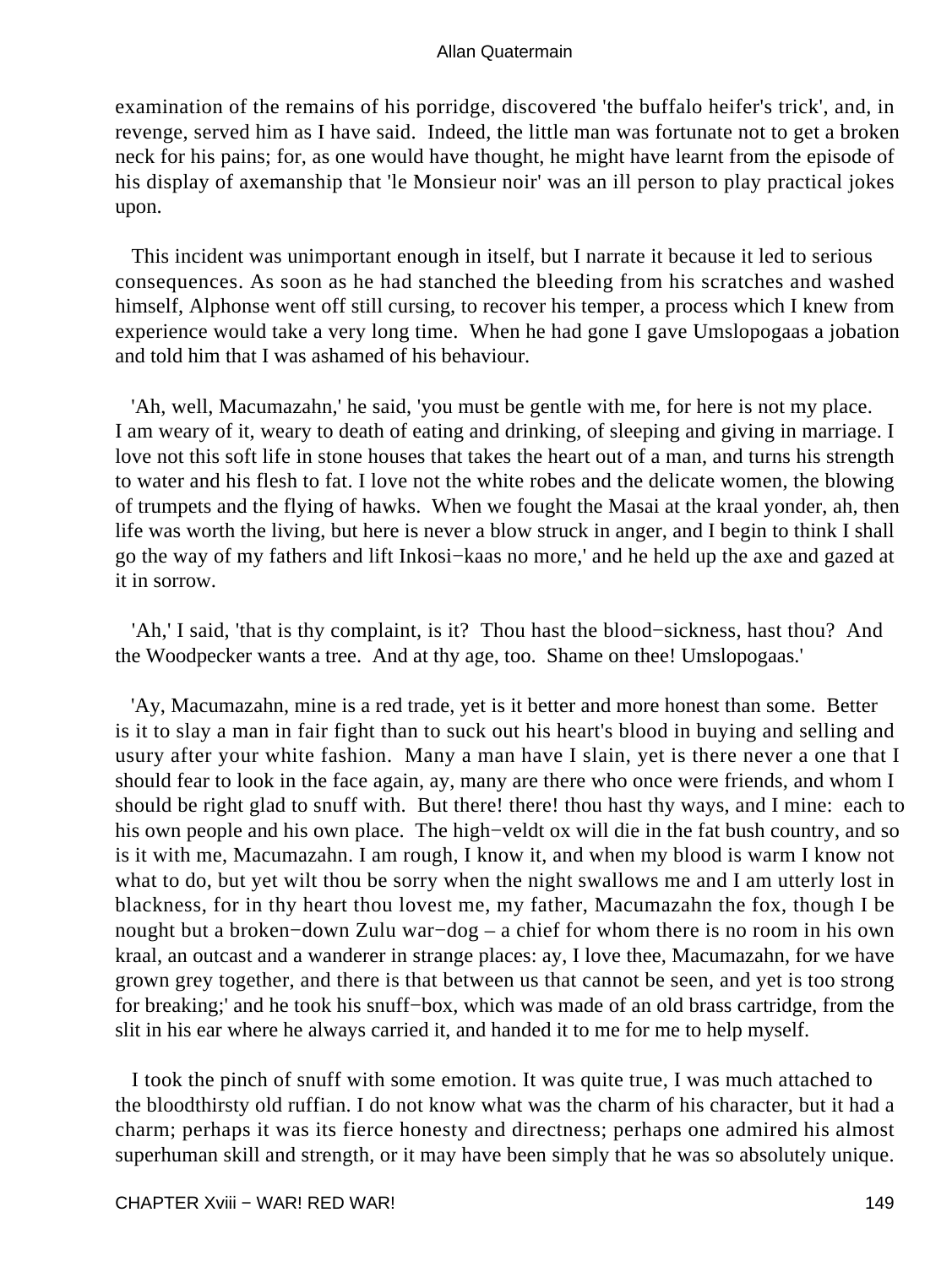Frankly, with all my experience of savages, I never knew a man quite like him, he was so wise and yet such a child with it all; and though it seems laughable to say so, like the hero of the Yankee parody, he 'had a tender heart'. Anyway, I was very fond of him, though I should never have thought of telling him so.

 'Ay, old wolf,' I said, 'thine is a strange love. Thou wouldst split me to the chin if I stood in thy path tomorrow.'

 'Thou speakest truth, Macumazahn, that would I if it came in the way of duty, but I should love thee all the same when the blow had gone fairly home. Is there any chance of some fighting here, Macumazahn?' he went on in an insinuating voice. 'Methought that what I saw last night did show that the two great Queens were vexed one with another. Else had the «Lady of the Night» not brought that dagger with her.'

 I agreed with him that it showed that more or less pique and irritation existed between the ladies, and told him how things stood, and that they were quarrelling over Incubu.

 'Ah, is it so?' he exclaimed, springing up in delight; 'then will there be war as surely as the rivers rise in the rains – war to the end. Women love the last blow as well as the last word, and when they fight for love they are pitiless as a wounded buffalo. See thou, Macumazahn, a woman will swim through blood to her desire, and think nought of it. With these eyes have I seen it once, and twice also. Ah, Macumazahn, we shall see this fine place of houses burning yet, and hear the battle cries come ringing up the street. After all, I have not wandered for nothing. Can this folk fight, think ye?'

 Just then Sir Henry joined us, and Good arrived, too, from another direction, looking very pale and hollow−eyed. The moment Umslopogaas saw the latter he stopped his bloodthirsty talk and greeted him.

 'Ah, Bougwan,' he cried, 'greeting to thee, Inkoos! Thou art surely weary. Didst thou hunt too much yesterday?' Then, without waiting for an answer, he went on –

 'Listen, Bougwan, and I will tell thee a story; it is about a woman, therefore wilt thou hear it, is it not so?

 'There was a man and he had a brother, and there was a woman who loved the man's brother and was beloved of the man. But the man's brother had a favourite wife and loved not the woman, and he made a mock of her. Then the woman, being very cunning and fierce−hearted for revenge, took counsel with herself and said to the man, «I love thee, and if thou wilt make war upon thy brother I will marry thee.» And he knew it was a lie, yet because of his great love of the woman, who was very fair, did he listen to her words and made war. And when many people had been killed his brother sent to him, saying, «Why slayest thou me? What hurt have I done unto thee? From my youth up have I not loved thee?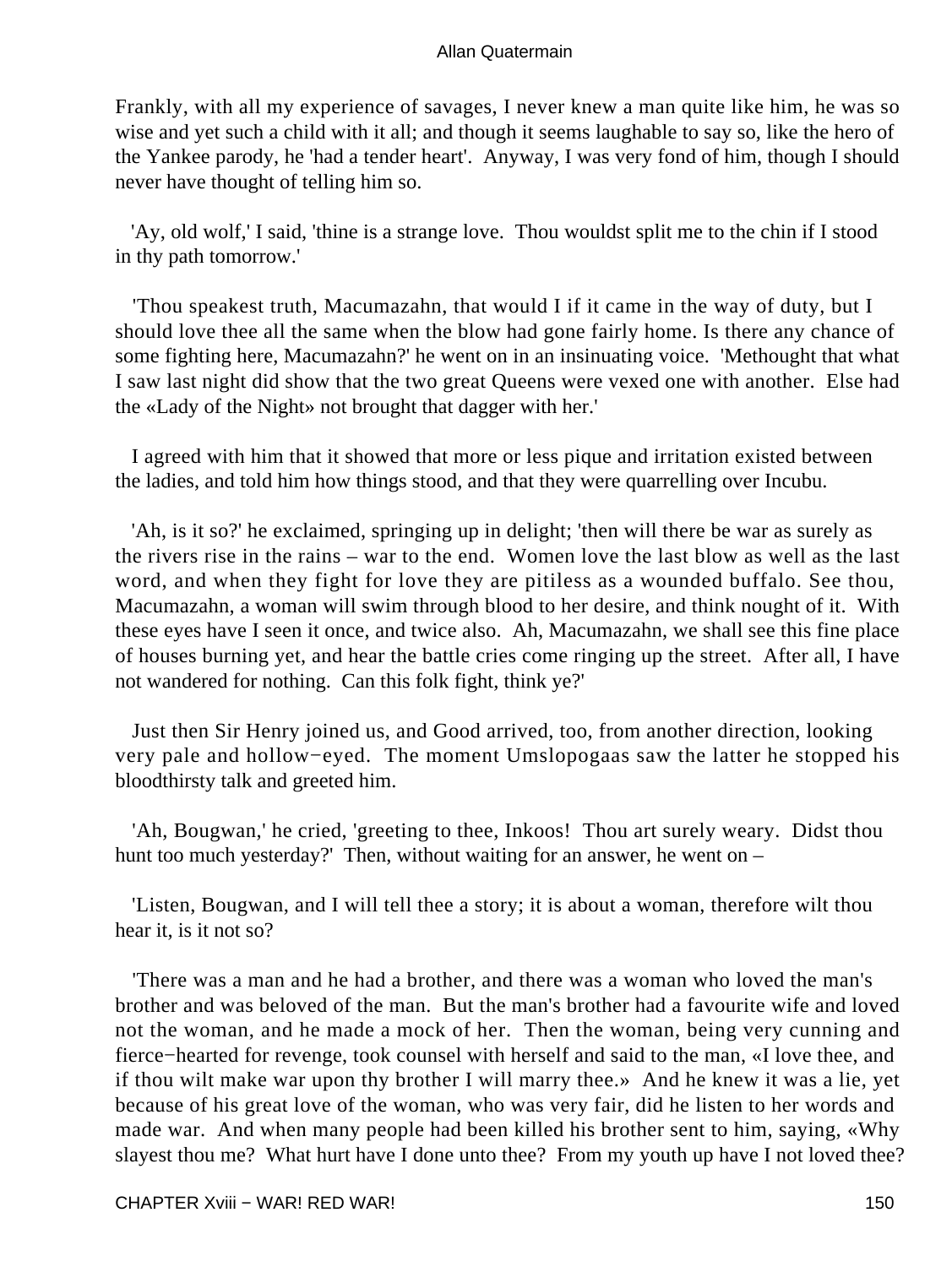When thou wast little did I not nurture thee, and have we not gone down to war together and divided the cattle, girl by girl, ox by ox, and cow by cow? Why slayest thou me, my brother, son of my own mother?»

 'Then the man's heart was heavy, and he knew that his path was evil, and he put aside the tempting of the woman and ceased to make war on his brother, and lived at peace in the same kraal with him. And after a time the woman came to him and said, «I have lost the past, I will be thy wife.» And in his heart he knew that it was a lie and that she thought the evil thing, yet because of his love did he take her to wife.

 'And the very night that they were wed, when the man was plunged into a deep sleep, did the woman arise and take his axe from his hand and creep into the hut of his brother and slay him in his rest. Then did she slink back like a gorged lioness and place the thong of the red axe back upon his wrist and go her ways.

 'And at the dawning the people came shouting, «Lousta is slain in the night,» and they came unto the hut of the man, and there he lay asleep and by him was the red axe. Then did they remember the war and say, «Lo! he hath of a surety slain his brother,» and they would have taken and killed him, but he rose and fled swiftly, and as he fleeted by he slew the woman.

 'But death could not wipe out the evil she had done, and on him rested the weight of all her sin. Therefore is he an outcast and his name a scorn among his own people; for on him, and him only, resteth the burden of her who betrayed. And, therefore, does he wander afar, without a kraal and without an ox or a wife, and therefore will he die afar like a stricken buck and his name be accursed from generation to generation, in that the people say that he slew his brother, Lousta, by treachery in the night−time.'

 The old Zulu paused, and I saw that he was deeply agitated by his own story. Presently he lifted his head, which he had bowed to his breast, and went on:

 'I was the man, Bougwan. Ou! I was that man, and now hark thou! Even as I am so wilt thou be – a tool, a plaything, an ox of burden to carry the evil deeds of another. Listen! When thou didst creep after the «Lady of the Night» I was hard upon thy track. When she struck thee with the knife in the sleeping place of the White Queen I was there also; when thou didst let her slip away like a snake in the stones I saw thee, and I knew that she had bewitched thee and that a true man had abandoned the truth, and he who aforetime loved a straight path had taken a crooked way. Forgive me, my father, if my words are sharp, but out of a full heart are they spoken. See her no more, so shalt thou go down with honour to the grave. Else because of the beauty of a woman that weareth as a garment of fur shalt thou be even as I am, and perchance with more cause. I have said.'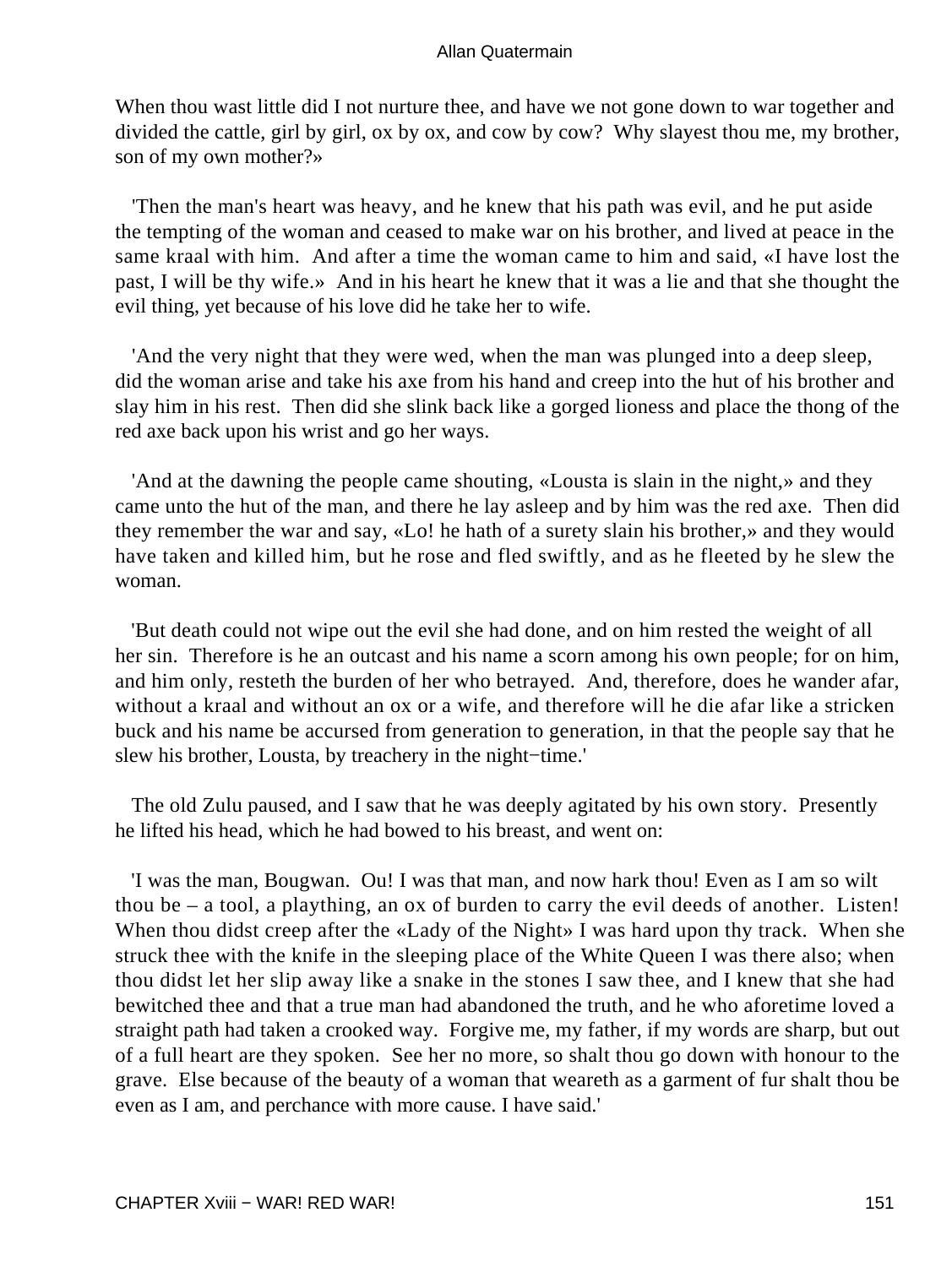Throughout this long and eloquent address Good had been perfectly silent, but when the tale began to shape itself so aptly to his own case, he coloured up, and when he learnt that what had passed between him and Sorais had been overseen he was evidently much distressed. And now, when at last he spoke, it was in a tone of humility quite foreign to him.

 'I must say,' he said, with a bitter little laugh, 'that I scarcely thought that I should live to be taught my duty by a Zulu; but it just shows what we can come to. I wonder if you fellows can understand how humiliated I feel, and the bitterest part of it is that I deserve it all. Of course I should have handed Sorais over to the guard, but I could not, and that is a fact. I let her go and I promised to say nothing, more is the shame to me. She told me that if I would side with her she would marry me and make me king of this country, but thank goodness I did find the heart to say that even to marry her I could not desert my friends. And now you can do what you like, I deserve it all. All I have to say is that I hope that you may never love a woman with all your heart and then be so sorely tempted of her,' and he turned to go.

 'Look here, old fellow,' said Sir Henry, 'just stop a minute. I have a little tale to tell you too.' And he went on to narrate what had taken place on the previous day between Sorais and himself.

 This was a finishing stroke to poor Good. It is not pleasant to any man to learn that he has been made a tool of, but when the circumstances are as peculiarly atrocious as in the present case, it is about as bitter a pill as anybody can be called on to swallow.

 'Do you know,' he said, 'I think that between you, you fellows have about worked a cure,' and he turned and walked away, and I for one felt very sorry for him. Ah, if the moths would always carefully avoid the candle, how few burnt wings there would be!

 That day was a Court day, when the Queens sat in the great hall and received petitions, discussed laws, money grants, and so forth, and thither we adjourned shortly afterwards. On our way we were joined by Good, who was looking exceedingly depressed.

 When we got into the hall Nyleptha was already on her throne and proceeding with business as usual, surrounded by councillors, courtiers, lawyers, priests, and an unusually strong guard. It was, however, easy to see from the air of excitement and expectation on the faces of everybody present that nobody was paying much attention to ordinary affairs, the fact being that the knowledge that civil war was imminent had now got abroad. We saluted Nyleptha and took our accustomed places, and for a little while things went on as usual, when suddenly the trumpets began to call outside the palace, and from the great crowd that was gathered there in anticipation of some unusual event there rose a roar of 'SORAIS! SORAIS!'

 Then came the roll of many chariot wheels, and presently the great curtains at the end of the hall were drawn wide and through them entered the 'Lady of the Night' herself. Nor did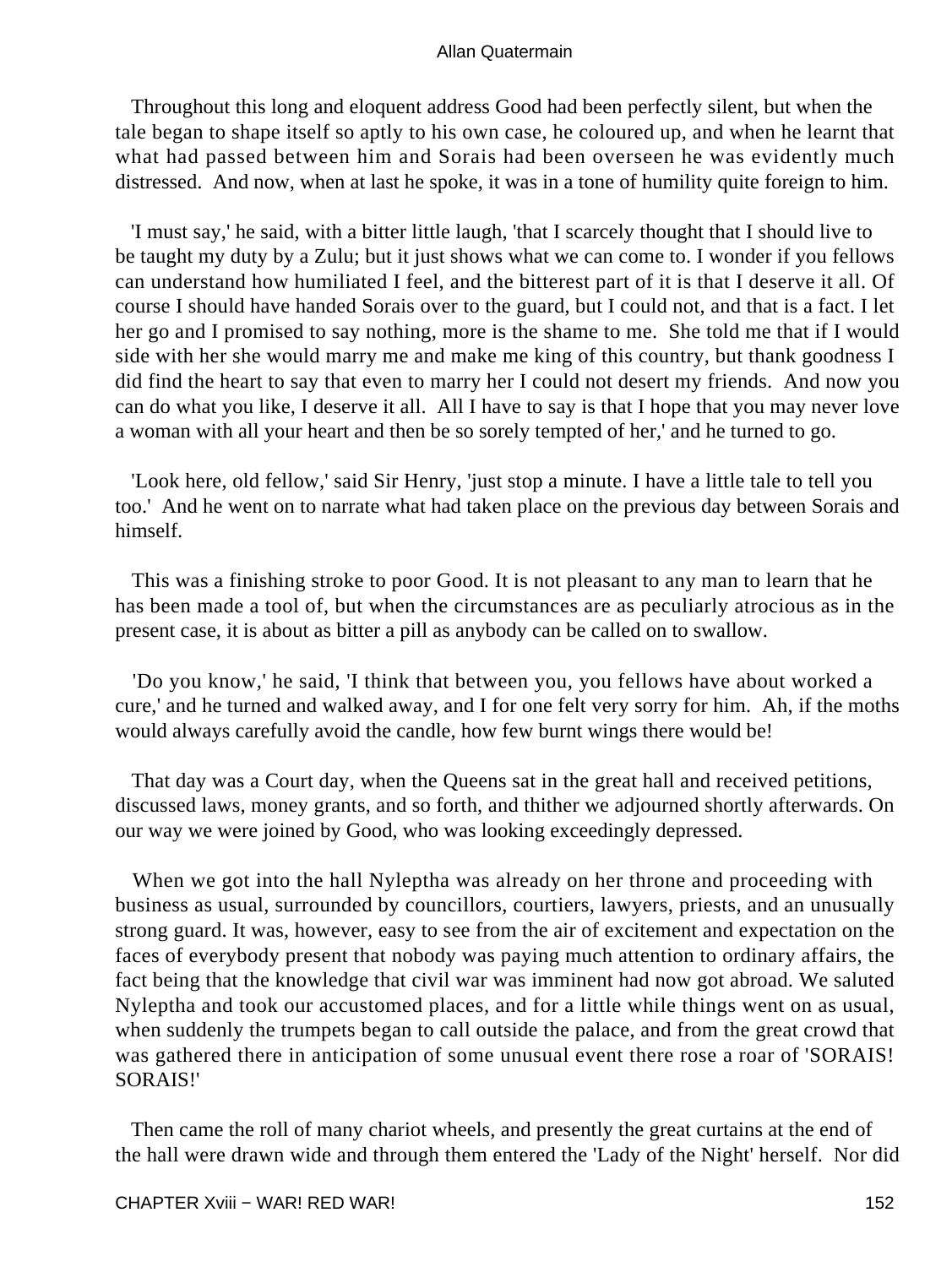she come alone. Preceding her was Agon, the High Priest, arrayed in his most gorgeous vestments, and on either side were other priests. The reason for their presence was obvious – coming with them it would have been sacrilege to attempt to detain her. Behind her were a number of the great lords, and behind them a small body of picked guards. A glance at Sorais herself was enough to show that her mission was of no peaceful kind, for in place of her gold embroidered 'kaf' she wore a shining tunic formed of golden scales, and on her head a little golden helmet. In her hand, too, she bore a toy spear, beautifully made and fashioned of solid silver. Up the hall she came, looking like a lioness in her conscious pride and beauty, and as she came the spectators fell back bowing and made a path for her. By the sacred stone she halted, and laying her hand on it, she cried out with a loud voice to Nyleptha on the throne, 'Hail, oh Queen!'

 'All hail, my royal sister!' answered Nyleptha. 'Draw thou near. Fear not, I give thee safe conduct.'

 Sorais answered with a haughty look, and swept on up the hall till she stood right before the thrones.

'A boon, oh Queen!' she cried again.

'Speak on, my sister; what is there that I can give thee who hath half our kingdom?'

 'Thou canst tell me a true word – me and the people of Zu−Vendis. Art thou, or art thou not, about to take this foreign wolf,' and she pointed to Sir Henry with her toy spear, 'to be a husband to thee, and share thy bed and throne?'

 Curtis winced at this, and turning towards Sorais, said to her in a low voice, 'Methinks that yesterday thou hadst other names than wolf to call me by, oh Queen!' and I saw her bite her lips as, like a danger flag, the blood flamed red upon her face. As for Nyleptha, who is nothing if not original, she, seeing that the thing was out, and that there was nothing further to be gained by concealment, answered the question in a novel and effectual manner, inspired thereto, as I firmly believe, by coquetry and a desire to triumph over her rival.

 Up she rose and, descending from the throne, swept in all the glory of her royal grace on to where her lover stood. There she stopped and untwined the golden snake that was wound around her arm. Then she bade him kneel, and he dropped on one knee on the marble before her, and next, taking the golden snake with both her hands, she bent the pure soft metal round his neck, and when it was fast, deliberately kissed him on the brow and called him her 'dear lord'.

 'Thou seest,' she said, when the excited murmur of the spectators had died away, addressing her sister as Sir Henry rose to his feet, 'I have put my collar round the «wolf's» neck, and behold! he shall be my watchdog, and that is my answer to thee, Queen Sorais, my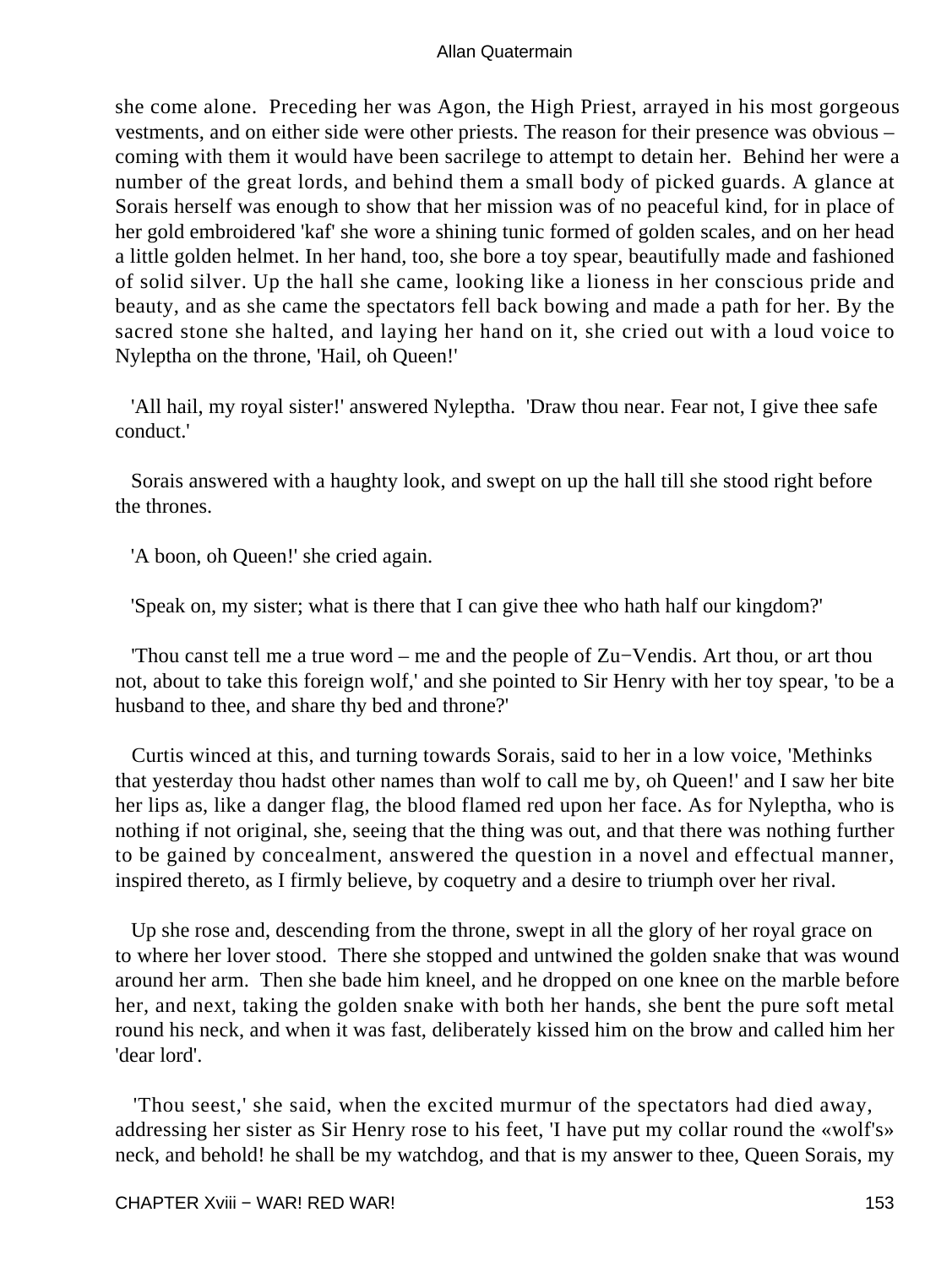sister, and to those with thee. Fear not,' she went on, smiling sweetly on her lover, and pointing to the golden snake she had twined round his massive throat, 'if my yoke be heavy, yet is it of pure gold, and it shall not gall thee.'

 Then, turning to the audience, she continued in a clear proud tone, 'Ay, Lady of the Night, Lords, Priests, and People here gathered together, by this sign do I take the foreigner to husband, even here in the face of you all. What, am I a Queen, and yet not free to choose the man whom I will love? Then should I be lower than the meanest girl in all my provinces. Nay, he hath won my heart, and with it goes my hand, and throne, and all I have – ay, had he been a beggar instead of a great lord fairer and stronger than any here, and having more wisdom and knowledge of strange things, I had given him all, how much more so being what he is!' And she took his hand and gazed proudly on him, and holding it, stood there boldly facing the people. And such was her sweetness and the power and dignity of her person, and so beautiful she looked standing hand in hand there at her lover's side, so sure of him and of herself, and so ready to risk all things and endure all things for him, that most of those who saw the sight, which I am sure no one of them will ever forget, caught the fire from her eyes and the happy colour from her blushing face, and cheered her like wild things. It was a bold stroke for her to make, and it appealed to the imagination; but human nature in Zu−Vendis, as elsewhere, loves that which is bold and not afraid to break a rule, and is moreover peculiarly susceptible to appeals to its poetical side.

 And so the people cheered till the roof rang; but Sorais of the Night stood there with downcast eyes, for she could not bear to see her sister's triumph, which robbed her of the man whom she had hoped to win, and in the awfulness of her jealous anger she trembled and turned white like an aspen in the wind. I think I have said somewhere of her that she reminded me of the sea on a calm day, having the same aspect of sleeping power about her. Well, it was all awake now, and like the face of the furious ocean it awed and yet fascinated me. A really handsome woman in a royal rage is always a beautiful sight, but such beauty and such a rage I never saw combined before, and I can only say that the effect produced was well worthy of the two.

 She lifted her white face, the teeth set, and there were purple rings beneath her glowing eyes. Thrice she tried to speak and thrice she failed, but at last her voice came. Raising her silver spear, she shook it, and the light gleamed from it and from the golden scales of her cuirass.

 'And thinkest thou, Nyleptha,' she said in notes which pealed through the great hall like a clarion, 'thinkest thou that I, Sorais, a Queen of the Zu−Vendi, will brook that this base outlander shall sit upon my father's throne and rear up half−breeds to fill the place of the great House of the Stairway? Never! never! while there is life in my bosom and a man to follow me and a spear to strike with. Who is on my side? Who?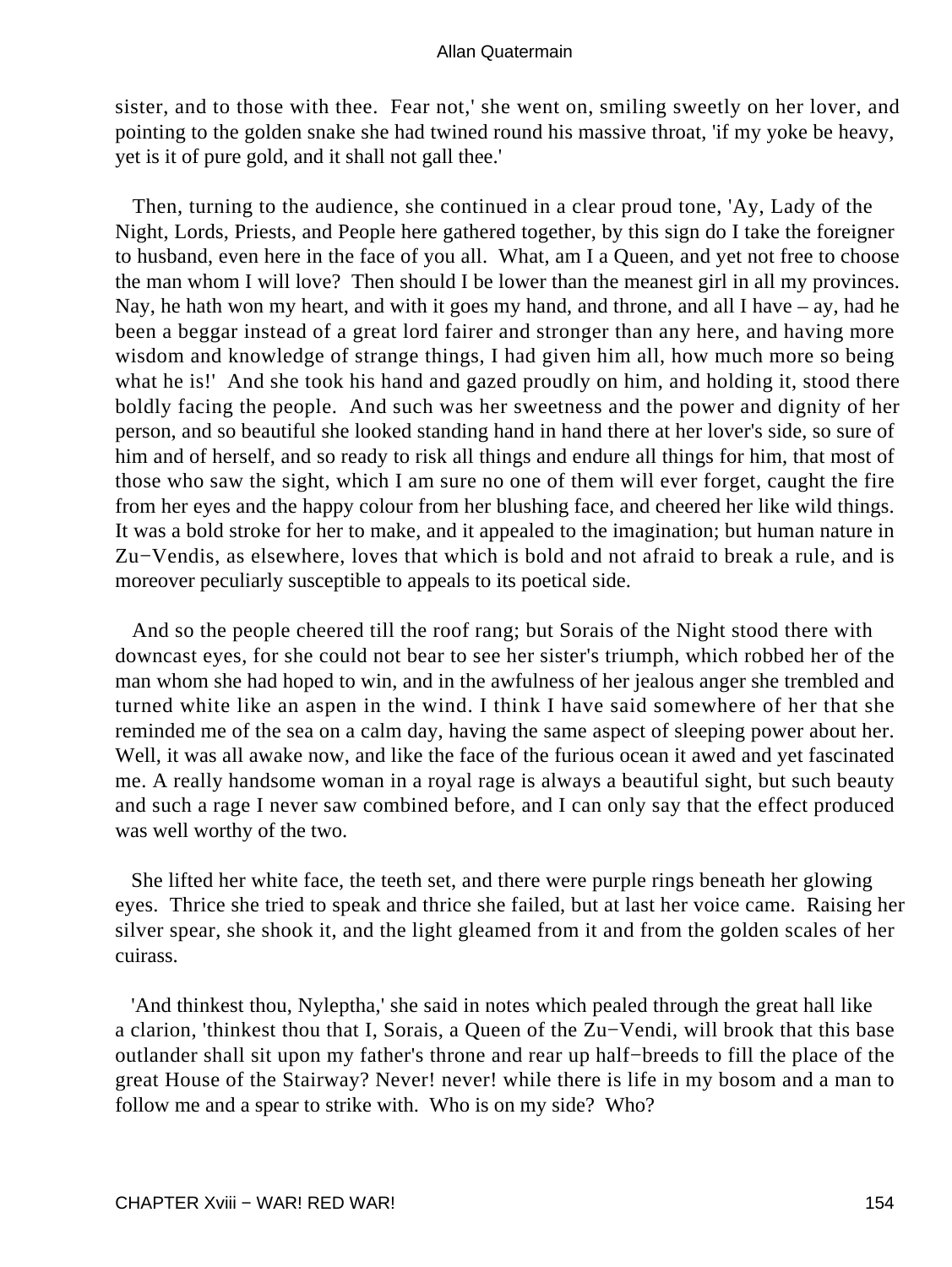'Now hand thou over this foreign wolf and those who came hither to prey with him to the doom of fire, for have they not committed the deadly sin against the sun? or, Nyleptha, I give thee War – red War! Ay, I say to thee that the path of thy passion shall be marked out by the blazing of thy towns and watered with the blood of those who cleave to thee. On thy head rest the burden of the deed, and in thy ears ring the groans of the dying and the cries of the widows and those who are left fatherless for ever and for ever.

 'I tell thee I will tear thee, Nyleptha, the White Queen, from thy throne, and that thou shalt be hurled – ay, hurled even from the topmost stair of the great way to the foot thereof, in that thou hast covered the name of the House of him who built it with black shame. And I tell ye strangers – all save Bougwan, whom because thou didst do me a service I will save alive if thou wilt leave these men and follow me' (here poor Good shook his head vigorously and ejaculated 'Can't be done' in English) – 'that I will wrap you in sheets of gold and hang you yet alive in chains from the four golden trumpets of the four angels that fly east and west and north and south from the giddiest pinnacles of the Temple, so that ye may be a token and a warning to the land. And as for thee, Incubu, thou shalt die in yet another fashion that I will not tell thee now.'

 She ceased, panting for breath, for her passion shook her like a storm, and a murmur, partly of horror and partly of admiration, ran through the hall. Then Nyleptha answered calmly and with dignity:

 'Ill would it become my place and dignity, oh sister, so to speak as thou hast spoken and so to threat as thou hast threatened. Yet if thou wilt make war, then will I strive to bear up against thee, for if my hand seem soft, yet shalt thou find it of iron when it grips thine armies by the throat. Sorais, I fear thee not. I weep for that which thou wilt bring upon our people and on thyself, but for myself I say – I fear thee not. Yet thou, who but yesterday didst strive to win my lover and my lord from me, whom today thou dost call a «foreign wolf», to be THY lover and THY lord' (here there was an immense sensation in the hall), 'thou who but last night, as I have learnt but since thou didst enter here, didst creep like a snake into my sleeping−place – ay, even by a secret way, and wouldst have foully murdered me, thy sister, as I lay asleep – '

'It is false, it is false!' rang out Agon's and a score of other voices.

 'It is NOT false,' said I, producing the broken point of the dagger and holding it up. 'Where is the haft from which this flew, oh Sorais?'

 'It is not false,' cried Good, determined at last to act like a loyal man. 'I took the Lady of the Night by the White Queen's bed, and on my breast the dagger broke.'

 'Who is on my side?' cried Sorais, shaking her silver spear, for she saw that public sympathy was turning against her. 'What, Bougwan, thou comest not?' she said, addressing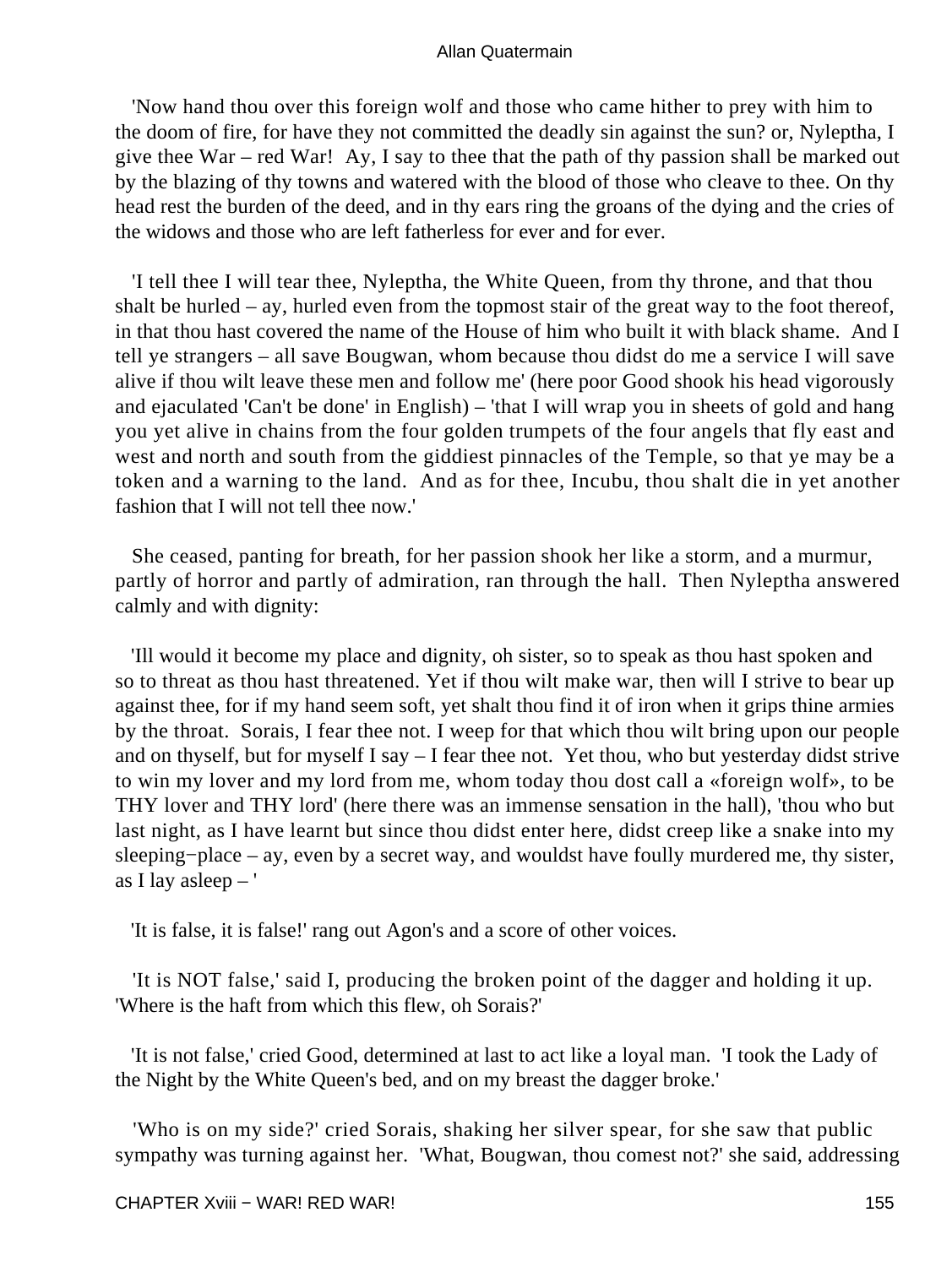Good, who was standing close to her, in a low, concentrated voice. 'Thou pale−souled fool, for a reward thou shalt eat out thy heart with love of me and not be satisfied, and thou mightest have been my husband and a king! At least I hold **Thee** in chains that cannot be broken.

 'WAR! WAR! WAR!' she cried. 'Here, with my hand upon the sacred stone that shall endure, so runs the prophecy, till the Zu−Vendi set their necks beneath an alien yoke, I declare war to the end. Who follows Sorais of the Night to victory and honour?'

 Instantly the whole concourse began to break up in indescribable confusion. Many present hastened to throw in their lot with the 'Lady of the Night', but some came from her following to us. Amongst the former was an under officer of Nyleptha's own guard, who suddenly turned and made a run for the doorway through which Sorais' people were already passing. Umslopogaas, who was present and had taken the whole scene in, seeing with admirable presence of mind that if this soldier got away others would follow his example, seized the man, who drew his sword and struck at him. Thereon the Zulu sprang back with a wild shout, and, avoiding the sword cuts, began to peck at his foe with his terrible axe, till in a few seconds the man's fate overtook him and he fell with a clash heavily and quite dead upon the marble floor.

This was the first blood spilt in the war.

 'Shut the gates,' I shouted, thinking that we might perhaps catch Sorais so, and not being troubled with the idea of committing sacrilege. But the order came too late, her guards were already passing through them, and in another minute the streets echoed with the furious galloping of horses and the rolling of her chariots.

 So, drawing half the people after her, Sorais was soon passing like a whirlwind through the Frowning City on her road to her headquarters at M'Arstuna, a fortress situated a hundred and thirty miles to the north of Milosis.

 And after that the city was alive with the endless tramp of regiments and preparations for the gathering war, and old Umslopogaas once more began to sit in the sunshine and go through a show of sharpening Inkosi−kaas's razor edge.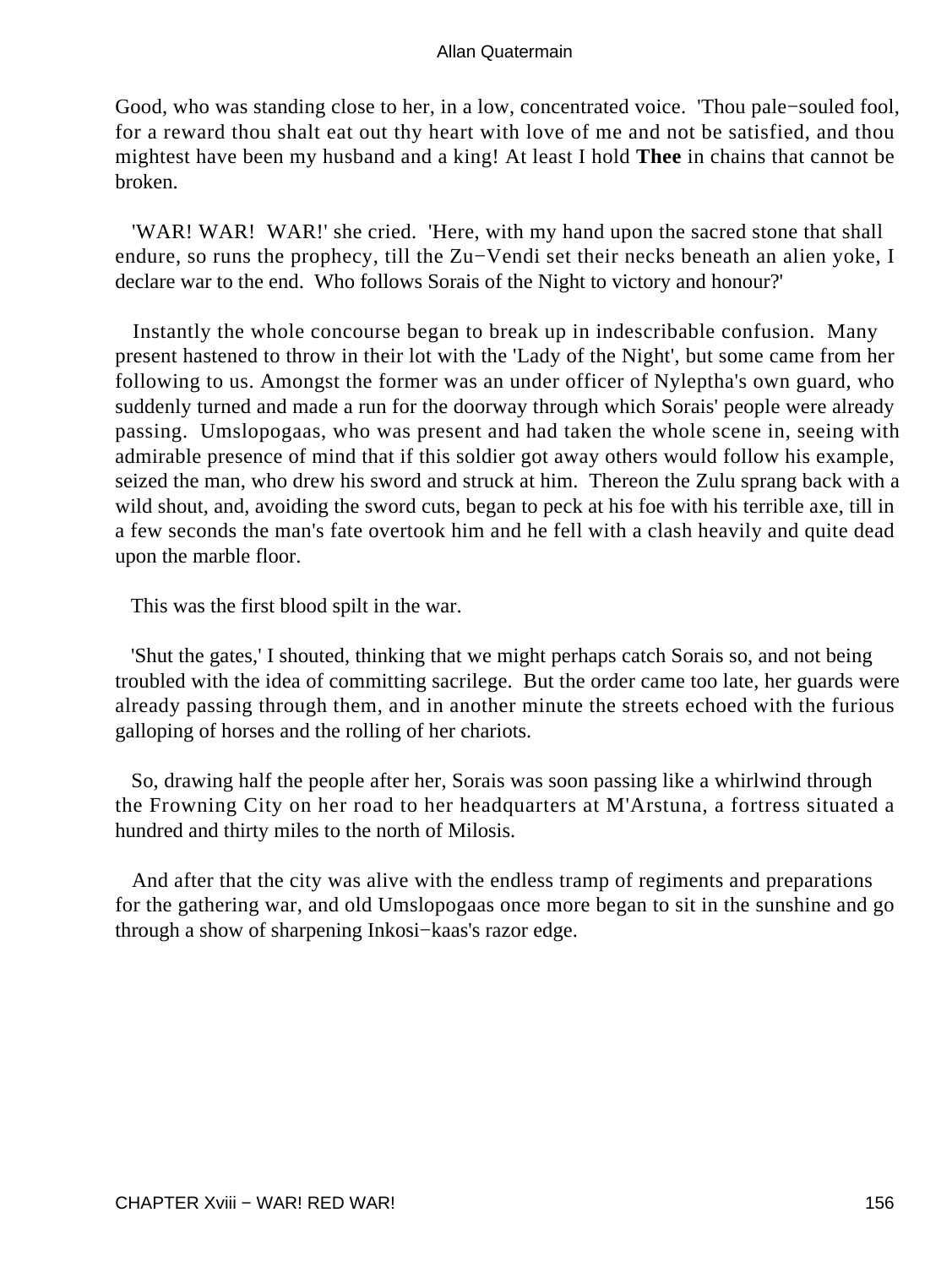## **[CHAPTER Xix − A Strange WEDDING](#page-202-0)**

**O**ne person, however, did not succeed in getting out in time before the gates were shut, and that was the High Priest Agon, who, as we had every reason to believe, was Sorais' great ally, and the heart and soul of her party. This cunning and ferocious old man had not forgiven us for those hippopotami, or rather that was what he said. What he meant was that he would never brook the introduction of our wider ways of thought and foreign learning and influence while there was a possibility of stamping us out. Also he knew that we possessed a different system of religion, and no doubt was in daily terror of our attempting to introduce it into Zu−Vendis. One day he asked me if we had any religion in our country, and I told him that so far as I could remember we had ninety−five different ones. You might have knocked him down with a feather, and really it is difficult not to pity a high priest of a well−established cult who is haunted by the possible approach of one or all of ninety−five new religions.

 When we knew that Agon was caught, Nyleptha, Sir Henry, and I discussed what was to be done with him. I was for closely incarcerating him, but Nyleptha shook her head, saying that it would produce a disastrous effect throughout the country. 'Ah!' she added, with a stamp of her foot, 'if I win and am once really Queen, I will break the power of those priests, with their rites and revels and dark secret ways.' I only wished that old Agon could have heard her, it would have frightened him.

 'Well,' said Sir Henry, 'if we are not to imprison him, I suppose that we may as well let him go. He is of no use here.'

 Nyleptha looked at him in a curious sort of way, and said in a dry little voice, 'Thinkest thou so, my lord?'

'Eh?' said Curtis. 'No, I do not see what is the use of keeping him.'

She said nothing, but continued looking at him in a way that was as shy as it was sweet.

Then at last he understood.

 'Forgive me, Nyleptha,' he said, rather tremulously. 'Dost thou mean that thou wilt marry me, even now?'

 'Nay, I know not; let my lord say,' was her rapid answer; 'but if my lord wills, the priest is there and the altar is there' – pointing to the entrance to a private chapel – 'and am I not ready to do the will of my lord? Listen, oh my lord! In eight days or less thou must leave me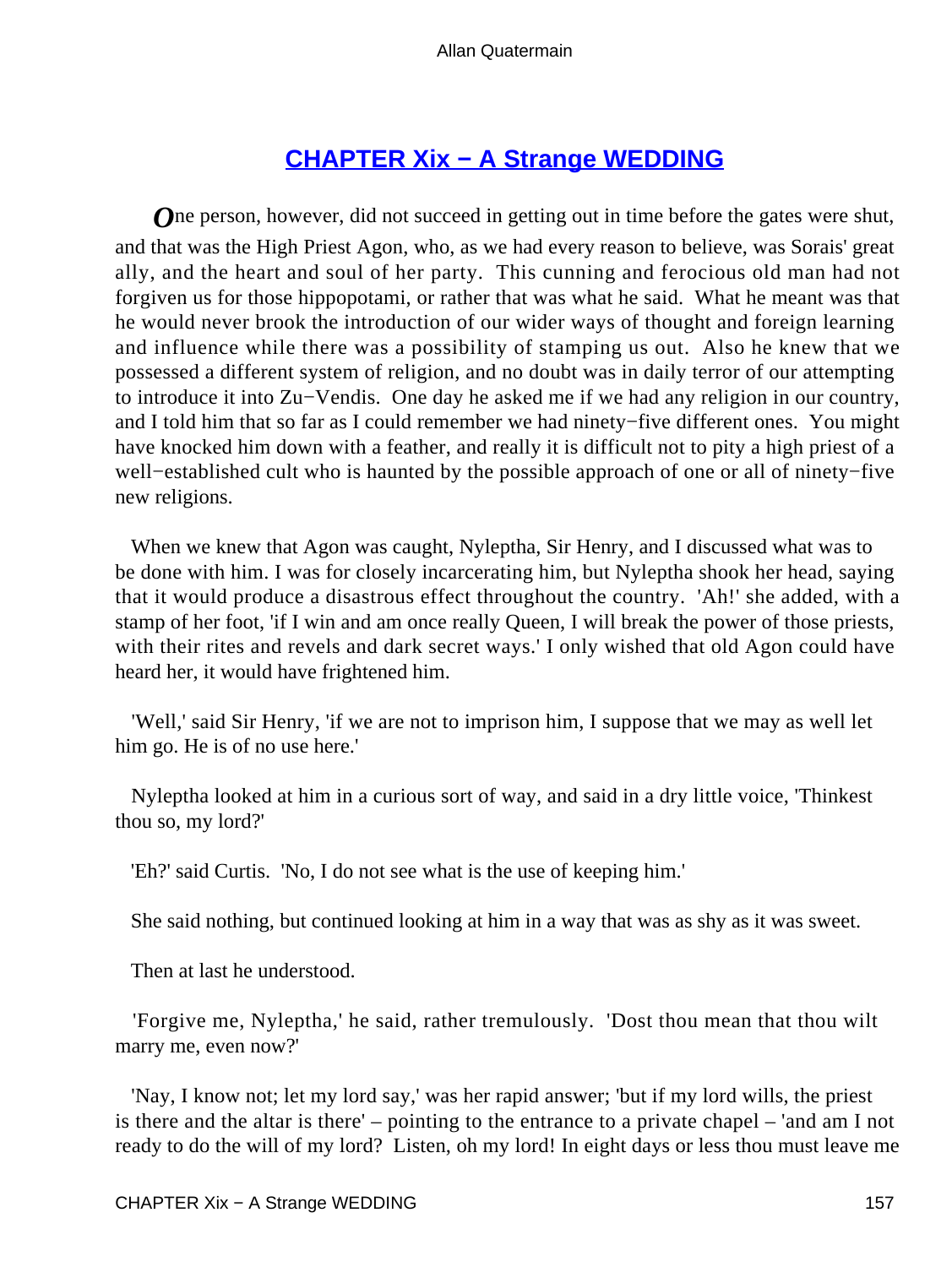and go down to war, for thou shalt lead my armies, and in war – men sometimes fall, and so I would for a little space have had thee all my own, if only for memory's sake;' and the tears overflowed her lovely eyes and rolled down her face like heavy drops of dew down the red heart of a rose.

 'Mayhap, too,' she went on, 'I shall lose my crown, and with my crown my life and thine also. Sorais is very strong and very bitter, and if she prevails she will not spare. Who can read the future? Happiness is the world's White Bird, that alights seldom, and flies fast and far till one day he is lost in the clouds. Therefore should we hold him fast if by any chance he rests for a little space upon our hand. It is not wise to neglect the present for the future, for who knows what the future will be, Incubu? Let us pluck our flowers while the dew is on them, for when the sun is up they wither and on the morrow will others bloom that we shall never see.' And she lifted her sweet face to him and smiled into his eyes, and once more I felt a curious pang of jealousy and turned and went away. They never took much notice of whether I was there or not, thinking, I suppose, that I was an old fool, and that it did not matter one way or the other, and really I believe that they were right.

 So I went back to our quarters and ruminated over things in general, and watched old Umslopogaas whetting his axe outside the window as a vulture whets his beak beside a dying ox.

 And in about an hour's time Sir Henry came tearing over, looking very radiant and wildly excited, and found Good and myself and even Umslopogaas, and asked us if we should like to assist at a real wedding. Of course we said yes, and off we went to the chapel, where we found Agon looking as sulky as any High Priest possibly could, and no wonder. It appeared that he and Nyleptha had a slight difference of opinion about the coming ceremony. He had flatly refused to celebrate it, or to allow any of his priests to do so, whereupon Nyleptha became very angry and told him that she, as Queen, was head of the Church, and meant to be obeyed. Indeed, she played the part of a Zu−Vendi Henry the Eighth to perfection, and insisted that, if she wanted to be married, she would be married, and that he should marry her. \*{In Zu−Vendis members of the Royal House can only be married by the High Priest or a formally appointed deputy.  $-A$ . Q.}

He still refused to go through the ceremony, so she clinched her argument thus –

 'Well, I cannot execute a High Priest, because there is an absurd prejudice against it, and I cannot imprison him because all his subordinates would raise a crying that would bring the stars down on Zu−Vendis and crush it; but **I can** leave him to contemplate the altar of the Sun without anything to eat, because that is his natural vocation, and if thou wilt not marry me, O Agon! thou shalt be placed before the altar yonder with nought but a little water till such time as thou hast reconsidered the matter.'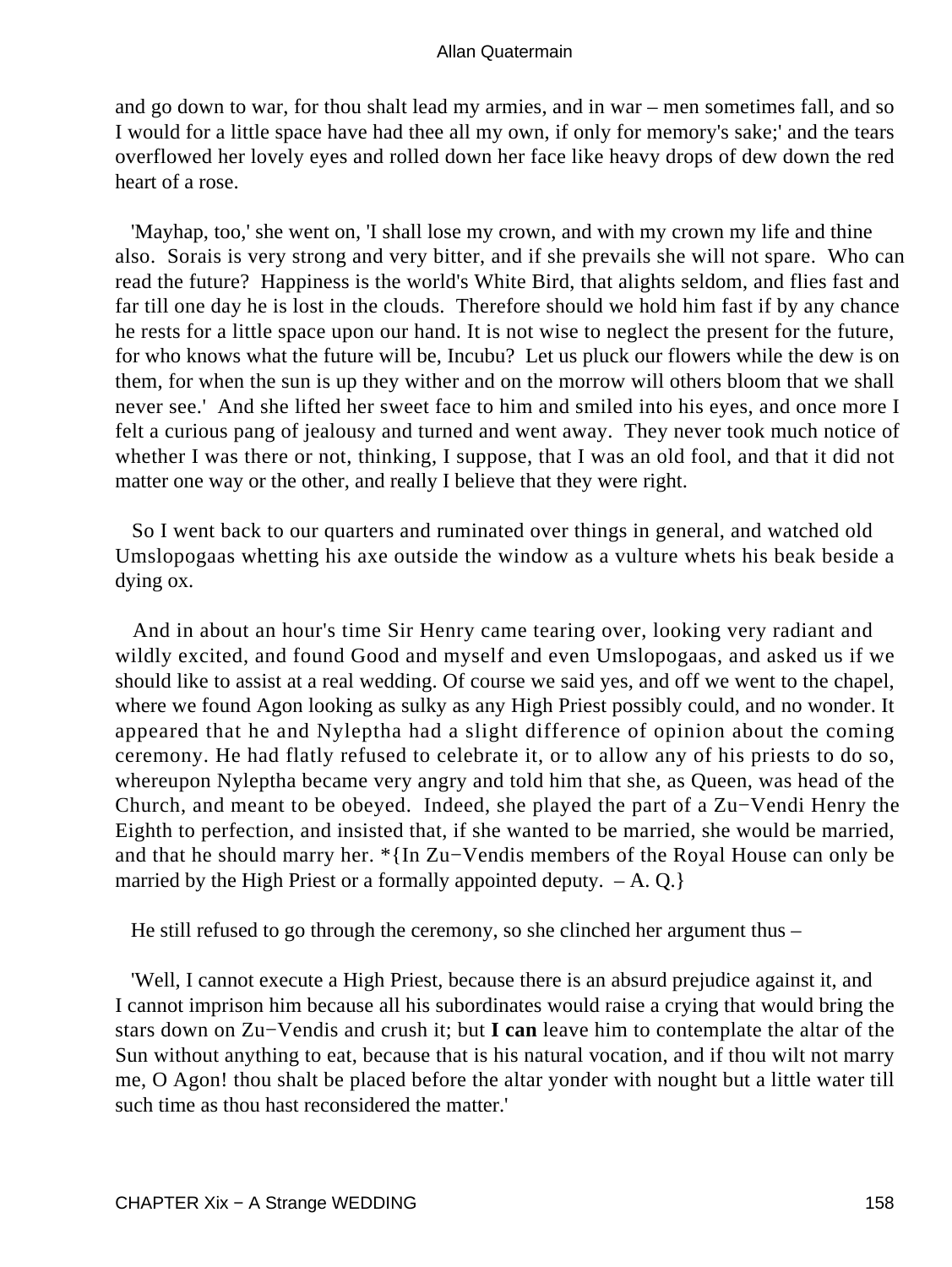Now, as it happened, Agon had been hurried away that morning without his breakfast, and was already exceedingly hungry, so he presently modified his views and consented to marry them, saying at the same time that he washed his hands of all responsibility in the matter.

 So it chanced that presently, attended only by two of her favourite maidens, came the Queen Nyleptha, with happy blushing face and downcast eyes, dressed in pure white, without embroidery of any sort, as seems to be the fashion on these occasions in most countries of the world. She did not wear a single ornament, even her gold circlets were removed, and I thought that if possible she looked more lovely than ever without them, as really superbly beautiful women do.

 She came, curtseyed low to Sir Henry, and then took his hand and led him up before the altar, and after a little pause, in a slow, clear voice uttered the following words, which are customary in Zu−Vendis if the bride desires and the man consents: –

 'Thou dost swear by the Sun that thou wilt take no other woman to wife unless I lay my hand upon her and bid her come?'

'I swear it,' answered Sir Henry; adding in English, 'One is quite enough for me.'

 Then Agon, who had been sulking in a corner near the altar, came forward and gabbled off something into his beard at such a rate that I could not follow it, but it appeared to be an invocation to the Sun to bless the union and make it fruitful. I observed that Nyleptha listened very closely to every word, and afterwards discovered that she was afraid lest Agon should play her a trick, and by going through the invocations backwards divorce them instead of marry them. At the end of the invocations they were asked, as in our service, if they took each other for husband and wife, and on their assenting they kissed each other before the altar, and the service was over, so far as their rites were concerned. But it seemed to me that there was yet something wanting, and so I produced a Prayer−Book, which has, together which the 'Ingoldsby Legends', that I often read when I lie awake at night, accompanied me in all my later wanderings. I gave it to my poor boy Harry years ago, and after his death I found it among his things and took it back again.

 'Curtis,' I said, 'I am not a clergyman, and I do not know if what I am going to propose is allowable – I know it is not legal – but if you and the Queen have no objection I should like to read the English marriage service over you. It is a solemn step which you are taking, and I think that you ought, so far as circumstances will allow, to give it the sanction of your own religion.'

'I have thought of that,' he said, 'and I wish you would. I do not feel half married yet.'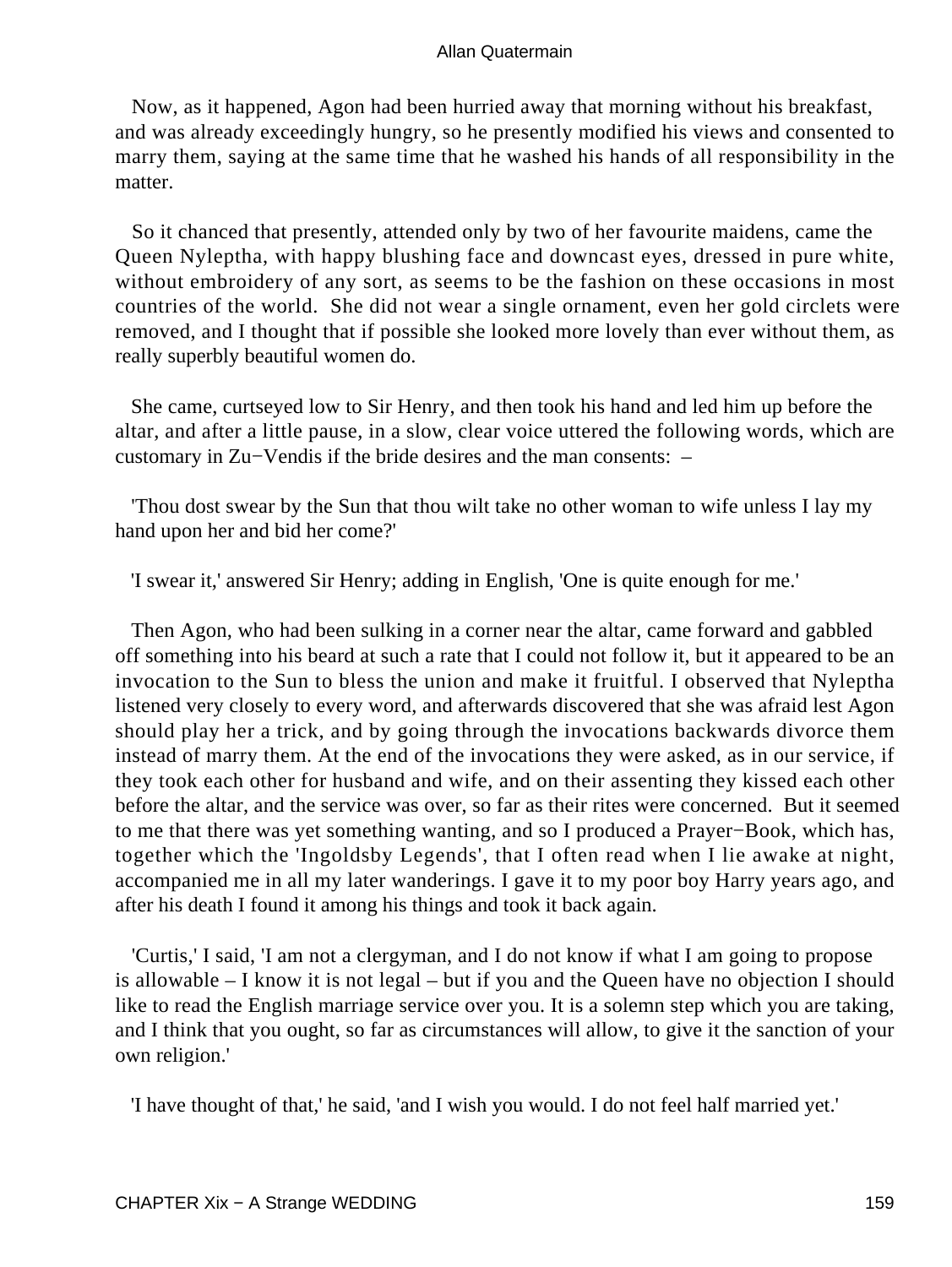Nyleptha raised no objection, fully understanding that her husband wished to celebrate the marriage according to the rites prevailing in his own country, and so I set to work and read the service, from 'Dearly beloved' to 'amazement', as well as I could; and when I came to 'I, Henry, take thee, Nyleptha,' I translated, and also 'I, Nyleptha, take thee, Henry,' which she repeated after me very well. Then Sir Henry took a plain gold ring from his little finger and placed it on hers, and so on to the end. The ring had been Curtis' mother's wedding−ring, and I could not help thinking how astonished the dear old Yorkshire lady would have been if she could have foreseen that her wedding−ring was to serve a similar purpose for Nyleptha, a Queen of the Zu−Vendi.

 As for Agon, he was with difficulty kept calm while this second ceremony was going on, for he at once understood that it was religious in its nature, and doubtless bethought him of the ninety−five new faiths which loomed so ominously in his eyes. Indeed, he at once set me down as a rival High Priest, and hated me accordingly. However, in the end off he went, positively bristling with indignation, and I knew that we might look out for danger from his direction.

 And off went Good and I, and old Umslopogaas also, leaving the happy pair to themselves, and very low we all felt. Marriages are supposed to be cheerful things, but my experience is that they are very much the reverse to everybody, except perhaps the two people chiefly interested. They mean the breaking−up of so many old ties as well as the undertaking of so many new ones, and there is always something sad about the passing away of the old order. Now to take this case for instance: Sir Henry Curtis is the best and kindest fellow and friend in the world, but he has never been quite the same since that little scene in the chapel. It is always Nyleptha this and Nyleptha that – Nyleptha, in short, from morning till night in one way or another, either expressed or understood. And as for the old friends – well, of course they have taken the place that old friends ought to take, and which ladies are as a rule very careful to see they do take when a man marries, and that is, the second place. Yes, he would be angry if anybody said so, but it is a fact for all that. He is not quite the same, and Nyleptha is very sweet and very charming, but I think that she likes him to understand that she has married HIM, and not Quatermain, Good, and Co. But there! what is the use of grumbling? It is all very right and proper, as any married lady would have no difficulty in explaining, and I am a selfish, jealous old man, though I hope I never show it.

 So Good and I went and ate in silence and then indulged in an extra fine flagon of old Zu−Vendian to keep our spirits up, and presently one of our attendants came and told a story that gave us something to think about.

 It may, perhaps, be remembered that, after his quarrel with Umslopogaas, Alphonse had gone off in an exceedingly ill temper to sulk over his scratches. Well, it appears that he walked right past the Temple to the Sun, down the wide road on the further side of the slope it crowns, and thence on into the beautiful park, or pleasure gardens, which are laid out just beyond the outer wall. After wandering about there for a little he started to return, but was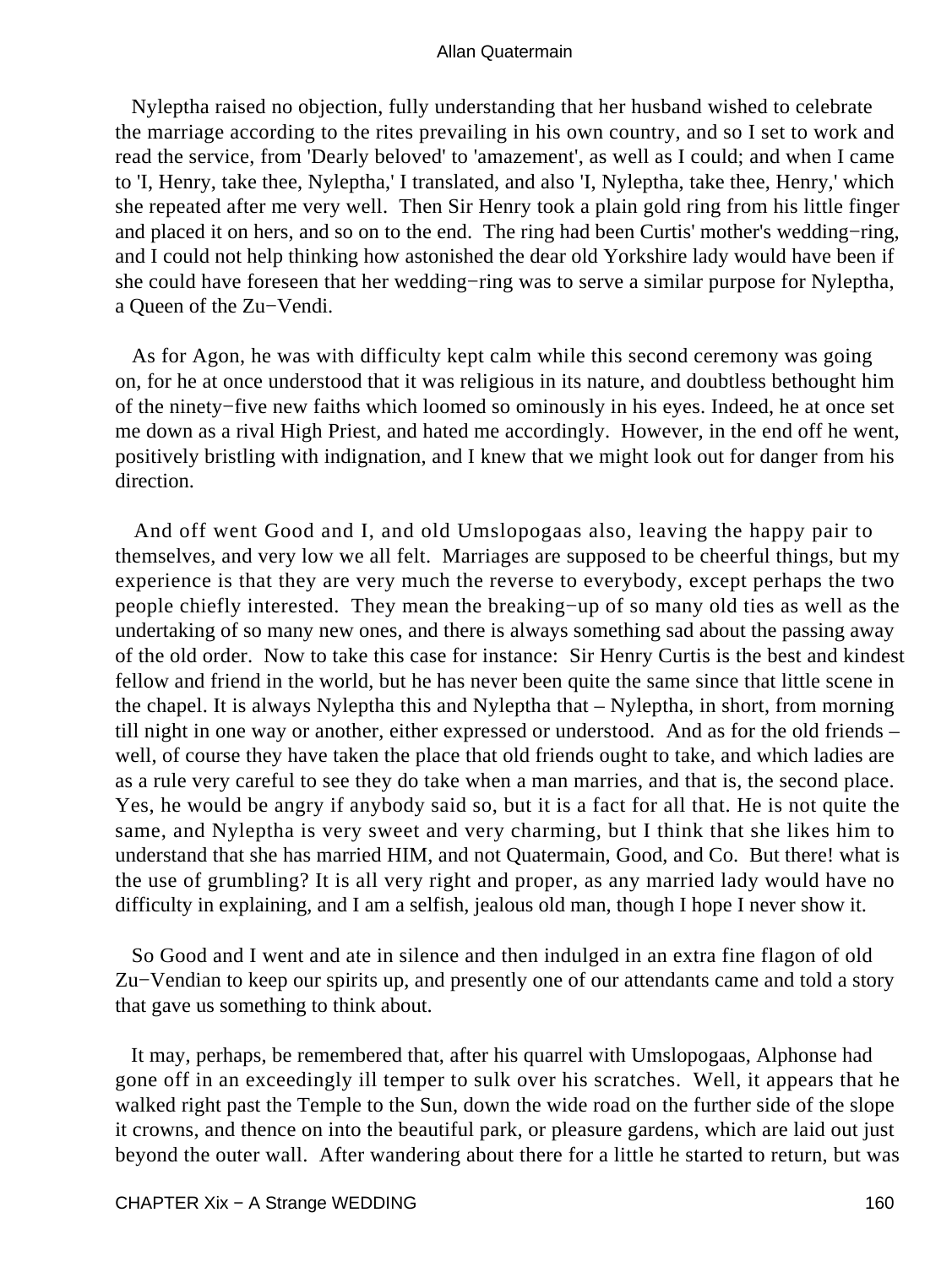met near the outer gate by Sorais' train of chariots, which were galloping furiously along the great northern road. When she caught sight of Alphonse, Sorais halted her train and called to him. On approaching he was instantly seized and dragged into one of the chariots and carried off, 'crying out loudly', as our informant said, and as from my general knowledge of him I can well believe.

 At first I was much puzzled to know what object Sorais could have had in carrying off the poor little Frenchman. She could hardly stoop so low as to try to wreak her fury on one whom she knew was only a servant. At last, however, an idea occurred to me. We three were, as I think I have said, much revered by the people of Zu−Vendis at large, both because we were the first strangers they had ever seen, and because we were supposed to be the possessors of almost supernatural wisdom. Indeed, though Sorais' cry against the 'foreign wolves' – or, to translate it more accurately, 'foreign hyenas' – was sure to go down very well with the nobles and the priests, it was not as we learnt, likely to be particularly effectual amongst the bulk of the population. The Zu−Vendi people, like the Athenians of old, are ever seeking for some new thing, and just because we were so new our presence was on the whole acceptable to them. Again, Sir Henry's magnificent personal appearance made a deep impression upon a race who possess a greater love of beauty than any other I have ever been acquainted with. Beauty may be prized in other countries, but in Zu−Vendis it is almost worshipped, as indeed the national love of statuary shows. The people said openly in the market−places that there was not a man in the country to touch Curtis in personal appearance, as with the exception of Sorais there was no woman who could compete with Nyleptha, and that therefore it was meet that they should marry; and that he had been sent by the Sun as a husband for their Queen. Now, from all this it will be seen that the outcry against us was to a considerable extent fictitious, and nobody knew it better than Sorais herself. Consequently it struck me that it might have occurred to her that down in the country and among the country people, it would be better to place the reason of her conflict with her sister upon other and more general grounds than Nyleptha's marriage with the stranger. It would be easy in a land where there had been so many civil wars to rake out some old cry that would stir up the recollection of buried feuds, and, indeed, she soon found an effectual one. This being so, it was of great importance to her to have one of the strangers with her whom she could show to the common people as a great Outlander, who had been so struck by the justice of her cause that he had elected to leave his companions and follow her standard.

 This, no doubt, was the cause of her anxiety to get a hold of Good, whom she would have used till he ceased to be of service and then cast off. But Good having drawn back she grasped at the opportunity of securing Alphonse, who was not unlike him in personal appearance though smaller, no doubt with the object of showing him off in the cities and country as the great Bougwan himself. I told Good that I thought that that was her plan, and his face was a sight to see – he was so horrified at the idea.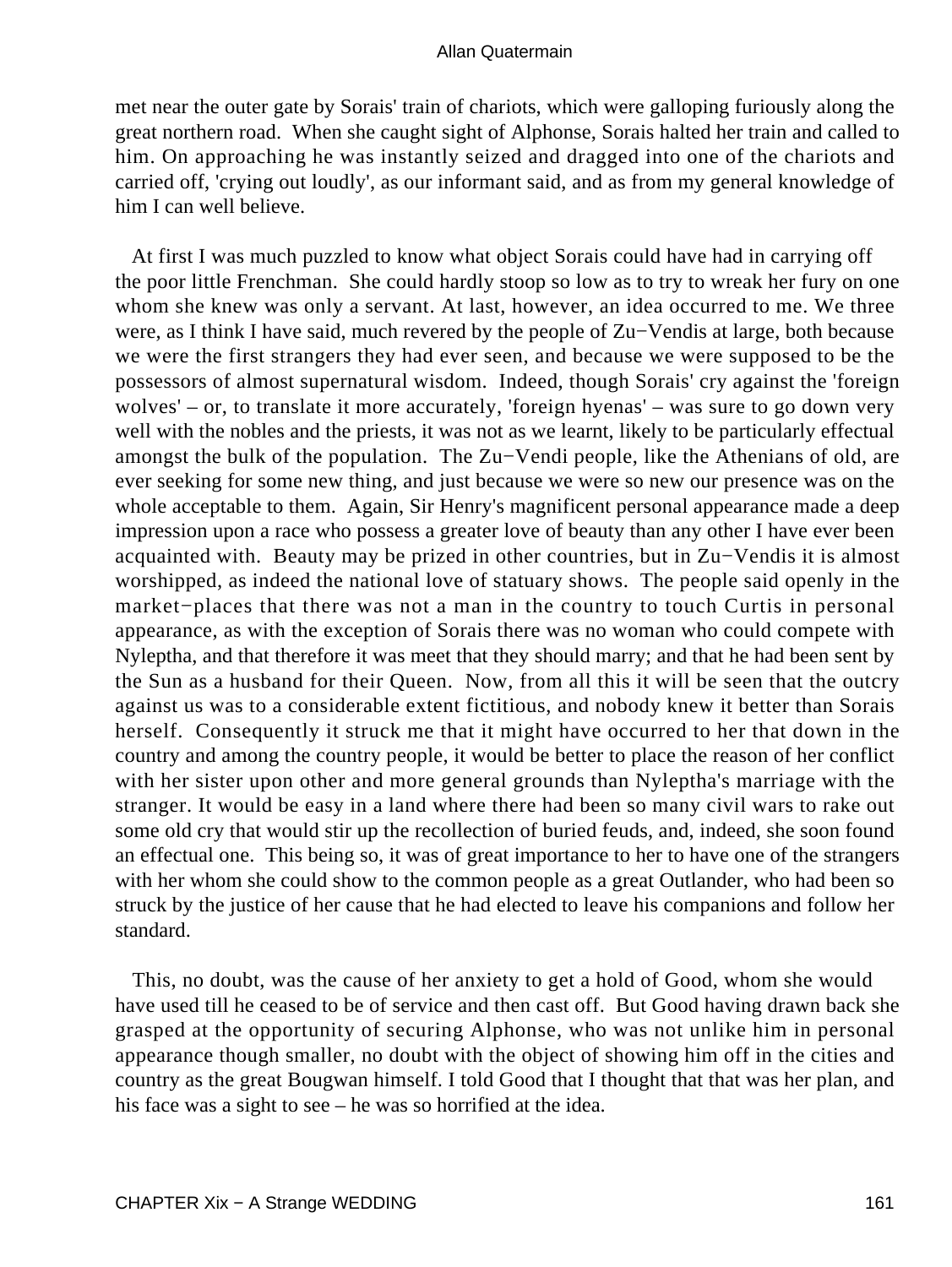'What,' he said, 'dress up that little wretch to represent me? Why, I shall have to get out of the country! My reputation will be ruined for ever.'

 I consoled him as well as I could, but it is not pleasant to be personated all over a strange country by an arrant little coward, and I can quite sympathize with his vexation.

Well, that night Good and I messed as I have said in solitary grandeur, feeling very much as though we had just returned from burying a friend instead of marrying one, and next morning the work began in good earnest. The messages and orders which had been despatched by Nyleptha two days before now began to take effect, and multitudes of armed men came pouring into the city. We saw, as may be imagined, but very little of Nyleptha and not too much of Curtis during those next few days, but Good and I sat daily with the council of generals and loyal lords, drawing up plans of action, arranging commissariat matters, the distribution of commands, and a hundred and one other things. Men came in freely, and all the day long the great roads leading to Milosis were spotted with the banners of lords arriving from their distant places to rally round Nyleptha.

 After the first few days it became clear that we should be able to take the field with about forty thousand infantry and twenty thousand cavalry, a very respectable force considering how short was the time we had to collect it, and that about half the regular army had elected to follow Sorais.

 But if our force was large, Sorais' was, according to the reports brought in day by day by our spies, much larger. She had taken up her headquarters at a very strong town called M'Arstuna, situated, as I have said, to the north of Milosis, and all the countryside was flocking to her standard. Nasta had poured down from his highlands and was on his way to join her with no less than twenty−five thousand of his mountaineers, the most terrible soldiers to face in all Zu−Vendis. Another mighty lord, named Belusha, who lived in the great horse−breeding district, had come in with twelve thousand cavalry, and so on. Indeed, what between one thing and another, it seemed certain that she would gather a fully armed host of nearly one hundred thousand men.

 And then came news that Sorais was proposing to break up her camp and march on the Frowning City itself, desolating the country as she came. Thereon arose the question whether it would be best to meet her at Milosis or to go out and give her battle. When our opinion was asked upon the subject, Good and I unhesitatingly gave it in favour of an advance. If we were to shut ourselves up in the city and wait to be attacked, it seemed to us that our inaction would be set down to fear. It is so important, especially on an occasion of this sort, when a very little will suffice to turn men's opinions one way or the other, to be up and doing something. Ardour for a cause will soon evaporate if the cause does not move but sits down to conquer. Therefore we cast our vote for moving out and giving battle in the open, instead of waiting till we were drawn from our walls like a badger from a hole.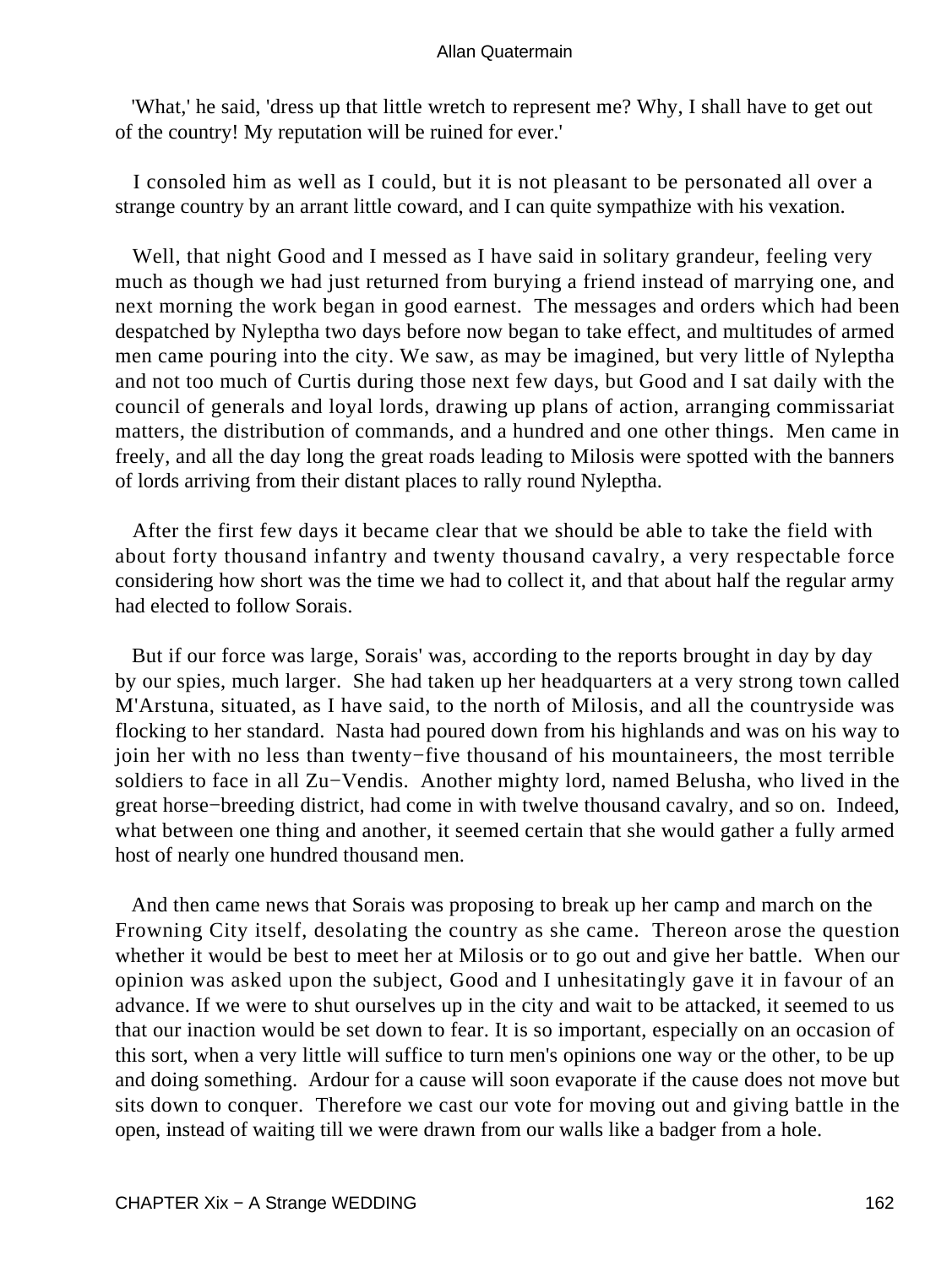Sir Henry's opinion coincided with ours, and so, needless to say, did that of Nyleptha, who, like a flint, was always ready to flash out fire. A great map of the country was brought and spread out before her. About thirty miles this side of M'Arstuna, where Sorais lay, and ninety odd miles from Milosis, the road ran over a neck of land some two and a half miles in width, and flanked on either side by forest−clad hills which, without being lofty, would, if the road were blocked, be quite impracticable for a great baggage−laden army to cross. She looked earnestly at the map, and then, with a quickness of perception that in some women amounts almost to an instinct, she laid her finger upon this neck of rising ground, and turning to her husband, said, with a proud air of confidence and a toss of the golden head –

 'Here shalt thou meet Sorais' armies. I know the spot, here shalt thou meet them, and drive them before thee like dust before the storm.'

But Curtis looked grave and said nothing.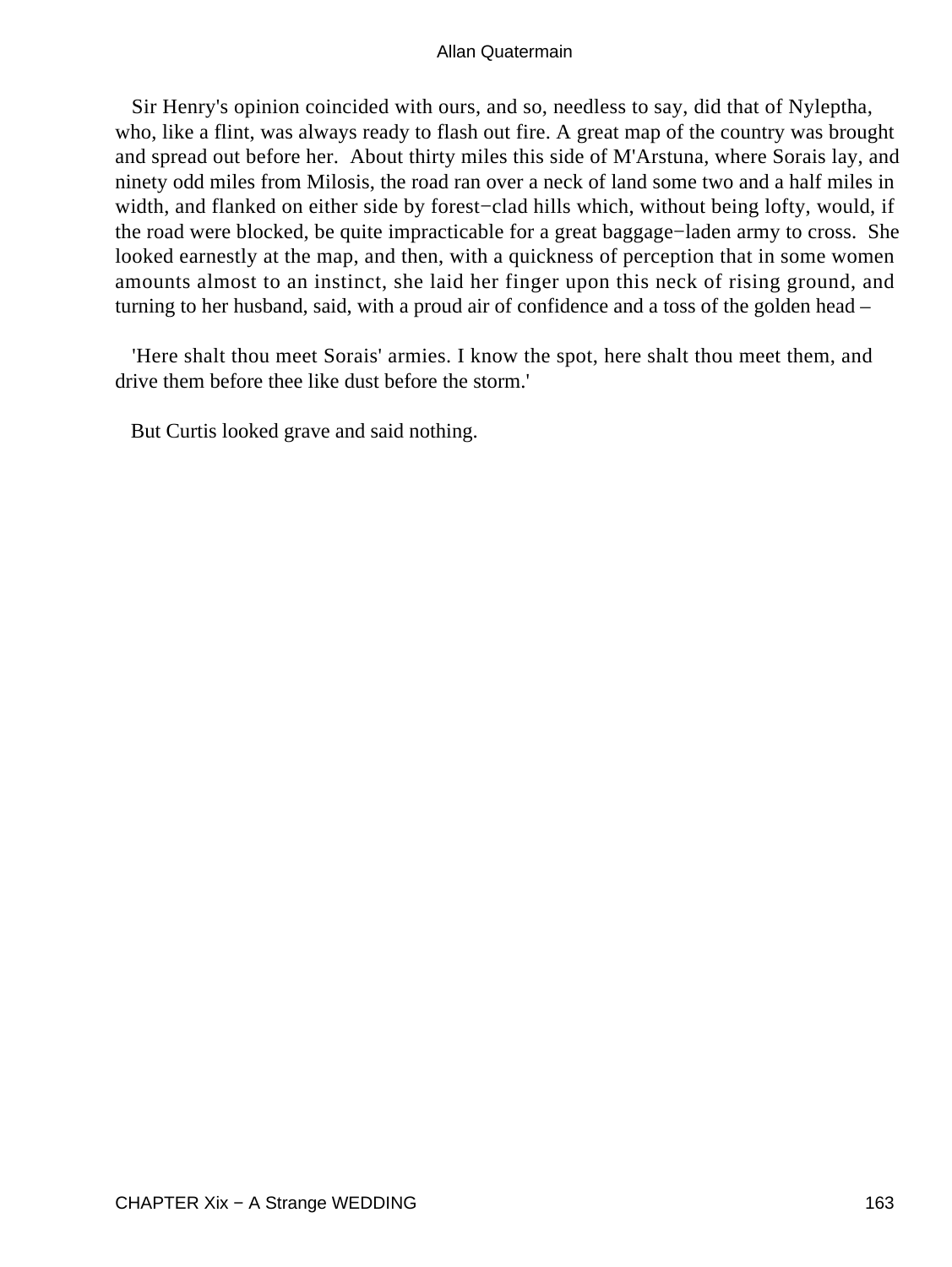## **[CHAPTER Xx − THE Battle of the PASS](#page-203-0)**

*I*t was on the third morning after this incident of the map that Sir Henry and I started. With the exception of a small guard, all the great host had moved on the night before, leaving the Frowning City very silent and empty. Indeed, it was found impossible to leave any garrison with the exception of a personal guard for Nyleptha, and about a thousand men who from sickness or one cause or another were unable to proceed with the army; but as Milosis was practically impregnable, and as our enemy was in front of and not behind us, this did not so much matter.

 Good and Umslopogaas had gone on with the army, but Nyleptha accompanied Sir Henry and myself to the city gates, riding a magnificent white horse called Daylight, which was supposed to be the fleetest and most enduring animal in Zu−Vendis. Her face bore traces of recent weeping, but there were no tears in her eyes now, indeed she was bearing up bravely against what must have been a bitter trail to her. At the gate she reined in her horse and bade us farewell. On the previous day she had reviewed and addressed the officers of the great army, speaking to them such high, eloquent words, and expressing so complete a confidence in their valour and in their ultimate victory, that she quite carried their hearts away, and as she rode from rank to rank they cheered her till the ground shook. And now today the same mood seemed to be on her.

 'Fare thee well, Macumazahn!' she said. 'Remember, I trust to thy wits, which are as a needle to a spear−handle compared to those of my people, to save us from Sorais. I know that thou wilt do thy duty.'

 I bowed and explained to her my horror of fighting, and my fear lest I should lose my head, at which she laughed gently and turned to Curtis.

 'Fare thee well, my lord!' she said. 'Come back with victory, and as a king, or on thy soldiers' spears.' \*{Alluding to the Zu−Vendi custom of carrying dead officers on a framework of spears.}

 Sir Henry said nothing, but turned his horse to go; perhaps he had a bit of a lump in his throat. One gets over it afterwards, but these sort of partings are trying when one has only been married a week.

 'Here,' added Nyleptha, 'will I greet thee when ye return in triumph. And now, my lords, once more, farewell!'

Then we rode on, but when we had gone a hundred and fifty yards or so, we turned and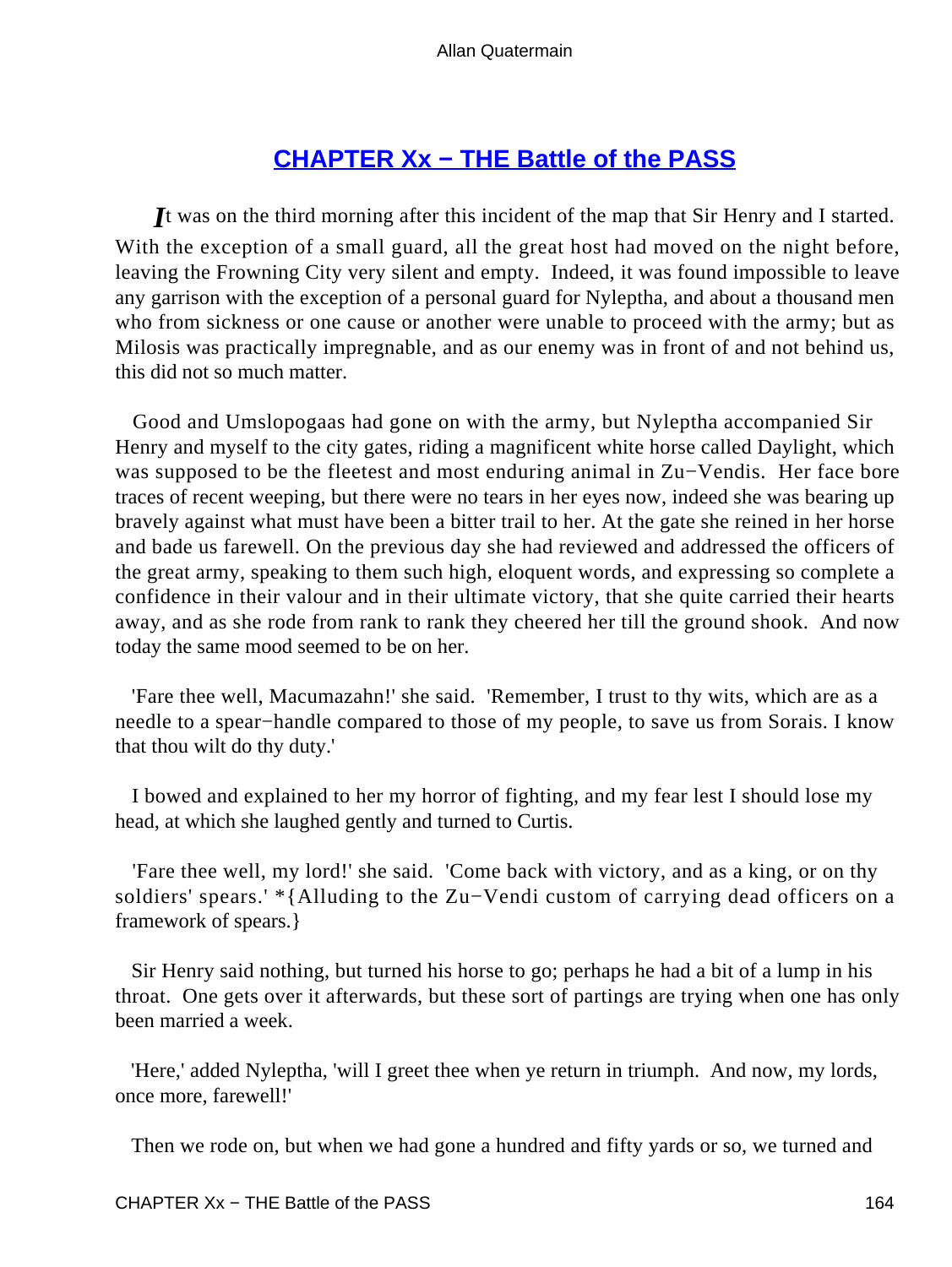perceived her still sitting on her horse at the same spot, and looking out after us beneath her hand, and that was the last we saw of her. About a mile farther on, however, we heard galloping behind us, and looking round, saw a mounted soldier coming towards us, leading Nyleptha's matchless steed – Daylight.

 'The Queen sends the white stallion as a farewell gift to her Lord Incubu, and bids me tell my lord that he is the fleetest and most enduring horse in all the land,' said the soldier, bending to his saddle−bow before us.

 At first Sir Henry did not want to take the horse, saying that he was too good for such rough work, but I persuaded him to do so, thinking that Nyleptha would be hurt if he did not. Little did I guess at the time what service that noble horse would render in our sorest need. It is curious to look back and realize upon what trivial and apparently coincidental circumstances great events frequently turn as easily and naturally as a door on its hinges.

 Well, we took the horse, and a beauty he was, it was a perfect pleasure to see him move, and Curtis having sent back his greetings and thanks, we proceeded on our journey.

 By midday we overtook the rear−guard of the great army of which Sir Henry then formally took over the command. It was a heavy responsibility, and it oppressed him very much, but the Queen's injunctions on the point were such as did not admit of being trifled with. He was beginning to find out that greatness has its responsibilities as well as its glories.

 Then we marched on without meeting with any opposition, almost indeed without seeing anybody, for the populations of the towns and villages along our route had for the most part fled, fearing lest they should be caught between the two rival armies and ground to powder like grain between the upper and the nether stones.

 On the evening of the fourth day, for the progress of so great a multitude was necessarily slow, we camped two miles this side of the neck or ridge I have spoken of, and our outposts brought us word that Sorais with all her power was rolling down upon us, and had pitched her camp that night ten miles the farther side of the neck.

 Accordingly before dawn we sent forward fifteen hundred cavalry to seize the position. Scarcely had they occupied it, however, before they were attacked by about as many of Sorais' horsemen, and a very smart little cavalry fight ensued, with a loss to us of about thirty men killed. On the advance of our supports, however, Sorais' force drew off, carrying their dead and wounded with them.

 The main body of the army reached the neck about dinner−time, and I must say that Nyleptha's judgment had not failed her, it was an admirable place to give battle in, especially to a superior force.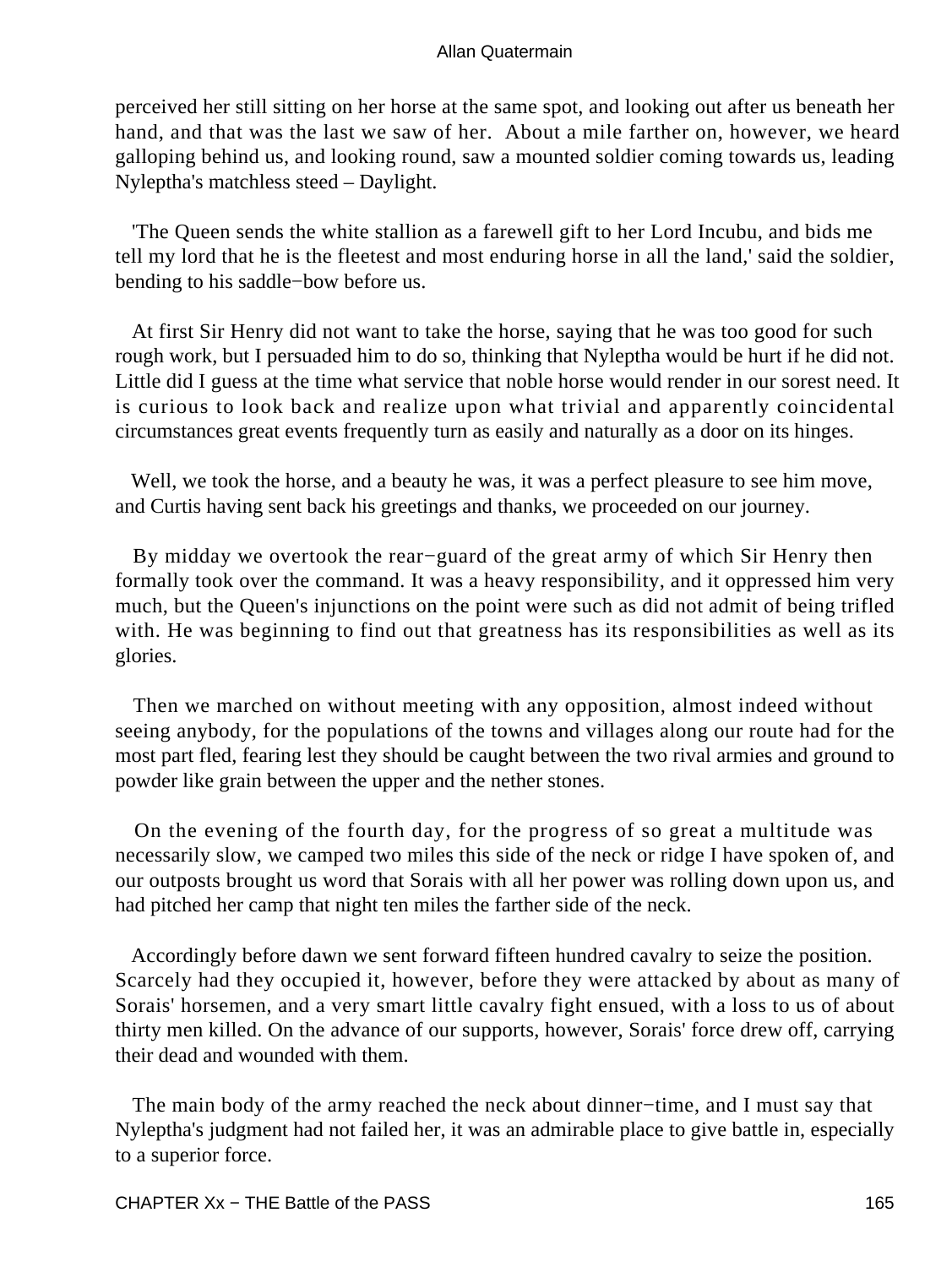The road ran down a mile or more, through ground too broken to admit of the handling of any considerable force, till it reached the crest of a great green wave of land, that rolled down a gentle slope to the banks of a little stream, and then rolled away again up a still gentler slope to the plain beyond, the distance from the crest of the land−wave down to the stream being a little over half a mile, and from the stream up to the plain beyond a trifle less. The length of this wave of land at its highest point, which corresponded exactly with the width of the neck of the land between the wooded hills, was about two miles and a quarter, and it was protected on either side by dense, rocky, bush−clad ground, that afforded a most valuable cover to the flanks of the army and rendered it almost impossible for them to be turned.

 It was on the hither slope of this neck of land that Curtis encamped his army in the same formation that he had, after consultation with the various generals, Good, and myself, determined that they should occupy in the great pitched battle which now appeared to be imminent.

 Our force of sixty thousand men was, roughly speaking, divided as follows. In the centre was a dense body of twenty thousand foot−soldiers, armed with spears, swords, and hippopotamus−hide shields, breast and back plates. \*{The Zu−Vendi people do not use bows. – A. Q.} These formed the chest of the army, and were supported by five thousand foot, and three thousand horse in reserve. On either side of this chest were stationed seven thousand horse arranged in deep, majestic squadrons; and beyond and on either side but slightly in front of them again were two bodies, each numbering about seven thousand five hundred spearmen, forming the right and left wings of the army, and each supported by a contingent of some fifteen hundred cavalry. This makes in all sixty thousand men.

 Curtis commanded in chief, I was in command of the seven thousand horse between the chest and right wing, which was commanded by Good, and the other battalions and squadrons were entrusted to Zu−Vendis generals.

 Scarcely had we taken up our positions before Sorais' vast army began to swarm on the opposite slope about a mile in front of us, till the whole place seemed alive with the multitude of her spearpoints, and the ground shook with the tramp of her battalions. It was evident that the spies had not exaggerated; we were outnumbered by at least a third. At first we expected that Sorais was going to attack us at once, as the clouds of cavalry which hung upon her flanks executed some threatening demonstrations, but she thought better of it, and there was no fight that day. As for the formation of her great forces I cannot now describe it with accuracy, and it would only serve to bewilder if I did, but I may say, generally, that in its leading features it resembled our own, only her reserve was much greater.

 Opposite our right wing, and forming Sorais' left wing, was a great army of dark, wild−looking men, armed with sword and shield only, which, I was informed, was composed of Nasta's twenty−five thousand savage hillsmen.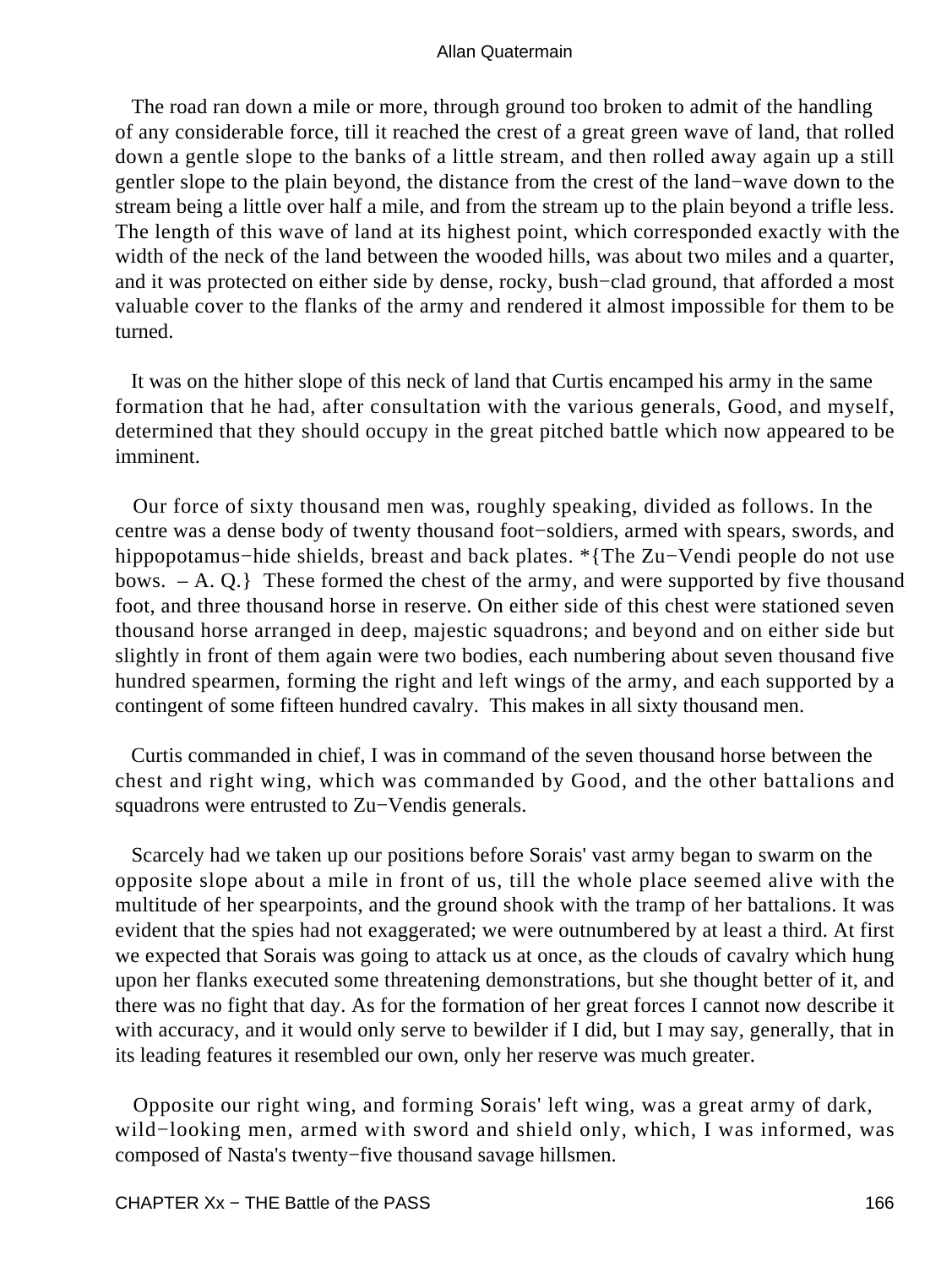'My word, Good,' said I, when I saw them, 'you will catch it tomorrow when those gentlemen charge!' whereat Good not unnaturally looked rather anxious.

 All day we watched and waited, but nothing happened, and at last night fell, and a thousand watch−fires twinkled brightly on the slopes, to wane and die one by one like the stars they resembled. As the hours wore on, the silence gradually gathered more deeply over the opposing hosts.

 It was a very wearying night, for in addition to the endless things that had to be attended to, there was our gnawing suspense to reckon with. The fray which tomorrow would witness would be so vast, and the slaughter so awful, that stout indeed must the heart have been that was not overwhelmed at the prospect. And when I thought of all that hung upon it, I own I felt ill, and it made me very sad to reflect that these mighty forces were gathered for destruction, simply to gratify the jealous anger of a woman. This was the hidden power which was to send those dense masses of cavalry, flashing like human thunderbolts across the plain, and to roll together the fierce battalions as clouds when hurricane meets hurricane. It was a dreadful thought, and set one wondering about the responsibilities of the great ones of the earth. Deep into the night we sat, with pale faces and heavy hearts, and took counsel, whilst the sentries tramped up and down, down and up, and the armed and plumed generals came and went, grim and shadow−like.

 And so the time wore away, till everything was ready for the coming slaughter; and I lay down and thought, and tried to get a little rest, but could not sleep for fear of the morrow – for who could say what the morrow would bring forth? Misery and death, this was certain; beyond that we knew not, and I confess I was very much afraid. But as I realized then, it is useless to question that eternal Sphinx, the future. From day to day she reads aloud the riddles of the yesterday, of which the puzzled wordlings of all ages have not answered one, nor ever will, guess they never so wildly or cry they never so loud.

 And so at length I gave up wondering, being forced humbly to leave the issue in the balancing hands of Providence and the morrow.

 And at last up came the red sun, and the huge camps awoke with a clash, and a roar, and gathered themselves together for battle. It was a beautiful and awe−inspiring scene, and old Umslopogaas, leaning on his axe, contemplated it with grim delight.

 'Never have I seen the like, Macumazahn, never,' he said. 'The battles of my people are as the play of children to what this will be. Thinkest thou that they will fight it out?'

 'Ay,' I answered sadly, 'to the death. Content thyself, «Woodpecker», for once shalt thou peck thy fill.'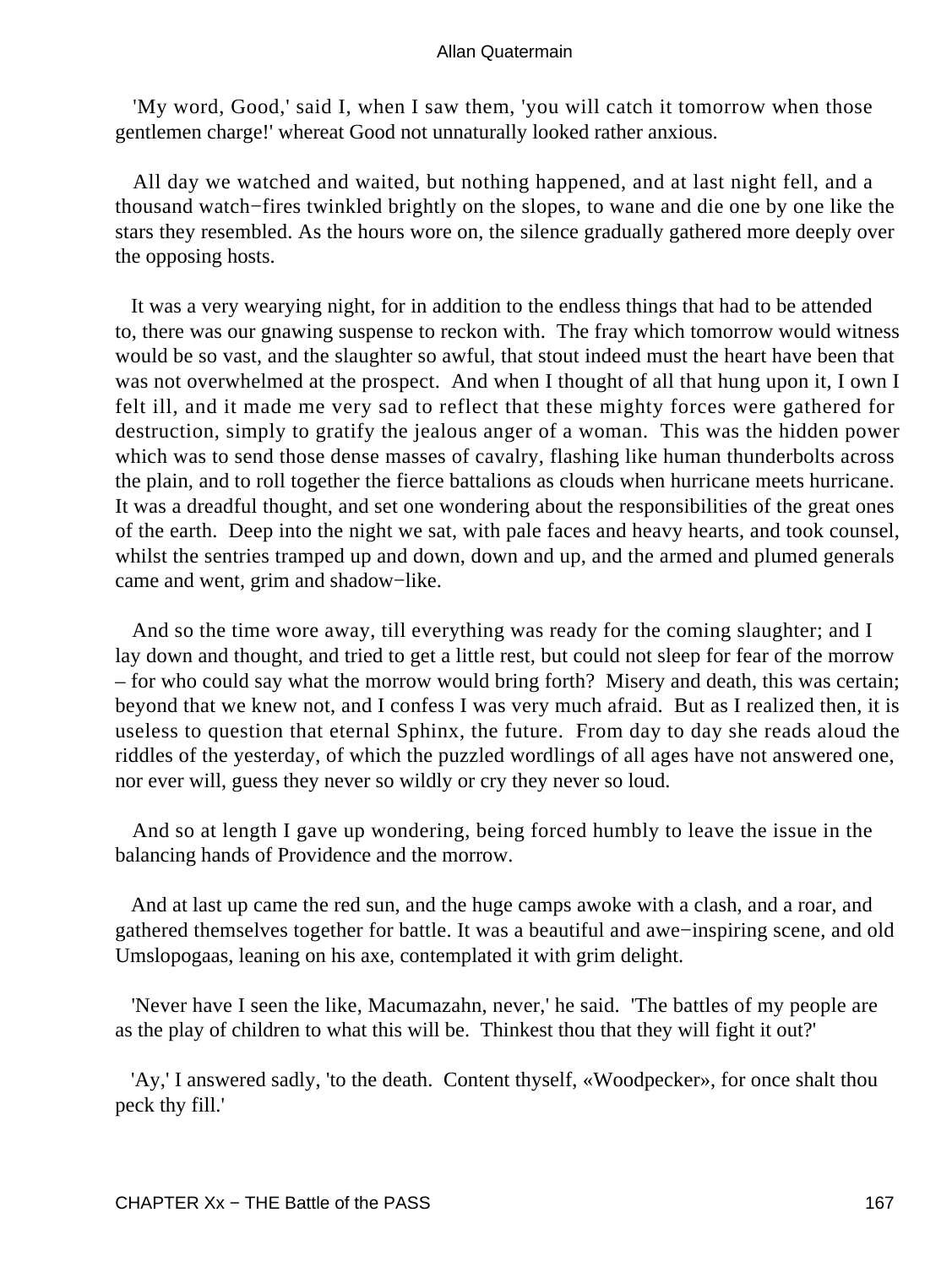Time went on, and still there was no sign of an attack. A force of cavalry crossed the brook, indeed, and rode slowly along our front, evidently taking stock of our position and numbers. With this we did not attempt to interfere, as our decision was to stand strictly on the defensive, and not to waste a single man. The men breakfasted and stood to their arms, and the hours wore on. About midday, when the men were eating their dinner, for we thought they would fight better on full stomachs, a shout of 'SORAIS, **Sorais'** arose like thunder from the enemy's extreme right, and taking the glass, I was able to clearly distinguish the 'Lady of the Night' herself, surrounded by a glittering staff, and riding slowly down the lines of her battalions. And as she went, that mighty, thundering shout rolled along before her like the rolling of ten thousand chariots, or the roaring of the ocean when the gale turns suddenly and carries the noise of it to the listener's ears, till the earth shook, and the air was full of the majesty of sound.

 Guessing that this was a prelude to the beginning of the battle, we remained still and made ready.

We had not long to wait. Suddenly, like flame from a cannon's mouth, out shot two great tongue−like forces of cavalry, and came charging down the slope towards the little stream, slowly at first, but gathering speed as they came. Before they got to the stream, orders reached me from Sir Henry, who evidently feared that the shock of such a charge, if allowed to fall unbroken upon our infantry, would be too much for them, to send five thousand sabres to meet the force opposite to me, at the moment when it began to mount the stiffest of the rise about four hundred yards from our lines. This I did, remaining behind myself with the rest of my men.

 Off went the five thousand horsemen, drawn up in a wedge−like form, and I must say that the general in command handled them very ably. Starting at a hand gallop, for the first three hundred yards he rode straight at the tip of the tongue−shaped mass of cavalry which, numbering, so far as I could judge, about eight thousand sabres, was advancing to charge us. Then he suddenly swerved to the right and put on the pace, and I saw the great wedge curl round, and before the foe could check himself and turn to meet it, strike him about halfway down his length, with a crashing rending sound, like that of the breaking−up of vast sheets of ice. In sank the great wedge, into his heart, and as it cut its way hundreds of horsemen were thrown up on either side of it, just as the earth is thrown up by a ploughshare, or more like still, as the foaming water curls over beneath the bows of a rushing ship. In, yet in, vainly does the tongue twist its ends round in agony, like an injured snake, and strive to protect its centre; still farther in, by Heaven! right through, and so, amid cheer after cheer from our watching thousands, back again upon the severed ends, beating them down, driving them as a gale drives spray, till at last, amidst the rushing of hundreds of riderless horses, the flashing of swords, and the victorious clamour of their pursuers, the great force crumples up like an empty glove, then turns and gallops pell−mell for safety back to its own lines.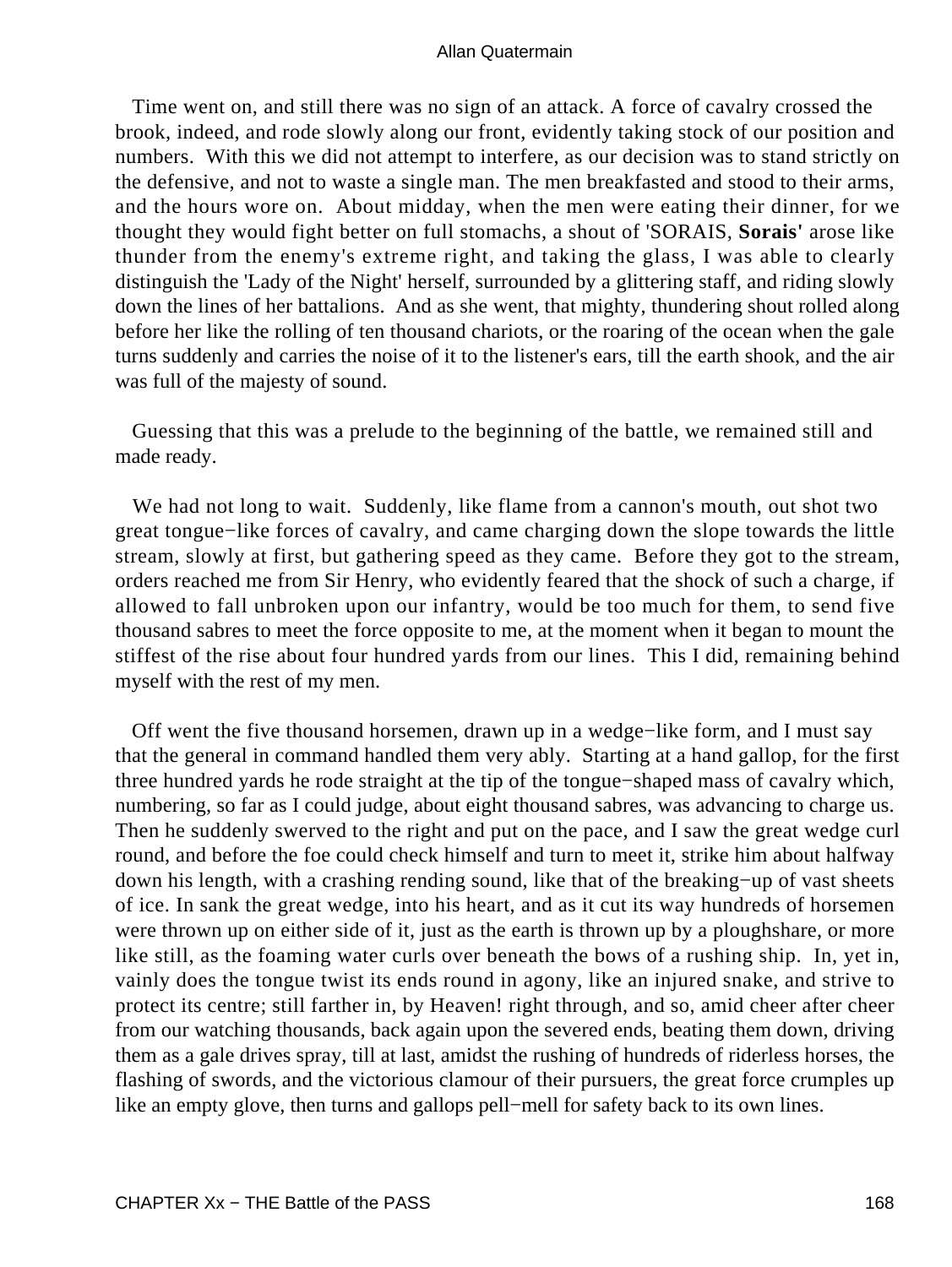I do not think it reached them more than two−thirds as strong as it went out ten minutes before. The lines which were now advancing to the attack, opened and swallowed them up, and my force returned, having only suffered a loss of about five hundred men – not much, I thought, considering the fierceness of the struggle. I could also see that the opposing bodies of cavalry on our left wing were drawing back, but how the fight went with them I do not quite know. It is as much as I can do to describe what took place immediately around me.

 By this time the dense masses of the enemy's left, composed almost entirely of Nasta's swordsmen, were across the little stream, and with alternate yells of 'Nasta' and 'Sorais', with dancing banners and gleaming swords, were swarming up towards us like ants.

 Again I received orders to try and check this movement, and also the main advance against the chest of our army, by means of cavalry charges, and this I did to the best of my ability, by continually sending squadrons of about a thousand sabres out against them. These squadrons did the enemy much damage, and it was a glorious sight to see them flash down the hillside, and bury themselves like a living knife in the heart of the foe. But, also, we lost many men, for after the experience of a couple of these charges, which had drawn a sort of bloody St Andrew's cross of dead and dying through the centre of Nasta's host, our foes no longer attempted to offer an unyielding front to their irresistible weight, but opened out to let the rush go through, throwing themselves on the ground and hamstringing hundreds of horses as they passed.

 And so, notwithstanding all that we could do, the enemy drew nearer, till at last he hurled himself upon Good's force of seven thousand five hundred regulars, who were drawn up to receive them in three strong squares. About the same time, too, an awful and heartshaking roar told me that the main battle had closed in on the centre and extreme left. I raised myself in my stirrups and looked down to my left; so far as the eye could see there was a long dazzling shimmer of steel as the sun glanced upon falling sword and thrusting spear.

 To and fro swung the contending lines in that dread struggle, now giving way, now gaining a little in the mad yet ordered confusion of attack and defence. But it was as much as I could do to keep count of what was happening to our own wing; and, as for the moment the cavalry had fallen back under cover of Good's three squares, I had a fair view of this.

 Nasta's wild swordsmen were now breaking in red waves against the sullen rock−like squares. Time after time did they yell out their war−cries, and hurl themselves furiously against the long triple ridges of spear points, only to be rolled back as billows are when they meet the cliff.

 And so for four long hours the battle raged almost without a pause, and at the end of that time, if we had gained nothing we had lost nothing. Two attempts to turn our left flank by forcing a way through the wood by which it was protected had been defeated; and as yet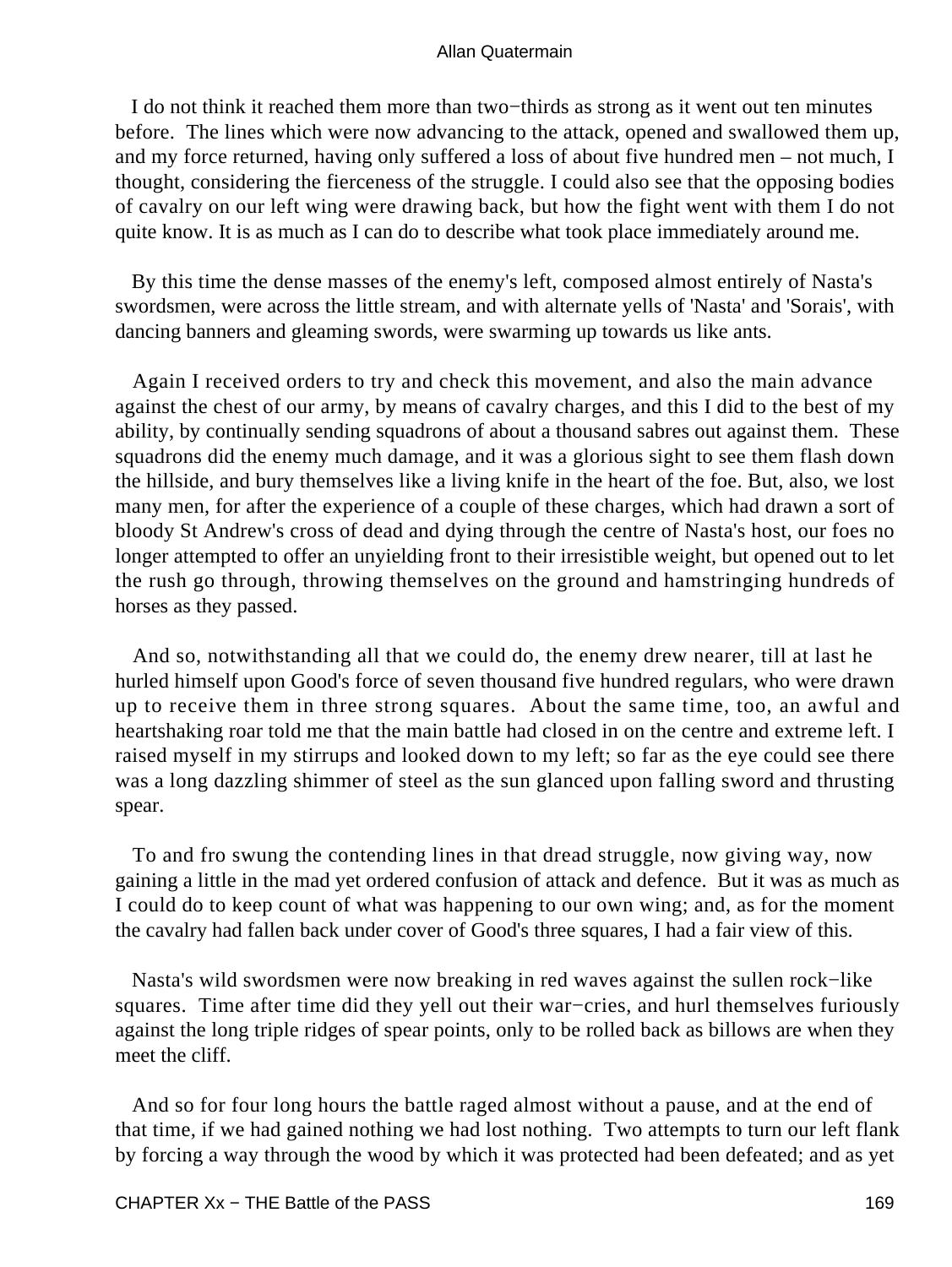Nasta's swordsmen had, notwithstanding their desperate efforts, entirely failed to break Good's three squares, though they had thinned their numbers by quite a third.

 As for the chest of the army where Sir Henry was with his staff and Umslopogaas, it had suffered dreadfully, but it had held its own with honour, and the same may be said of our left battle.

 At last the attacks slackened, and Sorais' army drew back, having, I began to think, had enough of it. On this point, however, I was soon undeceived, for splitting up her cavalry into comparatively small squadrons, she charged us furiously with them, all along the line, and then once more sullenly rolled her tens of thousands of sword and spearmen down upon our weakened squares and squadrons; Sorais herself directing the movement, as fearless as a lioness heading the main attack. On they came like an avalanche – I saw her golden helm gleaming in the van – our counter charges of cavalry entirely failing to check their forward sweep. Now they had struck us, and our centre bent in like a bow beneath the weight of their rush – it parted, and had not the ten thousand men in reserve charged down to its support it must have been utterly destroyed. As for Good's three squares, they were swept backwards like boats upon an incoming tide, and the foremost one was burst into and lost half its remaining men. But the effort was too fierce and terrible to last. Suddenly the battle came, as it were, to a turning−point, and for a minute or two stood still.

 Then it began to move towards Sorais' camp. Just then, too, Nasta's fierce and almost invincible highlanders, either because they were disheartened by their losses or by way of a ruse, fell back, and the remains of Good's gallant squares, leaving the positions they had held for so many hours, cheered wildly, and rashly followed them down the slope, whereon the swarms of swordsmen turned to envelop them, and once more flung themselves upon them with a yell. Taken thus on every side, what remained of the first square was quickly destroyed, and I perceived that the second, in which I could see Good himself mounted on a large horse, was on the point of annihilation. A few more minutes and it was broken, its streaming colours sank, and I lost sight of Good in the confused and hideous slaughter that ensued.

 Presently, however, a cream−coloured horse with a snow−white mane and tail burst from the ruins of the square and came rushing past me riderless and with wide streaming reins, and in it I recognized the charger that Good had been riding. Then I hesitated no longer, but taking with me half my effective cavalry force, which now amounted to between four and five thousand men, I commended myself to God, and, without waiting for orders, I charged straight down upon Nasta's swordsmen. Seeing me coming, and being warned by the thunder of my horses' hoofs, the majority of them faced round, and gave us a right warm welcome. Not an inch would they yield; in vain did we hack and trample them down as we ploughed a broad red furrow through their thousands; they seemed to re−arise by hundreds, driving their terrible sharp swords into our horses, or severing their hamstrings, and then hacking the troopers who came to the ground with them almost into pieces. My horse was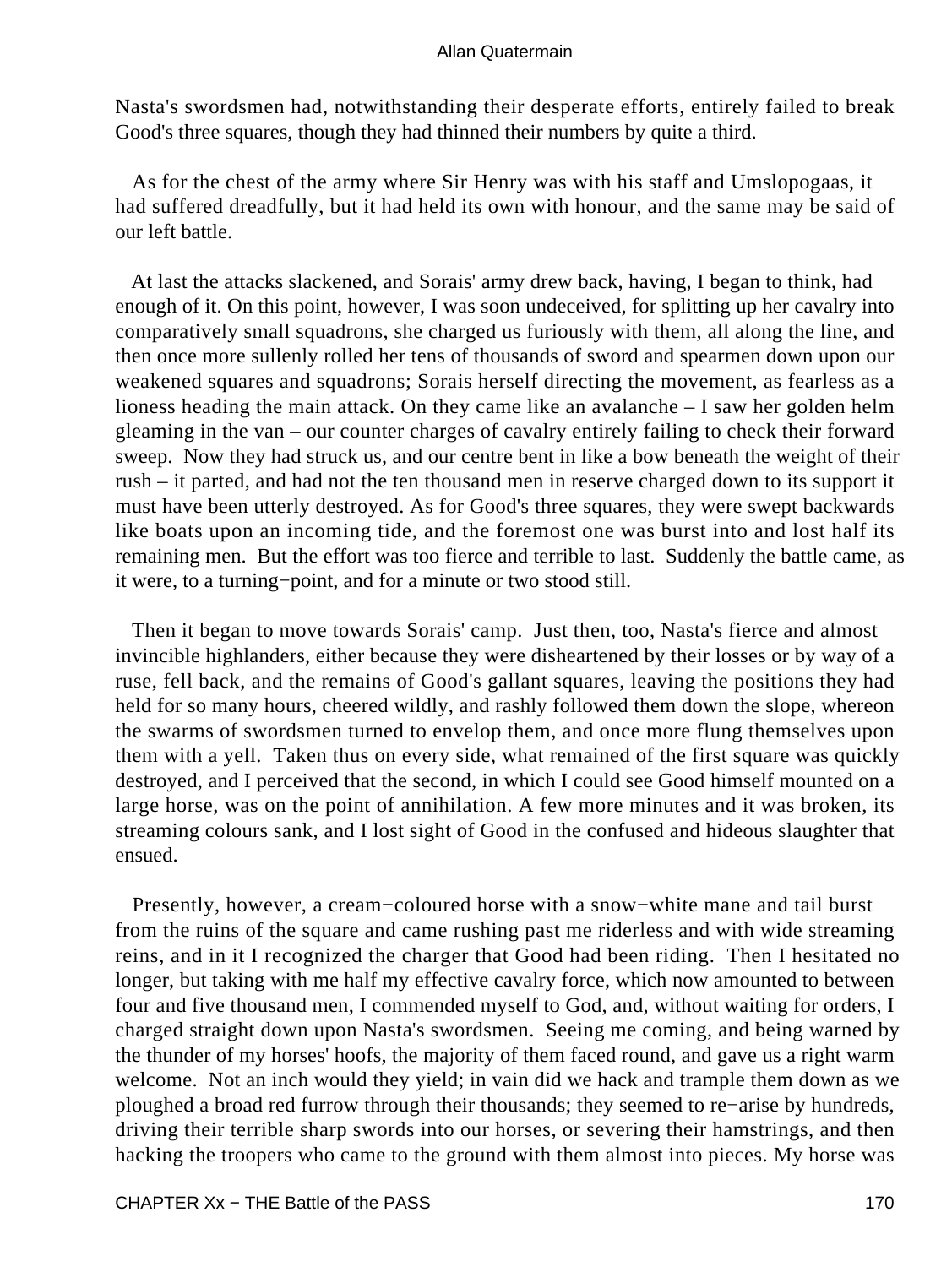speedily killed under me, but luckily I had a fresh one, my own favourite, a coal−black mare Nyleptha had given me, being held in reserve behind, and on this I afterwards mounted. Meanwhile I had to get along as best I could, for I was pretty well lost sight of by my men in the mad confusion of the moment. My voice, of course, could not be heard in the midst of the clanging of steel and the shrieks of rage and agony. Presently I found myself mixed up with the remnants of the square, which had formed round its leader Good, and was fighting desperately for existence. I stumbled against somebody, and glancing down, caught sight of Good's eyeglass. He had been beaten to his knee. Over him was a great fellow swinging a heavy sword. Somehow I managed to run the man through with the sime I had taken from the Masai whose hand I had cut off; but as I did so, he dealt me a frightful blow on the left side and breast with the sword, and though my chain shirt saved my life, I felt that I was badly hurt. For a minute I fell on to my hands and knees among the dead and dying, and turned sick and faint. When I came to again I saw that Nasta's spearmen, or rather those of them who remained, were retreating back across the stream, and that Good was there by me smiling sweetly.

'Near go that,' he shouted; 'but all's well that ends well.'

 I assented, but I could not help feeling that it had not ended well for me. I was sorely hurt.

 Just then we saw the smaller bodies of cavalry stationed on our extreme right and left, and which were now reinforced by the three thousand sabres which we had held in reserve, flash out like arrows from their posts and fall upon the disordered flanks of Sorais' forces, and that charge decided the issue of the battle. In another minute or two the enemy was in slow and sullen retreat across the little stream, where they once more re−formed. Then came another lull, during which I managed to get a second horse, and received my orders to advance from Sir Henry, and then with one fierce deep−throated roar, with a waving of banners and a wide flashing of steel, the remains of our army took the offensive and began to sweep down, slowly indeed, but irresistibly from the positions they had so gallantly held all day.

At last it was our turn to attack.

 On we moved, over the piled−up masses of dead and dying, and were approaching the stream, when suddenly I perceived an extraordinary sight. Galloping wildly towards us, his arms tightly clasped around his horse's neck, against which his blanched cheek was tightly pressed, was a man arrayed in the full costume of a Zu−Vendi general, but in whom, as he came nearer, I recognized none other than our lost Alphonse. It was impossible even then to mistake those curling mustachios. In a minute he was tearing through our ranks and narrowly escaped being cut down, till at last somebody caught his horse's bridle, and he was brought to me just as a momentary halt occurred in our advance to allow what remained of our shattered squares to form into line.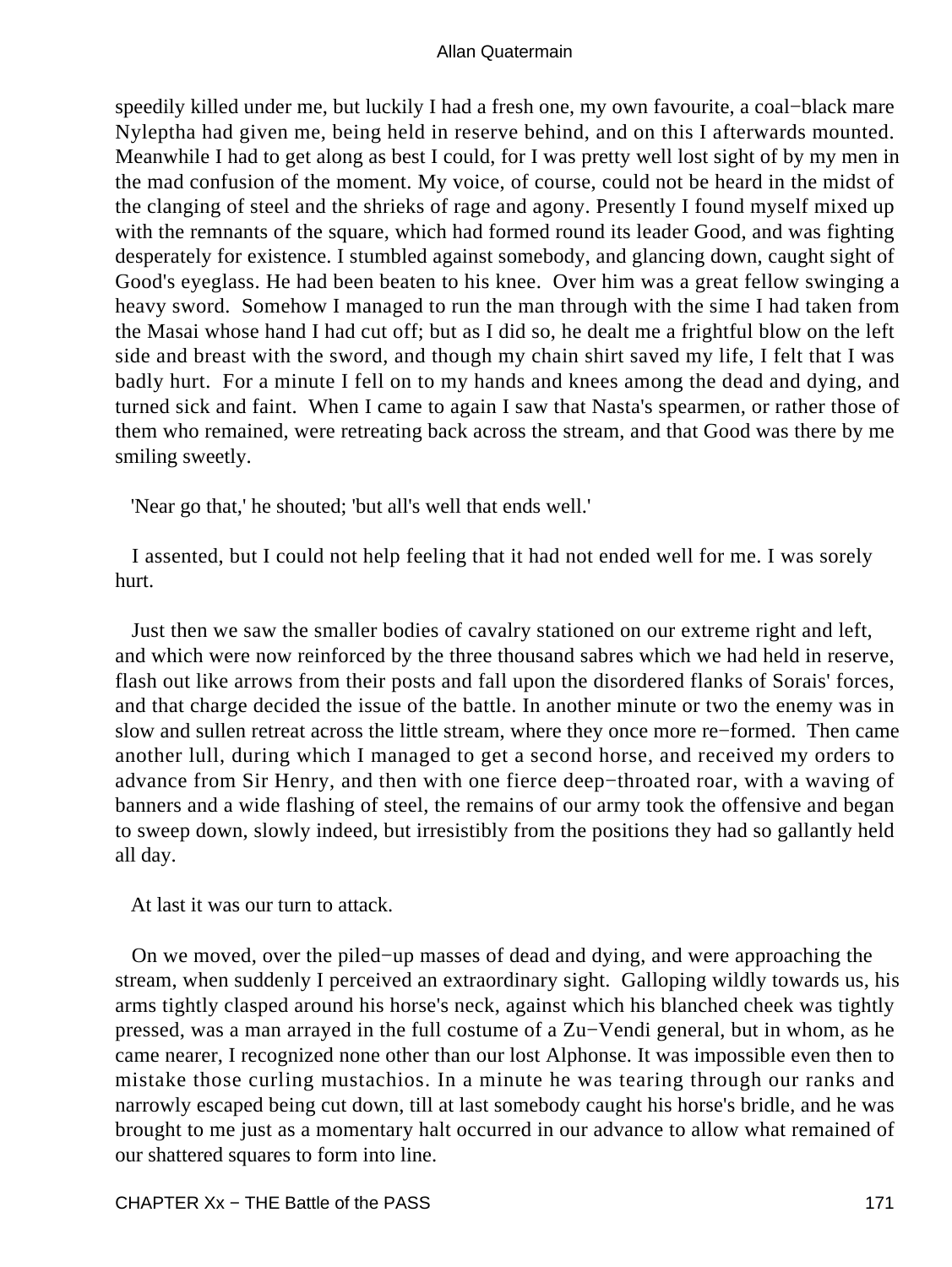'Ah, monsieur,' he gasped out in a voice that was nearly inarticulate with fright, 'grace to the sky, it is you! Ah, what I have endured! But you win, monsieur, you win; they fly, the laches. But listen, monsieur – I forget, it is no good; the Queen is to be murdered tomorrow at the first light in the palace of Milosis; her guards will leave their posts, and the priests are going to kill her. Ah yes! they little thought it, but I was ensconced beneath a banner, and I heard it all.'

'What?' I said, horror−struck; 'what do you mean?'

 'What I say, monsieur; that devil of a Nasta he went last night to settle the affair with the Archbishop [Agon]. The guard will leave open the little gate leading from the great stair and go away, and Nasta and Agon's priests will come in and kill her. Themselves they would not kill her.'

 'Come with me,' I said, and, shouting to the staff−officer next to me to take over the command, I snatched his bridle and galloped as hard as I could for the spot, between a quarter and half a mile off, where I saw the royal pennon flying, and where I knew that I should find Curtis if he were still alive. On we tore, our horses clearing heaps of dead and dying men, and splashing through pools of blood, on past the long broken lines of spearmen to where, mounted on the white stallion Nasta had sent to him as a parting gift, I saw Sir Henry's form towering above the generals who surrounded him.

 Just as we reached him the advance began again. A bloody cloth was bound around his head, but I saw that his eye was as bright and keen as ever. Beside him was old Umslopogaas, his axe red with blood, but looking quite fresh and uninjured.

'What's wrong, Quatermain?' he shouted.

 'Everything. There is a plot to murder the Queen tomorrow at dawn. Alphonse here, who has just escaped from Sorais, has overheard it all,' and I rapidly repeated to him what the Frenchman had told me.

Curtis' face turned deadly pale and his jaw dropped.

 'At dawn,' he gasped, 'and it is now sunset; it dawns before four and we are nearly a hundred miles off – nine hours at the outside. What is to be done?'

An idea entered into my head. 'Is that horse of yours fresh?' I said.

'Yes, I have only just got on to him – when my last was killed, and he has been fed.'

 'So is mine. Get off him, and let Umslopogaas mount; he can ride well. We will be at Milosis before dawn, or if we are not – well, we cannot help it. No, no; it is impossible for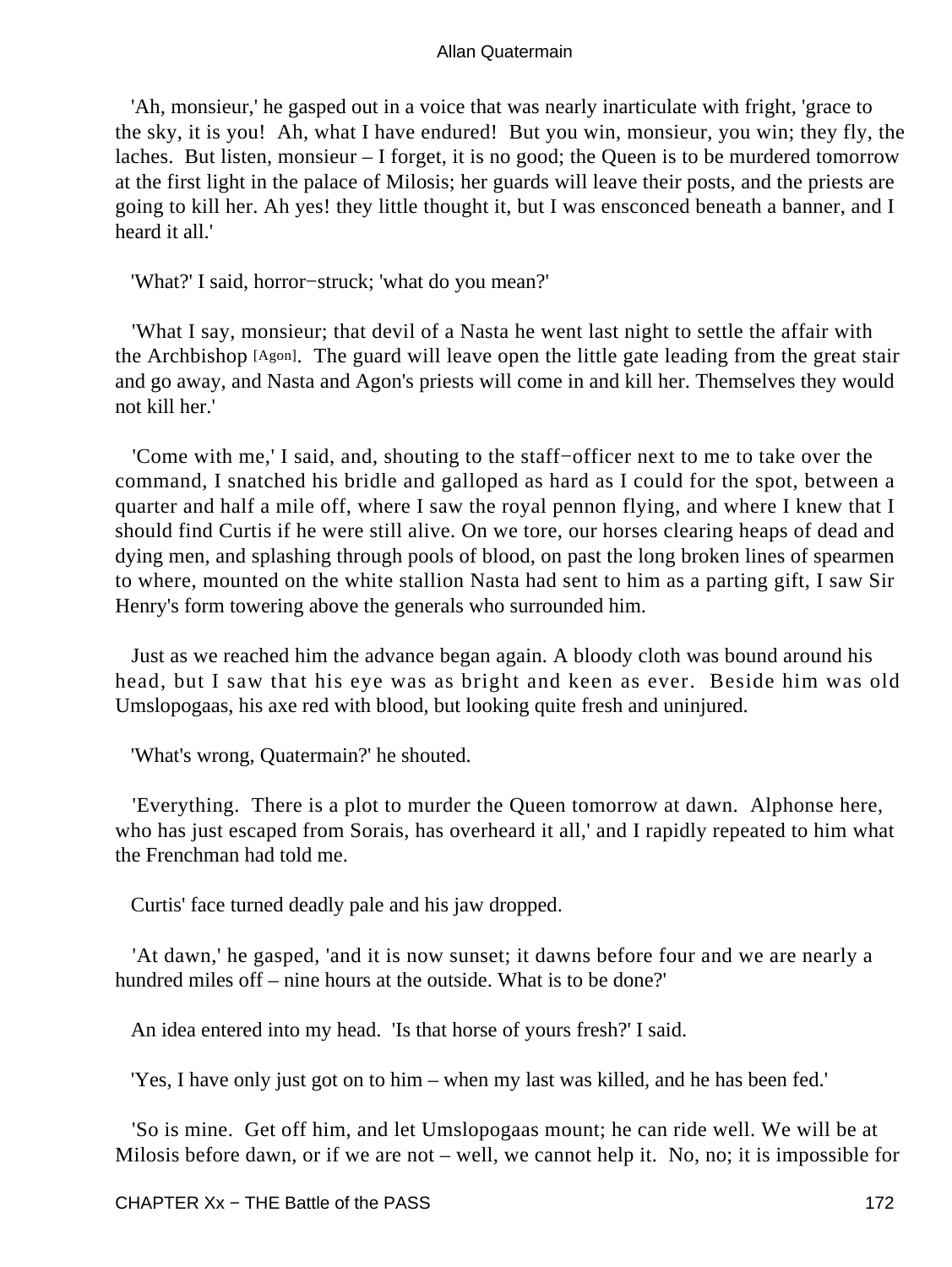you to leave now. You would be seen, and it would turn the fate of the battle. It is not half won yet. The soldiers would think you were making a bolt of it. Quick now.'

 In a moment he was down, and at my bidding Umslopogaas sprang into the empty saddle.

 'Now farewell,' I said. 'Send a thousand horsemen with remounts after us in an hour if possible. Stay, despatch a general to the left wing to take over the command and explain my absence.'

'You will do your best to save her, Quatermain?' he said in a broken voice.

'Ay, that I will. Go on; you are being left behind.'

 He cast one glance at us, and accompanied by his staff galloped off to join the advance, which by this time was fording the little brook that now ran red with the blood of the fallen.

 As for Umslopogaas and myself, we left that dreadful field as arrows leave a bow, and in a few minutes had passed right out of the sight of slaughter, the smell of blood, and the turmoil and shouting, which only came to our ears as a faint, far−off roaring like the sound of distant breakers.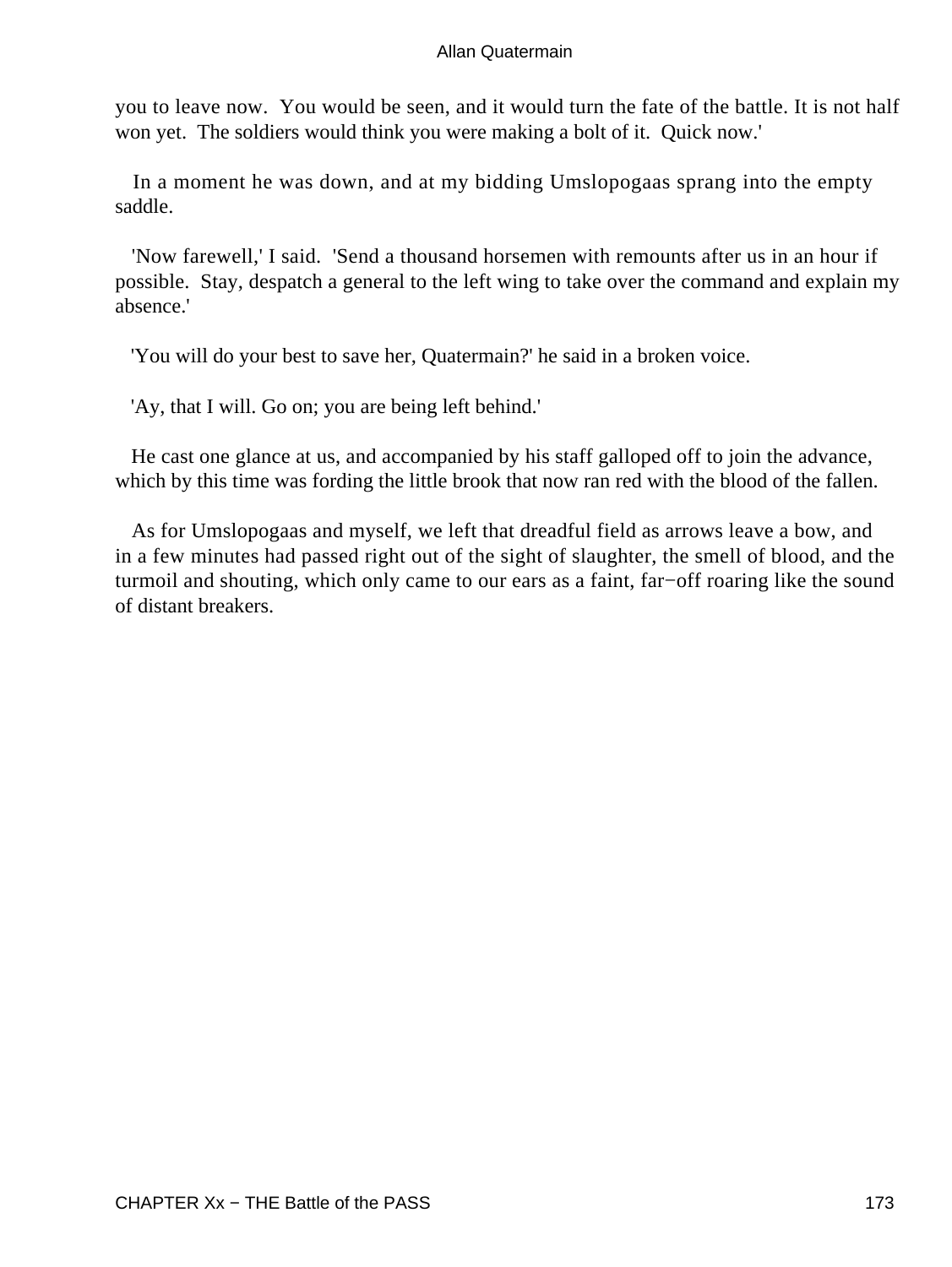## **[CHAPTER Xxi − Away! AWAY!](#page-203-0)**

A t the top of the rise we halted for a second to breathe our horses; and, turning, glanced at the battle beneath us, which, illumined as it was by the fierce rays of the sinking sun staining the whole scene red, looked from where we were more like some wild titanic picture than an actual hand−to−hand combat. The distinguishing scenic effect from that distance was the countless distinct flashes of light reflected from the swords and spears, otherwise the panorama was not so grand as might have been expected. The great green lap of sward in which the struggle was being fought out, the bold round outline of the hills behind, and the wide sweep of the plain beyond, seemed to dwarf it; and what was tremendous enough when one was in it, grew insignificant when viewed from the distance. But is it not thus with all the affairs and doings of our race about which we blow the loud trumpet and make such a fuss and worry? How utterly antlike, and morally and physically insignificant, must they seem to the calm eyes that watch them from the arching depths above!

 'We win the day, Macumazahn,' said old Umslopogaas, taking in the whole situation with a glance of his practised eye. 'Look, the Lady of the Night's forces give on every side, there is no stiffness left in them, they bend like hot iron, they are fighting with but half a heart. But alas! the battle will in a manner be drawn, for the darkness gathers, and the regiments will not be able to follow and slay!' – and he shook his head sadly. 'But,' he added, 'I do not think that they will fight again. We have fed them with too strong a meat. Ah! it is well to have lived! At last I have seen a fight worth seeing.'

 By this time we were on our way again, and as we went side by side I told him what our mission was, and how that, if it failed, all the lives that had been lost that day would have been lost in vain.

 'Ah!' he said, 'nigh on a hundred miles and no horses but these, and to be there before the dawn! Well – away! away! man can but try, Macumazahn; and mayhap we shall be there in time to split that old «witch−finder's» [Agon's] skull for him. Once he wanted to burn us, the old «rain−maker», did he? And now he would set a snare for my mother [Nyleptha], would he? Good! So sure as my name is the name of the Woodpecker, so surely, be my mother alive or dead, will I split him to the beard. Ay, by T'Chaka's head I swear it!' and he shook Inkosi−kaas as he galloped. By now the darkness was closing in, but fortunately there would be a moon later, and the road was good.

 On we sped through the twilight, the two splendid horses we bestrode had got their wind by this, and were sweeping along with a wide steady stride that neither failed nor varied for mile upon mile. Down the side of slopes we galloped, across wide vales that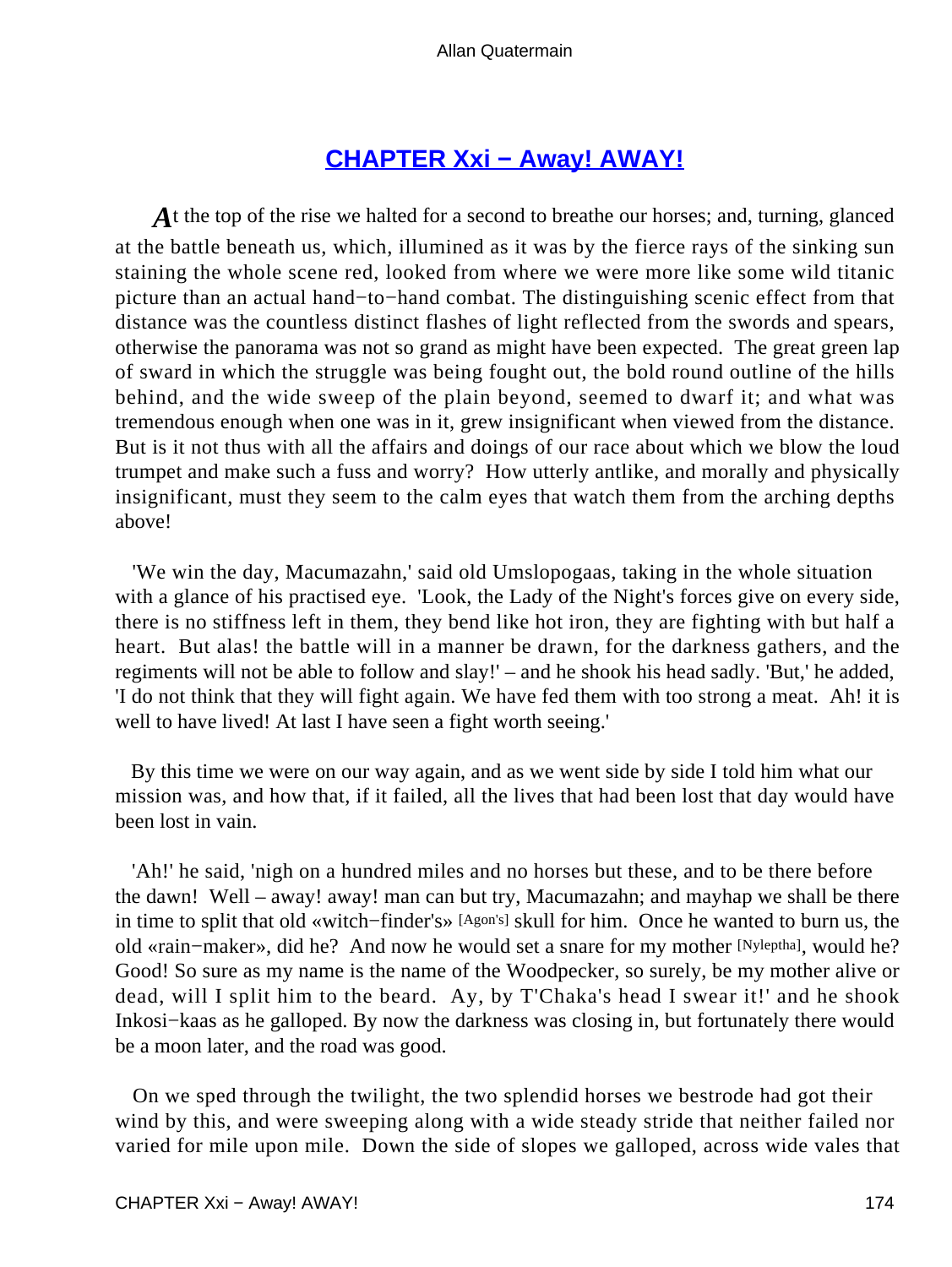stretched to the foot of far−off hills. Nearer and nearer grew the blue hills; now we were travelling up their steeps, and now we were over and passing towards others that sprang up like visions in the far, faint distance beyond.

 On, never pausing or drawing rein, through the perfect quiet of the night, that was set like a song to the falling music of our horses' hoofs; on, past deserted villages, where only some forgotten starving dog howled a melancholy welcome; on, past lonely moated dwellings; on, through the white patchy moonlight, that lay coldly upon the wide bosom of the earth, as though there was no warmth in it; on, knee to knee, for hour after hour!

 We spake not, but bent us forward on the necks of those two glorious horses, and listened to their deep, long−drawn breaths as they filled their great lungs, and to the regular unfaltering ring of their round hoofs. Grim and black indeed did old Umslopogaas look beside me, mounted upon the great white horse, like Death in the Revelation of St John, as now and again lifting his fierce set face he gazed out along the road, and pointed with his axe towards some distant rise or house.

And so on, still on, without break or pause for hour after hour.

 At last I felt that even the splendid animal that I rode was beginning to give out. I looked at my watch; it was nearly midnight, and we were considerably more than half way. On the top of a rise was a little spring, which I remembered because I had slept by it a few nights before, and here I motioned to Umslopogaas to pull up, having determined to give the horses and ourselves ten minutes to breathe in. He did so, and we dismounted – that is to say, Umslopogaas did, and then helped me off, for what with fatigue, stiffness, and the pain of my wound, I could not do so for myself; and then the gallant horses stood panting there, resting first one leg and then another, while the sweat fell drip, drip, from them, and the steam rose and hung in pale clouds in the still night air.

 Leaving Umslopogaas to hold the horses, I hobbled to the spring and drank deep of its sweet waters. I had had nothing but a single mouthful of wine since midday, when the battle began, and I was parched up, though my fatigue was too great to allow me to feel hungry. Then, having laved my fevered head and hands, I returned, and the Zulu went and drank. Next we allowed the horses to take a couple of mouthfuls each – no more; and oh, what a struggle we had to get the poor beasts away from the water! There were yet two minutes, and I employed it in hobbling up and down to try and relieve my stiffness, and in inspecting the condition of the horses. My mare, gallant animal though she was, was evidently much distressed; she hung her head, and her eye looked sick and dull; but Daylight, Nyleptha's glorious horse – who, if he is served aright, should, like the steeds who saved great Rameses in his need, feed for the rest of his days out of a golden manger – was still comparatively speaking fresh, notwithstanding the fact that he had had by far the heavier weight to carry. He was 'tucked up', indeed, and his legs were weary, but his eye was bright and clear, and he held his shapely head up and gazed out into the darkness round him in a way that seemed to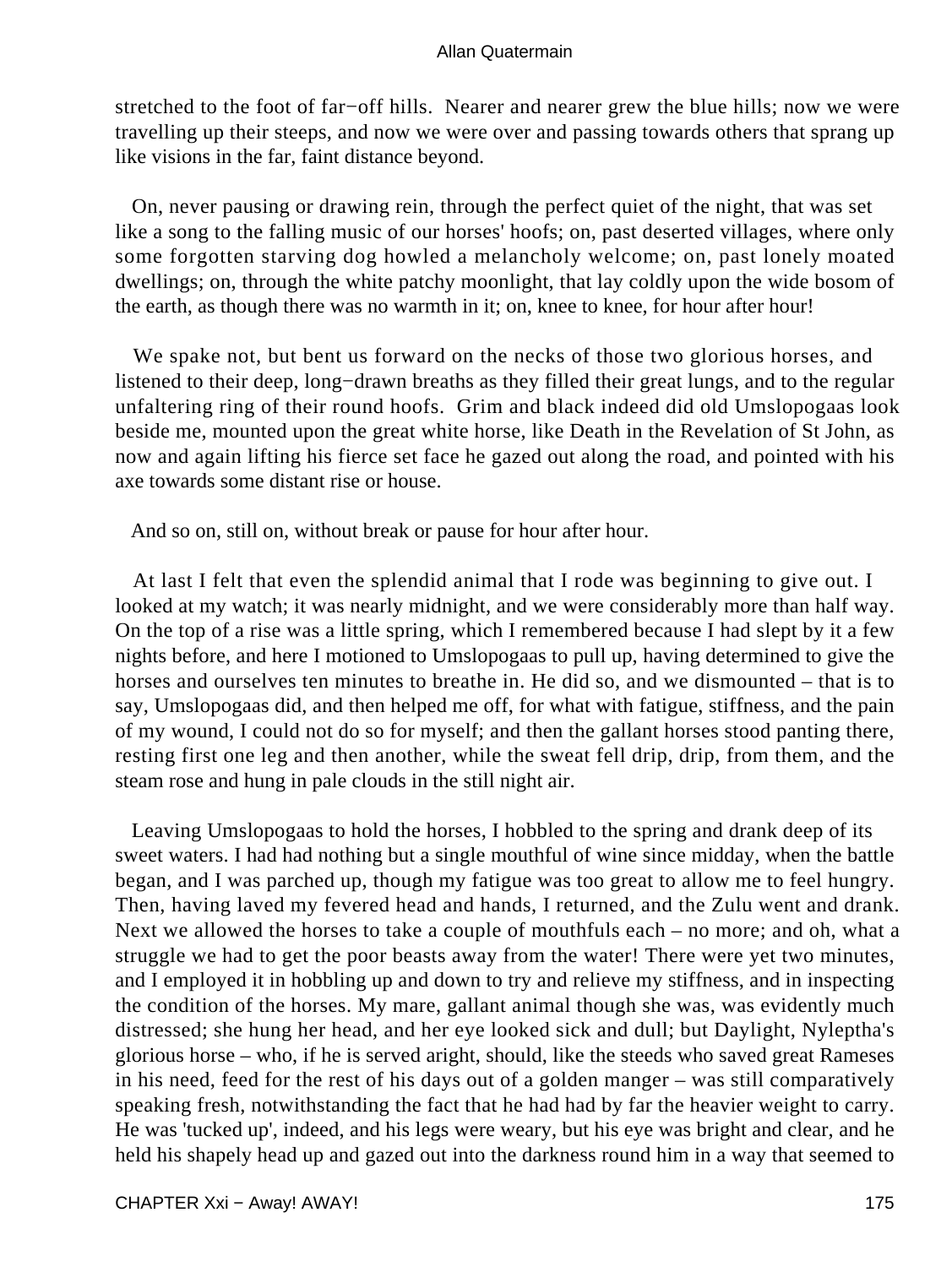say that whoever failed HE was good for those five−and−forty miles that yet lay between us and Milosis. Then Umslopogaas helped me into the saddle and – vigorous old savage that he was! – vaulted into his own without touching a stirrup, and we were off once more, slowly at first, till the horses got into their stride, and then more swiftly. So we passed over another ten miles, and then came a long, weary rise of some six or seven miles, and three times did my poor black mare nearly come to the ground with me. But on the top she seemed to gather herself together, and rattled down the slope with long, convulsive strides, breathing in gasps. We did that three or four miles more swiftly than any since we had started on our wild ride, but I felt it to be a last effort, and I was right. Suddenly my poor horse took the bit between her teeth and bolted furiously along a stretch of level ground for some three or four hundred yards, and then, with two or three jerky strides, pulled herself up and fell with a crash right on to her head, I rolling myself free as she did so. As I struggled to my feet the brave beast raised her head and looked at me with piteous bloodshot eyes, and then her head dropped with a groan and she was dead. Her heart was broken.

 Umslopogaas pulled up beside the carcase, and I looked at him in dismay. There were still more than twenty miles to do by dawn, and how were we to do it with one horse? It seemed hopeless, but I had forgotten the old Zulu's extraordinary running powers.

Without a single word he sprang from the saddle and began to hoist me into it.

'What wilt thou do?' I asked.

'Run,' he answered, seizing my stirrup−leather.

 Then off we went again, almost as fast as before; and oh, the relief it was to me to get that change of horses! Anybody who has ever ridden against time will know what it meant.

 Daylight sped along at a long stretching hand−gallop, giving the gaunt Zulu a lift at every stride. It was a wonderful thing to see old Umslopogaas run mile after mile, his lips slightly parted and his nostrils agape like the horse's. Every five miles or so we stopped for a few minutes to let him get his breath, and then flew on again.

 'Canst thou go farther,' I said at the third of these stoppages, 'or shall I leave thee to follow me?'

 He pointed with his axe to a dim mass before us. It was the Temple of the Sun, now not more than five miles away.

'I reach it or I die,' he gasped.

 Oh, that last five miles! The skin was rubbed from the inside of my legs, and every movement of my horse gave me anguish. Nor was that all. I was exhausted with toil, want of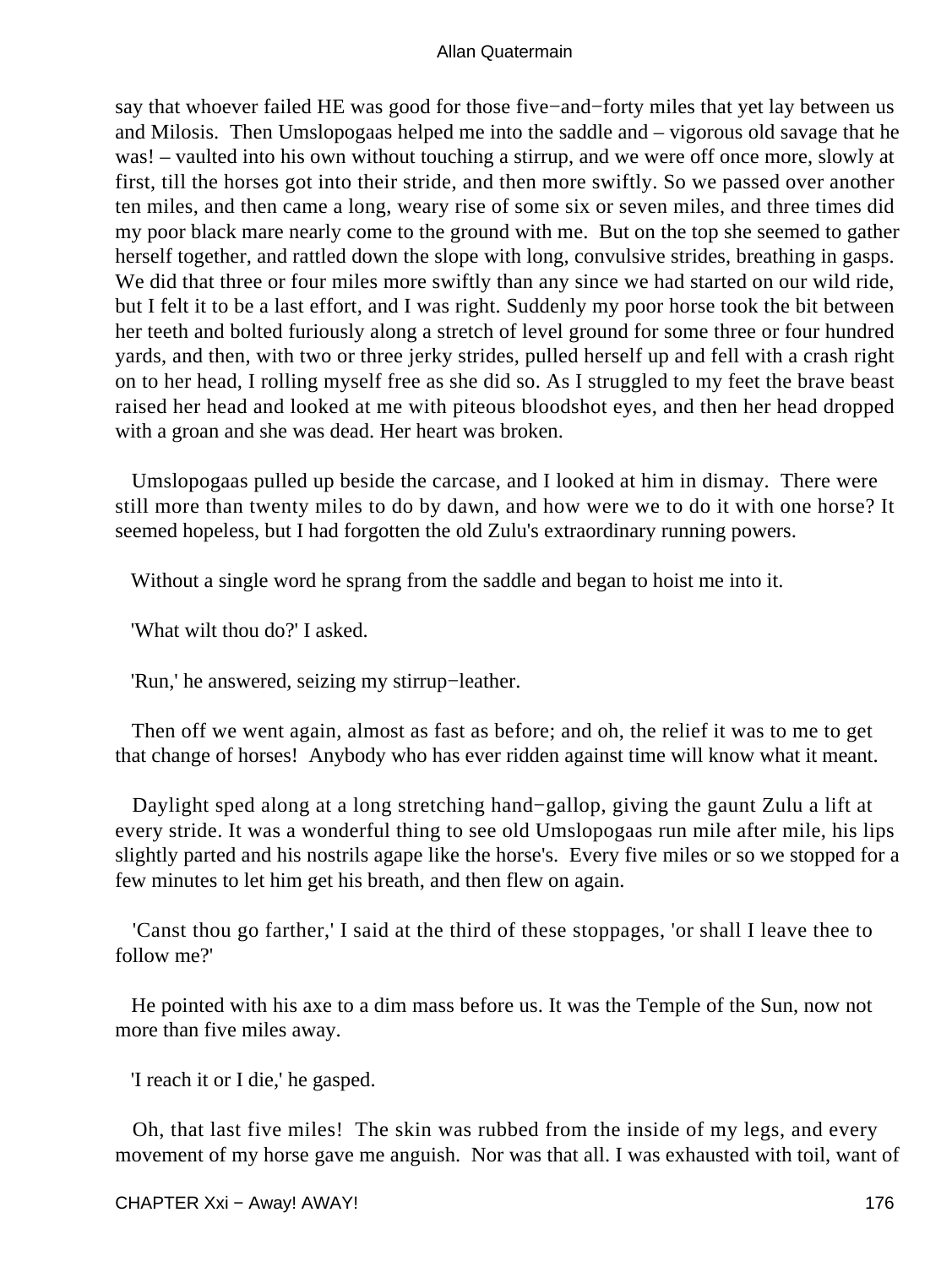food and sleep, and also suffering very much from the blow I had received on my left side; it seemed as though a piece of bone or something was slowly piercing into my lung. Poor Daylight, too, was pretty nearly finished, and no wonder. But there was a smell of dawn in the air, and we might not stay; better that all three of us should die upon the road than that we should linger while there was life in us. The air was thick and heavy, as it sometimes is before the dawn breaks, and – another infallible sign in certain parts of Zu−Vendis that sunrise is at hand – hundreds of little spiders pendant on the end of long tough webs were floating about in it. These early−rising creatures, or rather their webs, caught upon the horse's and our own forms by scores, and, as we had neither the time nor the energy to brush them off, we rushed along covered with hundreds of long grey threads that streamed out a yard or more behind us – and a very strange appearance they must have given us.

 And now before us are the huge brazen gates of the outer wall of the Frowning City, and a new and horrible doubt strikes me: What if they will not let us in?

 'OPEN! OPEN!' I shout imperiously, at the same time giving the royal password. 'OPEN! **Open!** a messenger, a messenger with tidings of the war!'

 'What news?' cried the guard. 'And who art thou that ridest so madly, and who is that whose tongue lolls out' – and it actually  $did - 'and$  who runs by thee like a dog by a chariot?'

 'It is the Lord Macumazahn, and with him is his dog, his black dog. **Open! Open!** I bring tidings.'

 The great gates ran back on their rollers, and the drawbridge fell with a rattling crash, and we dashed on through the one and over the other.

'What news, my lord, what news?' cried the guard.

'Incubu rolls Sorais back, as the wind a cloud,' I answered, and was gone.

One more effort, gallant horse, and yet more gallant man!

 So, fall not now, Daylight, and hold thy life in thee for fifteen short minutes more, old Zulu war−dog, and ye shall both live for ever in the annals of the land.

 On, clattering through the sleeping streets. We are passing the Flower Temple now – one mile more, only one little mile – hold on, keep your life in thee, see the houses run past of themselves. Up, good horse, up, there – but fifty yards now. Ah! you see your stables and stagger on gallantly.

 'Thank God, the palace at last!' and see, the first arrows of the dawn are striking on the Temple's golden dome. \*{Of course, the roof of the Temple, being so high, caught the light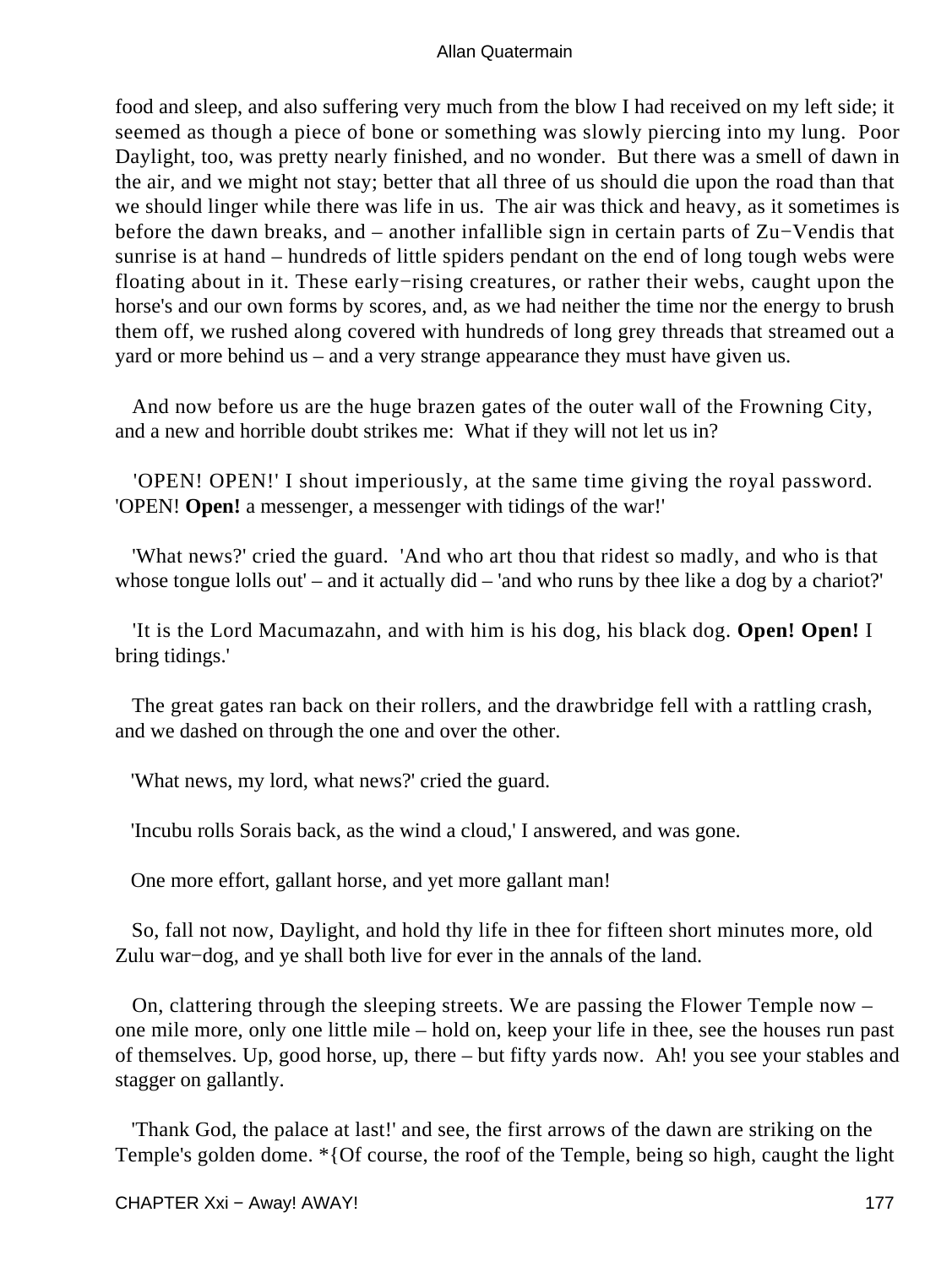some time before the breaking of the dawn.  $-A$ . Q.} But shall I get in here, or is the deed done and the way barred?

Once more I give the password and shout 'OPEN! OPEN!'

No answer, and my heart grows very faint.

 Again I call, and this time a single voice replies, and to my joy I recognize it as belonging to Kara, a fellow−officer of Nyleptha's guards, a man I know to be as honest as the light – indeed, the same whom Nyleptha had sent to arrest Sorais on the day she fled to the temple.

 'Is it thou, Kara?' I cry; 'I am Macumazahn. Bid the guard let down the bridge and throw wide the gate. Quick, quick!'

 Then followed a space that seemed to me endless, but at length the bridge fell and one half of the gate opened and we got into the courtyard, where at last poor Daylight fell down beneath me, as I thought, dead. Except Kara, there was nobody to be seen, and his look was wild, and his garments were all torn. He had opened the gate and let down the bridge alone, and was now getting them up and shut again (as, owing to a very ingenious arrangement of cranks and levers, one man could easily do, and indeed generally did do).

'Where are the guard?' I gasped, fearing his answer as I never feared anything before.

 'I know not,' he answered; 'two hours ago, as I slept, was I seized and bound by the watch under me, and but now, this very moment, have I freed myself with my teeth. I fear, I greatly fear, that we are betrayed.'

 His words gave me fresh energy. Catching him by the arm, I staggered, followed by Umslopogaas, who reeled after us like a drunken man, through the courtyards, up the great hall, which was silent as the grave, towards the Queen's sleeping−place.

 We reached the first ante−room – no guards; the second, still no guards. Oh, surely the thing was done! we were too late after all, too late! The silence and solitude of those great chambers was dreadful, and weighed me down like an evil dream. On, right into Nyleptha's chamber we rushed and staggered, sick at heart, fearing the very worst; we saw there was a light in it, ay, and a figure bearing the light. Oh, thank God, it is the White Queen herself, the Queen unharmed! There she stands in her night gear, roused, by the clatter of our coming, from her bed, the heaviness of sleep yet in her eyes, and a red blush of fear and shame mantling her lovely breast and cheek.

 'Who is it?' she cries. 'What means this? Oh, Macumazahn, is it thou? Why lookest thou so wildly? Thou comest as one bearing evil tidings – and my lord – oh, tell me not my lord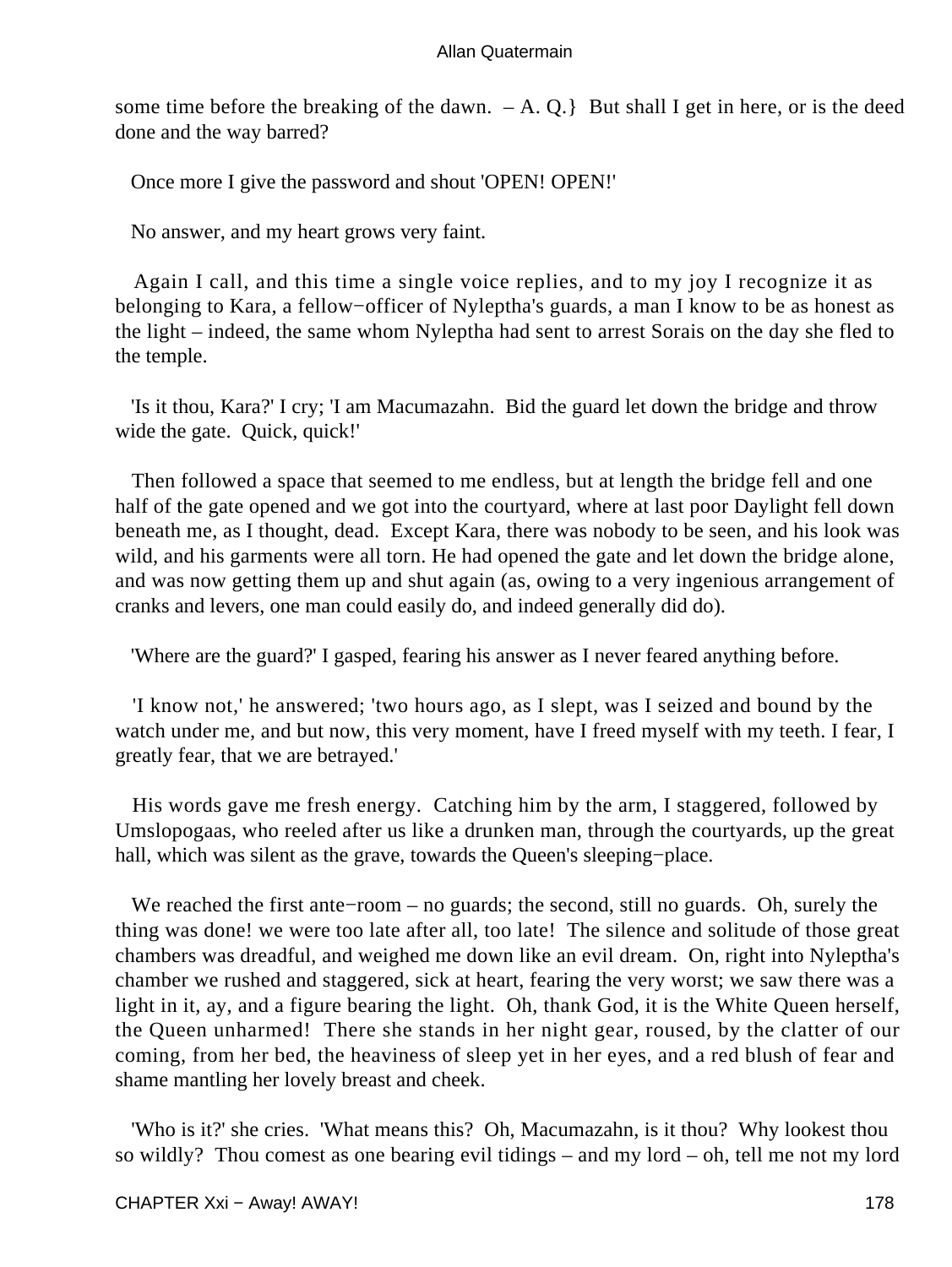is dead – not dead!' she wailed, wringing her white hands.

 'I left Incubu wounded, but leading the advance against Sorais last night at sundown; therefore let thy heart have rest. Sorais is beaten back all along her lines, and thy arms prevail.'

 'I knew it,' she cried in triumph. 'I knew that he would win; and they called him Outlander, and shook their wise heads when I gave him the command! Last night at sundown, sayest thou, and it is not yet dawn? Surely – '

 'Throw a cloak around thee, Nyleptha,' I broke in, 'and give us wine to drink; ay, and call thy maidens quick if thou wouldst save thyself alive. Nay, stay not.'

 Thus adjured she ran and called through the curtains towards some room beyond, and then hastily put on her sandals and a thick cloak, by which time a dozen or so of half−dressed women were pouring into the room.

 'Follow us and be silent,' I said to them as they gazed with wondering eyes, clinging one to another. So we went into the first ante−room.

'Now,' I said, 'give us wine to drink and food, if ye have it, for we are near to death.'

 The room was used as a mess−room for the officers of the guards, and from a cupboard some flagons of wine and some cold flesh were brought forth, and Umslopogaas and I drank, and felt life flow back into our veins as the good red wine went down.

 'Hark to me, Nyleptha,' I said, as I put down the empty tankard. 'Hast thou here among these thy waiting−ladies any two of discretion?'

'Ay,' she said, 'surely.'

 'Then bid them go out by the side entrance to any citizens whom thou canst bethink thee of as men loyal to thee, and pray them come armed, with all honest folk that they can gather, to rescue thee from death. Nay, question not; do as I say, and quickly. Kara here will let out the maids.'

 She turned, and selecting two of the crowd of damsels, repeated the words I had uttered, giving them besides a list of the names of the men to whom each should run.

'Go swiftly and secretly; go for your very lives,' I added.

 In another moment they had left with Kara, whom I told to rejoin us at the door leading from the great courtyard on to the stairway as soon as he had made fast behind the girls.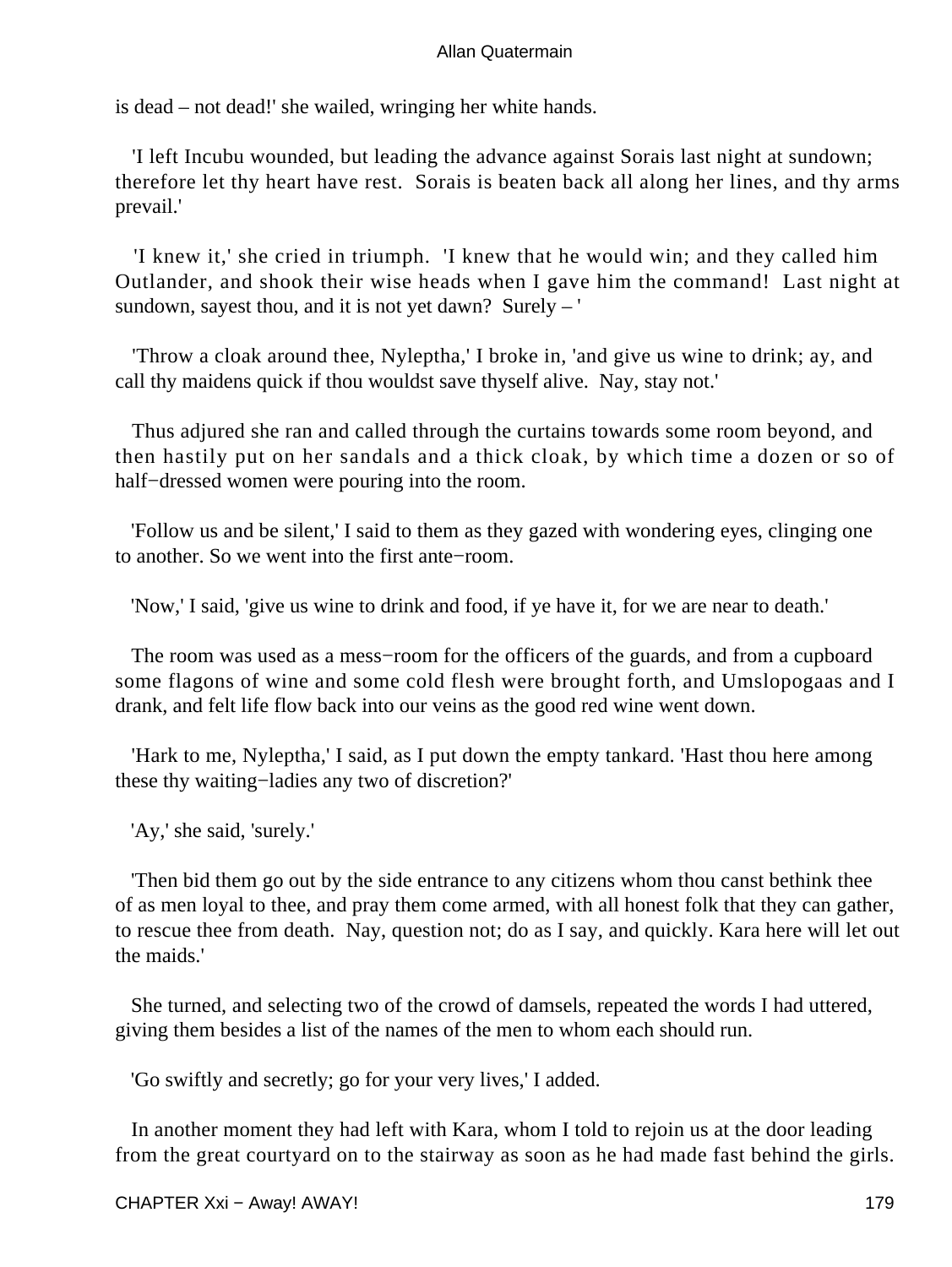Thither, too, Umslopogaas and I made our way, followed by the Queen and her women. As we went we tore off mouthfuls of food, and between them I told her what I knew of the danger which encompassed her, and how we found Kara, and how all the guards and men−servants were gone, and she was alone with her women in that great place; and she told me, too, that a rumour had spread through the town that our army had been utterly destroyed, and that Sorais was marching in triumph on Milosis, and how in consequence thereof all men had fallen away from her.

 Though all this takes some time to tell, we had not been but six or seven minutes in the palace; and notwithstanding that the golden roof of the temple being very lofty was ablaze with the rays of the rising sun, it was not yet dawn, nor would be for another ten minutes. We were in the courtyard now, and here my wound pained me so that I had to take Nyleptha's arm, while Umslopogaas rolled along after us, eating as he went.

 Now we were across it, and had reached the narrow doorway through the palace wall that opened on to the mighty stair.

 I looked through and stood aghast, as well I might. The door was gone, and so were the outer gates of bronze – entirely gone. They had been taken from their hinges, and as we afterwards found, hurled from the stairway to the ground two hundred feet beneath. There in front of us was the semicircular standing−space, about twice the size of a large oval dining−table, and the ten curved black marble steps leading on to the main stair – and that was all.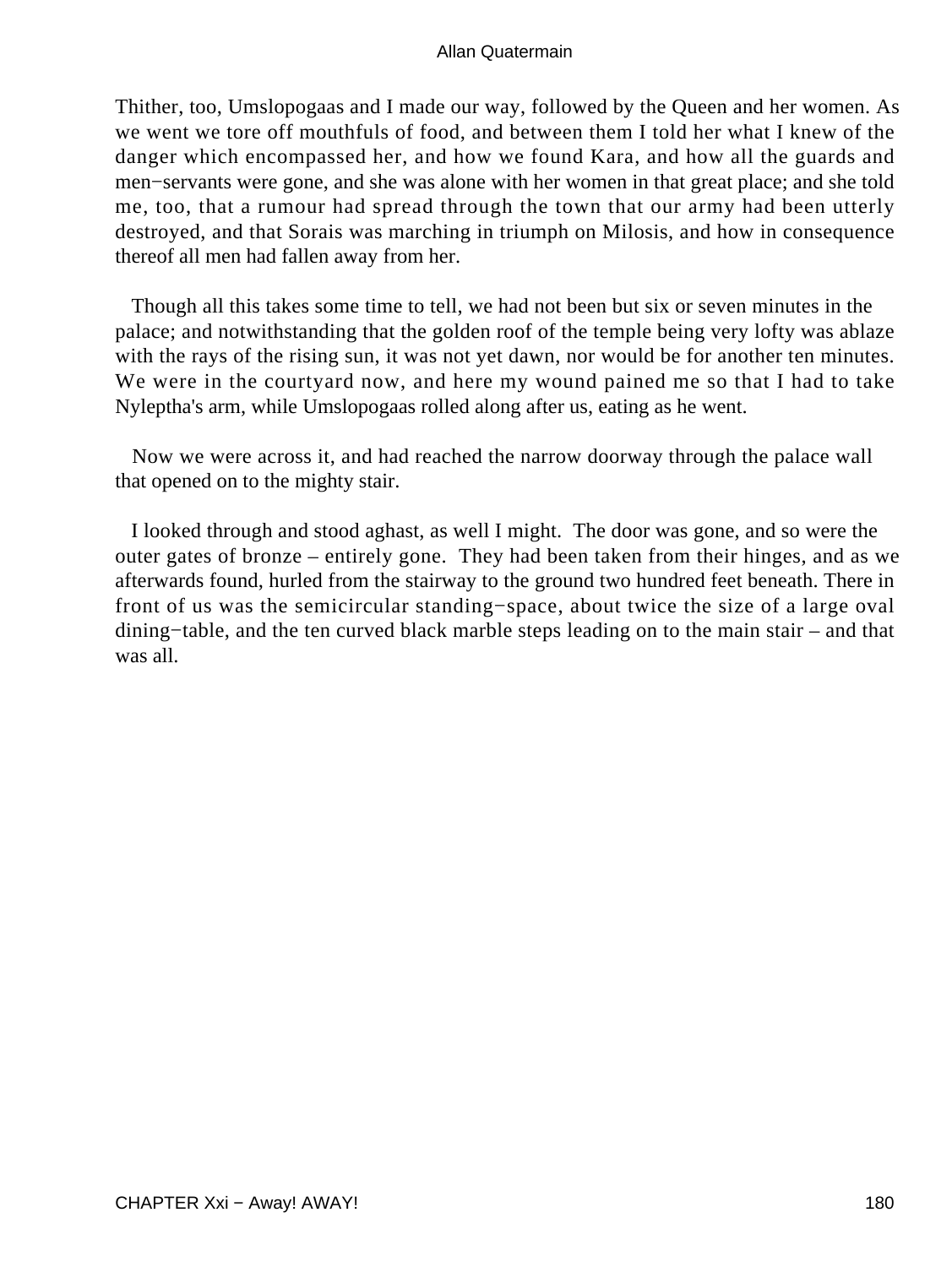# <span id="page-181-0"></span>**[CHAPTER Xxii − HOW Umslopogaas held the STAIR](#page-203-0)**

*W*e looked at one another.

 'Thou seest,' I said, 'they have taken away the door. Is there aught with which we may fill the place? Speak quickly for they will be on us ere the daylight.' I spoke thus, because I knew that we must hold this place or none, as there were no inner doors in the palace, the rooms being separated one from another by curtains. I also knew that if we could by any means defend this doorway the murderers could get in nowhere else; for the palace is absolutely impregnable, that is, since the secret door by which Sorais had entered on that memorable night of attempted murder had, by Nyleptha's order, been closed up with masonry.

 'I have it,' said Nyleptha, who, as usual with her, rose to the emergency in a wonderful way. 'On the farther side of the courtyard are blocks of cut marble – the workmen brought them there for the bed of the new statue of Incubu, my lord; let us block the door with them.'

 I jumped at the idea; and having despatched one of the remaining maidens down the great stair to see if she could obtain assistance from the docks below, where her father, who was a great merchant employing many men, had his dwelling−place, and set another to watch through the doorway, we made our way back across the courtyard to where the hewn marble lay; and here we met Kara returning from despatching the first two messengers. There were the marble blocks, sure enough, broad, massive lumps, some six inches thick, and weighing about eighty pounds each, and there, too, were a couple of implements like small stretchers, that the workmen used to carry them on. Without delay we got some of the blocks on to the stretchers, and four of the girls carried them to the doorway.

 'Listen, Macumazahn,' said Umslopogaas, 'if those low fellows come, it is I who will hold the stair against them till the door is built up. Nay, nay, it will be a man's death: gainsay me not, old friend. It has been a good day, let it now be good night. See, I throw myself down to rest on the marble there; when their footsteps are nigh, wake thou me, not before, for I need my strength,' and without a word he went outside and flung himself down on the marble, and was instantly asleep.

 At this time, I too was overcome, and was forced to sit down by the doorway, and content myself with directing operations. The girls brought the block, while Kara and Nyleptha built them up across the six−foot−wide doorway, a triple row of them, for less would be useless. But the marble had to be brought forty yards and then there were forty yards to run back, and though the girls laboured gloriously, even staggering along alone, each with a block in her arms, it was slow work, dreadfully slow.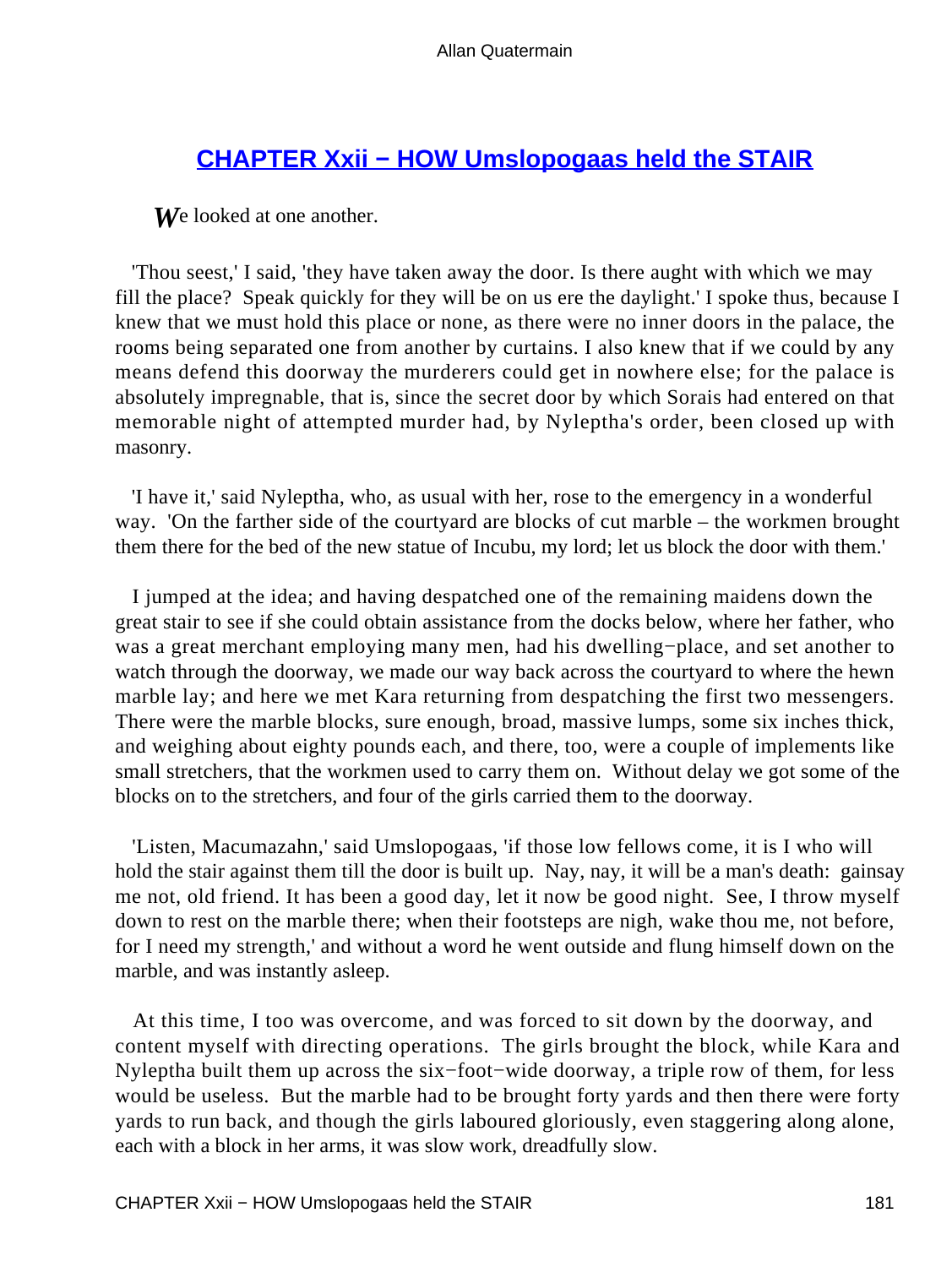The light was growing now, and presently, in the silence, we heard a commotion at the far−bottom of the stair, and the faint clinking of armed men. As yet the wall was only two feet high, and we had been eight minutes at the building of it. So they had come. Alphonse had heard aright.

 The clanking sound came nearer, and in the ghostly grey of the dawning we could make out long files of men, some fifty or so in all, slowly creeping up the stair. They were now at the half−way standing place that rested on the great flying arch; and here, perceiving that something was going on above, they, to our great gain, halted for three or four minutes and consulted, then slowly and cautiously advanced again.

 We had been nearly a quarter of an hour at the work now, and it was almost three feet high.

 Then I woke Umslopogaas. The great man rose, stretched himself, and swung Inkosi−kaas round his head.

 'It is well,' he said. 'I feel as a young man once more. My strength has come back to me, ay, even as a lamp flares up before it dies. Fear not, I shall fight a good fight; the wine and the sleep have put a new heart into me.'

 'Macumazahn, I have dreamed a dream. I dreamed that thou and I stood together on a star, and looked down on the world, and thou wast as a spirit, Macumazahn, for light flamed through thy flesh, but I could not see what was the fashion of mine own face. The hour has come for us, old hunter. So be it: we have had our time, but I would that in it I had seen some more such fights as yesterday's.

 'Let them bury me after the fashion of my people, Macumazahn, and set my eyes towards Zululand;' and he took my hand and shook it, and then turned to face the advancing foe.

 Just then, to my astonishment, the Zu−Vendi officer Kara clambered over our improvised wall in his quiet, determined sort of way, and took his stand by the Zulu, unsheathing his sword as he did so.

 'What, comest thou too?' laughed out the old warrior. 'Welcome – a welcome to thee, brave heart! Ow! for the man who can die like a man; ow! for the death grip and the ringing of steel. Ow! we are ready. We wet our beaks like eagles, our spears flash in the sun; we shake our assegais, and are hungry to fight. Who comes to give greeting to the Chieftainess [Inkosi−kaas]? Who would taste her kiss, whereof the fruit is death? I, the Woodpecker, I, the Slaughterer, I the Swiftfooted! I, Umslopogaas, of the tribe of the Maquilisini, of the people of Amazulu, a captain of the regiment of the Nkomabakosi: I, Umslopogaas, the son of Indabazimbi, the son of Arpi the son of Mosilikaatze, I of the royal blood of T'Chaka, I of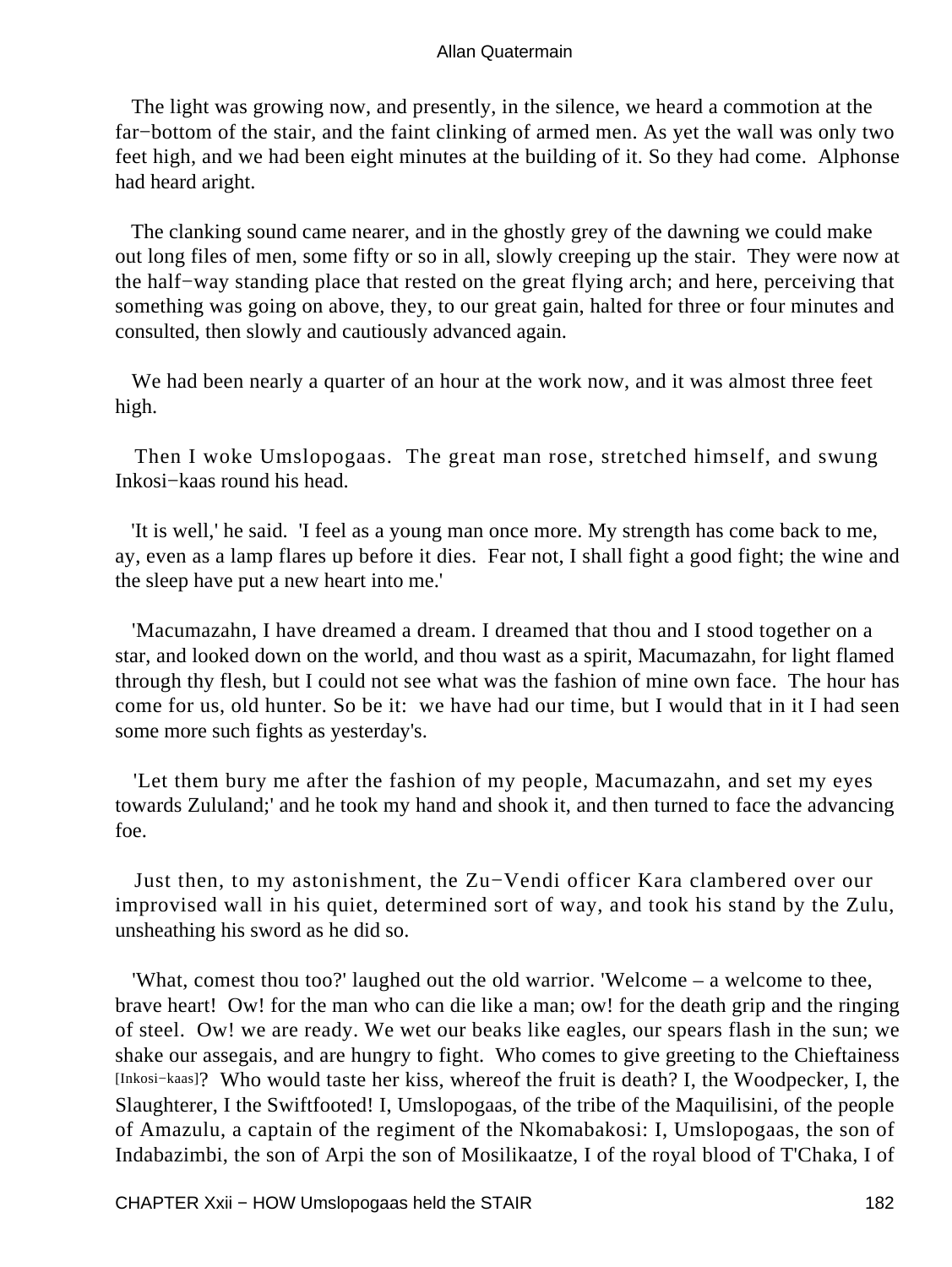the King's House, I the Ringed Man, I the Induna, I call to them as a buck calls, I challenge them, I await them. Ow! it is thou, it is thou!'

 As he spake, or rather chanted, his wild war−song, the armed men, among whom in the growing light I recognized both Nasta and Agon, came streaming up the stair with a rush, and one big fellow, armed with a heavy spear, dashed up the ten semicircular steps ahead of his comrades and struck at the great Zulu with the spear. Umslopogaas moved his body but not his legs, so that the blow missed him, and next instant Inkosi−kaas crashed through headpiece, hair and skull, and the man's corpse was rattling down the steps. As he dropped, his round hippopotamus−hide shield fell from his hand on to the marble, and the Zulu stooped down and seized it, still chanting as he did so.

 In another second the sturdy Kara had also slain a man, and then began a scene the like of which has not been known to me.

 Up rushed the assailants, one, two, three at a time, and as fast as they came, the axe crashed and the sword swung, and down they rolled again, dead or dying. And ever as the fight thickened, the old Zulu's eye seemed to get quicker and his arm stronger. He shouted out his war−cries and the names of chiefs whom he had slain, and the blows of his awful axe rained straight and true, shearing through everything they fell on. There was none of the scientific method he was so fond of about this last immortal fight of his; he had no time for it, but struck with his full strength, and at every stroke a man sank in his tracks, and went rattling down the marble steps.

 They hacked and hewed at him with swords and spears, wounding him in a dozen places till he streamed red with blood; but the shield protected his head and the chain−shirt his vitals, and for minute after minute, aided by the gallant Zu−Vendi, he still held the stair.

 At last Kara's sword broke, and he grappled with a foe, and they rolled down together, and he was cut to pieces, dying like the brave man that he was.

 Umslopogaas was alone now, but he never blenched or turned. Shouting out some wild Zulu battle−cry, he beat down a foe, ay, and another, and another, till at last they drew back from the slippery blood−stained steps, and stared at him with amazement, thinking that he was no mortal man.

 The wall of marble block was four feet six high now, and hope rose in my teeth as I leaned there against it a miserable helpless log, and ground my teeth, and watched that glorious struggle. I could do no more for I had lost my revolver in the battle.

 And old Umslopogaas, he leaned too on his good axe, and, faint as he was with wounds, he mocked them, he called them 'women' – the grand old warrior, standing there one against so many! And for a breathing space none would come against him, notwithstanding Nasta's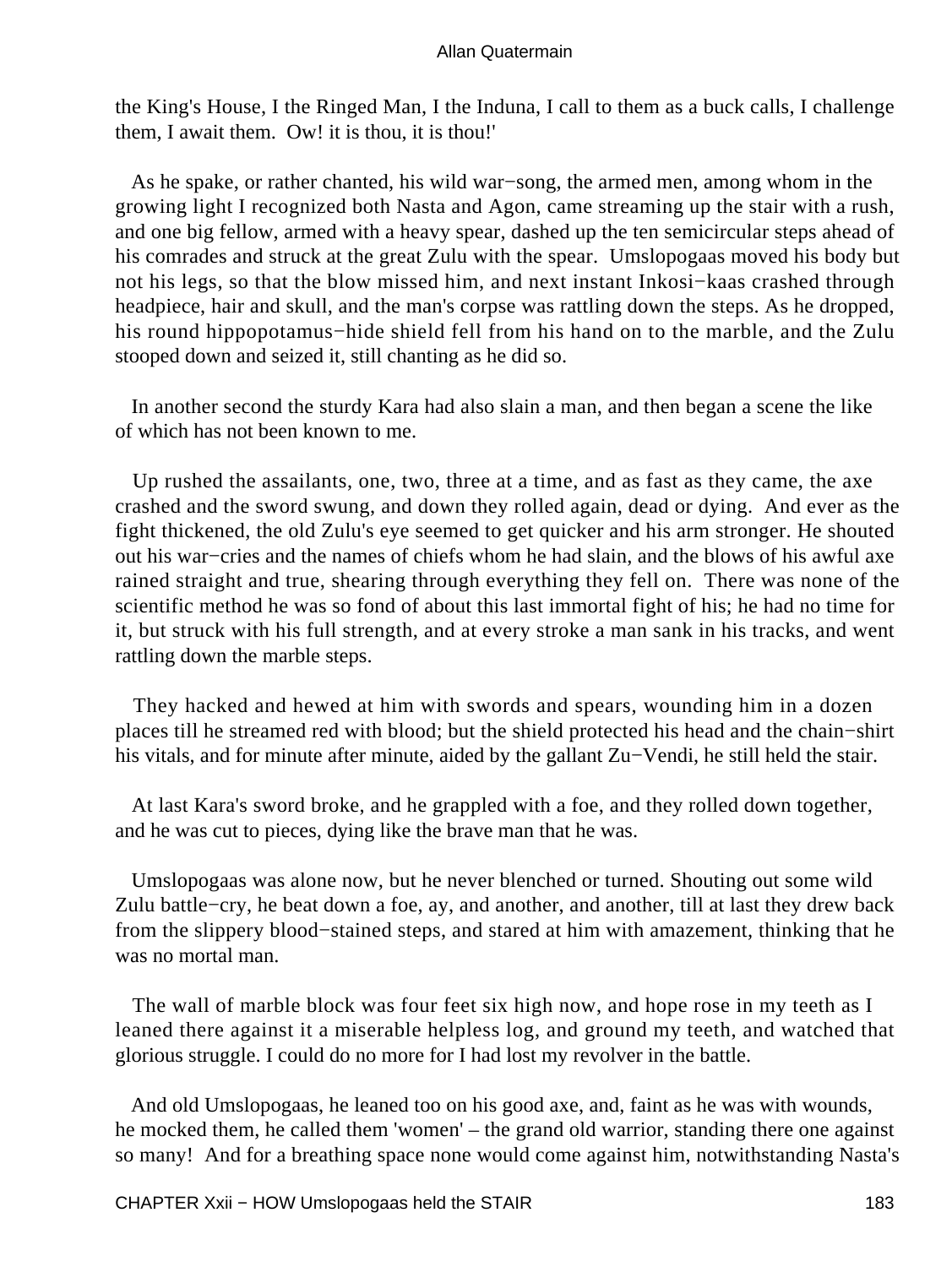exhortations, till at last old Agon, who, to do him justice, was a brave man, made with baffled rage, and seeing that the wall would soon be built and his plans defeated, shook the great spear he held, and rushed up the dripping steps.

 'Ah, ah!' shouted the Zulu, as he recognized the priest's flowing white beard, 'it is thou, old «witch−finder»! Come on! I await thee, white «medicine man»; come on! come on! I have sworn to slay thee, and I ever keep my faith.'

 On he came, taking him at his word, and drave the big spear with such force at Umslopogaas that it sunk right through the tough shield and pierced him in the neck. The Zulu cast down the transfixed shield, and that moment was Agon's last, for before he could free his spear and strike again, with a shout of 'THERE'S **For thee,** RAIN−MAKER!' Umslopogaas gripped Inkosi−kaas with both hands and whirled on high and drave her right on to his venerable head, so that Agon rolled down dead among the corpses of his fellow−murderers, and there was an end to him and his plots altogether. And even as he fell, a great cry rose from the foot of the stair, and looking out through the portion of the doorway that was yet unclosed, we saw armed men rushing up to the rescue, and called an answer to their shouts. Then the would−be murderers who yet remained on the stairway, and amongst whom I saw several priests, turned to fly, but, having nowhere to go, were butchered as they fled. Only one man stayed, and he was the great lord Nasta, Nyleptha's suitor, and the father of the plot. For a moment the black−bearded Nasta stood with bowed face leaning on his long sword as though in despair, and then, with a dreadful shout, he too rushed up at the Zulu, and, swinging the glittering sword around his head, dealt him such a mighty blow beneath his guard, that the keen steel of the heavy blade bit right through the chain armour and deep into Umslopogaas' side, for a moment paralysing him and causing him to drop his axe.

 Raising the sword again, Nasta sprang forward to make an end of him, but little he knew his foe. With a shake and a yell of fury, the Zulu gathered himself together and sprang straight at Nasta's throat, as I have sometimes seen a wounded lion spring. He struck him full as his foot was on the topmost stair, and his long arms closing round him like iron bands, down they rolled together struggling furiously. Nasta was a strong man and a desperate, but he could not match the strongest man in Zululand, sore wounded though he was, whose strength was as the strength of a bull. In a minute the end came. I saw old Umslopogaas stagger to his feet – ay, and saw him by a single gigantic effort swing up the struggling Nasta and with a shout of triumph hurl him straight over the parapet of the bridge, to be crushed to powder on the rocks two hundred feet below.

 The succour which had been summoned by the girl who had passed down the stair before the assassins passed up was at hand, and the loud shouts which reached us from the outer gates told us that the town was also aroused, and the men awakened by the women were calling to be admitted. Some of Nyleptha's brave ladies, who in their night−shifts and with their long hair streaming down their backs, just as they had been aroused from rest,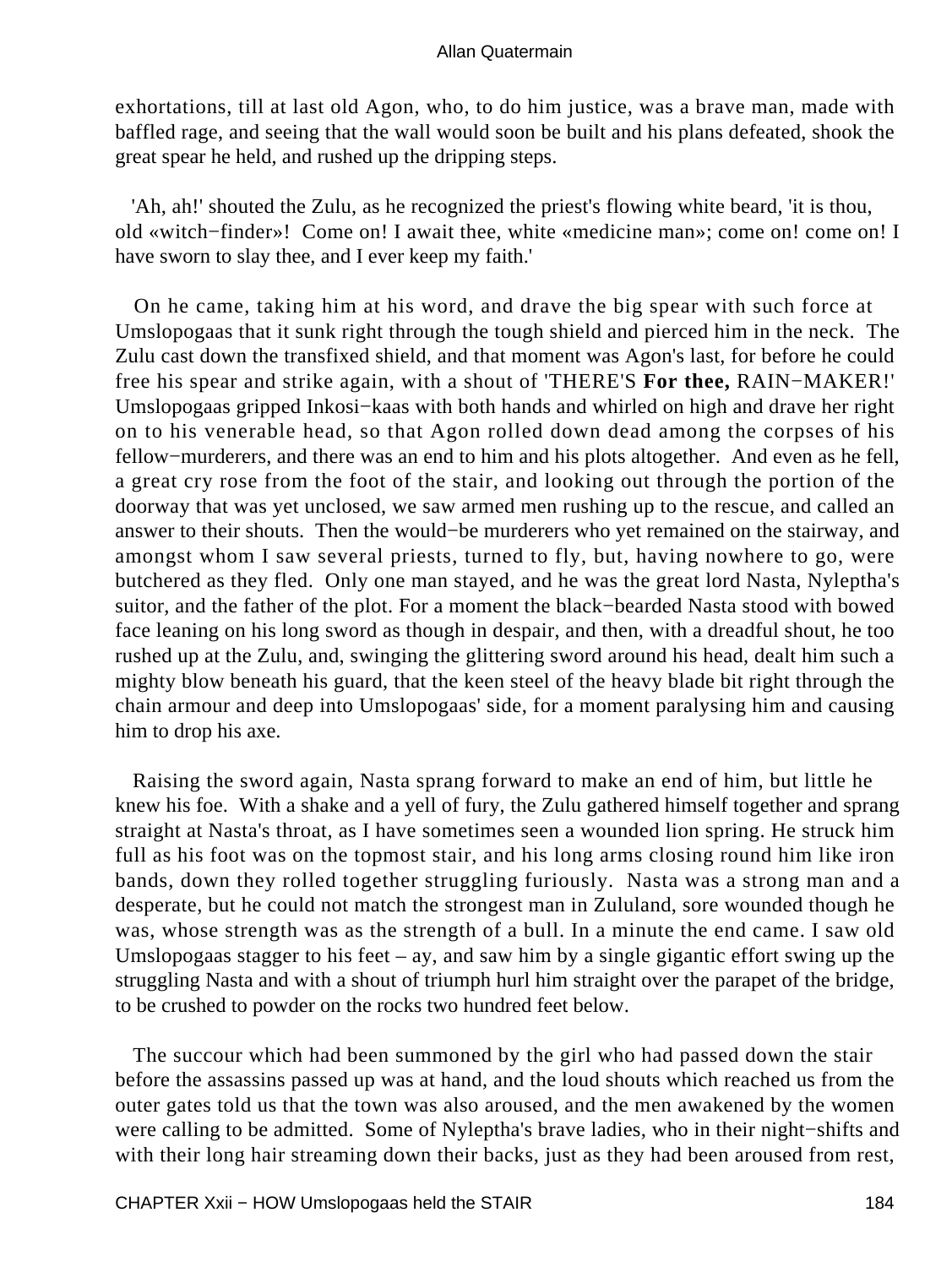went off to admit them at the side entrance, whilst others, assisted by the rescuing party outside, pushed and pulled down the marble blocks they had placed there with so much labour.

 Soon the wall was down again, and through the doorway, followed by a crowd of rescuers, staggered old Umslopogaas, an awful and, in a way, a glorious figure. The man was a mass of wounds, and a glance at his wild eye told me that he was dying. The 'keshla' gum−ring upon his head was severed in two places by sword−cuts, one just over the curious hold in his skull, and the blood poured down his face from the gashes. Also on the right side of his neck was a stab from a spear, inflicted by Agon; there was a deep cut on his left arm just below where the mail shirt−sleeve stopped, and on the right side of his body the armour was severed by a gash six inches long, where Nasta's mighty sword had bitten through it and deep into its wearer's vitals.

 On, axe in hand, he staggered, that dreadful−looking, splendid savage, and the ladies forgot to turn faint at the scene of blood, and cheered him, as well they might, but he never stayed or heeded. With outstretched arms and tottering gait he pursued his way, followed by us all along the broad shell−strewn walk that ran through the courtyard, past the spot where the blocks of marble lay, through the round arched doorway and the thick curtains that hung within it, down the short passage and into the great hall, which was now filling with hastily−armed men, who poured through the side entrance. Straight up the hall he went, leaving behind him a track of blood on the marble pavement, till at last he reached the sacred stone, which stood in the centre of it, and here his strength seemed to fail him, for he stopped and leaned upon his axe. Then suddenly he lifted up his voice and cried aloud –

 'I die, I die – but it was a kingly fray. Where are they who came up the great stair? I see them not. Art thou there, Macumazahn, or art thou gone before to wait for me in the dark whither I go? The blood blinds me – the place turns round – I hear the voice of waters.'

 Next, as though a new thought had struck him, he lifted the red axe and kissed the blade.

 'Farewell, Inkosi−kaas,' he cried. 'Nay, nay, we will go together; we cannot part, thou and I. We have lived too long one with another, thou and I.

'One more stroke, only one! A good stroke! a straight stroke! a strong stroke!' and, drawing himself to his full height, with a wild heart−shaking shout, he with both hands began to whirl the axe round his head till it looked like a circle of flaming steel. Then, suddenly, with awful force he brought it down straight on to the crown of the mass of sacred stone. A shower of sparks flew up, and such was the almost superhuman strength of the blow, that the massive marble split with a rending sound into a score of pieces, whilst of Inkosi−kaas there remained but some fragments of steel and a fibrous rope of shattered horn that had been the handle. Down with a crash on to the pavement fell the fragments of the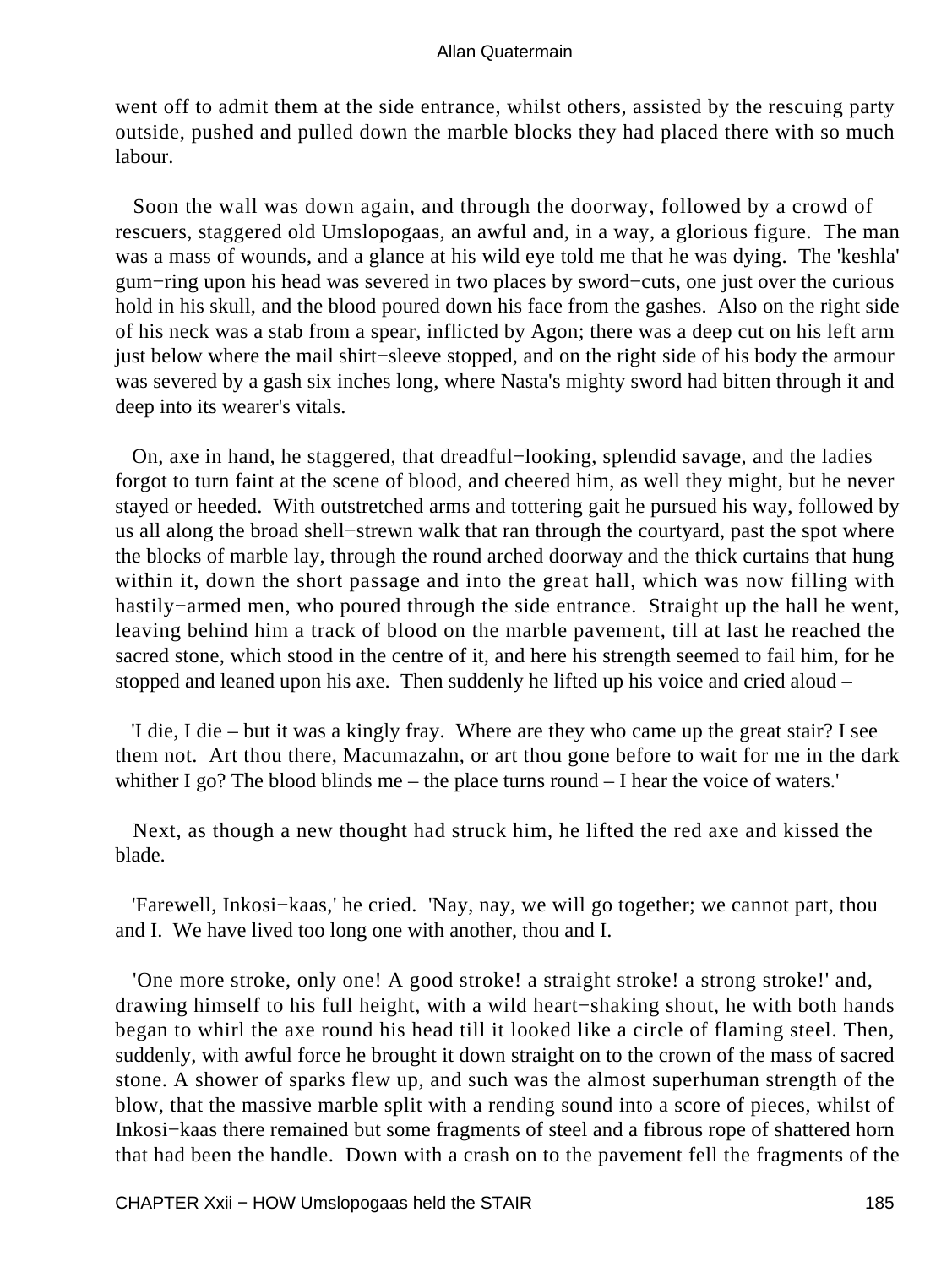holy stone, and down with a crash on to them, still grasping the knob of Inkosi−kaas, fell the brave old Zulu – **Dead.**

And thus the hero died.

 A gasp of wonder and astonishment rose from all those who witnessed the extraordinary sight, and then somebody cried, 'THE **Prophecy!** THE **Prophecy!** He has shattered the sacred stone!' and at once a murmuring arose.

 'Ay,' said Nyleptha, with that quick wit which distinguishes her. 'Ay, my people, he has shattered the stone, and behold the prophecy is fulfilled, for a stranger king rules in Zu−Vendis. Incubu, my lord, hath beat Sorais back, and I fear her no more, and to him who hath saved the Crown it shall surely be. And this man,' she said, turning to me and laying her hand upon my shoulder, 'wot ye that, though wounded in the fight of yesterday, he rode with that old warrior who lies there, one hundred miles 'twixt sun set and rise to save me from the plots of cruel men. Ay, and he has saved me, by a very little, and therefore because of the deeds that they have done – deeds of glory such as our history cannot shot the like – therefore I say that the name of Macumazahn and the name of dead Umslopogaas, ay, and the name of Kara, my servant, who aided him to hold the stair, shall be blazoned in letters of gold above my throne, and shall be glorious for ever while the land endures. I, the Queen, have said it.'

 This spirited speech was met with loud cheering, and I said that after all we had only done our duty, as it is the fashion of both Englishmen and Zulus to do, and there was nothing to make an outcry about; at which they cheered still more, and then I was supported across the outer courtyard to my old quarters, in order that I might be put to bed. As I went, my eyes lit upon the brave horse Daylight that lay there, his white head outstretched on the pavement, exactly as he had fallen on entering the yard; and I bade those who supported me take me near him, that I might look on the good beast once more before he was dragged away. And as I looked, to my astonishment he opened his eyes and, lifting his head a little, whinnied faintly. I could have shouted for joy to find that he was not dead, only unfortunately I had not a shout left in me; but as it was, grooms were sent for and he was lifted up and wine poured down his throat, and in a fortnight he was as well and strong as ever, and is the pride and joy of all the people of Milosis, who, whenever they see him, point him out to the little children as the 'horse which saved the White Queen's life'.

 Then I went on and got off to bed, and was washed and had my mail shirt removed. They hurt me a great deal in getting it off, and no wonder, for on my left breast and side was a black bruise the size of a saucer.

 The next thing that I remember was the tramp of horsemen outside the palace wall, some ten hours later. I raised myself and asked what was the news, and they told me that a large body of cavalry sent by Curtis to assist the Queen had arrived from the scene of the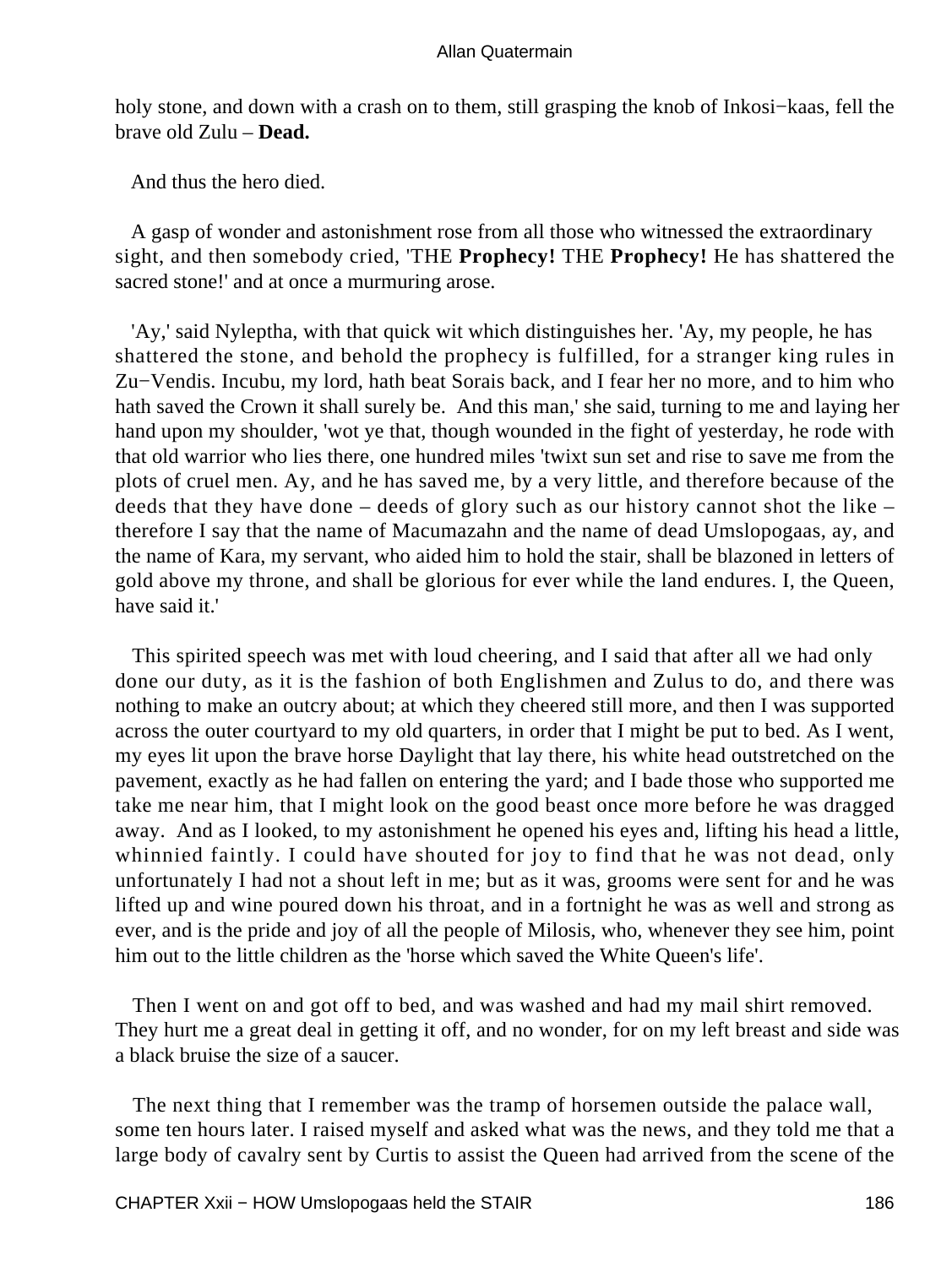battle, which they had left two hours after sundown. When they left, the wreck of Sorais' army was in full retreat upon M'Arstuna, followed by all our effective cavalry. Sir Henry was encamping the remains of his worn−out forces on the site (such is the fortune of war) that Sorais had occupied the night before, and proposed marching to M'Arstuna on the morrow. Having heard this, I felt that I could die with a light heart, and then everything became a blank.

When next I awoke the first thing I saw was the round disc of a sympathetic eyeglass, behind which was Good.

 'How are you getting on, old chap?' said a voice from the neighbourhood of the eyeglass.

 'What are you doing here?' I asked faintly. 'You ought to be at M'Arstuna – have you run away, or what?'

 'M'Arstuna,' he replied cheerfully. 'Ah, M'Arstuna fell last week – you've been unconscious for a fortnight, you see – with all the honours of war, you know – trumpets blowing, flags flying, just as though they had had the best of it; but for all that, weren't they glad to go. Israel made for his tents, I can tell you – never saw such a sight in my life.'

'And Sorais?' I asked.

 'Sorais – oh, Sorais is a prisoner; they gave her up, the scoundrels,' he added, with a change of tone – 'sacrificed the Queen to save their skins, you see. She is being brought up here, and I don't know what will happen to her, poor soul!' and he sighed.

'Where is Curtis?' I asked.

 'He is with Nyleptha. She rode out to meet us today, and there was a grand to−do, I can tell you. He is coming to see you tomorrow; the doctors (for there is a medical «faculty» in Zu−Vendis as elsewhere) thought that he had better not come today.'

 I said nothing, but somehow I thought to myself that notwithstanding the doctors he might have given me a look; but there, when a man is newly married and has just gained a great victory, he is apt to listen to the advice of doctors, and quite right too.

 Just then I heard a familiar voice informing me that 'Monsieur must now couch himself,' and looking up perceived Alphonse's enormous black mustachios curling away in the distance.

'So you are here?' I said.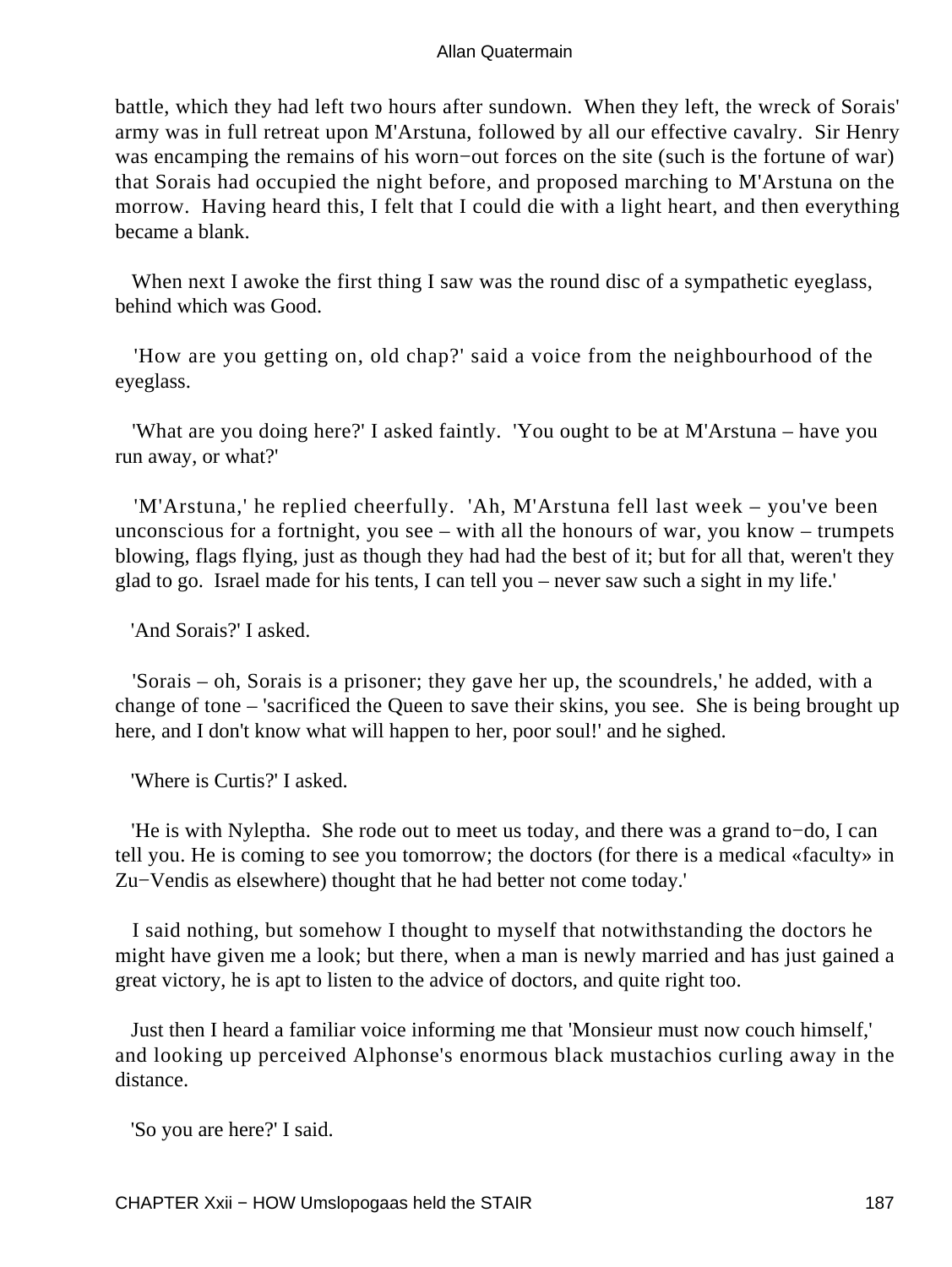'Mais oui, Monsieur; the war is now finished, my military instincts are satisfied, and I return to nurse Monsieur.'

 I laughed, or rather tried to; but whatever may have been Alphonse's failings as a warrior (and I fear that he did not come up to the level of his heroic grandfather in this particular, showing thereby how true is the saying that it is a bad thing to be overshadowed by some great ancestral name), a better or kinder nurse never lived. Poor Alphonse! I hope he will always think of me as kindly as I think of him.

 On the morrow I saw Curtis and Nyleptha with him, and he told me the whole history of what had happened since Umslopogaas and I galloped wildly away from the battle to save the life of the Queen. It seemed to me that he had managed the thing exceedingly well, and showed great ability as a general. Of course, however, our loss had been dreadfully heavy – indeed, I am afraid to say how many perished in the desperate battle I have described, but I know that the slaughter has appreciably affected the male population of the country. He was very pleased to see me, dear fellow that he is, and thanked me with tears in his eyes for the little that I had been able to do. I saw him, however, start violently when his eyes fell upon my face.

 As for Nyleptha, she was positively radiant now that 'her dear lord' had come back with no other injury than an ugly scar on his forehead. I do not believe that she allowed all the fearful slaughter that had taken place to weigh ever so little in the balance against this one fact, or even to greatly diminish her joy; and I cannot blame her for it, seeing that it is the nature of loving woman to look at all things through the spectacles of her love, and little does she reck of the misery of the many if the happiness of the ONE be assured. That is human nature, which the Positivists tell us is just perfection; so no doubt it is all right.

'And what art thou going to do with Sorais?' I asked her.

Instantly her bright brow darkened to a frown.

'Sorais,' she said, with a little stamp of the foot; 'ah, but Sorais!'

Sir Henry hastened to turn the subject.

'You will soon be about and all right again now, old fellow,' he said.

I shook my head and laughed.

 'Don't deceive yourselves,' I said. 'I may be about for a little, but I shall never be all right again. I am a dying man, Curtis. I may die slow, but die I must. Do you know I have been spitting blood all the morning? I tell you there is something working away into my lung; I can feel it. There, don't look distressed; I have had my day, and am ready to go. Give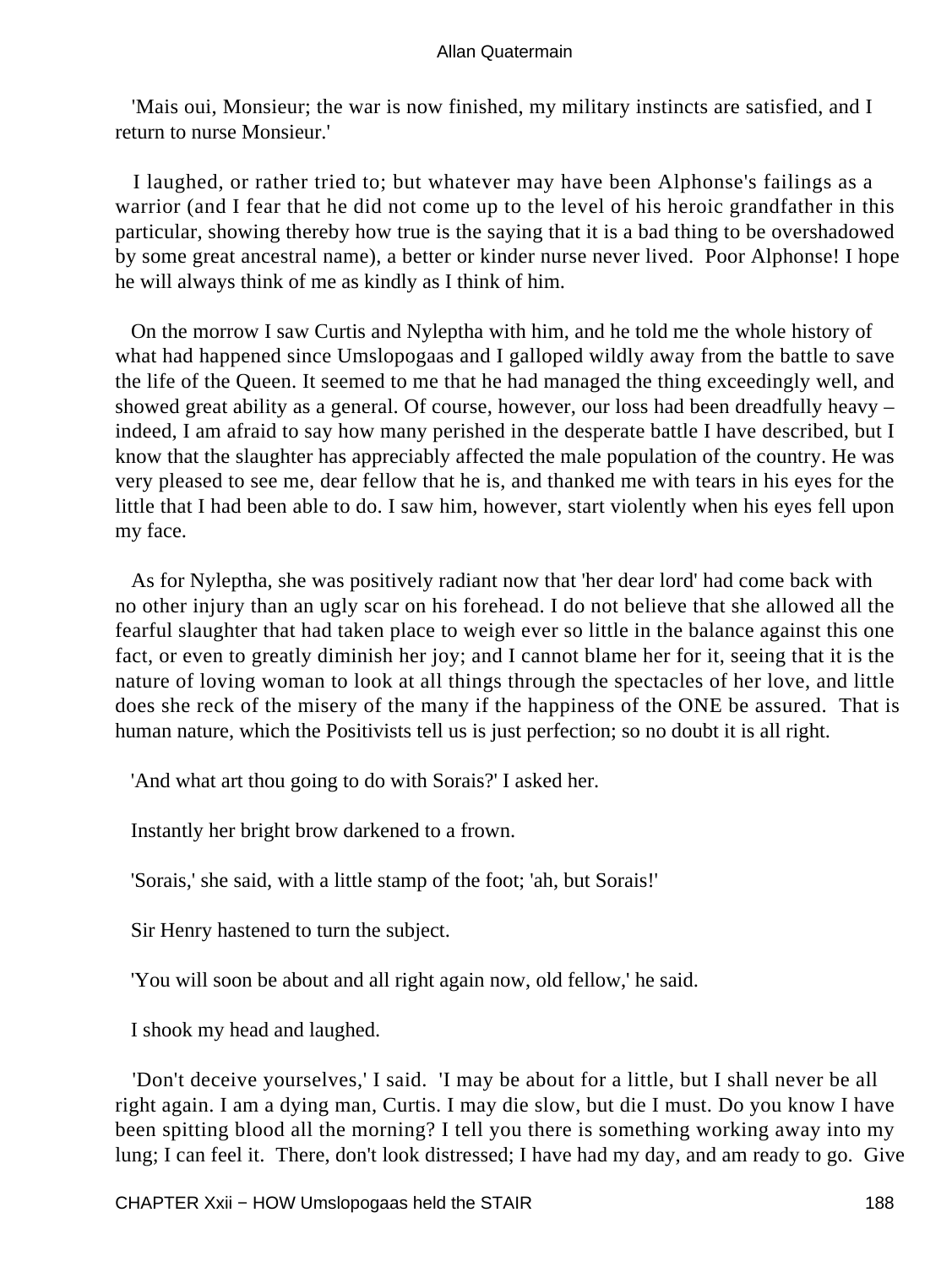me the mirror, will you? I want to look at myself.'

 He made some excuse, but I saw through it and insisted, and at last he handed me one of the discs of polished silver set n a wooden frame like a hand−screen, which serve as looking−glasses in Zu−Vendis. I looked and put it down.

 'Ah,' I said quietly, 'I thought so; and you talk of my getting all right!' I did not like to let them see how shocked I really was at my own appearance. My grizzled stubby hair was turned snow−white, and my yellow face was shrunk like an aged woman's and had two deep purple rings painted beneath the eyes.

 Here Nyleptha began to cry, and Sir Henry again turned the subject, telling me that the artists had taken a cast of the dead body of old Umslopogaas, and that a great statue in black marble was to be erected of him in the act of splitting the sacred stone, which was to be matched by another statue in white marble of myself and the horse Daylight as he appeared when, at the termination of that wild ride, he sank beneath me in the courtyard of the palace. I have since seen these statues, which at the time of writing this, six months after the battle, are nearly finished; and very beautiful they are, especially that of Umslopogaas, which is exactly like him. As for that of myself, it is good, but they have idealized my ugly face a little, which is perhaps as well, seeing that thousands of people will probably look at it in the centuries to come, and it is not pleasant to look at ugly things.

 Then they told me that Umslopogaas' last wish had been carried out, and that, instead of being cremated, as I shall be, after the usual custom here, he had been tied up, Zulu fashion, with his knees beneath his chin, and, having been wrapped in a thin sheet of beaten gold, entombed in a hole hollowed out of the masonry of the semicircular space at the top of the stair he defended so splendidly, which faces, as far as we can judge, almost exactly towards Zululand. There he sits, and will sit for ever, for they embalmed him with spices, and put him in an air−tight stone coffer, keeping his grim watch beneath the spot he held alone against a multitude; and the people say that at night his ghost rises and stands shaking the phantom of Inkosi−kaas at phantom foes. Certainly they fear during the dark hours to pass the place where the hero is buried.

 Oddly enough, too, a new legend or prophecy has arisen in the land in that unaccountable way in which such things to arise among barbarous and semi−civilized people, blowing, like the wind, no man knows whence. According to this saying, so long as the old Zulu sits there, looking down the stairway he defended when alive, so long will the New House of the Stairway, springing from the union of the Englishman and Nyleptha, endure and flourish; but when he is taken from thence, or when, ages after, his bones at last crumble into dust, the House will fall, and the Stairway shall fall, and the Nation of the Zu−Vendi shall cease to be a Nation.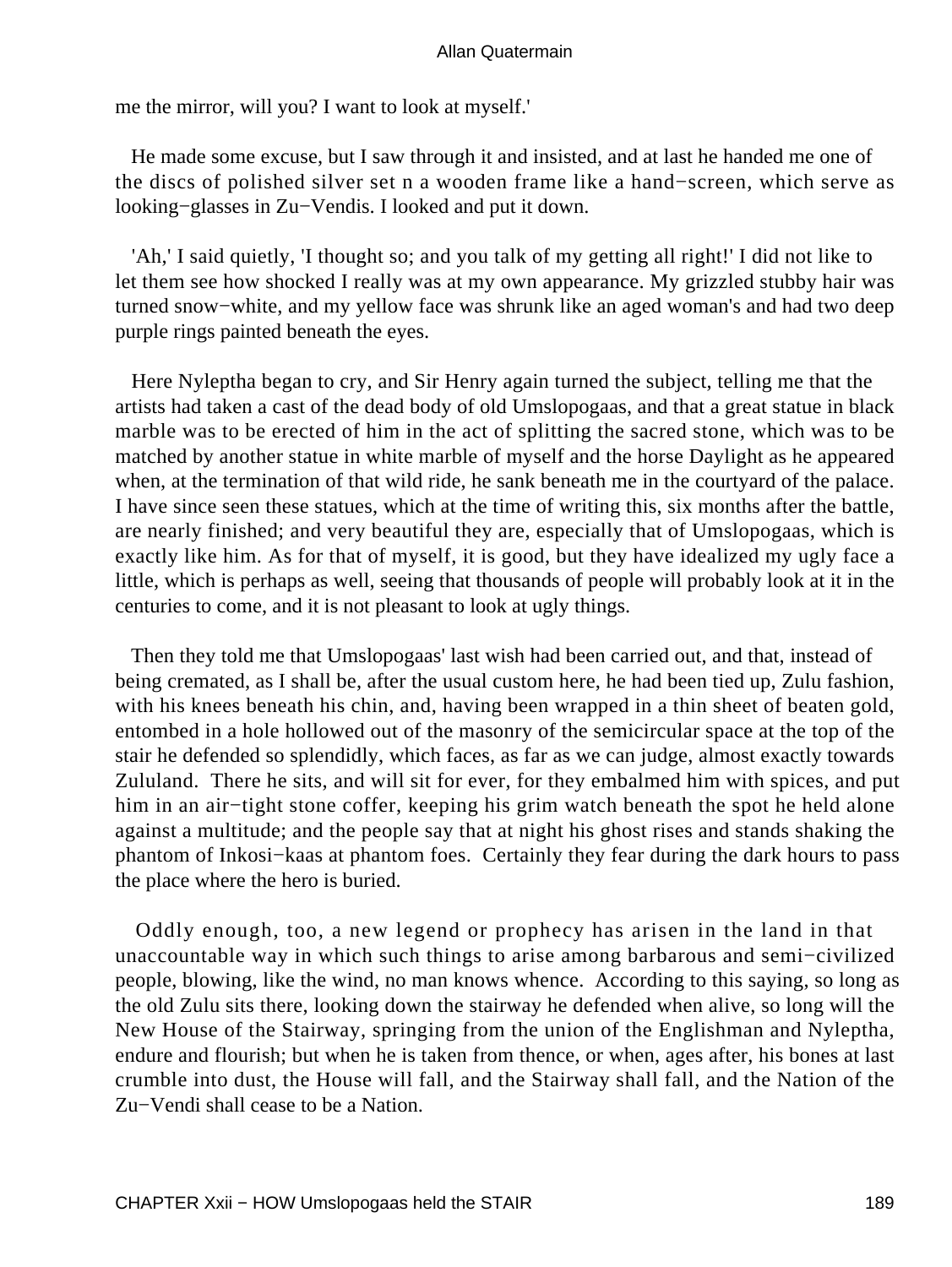# **[CHAPTER Xxiii − I Have SPOKEN](#page-203-0)**

<span id="page-190-0"></span>*I*t was a week after Nyleptha's visit, when I had begun to get about a little in the middle of the day, that a message came to me from Sir Henry to say that Sorais would be brought before them in the Queen's first antechamber at midday, and requesting my attendance if possible. Accordingly, greatly drawn by curiosity to see this unhappy woman once more, I made shift, with the help of that kind little fellow Alphonse, who is a perfect treasure to me, and that of another waiting−man, to reach the antechamber. I got there, indeed, before anybody else, except a few of the great Court officials who had been bidden to be present, but I had scarcely seated myself before Sorais was brought in by a party of guards, looking as beautiful and defiant as ever, but with a worn expression on her proud face. She was, as usual, dressed in her royal 'kaf', emblazoned with the emblem of the Sun, and in her right hand she still held the toy spear of silver. A pang of admiration and pity went through me as I looked at her, and struggling to my feet I bowed deeply, at the same time expressing my sorrow that I was not able, owing to my condition, to remain standing before her.

 She coloured a little and then laughed bitterly. 'Thou dost forget, Macumazahn,' she said, 'I am no more a Queen, save in blood; I am an outcast and a prisoner, one whom all men should scorn, and none show deference to.'

 'At least,' I replied, 'thou art still a lady, and therefore one to whom deference is due. Also, thou art in an evil case, and therefore it is doubly due.'

 'Ah!' she answered, with a little laugh, 'thou dost forget that I would have wrapped thee in a sheet of gold and hung thee to the angel's trumpet at the topmost pinnacle of the Temple.'

 'No,' I answered, 'I assure thee that I forgot it not; indeed, I often thought of it when it seemed to me that the battle of the Pass was turning against us; but the trumpet is there, and I am still here, though perchance not for long, so why talk of it now?'

 'Ah!' she went on, 'the battle! the battle! Oh, would that I were once more a Queen, if only for one little hour, and I would take such a vengeance on those accursed jackals who deserted me in my need; that it should only be spoken of in whispers; those woman, those pigeon−hearted half−breeds who suffered themselves to be overcome!' and she choked in her wrath.

 'Ay, and that little coward beside thee,' she went on, pointing at Alphonse with the silver spear, whereat he looked very uncomfortable; 'he escaped and betrayed my plans. I tried to make a general of him, telling the soldiers it was Bougwan, and to scourge valour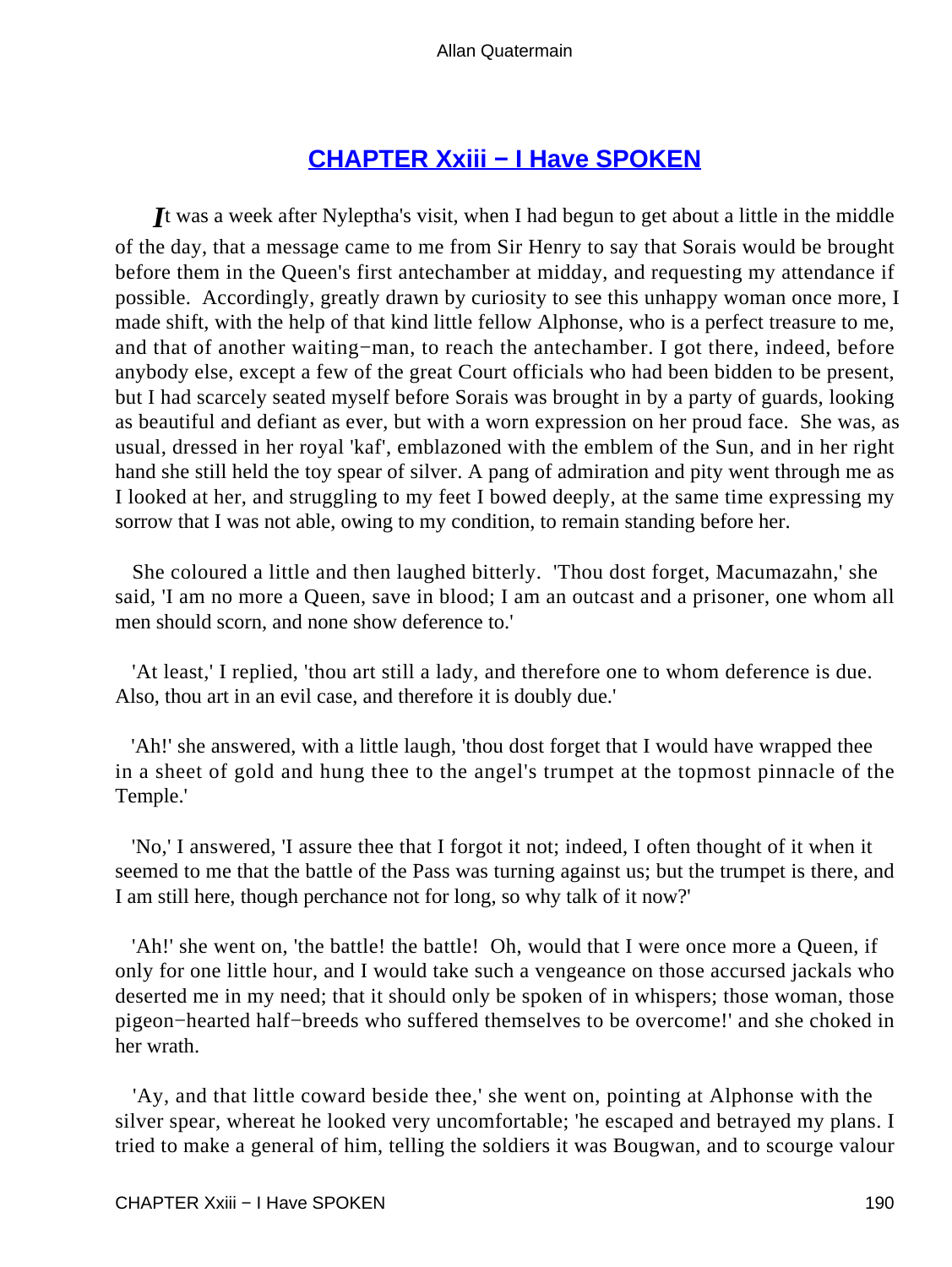into him' (here Alphonse shivered at some unhappy recollection), 'but it was of no avail. He hid beneath a banner in my tent and thus overheard my plans. I would that I had slain him, but, alas! I held my hand.

 'And thou, Macumazahn, I have hard of what thou didst; thou art brave, and hast a loyal heart. And the black one too, ah, he was a MAN. I would fain have seen him hurl Nasta from the stairway.'

 'Thou art a strange woman, Sorais,' I said; 'I pray thee now plead with the Queen Nyleptha, that perchance she may show mercy unto thee.'

 She laughed out loud. 'I plead for mercy!' she said and at that moment the Queen entered, accompanied by Sir Henry and Good, and took her seat with an impassive face. As for poor Good, he looked intensely ill at ease.

 'Greeting, Sorais!' said Nyleptha, after a short pause. 'Thou hast rent the kingdom like a rag, thou hast put thousands of my people to the sword, thou hast twice basely plotted to destroy my life by murder, thou hast sworn to slay my lord and his companions and to hurl me from the Stairway. What hast thou to say why thou shouldst not die? Speak, O Sorais!'

 'Methinks my sister the Queen hath forgotten the chief count of the indictment,' answered Sorais in her slow musical tones. 'It runs thus: «Thou didst strive to win the love of my lord Incubu.» It is for this crime that my sister will slay me, not because I levied war. It is perchance happy for thee, Nyleptha, that I fixed my mind upon his love too late.

 'Listen,' she went on, raising her voice. 'I have nought to say save that I would I had won instead of lost. Do thou with me even as thou wilt, O Queen, and let my lord the King there' (pointing to Sir Henry) – 'for now will he be King – carry out the sentence, as it is meet he should, for as he is the beginning of the evil, let him also be the end.' And she drew herself up and shot one angry glance at him from her deep fringed eyes, and then began to toy with her spear.

 Sir Henry bent towards Nyleptha and whispered something that I could not catch, and then the Queen spoke.

 'Sorais, ever have I been a good sister to thee. When our father died, and there was much talk in the land as to whether thou shouldst sit upon the throne with me, I being the elder, I gave my voice for thee and said, «Nay, let her sit. She is twin with me; we were born at a birth; wherefore should the one be preferred before the other?» And so has it ever been 'twixt thee and me, my sister. But now thou knowest in what sort thou hast repaid me, but I have prevailed, and thy life is forfeit, Sorais. And yet art thou my sister, born at a birth with me, and we played together when we were little and loved each other much, and at night we slept in the same cot with our arms each around the other's neck, and therefore even now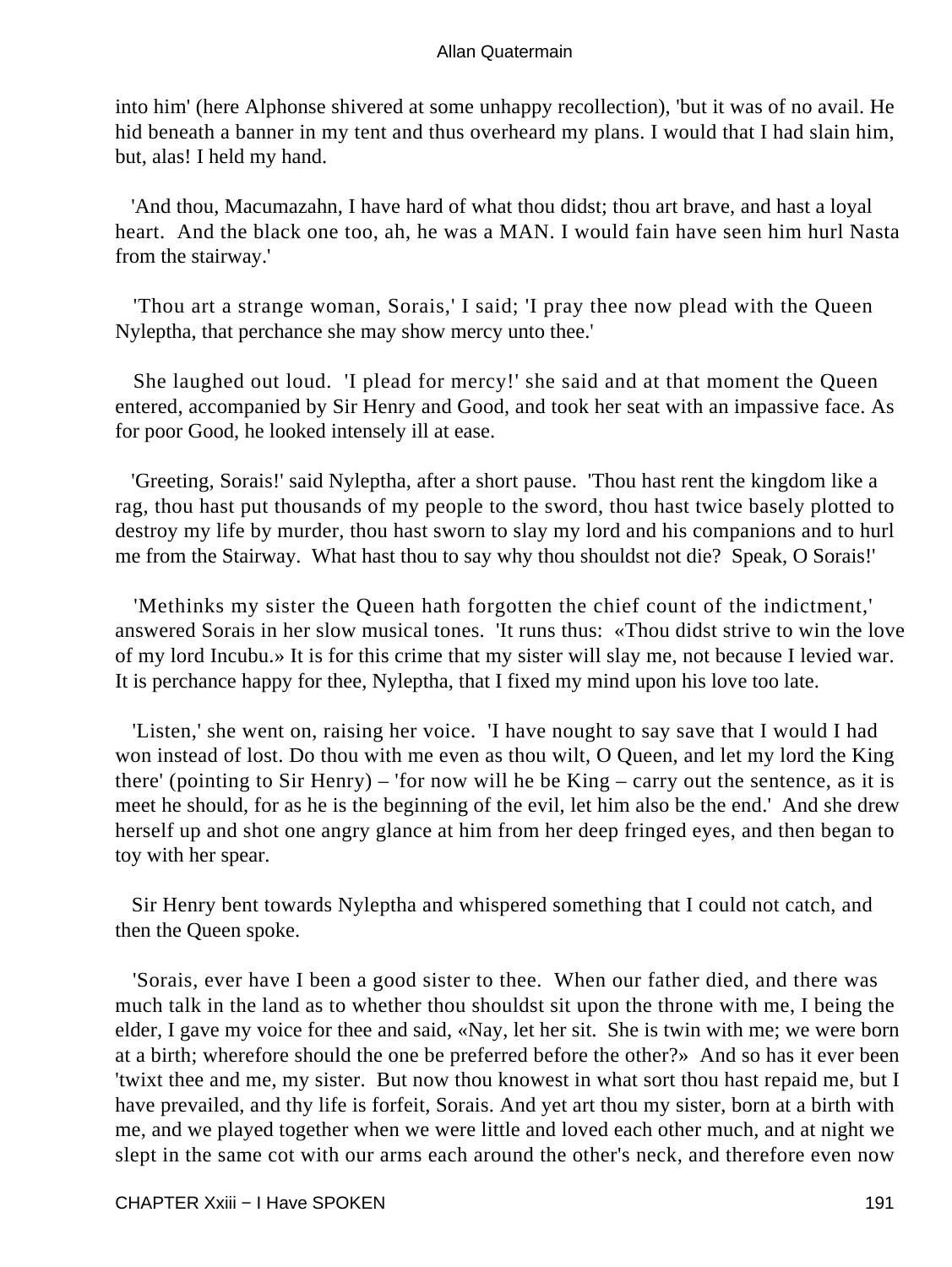does my heart go out to thee, Sorais.

 'But not for that would I spare thy life, for thy offence has been too heavy; it doth drag down the wide wings of my mercy even to the ground. Also, while thou dost live the land will never be at peace.

 'Yet shalt thou not die, Sorais, because my dear lord here hath begged thy life of me as a boon; therefore as a boon and as a marriage gift give I it to him, to do with even as he wills, knowing that, though thou dost love him, he loves thee not, Sorais, for all thy beauty. Nay, though thou art lovely as the night in all her stars, O Lady of the Night, yet it is me his wife whom he loves, and not thee, and therefore do I give thy life to him.'

 Sorais flushed up to her eyes and said nothing, and I do not think that I ever saw a man look more miserable than did Sir Henry at that moment. Somehow, Nyleptha's way of putting the thing, though true and forcible enough, was not altogether pleasant.

 'I understand,' stammered Curtis, looking at Good, 'I understood that he were attached –  $eh$  – attached to – to the Queen Sorais. I am –  $eh$  – not aware what the – in short, the state of your feelings may be just now; but if they happened to be that way inclined, it has struck me that – in short, it might put a satisfactory end to an unpleasant business. The lady also has ample private estates, where I am sure she would be at liberty to live unmolested as far as we are concerned, eh, Nyleptha? Of course, I only suggest.'

 'So far as I am concerned,' said Good, colouring up, 'I am quite willing to forget the past; and if the Lady of the Night thinks me worth the taking I will marry her tomorrow, or when she likes, and try to make her a good husband.'

 All eyes were now turned to Sorais, who stood with that same slow smile upon her beautiful face which I had noticed the first time that I ever saw her. She paused a little while, and cleared her throat, and then thrice she curtseyed low, once to Nyleptha, once to Curtis, and once to Good, and began to speak in measured tones.

 'I thank thee, most gracious Queen and royal sister, for the loving−kindness thou hast shown me from my youth up, and especially in that thou hast been pleased to give my person and my fate as a gift to the Lord Incubu – the King that is to be. May prosperity, peace and plenty deck the life−path of one so merciful and so tender, even as flowers do. Long mayst thou reign, O great and glorious Queen, and hold thy husband's love in both thy hands, and many be the sons and daughters of thy beauty. And I thank thee, my Lord Incubu – the King that is to be – I thank thee a thousand times in that thou hast been pleased to accept that gracious gift, and to pass it on to thy comrade in arms and in adventure, the Lord Bougwan. Surely the act is worthy of thy greatness, my Lord Incubu. And now, lastly, I thank thee also, my Lord Bougwan, who in thy turn hast deigned to accept me and my poor beauty. I thank thee a thousand times, and I will add that thou art a good and honest man,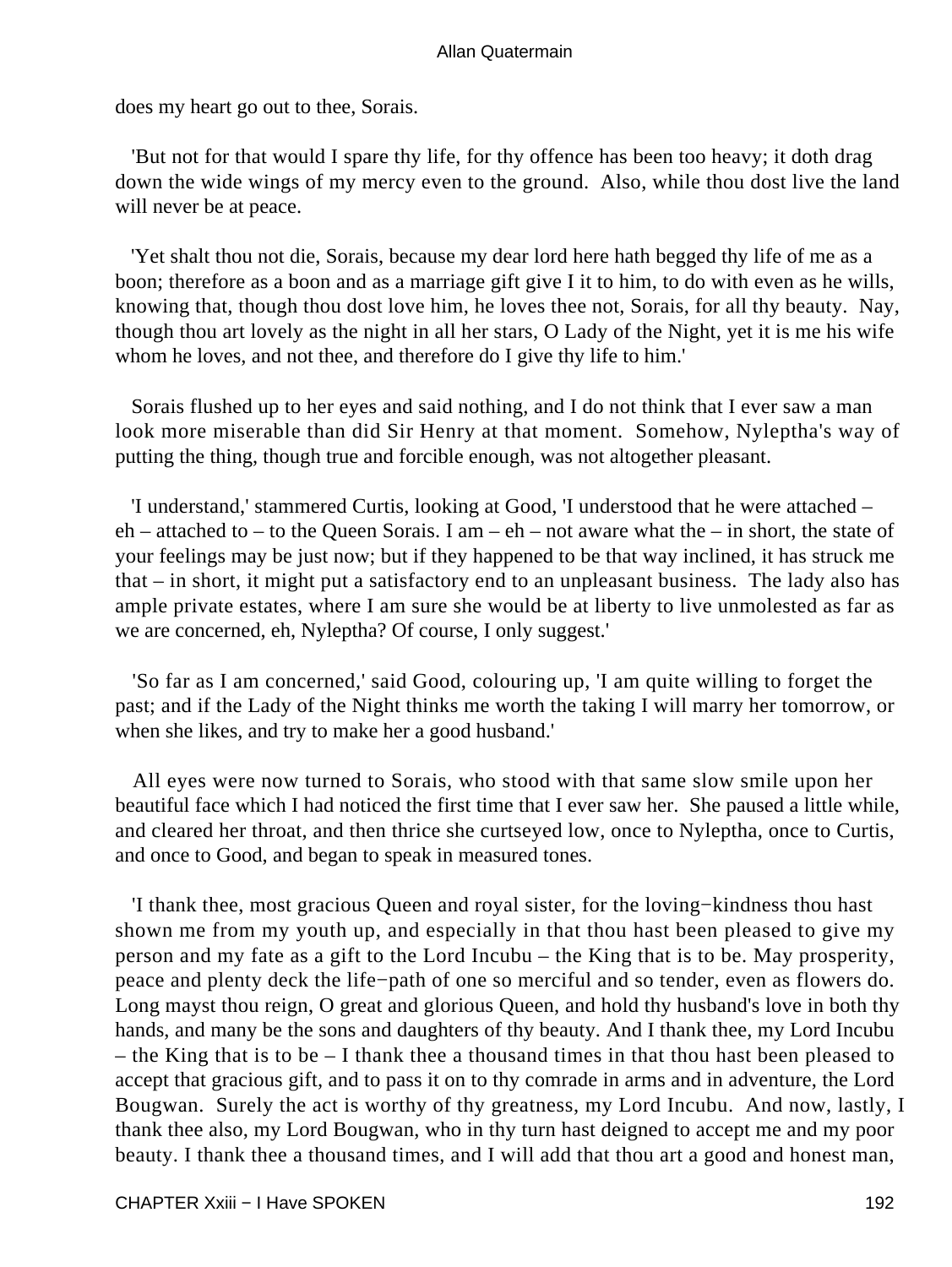and I put my hand upon my heart and swear that I would that I could say thee «yea». And now that I have rendered thanks to all in turn' – and again she smiled – 'I will add one short word.

 'Little can you understand of me, Queen Nyleptha and my lords, if ye know not that for me there is no middle path; that I scorn your pity and hate you for it; that I cast off your forgiveness as though it were a serpent's sting; and that standing here, betrayed, deserted, insulted, and alone, I yet triumph over you, mock you, and defy you, one and all, and **Thus i** answer you.' And then, of a sudden, before anybody guessed what she intended to do, she drove the little silver spear she carried in her hand into her side with such a strong and steady aim that the keen point projected through her back, and she fell prone upon the pavement.

 Nyleptha shrieked, and poor Good almost fainted at the sight, while the rest of us rushed towards her. But Sorais of the Night lifted herself upon her hand, and for a moment fixed her glorious eyes intently on Curtis' face, as though there were some message in the glance, then dropped her head and sighed, and with a sob her dark but splendid spirit passed.

Well, they gave her a royal funeral, and there was an end of her.

 It was a month after the last act of the Sorais tragedy that a great ceremony was held in the Flower Temple, and Curtis was formally declared King−Consort of Zu−Vendis. I was too ill to go myself; and indeed, I hate all that sort of thing, with the crowds and the trumpet−blowing and banner−waving; but Good, who was there (in his full−dress uniform), came back much impressed, and told me that Nyleptha had looked lovely, and Curtis had borne himself in a right royal fashion, and had been received with acclamations that left no doubt as to his popularity. Also he told me that when the horse Daylight was led along in the procession, the populace had shouted 'MACUMAZAHN, MACUMAZAHN!' till they were hoarse, and would only be appeased when he, Good, rose in his chariot and told them that I was too ill to be present.

 Afterwards, too, Sir Henry, or rather the King, came to see me, looking very tired, and vowing that he had never been so bored in his life; but I dare say that that was a slight exaggeration. It is not in human nature that a man should be altogether bored on such an extraordinary occasion; and, indeed, as I pointed out to him, it was a marvellous thing that a man, who but little more than one short year before had entered a great country as an unknown wanderer, should today be married to its beautiful and beloved Queen, and lifted, amidst public rejoicings, to its throne. I even went the length to exhort him in the future not to be carried away by the pride and pomp of absolute power, but always to strive to remember that he was first a Christian gentleman, and next a public servant, called by Providence to a great and almost unprecedented trust. These remarks, which he might fairly have resented, he was so good as to receive with patience, and even to thank me for making them.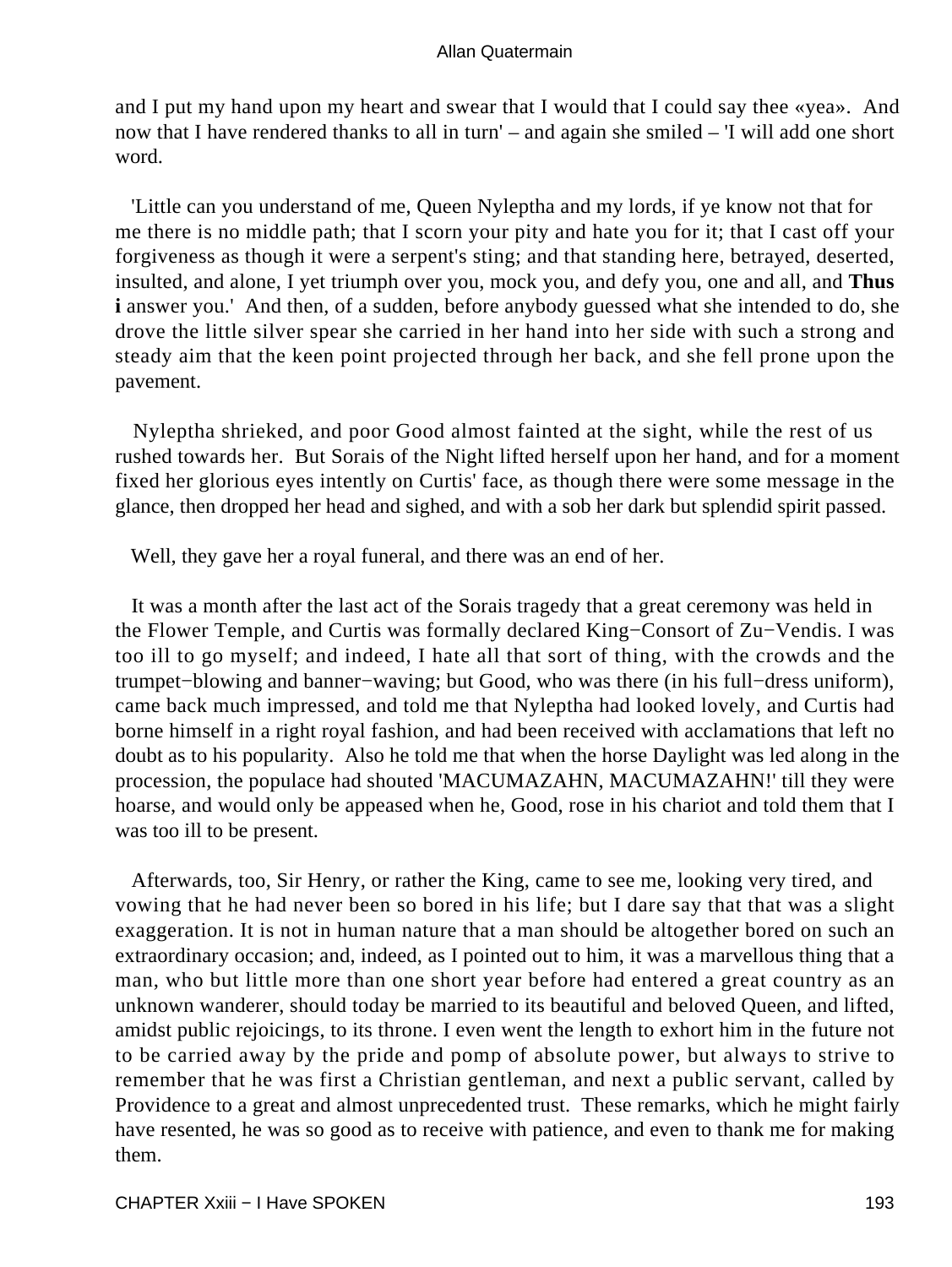It was immediately after this ceremony that I caused myself to be moved to the house where I am now writing. It is a very pleasant country seat, situated about two miles from the Frowning City, on to which it looks. That was five months ago, during the whole of which time I have, being confined to a kind of couch, employed my leisure in compiling this history of our wanderings from my journal and from our joint memories. It is probable that it will never be read, but it does not much matter whether it is or not; at any rate, it has served to while away many hours of suffering, for I have suffered a deal of pain lately. Thank God, however, there will not be much more of it.

 It is a week since I wrote the above, and now I take up my pen for the last time, for I know that the end is at hand. My brain is still clear and I can manage to write, though with difficulty. The pain in my lung, which has been very bad during the last week, has suddenly quite left me, and been succeeded by a feeling of numbness of which I cannot mistake the meaning. And just as the pain has gone, so with it all fear of that end has departed, and I feel only as though I were going to sink into the arms of an unutterable rest. Happily, contentedly, and with the same sense of security with which an infant lays itself to sleep in its mother's arms, do I lay myself down in the arms of the Angel Death. All the tremors, all the heart−shaking fears which have haunted me through a life that seems long as I looked back upon it, have left me now; the storms have passed, and the Star of our Eternal Hope shines clear and steady on the horizon that seems so far from man, and yet is so very near to me tonight.

And so this is the end of it – a brief space of troubling, a few restless, fevered, anguished years, and then the arms of that great Angel Death. Many times have I been near to them, and now it is my turn at last, and it is well. Twenty−four hours more and the world will be gone from me, and with it all its hopes and all its fears. The air will close in over the space that my form filled and my place know me no more; for the dull breath of the world's forgetfulness will first dim the brightness of my memory, and then blot it out for ever, and of a truth I shall be dead. So is it with us all. How many millions have lain as I lie, and thought these thoughts and been forgotten! – thousands upon thousands of years ago they thought them, those dying men of the dim past; and thousands on thousands of years hence will their descendants think them and be in their turn forgotten. 'As the breath of the oxen in winter, as the quick star that runs along the sky, as a little shadow that loses itself at sunset,' as I once heard a Zulu called Ignosi put it, such is the order of our life, the order that passeth away.

Well, it is not a good world – nobody can say that it is, save those who wilfully blind themselves to facts. How can a world be good in which Money is the moving power, and Self−interest the guiding star? The wonder is not that it is so bad, but that there should be any good left in it.

 Still, now that my life is over, I am glad to have lived, glad to have known the dear breath of woman's love, and that true friendship which can even surpass the love of woman, glad to have heard the laughter of little children, to have seen the sun and the moon and the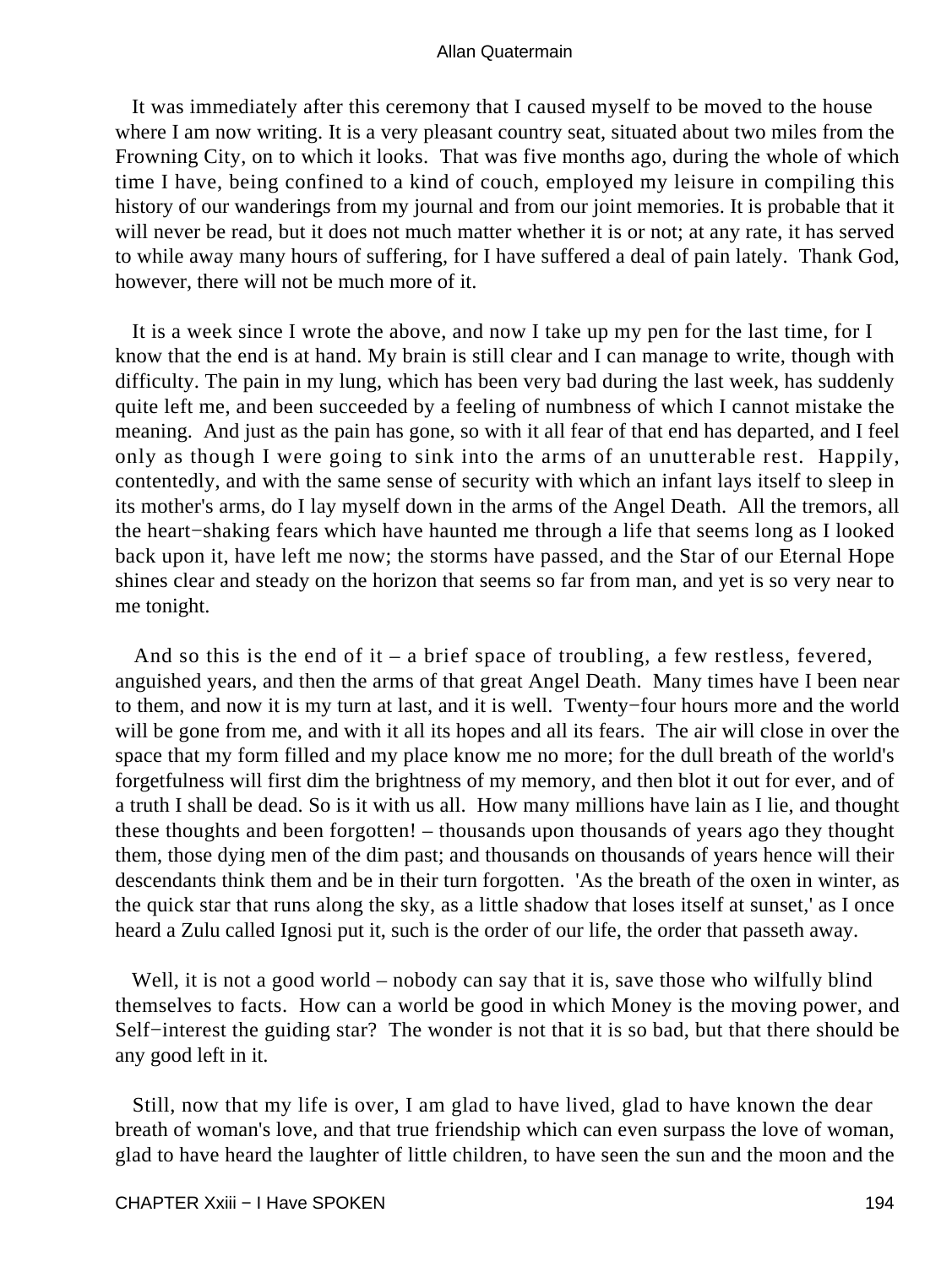stars, to have felt the kiss of the salt sea on my face, and watched the wild game trek down to the water in the moonlight. But I should not wish to live again!

 Everything is changing to me. The darkness draws near, and the light departs. And yet it seems to me that through that darkness I can already see the shining welcome of many a long−lost face. Harry is there, and others; one above all, to my mind the sweetest and most perfect woman that ever gladdened this grey earth. But of her I have already written elsewhere, and at length, so why speak of her now? Why speak of her after this long silence, now that she is again so near to me, now that I go where she has gone?

 The sinking sun is turning the golden roof of the great Temple to a fiery flame, and my fingers tire.

 So to all who have known me, or known of me, to all who can think one kindly thought of the old hunter, I stretch out my hand from the far−off shore and bid a long farewell.

And now into the hands of Almighty God, who sent it, do I commit my spirit.

'I **Have** SPOKEN,' as the Zulus say.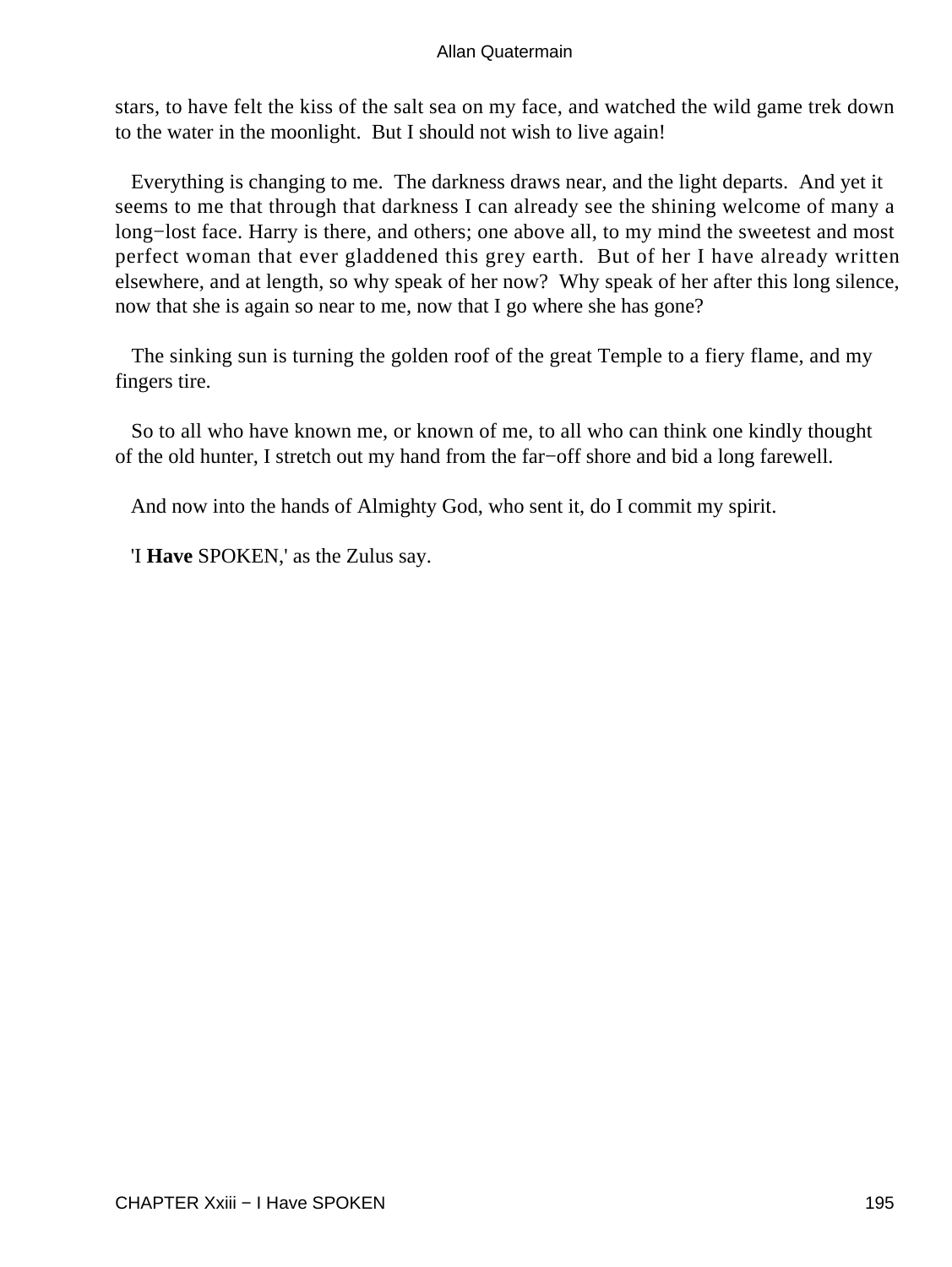# **[CHAPTER Xxiv − BY Another HAND](#page-203-0)**

<span id="page-196-0"></span>*A* year has elapsed since our most dear friend Allan Quatermain wrote the words 'I **Have spoken'** at the end of his record of our adventures. Nor should I have ventured to make any additions to the record had it not happened that by a most strange accident a chance has arisen of its being conveyed to England. The chance is but a faint one, it is true; but, as it is not probable that another will arise in our lifetimes, Good and myself think that we may as well avail ourselves of it, such as it is. During the last six months several Frontier Commissions have been at work on the various boundaries of Zu−Vendis, with a view of discovering whether there exists any possible means of ingress or egress from the country, with the result that a channel of communication with the outer world hitherto overlooked has been discovered. This channel, apparently the only one (for I have discovered that it was by it that the native who ultimately reached Mr Mackenzie's mission station, and whose arrival in the country, together with the fact of his expulsion – for he DID arrive about three years before ourselves – was for reasons of their own kept a dead secret by the priests to whom he was brought), is about to be effectually closed. But before this is done, a messenger is to be despatched bearing with him this manuscript, and also one or two letters from Good to his friends, and from myself to my brother George, whom it deeply grieves me to think I shall never see again, informing them, as our next heirs, that they are welcome to our effects in England, if the Court of Probate will allow them to take them, \*{Of course the Court of Probate would allow nothing of the sort. – EDITOR.} inasmuchas we have made up our minds never to return to Europe. Indeed, it would be impossible for us to leave Zu−Vendis even if we wished to do so.

The messenger who is to go – and I wish him joy of his journey – is Alphonse. For a long while he has been wearied to death of Zu−Vendis and its inhabitants. 'Oh, oui, c'est beau,' he says, with an expressive shrug; 'mais je m'ennuie; ce n'est pas chic.' Again, he complains dreadfully of the absence of cafes and theatres, and moans continually for his lost Annette, of whom he says he dreams three times a week. But I fancy his secret cause of disgust at the country, putting aside the homesickness to which ever Frenchman is subject, is that the people here laugh at him so dreadfully about his conduct on the occasion of the great battle of the Pass about eighteen months ago, when he hid beneath a banner in Sorais's tent in order to avoid being sent forth to fight, which he says would have gone against his conscience. Even the little boys call out at him in the streets, thereby offending his pride and making his life unbearable. At any rate, he has determined to brave the horrors of a journey of almost unprecedented difficulty and danger, and also to run the risk of falling into the hands of the French police to answer for a certain little indiscretion of his own some years old (though I do not consider that a very serious matter), rather than remain in ce triste pays. Poor Alphonse! we shall be very sorry to part with him; but I sincerely trust, for his own sake and also for the sake of this history, which is, I think, worth giving to the world, that he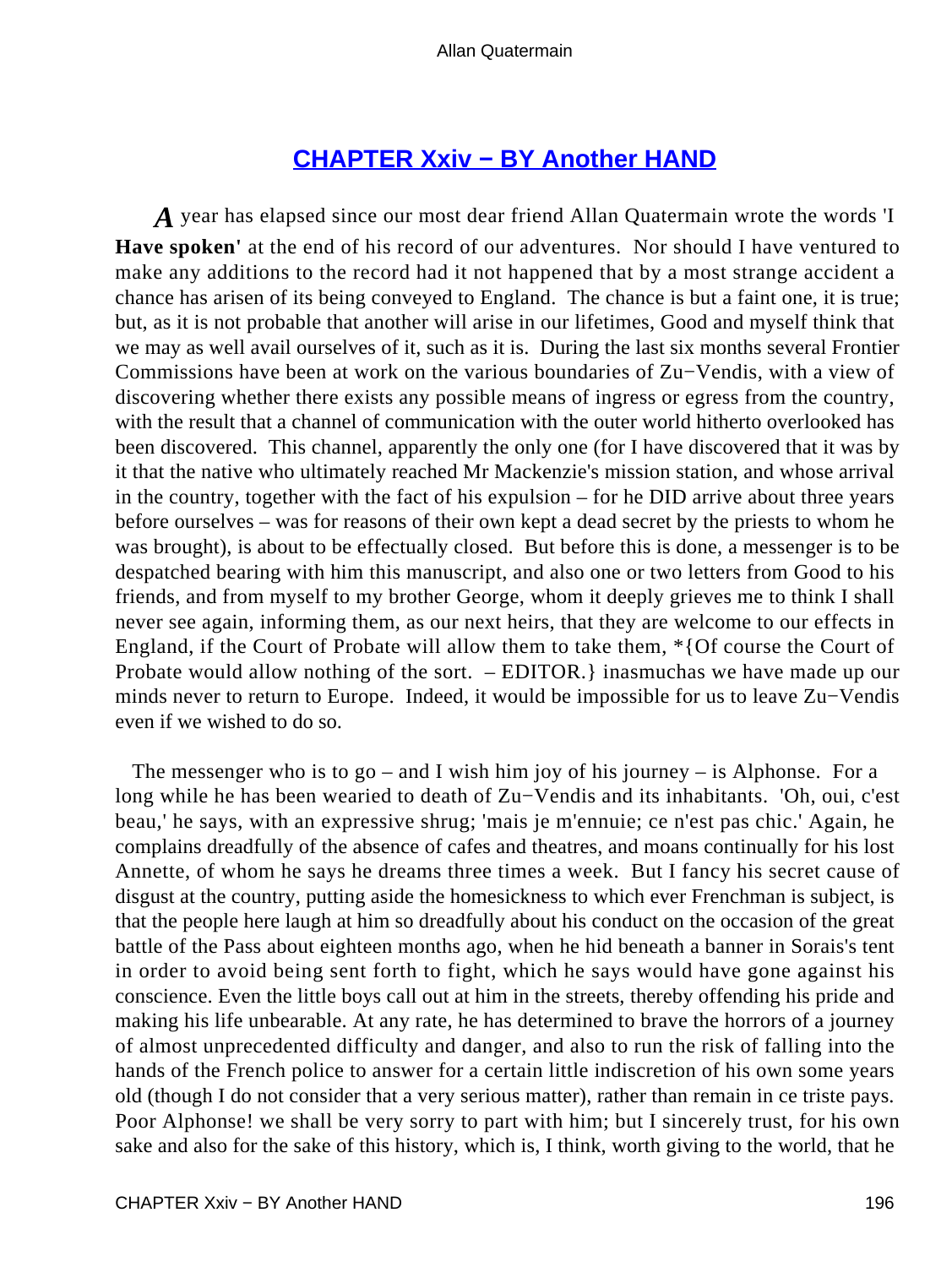may arrive in safety. If he does, and can carry the treasure we have provided him with in the shape of bars of solid gold, he will be, comparatively speaking, a rich man for life, and well able to marry his Annette, if she is still in the land of the living and willing to marry her Alphonse.

 Anyhow, on the chance, I may as well add a word or two to dear old Quatermain's narrative.

 He died at dawn on the day following that on which he wrote the last words of the last chapter. Nyleptha, Good and myself were present, and a most touching and yet in its way beautiful scene it was. An hour before the daybreak it became apparent to us that he was sinking, and our distress was very keen. Indeed, Good melted into tears at the idea – a fact that called forth a last gentle flicker of humour from our dying friend, for even at that hour he could be humorous. Good's emotion had, by loosening the muscles, naturally caused his eyeglass to fall from its accustomed place, and Quatermain, who always observed everything, observed this also.

'At last,' he gasped, with an attempt at a smile, 'I have seen Good without his eyeglass.'

 After that he said no more till the day broke, when he asked to be lifted up to watch the rising of the sun for the last time.

 'In a very few minutes,' he said, after gazing earnestly at it, 'I shall have passed through those golden gates.'

Ten minutes afterwards he raised himself and looked us fixedly in the face.

 'I am going a stranger journey than any we have ever taken together. Think of me sometimes,' he murmured. 'God bless you all. I shall wait for you.' And with a sigh he fell back dead.

 And so passed away a character that I consider went as near perfection as any it has ever been my lot to encounter.

 Tender, constant, humorous, and possessing of many of the qualities that go to make a poet, he was yet almost unrivalled as a man of action and a citizen of the world. I never knew any one so competent to form an accurate judgment of men and their motives. 'I have studied human nature all my life,' he would say, 'and I ought to know something about it,' and he certainly did. He had but two faults – one was his excessive modesty, and the other a slight tendency which he had to be jealous of anybody on whom he concentrated his affections. As regards the first of these points, anybody who reads what he has written will be able to form his own opinion; but I will add one last instance of it.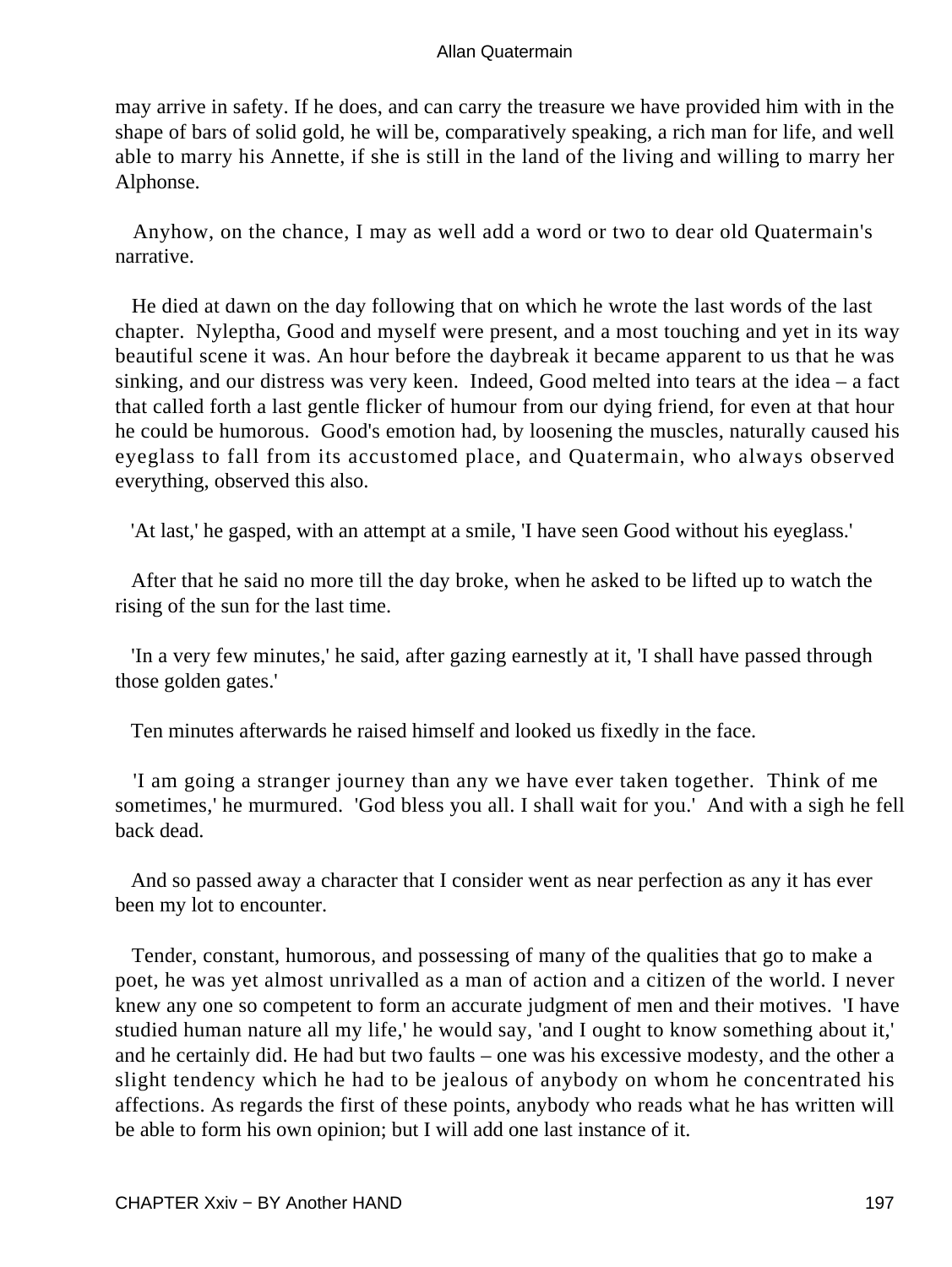As the reader will doubtless remember, it is a favourite trick of his to talk of himself as a timid man, whereas really, thought very cautious, he possessed a most intrepid spirit, and, what is more, never lost his head. Well, in the great battle of the Pass, where he got the wound that finally killed him, one would imagine from the account which he gives of the occurrence that it was a chance blow that fell on him in the scrimmage. As a matter of fact, however, he was wounded in a most gallant and successful attempt to save Good's life, at the risk and, as it ultimately turned out, at the cost of his own. Good was down on the ground, and one of Nasta's highlanders was about to dispatch him, when Quatermain threw himself on to his prostrate form and received the blow on his own body, and then, rising, killed the soldier.

 As regards his jealousy, a single instance which I give in justice to myself and Nyleptha will suffice. The reader will, perhaps, recollect that in one or two places he speaks as though Nyleptha monopolized me, and he was left by both of us rather out in the cold. Now Nyleptha is not perfect, any more than any other woman is, and she may be a little exigeante at times, but as regards Quatermain the whole thing is pure imagination. Thus when he complains about my not coming to see him when he is ill, the fact was that, in spite of my entreaties, the doctors positively forbade it. Those little remarks of his pained me very much when I read them, for I loved Quatermain as dearly as though he were my own father, and should never have dreamed of allowing my marriage to interfere with that affection. But let it pass; it is, after all, but one little weakness, which makes no great show among so many and such lovable virtues.

 Well, he died, and Good read the Burial Service over him in the presence of Nyleptha and myself; and then his remains were, in deference to the popular clamour, accorded a great public funeral, or rather cremation. I could not help thinking, however, as I marched in that long and splendid procession up to the Temple, how he would have hated the whole thing could he have been there to see it, for he had a horror of ostentation.

 And so, a few minutes before sunset, on the third night after his death, they laid him on the brazen flooring before the altar, and waited for the last ray of the setting sun to fall upon his face. Presently it came, and struck him like a golden arrow, crowning the pale brows with glory, and then the trumpets blew, and the flooring revolved, and all that remained of our beloved friend fell into the furnace below.

 We shall never see his like again if we live a hundred years. He was the ablest man, the truest gentleman, the firmest friend, the finest sportsman, and, I believe, the best shot in all Africa.

And so ended the very remarkable and adventurous life of Hunter Quatermain.

 Since then things have gone very well with us. Good has been, and still is, busily employed in the construction of a navy on Lake Milosis and another of the large lakes, by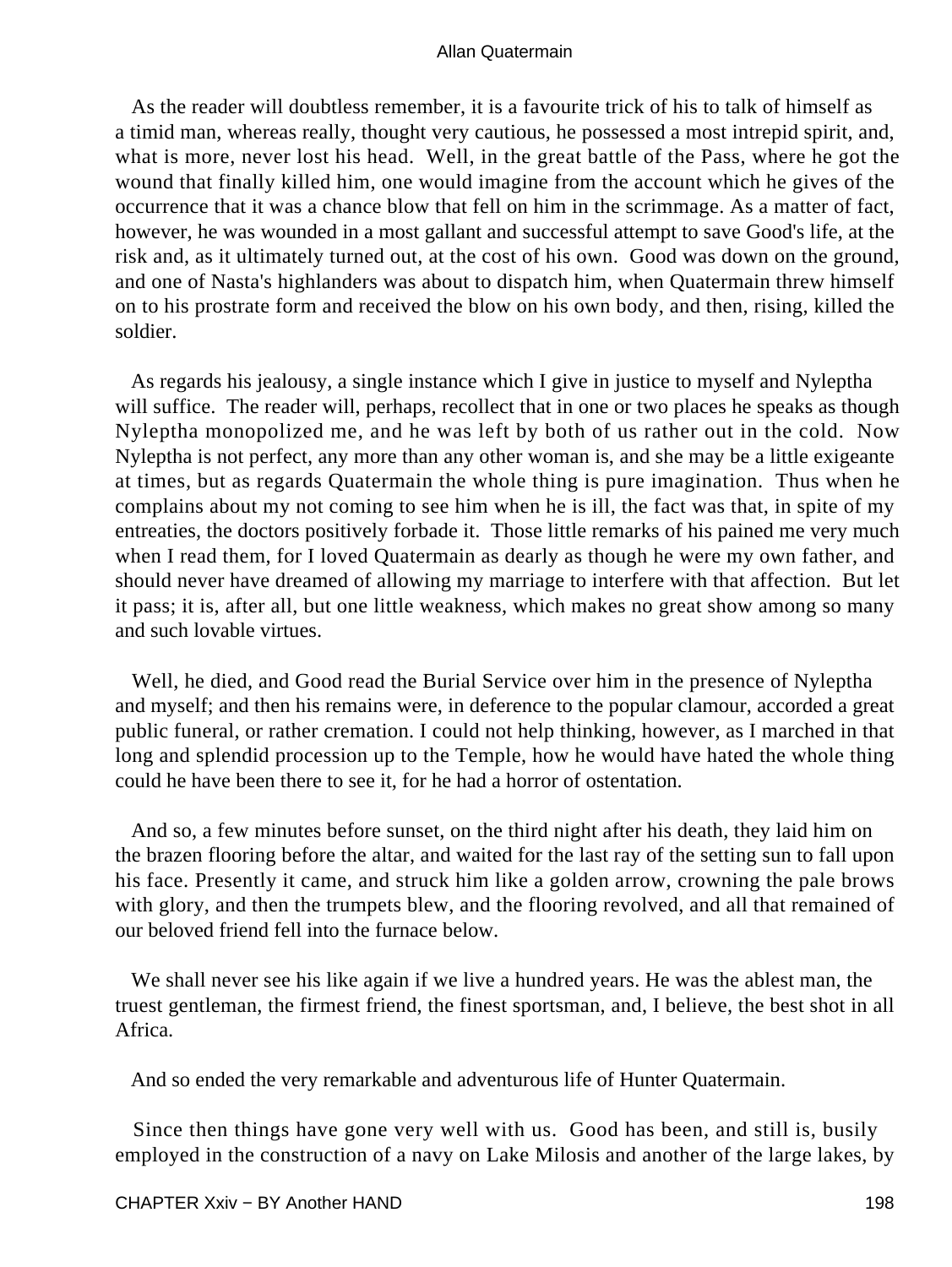means of which we hope to be able to increase trade and commerce, and also to overcome some very troublesome and warlike sections of the population who live upon their borders. Poor fellow! he is beginning to get over the sad death of that misguided but most attractive woman, Sorais, but it is a sad blow to him, for he was really deeply attached to her. I hope, however, that he will in time make a suitable marriage and get that unhappy business out of his head. Nyleptha has one or two young ladies in view, especially a daughter of Nasta's (who was a widower), a very fine imperial−looking girl, but with too much of her father's intriguing, and yet haughty, spirit to suit my taste.

 As for myself, I should scarcely know where to begin if I set to work to describe my doings, so I had best leave them undescribed, and content myself with saying that, on the whole, I am getting on very well in my curious position of King−Consort – better, indeed, than I had any right to expect. But, of course, it is not all plain sailing, and I find the responsibilities very heavy. Still, I hope to be able to do some good in my time, and I intend to devote myself to two great ends – namely, to the consolidation of the various clans which together make up the Zu−Vendi people, under one strong central government, and to the sapping of the power of the priesthood. The first of these reforms will, if it can be carried out, put an end to the disastrous civil wars that have for centuries devastated this country; and the second, besides removing a source of political danger, will pave the road for the introduction of true religion in the place of this senseless Sun worship. I yet hope to see the shadow of the Cross of Christ lying on the golden dome of the Flower Temple; or, if I do not, that my successors may.

 There is one more thing that I intend to devote myself to, and that is the total exclusion of all foreigners from Zu−Vendis. Not, indeed, that any more are ever likely to get here, but if they do, I warn them fairly that they will be shown the shortest way out of the country. I do not say this from any sense of inhospitality, but because I am convinced of the sacred duty that rests upon me of preserving to this, on the whole, upright and generous−hearted people the blessings of comparative barbarism. Where would all my brave army be if some enterprising rascal were to attack us with field−guns and Martini−Henrys? I cannot see that gunpowder, telegraphs, steam, daily newspapers, universal suffrage, etc., etc., have made mankind one whit the happier than they used to be, and I am certain that they have brought many evils in their train. I have no fancy for handing over this beautiful country to be torn and fought for by speculators, tourists, politicians and teachers, whose voice is as the voice of Babel, just as those horrible creatures in the valley of the underground river tore and fought for the body of the wild swan; nor will I endow it with the greed, drunkenness, new diseases, gunpowder, and general demoralization which chiefly mark the progress of civilization amongst unsophisticated peoples. If in due course it pleases Providence to throw Zu−Vendis open to the world, that is another matter; but of myself I will not take the responsibility, and I may add that Good entirely approves of my decision. Farewell.

## **Henry Curtis**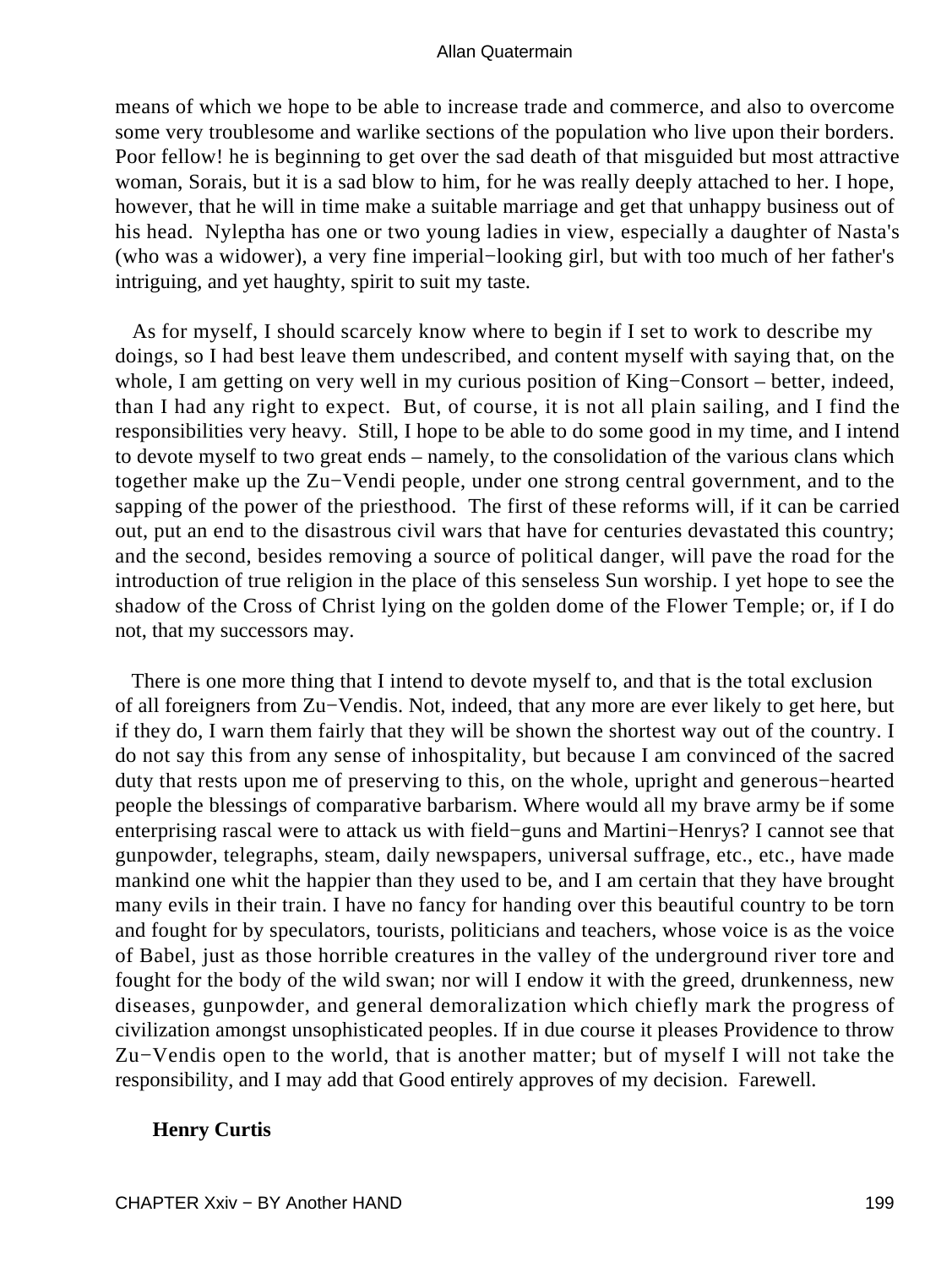## December 15, 18 – .

 PS – I quite forgot to say that about nine months ago Nyleptha (who is very well and, in my eyes at any rate, more beautiful than ever) presented me with a son and heir. He is a regular curly−haired, blue−eyed young Englishman in looks, and, though he is destined, if he lives, to inherit the throne of Zu−Vendis, I hope I may be able to bring him up to become what an English gentleman should be, and generally is – which is to my mind even a prouder and a finer thing than being born heir apparent to the great House of the Stairway, and, indeed, the highest rank that a man can reach upon this earth.

## H. C.

## **Note By george curtis,** Esq.

 The MS of this history, addressed to me in the handwriting of my dear brother Henry Curtis, whom we had given up for dead, and bearing the Aden postmark, reached me in safety on December 20,  $18 -$ , or a little more than two years after it left his hands in the far centre of Africa, and I hasten to give the astonishing story it contains to the world. Speaking for myself, I have read it with very mixed feelings; for though it is a great relief to know that he and Good are alive and strangely prosperous, I cannot but feel that for me and for all their friends they might as well be dead, since we can never hope to see them more.

 They have cut themselves off from old England and from their homes and their relations for ever, and perhaps, under the circumstances, they were right and wise to do so.

 How the MS came to be posted I have been quite unable to discover; but I presume, from the fact of its being posted at all, that the little Frenchman, Alphonse, accomplished his hazardous journey in safety. I have, however, advertised for him and caused various inquiries to be made in Marseilles and elsewhere with a view of discovering his whereabouts, but so far without the slightest success. Possibly he is dead, and the packet was posted by another hand; or possibly he is now happily wedded to his Annette, but still fears the vengeance of the law, and prefers to remain incognito. I cannot say, I have not yet abandoned my hopes of finding him, but I am bound to say that they grow fainter day by day, and one great obstacle to my search is that nowhere in the whole history does Mr Quatermain mention his surname. He is always spoken of as 'Alphonse', and there are so many Alphonses. The letters which my brother Henry says he is sending with the packet of manuscript have never arrived, so I presume that they are lost or destroyed.

## **George Curtis**

## **Authorities**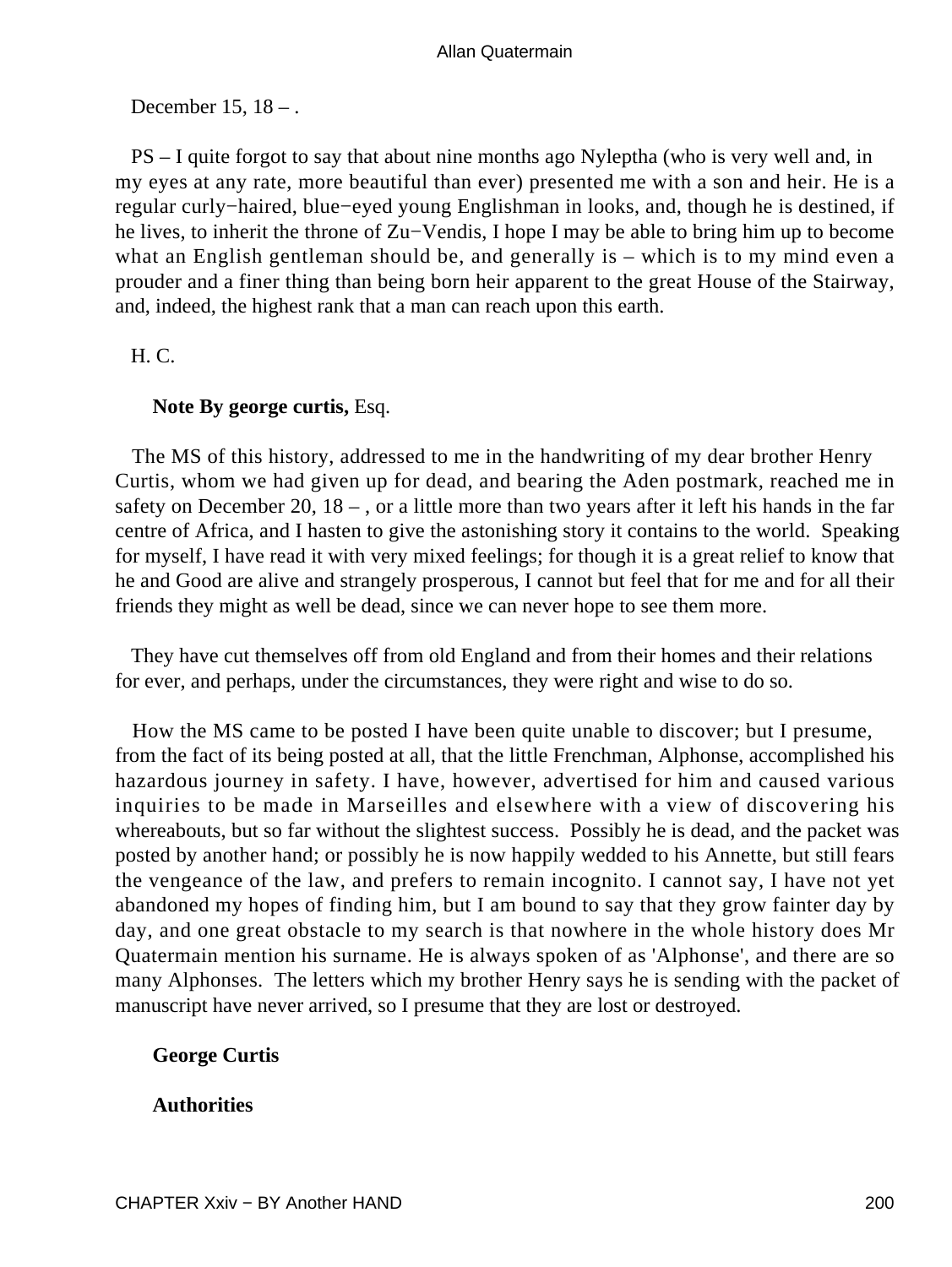A novelist is not usually asked, like a historian, for his 'Quellen'. As I have, however, judging from certain experiences in the past, some reason to anticipate such a demand, I wish to acknowledge my indebtedness to Mr Thomson's admirable history of travel 'Through Masai Land' for much information as to the habits and customs of the tribes inhabiting that portion of the East Coast, and the country where they live; also to my brother, John G. Haggard, RN, HBM's consul at Madagascar, and formerly consul at Lamu, for many details furnished by him of the mode of life and war of those engaging people the Masai; also to my sister−in−law, John Haggard, who kindly put the lines of p. 183 into rhyme for me; also to an extract in a review from some book of travel of which I cannot recollect the name, to which I owe the idea of the great crabs in the valley of the subterranean river. \*{It is suggested to me that this book is The Cruise of the «Falcon», with which work I am personally unacquainted. But if I remember right, the crabs in the book when irritated projected their eyes quite out of their heads. I regret that I was not able to 'plagiarize' this effect, but I felt that, although crabs may, and doubtless do, behave thus in real life, in romance they 'will not do so.'

 There is an underground river in 'Peter Wilkins', but at the time of writing the foregoing pages I had not read that quaint but entertaining work.

 It has been pointed out to me that there exists a similarity between the scene of Umslopogaas frightening Alphonse with his axe and a scene in Far from the Madding Crowd. I regret this coincidence, and believe that the talented author of that work will not be inclined to accuse me of literary immorality on its account.

 Finally, I may say that Mr Quatermain's little Frenchman appears to belong to the same class of beings as those English ladies whose long yellow teeth and feet of enormous size excite our hearty amusement in the pages of the illustrated Gallic press.

## THE **Writer of** 'ALLAN **Quatermain'**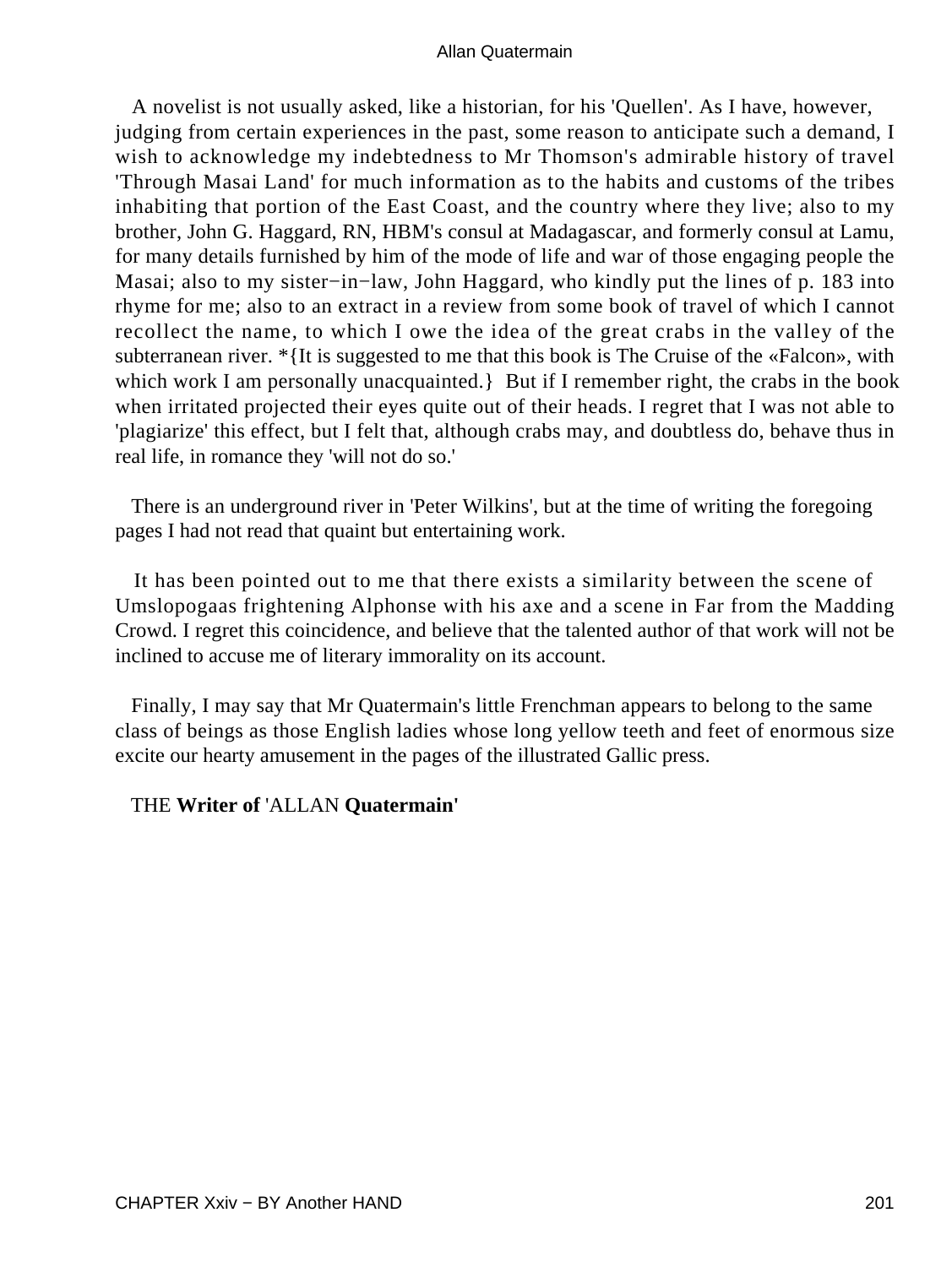# **Table Of Content**

## **[INTRODUCTION](#page-3-0)**

**[CHAPTER I − THE CONSUL'S YARN](#page-8-0)**

## **[CHAPTER II − THE BLACK HAND](#page-17-0)**

**[CHAPTER III − THE MISSION STATION](#page-23-0)**

**[CHAPTER IV − ALPHONSE AND HIS ANNETTE](#page-31-0)**

**[CHAPTER V − UMSLOPOGAAS MAKES A PROMISE](#page-37-0)**

**[CHAPTER VI − THE NIGHT WEARS ON](#page-48-0)**

**[CHAPTER VII − A SLAUGHTER GRIM AND GREAT](#page-54-0)**

**[CHAPTER VIII − ALPHONSE EXPLAINS](#page-62-0)**

**[CHAPTER IX − INTO THE UNKNOWN](#page-69-0)**

**[CHAPTER X − THE ROSE OF FIRE](#page-77-0)**

**[CHAPTER XI − THE FROWNING CITY](#page-86-0)**

**[CHAPTER XII − THE SISTER QUEENS](#page-95-0)**

**[CHAPTER XIII − ABOUT THE ZU−VENDI PEOPLE](#page-105-0)**

**[CHAPTER XIV − THE FLOWER TEMPLE](#page-112-0)**

**[CHAPTER XV − SORAIS' SONG](#page-122-0)**

**[CHAPTER XVI − BEFORE THE STATUE](#page-131-0)**

**[CHAPTER XVII − THE STORM BREAKS](#page-138-0)**

**[CHAPTER XVIII − WAR! RED WAR!](#page-147-0)**

**[CHAPTER XIX − A STRANGE WEDDING](#page-157-0)**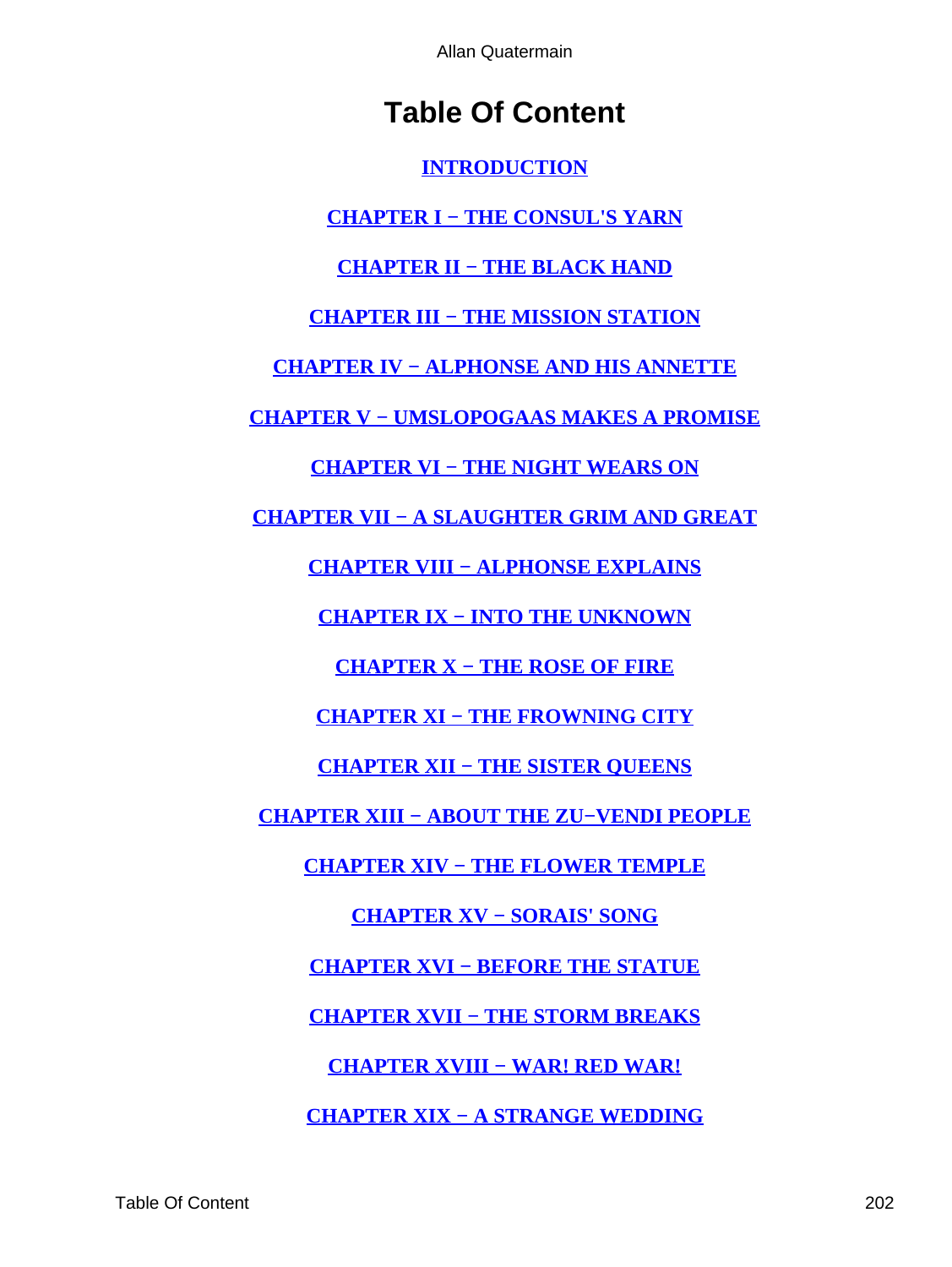**[CHAPTER XX − THE BATTLE OF THE PASS](#page-164-0)**

**[CHAPTER XXI − AWAY! AWAY!](#page-174-0)**

<span id="page-203-0"></span>**[CHAPTER XXII − HOW UMSLOPOGAAS HELD THE STAIR](#page-181-0)**

## **[CHAPTER XXIII − I HAVE SPOKEN](#page-190-0)**

**[CHAPTER XXIV − BY ANOTHER HAND](#page-196-0)**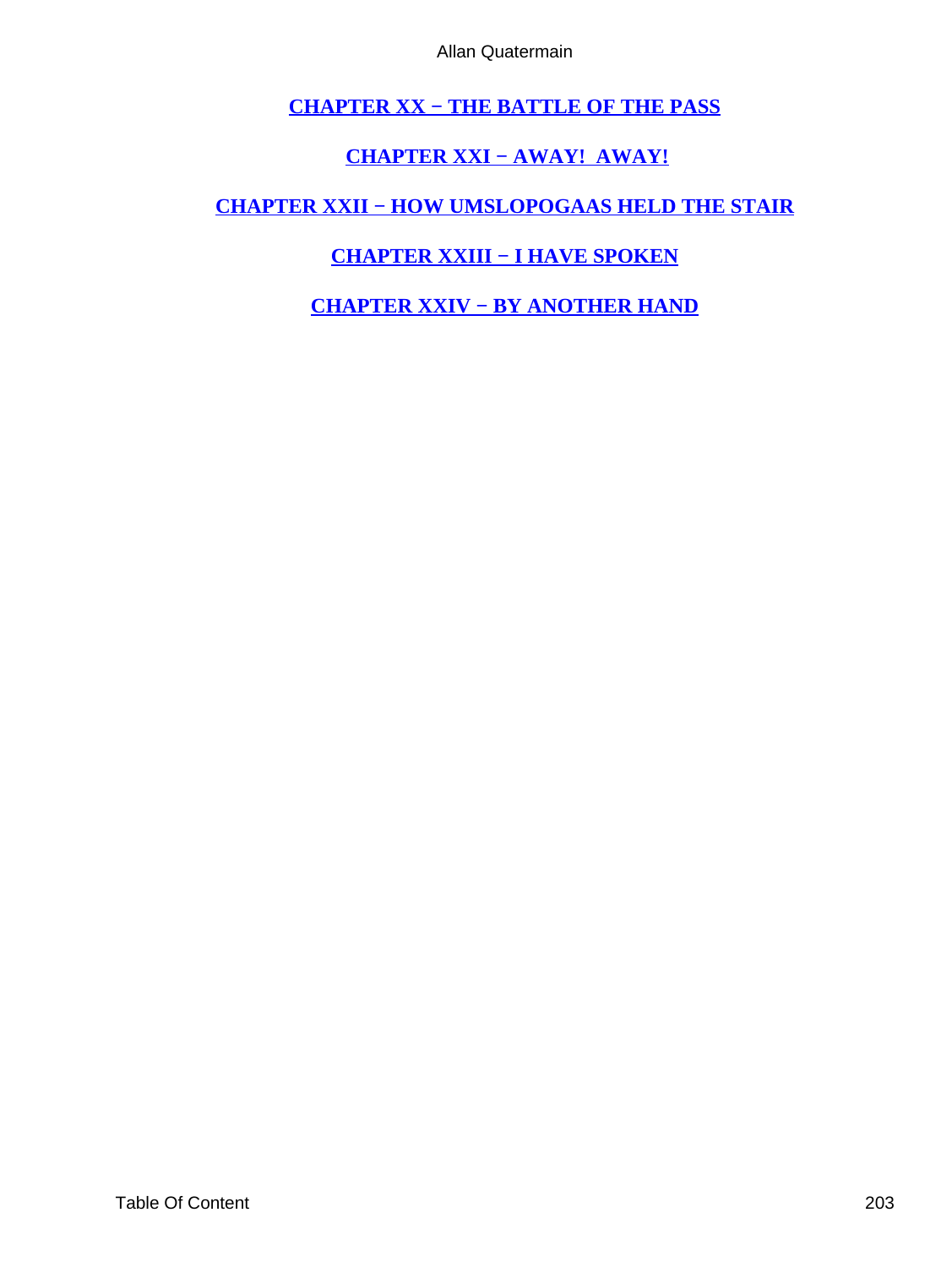# **About Phoenix Editions**

## **Why Phoenix Editions?**

With the already available tools, converting files to eBook formats is not a big task. You can use a plugin in MS Word and with just one click have a lit file. You can drag and drop html into Adobe Acrobat and create a pdf file.

If we can be happy over the possibilities given to anyone to publish and to be published, we must nevertheless look at previous experiences from the history of the computer and the internet in order to get some needed advice:

• The lack of standards threatens the persistance of data.

We are able to access data from tablets from 3.000 year B.C. but not from files created 10 years ago in a proprietary format, stored in some specific non standard media, or even in previous versions of existing products.

- If not enough care is taken, some operations like drag and drop or cut and paste can result in the production of corrupted data.
- Many ebooks come from html files. But outdated tags are still being used, and one only needs to view the source to find beginning tags without their corresponding end tags, improper nesting, and proprietary or non standard encoding. If the source code is not cleaned up, all this will make its way to the derivated ebook.
- Not every user knows how, is able to or wants to use the more advanced standard features of available ebooks formats, resulting in a work that very often doesn't make for the most pleasing reading experience.
- Centuries of history and experience in graphical and printing arts should not be lost for the sake of speed in converting to an ebook format. Much can be done in our search for excellence to adapt and improve, the end result of which is a ebook of higher quality.

But, we must be very careful in our search for quality and in our establishing criteria to meet this lofty goal. Otherwise, as we know and are aware of, a new kind of elitism, censorship or snobism can arise out of this endeavour.

Finding the proper and fair way to achieve this quality of ebook without such detrimental effects led us to implement what we at Phoenix−Library call **Phoenix Editions**.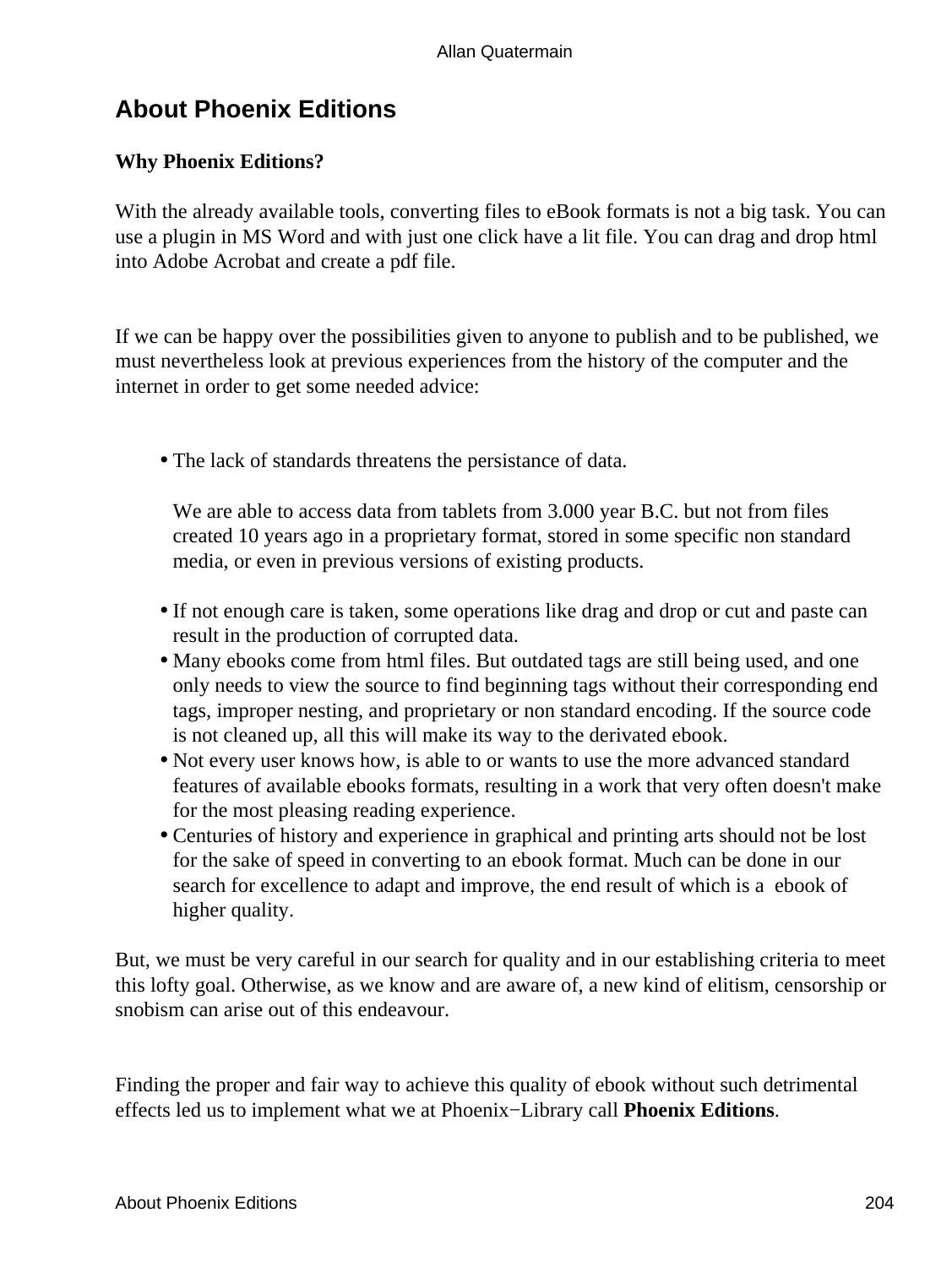# **What is a Phoenix Edition**

At Phoenix−Library we call a Phoenix Edition, an ebook with the following characteristics:

- It is converted from clean and standard xhtml/xml files
- It uses meta tags to identify content, and other data
- The available resources specific to each ebook format are used to give the reader a pleasant reading experience.

This means: objectives and normative criteria, regardless of taste, aesthetic or otherwise subjective evaluations of contents and/or presentation.

## **Phoenix Edition of a RocketEdition file:**

An ebook with a cover, a table of contents with active links, chapter breaks, a "go to" touch access at least to a TOC, oeb compliant metadata, indentation if required from a pEdition reproduction, internal links to notes.

## **Phoenix Edition of a Softbook file:**

An ebook with a cover, a table of contents with active links, chapter breaks, oeb compliant metadata, indentation if required from a pEdition reproduction, internal links to notes.

## **Phoenix Edition of a MS−Reader file:**

An ebook with a cover, an external table of contents with active links at least to an internal TOC, chapter breaks, images, oeb compliant metadata, indentation if required from a pEditon reproduction, internal links to notes.

## **Phoenix Edition of a Mobipocket file:**

An ebook with a cover, an external table of contents with active links at least to an internal TOC, chapter breaks, oeb compliant metadata, indentation if required from a pEdition reproduction, internal links to notes.

## **Phoenix Edition of a Acrobat file:**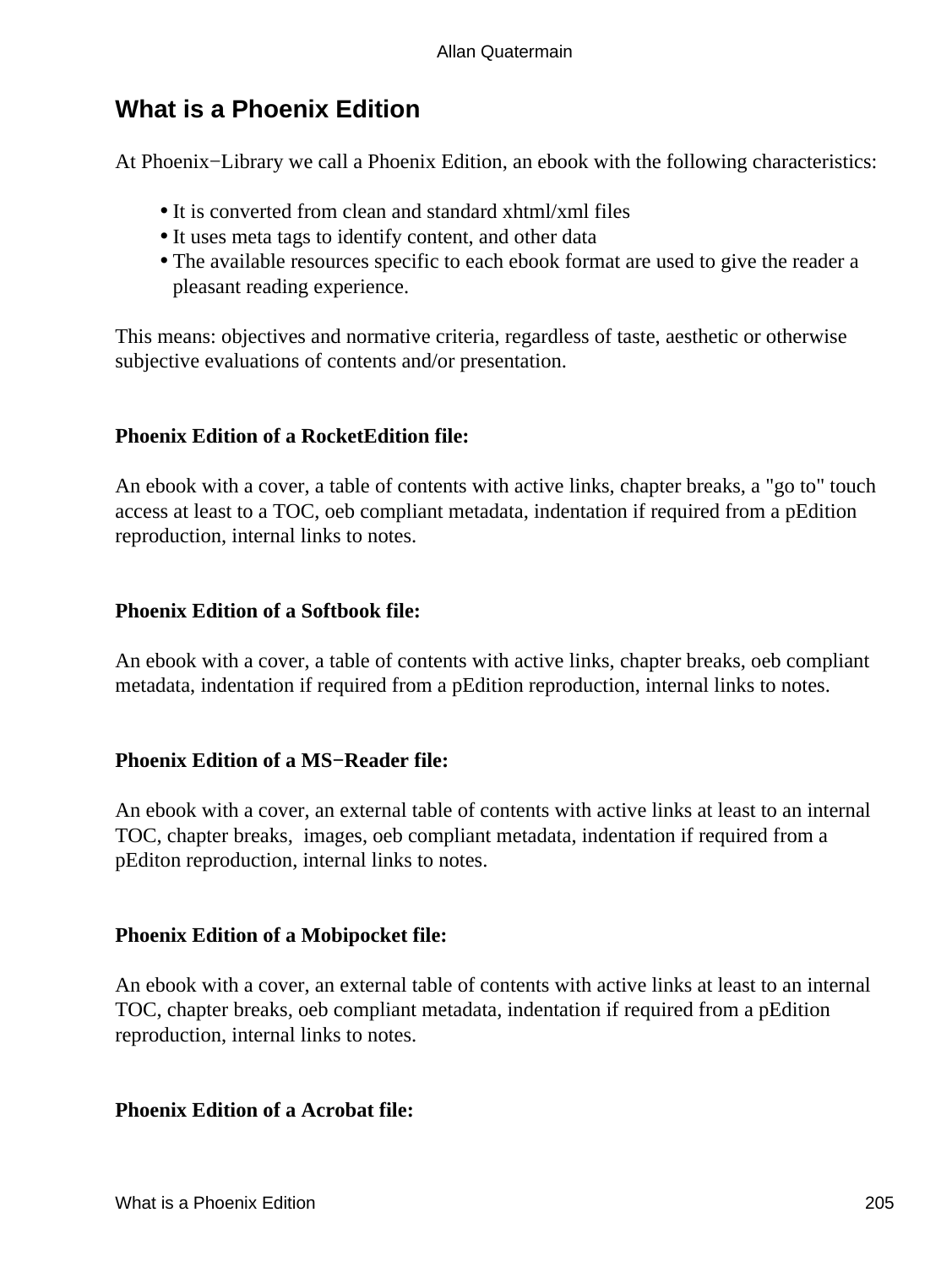An ebook with a cover, images, chapter breaks, matching page numbers, oeb compliant metadata, indentation if required from a pEdition reproduction, internal links to notes.

**Note 1:** These criteria will be discussed in the Phoenix eBook newsgroups in order to be refined and then implemented in a Phoenix Edition guideline, that will be available in the near future to all Phoenix−Library associates.

**Note 2:** In order to stimulate and reward all associate eBookProducers in their search for excellence, a percentage of all associate subscriptions will be allocated to this cause.